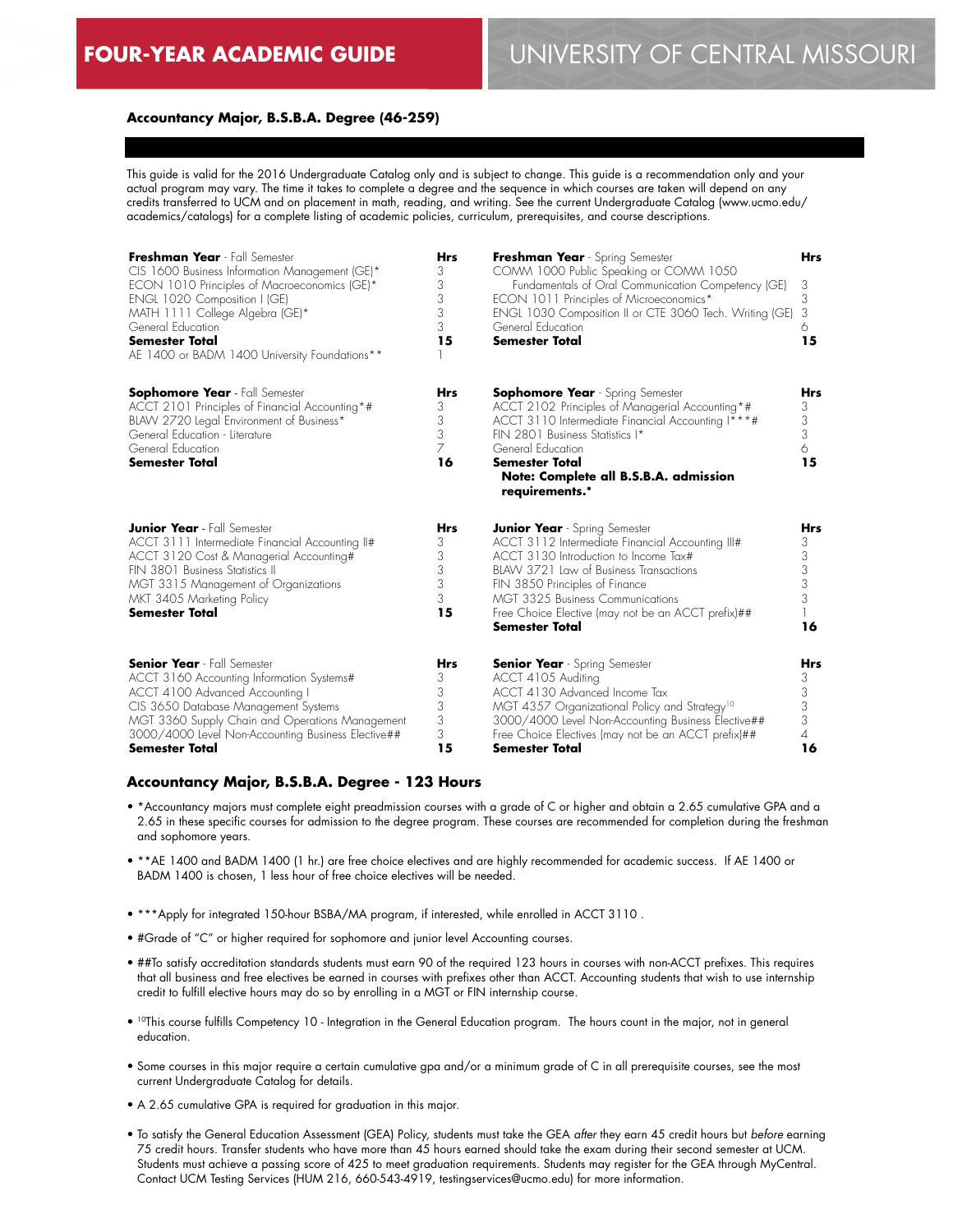### **Accountancy Major, B.S.B.A./M.A. Degrees (46-621)**

This guide is valid for the 2016 Undergraduate Catalog only and is subject to change. This guide is a recommendation only and your actual program may vary. The time it takes to complete a degree and the sequence in which courses are taken will depend on any credits transferred to UCM and on placement in math, reading, and writing. See the current Undergraduate Catalog (www.ucmo.edu/ academics/catalogs) for a complete listing of academic policies, curriculum, prerequisites, and course descriptions.

| Freshman Year - Fall Semester<br>CIS 1600 Business Information Management (GE)*#<br>ECON 1010 Principles of Macroeconomics (GE)*#<br>ENGL 1020 Composition I (GE)<br>MATH 1111 College Algebra (GE)*<br>General Education<br><b>Semester Total</b><br>AE 1400 or BADM 1400 University Foundations** | <b>Hrs</b><br>3<br>3<br>3<br>3<br>3<br>15 | Freshman Year - Spring Semester<br>COMM 1000 Public Speaking or COMM 1050<br>Fundamentals of Oral Communication Competency (GE)<br>ECON 1011 Principles of Microeconomics*#<br>ENGL 1030 Composition II or CTE 3060 Tech. Writing (GE)<br>General Education<br><b>Semester Total</b>                                                                             | <b>Hrs</b><br>3<br>3<br>3<br>6<br>15                                    |
|-----------------------------------------------------------------------------------------------------------------------------------------------------------------------------------------------------------------------------------------------------------------------------------------------------|-------------------------------------------|------------------------------------------------------------------------------------------------------------------------------------------------------------------------------------------------------------------------------------------------------------------------------------------------------------------------------------------------------------------|-------------------------------------------------------------------------|
| Sophomore Year - Fall Semester<br>ACCT 2101 Principles of Financial Accounting***<br>BLAW 2720 legal Environment of Business*<br>General Education - Literature<br>General Education<br>Semester Total                                                                                              | <b>Hrs</b><br>3<br>3<br>3<br>7<br>16      | <b>Sophomore Year</b> - Spring Semester<br>ACCT 2102 Principles of Managerial Accounting***<br>ACCT 3110 Intermediate Financial Accounting I***<br>FIN 2801 Business Statistics I*<br>General Education<br>Semester Total<br>Note: Complete all B.S.B.A. admission<br>requirements and apply for admission to the<br><b>BSBA/MA</b> accelerated degree program.* | <b>Hrs</b><br>3<br>3<br>3<br>6<br>15                                    |
| <b>Junior Year</b> - Fall Semester<br>ACCT 3111 Intermediate Financial Accounting II#<br>ACCT 3120 Cost & Managerial Accounting#<br>FIN 3801 Business Statistics II#<br>MGT 3315 Management of Organizations#<br>MKT 3405 Marketing Policy#<br><b>Semester Total</b>                                | <b>Hrs</b><br>3<br>3<br>3<br>3<br>3<br>15 | <b>Junior Year</b> - Spring Semester<br>ACCT 3112 Intermediate Financial Accounting III#<br>ACCT 3130 Introduction to Income Tax#<br>BLAW 3721 Law of Business Transactions#<br>FIN 3850 Principles of Finance#<br>MGT 3325 Business Communications#<br>Free Choice Elective (may not be an ACCT prefix)##<br>Semester Total                                     | <b>Hrs</b><br>3<br>$\frac{3}{3}$<br>$\frac{3}{3}$<br>$\mathbf{1}$<br>16 |
| <b>Senior Year</b> Fall Semester<br>ACCT 3160 Accounting Information Systems#<br>ACCT 4100 Advanced Accounting I#<br>CIS 3650 Database Management Systems#<br>MGT 3360 Supply Chain and Operations Management#<br>3000/4000 Level Non-Accounting Business Elective#+<br><b>Semester Total</b>       | Hrs<br>3<br>3<br>3<br>3<br>3<br>15        | <b>Senior Year</b> - Spring Semester<br>ACCT 4105 Auditing#<br>ACCT 4130 Advanced Income Tax#<br>MGT 4357 Organizational Policy and Strategy <sup>10</sup> #<br>3000/4000 Level Non-Accounting Business Elective#+<br>Free Choice Electives (may not be an ACCT prefix)+<br>Semester Total                                                                       | Hrs<br>3<br>3<br>3<br>3<br>$\overline{4}$<br>16                         |
| Fifth Year - Fall Semester<br>ACCT 5120 Seminar in Accounting Theory#<br>ACCT 5130 Seminar in Tax Research and Planning#<br>ACCT approved major elective^#<br>ACCT or Non-ACCT approved major elective^#<br>Non-ACCT approved major elective^#<br>Semester Total                                    | Hrs<br>3<br>3<br>3<br>3<br>3<br>15        | Fifth Year - Spring Semester<br>ACCT 5150 Advanced Auditing#<br>ACCT Approved Major Electives^#<br>Non-ACCT Approved Major Electives^#<br>Semester Total                                                                                                                                                                                                         | Hrs<br>3<br>6<br>6.<br>15                                               |

#### **Accountancy Major, B.S.B.A./M.A. Degrees - 150 Hours**

• \*Accountancy majors in the accelerated BSBA/MA program must complete six of the eight preadmission courses with a grade of C or higher and obtain a 3.00 cumulative GPA and a 3.00 in these specific courses for admission to the degree program. Two of the preadmission courses (ACCT 2101 and 2102) must have a grade of B or higher). These courses are recommended for completion during the freshman and sophomore years.

• \*\*AE 1400 and BADM 1400 (1 hr.) are free choice electives and are highly recommended for academic success. If AE 1400 or BADM 1400 is chosen, 1 less hour of free choice electives will be needed.

• \*\*\*A grade of B or higher is required in these courses: ACCT 2101, 2102, and 3110.

• #A grade of C or higher required for these marked courses.

• +To satisfy accreditation standards students must earn 90 hours in courses with non-ACCT prefixes. This requires that all business and free electives be earned in courses with prefixes other than ACCT. Accounting students that wish to use internship credit to fulfill elective hours may do so by enrolling in a MGT or FIN internship course.

• 10This course fulfills Competency 10 - Integration in the General Education program. The hours count in the major, not in general education.

• Some courses in this major require a certain cumulative gpa and/or a minimum grade of C in all prerequisite courses, see the most current Undergraduate Catalog for details. No more than six hours of C grade may be used in the graduate level coursework.

• ^The graduate portion of the coursework includes 21 hours of major specialization courses. Twelve of the 21 hours must be at the 5000 or 6000 level. At least 9 hours must be in Accounting, of which 6 hours must be at the 5000 or 6000 level. At least 9 hours must be outside of Accounting.

• A 2.65 cumulative undergraduate GPA and a 3.00 cumulative graduate GPA is required for graduation.

• To satisfy the General Education Assessment (GEA) Policy, students must take the GEA *after* they earn 45 credit hours but *before* earning 75 credit hours. Transfer students who have more than 45 hours earned should take the exam during their second semester at UCM. Students must achieve a passing score of 425 to meet graduation requirements. Students may register for the GEA through MyCentral. Contact UCM Testing Services (HUM 216, 660-543-4919, testingservices@ucmo.edu) for more information.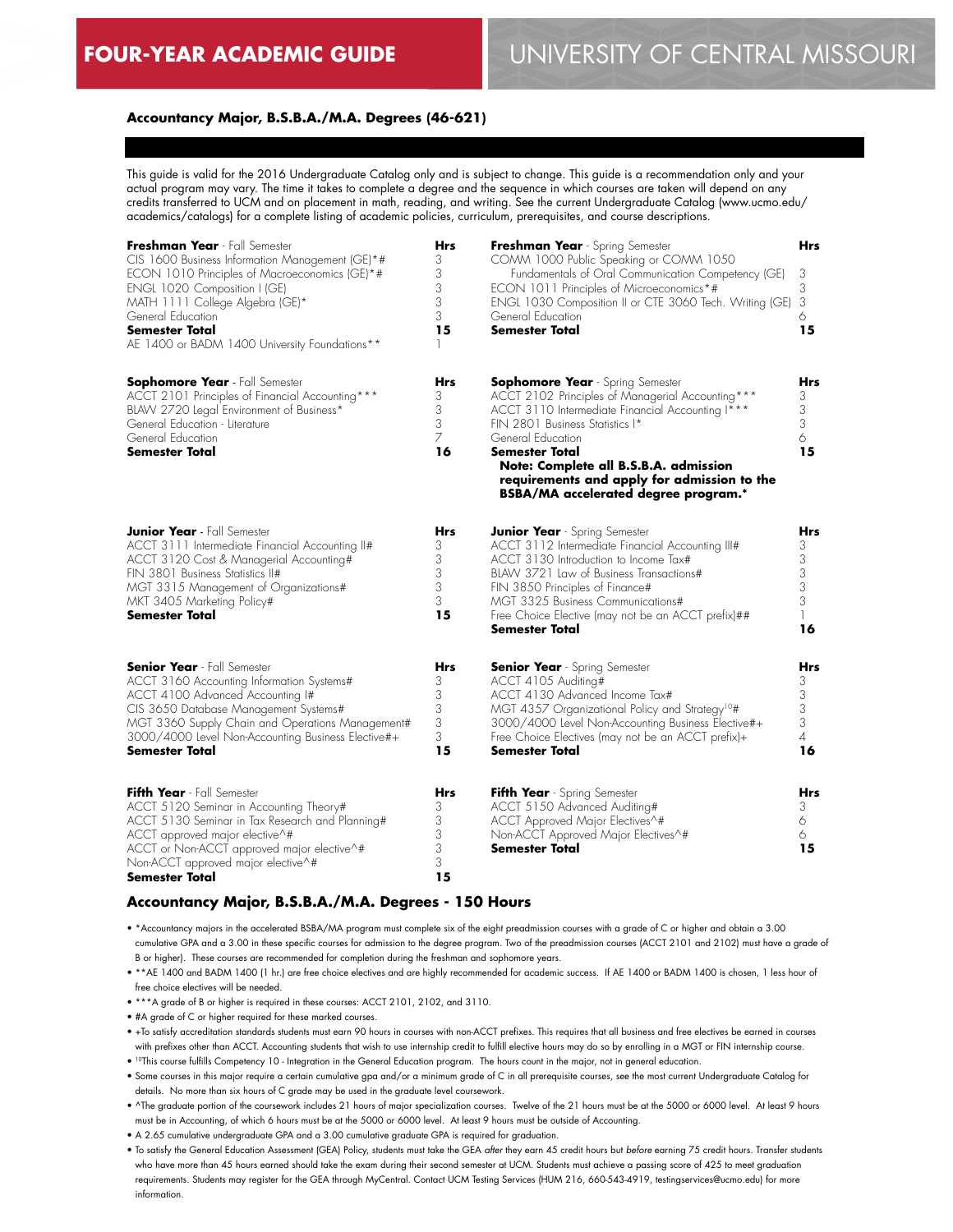### **Actuarial Science and Statistics Major (Option 1: Actuarial Science), B.S. Degree (43-01576)**

This guide is valid for the 2016 Undergraduate Catalog only and is subject to change. This guide is a recommendation only and your actual program may vary. The time it takes to complete a degree and the sequence in which courses are taken will depend on any credits transferred to UCM and on placement in math, reading, and writing. See the current Undergraduate Catalog (www.ucmo.edu/ academics/catalogs) for a complete listing of academic policies, curriculum, prerequisites, and course descriptions.

| Freshman Year - Fall Semester                 | <b>Hrs</b> | Freshman Year - Spring Semester                           | <b>Hrs</b> |
|-----------------------------------------------|------------|-----------------------------------------------------------|------------|
| ACST 1300 Basic Statistics (GE)               |            | CS 3800 Applications Development with VB.NET**            |            |
| CS 1100 Computer Programming I                |            | MATH 1152 Calculus & Analytic Geometry II                 |            |
| ECON 1010 Principles of Macroeconomics (GE)   |            | MATH 2410 Discrete Mathematics                            |            |
| MATH 1151 Calculus & Analytic Geometry I (GE) | .5         | Free Choice Electives# (ECON 1011 Microeconomics^)        |            |
| <b>Semester Total</b>                         | 14         | <b>Semester Total</b>                                     | 14         |
| AE 1400 University Foundations*               |            |                                                           |            |
|                                               |            |                                                           |            |
| <b>Sophomore Year</b> - Fall Semester         | <b>Hrs</b> | <b>Sophomore Year</b> - Spring Semester                   | <b>Hrs</b> |
| ACST 3311 Introduction to Math Statistics**   |            | ACST 4312 Probability Models**                            |            |
| ENGL 1020 Composition I (GE)                  |            | ACST 4501 Actuarial Exam Review Problem Set I**           |            |
| MATH 2153 Calculus & Analytic Geometry III    |            | ACST 4510 Mathematics of Finance***                       |            |
| General Education                             |            | ENGL 1030 Composition II or CTE 3060 Tech. Writing (GE) 3 |            |
| <b>Semester Total</b>                         | 15         | General Education                                         |            |
|                                               |            | <b>Semester Total</b>                                     | 16         |

| <b>Junior Year</b> - Fall Semester<br>ACST 4321 Applied Statistics I**<br>ACST 4511 Actuarial Exam Review Problem Set II**<br>ECON 3010 Intermediate Macroeconomics**<br>FIN 4817 Managing Financial Derivatives**<br>General Education - Literature<br>General Education<br><b>Semester Total</b> | <b>Hrs</b><br>3<br>16 | <b>Junior Year</b> - Spring Semester<br>FIN 3861 Financial Management I<br>FIN 4803 Principles of Insurance<br>Major Elective## (ECON 3030 Intermed. Microeconomics^) 3<br>General Education<br>Free Choice Elective#<br><b>Semester Total</b> | <b>Hrs</b> |
|----------------------------------------------------------------------------------------------------------------------------------------------------------------------------------------------------------------------------------------------------------------------------------------------------|-----------------------|------------------------------------------------------------------------------------------------------------------------------------------------------------------------------------------------------------------------------------------------|------------|
| <b>Senior Year</b> - Fall Semester<br>ACST 4322 Applied Statistics II**<br>ACST 4520 Life Contingencies I**<br>Major Elective##<br>General Education<br><b>Semester Total</b>                                                                                                                      | <b>Hrs</b><br>15      | <b>Senior Year</b> - Spring Semester<br>ACST 4530 Statistical Modeling**<br>ACST 4645 Senior Projects in Actuarial Science & Statistics <sup>10</sup><br>Major Elective##<br>Free Choice Flectives#<br><b>Semester Total</b>                   | <b>Hrs</b> |

### **Actuarial Science and Statistics Major (Option 1: Actuarial Science), B.S. Degree - 120 hours**

- \*AE 1400 is a free choice elective and is highly recommended for academic success. If AE 1400 is chosen, 1 less hour of free choice electives will be needed.
- \*\*This course is only offered during the semester indicated.
- #The number of free choice electives required will depend on selections made in the major and general education.
- ##This major Option requires 9 hours of major electives. See the Undergraduate Catalog for a list of appropriate choices.
- ^To qualify for actuarial certification, the department recommends taking ECON 1011 for 3 hours of free choice electives and ECON 3030 for 3 hours of major electives.
- <sup>10</sup>This course fulfills Competency 10 Integration in the General Education program. The hours count in the major, not in general education.
- To satisfy the General Education Assessment (GEA) Policy, students must take the GEA *after* they earn 45 credit hours but *before* earning 75 credit hours. Transfer students who have more than 45 hours earned should take the exam during their second semester at UCM. Students must achieve a passing score of 425 to meet graduation requirements. Students may register for the GEA through MyCentral. Contact UCM Testing Services (HUM 216, 660-543-4919, testingservices@ucmo.edu) for more information.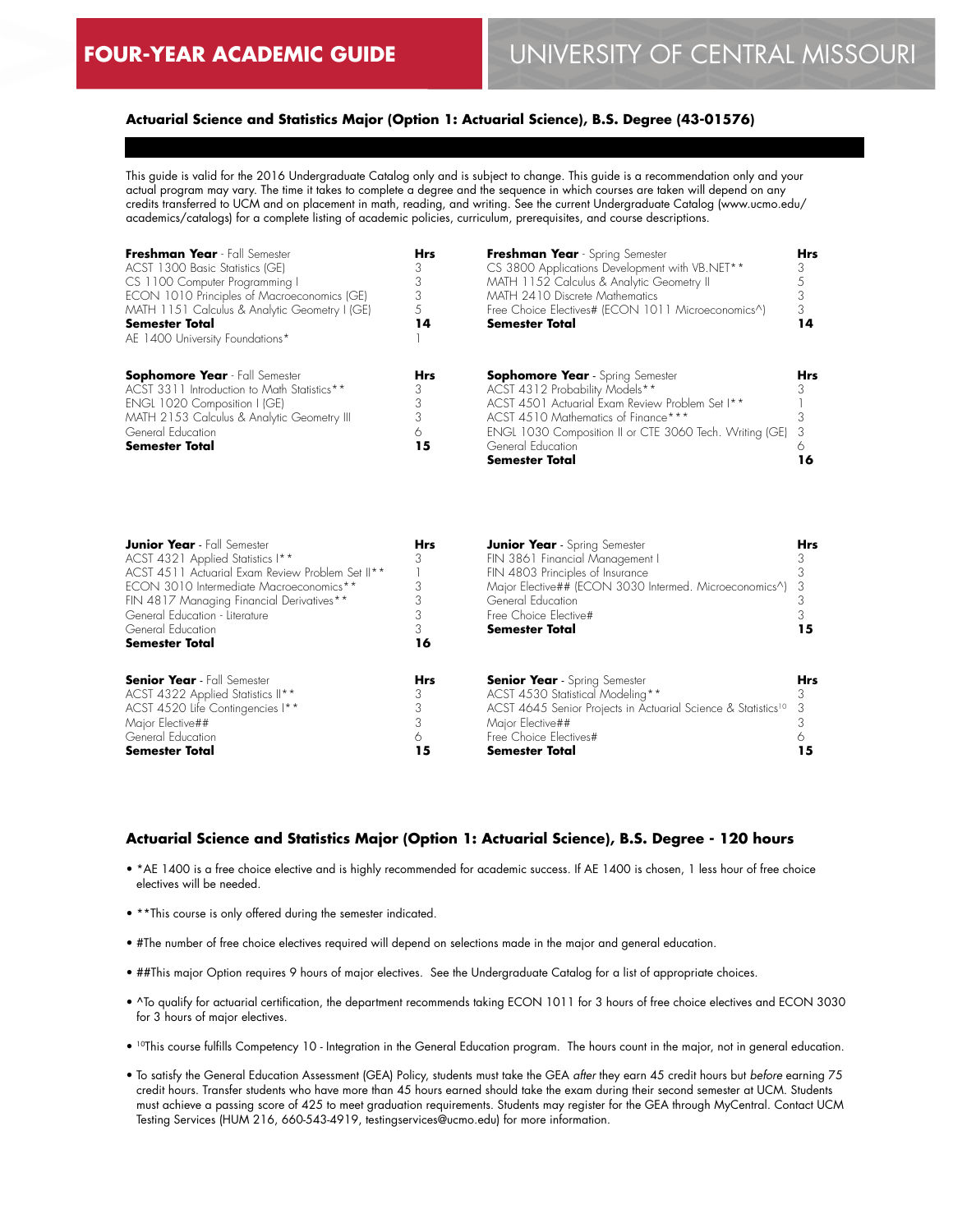### **Actuarial Science and Statistics Major (Option 2: Statistics), B.S. Degree (43-02576)**

This guide is valid for the 2016 Undergraduate Catalog only and is subject to change. This guide is a recommendation only and your actual program may vary. The time it takes to complete a degree and the sequence in which courses are taken will depend on any credits transferred to UCM and on placement in math, reading, and writing. See the current Undergraduate Catalog (www.ucmo.edu/ academics/catalogs) for a complete listing of academic policies, curriculum, prerequisites, and course descriptions.

| Freshman Year - Fall Semester<br>ACST 1300 Basic Statistics (GE)<br>CS 1100 Computer Programming I<br>ENGL 1020 Composition I (GE)<br>MATH 1151 Calculus & Analytic Geometry I (GE)<br><b>Semester Total</b><br>AE 1400 University Foundations* | <b>Hrs</b><br>3<br>3<br>3<br>14 | Freshman Year - Spring Semester<br>CS 1110 Computer Programming II<br>ENGL 1030 Composition II or CTE 3060 Tech. Writing (GE)<br>MATH 1152 Calculus & Analytic Geometry II<br>MATH 2410 Discrete Mathematics<br>General Education<br><b>Semester Total</b> | <b>Hrs</b><br>3<br>3            |
|-------------------------------------------------------------------------------------------------------------------------------------------------------------------------------------------------------------------------------------------------|---------------------------------|------------------------------------------------------------------------------------------------------------------------------------------------------------------------------------------------------------------------------------------------------------|---------------------------------|
| <b>Sophomore Year</b> - Fall Semester<br>ACST 3311 Introduction to Math Statistics**<br>MATH 2153 Calculus & Analytic Geometry III<br>MATH 3710 Linear Algebra<br>General Education - Literature<br>General Education<br><b>Semester Total</b>  | <b>Hrs</b><br>3<br>3<br>3<br>15 | <b>Sophomore Year</b> - Spring Semester<br>ACST 4312 Probability Models**<br>MATH 3151 Differential Equations**<br>General Education<br><b>Semester Total</b>                                                                                              | <b>Hrs</b><br>З<br>3<br>9<br>15 |

| <b>Junior Year</b> - Fall Semester | Hrs | <b>Junior Year</b> - Spring Semester                   | <b>Hrs</b> |
|------------------------------------|-----|--------------------------------------------------------|------------|
| ACST 4321 Applied Statistics I**   |     | ACST 4323 Statistical Aspects of Experimental Design** |            |
| Major Electives#                   |     | General Education                                      |            |
| General Education                  |     | Free Choice Flectives##                                |            |
| <b>Semester Total</b>              | 16  | <b>Semester Total</b>                                  |            |

| <b>Senior Year</b> - Fall Semester                 | Hrs | <b>Senior Year</b> - Spring Semester                                        | <b>Hrs</b> |
|----------------------------------------------------|-----|-----------------------------------------------------------------------------|------------|
| ACST 4322 Applied Statistics II**                  |     | ACST 4530 Statistical Modeling**                                            |            |
| ACST 4331 SAS Programming for Statistical Analysis |     | ACST 4645 Senior Projects in Actuarial Science & Statistics <sup>10</sup> 3 |            |
| Major Electives#                                   |     | Maior Elective#                                                             | 4-5        |
| Free Choice Electives##                            |     | Free Choice Electives##                                                     | $2-3$      |
| <b>Semester Total</b>                              |     | <b>Semester Total</b>                                                       |            |

#### **Actuarial Science and Statistics Major (Option 2: Statistics), B.S. Degree - 120 hours**

- \*AE 1400 is a free choice elective and is highly recommended for academic success. If AE 1400 is chosen, 1 less hour of free choice electives will be needed.
- \*\*This course is only offered during the semester indicated.
- # This major Option requires 14-15 hours of major electives. See the Undergraduate Catalog for a list of appropriate choices.
- ##The number of free choice electives required will depend on selections made in the major and general education.
- 10This course fulfills Competency 10 Integration in the General Education program. The hours count in the major, not in general education.
- To satisfy the General Education Assessment (GEA) Policy, students must take the GEA *after* they earn 45 credit hours but *before* earning 75 credit hours. Transfer students who have more than 45 hours earned should take the exam during their second semester at UCM. Students must achieve a passing score of 425 to meet graduation requirements. Students may register for the GEA through MyCentral. Contact UCM Testing Services (HUM 216, 660-543-4919, testingservices@ucmo.edu) for more information.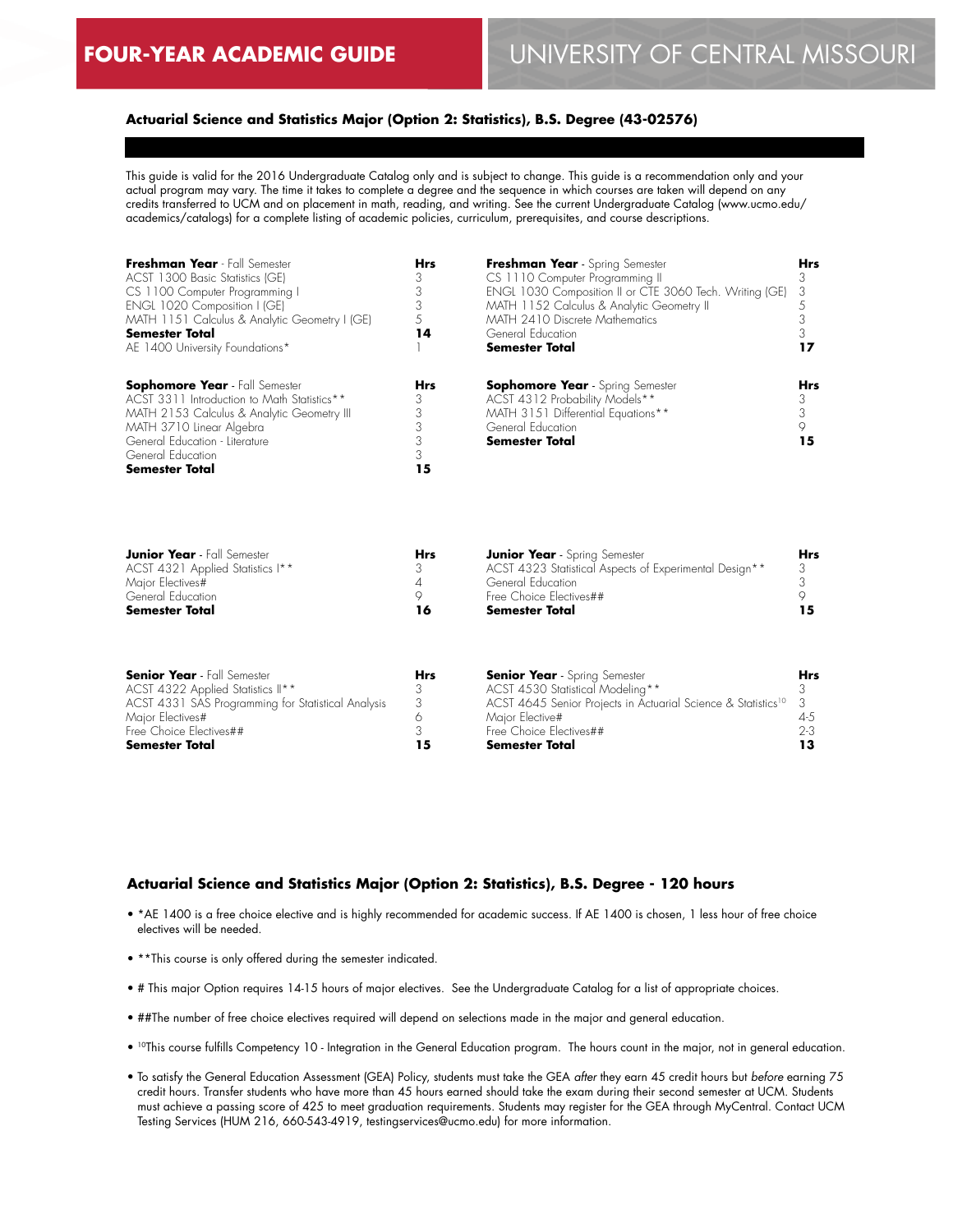## **Agricultural Science Major (Area 1: Agribusiness Management), B.S. Degree (43-277)**

This guide is valid for the 2016 Undergraduate Catalog only and is subject to change. This guide is a recommendation only and your actual program may vary. The time it takes to complete a degree and the sequence in which courses are taken will depend on any credits transferred to UCM and on placement in math, reading, and writing. See the current Undergraduate Catalog (www.ucmo.edu/ academics/catalogs) for a complete listing of academic policies, curriculum, prerequisites, and course descriptions.

| Freshman Year - Fall Semester<br>AGRI 1100 Strategies for Success in the UCM Agriculture Prog. 1<br>AGRI 1420 Introduction to Animal Science<br>COMM 1000 Public Speaking (GE)<br>ECON 1010 Principles of Macroeconomics (GE)<br>ENGL 1020 Composition I (GE)<br>LIS 1600 University Library and Research Skills (GE)<br><b>Semester Total</b> | <b>Hrs</b><br>3<br>3<br>3<br>3<br>$\overline{2}$<br>15 | Freshman Year - Spring Semester<br>AGRI 1600 Introduction to Horticulture Science (Lab) (GE)<br>AGRI 2425 Introduction to Animal Production<br>CHEM 1104 Introduction to the Sciences: Chemistry (Lab) (GE) 4<br>ENGL 1030 Composition II or CTE 3060 Tech. Writing (GE)<br>MATH 1111 College Algebra (GE)<br><b>Semester Total</b>                         | <b>Hrs</b><br>4<br>3<br>3<br>3<br>17      |
|------------------------------------------------------------------------------------------------------------------------------------------------------------------------------------------------------------------------------------------------------------------------------------------------------------------------------------------------|--------------------------------------------------------|-------------------------------------------------------------------------------------------------------------------------------------------------------------------------------------------------------------------------------------------------------------------------------------------------------------------------------------------------------------|-------------------------------------------|
| <b>Sophomore Year</b> - Fall Semester<br>AGRI 2330 Introduction to Soil Science (Lab)<br>General Education - Literature<br>General Education<br><b>Semester Total</b>                                                                                                                                                                          | <b>Hrs</b><br>3<br>3<br>6<br>12                        | <b>Sophomore Year</b> - Spring Semester<br>ACCT 2101 Principles of Financial Accounting or<br>ACCT 2100 Survey of Accounting<br>AGRI 2130 Global Agriculture (GE)<br>AGRI 1310 Agronomy I: Row Crops (fall only) or<br>AGRI 2315 Agronomy II: Forages (spring only)<br>ECON 1011 Principles of Microeconomics<br>General Education<br><b>Semester Total</b> | <b>Hrs</b><br>3<br>3<br>2<br>3<br>6<br>17 |
| <b>Junior Year</b> - Fall Semester<br>AGRI 3110 Agri-Business Management<br>AGRI 3140 Agricultural Analysis and Statistics<br>AGRI 3410 Animal Breeding or<br>AGRI 4310 Plant Breeding & Genetics<br><b>MGT 3325 Business Communications</b><br>MKT 3430 Professional Sales<br>Semester Total                                                  | <b>Hrs</b><br>3<br>3<br>3<br>3<br>3<br>15              | <b>Junior Year</b> - Spring Semester<br>AGRI 4140 Agricultural Policy<br>AGRI 4300 Soil Fertility & Fertilizers<br>Free Choice Electives<br><b>Semester Total</b>                                                                                                                                                                                           | <b>Hrs</b><br>3<br>3<br>8<br>14           |
| <b>Senior Year</b> - Fall Semester<br>AGRI 3120 Distrib. and Marketing of Agriculture Products<br>AGRI 3610 Agriculture Pest Management<br>AGRI 3810 Internship in Agriculture<br>BLAW 2720 Legal Environment of Business<br>SAFE 4300 Agricultural Safety<br><b>Semester Total</b>                                                            | <b>Hrs</b><br>3<br>3<br>3<br>3<br>3<br>15              | <b>Senior Year</b> - Spring Semester<br>AGRI 4101 Agricultural Capstone Experience <sup>10</sup><br>AGRI 4110 Agricultural Futures Trading<br>AGRI 4120 International Agriculture<br>AGRI 4150 Natural Resources Economics<br>Free Choice Electives<br>Semester Total                                                                                       | <b>Hrs</b><br>3<br>3<br>3<br>3<br>3<br>15 |

### **Agricultural Science Major (Area 1: Agribusiness Management), B.S. Degree - 120 hours**

- Your four-year guide will vary depending on the year (odd or even) and semester that you begin coursework. See your department chair for current curriculum information.
- 10This course fulfills Competency 10 Integration in the General Education program. The hours count in the major, not in general education.
- To satisfy the General Education Assessment (GEA) Policy, students must take the GEA *after* they earn 45 credit hours but *before* earning 75 credit hours. Transfer students who have more than 45 hours earned should take the exam during their second semester at UCM. Students must achieve a passing score of 425 to meet graduation requirements. Students may register for the GEA through MyCentral. Contact UCM Testing Services (HUM 216, 660-543-4919, testingservices@ucmo.edu) for more information.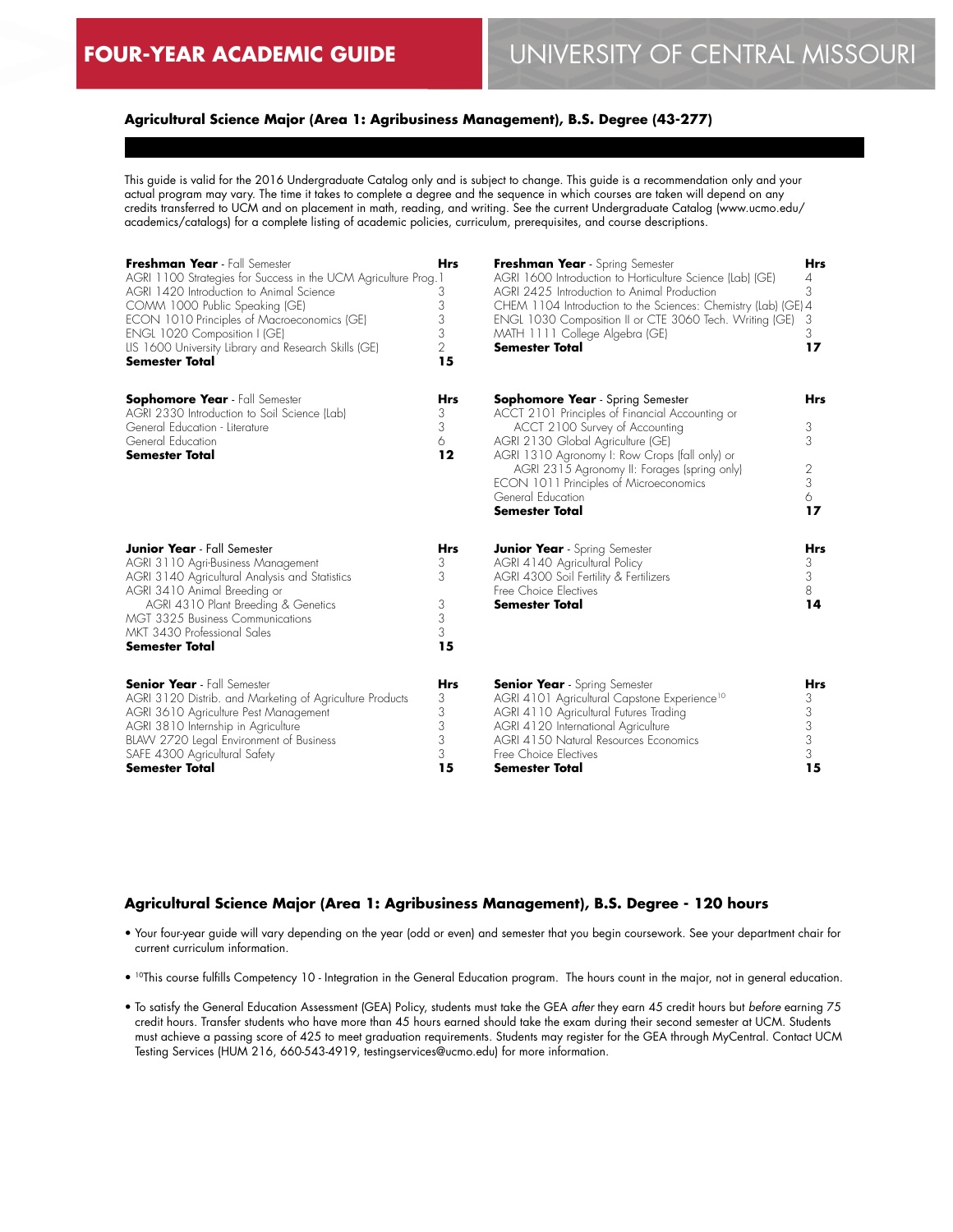## **Agricultural Science Major (Area 2: Animal Science), B.S. Degree (43-277)**

This guide is valid for the 2016 Undergraduate Catalog only and is subject to change. This guide is a recommendation only and your actual program may vary. The time it takes to complete a degree and the sequence in which courses are taken will depend on any credits transferred to UCM and on placement in math, reading, and writing. See the current Undergraduate Catalog (www.ucmo.edu/ academics/catalogs) for a complete listing of academic policies, curriculum, prerequisites, and course descriptions.

| Freshman Year - Fall Semester<br>AGRI 1100 Strategies for Success in the UCM Agriculture Prog. 1<br>AGRI 1420 Introduction to Animal Science<br>COMM 1000 Public Speaking (GE)<br>ECON 1010 Principles of Macroeconomics (GE)<br>ENGL 1020 Composition I (GE)<br>LIS 1600 University Library and Research Skills (GE)<br>Semester Total | <b>Hrs</b><br>3<br>3<br>3<br>3<br>$\overline{2}$<br>15 | Freshman Year - Spring Semester<br>AGRI 1600 Introduction to Horticulture Science (Lab) (GE)<br>AGRI 2425 Introduction to Animal Production<br>CHEM 1104 Introduction to the Sciences: Chemistry (Lab) (GE) 4<br>ENGL 1030 Composition II or CTE 3060 Tech. Writing (GE)<br>MATH 1111 College Algebra (GE)<br><b>Semester Total</b> | <b>Hrs</b><br>$\overline{4}$<br>3<br>3<br>3<br>17     |
|-----------------------------------------------------------------------------------------------------------------------------------------------------------------------------------------------------------------------------------------------------------------------------------------------------------------------------------------|--------------------------------------------------------|-------------------------------------------------------------------------------------------------------------------------------------------------------------------------------------------------------------------------------------------------------------------------------------------------------------------------------------|-------------------------------------------------------|
| <b>Sophomore Year</b> - Fall Semester<br>AGRI 2130 Global Agriculture (GE)<br>AGRI 2330 Introduction to Soil Science (Lab)<br><b>AGRI 3420 Animal Nutrition</b><br>ECON 1011 Principles of Microeconomics<br>General Education - Literature<br><b>Semester Total</b>                                                                    | <b>Hrs</b><br>3<br>3<br>3<br>3<br>3<br>15              | <b>Sophomore Year</b> - Spring Semester<br>AGRI 1310 Agronomy I: Row Crops (fall only) or<br>AGRI 2315 Agronomy II: Forages (spring only)<br>General Education<br><b>Semester Total</b>                                                                                                                                             | <b>Hrs</b><br>2<br>12<br>14                           |
| <b>Junior Year</b> - Fall Semester<br>AGRI 3110 Agri-Business Management<br>AGRI 3120 Distribution and Marketing of Agriculture Products<br>AGRI 3415 Meat Science<br>AGRI 4415 Reproduction of Farm Animals<br>Free Choice Electives<br><b>Semester Total</b>                                                                          | <b>Hrs</b><br>3<br>3<br>3<br>3<br>3<br>15              | <b>Junior Year</b> - Spring Semester<br>AGRI 4110 Agricultural Futures Trading<br>AGRI 4300 Soil Fertility & Fertilizers<br>AGRI 4435 Animal Science: Pork<br>Free Choice Electives<br><b>Semester Total</b>                                                                                                                        | <b>Hrs</b><br>3<br>$\mathfrak{Z}$<br>3<br>6<br>15     |
| <b>Senior Year</b> - Fall Semester<br>AGRI 3410 Animal Breeding or<br>AGRI 4310 Plant Breeding & Genetics<br>AGRI 3610 Agriculture Pest Management<br>AGRI 3810 Internship in Agriculture<br>SAFE 4300 Agricultural Safety<br>Free Choice Electives<br><b>Semester Total</b>                                                            | <b>Hrs</b><br>3<br>3<br>$\,$ $\,$<br>3<br>3<br>15      | <b>Senior Year</b> - Spring Semester<br>AGRI 4101 Agricultural Capstone Experience <sup>10</sup><br>AGRI 4410 General Veterinary Science<br>AGRI 4430 Animal Science: Beef<br>Free Choice Electives<br><b>Semester Total</b>                                                                                                        | Hrs<br>3<br>3<br>$\ensuremath{\mathsf{3}}$<br>5<br>14 |

#### **Agricultural Science Major (Area 2: Animal Science), B.S. Degree - 120 hours**

- Your four-year guide will vary depending on the year (odd or even) and semester that you begin coursework. See your department chair for current curriculum information.
- <sup>10</sup>This course fulfills Competency 10 Integration in the General Education program. The hours count in the major, not in general education.
- To satisfy the General Education Assessment (GEA) Policy, students must take the GEA *after* they earn 45 credit hours but *before* earning 75 credit hours. Transfer students who have more than 45 hours earned should take the exam during their second semester at UCM. Students must achieve a passing score of 425 to meet graduation requirements. Students may register for the GEA through MyCentral. Contact UCM Testing Services (HUM 216, 660-543-4919, testingservices@ucmo.edu) for more information.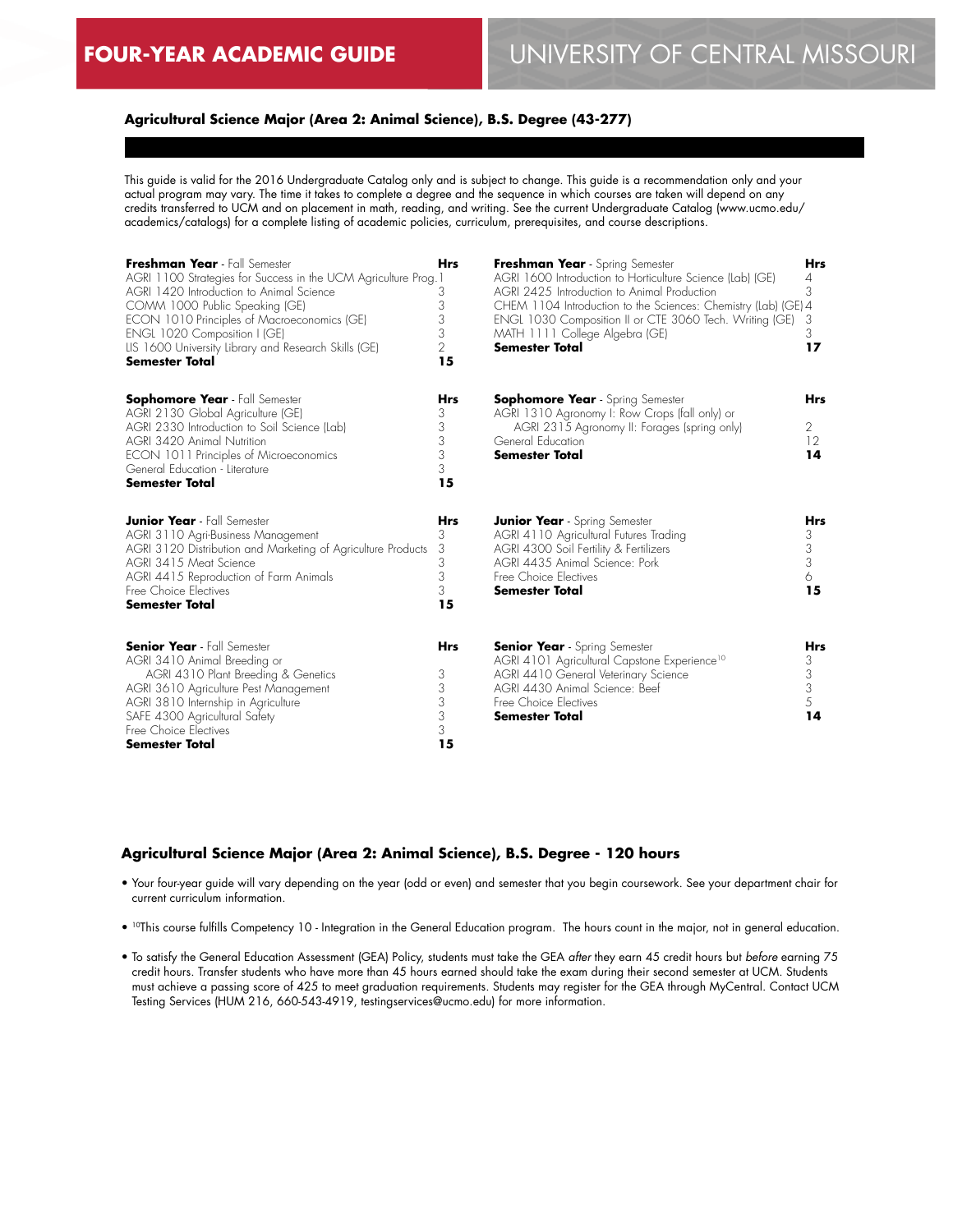### **Agricultural Science Major (Area 3: Agronomy), B.S. Degree (43-277)**

This guide is valid for the 2016 Undergraduate Catalog only and is subject to change. This guide is a recommendation only and your actual program may vary. The time it takes to complete a degree and the sequence in which courses are taken will depend on any credits transferred to UCM and on placement in math, reading, and writing. See the current Undergraduate Catalog (www.ucmo.edu/ academics/catalogs) for a complete listing of academic policies, curriculum, prerequisites, and course descriptions.

| Freshman Year - Fall Semester<br>AGRI 1100 Strategies for Success in the UCM Agriculture Prog.1<br>AGRI 1420 Introduction to Animal Science<br>CHEM 1104 Introduction to the Sciences: Chemistry (Lab) (GE) 4<br>COMM 1000 Public Speaking (GE)<br>ENGL 1020 Composition I (GE)<br><b>Semester Total</b>                                                | <b>Hrs</b><br>3<br>3<br>3<br>14           | Freshman Year - Spring Semester<br>AGRI 1600 Introduction to Horticulture Science (Lab) (GE)<br>ECON 1010 Principles of Macroeconomics (GE)<br>ENGL 1030 Composition II or CTE 3060 Tech. Writing (GE)<br>MATH 1111 College Algebra (GE)<br>General Education<br><b>Semester Total</b> | Hrs<br>4<br>3<br>3<br>3<br>3<br>16         |
|---------------------------------------------------------------------------------------------------------------------------------------------------------------------------------------------------------------------------------------------------------------------------------------------------------------------------------------------------------|-------------------------------------------|----------------------------------------------------------------------------------------------------------------------------------------------------------------------------------------------------------------------------------------------------------------------------------------|--------------------------------------------|
| <b>Sophomore Year</b> - Fall Semester<br>AGRI 1310 Agronomy I: Row Crops (fall only) or<br>AGRI 2315 Agronomy II: Forages (spring only)<br>AGRI 2330 Introduction to Soil Science (Lab)<br>ECON 1011 Principles of Microeconomics<br>General Education - Literature<br>General Education<br><b>Semester Total</b>                                       | <b>Hrs</b><br>2<br>3<br>3<br>3<br>3<br>14 | <b>Sophomore Year</b> - Spring Semester<br>AGRI 2130 Global Agriculture (GE)<br>AGRI 2425 Introduction to Animal Production<br>LIS 1600 University Library and Research Skills (GE)<br>General Education<br><b>Semester Total</b>                                                      | Hrs<br>3<br>3<br>$\overline{2}$<br>6<br>14 |
| <b>Junior Year</b> - Fall Semester<br>AGRI 3110 Agri-Business Management<br>AGRI 4320 Plant Diseases<br>AGRI 3610 Agriculture Pest Management (Lab)<br>GEOG 4220 Geographic Information Systems I<br>Free Choice Electives<br><b>Semester Total</b>                                                                                                     | <b>Hrs</b><br>3<br>3<br>3<br>3<br>3<br>15 | <b>Junior Year</b> - Spring Semester<br>AGRI 2331 Soils<br>AGRI 3210 Soil & Water Management<br>AGRI 4300 Soil Fertility & Fertilizers<br>Free Choice Flectives<br><b>Semester Total</b>                                                                                               | Hrs<br>3<br>3<br>3<br>7<br>16              |
| <b>Senior Year</b> - Fall Semester<br>AGRI 3120 Distribution and Marketing of Agriculture Products<br>AGRI 3410 Animal Breeding or<br>AGRI 4310 Plant Breeding & Genetics<br>AGRI 3810 Internship in Agriculture<br>AGRI 4340 Agricultural Sprays and Chemicals (Lab)<br>SAFE 4300 Agricultural Safety<br>Free Choice Elective<br><b>Semester Total</b> | <b>Hrs</b><br>3<br>3<br>3<br>3<br>3<br>16 | <b>Senior Year</b> - Spring Semester<br>AGRI 3320 Field Crop Management<br>AGRI 4101 Agricultural Capstone Experience <sup>10</sup><br>AGRI 4110 Agricultural Futures Trading<br>AGRI 4120 International Agriculture<br>Free Choice Electives<br><b>Semester Total</b>                 | Hrs<br>3<br>3<br>3<br>3<br>3<br>15         |

### **Agricultural Science Major (Area 3: Agronomy), B.S. Degree - 120 hours**

- Your four-year guide will vary depending on the year (odd or even) and semester that you begin coursework. See your department chair for current curriculum information.
- <sup>10</sup>This course fulfills Competency 10 Integration in the General Education program. The hours count in the major, not in general education.
- To satisfy the General Education Assessment (GEA) Policy, students must take the GEA *after* they earn 45 credit hours but *before* earning 75 credit hours. Transfer students who have more than 45 hours earned should take the exam during their second semester at UCM. Students must achieve a passing score of 425 to meet graduation requirements. Students may register for the GEA through MyCentral. Contact UCM Testing Services (HUM 216, 660-543-4919, testingservices@ucmo.edu) for more information.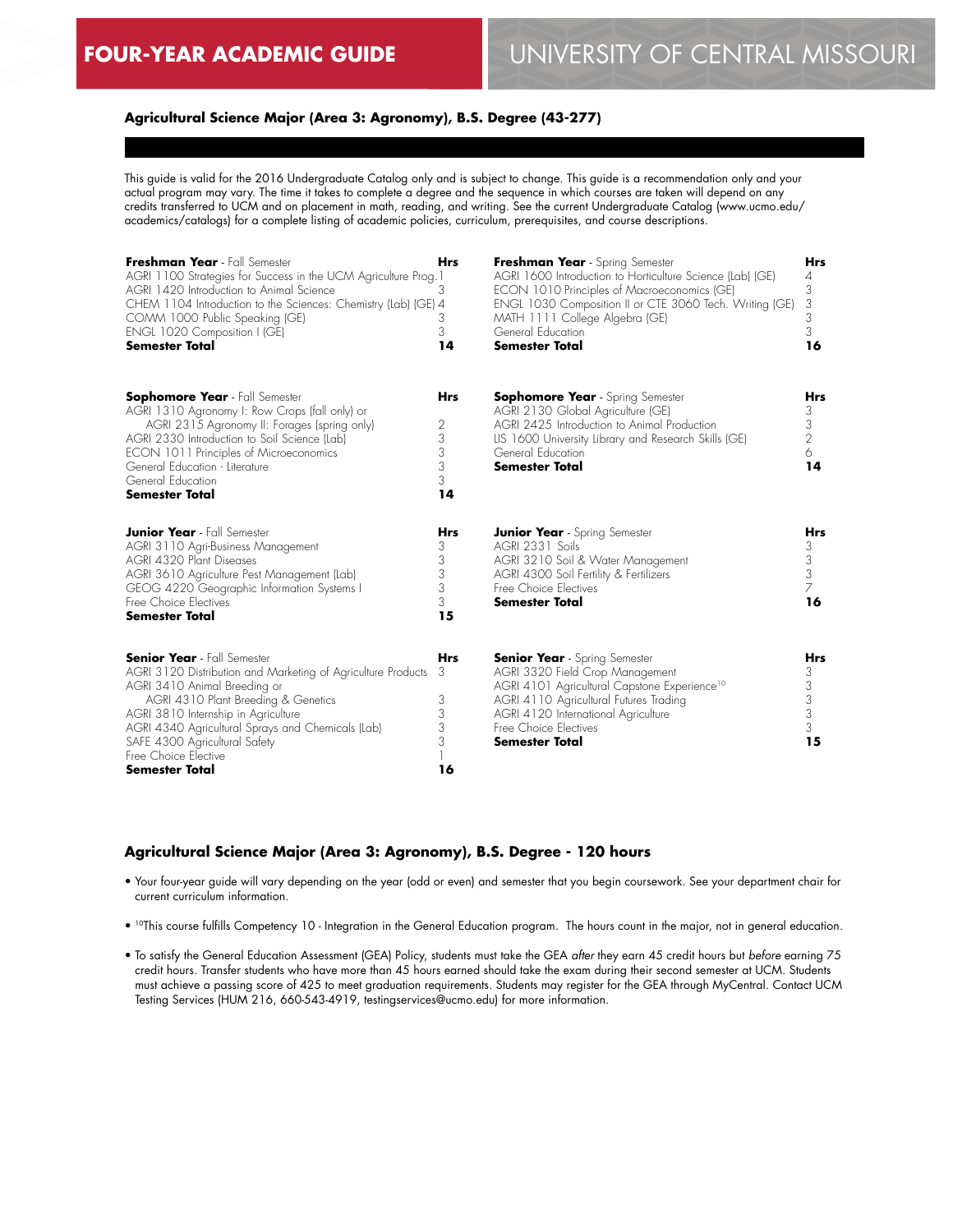## **Agricultural Science Major (Area 4: Horticultural Science), B.S. Degree (43-277)**

This guide is valid for the 2016 Undergraduate Catalog only and is subject to change. This guide is a recommendation only and your actual program may vary. The time it takes to complete a degree and the sequence in which courses are taken will depend on any credits transferred to UCM and on placement in math, reading, and writing. See the current Undergraduate Catalog (www.ucmo.edu/ academics/catalogs) for a complete listing of academic policies, curriculum, prerequisites, and course descriptions.

| Freshman Year - Fall Semester<br>AGRI 1100 Strategies for Success in the UCM Agriculture Prog. 1<br>AGRI 1420 Introduction to Animal Science<br>CHEM 1104 Introduction to the Sciences: Chemistry (Lab) (GE) 4<br>ENGL 1020 Composition I (GE)<br>LIS 1600 University Library and Research Skills (GE)<br>General Education<br><b>Semester Total</b> | Hrs<br>3<br>3<br>$\overline{2}$<br>3<br>16       | Freshman Year - Spring Semester<br>AGRI 1600 Introduction to Horticulture Science (Lab) (GE)<br>COMM 1000 Public Speaking (GE)<br>ECON 1010 Principles of Macroeconomics (GE)<br>ENGL 1030 Composition II or CTE 3060 Tech. Writing (GE)<br>MATH 1111 College Algebra (GE)<br>Semester Total | Hrs<br>4<br>3<br>3<br>3<br>3<br>16                           |
|------------------------------------------------------------------------------------------------------------------------------------------------------------------------------------------------------------------------------------------------------------------------------------------------------------------------------------------------------|--------------------------------------------------|----------------------------------------------------------------------------------------------------------------------------------------------------------------------------------------------------------------------------------------------------------------------------------------------|--------------------------------------------------------------|
| <b>Sophomore Year</b> - Fall Semester<br>AGRI 2330 Introduction to Soil Science (Lab)<br>ECON 1011 Principles of Microeconomics<br>General Education - Literature<br>General Education<br><b>Semester Total</b>                                                                                                                                      | Hrs<br>3<br>3<br>3<br>3<br>12                    | <b>Sophomore Year</b> - Spring Semester<br>AGRI 1310 Agronomy I: Row Crops (fall only) or<br>AGRI 2315 Agronomy II: Forages (spring only)<br>AGRI 2130 Global Agriculture (GE)<br>AGRI 2425 Introduction to Animal Production<br>General Education<br><b>Semester Total</b>                  | Hrs<br>2<br>3<br>3<br>6<br>14                                |
| <b>Junior Year</b> - Fall Semester<br>AGRI 3110 Agri-Business Management<br>AGRI 4320 Plant Diseases<br>AGRI 4600 Horticultural Plants I: Woody (Lab)<br>AGRI 4610 Turfgrass Science (Lab)<br>Free Choice Electives<br><b>Semester Total</b>                                                                                                         | Hrs<br>3<br>3<br>3<br>3<br>3<br>15               | <b>Junior Year</b> - Spring Semester<br>AGRI 3610 Agricultural Pest Management (Lab)<br>AGRI 3620 Residential Landscape Design (Lab)<br>AGRI 4300 Soil Fertility & Fertilizers<br>AGRI 4605 Horticultural Plants II: Herbaceous<br>Free Choice Electives<br><b>Semester Total</b>            | Hrs<br>3<br>$\begin{array}{c} 3 \\ 3 \\ 3 \end{array}$<br>15 |
| <b>Between Junior and Senior Year - Summer</b><br>AGRI 3810 Internship in Agriculture<br><b>Semester Total</b>                                                                                                                                                                                                                                       | <b>Hrs</b><br>3<br>3                             |                                                                                                                                                                                                                                                                                              |                                                              |
| <b>Senior Year</b> - Fall Semester<br>AGRI 3120 Distribution and Marketing of Agriculture Products<br>AGRI 3410 Animal Breeding or<br>AGRI 4310 Plant Breeding & Genetics<br>AGRI 4340 Agricultural Sprays and Chemicals<br>SAFE 4300 Agricultural Safety<br>Free Choice Electives<br>Semester Total                                                 | <b>Hrs</b><br>3<br>3<br>3<br>$\frac{3}{3}$<br>15 | <b>Senior Year</b> - Spring Semester+<br>AGRI 3640 Horticultural Propagation Materials (Lab)<br>AGRI 4000 Special Projects in Agriculture<br>AGRI 4101 Agricultural Capstone Experience <sup>10</sup><br>Free Choice Electives<br><b>Semester Total</b>                                      | <b>Hrs</b><br>3<br>3<br>3<br>5<br>14                         |

### **Agricultural Science Major (Area 4: Horticultural Science), B.S. Degree - 120 hours**

- Your four-year guide will vary depending on the year (odd or even) and semester that you begin coursework. See your department chair for current curriculum information.
- 10This course fulfills Competency 10 Integration in the General Education program. The hours count in the major, not in general education.
- To satisfy the General Education Assessment (GEA) Policy, students must take the GEA *after* they earn 45 credit hours but *before* earning 75 credit hours. Transfer students who have more than 45 hours earned should take the exam during their second semester at UCM. Students must achieve a passing score of 425 to meet graduation requirements. Students may register for the GEA through MyCentral. Contact UCM Testing Services (HUM 216, 660-543-4919, testingservices@ucmo.edu) for more information.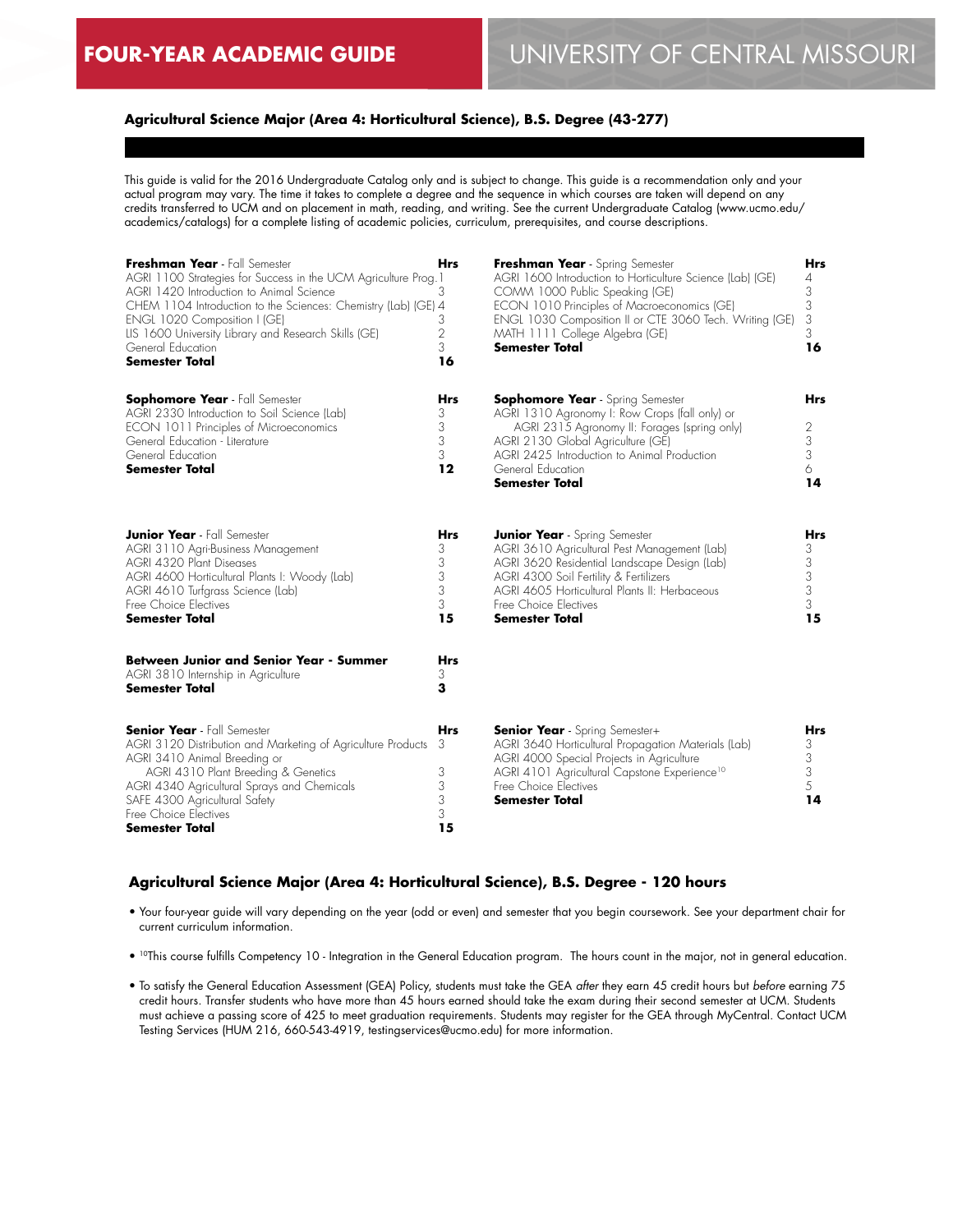### **Art Major, B.S. in Ed. Degree (41-260)**

This guide is valid for the 2016 Undergraduate Catalog only and is subject to change. This guide is a recommendation only and your actual program may vary. The time it takes to complete a degree and the sequence in which courses are taken will depend on any credits transferred to UCM and on placement in math, reading, and writing. See the current Undergraduate Catalog (www.ucmo.edu/ academics/catalogs) for a complete listing of academic policies, curriculum, prerequisites, and course descriptions.

| Freshman Year - Fall Semester<br>ART 1110 Drawing I<br>ART 1315 2-D Design<br>ART 1800 Ideas & the Visual Arts (GE)<br>ENGL 1020 Composition I (GE)<br>General Education<br>Semester Total<br>AE 1400 University Foundations*                                                                                                                                                                       | <b>Hrs</b><br>3<br>3<br>3<br>3<br>3<br>15                                | Freshman Year - Spring Semester<br>ART 1120 Drawing II<br>ART 1325 Color and Design<br>ENGL 1030 Composition II or CTE 3060 Tech. Writing (GE)<br>HIST 1350 or 1351 History of the United States (GE)<br>General Education - Mathematics<br>General Education<br><b>Semester Total</b>                                                                                                                                                                                                                       | Hrs<br>3<br>3<br>3<br>3<br>3<br>3<br>18                                     |
|-----------------------------------------------------------------------------------------------------------------------------------------------------------------------------------------------------------------------------------------------------------------------------------------------------------------------------------------------------------------------------------------------------|--------------------------------------------------------------------------|--------------------------------------------------------------------------------------------------------------------------------------------------------------------------------------------------------------------------------------------------------------------------------------------------------------------------------------------------------------------------------------------------------------------------------------------------------------------------------------------------------------|-----------------------------------------------------------------------------|
| <b>Sophomore Year</b> - Fall Semester<br>ART 2412 Ceramics I<br>EDFL 2100 Introduction to the Teaching Profession<br>FLDX 2150 Introductory Field Experience<br>EDFL 2240 Educational Psychology<br>EDSP 2100 Education of the Exceptional Child<br>POLS 1510 American Government (GE)<br><b>Semester Total</b>                                                                                     | <b>Hrs</b><br>3<br>3<br>1<br>3<br>3<br>3<br>16                           | <b>Sophomore Year</b> - Spring Semester<br>ART 1825 Art History Survey II<br>ART 1835 Global Arts & Culture (GE)<br>ART 2420 Sculpture I<br>ART 2710 Printmaking I<br>General Education Science w/lab<br>General Education (Managing Information)<br><b>Semester Total</b><br>(Successfully complete MoGEA exam by end of this semester)                                                                                                                                                                     | Hrs<br>3<br>3<br>3<br>3<br>4<br>$\overline{2}$<br>18                        |
| <b>Junior Year</b> - Fall Semester<br>ART 2511 Painting I<br>ART 3314 Fibers<br>ART 3911 Art Education Foundations & Literacy (fall only)<br>EDFL 4210 Introduction to Content Area Literacy<br>PHOT 1203 Introduction to Photography<br>General Education - Literature<br><b>Semester Total</b>                                                                                                    | <b>Hrs</b><br>3<br>3<br>$\overline{c}$<br>$\overline{2}$<br>3<br>3<br>16 | <b>Junior Year</b> - Spring Semester<br>ART 3209 Figure Construction<br>ART 3915 Methods of Tchng Art I: Media & Curr. (sprg only)# 2<br>ART 4850 20th Century Art & Architecture (fall only) or<br>ART 4860 Contemporary Art & Design (spring only)<br>EDFL 2250 Introduction to English Language Learners and<br>Culturally Responsive Pedagogy<br>FLDX 3000 Field Experience in the Content Area#<br>PSY 4230 Psychology of Adolescence (GE)<br>Upper Level Studio Concentration<br><b>Semester Total</b> | Hrs<br>3<br>3<br>2<br>$\begin{array}{c} \hline \end{array}$<br>3<br>3<br>17 |
| <b>Senior Year</b> - Fall Semester<br>ART 4221 Art Theory and Criticism<br>ART 4915 Mthds. of Tching Art II: Mgmt. & Assess. (fall only)#3<br>EDFL 4970 Secondary Teaching & Behavior Management#<br>FLDX 4970 Field Experience II in the Content Area#<br>Upper Level Studio Concentration<br>General Education<br><b>Semester Total</b><br>(All non-student teaching coursework and tests must be | Hrs<br>3<br>2<br>1<br>3<br>3<br>15                                       | <b>Senior Year</b> - Spring Semester**<br>ART 4920 Methods of Teaching Art III: Seminar for Student<br>Teaching <sup>10</sup><br>FLDX 4468 Student Teaching Secondary II <sup>10</sup><br>FLDX 4495 Student Teaching Elementary I <sup>10</sup><br><b>Semester Total</b>                                                                                                                                                                                                                                     | <b>Hrs</b><br>3<br>4<br>5<br>12                                             |

*successfully completed by the end of this semester for enrollment in student teaching.)*

### **Art Major, B.S. in Ed. Degree - 127 hours**

- \*AE 1400 (1 hr) is highly recommended for academic success. AE 1400 is a free choice elective, however, this program does not require free choice electives.
- \*\*The courses listed for this semester constitute the professional education (student teaching) block. The student should not take any other courses during this semester.
- #These courses must be taken concurrently.
- 10This course fulfills Competency 10 Integration in the General Education program. The hours count in the major, not in general education.
- The Missouri General Education Assessment (MoGEA) is an exam required of all Teacher Education students. Students must pass all areas of the MoGEA for admission to the Teacher Education Program. Students should take and successfully complete the MoGEA before completion of their sophomore year (60 earned hours). See your academic advisor to discuss the classes needed to prepare for the exam.
- Teacher Education candidates must take the appropriate Missouri Content Assessment (MoCA) for their certification area before they can student teach, and must pass it in order to be recommended for certification. Information and registration is available on the MEGA website: http://www.mo.nesinc.com/.
- See www.ucmo.edu/cert for statement and information (including application) on admission to teacher education. Full admission is required before enrollment in professional education classes and student teaching. The application for student teaching is due approximately one year in advance.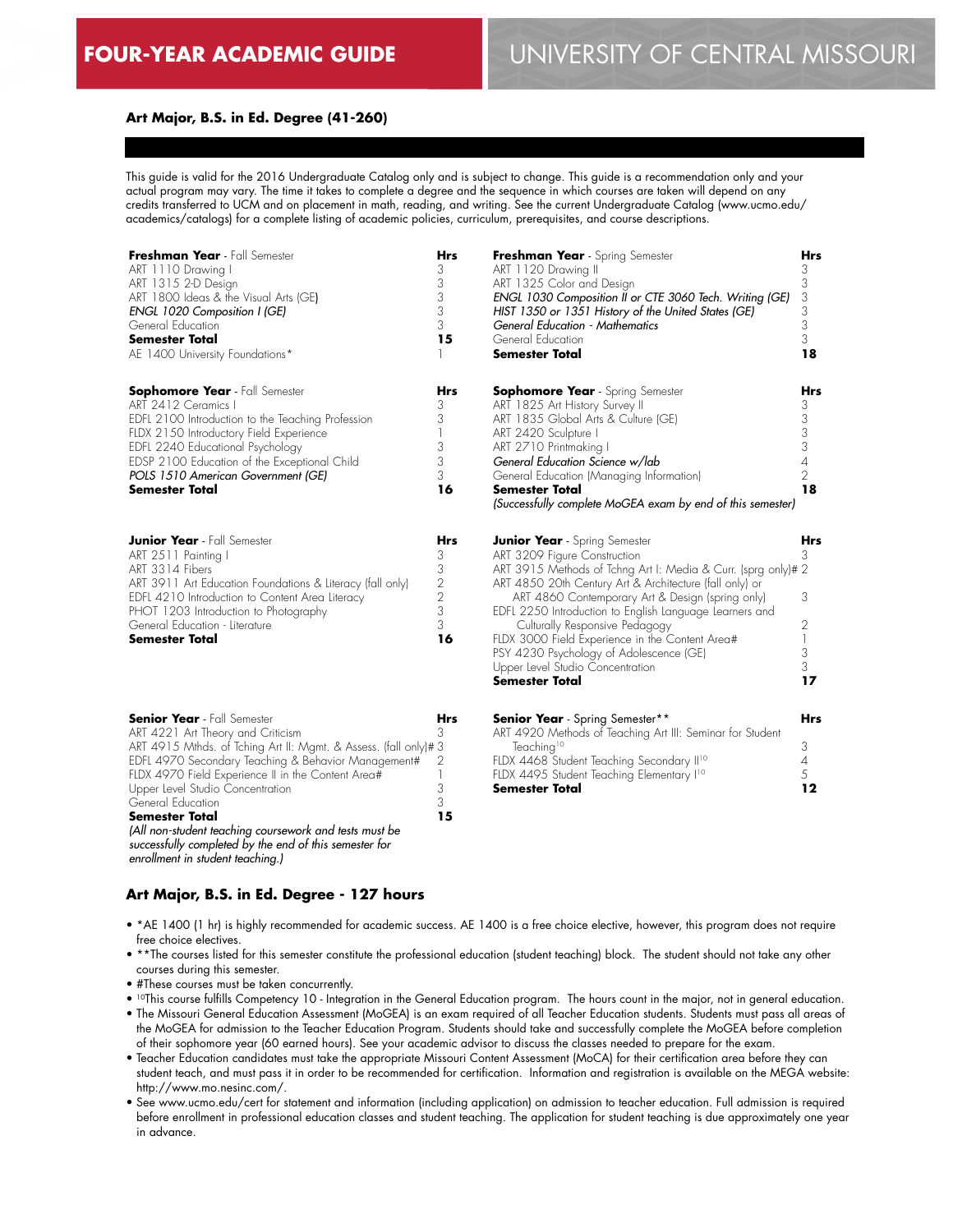### **Athletic Training Major, B.S. Degree (43-853)**

This guide is valid for the 2016 Undergraduate Catalog only and is subject to change. This guide is a recommendation only and your actual program may vary. The time it takes to complete a degree and the sequence in which courses are taken will depend on any credits transferred to UCM and on placement in math, reading, and writing. See the current Undergraduate Catalog (www.ucmo.edu/ academics/catalogs) for a complete listing of academic policies, curriculum, prerequisites, and course descriptions.

| Freshman Year - Fall Semester<br>AT 1610 Introduction to Athletic Training<br>AT 1611 Introduction to Athletic Training Lab I<br>AT 1625 CPR/First Aid/AED for Health Care Professional<br>CHEM 1104 Introduction to the Sciences: Chemistry (GE)<br>ENGL 1020 Composition I (GE)<br>MATH 1111 College Algebra (GE)**<br><b>Semester Total</b><br>AE 1400 University Foundations*                                                                                        | <b>Hrs</b><br>2<br>1<br>1<br>4<br>3<br>3<br>14                                              | <b>Freshman Year</b> - Spring Semester (apply to major)<br>AT 1630 Foundations of Athletic Training<br>AT 1631 Foundations of Athletic Training Lab II<br>AT 1640 Medical Terminology<br>AT 1650 Responding to Emergencies for the Profess. Rescuer<br>BIOL 3401 Human Anatomy**<br>LIS 1600 University Library and Research Skills (GE)<br>PE 1800 Functional Anatomy**<br><b>Semester Total</b> | Hrs<br>2<br>2<br>3<br>2<br>3<br>14           |
|--------------------------------------------------------------------------------------------------------------------------------------------------------------------------------------------------------------------------------------------------------------------------------------------------------------------------------------------------------------------------------------------------------------------------------------------------------------------------|---------------------------------------------------------------------------------------------|---------------------------------------------------------------------------------------------------------------------------------------------------------------------------------------------------------------------------------------------------------------------------------------------------------------------------------------------------------------------------------------------------|----------------------------------------------|
| <b>Sophomore Year</b> - Fall Semester<br>AT 2610 Orthopedic Assessment: Lower Extremity<br>AT 2611 Orthopedic Assessment: Lower Extremity Lab III<br>AT 2640 Introduction to Therapeutic Rehabilitation<br>BIOL 3402 Human Physiology**<br>HED 1100 Personal Health (GE)<br>PE 2850 Foundations of Exercise Physiology**<br><b>Semester Total</b><br><b>Summer Semester</b><br>(during even numbered years only)<br>PE 4340 Adapted Physical Education<br>Semester Total | Hrs<br>2<br>$\mathbf{I}$<br>$\sqrt{2}$<br>5<br>3<br>3<br>16<br>Hrs<br>3<br>3                | <b>Sophomore Year</b> - Spring Semester<br>AT 2620 Orthopedic Assessment: Upper Extremity<br>AT 2621 Orthopedic Assessment: Upper Extremity Lab IV<br>AT 2630 Therapeutic Modalities<br>AT 2631 Therapeutic Modalities Lab<br>PE 2472 Communicating Ideas on Sport (GE)<br>PE 2800 Biomechanics<br>PSY 1100 General Psychology (GE)<br><b>Semester Total</b>                                      | Hrs<br>2<br>1<br>3<br>1<br>3<br>3<br>3<br>16 |
| <b>Junior Year</b> - Fall Semester<br>AT 3620 Clinical Athletic Training Lab V<br>AT 3630 Therapeutic Rehabilitation<br>AT 3631 Therapeutic Rehabilitation Lab<br>AT 3650 Sport & Exercise Pharmacology<br>AT 4650 Human Disease Lab for Athletic Training<br>CTE 3060 Technical Writing (GE)<br>HED 4370 Human Diseases<br><b>Semester Total</b>                                                                                                                        | Hrs<br>2<br>2<br>$\mathbf{1}$<br>$\overline{2}$<br>$\overline{\phantom{a}}$<br>3<br>3<br>14 | <b>Junior Year</b> - Spring Semester<br>AT 3640 Clinical Athletic Training Lab VI<br>AT 4630 Organization & Administration of Athletic Training<br>PE 4740 Legal Liability in Fit./Well., PE, Rec, & Sport Settings 2<br>General Education - Literature<br>General Education<br>Free Choice Elective<br><b>Semester Total</b>                                                                     | Hrs<br>2<br>3<br>3<br>3<br>14                |
| <b>Senior Year</b> - Fall Semester<br>AT 4610 Clinical Athletic Training Lab VII<br>AT 4640 Senior Seminar in Athletic Training <sup>10</sup><br>PE 4830 Psychological Aspects of Physical Education<br>PSY 4520 Statistics for the Behavioral Sciences<br>General Education<br>Semester Total                                                                                                                                                                           | Hrs<br>2<br>2<br>$\overline{2}$<br>3<br>6<br>15                                             | <b>Senior Year</b> - Spring Semester<br>AT 4620 Clinical Athletic Training Lab VIII<br>HED 4300 Nutrition & Human Performance<br>PE 4850 Assessment & Evaluation of Fitness/Wellness<br>General Education<br>Semester Total                                                                                                                                                                       | Hrs<br>2<br>3<br>3<br>6<br>14                |

### **Athletic Training Major, B.S. Degree - 120 hours**

- \*AE 1400 is a free choice elective and is highly recommended for academic success. If AE 1400 is chosen, 1 less hour of free choice electives will be needed.
- \*\*A grade of C or better is required in this course for enrollment in future courses. See the catalog course descriptions for more details.

• <sup>10</sup>This course fulfills Competency 10 - Integration in the General Education program. The hours count in the major, not in general education.

- Admission to the Athletic Training major is a competitive process. Students apply to the program during the spring semester of their freshman year. Visit www.ucmo.edu/at for more details on the admissions process.
- UCM is fully accredited by the Commission on Accreditation of Athletic Training Education (CAATE).
- To satisfy the General Education Assessment (GEA) Policy, students must take the GEA *after* they earn 45 credit hours but *before* earning 75 credit hours. Transfer students who have more than 45 hours earned should take the exam during their second semester at UCM. Students must achieve a passing score of 425 to meet graduation requirements. Students may register for the GEA through MyCentral. Contact UCM Testing Services (HUM 216, 660-543-4919, testingservices@ucmo.edu) for more information.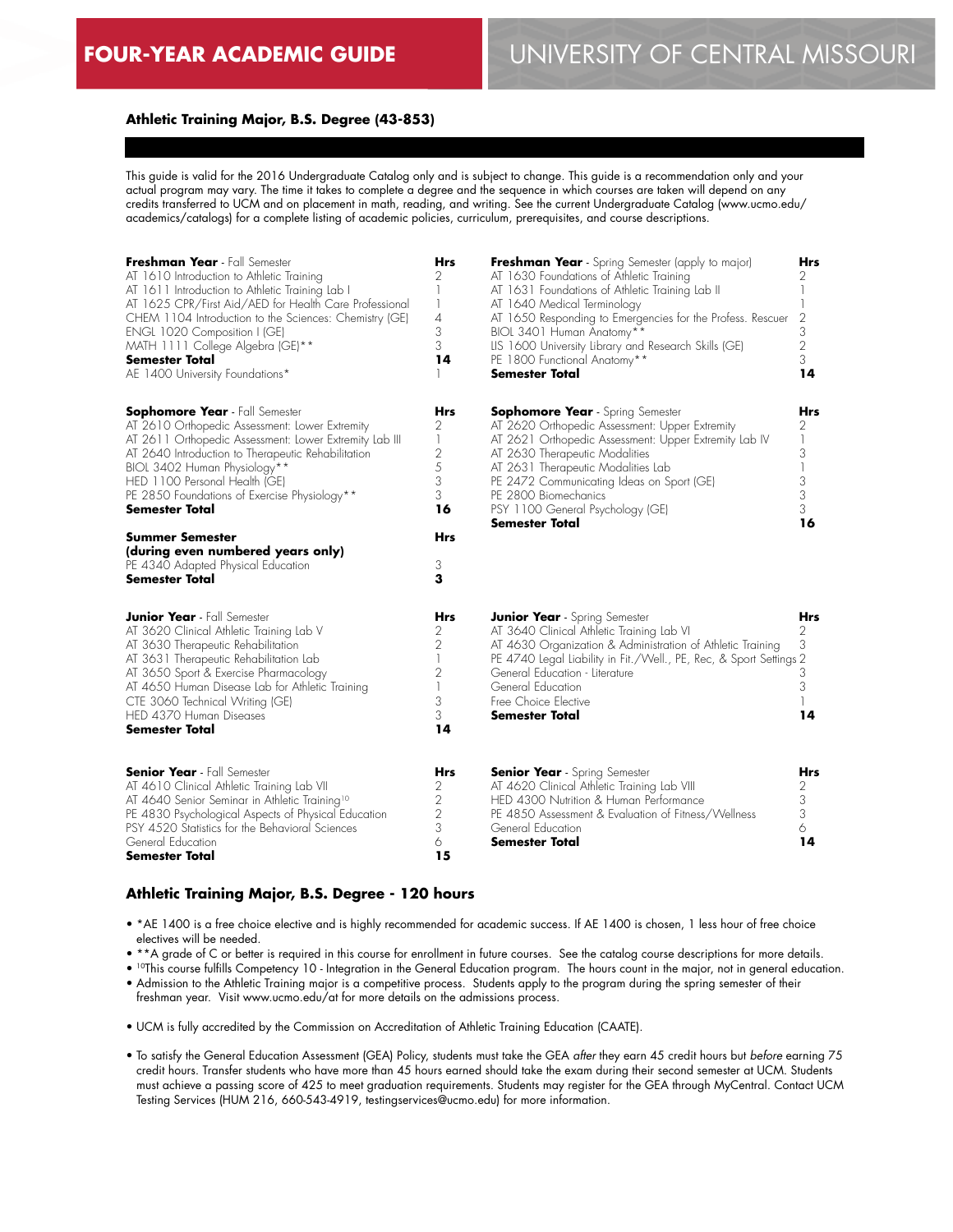### **Automotive Technology Management Major (Area 1: Automotive Tech.), B.S. Degree (43-01838)**

This guide is valid for the 2016 Undergraduate Catalog only and is subject to change. This guide is a recommendation only and your actual program may vary. The time it takes to complete a degree and the sequence in which courses are taken will depend on any credits transferred to UCM and on placement in math, reading, and writing. See the current Undergraduate Catalog (www.ucmo.edu/ academics/catalogs) for a complete listing of academic policies, curriculum, prerequisites, and course descriptions.

| Freshman Year - Fall Semester        | <b>Hrs</b> | Freshman Year - Spring Semester                            | <b>Hrs</b> |
|--------------------------------------|------------|------------------------------------------------------------|------------|
| ATM 1010 Contemporary Power Systems* | 3          | ACST 1300 Basic Statistics or MATH 1131 Applied Calculus 3 |            |
| ENGL 1020 Composition I (GE)         |            | ATM 2124 Automotive Braking Systems*                       |            |
| ET 1010 Applied Electricity          | 4          | CIS 1600 Business Information Management (GE)              |            |
| MATH 1111 College Algebra (GE)       | 3          | ECON 1010 Principles of Macroeconomics (GE)                |            |
| Semester Total                       | 13         | General Education                                          |            |
|                                      |            | <b>Semester Total</b>                                      | 16         |
|                                      |            |                                                            |            |
|                                      |            |                                                            |            |
|                                      |            |                                                            |            |

| <b>Sophomore Year</b> - Fall Semester             | <b>Hrs</b> | <b>Sophomore Year</b> - Spring Semester              | Hrs |
|---------------------------------------------------|------------|------------------------------------------------------|-----|
| ATM 2110 Engine Theory & Maintenance*             | 4          | ACCT 2100 Survey of Accounting or                    |     |
| ATM 2130 Automotive Electrical Systems*           |            | ACCT 2101 Principles of Financial Accounting**       |     |
| COMM 1000 Public Speaking (GE)                    |            | ATM 2132 Engine Performance I*                       |     |
| CS 1030 Introduction to Computer Programming (GE) |            | ATM 2150 Mobile HVAC*                                |     |
| <b>Semester Total</b>                             | 14         | CTE 3060 Technical Writing (GE)                      |     |
|                                                   |            | PHYS 1104 Introduction to the Sciences: Physics (GE) |     |
|                                                   |            | <b>Semester Total</b>                                |     |
|                                                   |            |                                                      |     |
|                                                   |            |                                                      |     |

| <b>Junior Year</b> - Fall Semester<br>ATM 2140 Manual Drivelines*<br>ATM 3120 Steering and Suspension Systems*<br>ATM 3130 Engine Performance II*<br>INDM 4210 Industrial Management or<br>MGT 3315 Management of Organizations**<br><b>Semester Total</b>                                                                            | Hrs<br>3<br>4<br>4<br>3<br>14             | <b>Junior Year</b> - Spring Semester<br>ATM 3110 Automotive Engine Overhaul*<br>ATM 3150 Diesel Technology*<br>ATM 4130 Comprehensive Vehicle Diagnostics*<br>BLAW 2720 Legal Environment of Business<br>General Education - Literature<br><b>Semester Total</b> | Hrs<br>18 |
|---------------------------------------------------------------------------------------------------------------------------------------------------------------------------------------------------------------------------------------------------------------------------------------------------------------------------------------|-------------------------------------------|------------------------------------------------------------------------------------------------------------------------------------------------------------------------------------------------------------------------------------------------------------------|-----------|
| Summer – Between Junior & Senior Year<br>SOT 3022 Internship in Technology***<br><b>Semester Total</b>                                                                                                                                                                                                                                | Hrs<br>3                                  |                                                                                                                                                                                                                                                                  |           |
| <b>Senior Year</b> - Fall Semester<br>ATM 3134 Advanced Powerplant Systems*<br>ATM 4032 Hydraulics & Pneumatics<br>COMM 3340 Intercultural Communication (GE) or<br>ECEL 2110 Diversity and Social Justice (GE)<br>MKT 3405 Marketing Policy** or<br>HRM 3920 Human Resource Management<br>General Education<br><b>Semester Total</b> | <b>Hrs</b><br>3<br>3<br>3<br>3<br>3<br>15 | <b>Senior Year</b> - Spring Semester<br>ATM 3140 Automatic Transmissions*<br>ATM 4112 ATM Capstone Experience* <sup>10</sup><br>ATM 4134 Advanced Vehicle Systems*<br>General Education<br><b>Semester Total</b>                                                 | Hrs<br>14 |

#### **Automotive Technology Management Major (Area 1: Automotive Tech.), B.S. Degree - 124 hrs**

- \*This class is only offered during the semester indicated.
- \*\*By selecting ACCT 2101, MGT 3315, and MKT 3405 in the major students can complete a minor in Business Administration.
- \*\*\*SOT 3022 Internship (3 hours) should be done during the summer between junior/senior year.
- 10This course fulfills Competency 10 Integration in the General Education program. The hours count in the major, not in general education.
- To satisfy the General Education Assessment (GEA) Policy, students must take the GEA *after* they earn 45 credit hours but *before* earning 75 credit hours. Transfer students who have more than 45 hours earned should take the exam during their second semester at UCM. Students must achieve a passing score of 425 to meet graduation requirements. Students may register for the GEA through MyCentral. Contact UCM Testing Services (HUM 216, 660-543-4919, testingservices@ucmo.edu) for more information.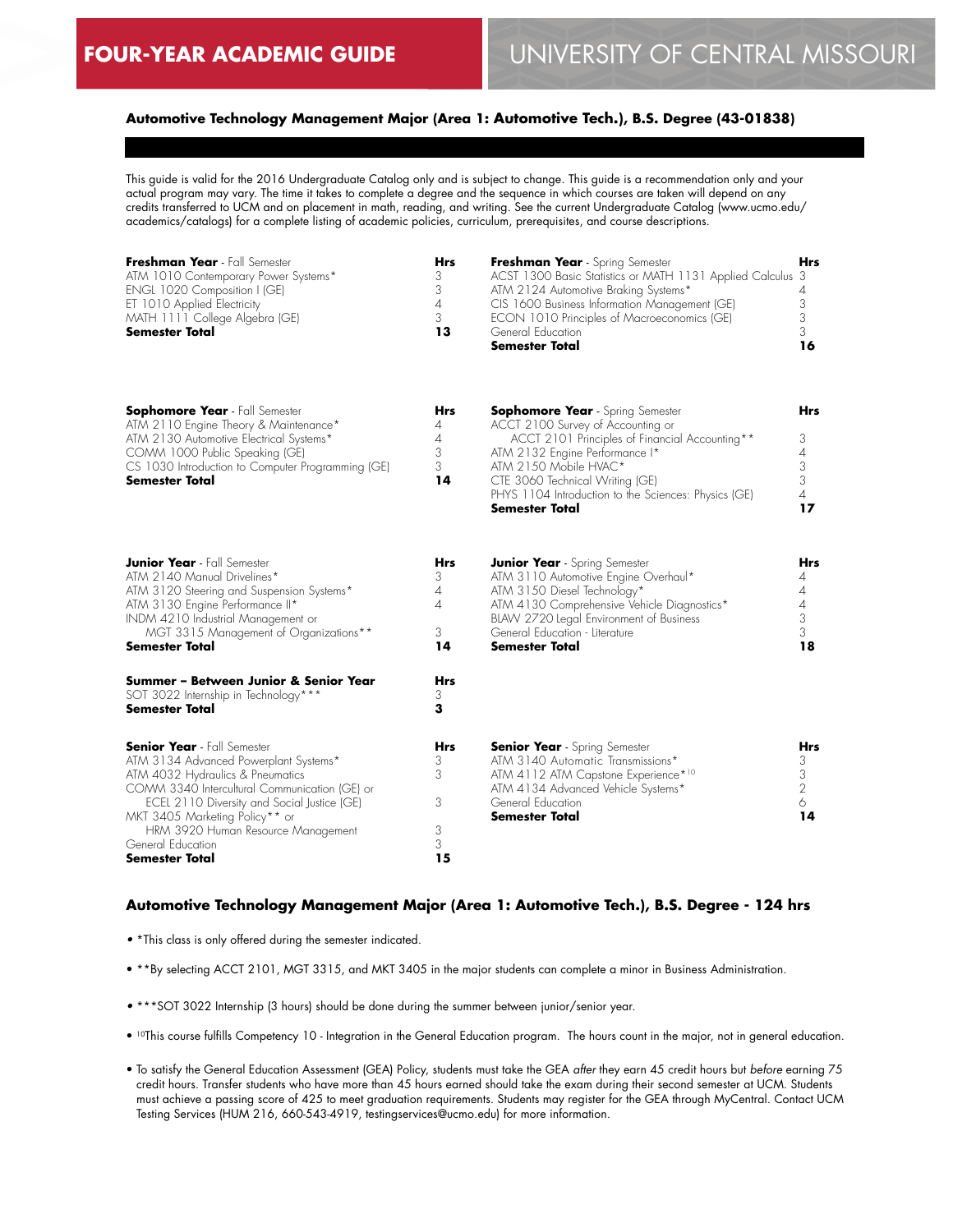### **Automotive Technology Management Major (Area 2: Design Technology), B.S. Degree (43-02838)**

This guide is valid for the 2016 Undergraduate Catalog only and is subject to change. This guide is a recommendation only and your actual program may vary. The time it takes to complete a degree and the sequence in which courses are taken will depend on any credits transferred to UCM and on placement in math, reading, and writing. See the current Undergraduate Catalog (www.ucmo.edu/ academics/catalogs) for a complete listing of academic policies, curriculum, prerequisites, and course descriptions.

| Freshman Year - Fall Semester<br>ATM 1010 Contemporary Power Systems*<br>ENGL 1020 Composition I (GE)<br>ET 1010 Applied Electricity<br>MATH 1111 College Algebra (GE)<br><b>Semester Total</b>                                                                    | <b>Hrs</b><br>3<br>3<br>4<br>3<br>13       | Freshman Year - Spring Semester<br>ACST 1300 Basic Statistics or MATH 1131 Applied Calculus 3<br>ATM 2124 Automotive Braking Systems*<br>CADD 1105 Basic AutoCAD+<br>CADD 1110 Fundamentals of Drafting+<br>CADD 1170 Introduction to Computer-Aided Drafting<br>COMM 1000 Public Speaking (GE)<br>Semester Total | Hrs<br>4<br>3<br>2<br>3<br>16                                |
|--------------------------------------------------------------------------------------------------------------------------------------------------------------------------------------------------------------------------------------------------------------------|--------------------------------------------|-------------------------------------------------------------------------------------------------------------------------------------------------------------------------------------------------------------------------------------------------------------------------------------------------------------------|--------------------------------------------------------------|
| <b>Sophomore Year</b> - Fall Semester<br>ATM 2110 Engine Theory & Maintenance*<br>ATM 2130 Automotive Electrical Systems*<br>ECON 1010 Principles of Macroeconomics (GE)<br>PHYS 1104 Introduction to the Sciences: Physics (GE)<br><b>Semester Total</b>          | Hrs<br>4<br>4<br>3<br>$\overline{A}$<br>15 | <b>Sophomore Year</b> - Spring Semester<br>ATM 2132 Engine Performance I*<br>CIS 1600 Business Information Management (GE)<br>CS 1030 Introduction to Computer Programming (GE)<br>CTE 3060 Technical Writing (GE)<br>General Education<br>Semester Total                                                         | Hrs<br>4<br>3<br>3<br>$\mathfrak 3$<br>3<br>16               |
| <b>Junior Year</b> - Fall Semester<br>ATM 3120 Steering & Suspension Systems*<br>ATM 3130 Engine Performance II*<br>INDM 4210 Industrial Management or<br>MGT 3315 Management of Organizations**<br>General Education - Literature<br><b>Semester Total</b>        | Hrs<br>4<br>4<br>3<br>3<br>14              | <b>Junior Year</b> - Spring Semester<br>ACCT 2100 Survey of Accounting or<br>ACCT 2101 Principles of Financial Accounting**<br>ATM 3150 Diesel Technology*<br>ATM 4130 Comprehensive Vehicle Diagnostics*<br>BLAW 2720 Legal Environment of Business<br>General Education<br>Semester Total                       | Hrs<br>3<br>$\overline{4}$<br>$\overline{A}$<br>3<br>3<br>17 |
| Summer - Between Junior & Senior Year<br>SOT 3022 Internship in Technology***<br>Semester Total                                                                                                                                                                    | Hrs<br>3<br>3                              |                                                                                                                                                                                                                                                                                                                   |                                                              |
| <b>Senior Year</b> - Fall Semester<br>ATM 3134 Advanced Powerplant Systems*<br>ATM 4032 Hydraulics & Pneumatics<br>COMM 3340 Intercultural Communication (GE) or<br>ECEL 2110 Diversity and Social Justice (GE)<br>Major Area 2 Elective#<br><b>Semester Total</b> | Hrs<br>3<br>3<br>3<br>$3 - 4$<br>12-13     | <b>Senior Year</b> - Spring Semester<br>ATM 4112 ATM Capstone Experience*10<br>ATM 4134 Advanced Vehicle Systems*<br>HRM 3920 Human Resource Management or<br>MKT 3405 Marketing Policy**<br>General Education<br>Semester Total                                                                                  | Hrs<br>3<br>3<br>$\overline{2}$<br>6<br>14                   |

### **Automotive Technology Management Major (Area 2: Design Tech.), B.S. Degree - 120-121 hours**

- \*This class is offered only during the semester indicated.
- +A grade of C or higher is required in these courses for enrollment in future CADD courses.
- \*\*By selecting ACCT 2101, MGT 3315, and MKT 3405 in the major, students can complete a minor in Business Administration.
- \*\*\*SOT 3022 Internship (3 hours) should be done during the summer between junior/senior year.
- #See the 2016 Undergraduate Catalog for acceptable courses for Major Option Area 2 Electives. Three to four hours are required.
- 10This course fulfills Competency 10 Integration in the General Education program. The hours count in the major, not in general education.
- To satisfy the General Education Assessment (GEA) Policy, students must take the GEA *after* they earn 45 credit hours but *before* earning 75 credit hours. Transfer students who have more than 45 hours earned should take the exam during their second semester at UCM. Students must achieve a passing score of 425 to meet graduation requirements. Students may register for the GEA through MyCentral. Contact UCM Testing Services (HUM 216, 660-543-4919, testingservices@ucmo.edu) for more information.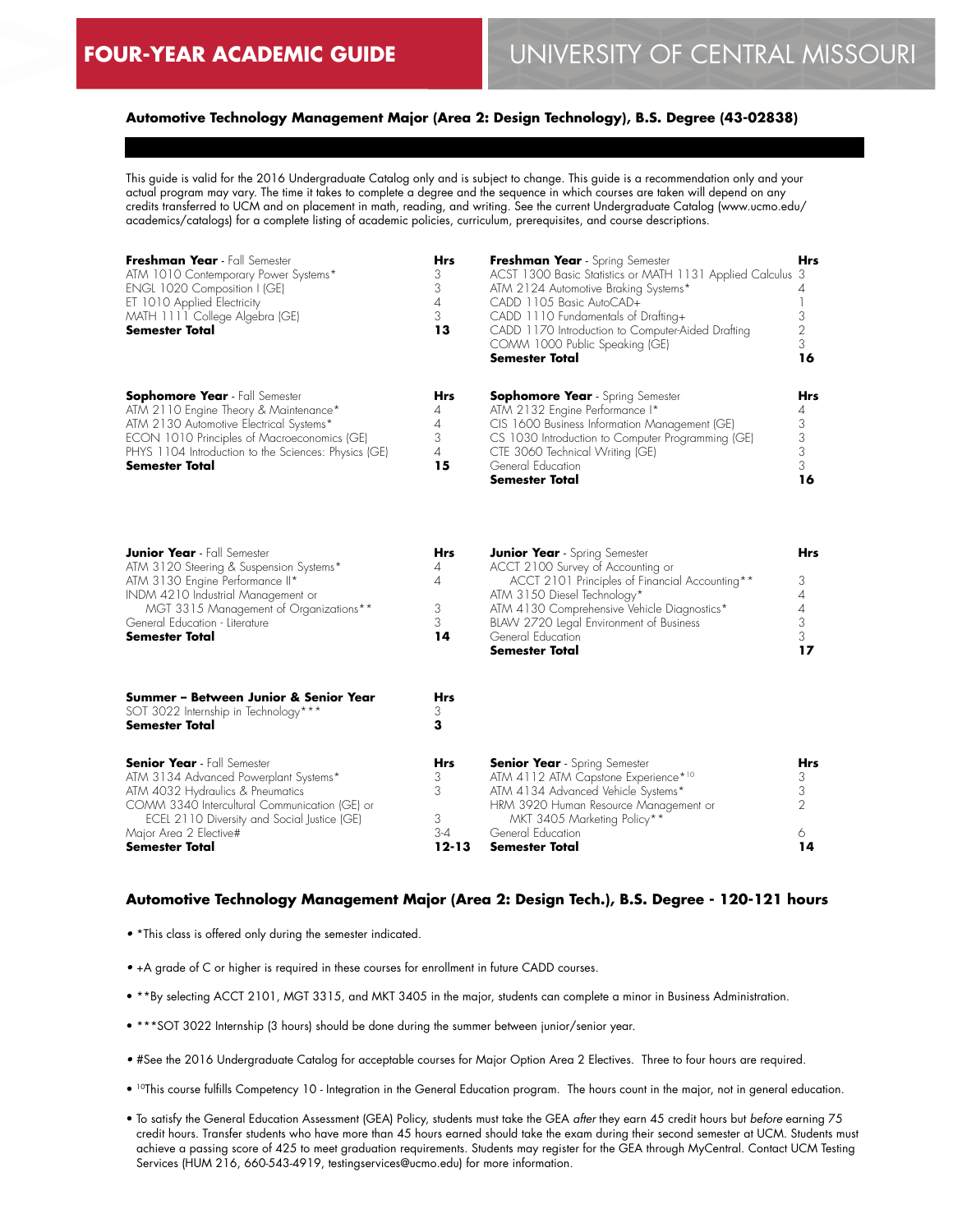## **Automotive Technology Management Major (Area 3: Service Mgmt.), B.S. Degree (43-03838)**

This guide is valid for the 2016 Undergraduate Catalog only and is subject to change. This guide is a recommendation only and your actual program may vary. The time it takes to complete a degree and the sequence in which courses are taken will depend on any credits transferred to UCM and on placement in math, reading, and writing. See the current Undergraduate Catalog (www.ucmo.edu/ academics/catalogs) for a complete listing of academic policies, curriculum, prerequisites, and course descriptions.

| Freshman Year - Fall Semester        | Hrs | Freshman Year - Spring Semester                            | Hrs |
|--------------------------------------|-----|------------------------------------------------------------|-----|
| ATM 1010 Contemporary Power Systems* | 3   | ACST 1300 Basic Statistics or MATH 1131 Applied Calculus 3 |     |
| ENGL 1020 Composition I (GE)         |     | ATM 2124 Automotive Braking Systems*                       |     |
| ET 1010 Applied Electricity          | 4   | CIS 1600 Business Information Management (GE)              |     |
| MATH 1111 College Algebra (GE)       |     | ECON 1010 Principles of Macroeconomics (GE)                |     |
| <b>Semester Total</b>                | 13  | General Education                                          |     |
|                                      |     | <b>Semester Total</b>                                      | 16  |

| Sophomore Year - Fall Semester<br>ATM 2110 Engine Theory*<br>ATM 2130 Automotive Electrical Systems*<br>COMM 1000 Public Speaking (GE)<br>PHYS 1104 Introduction to the Sciences: Physics (GE)<br><b>Semester Total</b>                                                                                                        | <b>Hrs</b><br>4<br>4<br>3<br>$\overline{4}$<br>15 | <b>Sophomore Year</b> - Spring Semester<br>ATM 2132 Engine Performance I*<br>BLAW 2720 Legal Environment of Business<br>CS 1030 Introduction to Computer Programming (GE)<br>CTE 3060 Technical Writing (GE)<br>General Education<br><b>Semester Total</b>          | Hrs<br>4<br>3<br>3<br>3<br>3<br>16   |
|--------------------------------------------------------------------------------------------------------------------------------------------------------------------------------------------------------------------------------------------------------------------------------------------------------------------------------|---------------------------------------------------|---------------------------------------------------------------------------------------------------------------------------------------------------------------------------------------------------------------------------------------------------------------------|--------------------------------------|
| <b>Junior Year</b> - Fall Semester<br>ATM 3120 Steering & Suspension Systems*<br>ATM 3130 Engine Performance II*<br>INDM 4210 Industrial Management or<br>MGT 3315 Management of Organizations**<br>General Education - Literature<br><b>Semester Total</b>                                                                    | <b>Hrs</b><br>4<br>4<br>3<br>3<br>14              | <b>Junior Year</b> - Spring Semester<br>ACCT 2100 Survey of Accounting or<br>ACCT 2101 Principles of Financial Accounting**<br>ATM 3150 Diesel Technology*<br>ATM 4130 Comprehensive Vehicle Diagnostics*<br>Major Option Area 3 Elective#<br><b>Semester Total</b> | Hrs<br>3<br>4<br>4<br>3<br>14        |
| Summer – Between Junior & Senior Year<br>SOT 3022 Internship in Technology***<br>Semester Total                                                                                                                                                                                                                                | <b>Hrs</b><br>3<br>3                              |                                                                                                                                                                                                                                                                     |                                      |
| <b>Senior Year</b> - Fall Semester<br>ATM 3134 Advanced Powerplant Systems*<br>ATM 4032 Hydraulics & Pneumatics<br>COMM 3340 Intercultural Communication (GE) or<br>ECEL 2110 Diversity and Social Justice (GE)<br>MKT 3405 Marketing Policy** or<br>HRM 3920 Human Resource Management<br>General Education<br>Semester Total | <b>Hrs</b><br>3<br>3<br>3<br>3<br>3<br>15         | <b>Senior Year</b> - Spring Semester<br>ATM 4112 ATM Capstone Experience* <sup>10</sup><br>ATM 4134 Advanced Vehicle Systems*<br>Major Option Area 3 Elective#<br>General Education<br><b>Semester Total</b>                                                        | <b>Hrs</b><br>3<br>2<br>6<br>3<br>14 |

### **Automotive Technology Management Major (Area 3: Service Management), B.S. Degree - 120 hours**

- \*This class is only offered the semester indicated.
- \*\*By selecting ACCT 2101, MGT 3315, and MKT 3405 in the major students can complete a minor in Business Administration.
- \*\*\*SOT 3022 Internship (3.0 hrs) should be completed in the summer of the Junior/Senior year.
- #See the 2016 Undergraduate Catalog for a listing of the approved elective courses within Option Area 3 of the major.
- To satisfy the General Education Assessment (GEA) Policy, students must take the GEA *after* they earn 45 credit hours but *before* earning 75 credit hours. Transfer students who have more than 45 hours earned should take the exam during their second semester at UCM. Students must achieve a passing score of 425 to meet graduation requirements. Students may register for the GEA through MyCentral. Contact UCM Testing Services (HUM 216, 660-543-4919, testingservices@ucmo.edu) for more information.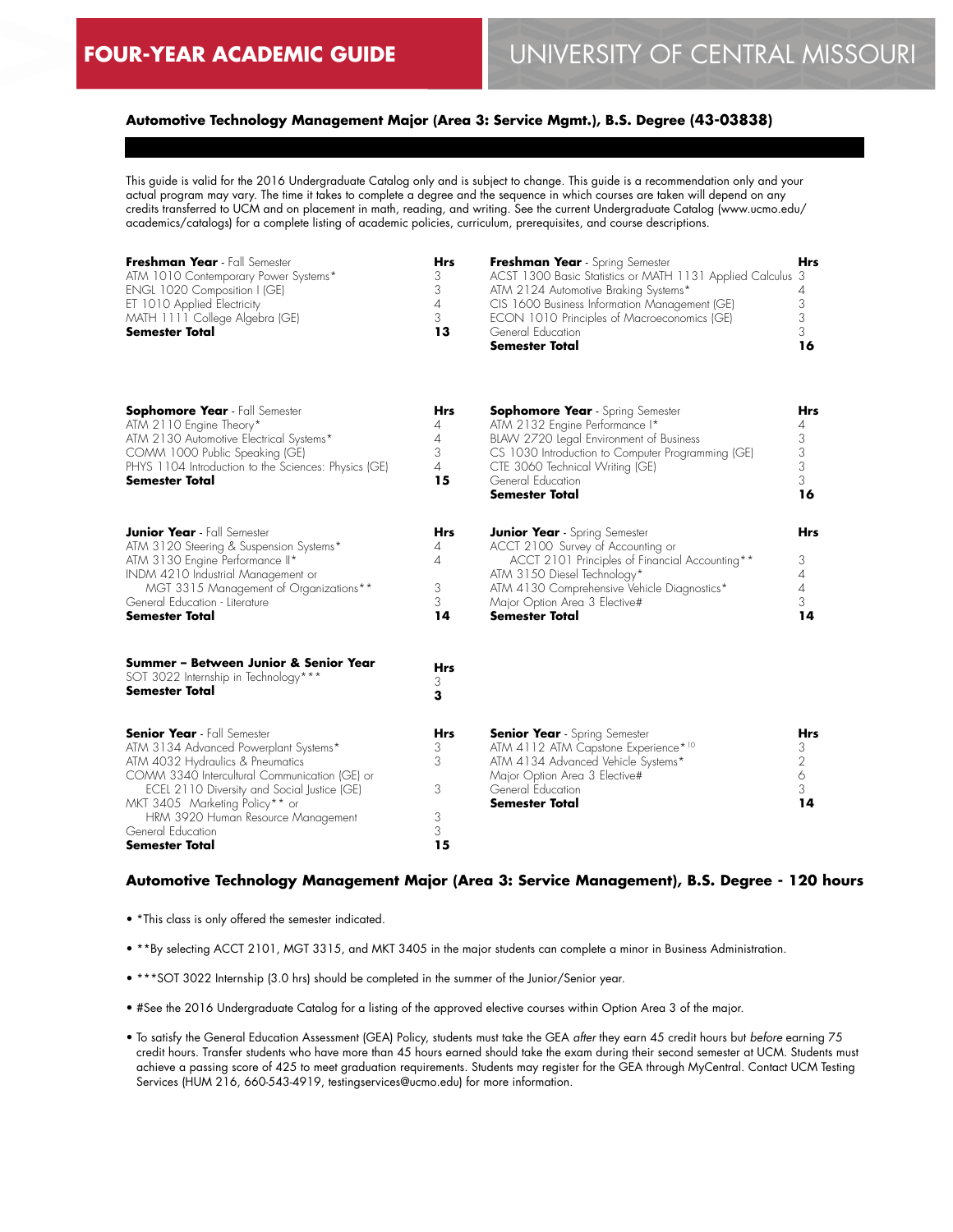#### **Aviation Maintenance Management 2+2 Major, B.S. Degree (43-562)**

This guide is valid for the 2016 Undergraduate Catalog only and is subject to change. This guide is a recommendation only and your actual program may vary. The time it takes to complete a degree and the sequence in which courses are taken will depend on any credits transferred to UCM and on placement in math, reading, and writing. See the current Undergraduate Catalog (www.ucmo.edu/ academics/catalogs) for a complete listing of academic policies, curriculum, prerequisites, and course descriptions.

#### **The first four semesters (approximately 69 credit hours) are to be completed at a Community College or Technical Institute.**

| <b>Junior Year</b> - Fall Semester                   | <b>Hrs</b> | <b>Junior Year</b> - Spring Semester                 | <b>Hrs</b> |
|------------------------------------------------------|------------|------------------------------------------------------|------------|
| AVIA 3710 Professional Ethics in Aviation            | 2          | AVIA 4090 Aviation Law                               | 3          |
| AVIA 4042 Aviation Maintenance Management or         |            | ECON 1010 Principles of Macroeconomics (GE)          |            |
| AVIA 4040 Aviation Management                        |            | MATH 1131 Applied Calculus (GE)                      |            |
| ENGL 1030 Composition II (GE)                        |            | MGT 3315 Management of Organizations or              |            |
| PHYS 1104 Introduction to the Sciences: Physics (GE) | 4          | INDM 4210 Industrial Management                      |            |
| General Education                                    | 3          | Major Area Elective**                                |            |
| <b>Semester Total</b>                                | 15         | <b>Semester Total</b>                                | 15         |
| <b>Senior Year - Fall Semester</b>                   | <b>Hrs</b> | <b>Senior Year</b> - Spring Semester                 | <b>Hrs</b> |
| AVIA 4500 Aviation Safety                            |            | AVIA 4420 Air Transportation or                      |            |
| <b>MGT 3325 Business Communications</b>              |            | AVIA 4430 Corporate Aviations                        |            |
| Major Area Elective**                                | 3          | AVIA 4999 Integrative Studies Capstone <sup>10</sup> |            |
| General Education - Literature                       |            | Major Area Elective**                                |            |
| General Education*                                   | 3          | General Education*                                   |            |
| <b>Semester Total</b>                                | 15         | <b>Semester Total</b>                                | 5          |

#### **Aviation Maintenance Management 2+2 Major, B.S. Degree – 120 hours (minimum)**

- \*The number of general education hours remaining for the degree will depend on the amount of general education completed as part of the Associates degree earned. UCM requires 42 hours of General Education. This major requires these specific general education classes: ECON 1010, ENGL 1030, MATH 1131, and PHYS 1104.
- \*\*Students will choose an area of concentration from the following options: Area 1 Management Focus (12 hours), Area 2 Maintenance Focus (12 hours), or Area 3 Flight Focus (12 hours). See the 2016 Undergraduate Catalog for the required courses in each area.
- 10This course fulfills Competency 10 Integration in the General Education program. The hours count in the major, not in general education.
- Students pursuing Area 3 are required to maintain a minimum major core GPA of 2.25 to be eligible for enrollment in FLYA prefix courses. This includes the 23 hours of major core classes.
- The above suggested plan assumes students will choose upper-level (3000/4000) General Education and Major Area Elective courses where available and if required. If some of the courses are transferred from a 2 year institution, they will not count as upper-level hours. Students must earn 30 upper-level hours overall to graduate. Twenty of these hours must be earned at UCM and the major must contain 15 upper-level hours overall (9 of them from UCM).
- A two-year technology related Associate in Aviation Maintenance from an accredited community college or technical institute in this field of study will be accepted for admission into this program.
- The Federal Aviation Administration's Airframe and Powerplant Certificate is required for admission into this program.
- Forty-two hours of the degree transferred should apply toward the major and the remainder towards General Education. The General Education requirements transferred must be equivalent to UCM's requirements.
- To satisfy the General Education Assessment (GEA) Policy, students must take the GEA *after* they earn 45 credit hours but *before* earning 75 credit hours. Transfer students who have more than 45 hours earned should take the exam during their second semester at UCM. Students must achieve a passing score of 425 to meet graduation requirements. Students may register for the GEA through MyCentral. Contact UCM Testing Services (HUM 216, 660-543-4919, testingservices@ucmo.edu) for more information.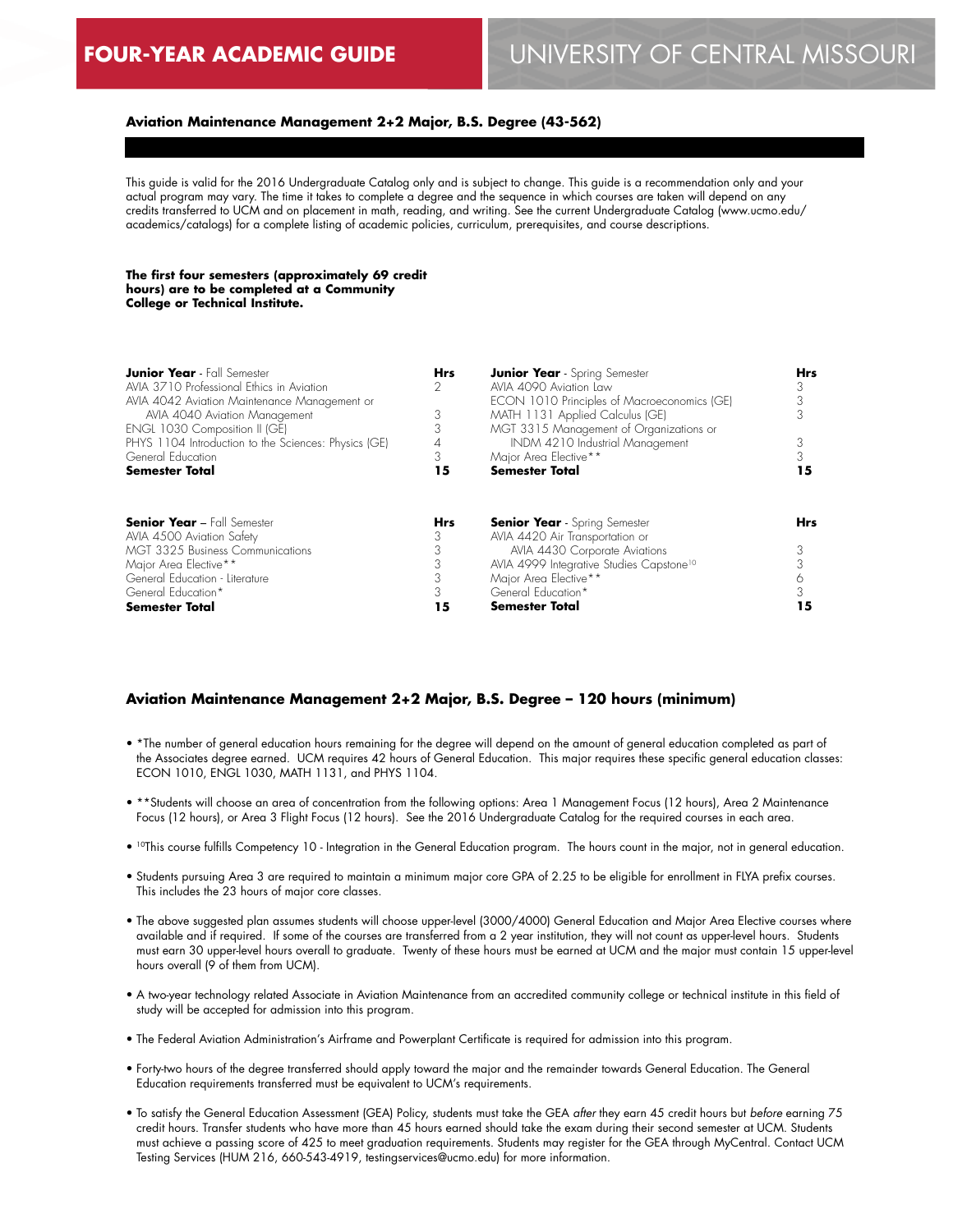### **Aviation Management Major (Option 1: Flight Operations Management), B.S. Degree (43-01570)**

This guide is valid for the 2016 Undergraduate Catalog only and is subject to change. This guide is a recommendation only and your actual program may vary. The time it takes to complete a degree and the sequence in which courses are taken will depend on any credits transferred to UCM and on placement in math, reading, and writing. See the current Undergraduate Catalog (www.ucmo.edu/ academics/catalogs) for a complete listing of academic policies, curriculum, prerequisites, and course descriptions.

| Freshman Year - Fall Semester<br>AVIA 1020 Aeronautics<br>AVIA 1310 FAA Private Requirements<br>FLYA 1320 Private Flight A<br>ENGL 1020 Composition I (GE)<br>FIN 1820 Personal Finance (GE)<br>General Education - Managing Information (GE)*<br>Semester Total<br>AE 1400 University Foundations** | <b>Hrs</b><br>2<br>4<br>1<br>3<br>3<br>$2 - 3$<br>$15 - 16$ | Freshman Year - Spring Semester<br>COMM 1000 Public Speaking or COMM 1050<br>Fundamentals of Oral Communication Competency (GE)<br>FLYA 1321 Private Flight B<br>ECON 1010 Principles of Macroeconomics (GE)<br>ENGL 1030 Composition II or CTE 3060 Tech. Writing (GE)<br>MATH 1131 Applied Calculus (GE)<br>General Education<br><b>Semester Total</b> | Hrs<br>3<br>3<br>3<br>3<br>3<br>16                |
|------------------------------------------------------------------------------------------------------------------------------------------------------------------------------------------------------------------------------------------------------------------------------------------------------|-------------------------------------------------------------|----------------------------------------------------------------------------------------------------------------------------------------------------------------------------------------------------------------------------------------------------------------------------------------------------------------------------------------------------------|---------------------------------------------------|
| Sophomore Year - Fall Semester<br>ACCT 2101 Principles of Financial Accounting<br>FLYA 2313 Instrument Flight A<br>FLYA 2314 Instrument Flight B<br>BLAW 2720 Legal Environment of Business<br>General Education - Literature<br>General Education<br>Semester Total                                 | <b>Hrs</b><br>3<br>3<br>3<br>3<br>14                        | <b>Sophomore Year</b> - Spring Semester<br>AVIA 2350 Aviation Weather<br>FIN 2801 Business Statistics<br>PHYS 1104 Introduction to the Sciences: Physics (GE)<br>PR 2620 Principles of Public Relations<br>General Education<br><b>Semester Total</b>                                                                                                    | Hrs<br>3<br>3<br>$\it 4$<br>$\sqrt{3}$<br>3<br>16 |
| <b>Junior Year</b> - Fall Semester<br>AVIA 3010 Aerodynamics<br>MGT 3315 Management of Organizations or<br>INDM 4210 Industrial Management*<br>MKT 3405 Marketing Policy<br>General Education<br><b>Semester Total</b>                                                                               | Hrs<br>3<br>3<br>3<br>6<br>15                               | <b>Junior Year</b> - Spring Semester<br>AVIA 2325 Instrument Rating Ground School<br>AVIA 3710 Professional Ethics in Aviation<br>AVIA 3080 Air Traffic Control<br>HRM 3920 Human Resource Management<br><b>MGT 3325 Business Communications</b><br><b>Semester Total</b>                                                                                | Hrs<br>4<br>2<br>$\mathbf{2}$<br>3<br>3<br>14     |
| <b>Senior Year</b> - Fall Semester<br>AVIA 4040 Aviation Management<br>AVIA 4090 Aviation Law<br>AVIA 4420 Air Transportation or<br>AVIA 4430 Corporate Aviation Management<br>AVIA 4500 Aviation Safety<br>INDM 4250 Project Management<br><b>Semester Total</b>                                    | Hrs<br>3<br>3<br>3<br>3<br>3<br>15                          | <b>Senior Year</b> - Spring Semester<br>AVIA 4380 Flight Operations Management<br>AVIA 4999 Integrative Studies Capstone <sup>10</sup><br>FIN 3850 Principles of Finance<br>Free Choice Electives<br><b>Semester Total</b>                                                                                                                               | Hrs<br>3<br>3<br>3<br>$5-6$<br>$14 - 15$          |

### **Aviation Management Major (Option 1: Flight Operations Management), B.S. Degree – 120 hours**

- \*Students are encouraged to consider adding a Business Administration minor. If interested in the minor option, students should take MGT 3315 instead of INDM 4210. In addition, CIS 1600 would be needed in the Managing Information section of the general education to complete the minor.
- \*\*AE 1400 is a free choice elective and is highly recommended for academic success. If AE 1400 is chosen, 1 less hour of free choice electives will be needed.
- 10This course fulfills Competency 10 Integration in the General Education program. The hours count in the major, not in general education.
- Students pursuing Option 1 are required to maintain a minimum Aviation Department Core (29 hours) GPA of 2.25 to be eligible for enrollment in FLYA prefix courses.
- To satisfy the General Education Assessment (GEA) Policy, students must take the GEA *after* they earn 45 credit hours but *before* earning 75 credit hours. Transfer students who have more than 45 hours earned should take the exam during their second semester at UCM. Students must achieve a passing score of 425 to meet graduation requirements. Students may register for the GEA through MyCentral. Contact UCM Testing Services (HUM 216, 660-543-4919, testingservices@ucmo.edu) for more information.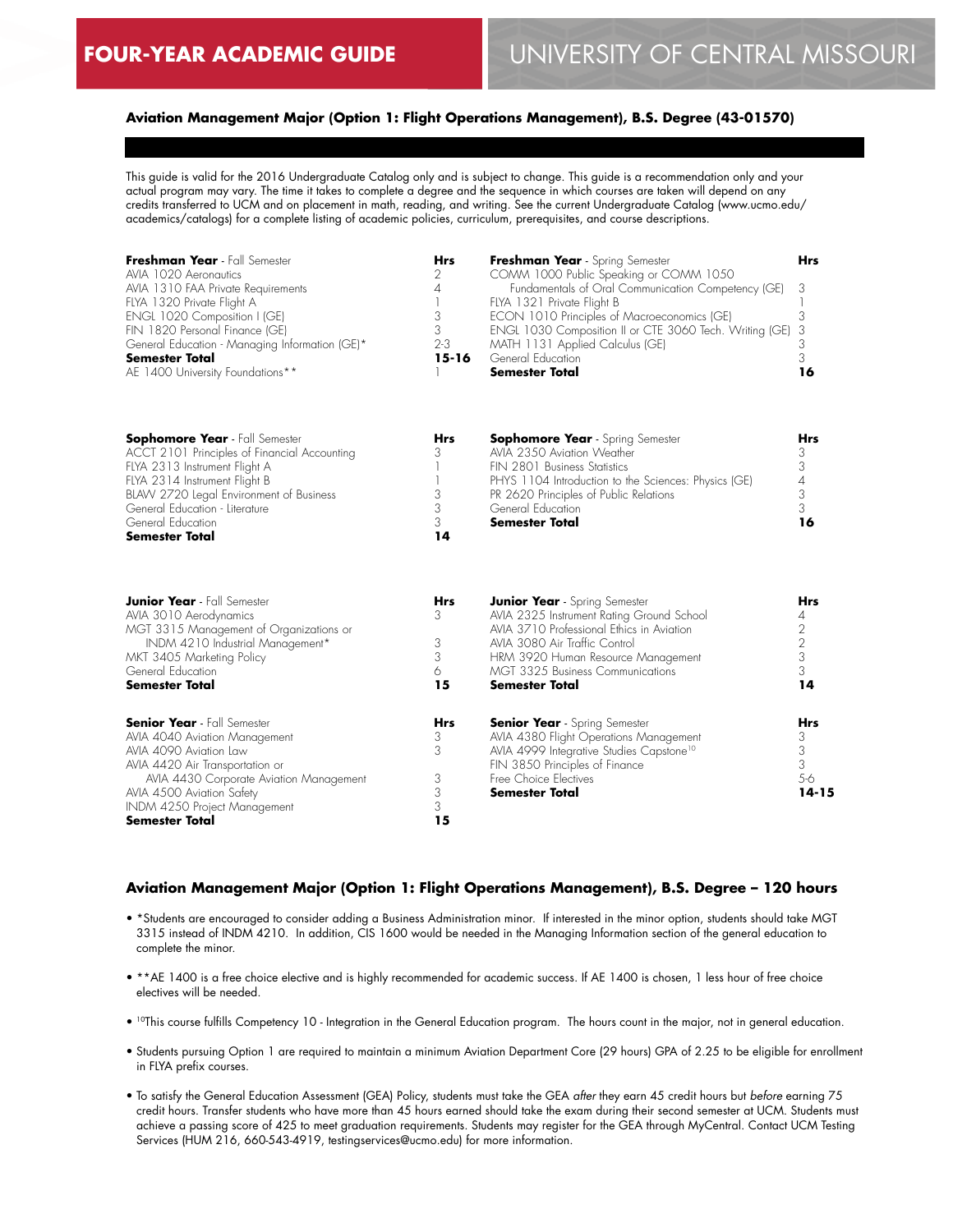### **Aviation Management Major (Option 2: Airport Management), B.S. Degree (43-02570)**

This guide is valid for the 2016 Undergraduate Catalog only and is subject to change. This guide is a recommendation only and your actual program may vary. The time it takes to complete a degree and the sequence in which courses are taken will depend on any credits transferred to UCM and on placement in math, reading, and writing. See the current Undergraduate Catalog (www.ucmo.edu/ academics/catalogs) for a complete listing of academic policies, curriculum, prerequisites, and course descriptions.

| Freshman Year - Fall Semester<br>AVIA 1020 Aeronautics<br>AVIA 1310 FAA Private Requirements<br>ENGL 1020 Composition I (GE)<br>FIN 1820 Personal Finance (GE)<br>MATH 1131 Applied Calculus (GE)<br><b>Semester Total</b><br>AE 1400 University Foundations*                    | <b>Hrs</b><br>2<br>4<br>3<br>3<br>3<br>15              | Freshman Year - Spring Semester<br>ENGL 1030 Composition II or CTE 3060 Tech. Writing (GE)<br>CADD 1105 Basic AutoCAD<br>CADD 1110 Fundamentals of Drafting<br>CADD 1170 Introduction to Computer-Aided Drafting<br>COMM 1000 Public Speaking or COMM 1050<br>Fundamentals of Oral Communication Competency (GE)<br>PHYS 1104 Introduction to the Sciences: Physics (GE)<br>Semester Total | Hrs<br>3<br>3<br>$\overline{2}$<br>3<br>$\overline{4}$<br>16 |
|----------------------------------------------------------------------------------------------------------------------------------------------------------------------------------------------------------------------------------------------------------------------------------|--------------------------------------------------------|--------------------------------------------------------------------------------------------------------------------------------------------------------------------------------------------------------------------------------------------------------------------------------------------------------------------------------------------------------------------------------------------|--------------------------------------------------------------|
| <b>Sophomore Year</b> - Fall Semester<br>ACCT 2101 Principles of Financial Accounting<br>ATM 3010 Transportation Systems<br>BLAW 2720 Legal Environment of Business<br>General Education - Literature<br>General Education - Managing Information<br><b>Semester Total</b>       | <b>Hrs</b><br>3<br>3<br>3<br>3<br>$2 - 3$<br>$14 - 15$ | <b>Sophomore Year</b> - Spring Semester<br>FIN 2801 Business Statistics I<br>PR 2620 Principles of Public Relations<br>General Education<br>Semester Total                                                                                                                                                                                                                                 | Hrs<br>3<br>3<br>9<br>15                                     |
| <b>Junior Year</b> - Fall Semester<br>ECON 1010 Principles of Macroeconomics (GE)<br>MGT 3315 Management of Organizations or<br>INDM 4210 Industrial Management**<br><b>MGT 3325 Business Communications</b><br>MKT 3405 Marketing Policy<br>General Education<br>Semester Total | Hrs<br>3<br>3<br>3<br>3<br>3<br>15                     | <b>Junior Year</b> - Spring Semester<br>AVIA 3030 Sport Aviation<br>AVIA 3620 Principles of Aviation Accident Causation or<br>SAFE 3000 Principles of Accident Causation & Prevention 3<br>AVIA 3710 Professional Ethics in Aviation<br>FIN 3850 Principles of Finance<br>HRM 3920 Human Resource Management<br>General Education<br>Semester Total                                        | Hrs<br>2<br>2<br>3<br>3<br>3<br>16                           |
| <b>Summer -</b> Between Junior/Senior Year<br>AVIA 3022 Aviation Internship<br>Semester Total                                                                                                                                                                                    | <b>Hrs</b><br>3<br>3                                   |                                                                                                                                                                                                                                                                                                                                                                                            |                                                              |
| <b>Senior Year - Fall Semester</b><br>AVIA 4040 Aviation Management<br>AVIA 4046 Airport Certification<br>AVIA 4500 Aviation Safety<br>INDM 4250 Project Management<br>Free Choice Elective<br><b>Semester Total</b>                                                             | Hrs<br>3<br>3<br>3<br>3<br>2<br>14                     | <b>Senior Year</b> - Spring Semester<br>AVIA 4045 Airport Management<br>AVIA 4090 Aviation Law<br>AVIA 4420 Air Transportation or<br>AVIA 4430 Corporate Aviation Management<br>AVIA 4999 Integrative Studies Capstone <sup>10</sup><br>Free Choice Elective<br><b>Semester Total</b>                                                                                                      | Hrs<br>3<br>3<br>3<br>3<br>12                                |

### **Aviation Management Major (Option 2: Airport Management), B.S. Degree – 120 hours**

- \*AE 1400 is a free choice elective and is highly recommended for academic success. If AE 1400 is chosen, 1 less hour of free choice electives will be needed.
- \*\*Students are encouraged to consider adding a Business Administration minor. If interested in the minor option, students should take MGT 3315 instead of INDM 4210. In addition, CIS 1600 would be needed in the Managing Information section of general education to complete the minor.
- 10This course fulfills Competency 10 Integration in the General Education program. The hours count in the major, not in general education.
- To satisfy the General Education Assessment (GEA) Policy, students must take the GEA *after* they earn 45 credit hours but *before* earning 75 credit hours. Transfer students who have more than 45 hours earned should take the exam during their second semester at UCM. Students must achieve a passing score of 425 to meet graduation requirements. Students may register for the GEA through MyCentral. Contact UCM Testing Services (HUM 216, 660-543-4919, testingservices@ucmo.edu) for more information.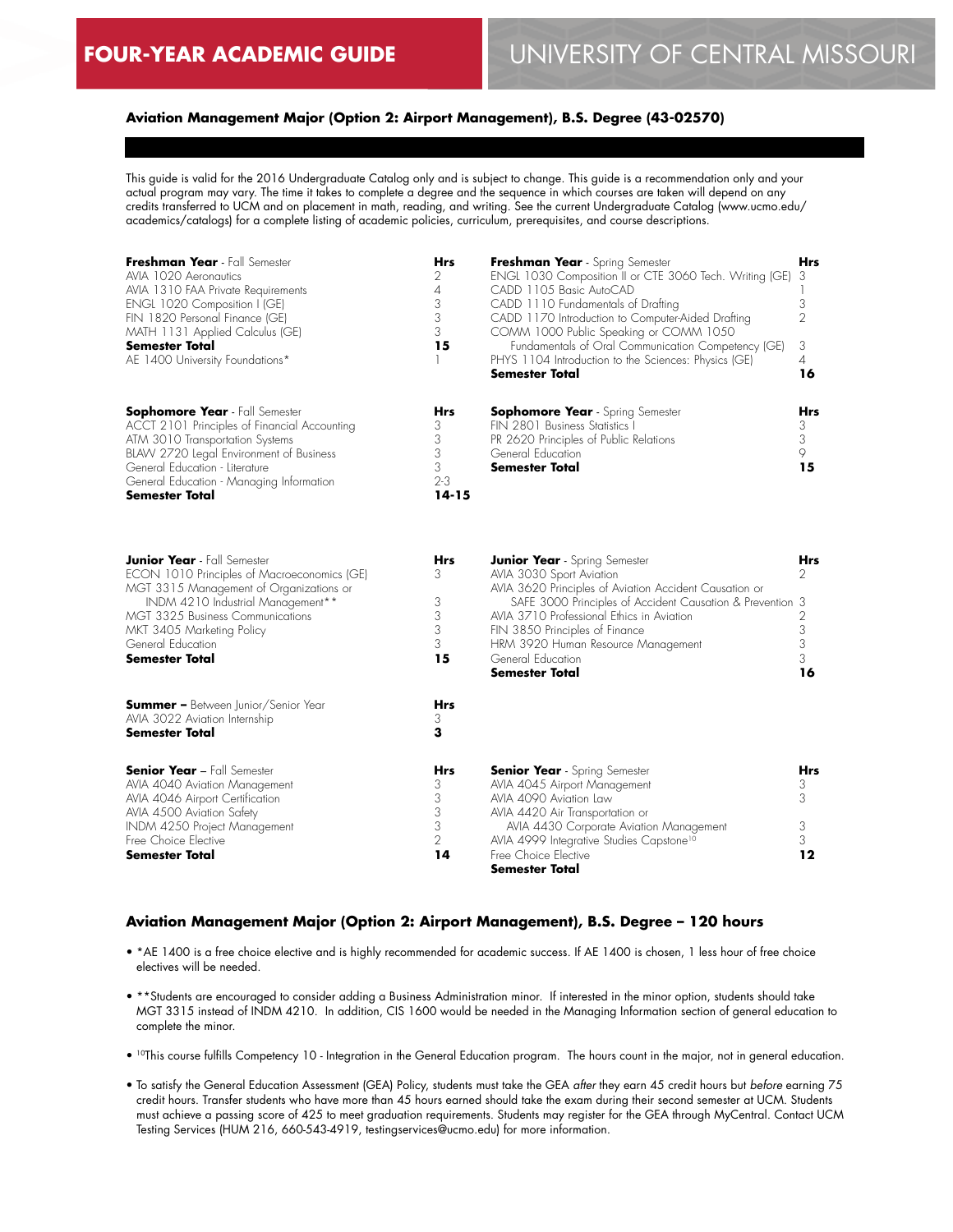# **FOUR-YEAR ACADEMIC GUIDE** UNIVERSITY OF CENTRAL MISSOURI

#### **Biochemistry Major, B.S. Degree (43-295)**

This guide is valid for the 2016 Undergraduate Catalog only and is subject to change. This guide is a recommendation only and your actual program may vary. The time it takes to complete a degree and the sequence in which courses are taken will depend on any credits transferred to UCM and on placement in math, reading, and writing. See the current Undergraduate Catalog (www.ucmo.edu/ academics/catalogs) for a complete listing of academic policies, curriculum, prerequisites, and course descriptions.

| Freshman Year - Fall Semester<br>CHEM 1131 General Chemistry I (GE)+#<br>ENGL 1020 Composition I (GE)<br>MATH 1151 Calculus & Analytic Geometry I (GE)+<br>General Education - Managing Information<br><b>Semester Total</b><br>AE 1400 University Foundations* | <b>Hrs</b><br>5<br>3<br>5<br>$2 - 3$<br>$15 - 16$ | Freshman Year - Spring Semester<br>BIOL 1110 Principles of Biology<br>CHEM 1132 General Chemistry II#<br>ENGL 1030 Composition II or CTE 3060 Tech. Writing (GE)<br>MATH 1152 Calculus & Analytic Geometry II#++<br><b>Semester Total</b> | <b>Hrs</b><br>3<br>5<br>3<br>5<br>16                                |
|-----------------------------------------------------------------------------------------------------------------------------------------------------------------------------------------------------------------------------------------------------------------|---------------------------------------------------|-------------------------------------------------------------------------------------------------------------------------------------------------------------------------------------------------------------------------------------------|---------------------------------------------------------------------|
| <b>Sophomore Year</b> - Fall Semester<br>BIOL 2512 Cell Biology<br>CHEM 3341 Organic Chemistry I#<br>PHYS 1101 (GE) or PHYS 2121 (GE) or PHYS 2123/1123<br>General Education - Literature<br><b>Semester Total</b>                                              | <b>Hrs</b><br>3<br>4<br>$4 - 5$<br>3<br>$14 - 15$ | <b>Sophomore Year</b> - Spring Semester<br>CHEM 3212 Quantitative Analysis<br>CHEM 3342 Organic Chemistry II#<br>PHYS 1102 or PHYS 2122 or PHYS 2124/1124#<br>General Education<br><b>Semester Total</b>                                  | <b>Hrs</b><br>4<br>$\overline{4}$<br>$4 - 5$<br>3<br>$15 - 16$      |
| <b>Junior Year</b> - Fall Semester<br>BIOL 3511 Genetics (fall only)<br>CHEM 4531 Physical Chemistry: Thermodynamics<br>& Kinetics**<br>General Education<br><b>Semester Total</b>                                                                              | <b>Hrs</b><br>4<br>4<br>6<br>14                   | <b>Junior Year</b> - Spring Semester<br>BIOL 4514 Molecular Biology<br>BIOL 4515 Molecular Technology<br>CHEM 3920 Communication Skills in Chemistry**10<br>BIOL/CHEM Major Electives##<br>General Education<br><b>Semester Total</b>     | <b>Hrs</b><br>3<br>3<br>$\overline{2}$<br>$2 - 4$<br>6<br>$16 - 18$ |
| <b>Senior Year</b> - Fall Semester<br>CHEM 3421 Intermediate Biochemistry#<br>BIOL/CHEM Major Electives##<br>General Education<br>Free Choice Electives***<br>Semester Total                                                                                    | <b>Hrs</b><br>3<br>$2 - 4$<br>6<br>$12 - 14$      | <b>Senior Year</b> - Spring Semester<br>CHEM 4421 Advanced Biochemistry<br>CHEM 4431 Biochemistry Laboratory<br>Free Choice Electives***<br><b>Semester Total</b>                                                                         | <b>Hrs</b><br>3<br>$\overline{2}$<br>$8 - 11$<br>$13 - 16$          |

#### **Biochemistry Major, B.S. Degree - 120 hours**

- +Enrollment in CHEM 1131 and MATH 1151 is dependent upon one or more of the following: math placement level, high school math courses completed, ACT/SAT standardized test scores, and/or a possible mathematics placement examination.
- ++MATH 1152 is not a major required classes, however it is required for enrollment in CHEM 4531. This class will count towards the hours of free choice electives.
- \*AE 1400 is a free choice elective and is highly recommended for academic success. If AE 1400 is chosen, 1 less hour of free choice electives will be needed.
- \*\*Upper level chemistry courses offered variably check department for actual offerings.

• \*\*\*BIOL 1111/1112 should be taken as free choice electives if students are pre-medical, pre-dental, or pre-pharmacy students. The number of free choice electives required will depend on the PHYS choice made in the major. This plan assumes that the PHYS chosen will overlap with general education.

- #A grade of C or better is required to enroll in future major coursework. See the Undergraduate Catalog for more details.
- ##Six hours of major electives are required. Three of the six hours must be CHEM. See the 2016 Undergraduate Catalog for a listing of appropriate Major Electives.
- 10This course fulfills Competency 10 Integration in the General Education program. The hours count in the major, not in general education.
- To satisfy the General Education Assessment (GEA) Policy, students must take the GEA *after* they earn 45 credit hours but *before* earning 75 credit hours. Transfer students who have more than 45 hours earned should take the exam during their second semester at UCM. Students must achieve a passing score of 425 to meet graduation requirements. Students may register for the GEA through MyCentral. Contact UCM Testing Services (HUM 216, 660-543-4919, testingservices@ucmo.edu) for more information.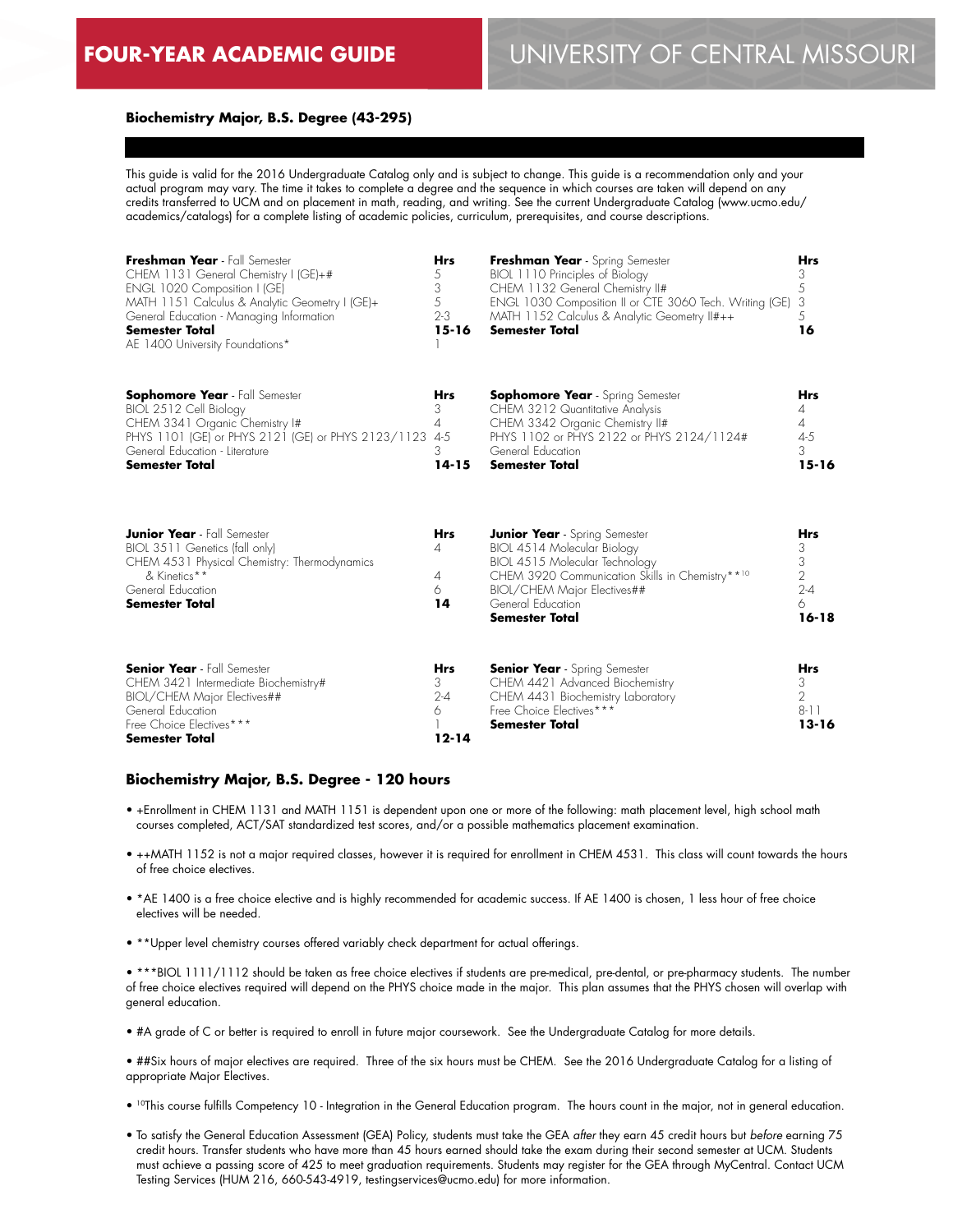### **Biology Major (Area 1: General Biology), B.S. Degree (43-01380)**

This guide is valid for the 2016 Undergraduate Catalog only and is subject to change. This guide is a recommendation only and your actual program may vary. The time it takes to complete a degree and the sequence in which courses are taken will depend on any credits transferred to UCM and on placement in math, reading, and writing. See the current Undergraduate Catalog (www.ucmo.edu/ academics/catalogs) for a complete listing of academic policies, curriculum, prerequisites, and course descriptions.

| Freshman Year - Fall Semester<br>BIOL 1000 The Discipline of Biology<br>BIOL 1110 Principles of Biology<br>MATH 1111 College Algebra (GE)<br>General Education<br><b>Semester Total</b>                            | <b>Hrs</b><br>3<br>3<br>8<br>15                       | Freshman Year - Spring Semester<br>BIOL 1111 Plant Biology<br>ENGL 1020 Composition I (GE)<br>General Education<br><b>Semester Total</b>                                                         | <b>Hrs</b><br>4<br>3<br>9<br>16               |
|--------------------------------------------------------------------------------------------------------------------------------------------------------------------------------------------------------------------|-------------------------------------------------------|--------------------------------------------------------------------------------------------------------------------------------------------------------------------------------------------------|-----------------------------------------------|
| <b>Sophomore Year</b> - Fall Semester<br>BIOL 1112 Animal Biology+<br>CHEM 1131 General Chemistry I (GE)+<br>ENGL 1030 Composition II or CTE 3060 Tech. Writing (GE)<br>General Education<br><b>Semester Total</b> | <b>Hrs</b><br>4<br>5<br>3<br>3<br>15                  | <b>Sophomore Year</b> - Spring Semester<br>BIOL 2020 General Ecology<br>CHEM 1132 General Chemistry II<br>Life Science Electives*<br>General Education - Literature<br><b>Semester Total</b>     | <b>Hrs</b><br>3<br>5<br>5-6<br>3<br>$16 - 17$ |
| <b>Junior Year</b> - Fall Semester<br>BIOL 3511 Genetics (fall only)<br>life Science Flectives*<br>General Education<br><b>Semester Total</b>                                                                      | <b>Hrs</b><br>$\overline{4}$<br>4-5<br>6<br>$14 - 15$ | <b>Junior Year</b> - Spring Semester<br>BIOL 2512 Cell Biology<br>BIOL 4013 Introductory Experimental Design & Analysis<br>BIOL 4102 Evolution<br>Free Choice Electives<br><b>Semester Total</b> | <b>Hrs</b><br>3<br>3<br>3<br>6<br>15          |
| <b>Senior Year</b> - Fall Semester<br>BIOL 3611 Microbiology<br>Ecology/Wildlife Biology Elective**<br>Free Choice Electives<br>Semester Total                                                                     | <b>Hrs</b><br>4<br>4<br>6<br>14                       | <b>Senior Year</b> - Spring Semester<br>BIOL 4001 Ecology Senior Seminar<br>BIOL 4222 The Biological Perspective <sup>10</sup><br>Free Choice Electives<br>Semester Total                        | <b>Hrs</b><br>3<br>10<br>14                   |

### **Biology Major (Area 1: General Biology), B.S. Degree - 120 hours**

- +A grade of C or higher is required in this course as a prerequisite for BIOL 3611.
- \*This major requires 10 hours (3-5 courses) of Life Science Electives. Choose appropriate classes from the list in the Undergraduate Catalog/Central Degree Audit.
- \*\*This major requires 4 hours (1 course) of Ecology/Wildlife Biology Electives. Choose an appropriate class from the list in the Undergraduate Catalog/Central Degree Audit.
- 10This course fulfills Competency 10 Integration in the General Education program. The hours count in the major, not in general education.
- To satisfy the General Education Assessment (GEA) Policy, students must take the GEA *after* they earn 45 credit hours but *before* earning 75 credit hours. Transfer students who have more than 45 hours earned should take the exam during their second semester at UCM. Students must achieve a passing score of 425 to meet graduation requirements. Students may register for the GEA through MyCentral. Contact UCM Testing Services (HUM 216, 660-543-4919, testingservices@ucmo.edu) for more information.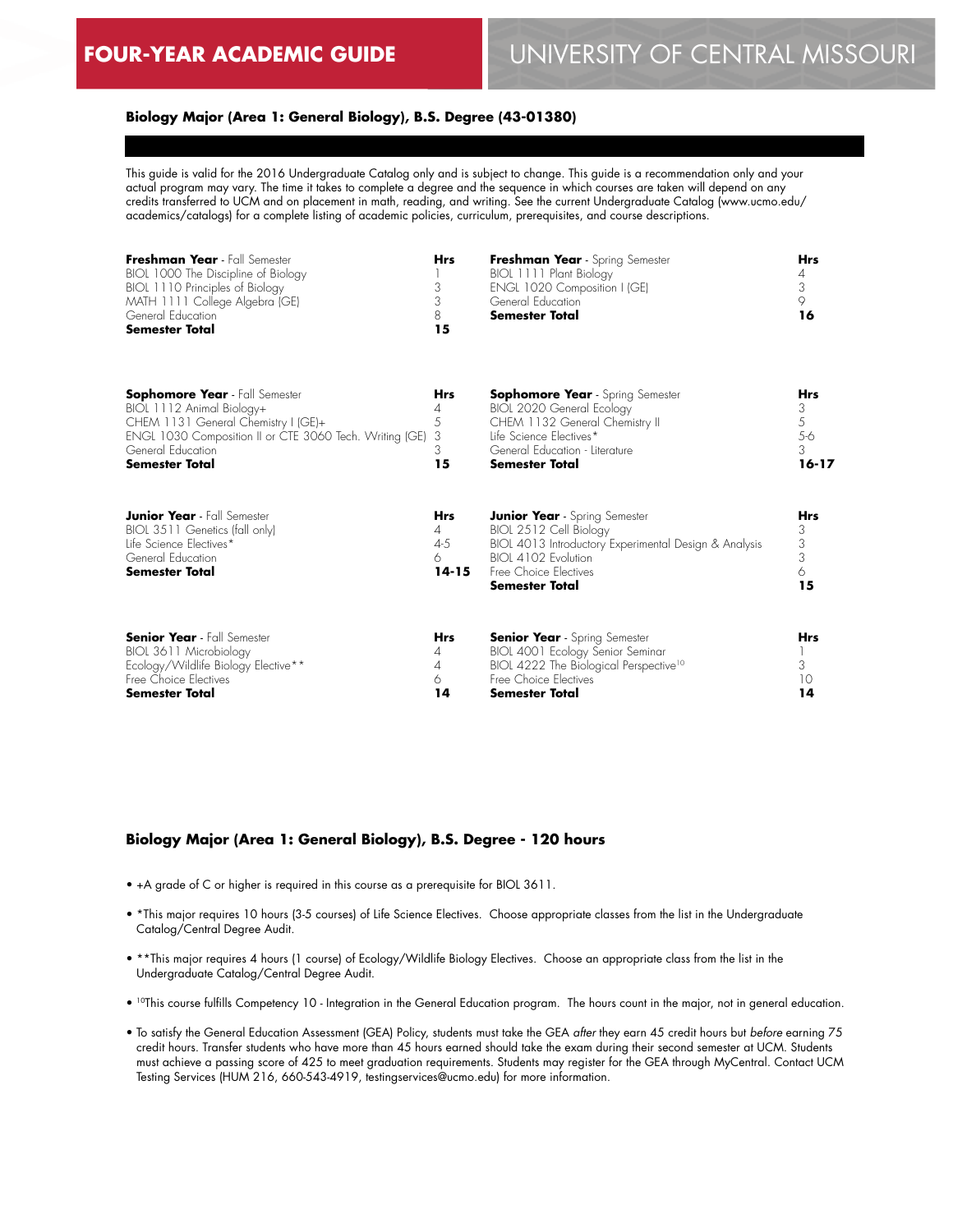### **Biology Major (Area 2: Ecology & Evolutionary Biology), B.S. Degree (43-02380)**

This guide is valid for the 2016 Undergraduate Catalog only and is subject to change. This guide is a recommendation only and your actual program may vary. The time it takes to complete a degree and the sequence in which courses are taken will depend on any credits transferred to UCM and on placement in math, reading, and writing. See the current Undergraduate Catalog (www.ucmo.edu/ academics/catalogs) for a complete listing of academic policies, curriculum, prerequisites, and course descriptions.

| Freshman Year - Fall Semester<br>BIOL 1000 The Discipline of Biology<br>BIOL 1110 Principles of Biology<br>MATH 1111 College Algebra (GE)<br>General Education<br><b>Semester Total</b>                      | <b>Hrs</b><br>3<br>3<br>8<br>15 | Freshman Year - Spring Semester<br>BIOL 1111 Plant Biology<br>CHEM 1131 General Chemistry I (GE)#<br>ENGL 1020 Composition I (GE)<br>General Education<br><b>Semester Total</b>                                                                                    | <b>Hrs</b><br>4<br>5<br>3<br>3<br>15           |
|--------------------------------------------------------------------------------------------------------------------------------------------------------------------------------------------------------------|---------------------------------|--------------------------------------------------------------------------------------------------------------------------------------------------------------------------------------------------------------------------------------------------------------------|------------------------------------------------|
| <b>Sophomore Year</b> - Fall Semester<br>BIOL 1112 Animal Biology<br>BIOL 3711 Plant Identification<br>ENGL 1030 Composition II or CTE 3060 Tech. Writing (GE)<br>General Education<br><b>Semester Total</b> | Hrs<br>4<br>4<br>3<br>3<br>14   | <b>Sophomore Year</b> - Spring Semester<br>BIOL 2020 General Ecology<br><b>BIOL Major Area Elective*</b><br>CHEM 1132 General Chemistry II<br>General Education - Literature<br><b>Semester Total</b>                                                              | Hrs<br>3<br>4<br>5<br>3<br>15                  |
| <b>Junior Year</b> - Fall Semester<br>BIOL 2512 Cell Biology<br><b>BIOL Major Area Elective*</b><br>General Education<br>Semester Total                                                                      | Hrs<br>3<br>4<br>9<br>16        | <b>Junior Year</b> - Spring Semester<br>BIOL 4013 Introductory Experimental Design & Analysis<br>BIOL Major Area Elective*<br>General Education (not needed if BIOL 2510 chosen)**<br>Free Choice Electives** (6 hrs needed if BIOL 2510 chosen)<br>Semester Total | <b>Hrs</b><br>3<br>4<br>$O-3$<br>$4 - 7$<br>14 |

| <b>Hrs</b> |                                                                 | Hrs                                  |
|------------|-----------------------------------------------------------------|--------------------------------------|
|            | BIOL 4001 Ecology Senior Seminar                                |                                      |
| 3-4        | BIOL 4102 Evolution                                             |                                      |
|            | BIOL 4222 The Biological Perspective <sup>10</sup>              |                                      |
|            | Free Choice Electives***                                        |                                      |
| 3-4        | Semester Total                                                  | 16                                   |
| 15         |                                                                 |                                      |
|            | BIOL 3610 Basic Microbiology or BIOL 3611 Microbiology<br>- 3-4 | <b>Senior Year</b> - Spring Semester |

### **Biology Major (Area 2: Ecology & Evolutionary Biology), B.S. Degree - 120 hours**

- #A grade of C or better is required to enroll in CHEM 1132.
- \*This major requires 16 hours of major electives, 8 hours each from two different course lists. See the 2016 Undergraduate Catalog or Central Degree Audit for the lists of appropriate Biology major area electives.
- \*\*If BIOL 2510 is chosen this class will also count in the General Education program. If chosen, 3 additional hours of free choice electives will be needed.
- \*\*\*Students interested in government agency jobs are strongly encouraged to consider taking GEOG 4220 Geographic Information Systems (3 credit hours) as a free elective choice.
- 10This course fulfills Competency 10 Integration in the General Education program. The hours count in the major, not in general education.
- To satisfy the General Education Assessment (GEA) Policy, students must take the GEA *after* they earn 45 credit hours but *before* earning 75 credit hours. Transfer students who have more than 45 hours earned should take the exam during their second semester at UCM. Students must achieve a passing score of 425 to meet graduation requirements. Students may register for the GEA through MyCentral. Contact UCM Testing Services (HUM 216, 660-543-4919, testingservices@ucmo.edu) for more information.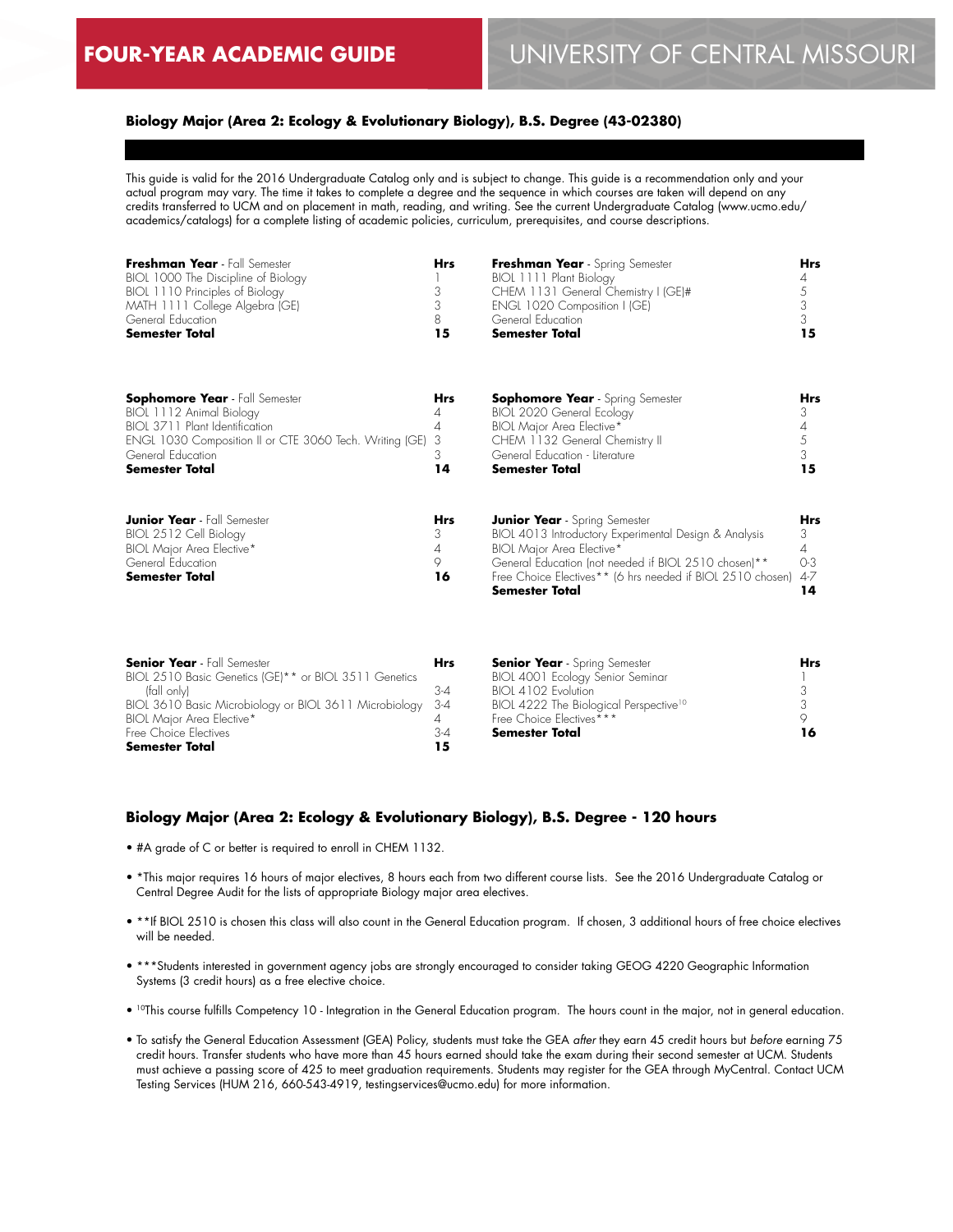### **Biology Major (Area 3: Wildlife & Natural Resource Conservation), B.S. Degree (43-03380)**

This guide is valid for the 2016 Undergraduate Catalog only and is subject to change. This guide is a recommendation only and your actual program may vary. The time it takes to complete a degree and the sequence in which courses are taken will depend on any credits transferred to UCM and on placement in math, reading, and writing. See the current Undergraduate Catalog (www.ucmo.edu/ academics/catalogs) for a complete listing of academic policies, curriculum, prerequisites, and course descriptions.

| Freshman Year - Fall Semester<br>BIOL 1000 The Discipline of Biology<br>BIOL 1110 Principles of Biology<br>MATH 1111 College Algebra (GE)<br>General Education<br><b>Semester Total</b>                                                     | <b>Hrs</b><br>3<br>3<br>9<br>16                                    | Freshman Year - Spring Semester<br>BIOL 1111 Plant Biology<br>BIOL 1112 Animal Biology<br>ENGL 1020 Composition I (GE)<br>General Education<br><b>Semester Total</b>                                                                                                                                                   | <b>Hrs</b><br>4<br>4<br>3<br>3<br>14                       |
|---------------------------------------------------------------------------------------------------------------------------------------------------------------------------------------------------------------------------------------------|--------------------------------------------------------------------|------------------------------------------------------------------------------------------------------------------------------------------------------------------------------------------------------------------------------------------------------------------------------------------------------------------------|------------------------------------------------------------|
| <b>Sophomore Year</b> - Fall Semester<br>BIOL 2020 General Ecology<br>CHEM 1131 General Chemistry I (GE)<br>ENGL 1030 Composition II or CTE 3060 Tech. Writing (GE)<br>General Education<br><b>Semester Total</b>                           | <b>Hrs</b><br>3<br>5<br>3<br>3<br>14                               | <b>Sophomore Year</b> - Spring Semester<br>BIOL 2512 Cell Biology<br>BIOL 3721 Wildlife Management<br>CHEM 1132 General Chemistry II<br>General Education - Literature<br><b>Semester Total</b>                                                                                                                        | <b>Hrs</b><br>3<br>3<br>5<br>$\mathfrak{Z}$<br>14          |
| <b>Junior Year</b> - Fall Semester<br>BIOL 2510 Basic Genetics (GE)* or BIOL 3511 Genetics<br>(fall only) $* *$<br>BIOI 3711 Plant Identification<br>General Education<br>General Education - Managing Information<br><b>Semester Total</b> | <b>Hrs</b><br>$3-4$<br>$\overline{4}$<br>6<br>$2 - 3$<br>$15 - 17$ | <b>Junior Year</b> - Spring Semester<br>BIOL 3610 Basic Microbiology or BIOL 3611 Microbiology<br>BIOL 4013 Introductory Experimental Design & Analysis<br>BIOI 4102 Evolution<br>General Education or Free Choice Elective (depends on BIOL<br>2510 or 3511 choice)<br>Free Choice Electives<br><b>Semester Total</b> | <b>Hrs</b><br>$3 - 4$<br>3<br>3<br>3<br>$3-4$<br>$15 - 17$ |
| <b>Senior Year</b> - Fall Semester<br>BIOL 4919 Wildlife Policy and Law<br>Major Area Elective+<br>Free Choice Electives++<br>Semester Total                                                                                                | <b>Hrs</b><br>3<br>$\overline{4}$<br>9<br>16                       | <b>Senior Year</b> - Spring Semester<br>BIOL 4001 Ecology Senior Seminar<br>BIOL 4222 The Biological Perspective <sup>10</sup><br>Major Area Elective+<br>Free Choice Electives++<br><b>Semester Total</b>                                                                                                             | <b>Hrs</b><br>3<br>$\overline{A}$<br>6<br>14               |

#### **Biology Major (Area 3: Wildlife & Natural Resource Conservation), B.S. Degree - 120 hours**

- \*If BIOL 2510 is chosen in the major, this class will also count in general education and additional hours of free choice electives will be needed to reach 120 hours for graduation.
- \*\*BIOL 3511 is only offered in the fall semester.
- +This major requires 8 hours of major electives. See the 2016 Undergraduate Catalog or Central Degree Audit for the list of appropriate major area electives.
- ++Students interested in government agency jobs are strongly encouraged to consider taking GEOG 4220 Geographic Information Systems (3 credit hours) as a free elective choice.
- 10This course fulfills Competency 10 Integration in the General Education program. The hours count in the major, not in general education.
- To satisfy the General Education Assessment (GEA) Policy, students must take the GEA *after* they earn 45 credit hours but *before* earning 75 credit hours. Transfer students who have more than 45 hours earned should take the exam during their second semester at UCM. Students must achieve a passing score of 425 to meet graduation requirements. Students may register for the GEA through MyCentral. Contact UCM Testing Services (HUM 216, 660-543-4919, testingservices@ucmo.edu) for more information.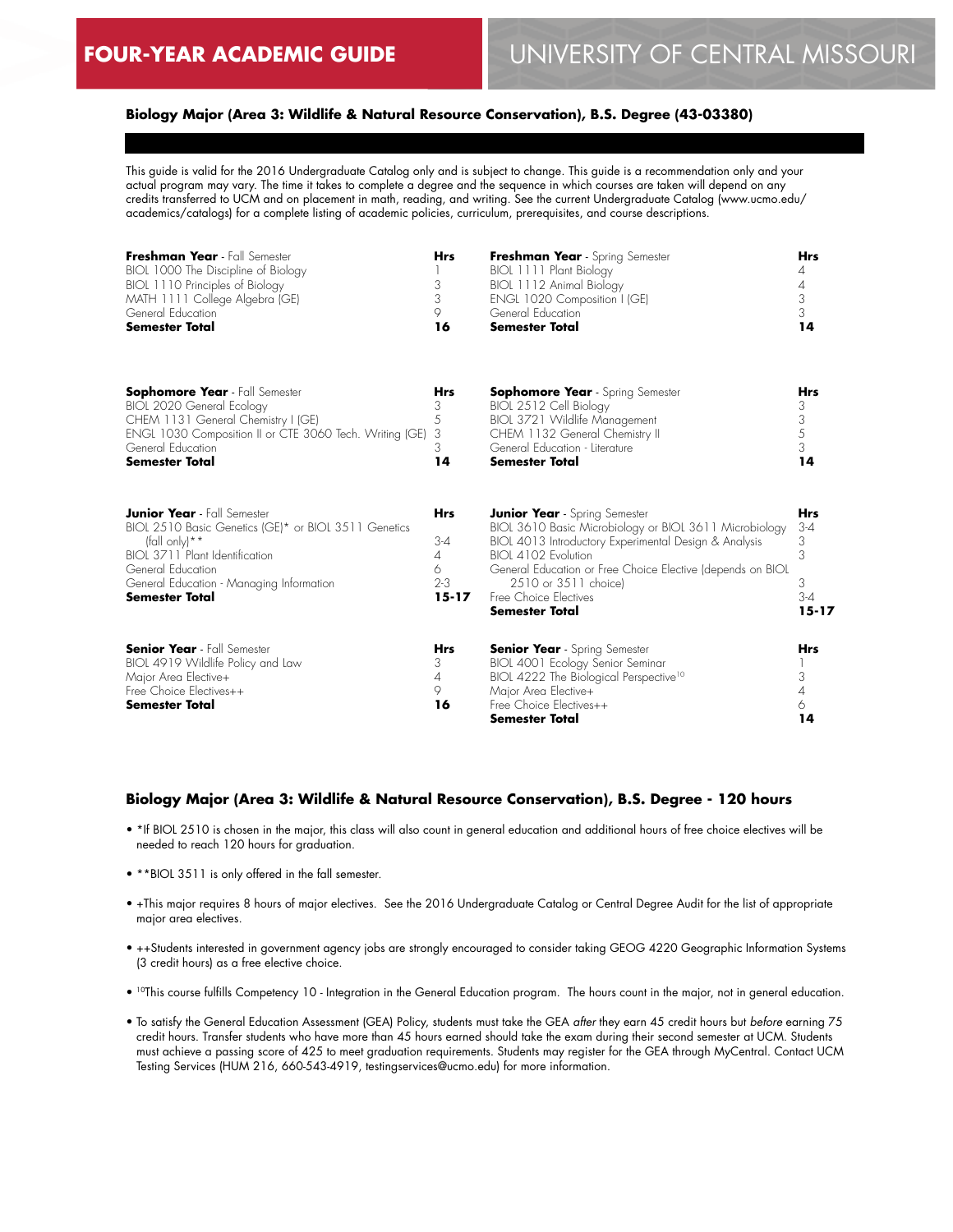6 **14**

### **Biology Major (Area 4: Integrative Biology, Plant Biology Emphasis), B.S. Degree (43-04380)**

This guide is valid for the 2016 Undergraduate Catalog only and is subject to change. This guide is a recommendation only and your actual program may vary. The time it takes to complete a degree and the sequence in which courses are taken will depend on any credits transferred to UCM and on placement in math, reading, and writing. See the current Undergraduate Catalog (www.ucmo.edu/ academics/catalogs) for a complete listing of academic policies, curriculum, prerequisites, and course descriptions.

| Freshman Year - Fall Semester<br>BIOL 1000 The Discipline of Biology<br>BIOL 1110 Principles of Biology<br>MATH 1111 College Algebra (GE)<br>General Education<br><b>Semester Total</b>                                 | <b>Hrs</b><br>3<br>3<br>8<br>15                 | Freshman Year - Spring Semester<br>BIOL 1111 Plant Biology<br>ENGL 1020 Composition I (GE)<br>General Education<br><b>Semester Total</b>                                            | <b>Hrs</b><br>4<br>3<br>$\circ$<br>16        |
|-------------------------------------------------------------------------------------------------------------------------------------------------------------------------------------------------------------------------|-------------------------------------------------|-------------------------------------------------------------------------------------------------------------------------------------------------------------------------------------|----------------------------------------------|
| <b>Sophomore Year</b> - Fall Semester<br>BIOL 3711 Plant Identification<br>CHEM 1131 General Chemistry I (GE)#<br>ENGL 1030 Composition II or CTE 3060 Tech. Writing (GE)<br>General Education<br><b>Semester Total</b> | Hrs<br>4<br>5<br>3<br>3<br>15                   | <b>Sophomore Year</b> - Spring Semester<br>BIOL 2512 Cell Biology<br>CHEM 1132 General Chemistry II<br>General Education - Literature<br>General Education<br><b>Semester Total</b> | <b>Hrs</b><br>3<br>5<br>$\frac{3}{3}$<br>14  |
| <b>Junior Year</b> - Fall Semester<br>BIOL 2020 General Ecology<br>BIOL 3511 Genetics (fall only)<br>PHYS 1101 College Physics I (GE)<br>Major Area Elective*<br><b>Semester Total</b>                                  | <b>Hrs</b><br>3<br>4<br>4<br>$3-4$<br>$14 - 15$ | <b>Junior Year</b> - Spring Semester<br>BIOL 4102 Evolution<br>Major Area Elective*<br>Free Choice Electives**<br><b>Semester Total</b>                                             | <b>Hrs</b><br>3<br>$3 - 4$<br>9<br>$15 - 16$ |
| <b>Senior Year</b> - Fall Semester<br>BIOL 4013 Introduction to Experimental Design and Analysis<br>BIOL 4709 Plant Ecology<br>Free Choice Electives***                                                                 | <b>Hrs</b><br>3<br>4<br>$8 - 10$                | <b>Senior Year</b> - Spring Semester<br>BIOL 4002 Life Science Senior Seminar<br>BIOL 4411 Plant Physiology<br>BIOL 4222 The Biological Perspective <sup>10</sup>                   | <b>Hrs</b><br>4<br>3                         |

**Biology Major (Area 4: Integrative Biology, Plant Biology Emphasis), B.S. Degree - 120 hours**

**15-17**

• #A grade of C or higher is required to enroll in CHEM 1132.

**Semester Total**

• \*This major requires 6-8 hours of major electives. See the 2016 Undergraduate Catalog or Central Degree Audit for list of appropriate major area electives for the Plant Biology Emphasis.

Free Choice Electives\*\* **Semester Total**

- \*\*The number of free choice electives required will depend on selections made in the major and general education.
- <sup>10</sup>This course fulfills Competency 10 Integration in the General Education program. The hours count in the major, not in general education.
- This major does not build in the minimum number (30) of upper-level credit hours required for graduation. Be sure to include upper-level choices (3000/4000) in your major electives, general education, and/or free choice electives.
- To satisfy the General Education Assessment (GEA) Policy, students must take the GEA *after* they earn 45 credit hours but *before* earning 75 credit hours. Transfer students who have more than 45 hours earned should take the exam during their second semester at UCM. Students must achieve a passing score of 425 to meet graduation requirements. Students may register for the GEA through MyCentral. Contact UCM Testing Services (HUM 216, 660-543-4919, testingservices@ucmo.edu) for more information.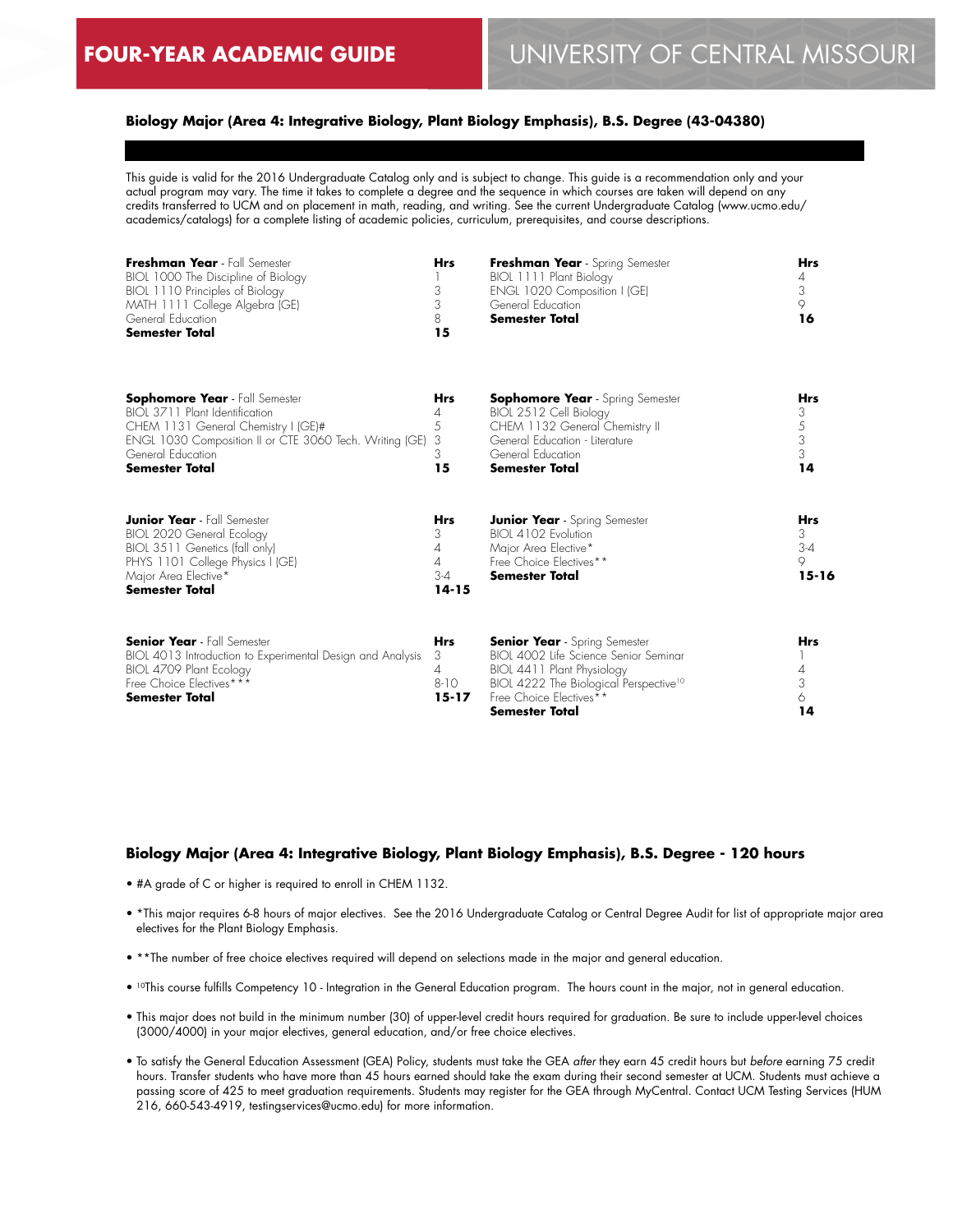### **Biology Major (Area 4: Integrative Biology, Animal Biology Emphasis), B.S. Degree (43-04380)**

This guide is valid for the 2016 Undergraduate Catalog only and is subject to change. This guide is a recommendation only and your actual program may vary. The time it takes to complete a degree and the sequence in which courses are taken will depend on any credits transferred to UCM and on placement in math, reading, and writing. See the current Undergraduate Catalog (www.ucmo.edu/ academics/catalogs) for a complete listing of academic policies, curriculum, prerequisites, and course descriptions.

| Freshman Year - Fall Semester<br>BIOL 1000 The Discipline of Biology<br>BIOL 1110 Principles of Biology<br>MATH 1111 College Algebra (GE)<br>General Education<br><b>Semester Total</b> | Hrs<br>3<br>3<br>8<br>15                | Freshman Year - Spring Semester<br>BIOL 1112 Animal Biology<br>CHEM 1131 General Chemistry I (GE)#<br>ENGL 1020 Composition I (GE)<br>General Education<br><b>Semester Total</b>                                    | <b>Hrs</b><br>4<br>5<br>3<br>3<br>15         |
|-----------------------------------------------------------------------------------------------------------------------------------------------------------------------------------------|-----------------------------------------|---------------------------------------------------------------------------------------------------------------------------------------------------------------------------------------------------------------------|----------------------------------------------|
| <b>Sophomore Year</b> - Fall Semester                                                                                                                                                   | Hrs                                     | <b>Sophomore Year</b> - Spring Semester                                                                                                                                                                             | <b>Hrs</b>                                   |
| BIOL 2020 General Ecology                                                                                                                                                               | 3                                       | BIOL 2512 Cell Biology                                                                                                                                                                                              | 3                                            |
| CHEM 1132 General Chemistry II                                                                                                                                                          | 5                                       | PHYS 1101 College Physics I (GE)                                                                                                                                                                                    | 4                                            |
| ENGL 1030 Composition II or CTE 3060 Tech. Writing (GE)                                                                                                                                 | 3                                       | General Education - Literature                                                                                                                                                                                      | 3                                            |
| General Education                                                                                                                                                                       | 3                                       | General Education                                                                                                                                                                                                   | 6                                            |
| <b>Semester Total</b>                                                                                                                                                                   | 14                                      | <b>Semester Total</b>                                                                                                                                                                                               | 16                                           |
| <b>Junior Year</b> - Fall Semester                                                                                                                                                      | <b>Hrs</b>                              | <b>Junior Year</b> - Spring Semester                                                                                                                                                                                | <b>Hrs</b>                                   |
| BIOL 3431 Animal Physiology                                                                                                                                                             | 4                                       | BIOL 3211 Comparative Anatomy                                                                                                                                                                                       | 4                                            |
| BIOL 3511 Genetics (fall only)                                                                                                                                                          | 4                                       | BIOL 4102 Evolution                                                                                                                                                                                                 | 3                                            |
| General Education                                                                                                                                                                       | 3                                       | Major Area Elective*                                                                                                                                                                                                | $3-4$                                        |
| Free Choice Electives**                                                                                                                                                                 | 3                                       | Free Choice Electives**                                                                                                                                                                                             | 6                                            |
| <b>Semester Total</b>                                                                                                                                                                   | 14                                      | Semester Total                                                                                                                                                                                                      | $16 - 17$                                    |
| <b>Senior Year</b> - Fall Semester<br>BIOL 4013 Introduction to Experimental Design and Analysis<br>Major Area Elective*<br>Free Choice Electives**<br>Semester Total                   | <b>Hrs</b><br>3<br>$3-4$<br>$8-9$<br>15 | <b>Senior Year</b> - Spring Semester<br>BIOL 4002 Life Science Senior Seminar<br>BIOL 4711 Animal Ecology<br>BIOL 4222 The Biological Perspective <sup>10</sup><br>Free Choice Electives**<br><b>Semester Total</b> | <b>Hrs</b><br>4<br>3<br>$6 - 7$<br>$14 - 15$ |

#### **Biology Major (Area 4: Integrative Biology, Animal Biology Emphasis), B.S. Degree - 120 hours**

- #A grade of C or better is required to enroll in CHEM 1132.
- \*This major requires 6-8 hours of major electives. See the 2016 Undergraduate Catalog or Central Degree Audit for list of appropriate major area electives for the Animal Biology Emphasis..
- \*\*The number of free choice electives required will depend on selections made in the major and general education.
- <sup>10</sup>This course fulfills Competency 10 Integration in the General Education program. The hours count in the major, not in general education.
- This major does not build in the minimum number (30) of upper-level credit hours required for graduation. Be sure to include upper-level choices (3000/4000) in your major electives, general education, and/or free choice electives.
- To satisfy the General Education Assessment (GEA) Policy, students must take the GEA *after* they earn 45 credit hours but *before* earning 75 credit hours. Transfer students who have more than 45 hours earned should take the exam during their second semester at UCM. Students must achieve a passing score of 425 to meet graduation requirements. Students may register for the GEA through MyCentral. Contact UCM Testing Services (HUM 216, 660-543-4919, testingservices@ucmo.edu) for more information.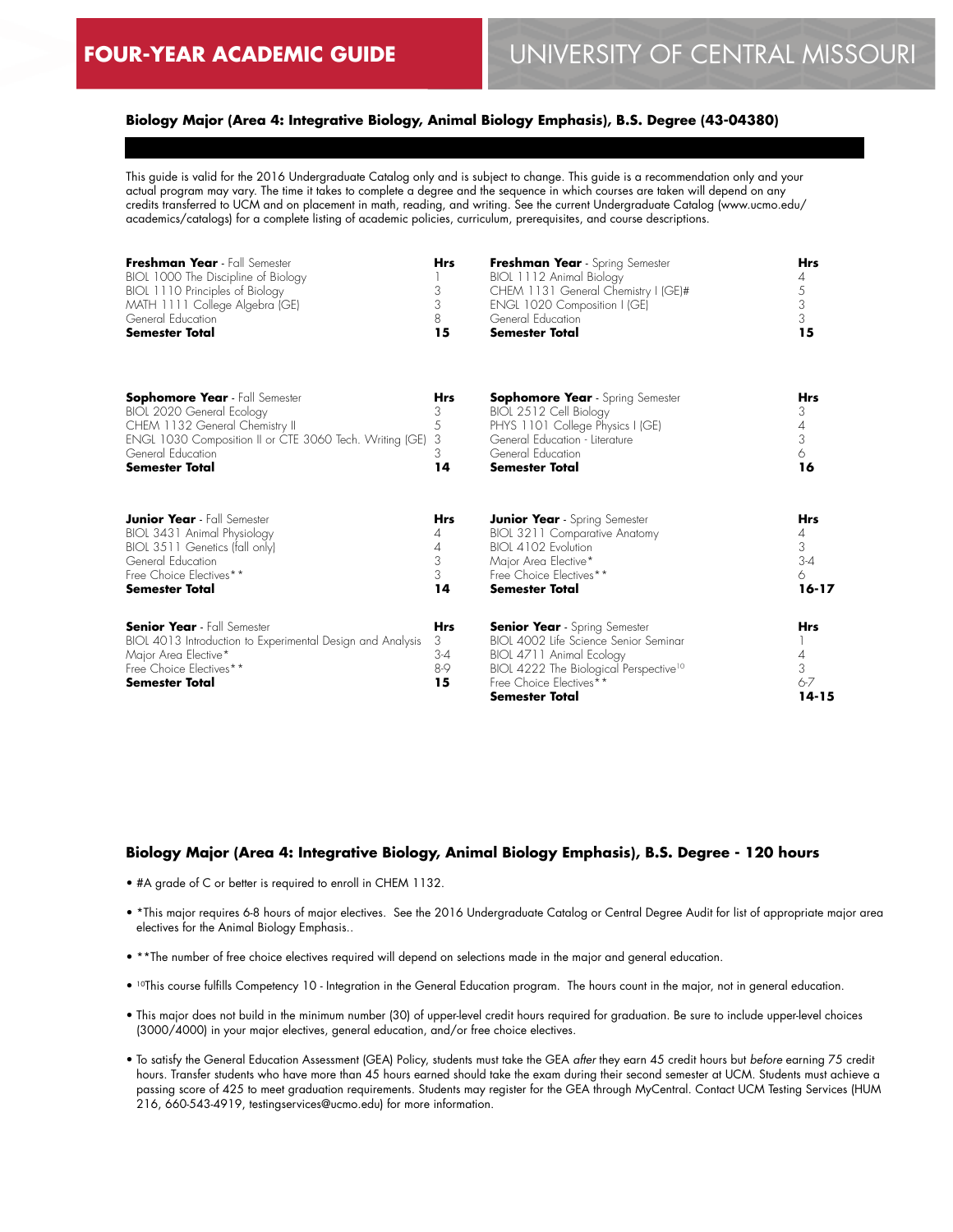### **Biology Major (Area 5: Biomedical/Cellular & Molecular Biology), B.S. Degree (43-05380)**

This guide is valid for the 2016 Undergraduate Catalog only and is subject to change. This guide is a recommendation only and your actual program may vary. The time it takes to complete a degree and the sequence in which courses are taken will depend on any credits transferred to UCM and on placement in math, reading, and writing. See the current Undergraduate Catalog (www.ucmo.edu/ academics/catalogs) for a complete listing of academic policies, curriculum, prerequisites, and course descriptions.

| Freshman Year - Fall Semester<br>BIOL 1000 The Discipline of Biology<br>BIOL 1110 Principles of Biology<br>MATH 1111 College Algebra (GE)*<br>General Education<br><b>Semester Total</b>                   | <b>Hrs</b><br>3<br>3<br>9<br>16                   | Freshman Year - Spring Semester<br>ACST 1300 Basic Statistics (GE)<br>BIOL 1111 Plant Biology or BIOL 1112 Animal Biology or<br>BIOL 3611 Microbiology**<br>CHEM 1131 General Chemistry I (GE)*#+<br>ENGL 1020 Composition I (GE)<br><b>Semester Total</b> | <b>Hrs</b><br>3<br>4<br>5<br>3<br>15              |
|------------------------------------------------------------------------------------------------------------------------------------------------------------------------------------------------------------|---------------------------------------------------|------------------------------------------------------------------------------------------------------------------------------------------------------------------------------------------------------------------------------------------------------------|---------------------------------------------------|
| <b>Sophomore Year</b> - Fall Semester<br>BIOL 2512 Cell Biology<br>CHEM 1132 General Chemistry II<br>ENGL 1030 Composition II or CTE 3060 Tech. Writing (GE)<br>General Education<br><b>Semester Total</b> | Hrs<br>3<br>5<br>3<br>3<br>14                     | <b>Sophomore Year</b> - Spring Semester<br>BIOL 2020 General Ecology<br>General Education - Literature<br>General Education<br>Semester Total                                                                                                              | Hrs<br>3<br>$\sqrt{3}$<br>$8\,$<br>14             |
| <b>Junior Year</b> - Fall Semester<br>BIOL 3511 Genetics (fall only)<br>Major Area Electives++<br>General Education<br>Free Choice Electives<br><b>Semester Total</b>                                      | <b>Hrs</b><br>4<br>$6 - 8$<br>3<br>3<br>$16 - 18$ | <b>Junior Year</b> - Spring Semester<br>BIOL 4102 Evolution (spring only)<br>BIOL 4514 Molecular Biology (spring only)<br>BIOL 4515 Molecular Technology<br>Major Area Electives++<br><b>Semester Total</b>                                                | <b>Hrs</b><br>3<br>3<br>3<br>$6 - 8$<br>$15 - 17$ |
| <b>Senior Year</b> - Fall Semester<br>Major Area Electives++<br>Free Choice Electives<br><b>Semester Total</b>                                                                                             | <b>Hrs</b><br>$O-4$<br>$10-14$<br>14              | <b>Senior Year</b> - Spring Semester<br>BIOL 4002 Life Science Senior Seminar<br>BIOL 4222 The Biological Perspective <sup>10</sup><br>Free Choice Electives<br><b>Semester Total</b>                                                                      | <b>Hrs</b><br>3<br>$8 - 12$<br>$12 - 16$          |

#### **Biology Major (Area 5: Biomedical/Cellular & Molecular Biology), B.S. Degree - 120 hours**

- \*A grade of C or higher in MATH 1111 is recommended for enrollment in CHEM 1131. Although an ACT math score of 21 or higher allows placement into CHEM 1131, it is not generally recommended. It is recommended that MATH 1111 is taken before CHEM 1131.
- #A grade of C or better is required to enroll in CHEM 1132.
- +A grade of C or higher is required in this course as a prerequisite for BIOL 3611.
- \*\*Enrollment in BIOL 3611 also requires completion of BIOL 1112 or BIOL 3402 with a grade of C or better.
- ++This major requires 16 hours of major area electives. See the 2016 Undergraduate Catalog or Central Degree Audit for the list of appropriate major area electives.
- 10This course fulfills Competency 10 Integration in the General Education program. The hours count in the major, not in general education.
- To satisfy the General Education Assessment (GEA) Policy, students must take the GEA *after* they earn 45 credit hours but *before* earning 75 credit hours. Transfer students who have more than 45 hours earned should take the exam during their second semester at UCM. Students must achieve a passing score of 425 to meet graduation requirements. Students may register for the GEA through MyCentral. Contact UCM Testing Services (HUM 216, 660-543-4919, testingservices@ucmo.edu) for more information.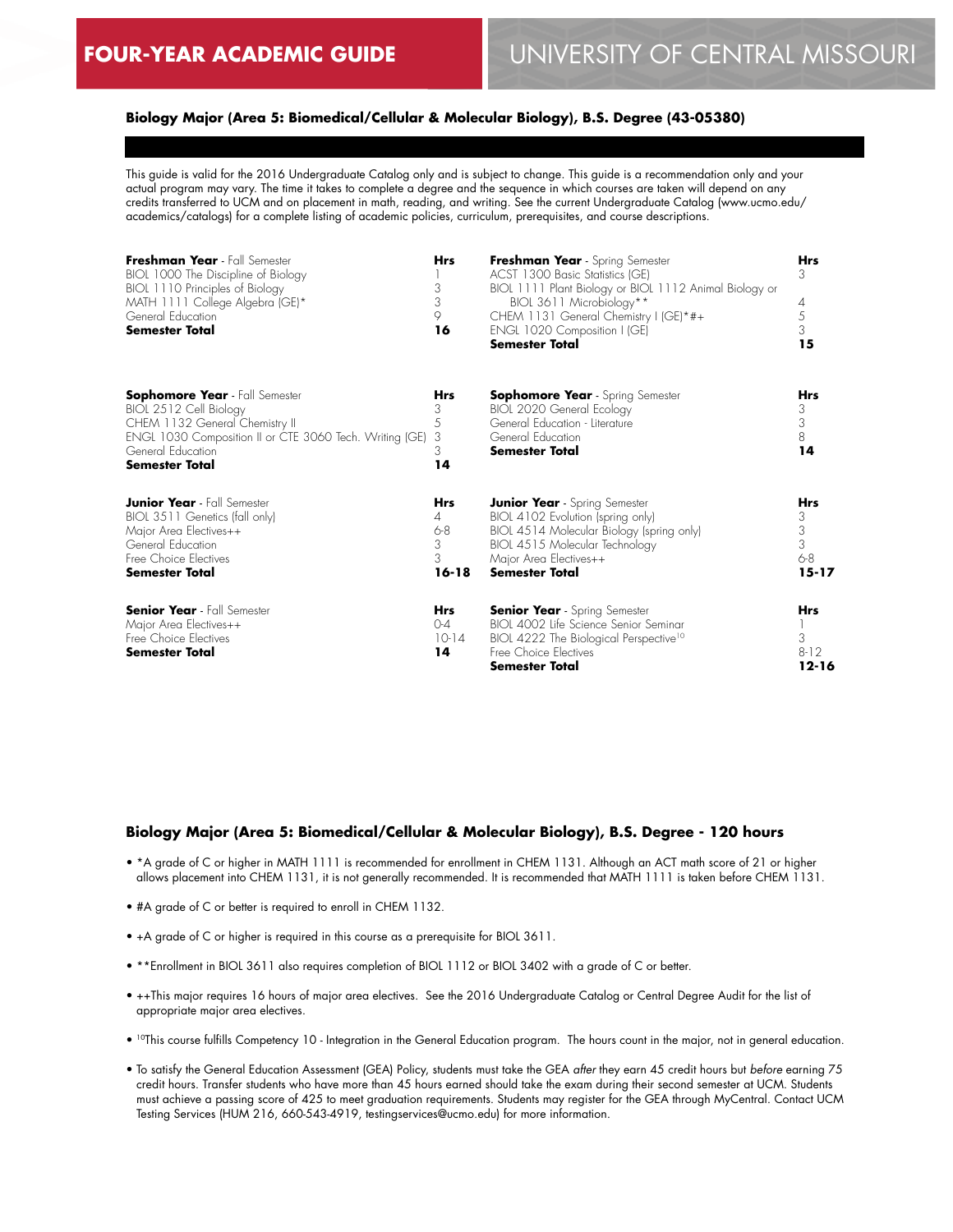### **Biology Major (Area 6: Pre-Med, Pre-Dental, Pre-Vet), B.S. Degree (43-06380)**

This guide is valid for the 2016 Undergraduate Catalog only and is subject to change. This guide is a recommendation only and your actual program may vary. The time it takes to complete a degree and the sequence in which courses are taken will depend on any credits transferred to UCM and on placement in math, reading, and writing. See the current Undergraduate Catalog (www.ucmo.edu/ academics/catalogs) for a complete listing of academic policies, curriculum, prerequisites, and course descriptions.

| Freshman Year - Fall Semester<br>BIOL 1000 The Discipline of Biology<br>BIOL 1110 Principles of Biology<br>BIOL 1111 Plant Biology<br>MATH 1111 College Algebra (GE)*<br>General Education<br><b>Semester Total</b>      | <b>Hrs</b><br>3<br>4<br>3<br>5<br>16      | Freshman Year - Spring Semester<br>BIOL 1112 Animal Biology#<br>CHEM 1131 General Chemistry I (GE)*#<br>ENGL 1020 Composition I (GE)<br>General Education<br><b>Semester Total</b>                        | <b>Hrs</b><br>4<br>5<br>3<br>$\mathfrak{Z}$<br>15       |
|--------------------------------------------------------------------------------------------------------------------------------------------------------------------------------------------------------------------------|-------------------------------------------|-----------------------------------------------------------------------------------------------------------------------------------------------------------------------------------------------------------|---------------------------------------------------------|
| <b>Sophomore Year</b> - Fall Semester<br>BIOL 2512 Cell Biology<br>BIOL 3511 Genetics (fall only)<br>CHEM 1132 General Chemistry II#<br>ENGL 1030 Composition II or CTE 3060 Tech. Writing (GE)<br><b>Semester Total</b> | <b>Hrs</b><br>3<br>4<br>5<br>3<br>15      | <b>Sophomore Year</b> - Spring Semester<br>CHEM 3341 Organic Chemistry I#<br>PHYS 1101 College Physics I (GE)<br>General Education - Literature<br>General Education<br><b>Semester Total</b>             | <b>Hrs</b><br>4<br>4<br>3<br>3<br>14                    |
| <b>Junior Year</b> - Fall Semester<br><b>BIOL 2020 General Ecology</b><br>BIOL 3611 Microbiology<br>General Education<br><b>Semester Total</b>                                                                           | <b>Hrs</b><br>3<br>4<br>9<br>16           | <b>Junior Year</b> - Spring Semester<br>BIOL 3211 (4) Comparative Anatomy or<br>BIOL 3401(3) Human Anatomy<br>BIOI 4102 Evolution<br>Major Area Electives**<br>General Education<br><b>Semester Total</b> | <b>Hrs</b><br>$3 - 4$<br>3<br>$6 - 7$<br>3<br>$15 - 17$ |
| <b>Senior Year</b> - Fall Semester<br>BIOL 3431 (4) Animal Physiology or<br>BIOL 3402 (5) Human Physiology<br>Major Area Electives**<br>Free Choice Electives<br><b>Semester Total</b>                                   | <b>Hrs</b><br>4-5<br>5-6<br>$5 - 7$<br>15 | <b>Senior Year</b> - Spring Semester<br>BIOL 4002 Life Science Senior Seminar<br>BIOL 4222 The Biological Perspective <sup>10</sup><br>Free Choice Electives<br><b>Semester Total</b>                     | <b>Hrs</b><br>3<br>$9 - 11$<br>$13 - 15$                |

### **Biology Major (Area 6: Pre-Med, Pre-Dental, Pre-Vet), B.S. Degree - 120 hours**

- \*A grade of C or higher in MATH 1111 is recommended for enrollment in CHEM 1131. Although an ACT math score of 21 or higher allows placement into CHEM 1131, it is not generally recommended. It is recommended that MATH 1111 is taken before CHEM 1131.
- #A grade of C or better is required to enroll in future major coursework. See the Undergraduate Catalog for more information.
- \*\*Twelve hours of major electives are required. See the 2016 Undergraduate Catalog or the Central Degree Audit for the list of appropriate major area electives. CHEM 3421 and PHYS 1102 are strongly recommended for admission into professional programs.
- 10This course fulfills Competency 10 Integration in the General Education program. The hours count in the major, not in general education.
- It is highly recommended that students meet with their departmental academic advisor each semester.
- Students seeking professional school admission should complete an average of 15 or more credit hours per semester.
- To satisfy the General Education Assessment (GEA) Policy, students must take the GEA *after* they earn 45 credit hours but *before* earning 75 credit hours. Transfer students who have more than 45 hours earned should take the exam during their second semester at UCM. Students must achieve a passing score of 425 to meet graduation requirements. Students may register for the GEA through MyCentral. Contact UCM Testing Services (HUM 216, 660-543-4919, testingservices@ucmo.edu) for more information.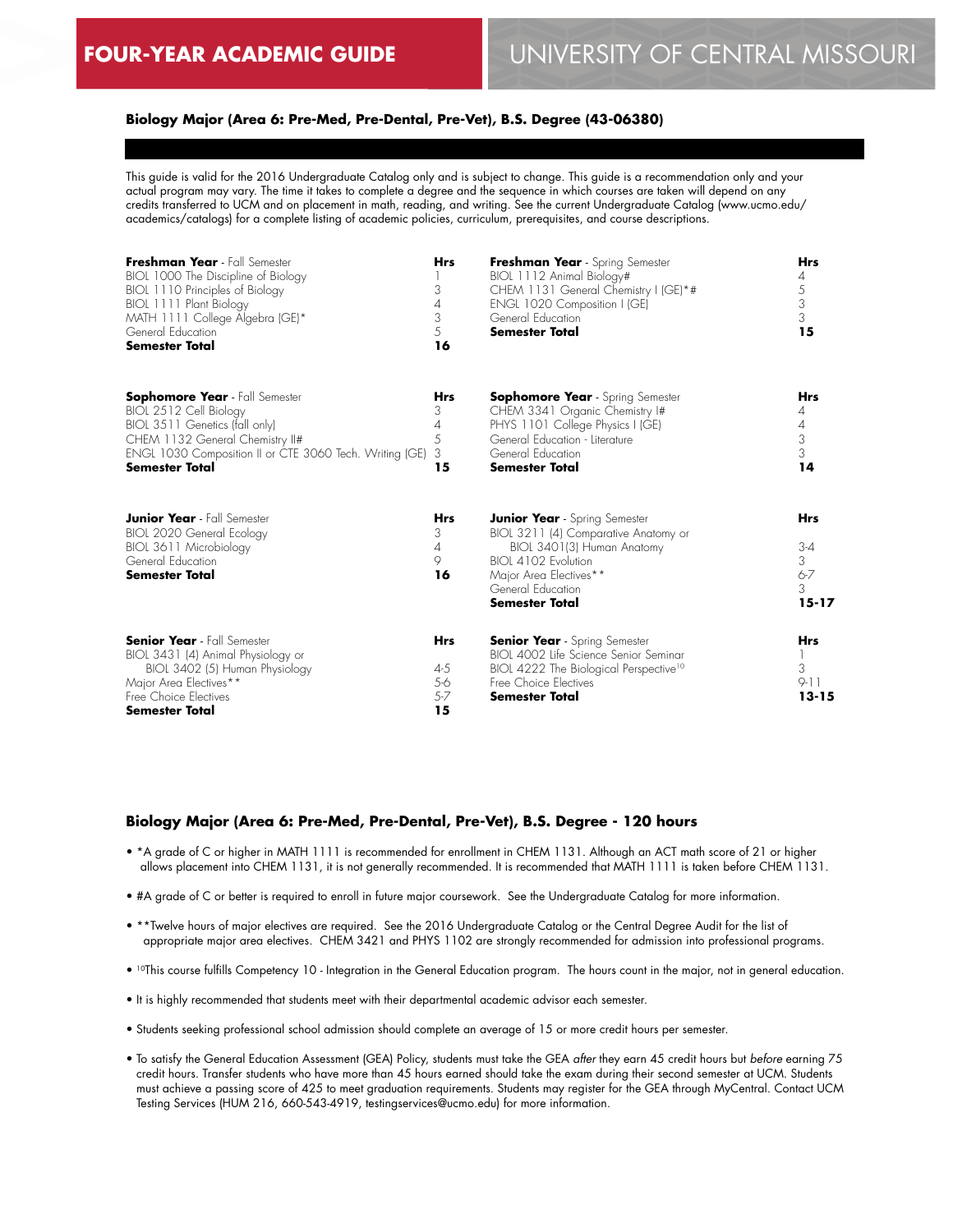### **Biology Major (Area 7: Conservation Enforcement), B.S. Degree (43-07380)**

This guide is valid for the 2016 Undergraduate Catalog only and is subject to change. This guide is a recommendation only and your actual program may vary. The time it takes to complete a degree and the sequence in which courses are taken will depend on any credits transferred to UCM and on placement in math, reading, and writing. See the current Undergraduate Catalog (www.ucmo.edu/ academics/catalogs) for a complete listing of academic policies, curriculum, prerequisites, and course descriptions.

| Freshman Year - Fall Semester<br>BIOL 1000 The Discipline of Biology<br>BIOL 1110 Principles of Biology<br>ENGL 1020 Composition I (GE)<br>MATH 1111 College Algebra (GE)<br>General Education<br><b>Semester Total</b>            | <b>Hrs</b><br>3<br>3<br>3<br>5<br>15         | Freshman Year - Spring Semester<br>BIOL 1111 Plant Biology<br>CJ 1000 Introduction to Criminal Justice (GE)<br>General Education<br><b>Semester Total</b>                                              | <b>Hrs</b><br>4<br>3<br>9<br>16      |
|------------------------------------------------------------------------------------------------------------------------------------------------------------------------------------------------------------------------------------|----------------------------------------------|--------------------------------------------------------------------------------------------------------------------------------------------------------------------------------------------------------|--------------------------------------|
| <b>Sophomore Year</b> - Fall Semester<br>BIOL 1112 Animal Biology<br>CHEM 1131 General Chemistry I (GE)<br>CTE 3060 Technical Writing (GE)<br>General Education<br><b>Semester Total</b>                                           | <b>Hrs</b><br>4<br>5<br>3<br>3<br>15         | <b>Sophomore Year</b> - Spring Semester<br>BIOL 2020 General Ecology<br>BIOL 2510 Basic Genetics (GE)<br>CHEM 1132 General Chemistry II<br>General Education - Literature<br><b>Semester Total</b>     | Hrs<br>3<br>3<br>5<br>3<br>14        |
| <b>Junior Year</b> - Fall Semester<br>BIOL 3610 Basic Microbiology<br>BIOI 3711 Plant Identification<br>CJ 2300 Criminal Law and Procedure<br>PR 2620 Principles of Public Relations<br>General Education<br><b>Semester Total</b> | <b>Hrs</b><br>3<br>4<br>3<br>3<br>3<br>16    | <b>Junior Year</b> - Spring Semester<br>BIOL 2512 Cell Biology<br>BIOL 3721 Wildlife Management<br>BIOL 4919 Wildlife Policy and Law<br>Free Choice Electives**<br><b>Semester Total</b>               | <b>Hrs</b><br>3<br>3<br>3<br>6<br>15 |
| <b>Senior Year</b> - Fall Semester<br>BIOL 4102 Evolution<br>CI 4302 Criminal Evidence<br>Major Electives*<br>Free Choice Electives**<br><b>Semester Total</b>                                                                     | <b>Hrs</b><br>3<br>3<br>$3 - 4$<br>5-6<br>15 | <b>Senior Year</b> - Spring Semester<br>BIOL 4001 Ecology Senior Seminar<br>BIOL 4222 The Biological Perspective <sup>10</sup><br>Major Electives*<br>Free Choice Electives**<br><b>Semester Total</b> | <b>Hrs</b><br>3<br>4<br>6<br>14      |

#### **Biology Major (Area 7: Conservation Enforcement), B.S. Degree - 120 hours**

- \*This major requires 7-8 hours of major area electives from two different lists. See the 2016 Undergraduate Catalog or Central Degree Audit for the list of appropriate major area electives.
- \*\*The number of free choice electives required will depend on selections made in the major and general education.
- 10This course fulfills Competency 10 Integration in the General Education program. The hours count in the major, not in general education.
- To satisfy the General Education Assessment (GEA) Policy, students must take the GEA *after* they earn 45 credit hours but *before* earning 75 credit hours. Transfer students who have more than 45 hours earned should take the exam during their second semester at UCM. Students must achieve a passing score of 425 to meet graduation requirements. Students may register for the GEA through MyCentral. Contact UCM Testing Services (HUM 216, 660-543-4919, testingservices@ucmo.edu) for more information.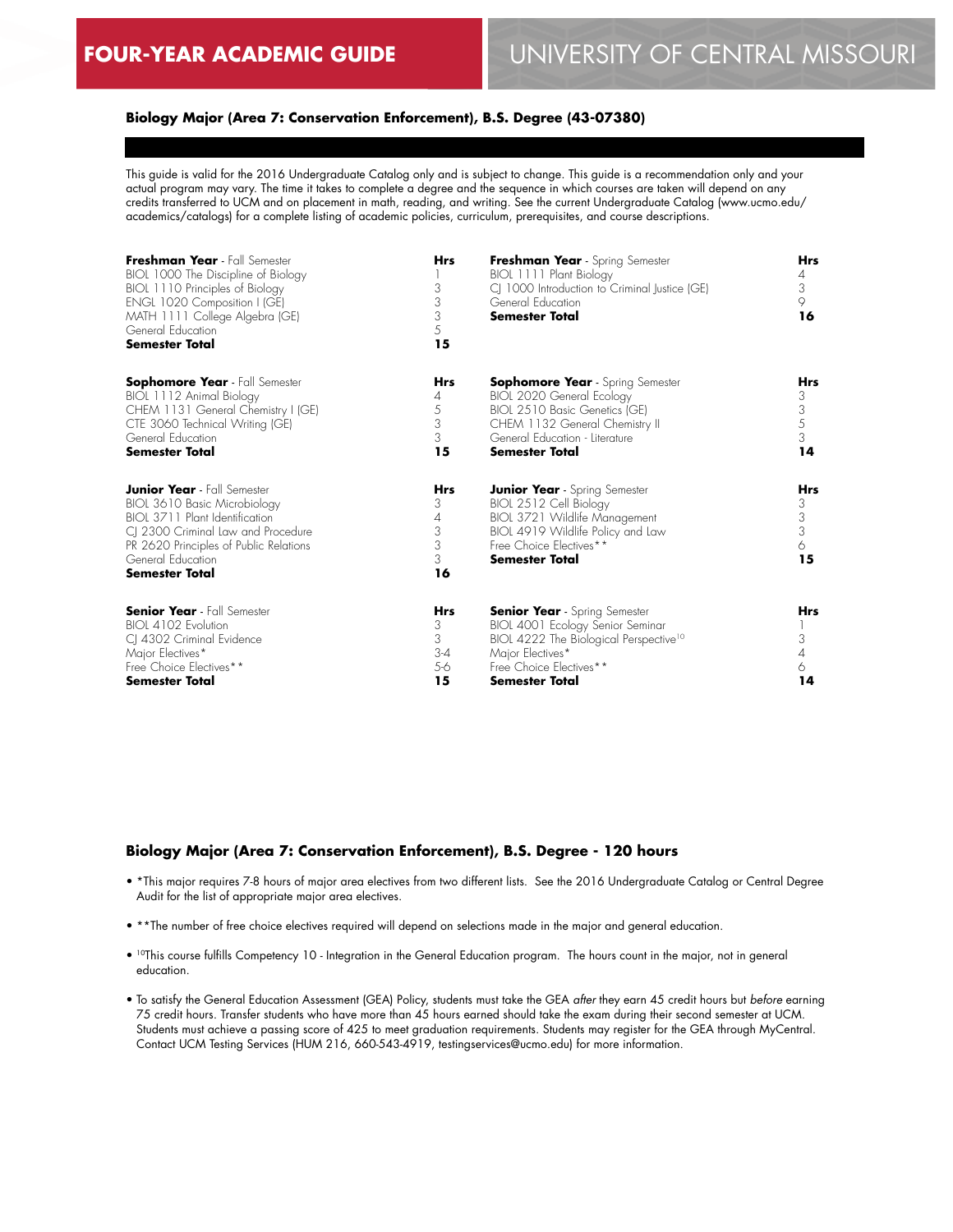### **Biology Major (Area 1: Standard Biology Certificate), B.S. in Ed. Degree (41-487)**

This guide is valid for the 2016 Undergraduate Catalog only and is subject to change. This guide is a recommendation only and your actual program may vary. The time it takes to complete a degree and the sequence in which courses are taken will depend on any credits transferred to UCM and on placement in math, reading, and writing. See the current Undergraduate Catalog (www.ucmo.edu/ academics/catalogs) for a complete listing of academic policies, curriculum, prerequisites, and course descriptions.

| Freshman Year - Fall Semester<br>BIOL 1000 The Discipline of Biology<br>BIOL 1111 Plant Biology<br>EASC 1004 Introduction to Geology (GE)<br>ENGL 1020 Composition I (GE)<br>MATH 1111, 1131, 1150, or 1151 (GE)<br><b>Semester Total</b>                                                                                                                                                                                                                                                   | Hrs<br>$\mathbf{I}$<br>4<br>4<br>3<br>$3 - 5$<br>$15 - 17$                          | Freshman Year - Spring Semester<br>BIOL 1112 Animal Biology+<br>CHEM 1131 Chemistry I (GE)+<br>ENGL 1030 Composition II or CTE 3060 Tech. Writing (GE)<br>POLS 1510 American Government (GE)<br>General Education - Managing Information<br><b>Semester Total</b>                                                                                                                                                                                                   | Hrs<br>$\overline{4}$<br>5<br>3<br>3<br>2<br>17         |
|---------------------------------------------------------------------------------------------------------------------------------------------------------------------------------------------------------------------------------------------------------------------------------------------------------------------------------------------------------------------------------------------------------------------------------------------------------------------------------------------|-------------------------------------------------------------------------------------|---------------------------------------------------------------------------------------------------------------------------------------------------------------------------------------------------------------------------------------------------------------------------------------------------------------------------------------------------------------------------------------------------------------------------------------------------------------------|---------------------------------------------------------|
| <b>Sophomore Year</b> - Fall Semester<br>BIOL 2512 Cell Biology<br>BIOL 3511 Genetics (fall only)<br>EDFL 2100 Introduction to the Teaching Profession<br>FLDX 2150 Introductory Field Experience<br>EDFL 2240 Educational Psychology (GE)<br>HIST 1350 or 1351 History of the United States (GE)<br><b>Semester Total</b>                                                                                                                                                                  | <b>Hrs</b><br>3<br>4<br>3<br>1<br>3<br>3<br>17                                      | <b>Sophomore Year</b> - Spring Semester<br>BIOL 2020 General Ecology<br>EDSP 2100 Education of the Exceptional Child<br>PHYS 1101 Physics I (4) or<br>PHYS 1104 Introduction to Sciences: Physics (4)<br>STCH 3020 Science and Engineering Practices<br>General Education - Literature<br><b>Semester Total</b><br>(Successfully complete MoGEA exam by end of this semester)                                                                                       | <b>Hrs</b><br>3.<br>3<br>4<br>$\mathfrak{Z}$<br>3<br>16 |
| <b>Junior Year</b> - Fall Semester<br>BIOL, CHEM, EASC, or PHYS 3XXX-4XXX elective<br>BIOL 3611 Microbiology or<br>BIOL 3431 Animal Physiology (fall only)*<br>General Education<br><b>Semester Total</b>                                                                                                                                                                                                                                                                                   | Hrs<br>3<br>$\overline{4}$<br>9<br>16                                               | <b>Junior Year</b> - Spring Semester<br>BIOL 3611 Microbiology or<br>BIOL 4411 Plant Physiology (spring only)*<br>EDFL 4210 Introduction to Content Area Literacy<br>EDFL 4212 Literacy in the Disciplines I<br>EDFL 4973 Classroom Management in Content Areas<br>EDFL 4974 Content Specific Assessment<br>FLDX 3000 Field Experience in the Content Area**<br>PSY 4230 Psychology of Adolescence<br>STCH 4050 Science Teaching Methods**<br><b>Semester Total</b> | Hrs<br>4<br>2<br>$\overline{2}$<br>3<br>3<br>17         |
| <b>Senior Year</b> - Fall Semester<br>BIOL 3712 Field Natural History<br>EDFL 2250 Introduction to English Language Learners and<br>Culturally Responsive Pedagogy<br>EDFL 4970 Secondary Teaching & Behavior Management<br>EDFL 4972 Literacy in the Disciplines II<br>FLDX 4970 Field Experience II in the Content Area<br>General Education<br><b>Semester Total</b><br>(All non-student teaching coursework and tests must be<br>successfully completed by the end of this semester for | <b>Hrs</b><br>4<br>2<br>$\overline{2}$<br>$\overline{2}$<br>$\mathbb{I}$<br>3<br>14 | <b>Senior Year</b> - Spring Semester***<br>FLDX 4468 Student Teaching Secondary II <sup>10</sup><br>FLDX 4595 Student Teaching Secondary I<br>STCH 4080 Teaching Secondary Science<br><b>Semester Total</b>                                                                                                                                                                                                                                                         | Hrs<br>4<br>5<br>3<br>12                                |

### **Biology Major (Area 1: Standard Biology Certificate), B.S. in Ed. Degree - 124 hours**

• +A grade of C or higher is required in this course as a prerequisite for BIOL 3611.

- \*Students are required to take a physiology course, either animal or plant. Animal physiology is a Fall only class and Plant physiology is a Spring only class. Students should consult with their faculty advisor about which course to take. In the semester where one of these courses is not chosen, the student must take BIOL 3611 Microbiology.
- \*\*These courses must be taken concurrently.

*enrollment in student teaching.)*

- \*\*\*The courses listed for this semester constitute the professional education (student teaching) block. The student should not take any other courses during this semester.
- 10This course fulfills Competency 10 Integration in the General Education program. The hours count in the major, not in general education.
- The Missouri General Education Assessment (MoGEA) is an exam required of all Teacher Education students. Students must pass all areas of the MoGEA for admission to the Teacher Education Program. Students should take and successfully complete the MoGEA before completion of their sophomore year (60 earned hours). See your academic advisor to discuss the classes needed to prepare for the exam.
- Teacher Education candidates must take the appropriate Missouri Content Assessment (MoCA) for their certification area before they can student teach, and must pass it in order to be recommended for certification. Information and registration is available on the MEGA website: http://www.mo.nesinc.com/.
- See www.ucmo.edu/cert for statement and information (including application) on admission to teacher education. Full admission is required before enrollment in professional education classes and student teaching. The application for student teaching is due approximately one year in advance.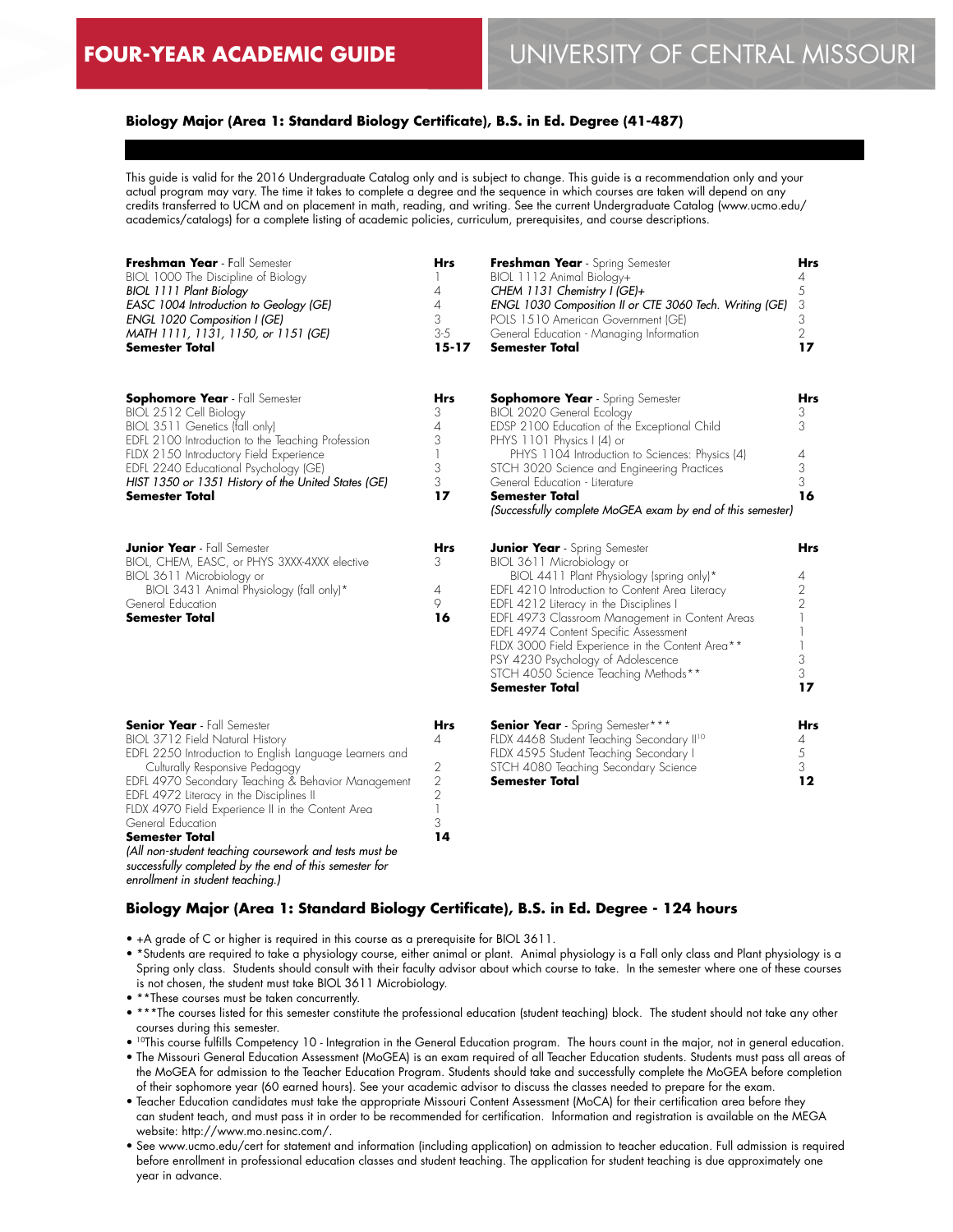### **Biology Major (Area 2: Biology-Unified Science Certificate), B.S. in Ed. Degree (41-487)**

This guide is valid for the 2016 Undergraduate Catalog only and is subject to change. This guide is a recommendation only and your actual program may vary. The time it takes to complete a degree and the sequence in which courses are taken will depend on any credits transferred to UCM and on placement in math, reading, and writing. See the current Undergraduate Catalog (www.ucmo.edu/ academics/catalogs) for a complete listing of academic policies, curriculum, prerequisites, and course descriptions.

| Freshman Year - Fall Semester<br>BIOL 1000 The Discipline of Biology<br><b>BIOL 1111 Plant Biology</b><br>EASC 1004 Introduction to Geology (GE)<br>ENGL 1020 Composition I (GE)<br>MATH 1111, 1131, 1150, or 1151 (GE)<br><b>Semester Total</b>                                                                                                                 | Hrs<br>1<br>4<br>$\overline{A}$<br>3<br>$3 - 5$<br>$15 - 17$                      | Freshman Year - Spring Semester<br>BIOL 1112 Animal Biology+<br>CHEM 1131 General Chemistry I (GE)+<br>ENGL 1030 Composition II or CTE 3060 Tech. Writing (GE)<br>POLS 1510 American Government (GE)<br>General Education - Managing Information<br><b>Semester Total</b>                                                                                                                                                                                           | Hrs<br>4<br>5<br>3<br>3<br>$\overline{2}$<br>17              |
|------------------------------------------------------------------------------------------------------------------------------------------------------------------------------------------------------------------------------------------------------------------------------------------------------------------------------------------------------------------|-----------------------------------------------------------------------------------|---------------------------------------------------------------------------------------------------------------------------------------------------------------------------------------------------------------------------------------------------------------------------------------------------------------------------------------------------------------------------------------------------------------------------------------------------------------------|--------------------------------------------------------------|
| <b>Sophomore Year</b> - Fall Semester<br>BIOL 2512 Cell Biology<br>BIOL 3511 Genetics (fall only)<br>EDFL 2100 Introduction to the Teaching Profession<br>FLDX 2150 Introductory Field Experience<br>EDFL 2240 Educational Psychology (GE)<br>HIST 1350 or 1351 History of the United States (GE)<br>Semester Total                                              | Hrs<br>3<br>$\overline{4}$<br>3<br>$\mathbb{I}$<br>3<br>3<br>17                   | <b>Sophomore Year</b> - Spring Semester<br><b>BIOL 2020 General Ecology</b><br>CHEM 1131 General Chemistry II<br>EDSP 2100 Education of the Exceptional Child<br>PHYS 1101 College Physics I<br>STCH 3020 Science and Engineering Practices<br>Semester Total<br>(Successfully complete MoGEA exam by end of this semester)                                                                                                                                         | Hrs<br>3<br>5<br>3<br>$\sqrt{4}$<br>3<br>18                  |
| <b>Junior Year</b> - Fall Semester<br>BIOL 3611 Microbiology or<br>BIOL 3431 Animal Physiology (fall only)*<br>EASC 1114 or GEOG 1114 Weather & Climate<br>PHYS 1102 College Physics II<br>General Education - Literature<br>General Education<br><b>Semester Total</b>                                                                                          | Hrs<br>4<br>$\overline{\mathcal{A}}$<br>$\overline{4}$<br>3<br>3<br>18            | <b>Junior Year</b> - Spring Semester<br>BIOL 3611 Microbiology or<br>BIOL 4411 Plant Physiology (spring only)*<br>EDFL 4210 Introduction to Content Area Literacy<br>EDFL 4212 Literacy in the Disciplines I<br>EDFL 4973 Classroom Management in Content Areas<br>EDFL 4974 Content Specific Assessment<br>FLDX 3000 Field Experience in the Content Area**<br>PSY 4230 Psychology of Adolescence<br>STCH 4050 Science Teaching Methods**<br><b>Semester Total</b> | Hrs<br>4<br>$\overline{2}$<br>$\overline{2}$<br>3<br>3<br>17 |
| <b>Junior Year</b> - Summer Semester<br>General Education<br><b>Semester Total</b>                                                                                                                                                                                                                                                                               | Hrs<br>6<br>6                                                                     |                                                                                                                                                                                                                                                                                                                                                                                                                                                                     |                                                              |
| <b>Senior Year</b> - Fall Semester<br>BIOL 3712 Field Natural History<br>EDFL 2250 Introduction to English Language Learners and<br>Culturally Responsive Pedagogy<br>EDFL 4970 Secondary Teaching & Behavior Management<br>EDFL 4972 Literacy in the Disciplines II<br>FLDX 4970 Field Experience II in the Content Area<br>General Education<br>Semester Total | Hrs<br>4<br>$\sqrt{2}$<br>$\sqrt{2}$<br>$\overline{2}$<br>$\mathbb{I}$<br>3<br>14 | <b>Senior Year</b> - Spring Semester***<br>FLDX 4468 Student Teaching Secondary II <sup>10</sup><br>FLDX 4595 Student Teaching Secondary I<br>STCH 4080 Teaching Secondary Science<br><b>Semester Total</b><br>(All non-student teaching coursework and tests must be<br>successfully completed by the start of this semester for<br>enrollment in student teaching.)                                                                                               | Hrs<br>4<br>5<br>3<br>12                                     |

### **Biology Major (Area 2: Biology-Unified Science Certificate), B.S. in Ed. Degree - 134 hours**

• +A grade of C or higher is required in this course as a prerequisite for BIOL 3611.

• \*Students are required to take a physiology course, either animal or plant. Animal physiology is a Fall only class and Plant physiology is a Spring only class. Students should consult with their faculty advisor about which course to take. In the semester where one of these courses is not chosen, the student must take BIOL 3611 Microbiology.

• \*\*These courses must be taken concurrently.

- \*\*\*The courses listed for this semester constitute the professional education (student teaching) block. The student should not take any other courses during this semester.
- 10This course fulfills Competency 10 Integration in the General Education program. The hours count in the major, not in general education.
- The Missouri General Education Assessment (MoGEA) is an exam required of all Teacher Education students. Students must pass all areas of the MoGEA for admission to the Teacher Education Program. Students should take and successfully complete the MoGEA before completion of their sophomore year (60 earned hours). See your academic advisor to discuss the classes needed to prepare for the exam.
- Teacher Education candidates must take the appropriate Missouri Content Assessment (MoCA) for their certification area before they can student teach, and must pass it in order to be recommended for certification. Information and registration is available on the MEGA website: http://www.mo.nesinc.com/.
- See www.ucmo.edu/cert for statement and information (including application) on admission to teacher education. Full admission is required before enrollment in professional education classes and student teaching. The application for student teaching is due approximately one year in advance.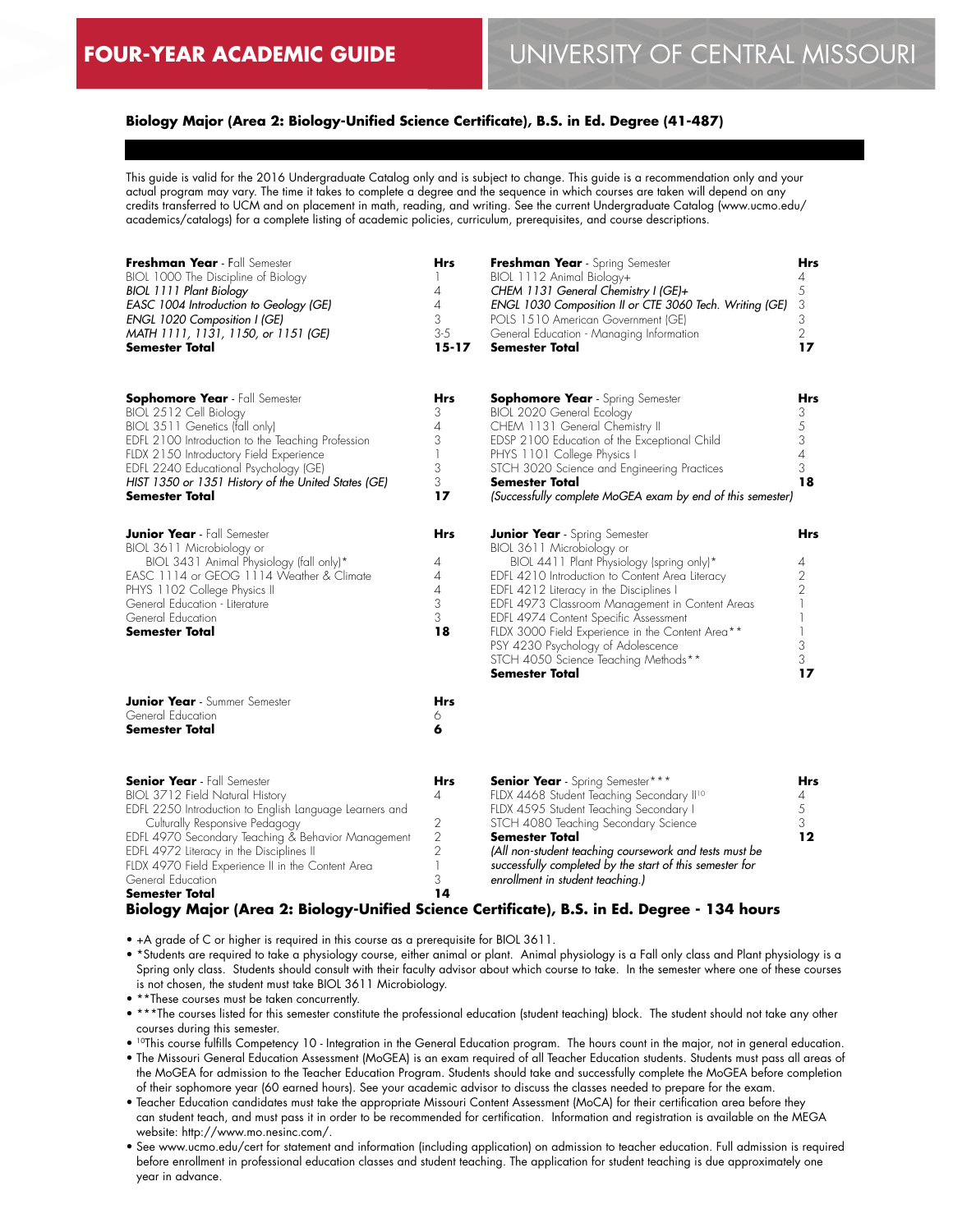$\overline{a}$ 

### **Career and Tech. Teacher Education Major, B.S. in Ed. Degree (Area 1: Business Teacher Education) (41-01564)**

This guide is valid for the 2016 Undergraduate Catalog only and is subject to change. This guide is a recommendation only and your actual program may vary. The time it takes to complete a degree and the sequence in which courses are taken will depend on any credits transferred to UCM and on placement in math, reading, and writing. See the current Undergraduate Catalog (www.ucmo.edu/ academics/catalogs) for a complete listing of academic policies, curriculum, prerequisites, and course descriptions.

| Freshman Year - Fall Semester<br>BTE 1210 Essentials of Managing Information (GE)<br>ENGL 1020 Composition I (GE)<br>General Education - Mathematics<br>General Education - Science with Laboratory<br>General Education (COMM 1000 or 1050 recommended to<br>meet MGT 3325 prerequisite)<br><b>Semester Total</b>                                                                                                                       | Hrs<br>2<br>3<br>3<br>$\overline{A}$<br>3<br>15                                                           | Freshman Year - Spring Semester<br>ECON 1010 Principles of Macroeconomics (GE)<br>ENGL 1030 Composition II or CTE 3060 Tech. Writing (GE)<br>HIST 1350 or 1351 History of the United States (GE)<br>POLS 1510 American Government (GE)<br>General Education<br><b>Semester Total</b>                                                                                                                                                                                                              | Hrs<br>3<br>3<br>3<br>3<br>3<br>15                                                  |
|------------------------------------------------------------------------------------------------------------------------------------------------------------------------------------------------------------------------------------------------------------------------------------------------------------------------------------------------------------------------------------------------------------------------------------------|-----------------------------------------------------------------------------------------------------------|---------------------------------------------------------------------------------------------------------------------------------------------------------------------------------------------------------------------------------------------------------------------------------------------------------------------------------------------------------------------------------------------------------------------------------------------------------------------------------------------------|-------------------------------------------------------------------------------------|
| <b>Sophomore Year</b> - Fall Semester<br>ACCT 2100 Survey of Accounting<br>EDFL 2100 Introduction to the Teaching Profession<br>FLDX 2150 Introductory Field Experience<br>EDFL 2240 Educational Psychology<br>EDSP 2100 Education of Exceptional Child<br>General Education - Literature<br>Semester Total                                                                                                                              | Hrs<br>3<br>3<br>3<br>3<br>3<br>16                                                                        | <b>Sophomore Year</b> - Spring Semester<br>BLAW 2720 Legal Environment Business<br>BTE 3110 Consumer Finance & Economics<br>General Education<br><b>Semester Total</b><br>(Successfully complete MoGEA exam by end of this semester)                                                                                                                                                                                                                                                              | Hrs<br>3<br>3<br>9<br>15                                                            |
| <b>Junior Year</b> - Fall Semester<br>ACCT 2101 Principles of Financial Accounting<br>MGT 3315 Management of Organizations<br>MGT 3325 Business Communications<br>MKT 3400 Principles of Marketing<br>PSY 4230 Psychology of Adolescence<br>Computer/Emerging Technology Major Elective*<br>Semester Total                                                                                                                               | Hrs<br>3<br>3<br>3<br>3<br>3<br>$2 - 3$<br>17-18                                                          | <b>Junior Year</b> - Spring Semester<br>BTE 4241 Coordination of Cooperative Education Programs<br>CTE 4145 Curriculum Construction in CTE<br>EDFL 2250 Introduction to English Language Learners and<br>Culturally Responsive Pedagogy#<br>EDFL 4210 Introduction to Content Area Literacy<br>EDFL 4212 Literacy in the Disciplines I<br>FLDX 3000 Field Experience in the Content Area#<br>Computer/Emerging Technology Major Electives*<br><b>Semester Total</b><br>Apply for Student Teaching | Hrs<br>3<br>3<br>2<br>$\overline{2}$<br>$\overline{2}$<br>1<br>$2 - 3$<br>$15 - 16$ |
| <b>Senior Year</b> - Fall Semester<br>BTE 4210 Methods of Teaching Business Edu. (fall/sum. only)<br>BTE 4280 Business and Marketing Education**<br>CTE 4972 CTE Principles & Content Reading<br>CTE 4973 CTE Classroom and Lab Management Techniques<br>EDFL 4970 Behavioral Management<br>FLDX 4970 Field Experience II in the Content Area<br>Computer/Emerging Technology Major Electives*<br>Free Choice Elective<br>Semester Total | Hrs<br>3<br>3<br>$\overline{2}$<br>$\overline{1}$<br>$\overline{2}$<br>$\mathbb{I}$<br>$O-2$<br>$13 - 15$ | Senior Year - Spring Semester***<br>CTE 4974 Educational Evaluation & Strategies<br>FLDX 4468 Student Teaching Secondary II <sup>10</sup><br>FLDX 4595 Student Teaching Secondary I<br>Semester Total<br>(All non-student teaching coursework and tests must be<br>successfully completed before this semester for enrollment in<br>student teaching.)                                                                                                                                            | Hrs<br>2<br>5<br>5<br>12                                                            |

### **Career and Technology Teacher Education Major, B.S. in Ed. Degree (Area 1: Business Teacher Education (9-12 Certification)) - 120 hours**

• \*This major area requires 6 credit hours of Computer/Emerging Technology major electives. See program coordinator for course suggestions.

• #These courses must be taken concurrently.

• \*\*BTE 4280 is offered summer only through UCM. During the fall semester it is offered cooperatively through a consortium agreement with SEMO and through MSSU during the spring semester.

• \*\*\* The courses listed for this semester constitute the professional education (student teaching) block. The student should not take any other courses during this semester.

- 10This course fulfills Competency 10 Integration in the General Education program. The hours count in the major, not in general education.
- The Missouri General Education Assessment (MoGEA) is an exam required of all Teacher Education students. Students must pass all areas of the MoGEA for admission to the Teacher Education Program. Students should take and successfully complete the MoGEA before completion of their sophomore year (60 earned hours). See your academic advisor to discuss the classes needed to prepare for the exam.

• Teacher Education candidates must take the appropriate Missouri Content Assessment (MoCA) for their certification area before they can student teach, and must pass it in order to be recommended for certification. Information and registration is available on the MEGA website: http://www.mo.nesinc.com/.

• See www.ucmo.edu/cert for statement and information (including application) on admission to teacher education. Full admission is required before enrollment in professional education classes and student teaching. The application for student teaching is due approximately one year in advance.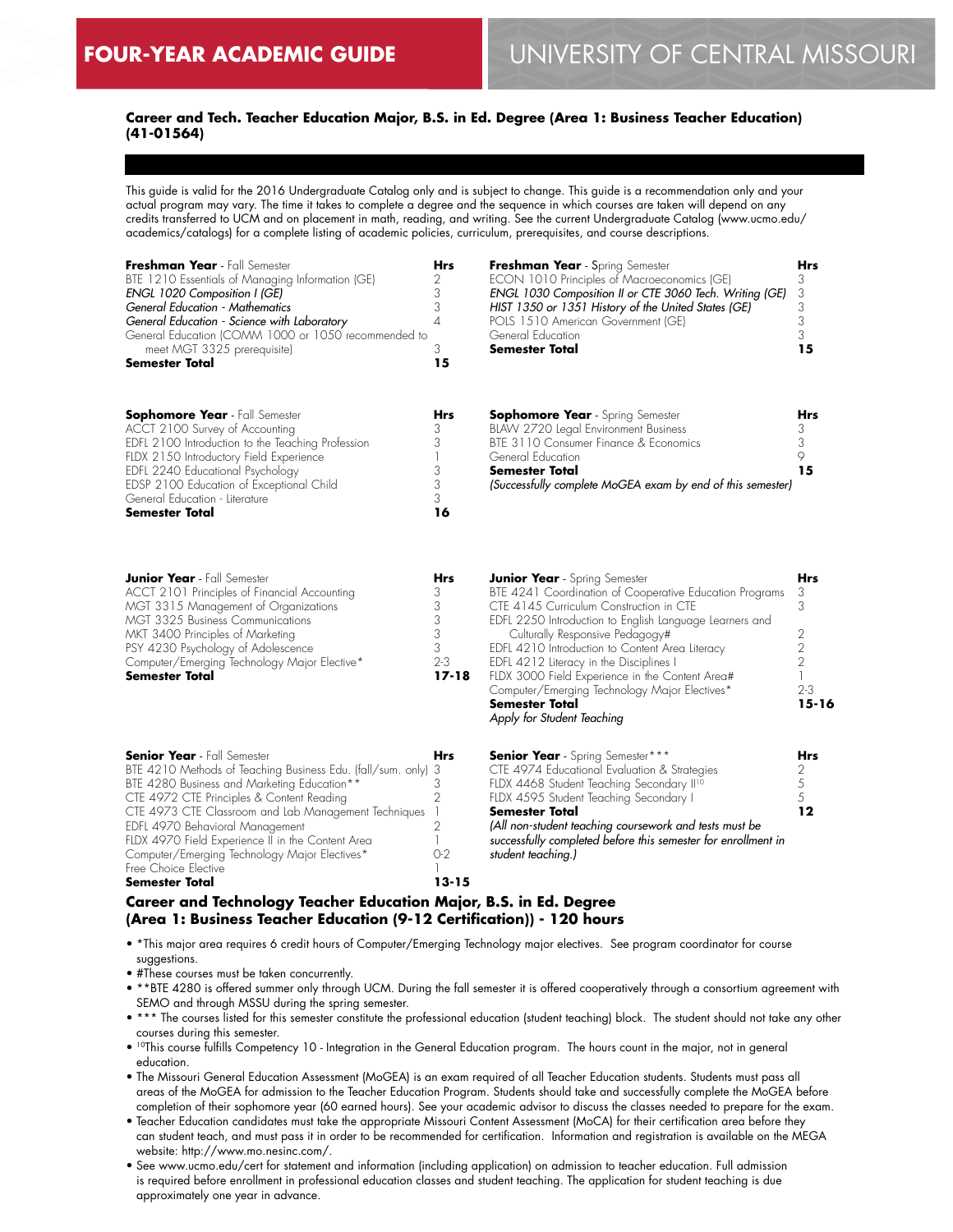### **Career & Tech. Teacher Edu. Major, B.S. in Ed. Degree (Area 2: Family Consumer Sciences Tchr. Edu.) (41-02564)**

This guide is valid for the 2016 Undergraduate Catalog only and is subject to change. This guide is a recommendation only and your actual program may vary. The time it takes to complete a degree and the sequence in which courses are taken will depend on any credits transferred to UCM and on placement in math, reading, and writing. See the current Undergraduate Catalog (www.ucmo.edu/ academics/catalogs) for a complete listing of academic policies, curriculum, prerequisites, and course descriptions.

| Freshman Year - Fall Semester                      | <b>Hrs</b> | Freshman Year - Spring Semester                            | <b>Hrs</b> |
|----------------------------------------------------|------------|------------------------------------------------------------|------------|
| CFD 1010 Individual & Family Relationships (GE)    | 3          | CHEM 1104 Introduction to the Sciences: Chemistry (GE)     | 4          |
| CFD 1220 Child Development                         | 3          | ENGL 1030 Composition II or CTE 3060 Tech. Writing (GE)    | 3          |
| ENGL 1020 Composition I (GE)                       |            | POLS 1510 American Government (GE)                         | 3          |
| HM 1800 Introduction to Hospitality (fall only)    |            | General Education                                          |            |
| General Education - Mathematics                    | 3          | Semester Total                                             | 16         |
| <b>Semester Total</b>                              | 15         |                                                            |            |
| AE 1400 University Foundations*                    |            |                                                            |            |
| <b>Sophomore Year</b> - Fall Semester              | Hrs        | <b>Sophomore Year</b> - Spring Semester                    | <b>Hrs</b> |
| FAME 1450 Fund. of Apparel Design and Construction | 3          | FAME 2442 Textile Science                                  |            |
| FOOD 2320 Sanitation & Safety                      |            | FCSE 2000 FCS Student Organizations (spring only)          |            |
| EDFL 2100 Introduction to the Teaching Profession  | 3          | FOOD 2322 Food Preparation                                 | 3          |
| FLDX 2150 Introductory Field Experience            |            | HIST 1350 or 1351 History of the United States (GE)        | 3          |
| EDFL 2240 Educational Psychology                   |            | General Education - Literature                             | 3          |
| EDSP 2100 Education of the Exceptional Child       |            | General Education                                          |            |
| General Education - Managing Information           | $2 - 3$    | <b>Semester Total</b>                                      | 16         |
| <b>Semester Total</b>                              | $16 - 17$  | (Successfully complete MoGEA exam by end of this semester) |            |
|                                                    |            |                                                            |            |
| <b>Junior Year</b> - Fall Semester                 | <b>Hrs</b> | <b>Junior Year</b> - Spring Semester                       | <b>Hrs</b> |

| <b>Junior Year</b> - Fall Semester                            | Hrs        | <b>Junior Year</b> - Spring Semester                     | <b>Hrs</b> |
|---------------------------------------------------------------|------------|----------------------------------------------------------|------------|
| BTE 3110 Consumer Finance & Economics                         |            | CFD 3240 Parent-Child Interaction (spring only)          |            |
| CFD 3230 Family Systems & Lifespan Development (fall only) 3  |            | CTE 4145 Curriculum Construction for CTE                 |            |
| CFD 4220 Sexuality Across the Lifespan or HED 1100            |            | EDFL 2250 Introduction to English Language Learners and  |            |
| Personal Health (GE) or HED 4320 Teaching Sexuality Ed.       |            | Culturally Responsive Pedagogy##                         |            |
| in the School (fall odd years only)                           |            | FCSE 3120 Family Resource Management (spring only)       |            |
| D&N 3340 Nutrition                                            |            | FLDX 3000 Field Experience in the Content Area##         |            |
| EDFL 4210 Introduction to Content Area Literacy               |            | PSY 4230 Psychology of Adolescence                       |            |
| EDFL 4212 Literacy in the Disciplines I                       |            | General Education (needed if HED 1100 is not chosen)     | $O-3$      |
| FCSE 3710 Found. of Family Consumer Sci. Educ. (fall only)# 3 |            | <b>Semester Total</b>                                    | $15 - 18$  |
| <b>Semester Total</b>                                         | 19         |                                                          |            |
|                                                               |            |                                                          |            |
| <b>Senior Year</b> - Fall Semester                            | <b>Hrs</b> | <b>Senior Year</b> - Spring Semester**                   | Hrs        |
| CTE 4972 CTE Principles & Content Reading (fall only)         |            | CTE 4974 Educational Evaluation & Strategies             |            |
| CTE 4973 CTE Classroom and Lab Management Techniques          |            | FLDX 4468 Student Teaching Secondary II <sup>10</sup>    |            |
| EDFL 4970 Secondary Teaching & Behavioral Management          | 2          | FLDX 4495 Student Teaching Elementary I                  |            |
| FLDX 4970 Field Experience II in the Content Area             |            | <b>Semester Total</b>                                    | 12         |
| FCSE 4740 Methods of Teaching Fam. Cons. Sci. (fall only)     | 3          | (All non-student teaching coursework and tests must be   |            |
| FAME 4410 Materials for Interior Furnishings                  |            | successfully completed by the start of this semester for |            |
| General Education                                             |            | enrollment in student teaching.)                         |            |
| <b>Semester Total</b>                                         | 15         |                                                          |            |
|                                                               |            |                                                          |            |

### **Career and Technology Teacher Education Major, B.S. in Ed. Degree (Area 2: Family Consumer Sciences Teacher Education (Birth-12 Certification)) 124-127 hours**

- \*AE 1400 is a free choice elective and is highly recommended for academic success; however, this major does not require any free choice electives.
- \*\* The courses listed for this semester constitute the professional education (student teaching) block. The student should not take any other courses during this semester.
- #A grade of C or better is required in this course for enrollment into FCSE 4740.
- ##These courses must be taken concurrently.
- 10This course fulfills Competency 10 Integration in the General Education program. The hours count in the major, not in general education.
- The Missouri General Education Assessment (MoGEA) is an exam required of all Teacher Education students. Students must pass all areas of the MoGEA for admission to the Teacher Education Program. Students should take and successfully complete the MoGEA before completion of their sophomore year (60 earned hours). See your academic advisor to discuss the classes needed to prepare for the exam.
- Teacher Education candidates must take the appropriate Missouri Content Assessment (MoCA) for their certification area before they can student teach, and must pass it in order to be recommended for certification. Information and registration is available on the MEGA website: http://www.mo.nesinc.com/.
- See www.ucmo.edu/cert for statement and information (including application) on admission to teacher education. Full admission is required before enrollment in professional education classes and student teaching. The application for student teaching is due approximately one year in advance.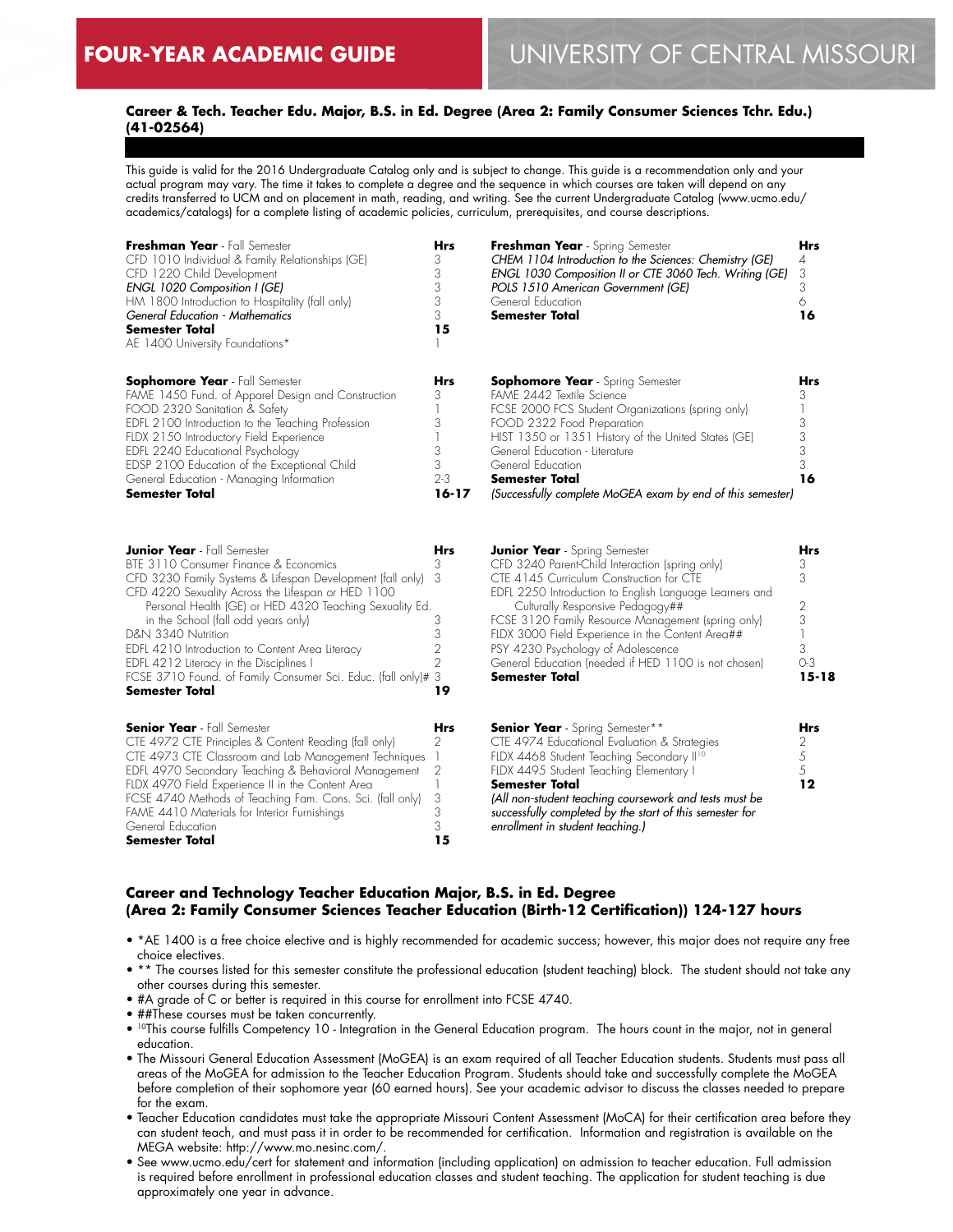### **Career & Technology Teacher Education Major, B.S. in Ed. Degree (Area 3: Engineering & Technology Teacher Education) (41-03564)**

This guide is valid for the 2016 Undergraduate Catalog only and is subject to change. This guide is a recommendation only and your actual program may vary. The time it takes to complete a degree and the sequence in which courses are taken will depend on any credits transferred to UCM and on placement in math, reading, and writing. See the current Undergraduate Catalog (www.ucmo.edu/ academics/catalogs) for a complete listing of academic policies, curriculum, prerequisites, and course descriptions.

| Freshman Year - Fall Semester<br>CTE 1300 Introduction to Engineering Design (fall only)<br>ENGL 1020 Composition I (GE)<br>ENGT 1120 Welding<br>CADD 1105 Basic AutoCAD*<br>MATH 1111 College Algebra or MATH 1620 Contemp. Math 3<br>POLS 1510 American Government (GE)<br><b>Semester Total</b>                                                                                                                        | <b>Hrs</b><br>3<br>3<br>3<br>3<br>16      | Freshman Year - Spring Semester<br>CADD 1170 Introduction to Computer-Aided Drafting<br>HIST 1350 or 1351 History of the United States (GE)<br>PHYS 1104 Introduction to the Sciences: Physics (Lab) (GE)<br>General Education<br><b>Semester Total</b>                                                                                                                                                 | <b>Hrs</b><br>2<br>3<br>$\overline{4}$<br>6<br>15       |
|---------------------------------------------------------------------------------------------------------------------------------------------------------------------------------------------------------------------------------------------------------------------------------------------------------------------------------------------------------------------------------------------------------------------------|-------------------------------------------|---------------------------------------------------------------------------------------------------------------------------------------------------------------------------------------------------------------------------------------------------------------------------------------------------------------------------------------------------------------------------------------------------------|---------------------------------------------------------|
| <b>Sophomore Year</b> - Fall Semester<br>CTE 3060 Technical Writing (GE)<br>EDFL 2100 Introduction to the Teaching Profession<br>FLDX 2150 Introductory Field Experience<br>EDFL 2240 Educational Psychology (GE)<br>EDSP 2100 Education of the Exceptional Child<br><b>ENGT 1510 Introduction to Manufacturing Processes</b><br><b>Semester Total</b>                                                                    | <b>Hrs</b><br>3<br>3<br>3<br>3<br>3<br>16 | <b>Sophomore Year</b> - Spring Semester<br>CMGT 1300 Introduction to Construction Management<br>CTE 2000 Technology & Society (GE)<br>ET 1020 General Electronics<br>General Education - Literature<br>General Education<br><b>Semester Total</b><br>(Successfully complete MoGEA exam by end of this semester)                                                                                         | <b>Hrs</b><br>3<br>3<br>3<br>3<br>3<br>15               |
| <b>Junior Year</b> - Fall Semester<br>ATM 1010 Contemporary Power Systems (fall only)<br>CTE 3116 Creative Thinking for a Better World (GE)<br>CTE 4145 Curriculum Construction CTE<br>Departmentally Approved Science & Tech. Major Electives**<br>General Education<br><b>Semester Total</b>                                                                                                                            | <b>Hrs</b><br>3<br>3<br>3<br>3<br>3<br>15 | <b>Junior Year</b> - Spring Semester<br>EDFL 2250 Introduction to English Language Learners and<br>Culturally Responsive Pedagogy#<br>EDFL 4210 Introduction to Content Area Literacy<br>EDFL 4212 Literacy in the Disciplines I<br>FLDX 3000 Field Experience in the Content Area#<br>SOT 4570 Computer Graphics<br>Departmentally Approved Science & Tech. Major Electives**<br><b>Semester Total</b> | <b>Hrs</b><br>2<br>$\overline{2}$<br>2<br>3<br>6.<br>16 |
| <b>Senior Year</b> - Fall Semester<br>CTE 4160 Methods of Teaching CTE<br>CTE 4972 CTE Principles & Content Reading (fall only)<br>CTE 4973 CTE Classroom and Lab Management Techniques<br>EDFL 4970 Secondary Teaching & Behavioral Management<br>FLDX 4970 Field Experience II in the Content Area<br>PSY 4230 Psychology of Adolescence<br>Departmentally Approved Science & Tech. Major Electives**<br>Semester Total | <b>Hrs</b><br>3<br>2<br>2<br>3<br>3<br>15 | <b>Senior Year</b> - Spring Semester***<br>CTE 4974 Educational Evaluation & Strategies<br>FLDX 4468 Student Teaching Secondary II <sup>10</sup><br>FLDX 4595 Student Teaching Secondary I<br><b>Semester Total</b><br>(All non-student teaching coursework and tests must be<br>successfully completed by the start of this semester for<br>enrollment in student teaching.)                           | <b>Hrs</b><br>2<br>5<br>5<br>12                         |

### **Career and Technology Teacher Education Major, B.S. in Ed. Degree**

### **Area 3 Engineering and Technology Teacher Education (9-12 Certification) - 120 hours**

### • \*A grade of C or higher is required in CADD 1105 in order to enroll in CADD 1170.

- \*\*The program requires 12 hours of Departmentally Approved Science & Technology Major Electives. See program coordinator for recommendations.
- \*\*\*The courses listed for this semester constitute the professional education (student teaching) block. The student should not take any other courses during this semester.
- #These course must be taken concurrently.
- <sup>10</sup>This course fulfills Competency 10 Integration in the General Education program. The hours count in the major, not in general education.
- The Missouri General Education Assessment (MoGEA) is an exam required of all Teacher Education students. Students must pass all areas of the MoGEA for admission to the Teacher Education Program. Students should take and successfully complete the MoGEA before completion of their sophomore year (60 earned hours). See your academic advisor to discuss the classes needed to prepare for the exam.
- Teacher Education candidates must take the appropriate Missouri Content Assessment (MoCA) for their certification area before they can student teach, and must pass it in order to be recommended for certification. Information and registration is available on the MEGA website: http://www.mo.nesinc.com/.
- See www.ucmo.edu/cert for statement and information (including application) on admission to teacher education. Full admission is required before enrollment in professional education classes and student teaching. The application for student teaching is due approximately one year in advance.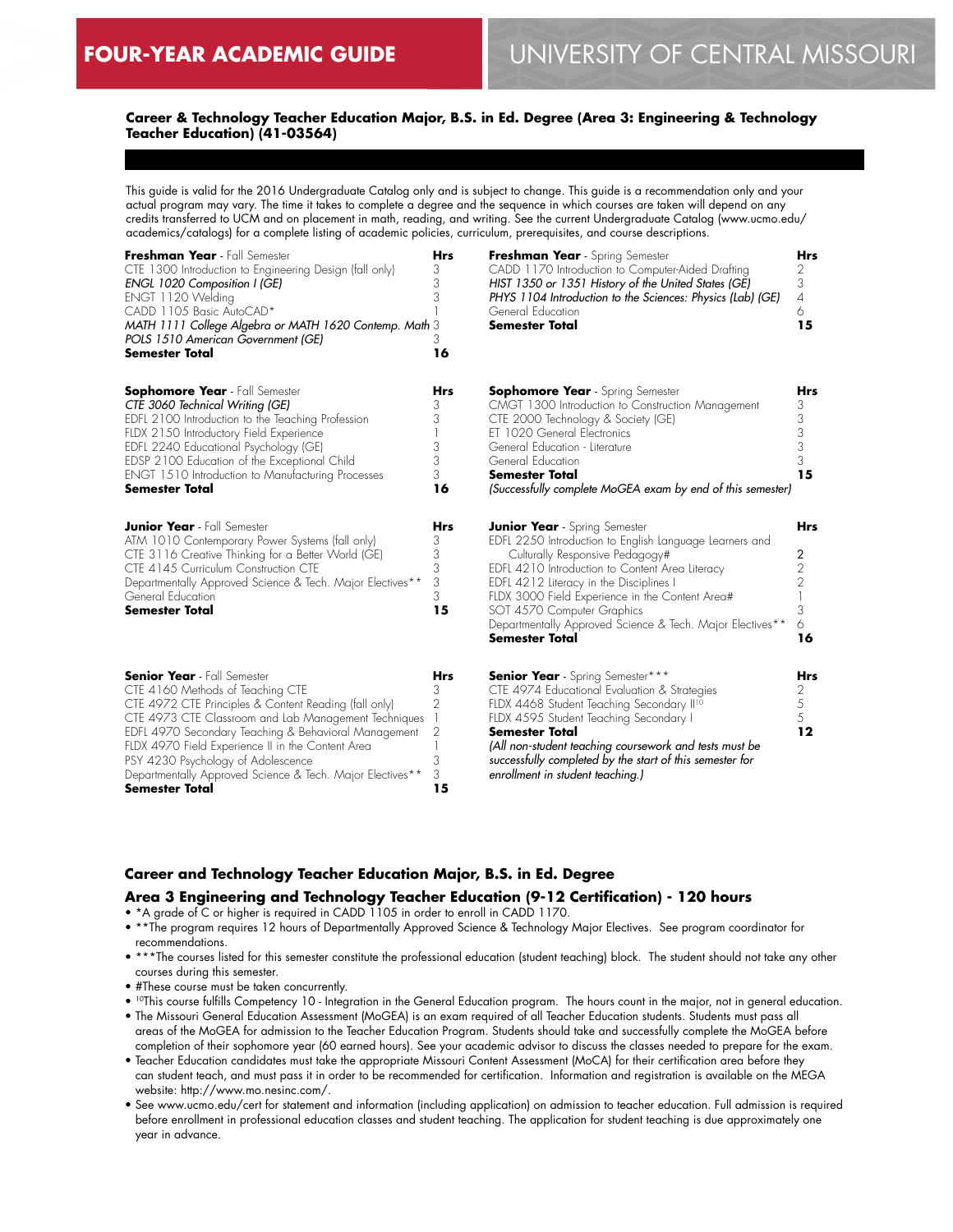### **Chemistry Major (Area 1: General Chemistry), B.S. Degree (43-393)**

This guide is valid for the 2016 Undergraduate Catalog only and is subject to change. This guide is a recommendation only and your actual program may vary. The time it takes to complete a degree and the sequence in which courses are taken will depend on any credits transferred to UCM and on placement in math, reading, and writing. See the current Undergraduate Catalog (www.ucmo.edu/ academics/catalogs) for a complete listing of academic policies, curriculum, prerequisites, and course descriptions.

| Freshman Year - Fall Semester<br>CHEM 1131 General Chemistry I (GE)*#<br>ENGL 1020 Composition I (GE)<br>MATH 1151 Calculus & Analytic Geometry I (GE)*<br>General Education - Managing Information<br><b>Semester Total</b><br>AE 1400 University Foundations** | <b>Hrs</b><br>5<br>3<br>5<br>$2 - 3$<br>$15 - 16$ | Freshman Year - Spring Semester<br>CHEM 1132 General Chemistry II#<br>ENGL 1030 Composition II or CTE 3060 Tech. Writing (GE)<br>MATH 1152 Calculus & Analytic Geometry II#<br>General Education<br><b>Semester Total</b>                | <b>Hrs</b><br>5<br>3<br>5<br>3<br>16       |
|------------------------------------------------------------------------------------------------------------------------------------------------------------------------------------------------------------------------------------------------------------------|---------------------------------------------------|------------------------------------------------------------------------------------------------------------------------------------------------------------------------------------------------------------------------------------------|--------------------------------------------|
| <b>Sophomore Year</b> - Fall Semester<br>CHEM 3341 Organic Chemistry I#<br>PHYS 1101 College Physics I (GE)<br>General Education - Literature<br>General Education<br><b>Semester Total</b>                                                                      | <b>Hrs</b><br>4<br>4<br>3<br>3<br>14              | <b>Sophomore Year</b> - Spring Semester<br>CHEM 3342 Organic Chemistry II#<br>PHYS 1102 College Physics II#<br>General Education<br><b>Semester Total</b>                                                                                | <b>Hrs</b><br>4<br>4<br>6<br>14            |
| <b>Junior Year</b> - Fall Semester<br>CHEM 3111 Intermediate Inorganic Chemistry***#<br>CHEM 3212 Quantitative Analysis#<br>CHEM 3421 Intermediate Biochemistry#<br>CHEM 4910 Research in Chemistry<br>General Education<br><b>Semester Total</b>                | <b>Hrs</b><br>4<br>4<br>3<br>3<br>15              | <b>Junior Year</b> - Spring Semester<br>CHEM 3920 Communication Skills in Chemistry***10<br>CHEM 4231 Instrumental Analysis***<br>CHEM 4910 Research in Chemistry<br>General Education<br>Free Choice Flectives<br><b>Semester Total</b> | Hrs<br>2<br>4<br>6<br>$\overline{2}$<br>15 |
| <b>Senior Year</b> - Fall Semester<br>CHEM 4111 Advanced Inorganic Chemistry or<br>CHEM 4313 Advanced Organic Chemistry<br>CHEM 4531 Physical Chemistry I***<br>CHEM 4910 Research in Chemistry<br>Free Choice Flectives<br>Semester Total                       | <b>Hrs</b><br>3<br>4<br>8<br>16                   | <b>Senior Year</b> - Spring Semester<br>CHEM 4421 Advanced Biochemistry<br>CHEM 4532 Physical Chemistry II***<br>CHEM 4910 Research in Chemistry<br>Free Choice Flectives<br><b>Semester Total</b>                                       | <b>Hrs</b><br>3<br>4<br>$6 - 7$<br>14-15   |

#### **Chemistry Major (Area 1: General Chemistry), B.S. Degree - 120 hours**

- \*Enrollment in CHEM 1131 and MATH 1151 is dependent upon one or more of the following: math placement level, high school math courses completed, ACT/SAT standardized test scores, and/or a possible mathematics placement examination.
- \*\*AE 1400 is a free choice elective and is highly recommended for academic success. If AE 1400 is chosen, 1 less hour of free choice electives will be needed.
- \*\*\*Upper level chemistry courses offered variably. Check with the department for actual offerings.
- #A grade of C or better is required to enroll in future major classes.
- 10This course fulfills Competency 10 Integration in the General Education program. The hours count in the major, not in general education.
- To satisfy the General Education Assessment (GEA) Policy, students must take the GEA *after* they earn 45 credit hours but *before* earning 75 credit hours. Transfer students who have more than 45 hours earned should take the exam during their second semester at UCM. Students must achieve a passing score of 425 to meet graduation requirements. Students may register for the GEA through MyCentral. Contact UCM Testing Services (HUM 216, 660-543-4919, testingservices@ucmo.edu) for more information.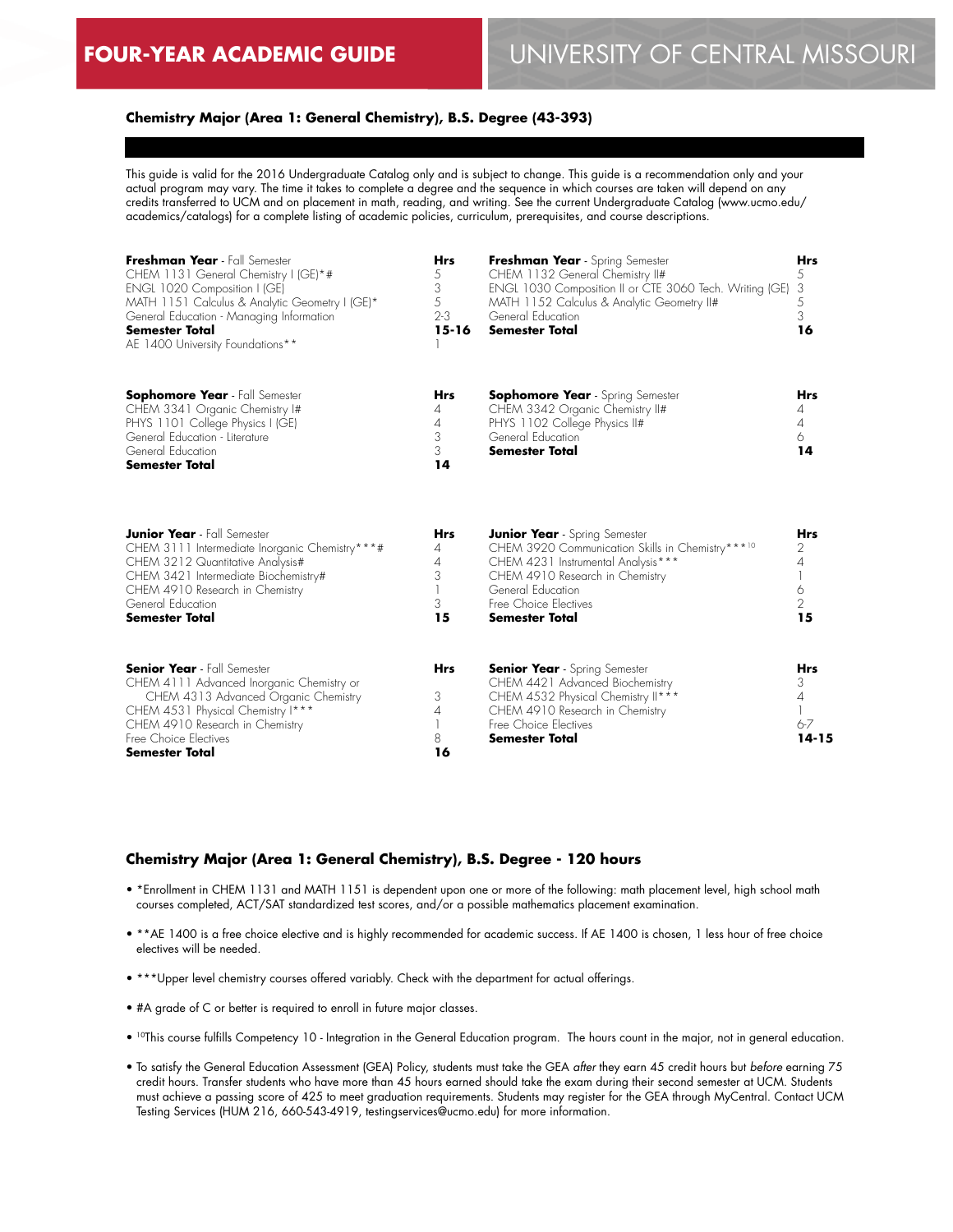### **Chemistry Major (Area 2: Alternative Energy), B.S. Degree (43-393)**

This guide is valid for the 2016 Undergraduate Catalog only and is subject to change. This guide is a recommendation only and your actual program may vary. The time it takes to complete a degree and the sequence in which courses are taken will depend on any credits transferred to UCM and on placement in math, reading, and writing. See the current Undergraduate Catalog (www.ucmo.edu/ academics/catalogs) for a complete listing of academic policies, curriculum, prerequisites, and course descriptions.

| Freshman Year - Fall Semester<br>CHEM 1131 General Chemistry I (GE)*#<br>ENGL 1020 Composition I (GE)<br>MATH 1151 Calculus & Analytic Geometry I (GE)*<br>General Education - Managing Information<br><b>Semester Total</b><br>AE 1400 University Foundations** | <b>Hrs</b><br>5<br>3<br>5<br>$2 - 3$<br>$15 - 16$ | Freshman Year - Spring Semester<br>CHEM 1132 General Chemistry II#<br>ENGL 1030 Composition II or CTE 3060 Tech. Writing (GE)<br>MATH 1152 Calculus & Analytic Geometry II#<br>General Education<br><b>Semester Total</b> | Hrs<br>5<br>3<br>5<br>3<br>16                                     |
|------------------------------------------------------------------------------------------------------------------------------------------------------------------------------------------------------------------------------------------------------------------|---------------------------------------------------|---------------------------------------------------------------------------------------------------------------------------------------------------------------------------------------------------------------------------|-------------------------------------------------------------------|
| <b>Sophomore Year</b> - Fall Semester<br>CHEM 3341 Organic Chemistry I#<br>ET 1010 Applied Electricity<br>PHYS 1101 College Physics I (GE)<br>General Education - Literature<br><b>Semester Total</b>                                                            | <b>Hrs</b><br>4<br>4<br>$\overline{4}$<br>3<br>15 | <b>Sophomore Year</b> - Spring Semester<br>CHEM 3342 Organic Chemistry II<br>GEOG 2212 World Geography (GE)<br>PHYS 1102 College Physics II#<br>General Education<br><b>Semester Total</b>                                | <b>Hrs</b><br>4<br>3<br>$\overline{4}$<br>3<br>14                 |
| <b>Junior Year</b> - Fall Semester<br>CHEM 3111 Intermediate Inorganic Chemistry***<br>CHEM 3212 Quantitative Analysis#<br>CHEM 3421 Intermediate Biochemistry<br>CHEM 4910 Research in Chemistry<br>General Education<br><b>Semester Total</b>                  | <b>Hrs</b><br>4<br>4<br>3<br>3<br>15              | <b>Junior Year</b> - Spring Semester<br>CHEM 3920 Communication Skills in Chemistry***10<br>CHEM 4231 Instrumental Analysis***<br>CHEM 4910 Research in Chemistry<br>General Education<br><b>Semester Total</b>           | <b>Hrs</b><br>2<br>4<br>9<br>16                                   |
| <b>Senior Year</b> - Fall Semester<br>CHEM 4531 Physical Chemistry I***<br>CHEM 4910 Research in Chemistry<br>ET 3017 Programmable Logic Controllers<br>Free Choice Electives<br><b>Semester Total</b>                                                           | <b>Hrs</b><br>4<br>4<br>6<br>15                   | <b>Senior Year</b> - Spring Semester<br>CHEM 4221 Environmental Chemistry***<br>CHEM 4532 Physical Chemistry II***<br>CHEM 4910 Research in Chemistry<br>Free Choice Electives<br><b>Semester Total</b>                   | <b>Hrs</b><br>3<br>$\overline{\mathcal{A}}$<br>$5-6$<br>$13 - 14$ |

#### **Chemistry Major (Area 2: Alternative Energy), B.S. Degree - 120 hours**

- \*Enrollment in CHEM 1131 and MATH 1151 is dependent upon one or more of the following: math placement level, high school math courses completed, ACT/SAT standardized test scores, and/or a possible mathematics placement examination.
- #A grade of C or better is required to enroll in future required major classes. See Undergraduate Catalog for more information.
- \*\*AE 1400 is a free choice elective and is highly recommended for academic success. If AE 1400 is chosen, 1 less hour of free choice electives will be needed.
- \*\*\*Upper level chemistry courses offered variably. Check with the department for actual offerings.
- 10This course fulfills Competency 10 Integration in the General Education program. The hours count in the major, not in general education.
- To satisfy the General Education Assessment (GEA) Policy, students must take the GEA *after* they earn 45 credit hours but *before* earning 75 credit hours. Transfer students who have more than 45 hours earned should take the exam during their second semester at UCM. Students must achieve a passing score of 425 to meet graduation requirements. Students may register for the GEA through MyCentral. Contact UCM Testing Services (HUM 216, 660-543-4919, testingservices@ucmo.edu) for more information.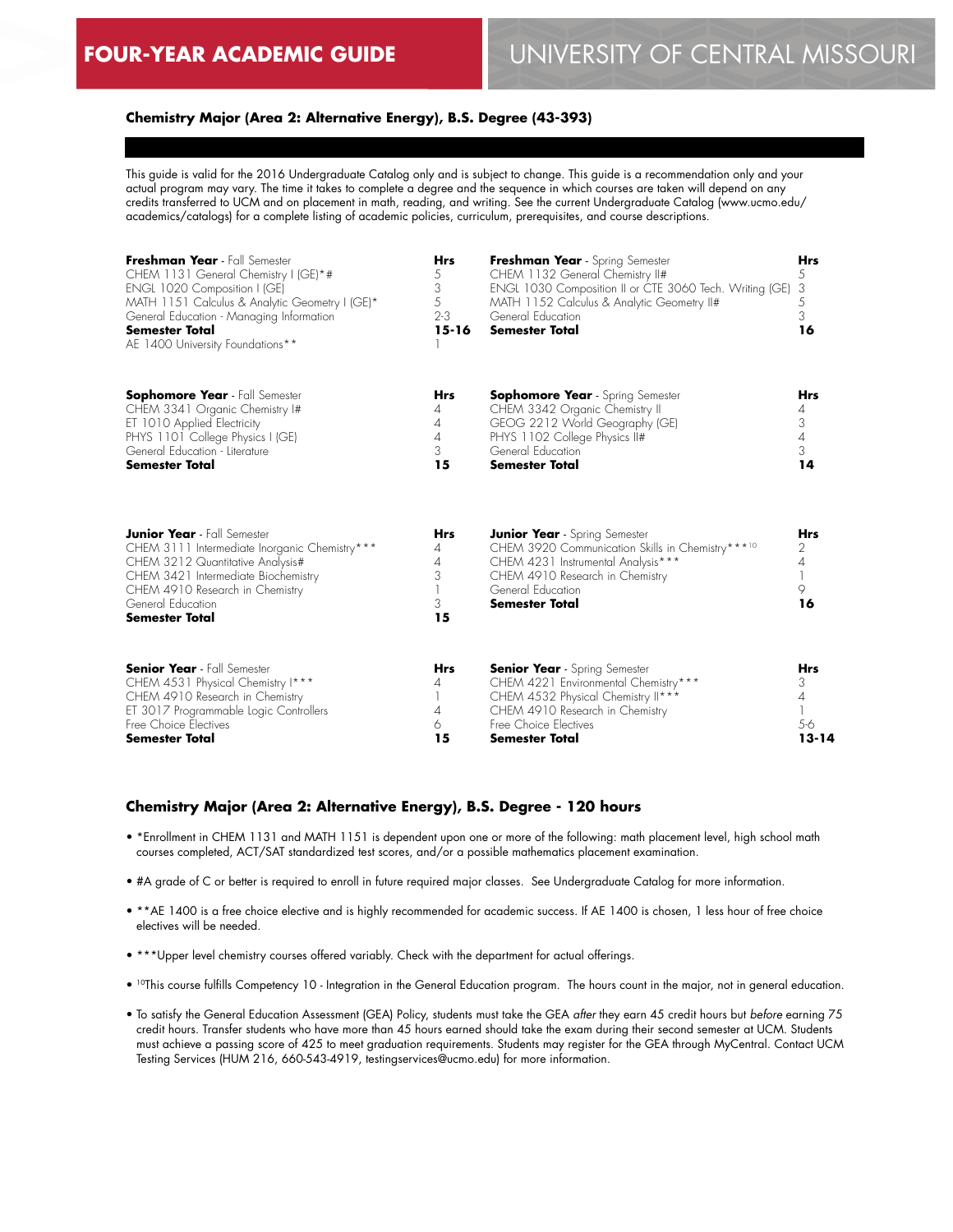### **Chemistry Major (Area 3: Environmental Chemistry), B.S. Degree (43-393)**

This guide is valid for the 2016 Undergraduate Catalog only and is subject to change. This guide is a recommendation only and your actual program may vary. The time it takes to complete a degree and the sequence in which courses are taken will depend on any credits transferred to UCM and on placement in math, reading, and writing. See the current Undergraduate Catalog (www.ucmo.edu/ academics/catalogs) for a complete listing of academic policies, curriculum, prerequisites, and course descriptions.

| Freshman Year - Fall Semester<br>CHEM 1131 General Chemistry I (GE)*#<br>ENGL 1020 Composition I (GE)<br>MATH 1151 Calculus & Analytic Geometry I (GE)*<br>General Education - Managing Information<br><b>Semester Total</b><br>AE 1400 University Foundations** | <b>Hrs</b><br>5<br>3<br>5<br>$2 - 3$<br>$15 - 16$      | Freshman Year - Spring Semester<br>CHEM 1132 General Chemistry II#<br>ENGL 1030 Composition II or CTE 3060 Tech. Writing (GE)<br>MATH 1152 Calculus & Analytic Geometry II#<br>General Education<br><b>Semester Total</b>                                  | <b>Hrs</b><br>5<br>3<br>5<br>3<br>16            |
|------------------------------------------------------------------------------------------------------------------------------------------------------------------------------------------------------------------------------------------------------------------|--------------------------------------------------------|------------------------------------------------------------------------------------------------------------------------------------------------------------------------------------------------------------------------------------------------------------|-------------------------------------------------|
| <b>Sophomore Year</b> - Fall Semester<br>BIOL 1110 Principles of Biology<br>CHEM 3341 Organic Chemistry I#<br>PHYS 1101 College Physics I (GE)<br>General Education - Literature<br><b>Semester Total</b>                                                        | Hrs<br>3<br>4<br>4<br>3<br>14                          | <b>Sophomore Year</b> - Spring Semester<br>CHEM 3342 Organic Chemistry II<br>EASC 3010 Environmental Geology<br>PHYS 1102 College Physics II#<br>General Education<br><b>Semester Total</b>                                                                | Hrs<br>4<br>3<br>4<br>6<br>17                   |
| <b>Junior Year</b> - Fall Semester<br>CHEM 3111 Intermediate Inorganic Chemistry***<br>CHEM 3212 Quantitative Analysis#<br>CHEM 3421 Intermediate Biochemistry<br>CHEM 4910 Research in Chemistry<br>General Education<br><b>Semester Total</b>                  | <b>Hrs</b><br>4<br>$\overline{A}$<br>3<br>1<br>3<br>15 | <b>Junior Year</b> - Spring Semester<br>CHEM 3920 Communication Skills in Chemistry ***10<br>CHEM 4231 Instrumental Analysis***<br>CHEM 4910 Research in Chemistry<br>General Education<br><b>Semester Total</b>                                           | <b>Hrs</b><br>2<br>$\overline{4}$<br>9<br>16    |
| <b>Senior Year</b> - Fall Semester<br>CHEM 4531 Physical Chemistry I***<br>CHEM 4910 Research in Chemistry<br>GEOG 4220 Geographic Information Systems I<br>Free Choice Electives<br><b>Semester Total</b>                                                       | <b>Hrs</b><br>4<br>1<br>3<br>6<br>14                   | <b>Senior Year</b> - Spring Semester<br>CHEM 4221 Environmental Chemistry***<br>CHEM 4532 Physical Chemistry II***<br>CHEM 4910 Research in Chemistry<br>SAFE 3120 Industrial Hygiene (3 hidden prereqs)<br>Free Choice Electives<br><b>Semester Total</b> | <b>Hrs</b><br>3<br>4<br>3<br>$1-2$<br>$12 - 13$ |

#### **Chemistry Major (Area 3: Environmental Chemistry), B.S. Degree - 120 hours**

- \*Enrollment in CHEM 1131 and MATH 1151 is dependent upon one or more of the following: math placement level, high school math courses completed, ACT/SAT standardized test scores, and/or a possible mathematics placement examination.
- #A grade of C or better is required to enroll in future major classes. See Undergraduate Catalog for more information.
- \*\*AE 1400 is a free choice elective and is highly recommended for academic success. If AE 1400 is chosen, 1 less hour of free choice electives will be needed.
- \*\*\*Upper level chemistry courses offered variably. Check with the department for actual offerings.
- 10This course fulfills Competency 10 Integration in the General Education program. The hours count in the major, not in general education.
- To satisfy the General Education Assessment (GEA) Policy, students must take the GEA *after* they earn 45 credit hours but *before* earning 75 credit hours. Transfer students who have more than 45 hours earned should take the exam during their second semester at UCM. Students must achieve a passing score of 425 to meet graduation requirements. Students may register for the GEA through MyCentral. Contact UCM Testing Services (HUM 216, 660-543-4919, testingservices@ucmo.edu) for more information.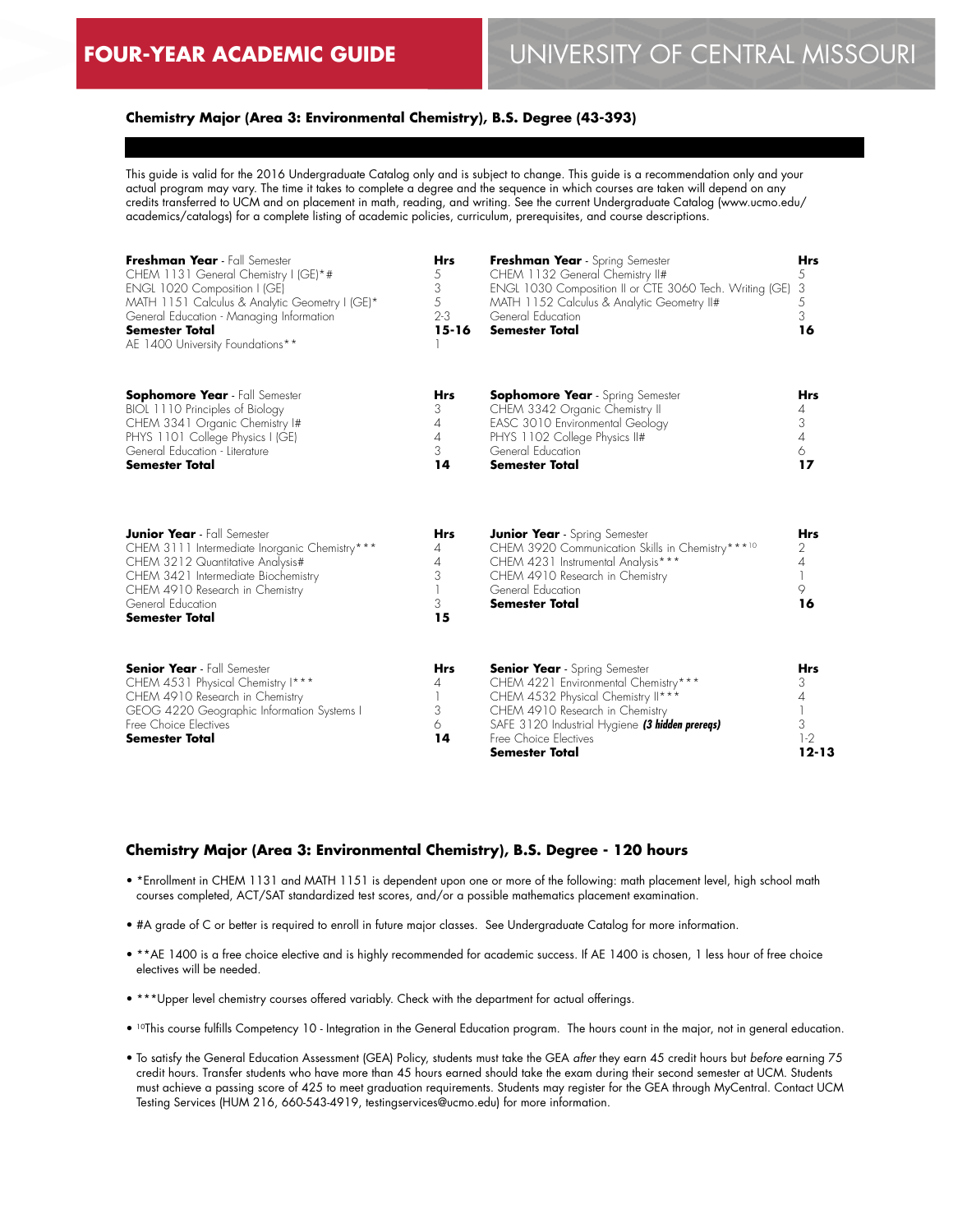### **Chemistry Major (Area 4: Entrepreneurship), B.S. Degree (43-393)**

This guide is valid for the 2016 Undergraduate Catalog only and is subject to change. This guide is a recommendation only and your actual program may vary. The time it takes to complete a degree and the sequence in which courses are taken will depend on any credits transferred to UCM and on placement in math, reading, and writing. See the current Undergraduate Catalog (www.ucmo.edu/ academics/catalogs) for a complete listing of academic policies, curriculum, prerequisites, and course descriptions.

| Freshman Year - Fall Semester<br>CHEM 1131 General Chemistry I (GE)*+<br>ENGL 1020 Composition I (GE)<br>MATH 1151 Calculus & Analytic Geometry I (GE)*<br>General Education - Managing Information<br>(CIS 1600 rec. for IBE Block)#<br>Semester Total<br>AE 1400 University Foundations**               | <b>Hrs</b><br>5<br>3<br>5<br>$2 - 3$<br>$15 - 16$              | Freshman Year - Spring Semester<br>CHEM 1132 General Chemistry II+<br>ENGL 1030 Composition II or CTE 3060 Tech. Writing (GE)<br>MATH 1152 Calculus & Analytic Geometry II+<br>General Education++<br><b>Semester Total</b> | <b>Hrs</b><br>5<br>3<br>5<br>3<br>16                           |
|-----------------------------------------------------------------------------------------------------------------------------------------------------------------------------------------------------------------------------------------------------------------------------------------------------------|----------------------------------------------------------------|-----------------------------------------------------------------------------------------------------------------------------------------------------------------------------------------------------------------------------|----------------------------------------------------------------|
| <b>Sophomore Year</b> - Fall Semester<br>CHEM 3341 Organic Chemistry I+<br>PHYS 1101 College Physics I (GE)<br>General Education - Literature<br>General Education<br><b>Semester Total</b>                                                                                                               | <b>Hrs</b><br>$\overline{4}$<br>$\overline{4}$<br>3<br>3<br>14 | <b>Sophomore Year</b> - Spring Semester<br>ACCT 2100 Survey of Accounting<br>CHEM 3342 Organic Chemistry II<br>PHYS 1102 College Physics II+<br>General Education<br><b>Semester Total</b>                                  | <b>Hrs</b><br>3<br>$\overline{4}$<br>$\overline{4}$<br>3<br>14 |
| <b>Junior Year</b> - Fall Semester<br>CHEM 3111 Intermediate Inorganic Chemistry***<br>CHEM 3212 Quantitative Analysis+<br>CHEM 3421 Intermediate Biochemistry<br>CHEM 4910 Research in Chemistry<br>General Education<br><b>Semester Total</b>                                                           | <b>Hrs</b><br>4<br>4<br>3<br>3<br>15                           | <b>Junior Year</b> - Spring Semester<br>CHEM 3920 Communication Skills in Chemistry***10<br>CHEM 4231 Instrumental Analysis***<br>CHEM 4910 Research in Chemistry<br>General Education<br><b>Semester Total</b>             | <b>Hrs</b><br>2<br>$\overline{A}$<br>9<br>16                   |
| <b>Senior Year</b> - Fall Semester<br>CHEM 4531 Physical Chemistry I***<br>CHEM 4910 Research in Chemistry<br>CIS 3630 Management Information Systems#<br>MGT 3315 Management of Organizations#<br>MGT 3385 or MKT 3485 or CIS 3685 IBE Practicum#<br>MKT 3405 Marketing Policy#<br><b>Semester Total</b> | <b>Hrs</b><br>4<br>3<br>3<br>3<br>3<br>17                      | <b>Senior Year</b> - Spring Semester<br>CHEM 4532 Physical Chemistry II***<br>CHEM 4910 Research in Chemistry<br>Free Choice Electives<br><b>Semester Total</b>                                                             | <b>Hrs</b><br>4<br>$\mathbf{1}$<br>$7 - 8$<br>$12 - 13$        |

#### **Chemistry Major (Area 4: Entrepreneurship), B.S. Degree - 120 hours**

- \*Enrollment in CHEM 1131 and MATH 1151 is dependent upon one or more of the following: math placement level, high school math courses completed, ACT/SAT standardized test scores, and/or a possible mathematics placement examination.
- \*\*AE 1400 is a free choice elective and is highly recommended for academic success. If AE 1400 is chosen, 1 less hour of free choice electives will be needed.
- \*\*\*Upper level chemistry courses offered variably. Check with the department for actual offerings.
- +A grade of C or better is required to enroll in future major classes.
- ++ECON 1010 is a recommended general education course for students planning to pursue an MBA degree.
- #Students pursuing Area 4 must enroll in the IBE Block. This includes the IBE Practicum (MGT 3385, MKT 3485 or CIS 3685) concurrently with the IBE sections of MGT 3315, MKT 3405 and CIS 3630. See CIS department for enrollment in CIS 3630 due to prerequisites (ACCT 2101 and CIS 1600).
- <sup>10</sup>This course fulfills Competency 10 Integration in the General Education program. The hours count in the major, not in general education.
- To satisfy the General Education Assessment (GEA) Policy, students must take the GEA *after* they earn 45 credit hours but *before* earning 75 credit hours. Transfer students who have more than 45 hours earned should take the exam during their second semester at UCM. Students must achieve a passing score of 425 to meet graduation requirements. Students may register for the GEA through MyCentral. Contact UCM Testing Services (HUM 216, 660-543-4919, testingservices@ucmo.edu) for more information.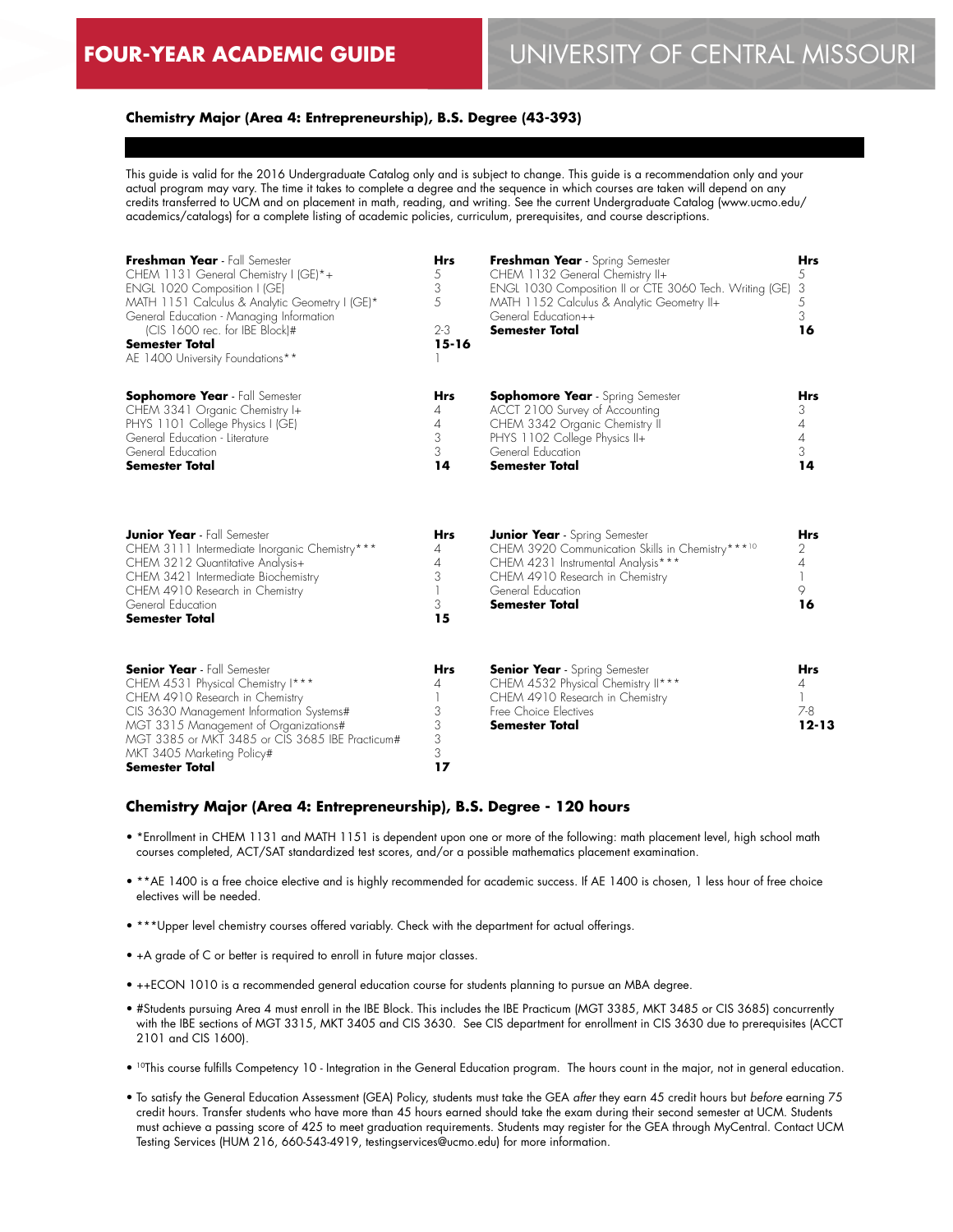### **Chemistry Major (Area 1: Standard Chemistry Certificate), B.S. in Ed. Degree (41-485)**

This guide is valid for the 2016 Undergraduate Catalog only and is subject to change. This guide is a recommendation only and your actual program may vary. The time it takes to complete a degree and the sequence in which courses are taken will depend on any credits transferred to UCM and on placement in math, reading, and writing. See the current Undergraduate Catalog (www.ucmo.edu/ academics/catalogs) for a complete listing of academic policies, curriculum, prerequisites, and course descriptions.

| Freshman Year - Fall Semester<br>BIOL 1110 Principles of Biology<br>CHEM 1131 General Chemistry I (GE)*+<br>ENGL 1020 Composition I (GE)<br>POLS 1510 American Government (GE)<br>General Education - Managing Information<br><b>Semester Total</b>                                                                                                                                                                                                                                                                                   | Hrs<br>3<br>$\mathcal S$<br>3<br>3<br>$\overline{2}$<br>16 | Freshman Year - Spring Semester<br>BIOL 1005 Introduction to Environmental Sciences (GE)<br>CHEM 1132 General Chemistry II+<br>ENGL 1030 Composition II or CTE 3060 Tech. Writing (GE)<br>HIST 1350 or 1351 History of the United States (GE)<br>General Education<br><b>Semester Total</b>                                                                      | <b>Hrs</b><br>3<br>5<br>3<br>3<br>3<br>17  |
|---------------------------------------------------------------------------------------------------------------------------------------------------------------------------------------------------------------------------------------------------------------------------------------------------------------------------------------------------------------------------------------------------------------------------------------------------------------------------------------------------------------------------------------|------------------------------------------------------------|------------------------------------------------------------------------------------------------------------------------------------------------------------------------------------------------------------------------------------------------------------------------------------------------------------------------------------------------------------------|--------------------------------------------|
| <b>Sophomore Year</b> - Fall Semester<br>CHEM 3341 Organic Chemistry I+<br>EDFL 2100 Introduction to the Teaching Profession<br>FLDX 2150 Introductory Field Experience<br>EDFL 2240 Educational Psychology<br>MATH 1151 Calculus & Analytic Geometry I (GE)*<br><b>Semester Total</b>                                                                                                                                                                                                                                                | <b>Hrs</b><br>4<br>3<br>3<br>5<br>16                       | <b>Sophomore Year</b> - Spring Semester<br>CHEM 3212 Quantitative Analysis<br>EASC 1004 Introduction to Geology<br>EDSP 2100 Education of the Exceptional Child<br>PHYS 1101 or PHYS 2121 (or PHYS 2123 & 1123)<br><b>Semester Total</b><br>(Successfully complete MoGEA exam by end of this semester)                                                           | Hrs<br>4<br>4<br>3<br>$4 - 5$<br>$15 - 16$ |
| <b>Junior Year</b> - Fall Semester<br>CHEM 3111 Intermediate Inorganic Chemistry**<br>EDFL 4210 Introduction to Content Area Literacy<br>PSY 4230 Psychology of Adolescence (GE)<br>STCH 3020 Science and Engineering Practices<br>General Education - Literature<br><b>Semester Total</b>                                                                                                                                                                                                                                            | <b>Hrs</b><br>4<br>$\overline{2}$<br>3<br>3<br>3<br>15     | <b>Junior Year</b> - Spring Semester<br>CHEM 4531 or 4532 Physical Chemistry**#<br>EDFL 4212 Literacy in the Disciplines<br>EDFL 4973 Classroom Management in Content Areas<br>EDFL 4974 Content Specific Assessment<br>FLDX 3000 Field Experience in the Content Area***<br>STCH 4050 Science Teaching Methods***<br>General Education<br><b>Semester Total</b> | Hrs<br>4<br>2<br>3<br>3<br>15              |
| <b>Senior Year</b> - Fall Semester<br>CHEM 3421 Intermediate Biochemistry<br>EDFL 2250 Introduction to English Language Learners and<br>Culturally Responsive Pedagogy<br>EDFL 4970 Secondary Teaching & Behavioral Management<br>EDFL 4972 Literacy in the Disciplines II<br>FLDX 4970 Field Experience II in the Content Area<br>General Education<br><b>Semester Total</b><br>(All non-student teaching coursework and tests must be<br>successfully completed by the end of this semester for<br>enrollment in student teaching.) | Hrs<br>3<br>2<br>2<br>$\overline{2}$<br>1<br>6<br>16       | <b>Senior Year</b> - Spring Semester++<br>FLDX 4468 Student Teaching Secondary II <sup>10</sup><br>FLDX 4595 Student Teaching Secondary I<br>STCH 4080 Secondary Science Teaching<br><b>Semester Total</b>                                                                                                                                                       | Hrs<br>4<br>$\frac{5}{3}$<br>12            |

#### **Chemistry Major (Area 1: Standard Chemistry Certificate), B.S. in Ed. Degree - 122 hours**

• \*Enrollment in CHEM 1131 and MATH 1151 is dependent upon one or more of the following: math placement level, high school math courses completed, ACT/SAT standardized test scores, and/or a possible mathematics placement examination.

• \*\*Upper level chemistry courses offered variably. Check with the department for actual offerings.

• #CHEM 4531 and 4532 have prerequisites that are not included in this major curriculum (MATH 1152 and (PHYS 1102 or 2122)). See the School of Environmental, Physical, and Applied Sciences for assistance with enrollment.

• \*\*\*These courses must be taken concurrently.

• +A grade of C or better is required to enroll in future major classes. See the Undergraduate Catalog for more information.

- ++The courses listed for this semester constitute the professional education (student teaching) block. The student should not take any other courses during this semester.
- 10This course fulfills Competency 10 Integration in the General Education program. The hours count in the major, not in general education.
- The Missouri General Education Assessment (MoGEA) is an exam required of all Teacher Education students. Students must pass all areas of the MoGEA for admission to the Teacher Education Program. Students should take and successfully complete the MoGEA before completion of their sophomore year (60 earned hours). See your academic advisor to discuss the classes needed to prepare for the exam.
- Teacher Education candidates must take the appropriate Missouri Content Assessment (MoCA) for their certification area before they can student teach, and must pass it in order to be recommended for certification. Information and registration is available on the MEGA website: http://www. mo.nesinc.com/.
- See www.ucmo.edu/cert for statement and information (including application) on admission to teacher education. Full admission is required before enrollment in professional education classes and student teaching. The application for student teaching is due approximately one year in advance.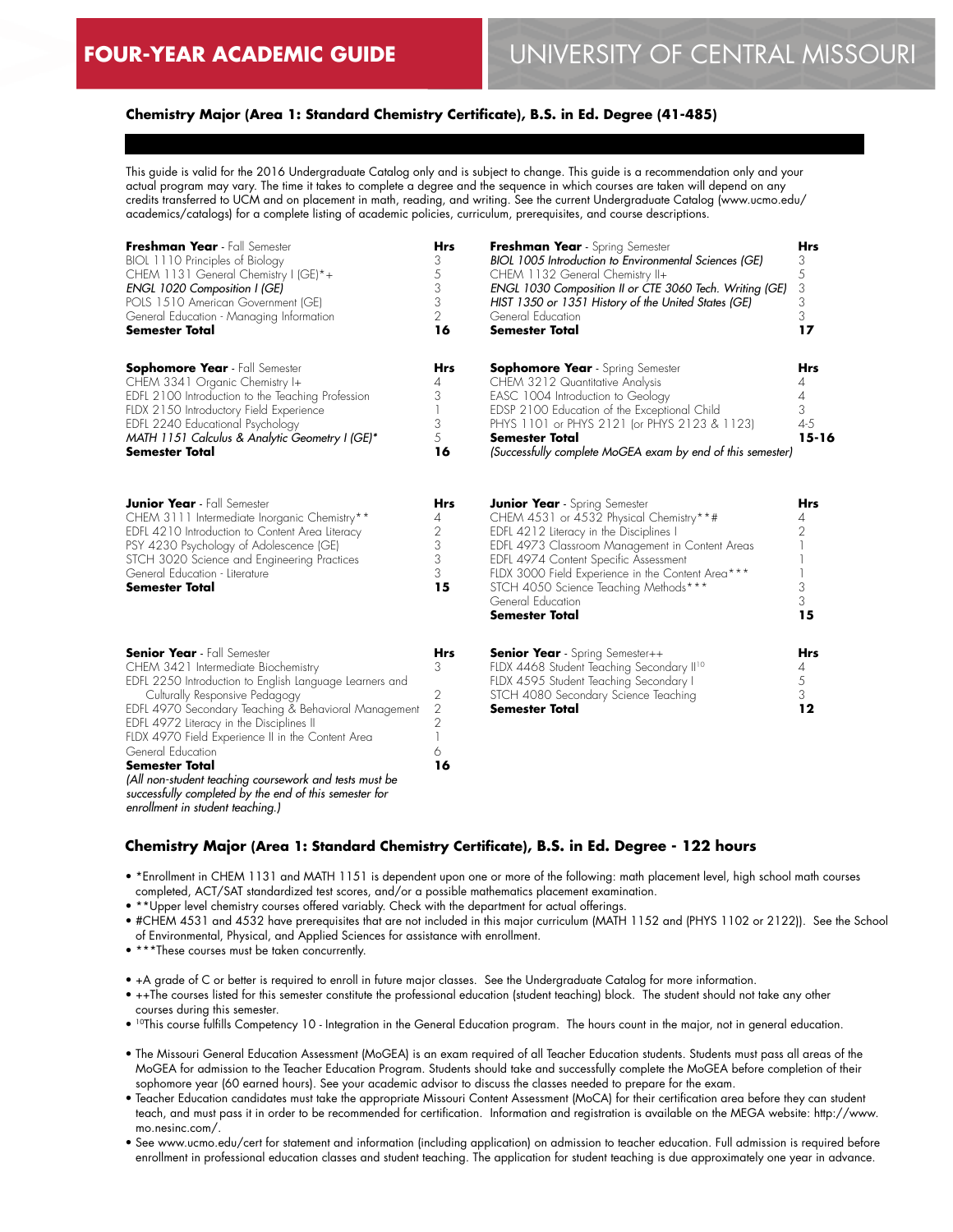### **Chemistry Major (Area 2: Chemistry-Unified Science Certificate), B.S. in Ed. Degree (41-485)**

This guide is valid for the 2016 Undergraduate Catalog only and is subject to change. This guide is a recommendation only and your actual program may vary. The time it takes to complete a degree and the sequence in which courses are taken will depend on any credits transferred to UCM and on placement in math, reading, and writing. See the current Undergraduate Catalog (www.ucmo.edu/ academics/catalogs) for a complete listing of academic policies, curriculum, prerequisites, and course descriptions.

| Freshman Year - Fall Semester<br>BIOL 1111 Plant Biology<br>CHEM 1131 General Chemistry I (GE)*+<br>ENGL 1020 Composition I (GE)<br>POLS 1510 American Government (GE)<br>General Education - Managing Information<br>Semester Total                                                                                                                                                                                                                                                              | Hrs<br>4<br>5<br>3<br>3<br>$\overline{2}$<br>17                   | Freshman Year - Spring Semester<br>BIOL 1005 Introduction to Environmental Sciences (GE)<br>CHEM 1132 General Chemistry II+<br>ENGL 1030 Composition II or CTE 3060 Tech. Writing (GE)<br>HIST 1350 or 1351 History of the United States (GE)<br>General Education<br><b>Semester Total</b>                                                                                                | Hrs<br>3<br>5<br>3<br>3<br>3<br>17                      |
|---------------------------------------------------------------------------------------------------------------------------------------------------------------------------------------------------------------------------------------------------------------------------------------------------------------------------------------------------------------------------------------------------------------------------------------------------------------------------------------------------|-------------------------------------------------------------------|--------------------------------------------------------------------------------------------------------------------------------------------------------------------------------------------------------------------------------------------------------------------------------------------------------------------------------------------------------------------------------------------|---------------------------------------------------------|
| <b>Sophomore Year</b> - Fall Semester<br>CHEM 3341 Organic Chemistry I+<br>EDFL 2100 Introduction to the Teaching Profession<br>FLDX 2150 Introductory Field Experience<br>EDFL 2240 Educational Psychology<br>MATH 1151 Calculus & Analytic Geometry I (GE)*<br><b>Semester Total</b>                                                                                                                                                                                                            | Hrs<br>4<br>3<br>$\mathbb{I}$<br>3<br>5<br>16                     | <b>Sophomore Year</b> - Spring Semester<br>CHEM 3212 Quantitative Analysis<br>EASC 1004 Introduction to Geology<br>EDSP 2100 Education of the Exceptional Child<br>PHYS 1101 or PHYS 2121<br><b>Semester Total</b><br>(Successfully complete MoGEA exam by end of this semester)                                                                                                           | Hrs<br>4<br>$\overline{4}$<br>3<br>$4 - 5$<br>$15 - 16$ |
| <b>Junior Year</b> - Fall Semester<br>BIOL 1112 Animal Biology<br>CHEM 3111 Intermediate Inorganic Chemistry**<br>EDFL 4210 Introduction to Content Area Literacy<br>PHYS 1102 or PHYS 2122+<br>STCH 3020 Science and Engineering Practices<br>Semester Total                                                                                                                                                                                                                                     | Hrs<br>4<br>4<br>$\overline{2}$<br>$4 - 5$<br>3<br>$17 - 18$      | <b>Junior Year</b> - Spring Semester<br>CHEM 4531 or 4532 Physical Chemistry**#<br>EASC 1114 or GEOG 1114 Weather & Climate<br>EDFL 4212 Literacy in the Disciplines I<br>EDFL 4973 Classroom Management in Content Areas<br>EDFL 4974 Content Specific Assessment<br>FLDX 3000 Field Experience in the Content Area***<br>STCH 4050 Science Teaching Methods ***<br><b>Semester Total</b> | <b>Hrs</b><br>4<br>4<br>2<br>3<br>16                    |
| <b>Junior Year</b> - Summer Semester<br>PSY 4230 Psychology of Adolescence (GE)<br>General Education - Literature<br>General Education<br>Semester Total                                                                                                                                                                                                                                                                                                                                          | Hrs<br>3<br>3<br>3<br>9                                           |                                                                                                                                                                                                                                                                                                                                                                                            |                                                         |
| <b>Senior Year</b> - Fall Semester<br>CHEM 3421 Intermediate Biochemistry<br>EDFL 2250 Introduction to English Language Learners and<br>Culturally Responsive Pedagogy<br>EDFL 4970 Secondary Teaching & Behavioral Management<br>EDFL 4972 Literacy in the Disciplines II<br>FLDX 4970 Field Experience II in the Content Area<br>General Education<br><b>Semester Total</b><br>(All non-student teaching coursework and tests must be<br>successfully completed by the end of this semester for | Hrs<br>3<br>2<br>$\overline{2}$<br>$\overline{2}$<br>1<br>6<br>16 | <b>Senior Year</b> - Spring Semester++<br>FLDX 4468 Student Teaching Secondary II <sup>10</sup><br>FLDX 4595 Student Teaching Secondary I<br>STCH 4080 Secondary Science Teaching<br><b>Semester Total</b>                                                                                                                                                                                 | Hrs<br>4<br>5<br>3<br>12                                |

*enrollment in student teaching.)*

#### **Chemistry Major (Area 2: Chemistry-Unified Science Certificate), B.S. in Ed. Degree - 135-137 hours**

- \*Enrollment in CHEM 1131 and MATH 1151 is dependent upon one or more of the following: math placement level, high school math courses completed, ACT/SAT standardized test scores, and/or a possible mathematics placement examination.
- \*\*Upper level chemistry courses offered variably. Check with the department for actual offerings.
- #CHEM 4531 and 4532 have a prerequisite that is not included in this major curriculum (MATH 1152). See the School of Environmental, Physical, and Applied Sciences for assistance with enrollment.
- \*\*\*These courses must be taken concurrently.
- +A grade of C or better is required to enroll in future major classes. See the Undergraduate Catalog for more information.
- ++The courses listed for this semester constitute the professional education (student teaching) block. The student should not take any other courses during this semester.
- 10This course fulfills Competency 10 Integration in the General Education program. The hours count in the major, not in general education.
- The Missouri General Education Assessment (MoGEA) is an exam required of all Teacher Education students. Students must pass all areas of the MoGEA for admission to the Teacher Education Program. Students should take and successfully complete the MoGEA before completion of their sophomore year (60 earned hours). See your academic advisor to discuss the classes needed to prepare for the exam.
- Teacher Education candidates must take the appropriate Missouri Content Assessment (MoCA) for their certification area before they can student teach, and must pass it in order to be recommended for certification. Information and registration is available on the MEGA website: http://www. mo.nesinc.com/.
- See www.ucmo.edu/cert for statement and information (including application) on admission to teacher education. Full admission is required before enrollment in professional education classes and student teaching. The application for student teaching is due approximately one year in advance.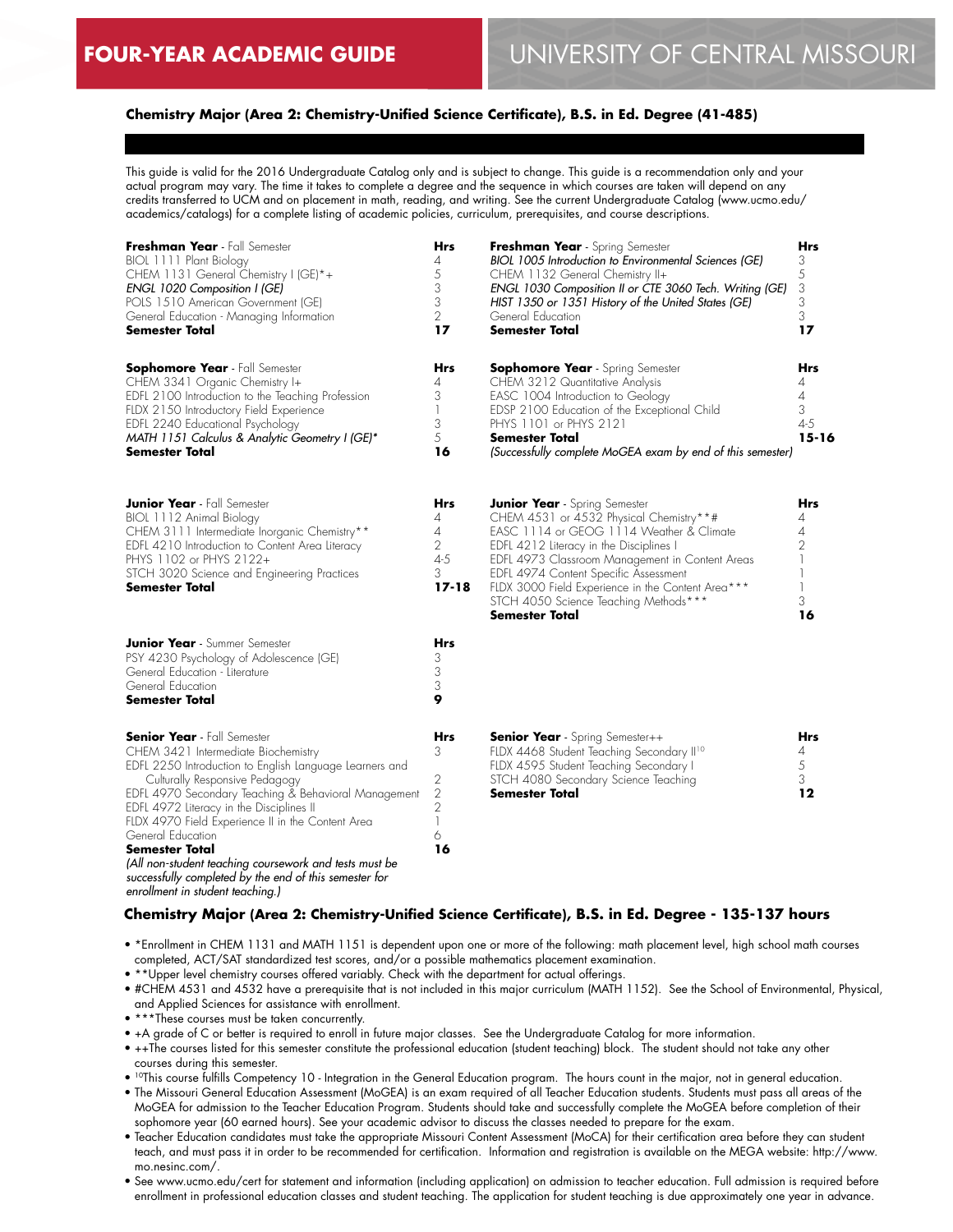# **FOUR-YEAR ACADEMIC GUIDE** UNIVERSITY OF CENTRAL MISSOURI

#### **Child and Family Development Major, B.S. Degree (43-121)**

This guide is valid for the 2016 Undergraduate Catalog only and is subject to change. This guide is a recommendation only and your actual program may vary. The time it takes to complete a degree and the sequence in which courses are taken will depend on any credits transferred to UCM and on placement in math, reading, and writing. See the current Undergraduate Catalog (www.ucmo.edu/ academics/catalogs) for a complete listing of academic policies, curriculum, prerequisites, and course descriptions.

| Freshman Year - Fall Semester<br>CFD 1010 Individual & Family Relationships (GE)<br>CFD 1450 Valuing Differences<br>ENGL 1020 Composition I (GE)<br>PSY 1100 General Psychology or<br>SOC 1800 Gen. Sociology (GE)<br>General Education - Mathematics<br>General Education<br><b>Semester Total</b><br>AE 1400 University Foundations* | <b>Hrs</b><br>3<br>1<br>3<br>3<br>3<br>3<br>16   | Freshman Year - Spring Semester<br>CFD 1220 Child Development<br>ECEL 2110 Diversity and Social Justice (GE)<br>ENGL 1030 Composition II or CTE 3060 Tech. Writing (GE)<br>General Education<br><b>Semester Total</b>                            | <b>Hrs</b><br>3<br>3<br>3<br>6<br>15       |
|----------------------------------------------------------------------------------------------------------------------------------------------------------------------------------------------------------------------------------------------------------------------------------------------------------------------------------------|--------------------------------------------------|--------------------------------------------------------------------------------------------------------------------------------------------------------------------------------------------------------------------------------------------------|--------------------------------------------|
| <b>Sophomore Year</b> - Fall Semester<br>CFD 1230 Observation of Children<br>HIST 1350 or 1351 History of the United States (GE)<br>General Education - Literature<br>General Education<br><b>Semester Total</b>                                                                                                                       | <b>Hrs</b><br>2<br>3<br>3<br>6<br>14             | <b>Sophomore Year</b> - Spring Semester<br>BTE 3110 Consumer Finance & Economics or<br>FCSE 3120 Family Resource Management<br>SOC 2805 Introduction to Social Research<br>General Education<br>Free Choice Electives**<br><b>Semester Total</b> | Hrs<br>3<br>3<br>$\overline{3}$<br>6<br>15 |
| <b>Junior Year</b> - Fall Semester<br>CFD 3230 Family Systems & Life Span Development<br>CFD 3710 Field Experience in Child & Family Development<br>Free Choice Electives**<br><b>Semester Total</b><br><b>Summer Semester</b><br>CFD 4710 Internship***<br><b>Semester Total</b>                                                      | <b>Hrs</b><br>3<br>3<br>9<br>15<br>Hrs<br>3<br>3 | <b>Junior Year</b> - Second Semester<br>CFD 3240 Parent-Child Interaction<br>CFD 3250 Org. & Admin. of Programs for Young Children<br>CFD 4220 Sexuality Across the Lifespan<br>Free Choice Electives**<br><b>Semester Total</b>                 | Hrs<br>3<br>3<br>3<br>6<br>15              |
| <b>Senior Year</b> - Fall Semester<br>CFD 3260 Youth Culture and Development<br>CFD 4260 Adulthood<br>CFD 4850 Family Policy and Advocacy<br>CFD Major Elective (see Catalog for course choices)<br>Free Choice Electives**<br>Semester Total                                                                                          | <b>Hrs</b><br>3<br>3<br>3<br>3<br>3<br>15        | <b>Senior Year</b> - Spring Semester<br>CFD 4745 Senior Seminar <sup>10</sup><br>CFD Major Elective (see Catalog for course choices)<br>Free Choice Electives**<br><b>Semester Total</b>                                                         | <b>Hrs</b><br>3<br>3<br>6<br>12            |

#### **Child and Family Development Major, B.S. Degree - 120 hrs**

- \*AE 1400 is a free choice elective and is highly recommended for academic success. If AE 1400 is chosen, 1 less hour of free choice electives will be needed.
- \*\*For free choice elective hours please work with CFD faculty advisor to find the most appropriate options.
- \*\*\*Internship is to be completed during the summer semester before the senior year. Students must complete the Internship Application form by February 1st. Contact your faculty advisor for more information.
- <sup>10</sup>This course fulfills Competency 10 Integration in the General Education program. The hours count in the major, not in general education.
- A grade of C or higher is required in all CFD prefix courses.
- To satisfy the General Education Assessment (GEA) Policy, students must take the GEA *after* they earn 45 credit hours but *before* earning 75 credit hours. Transfer students who have more than 45 hours earned should take the exam during their second semester at UCM. Students must achieve a passing score of 425 to meet graduation requirements. Students may register for the GEA through MyCentral. Contact UCM Testing Services (HUM 216, 660-543-4919, testingservices@ucmo.edu) for more information.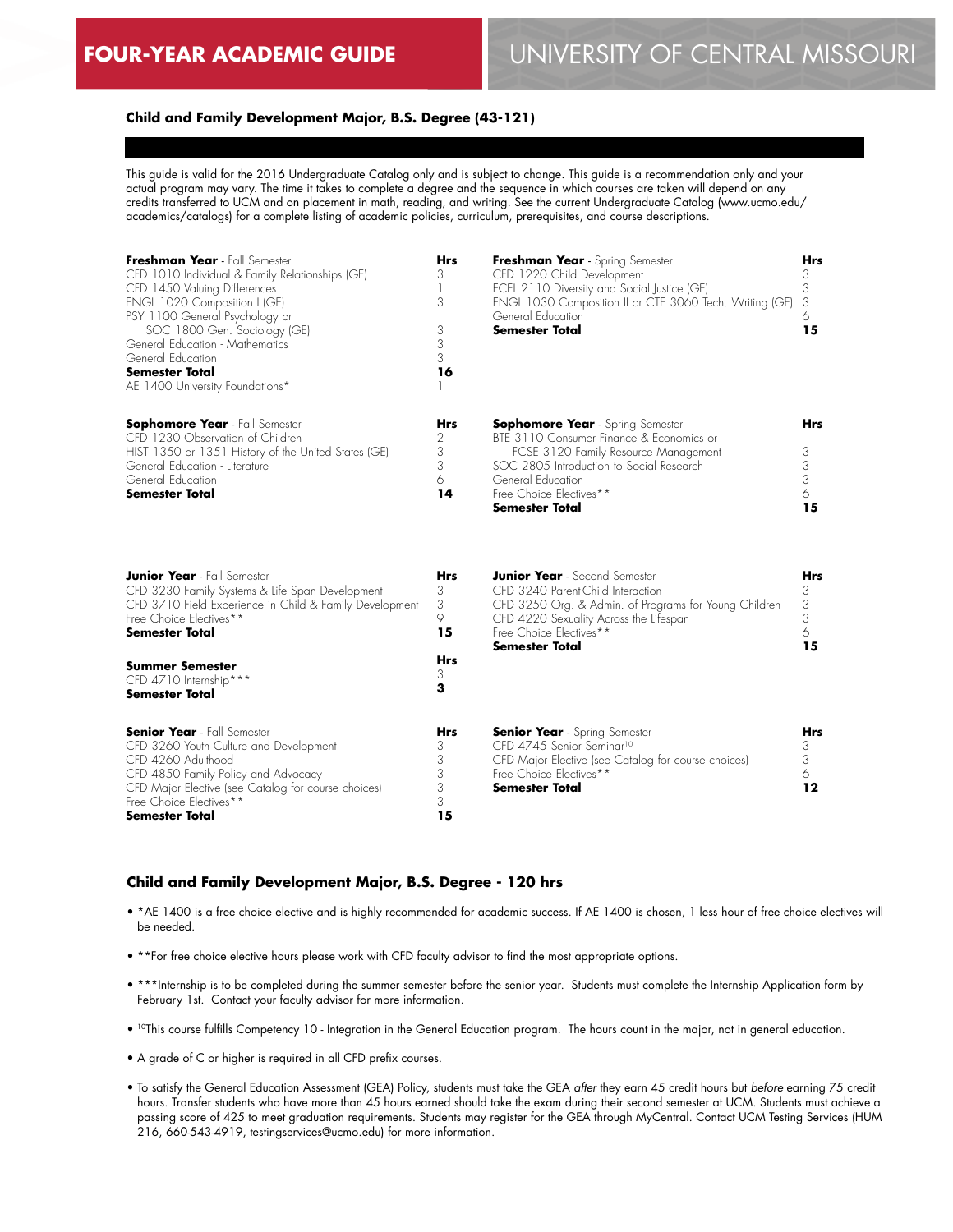# **FOUR-YEAR ACADEMIC GUIDE** UNIVERSITY OF CENTRAL MISSOURI

## **Communication Studies Major, B.S. Degree (43-602)**

This guide is valid for the 2016 Undergraduate Catalog only and is subject to change. This guide is a recommendation only and your actual program may vary. The time it takes to complete a degree and the sequence in which courses are taken will depend on any credits transferred to UCM and on placement in math, reading, and writing. See the current Undergraduate Catalog (www.ucmo.edu/ academics/catalogs) for a complete listing of academic policies, curriculum, prerequisites, and course descriptions.

| Freshman Year - Fall Semester<br>COMM 1100 Introduction to Communication<br>COMM 2330 Communication in Small Groups/Teams<br>ENGL 1020 Composition I (GE)<br>General Education - Mathematics<br>General Education<br><b>Semester Total</b>                                                                                                                              | <b>Hrs</b><br>3<br>3<br>3<br>6<br>16 | Freshman Year - Spring Semester<br>COMM 1000 Public Speaking (GE)<br>COMM 2100 Introduction to Communication Theory<br>COMM 2320 Foundations of Rhetorical Theory (spring only)#<br>or General Education<br>ENGL 1030 Composition II or CTE 3060 Tech. Writing (GE)<br>General Education<br><b>Semester Total</b> | <b>Hrs</b><br>З<br>3<br>3<br>3<br>3<br>15 |
|-------------------------------------------------------------------------------------------------------------------------------------------------------------------------------------------------------------------------------------------------------------------------------------------------------------------------------------------------------------------------|--------------------------------------|-------------------------------------------------------------------------------------------------------------------------------------------------------------------------------------------------------------------------------------------------------------------------------------------------------------------|-------------------------------------------|
| <b>Sophomore Year</b> - Fall Semester<br>COMM 1520 Introduction to Digital Journalism or<br>COMM 1500 Writing Across the Media or<br>PR 3610 Writing & Editing for PR<br>COMM 2000 Media Literacy (GE)<br>COMM 2380 Intro. to Organizational Comm. (fall only)#<br>or General Education<br>General Education - Literature<br>General Education<br><b>Semester Total</b> | Hrs<br>3<br>3<br>3<br>3<br>3<br>15   | <b>Sophomore Year</b> - Spring Semester<br>COMM 3010 Interpersonal Communication<br>COMM 3100 Communication Research Methods<br>Major Area Electives**<br>General Education<br><b>Semester Total</b>                                                                                                              | Hrs<br>3<br>3<br>3<br>6<br>15             |
|                                                                                                                                                                                                                                                                                                                                                                         |                                      |                                                                                                                                                                                                                                                                                                                   |                                           |

| <b>Junior Year</b> - Fall Semester       | Hrs | <b>Junior Year</b> - Spring Semester | <b>Hrs</b> |
|------------------------------------------|-----|--------------------------------------|------------|
| COMM 3000 Film Appreciation (GE)         |     | COMM 4320 Social Influence*          |            |
| COMM 3315 Improving Listening Abilities* |     | Major Area Elective**                |            |
| Major Area Electives**                   |     | Free Choice Flectives                |            |
| Free Choice Electives                    |     | Semester Total                       |            |
| Semester Total                           |     |                                      |            |

| <b>Senior Year</b> - Fall Semester | <b>Hrs</b> | <b>Senior Year</b> - Spring Semester    | <b>Hrs</b> |
|------------------------------------|------------|-----------------------------------------|------------|
| Maior Area Elective**              |            | COMM 4790 Senior Capstone <sup>10</sup> |            |
| Free Choice Electives***           |            | Maior Area Elective**                   |            |
| Semester Total                     | 15         | Free Choice Electives***                |            |
|                                    |            | Semester Total                          |            |

#### **Communication Studies Major, B.S. Degree - 120 hours**

- #Students will choose between COMM 2320 (spring semester only) or COMM 2380 (fall semester only). During the term when one is not taken, students should take a general education course.
- \*Course if offered only in the semester indicated.
- \*\*This major requires 15 credit hours of Major Area Electives from one of three content areas: Communication Consultancy; Social Influence and Media; Relational. See the Undergraduate Catalog for the approved courses in each area.
- \*\*\*Depending on the choices made for the 15 hour of major area electives, the minimum number (30) of upper level credit hours required for graduation may not be met. If needed, include upper level choices (3000/4000) in your general education and/or free choice electives.
- 10This course fulfills Competency 10 Integration in the General Education program. The hours count in the major, not in general education.
- To satisfy the General Education Assessment (GEA) Policy, students must take the GEA *after* they earn 45 credit hours but *before* earning 75 credit hours. Transfer students who have more than 45 hours earned should take the exam during their second semester at UCM. Students must achieve a passing score of 425 to meet graduation requirements. Students may register for the GEA through MyCentral. Contact UCM Testing Services (HUM 216, 660-543-4919, testingservices@ucmo.edu) for more information.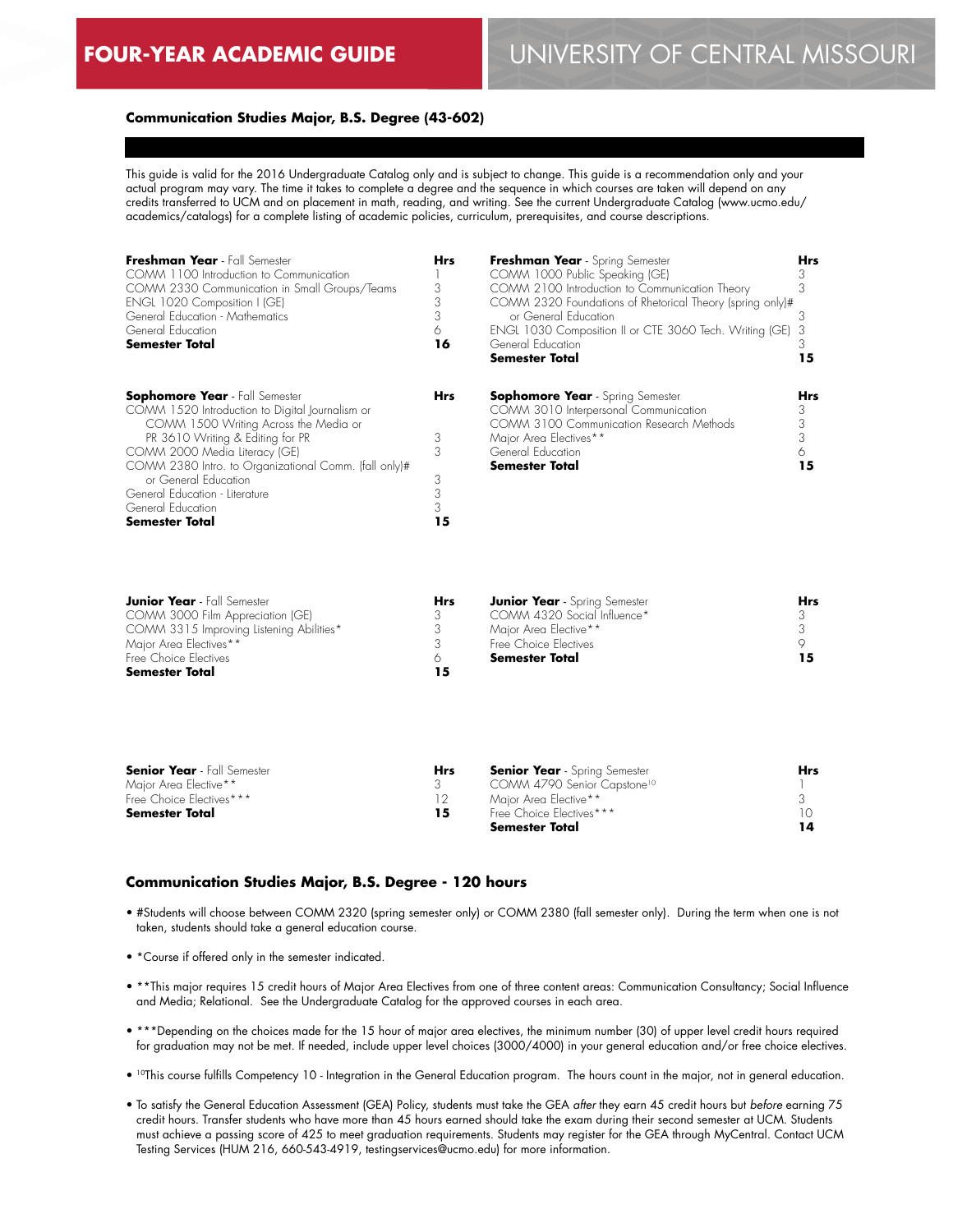## **Computer Information Systems Major (Area 1: Software Development), B.S.B.A. Degree (46-266)**

This guide is valid for the 2016 Undergraduate Catalog only and is subject to change. This guide is a recommendation only and your actual program may vary. The time it takes to complete a degree and the sequence in which courses are taken will depend on any credits transferred to UCM and on placement in math, reading, and writing. See the current Undergraduate Catalog (www.ucmo.edu/ academics/catalogs) for a complete listing of academic policies, curriculum, prerequisites, and course descriptions.

| Freshman Year - Fall Semester<br>CIS 1600 Business Information Management (GE)*<br>ENGL 1020 Composition I (GE)<br>MATH 1111 College Algebra (GE)*<br>General Education                                                                                                                                                    | <b>Hrs</b><br>3<br>3<br>3<br>6            | Freshman Year - Spring Semester<br>CIS 1612 Ethics in Information Technology (GE)<br>COMM 1000 Public Speaking or COMM 1050<br>Fundamentals of Oral Communication Competency (GE)<br>ECON 1010 Principles of Macroeconomics (GE)*                                                                                              | <b>Hrs</b><br>3<br>3<br>3            |
|----------------------------------------------------------------------------------------------------------------------------------------------------------------------------------------------------------------------------------------------------------------------------------------------------------------------------|-------------------------------------------|--------------------------------------------------------------------------------------------------------------------------------------------------------------------------------------------------------------------------------------------------------------------------------------------------------------------------------|--------------------------------------|
| <b>Semester Total</b><br>AE 1400 or BADM 1400 University Foundations**                                                                                                                                                                                                                                                     | 15                                        | ENGL 1030 Composition II or CTE 3060 Tech. Writing (GE)<br>General Education<br><b>Semester Total</b>                                                                                                                                                                                                                          | 3<br>3<br>15                         |
| <b>Sophomore Year</b> - Fall Semester<br>ACCT 2101 Principles of Financial Accounting*<br>CIS 2605 Programming with Visual C#<br>ECON 1011 Principles of Microeconomics*<br>General Education - Literature<br>General Education - Science with laboratory<br><b>Semester Total</b>                                         | <b>Hrs</b><br>3<br>3<br>3<br>3<br>4<br>16 | <b>Sophomore Year</b> - Spring Semester<br>ACCT 2102 Principles of Managerial Accounting*<br>BLAW 2720 Legal Environment of Business*<br>CIS 2665 Principles of Data Communications & LAN<br>FIN 2801 Business Statistics I*<br>General Education<br>Semester Total<br>Note: Complete all B.S.B.A. Admission<br>requirements.* | Hrs<br>3<br>3<br>3<br>3<br>3<br>15   |
| <b>Junior Year</b> - Fall Semester<br>CIS 2615 Introduction to JAVA<br>(IBE Block-below)***<br>CIS 3630 Management Information Systems***<br>MGT 3315 Management of Organizations***<br>MKT 3405 Marketing Policy***<br>IBE Practicum (CIS 3685/MKT 3485/MGT 3385)***<br><b>Semester Total</b>                             | Hrs<br>3<br>3<br>3<br>3<br>3<br>15        | <b>Junior Year</b> - Spring Semester<br>CIS 3650 Database Management Systems<br>CIS 3660 Analysis & Design of Computer Information Systems 3<br>FIN 3801 Business Statistics II<br>FIN 3850 Principles of Finance<br><b>MGT 3325 Business Communications</b><br><b>Semester Total</b>                                          | Hrs<br>3<br>3<br>3<br>3<br>15        |
| <b>Senior Year</b> - Fall Semester<br>CIS 3670 User Experience Design<br>CIS 4660 Applications Development Using JAVA or<br>CIS 4670 Applications Development Using Visual C#<br>CIS 4680 Data Resource Management<br>MGT 4357 Organization Policy & Strategy <sup>10</sup><br>CIS Major Elective<br><b>Semester Total</b> | <b>Hrs</b><br>3<br>3<br>3<br>3<br>3<br>15 | <b>Senior Year</b> - Spring Semester<br>CIS 4690 Systems Architecture & Development<br>MGT 3360 Supply Chain and Operations Management<br>CIS Major Electives<br>General Education<br>Semester Total                                                                                                                           | <b>Hrs</b><br>3<br>3<br>5<br>3<br>14 |

# **Computer Information Systems Major (Area 1: Software Development), B.S.B.A. Degree - 120 Hours**

- \*Students in this major must complete eight preadmission courses with a grade of C or higher and obtain a 2.25 cumulative GPA, and a 2.25 in these specific courses, for admission to the degree program. These courses are recommended for completion during the freshman and sophomore years. These courses are indicated with an (\*).
- \*\*AE or BADM 1400 (1 hr.) are highly recommended for academic success. AE or BADM 1400 counts as a free choice elective, however, this major does not require any free choice electives.
- \*\*\*All CIS majors must enroll in the IBE Block. This includes the IBE practicum (CIS 3685, MKT 3485 or MGT 3385) concurrently with the IBE sections of MGT 3315, MKT 3405, and CIS 3630. This is typically done during the fall of the junior year. Prerequisites for the IBE block include: ACCT 2101, CIS 1600, and junior standing.
- 10This course fulfills Competency 10 Integration in the General Education program. The hours count in the major, not in general education.
- A 2.25 GPA on all coursework is required for graduation in this major.
- To satisfy the General Education Assessment (GEA) Policy, students must take the GEA *after* they earn 45 credit hours but *before* earning 75 credit hours. Transfer students who have more than 45 hours earned should take the exam during their second semester at UCM. Students must achieve a passing score of 425 to meet graduation requirements. Students may register for the GEA through MyCentral. Contact UCM Testing Services (HUM 216, 660-543-4919, testingservices@ucmo.edu) for more information.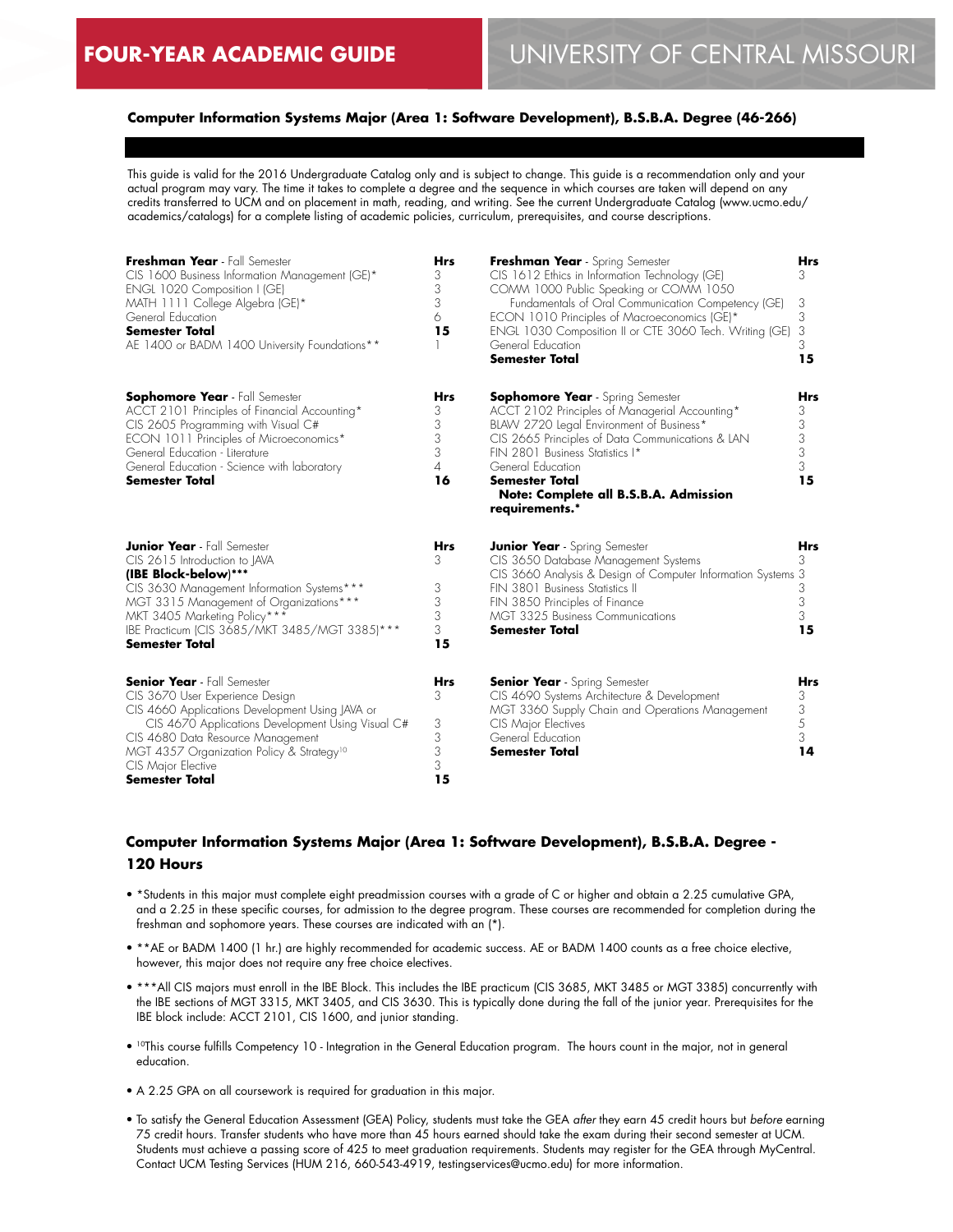## **Computer Information Systems Major (Area 2: Networking), B.S.B.A. Degree (46-266)**

This guide is valid for the 2016 Undergraduate Catalog only and is subject to change. This guide is a recommendation only and your actual program may vary. The time it takes to complete a degree and the sequence in which courses are taken will depend on any credits transferred to UCM and on placement in math, reading, and writing. See the current Undergraduate Catalog (www.ucmo.edu/ academics/catalogs) for a complete listing of academic policies, curriculum, prerequisites, and course descriptions.

| Freshman Year - Fall Semester<br>CIS 1600 Business Information Management (GE)*<br>CIS 1612 Ethics in Information Technology (GE)<br>ECON 1010 Principles of Macroeconomics (GE)*<br>ENGL 1020 Composition I (GE)<br>MATH 1111 College Algebra (GE)*<br><b>Semester Total</b><br>AE 1400 or BADM 1400 University Foundations** | <b>Hrs</b><br>3<br>3<br>3<br>3<br>3<br>15 | Freshman Year - Spring Semester<br>COMM 1000 Public Speaking or COMM 1050<br>Fundamentals of Oral Communication Competency (GE)<br>ECON 1011 Principles of Microeconomics*<br>ENGL 1030 Composition II or CTE 3060 Tech. Writing (GE)<br>General Education<br><b>Semester Total</b>                                                                | <b>Hrs</b><br>3<br>3<br>3<br>6<br>15 |
|--------------------------------------------------------------------------------------------------------------------------------------------------------------------------------------------------------------------------------------------------------------------------------------------------------------------------------|-------------------------------------------|----------------------------------------------------------------------------------------------------------------------------------------------------------------------------------------------------------------------------------------------------------------------------------------------------------------------------------------------------|--------------------------------------|
| <b>Sophomore Year</b> - Fall Semester<br>ACCT 2101 Principles of Financial Accounting*<br>CIS 2605 Programming with Visual C#<br>General Education - Literature<br>General Education<br><b>Semester Total</b>                                                                                                                  | <b>Hrs</b><br>3<br>3<br>3<br>7<br>16      | <b>Sophomore Year</b> - Spring Semester<br>ACCT 2102 Principles of Managerial Accounting*<br>BLAW 2720 Legal Environment of Business*<br>CIS 2615 Introduction to JAVA<br>CIS 2665 Prin. of Data Comm. & Local Area Network<br>FIN 2801 Business Statistics I*<br><b>Semester Total</b><br>Note: Complete all B.S.B.A. Admission<br>requirements.* | Hrs<br>3<br>3<br>3<br>3<br>3<br>15   |
| <b>Junior Year</b> - Fall Semester<br>CIS 3665 Data Communication Technologies (fall only)<br>(IBE Block-below)***<br>CIS 3630 Management Information Systems***<br>MGT 3315 Management of Organizations***<br>MKT 3405 Marketing Policy***<br>IBE Practicum (CIS 3685/MKT 3485/MGT 3385)***<br><b>Semester Total</b>          | <b>Hrs</b><br>3<br>3<br>3<br>3<br>3<br>15 | <b>Junior Year</b> - Spring Semester<br>CIS 3650 Database Management Systems<br>CIS 3660 Analysis & Design of Computer Information Systems 3<br>FIN 3801 Business Statistics II<br>MGT 3325 Business Communications<br>General Education<br>Semester Total                                                                                         | Hrs<br>3<br>3<br>3<br>3<br>15        |
| <b>Senior Year</b> - Fall Semester<br>CIS 4665 Data Communication & Distributed Data Processing<br>(fall and summer semesters only)<br>FIN 3850 Principles of Finance<br>MGT 3360 Supply Chain and Operations Management<br>MGT 4357 Organization Policy & Strategy <sup>10</sup><br>CIS Elective<br>Semester Total            | <b>Hrs</b><br>3<br>3<br>3<br>3<br>3<br>15 | <b>Senior Year</b> - Spring Semester<br>CIS 4685 Network Planning, Design and Security (spring only)3<br>CIS 4690 Systems Architecture & Development<br>CIS Electives<br>General Education<br><b>Semester Total</b>                                                                                                                                | <b>Hrs</b><br>3<br>5<br>3<br>14      |

## **Computer Information Systems Major (Area 2: Networking), B.S.B.A. Degree - 120 Hours**

- \*Students in this major must complete eight preadmission courses with a grade of C or higher and obtain a 2.25 cumulative GPA, and a 2.25 in these specific courses, for admission to the degree program. These courses are recommended for completion during the freshman and sophomore years. These courses are indicated with an (\*).
- \*\*AE or BADM 1400 (1 hr.) are highly recommended for academic success. AE or BADM 1400 counts as a free choice elective, however, this major does not require any free choice electives.
- \*\*\*All CIS majors must enroll in the IBE Block. This includes the IBE practicum (CIS 3685, MKT 3485 or MGT 3385) concurrently with the IBE sections of MGT 3315, MKT 3405, and CIS 3630. This is typically done during the fall of the junior year. Prerequisites for the IBE block include: ACCT 2101, CIS 1600, and junior standing.
- 10This course fulfills Competency 10 Integration in the General Education program. The hours count in the major, not in general education.
- A 2.25 GPA on all coursework is required for graduation in this major.
- To satisfy the General Education Assessment (GEA) Policy, students must take the GEA *after* they earn 45 credit hours but *before* earning 75 credit hours. Transfer students who have more than 45 hours earned should take the exam during their second semester at UCM. Students must achieve a passing score of 425 to meet graduation requirements. Students may register for the GEA through MyCentral. Contact UCM Testing Services (HUM 216, 660-543-4919, testingservices@ucmo.edu) for more information.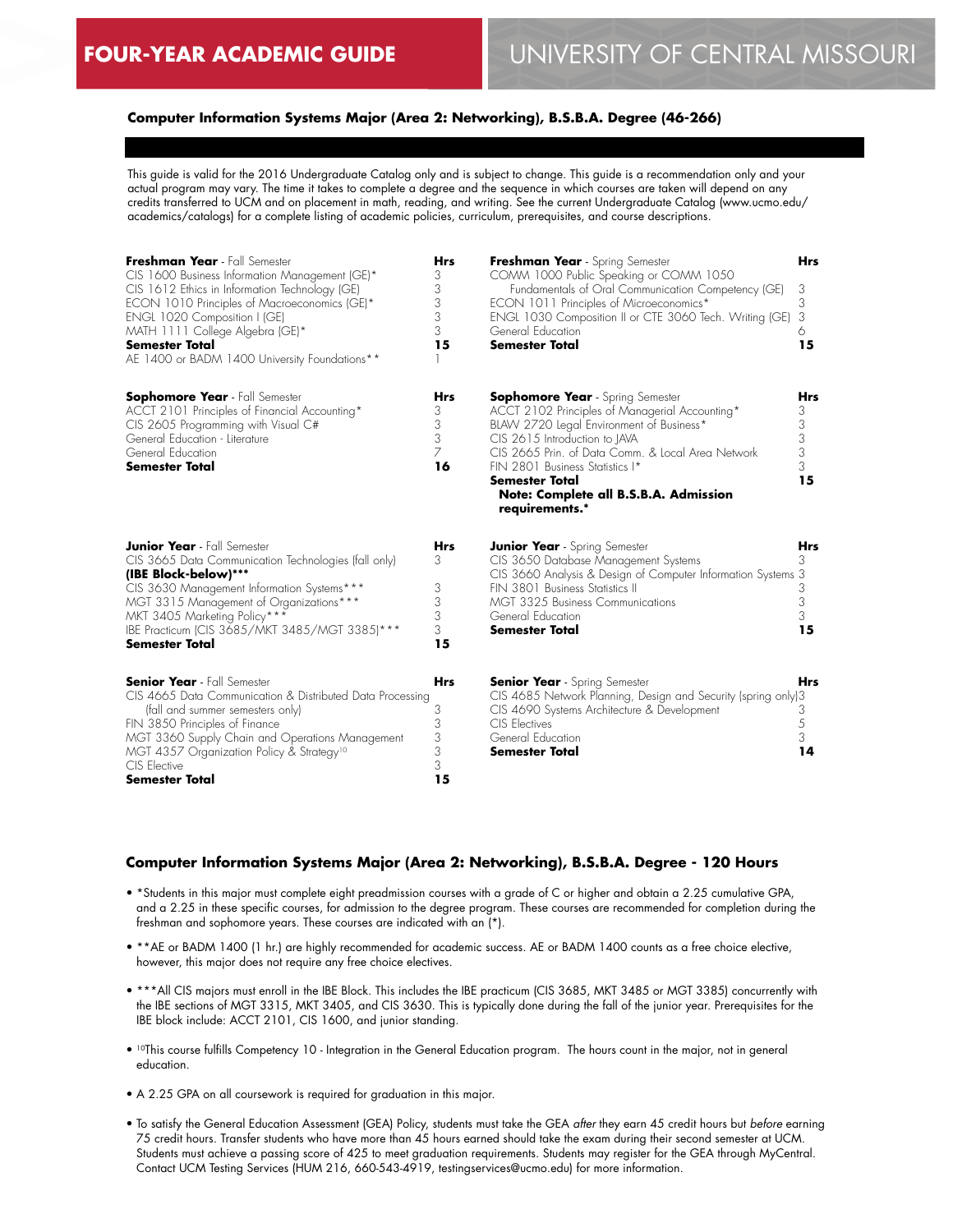## **Computer Science Major (Option 1: Software Design), B.S. Degree (43-01281)**

This guide is valid for the 2016 Undergraduate Catalog only and is subject to change. This guide is a recommendation only and your actual program may vary. The time it takes to complete a degree and the sequence in which courses are taken will depend on any credits transferred to UCM and on placement in math, reading, and writing. See the current Undergraduate Catalog (www.ucmo.edu/ academics/catalogs) for a complete listing of academic policies, curriculum, prerequisites, and course descriptions.

| Freshman Year - Fall Semester<br>ACST 1300 Basic Statistics (GE)<br>COMM 1000 Public Speaking or COMM 1050<br>Fundamentals of Oral Communication Competency (GE)<br>CS 1000 Computers and Modern Society (GE)<br>CS 1100 Computer Programming I<br>ENGL 1020 Composition I (GE)<br><b>Semester Total</b><br>AE 1400 University Foundations* | <b>Hrs</b><br>3<br>3<br>3<br>3<br>3<br>15 | Freshman Year - Spring Semester<br>CS 1030 Intro. to Comp. Prog. or MATH 1131 Applied<br>Calculus or MATH 1151 Calculus & Analytic Geom. (GE) 3-5<br>CS 1110 Computer Programming II<br>General Education<br><b>Semester Total</b>   | <b>Hrs</b><br>3<br>9<br>$15 - 17$        |
|---------------------------------------------------------------------------------------------------------------------------------------------------------------------------------------------------------------------------------------------------------------------------------------------------------------------------------------------|-------------------------------------------|--------------------------------------------------------------------------------------------------------------------------------------------------------------------------------------------------------------------------------------|------------------------------------------|
| <b>Sophomore Year</b> - Fall Semester<br>CS 2300 Data Structures<br>CS 3500 C and UNIX Environment<br>Option 1 Major Elective+<br>General Education<br><b>Semester Total</b>                                                                                                                                                                | <b>Hrs</b><br>3<br>3<br>3<br>6<br>15      | <b>Sophomore Year</b> - Spring Semester<br>CS 2200 Introduction to Computer Organization<br>CS 2400 Discrete Structures<br>CTE 3060 Technical Writing (GE)<br>Option 1 Major Elective+<br>General Education<br><b>Semester Total</b> | Hrs<br>3<br>3<br>3<br>3<br>3<br>15       |
| <b>Junior Year</b> - Fall Semester<br>CS 3100 Programming Languages**<br>CS 3200 Computer Architecture**<br>CS 4600 Database Theory & Applications<br>Option 1 Major Elective+<br><b>Semester Total</b>                                                                                                                                     | <b>Hrs</b><br>3<br>3<br>3<br>6<br>15      | <b>Junior Year</b> - Spring Semester<br>CS 4910 Software Engineering<br>Option 1 Major Elective+<br>General Education - Literature<br>General Education<br><b>Semester Total</b>                                                     | <b>Hrs</b><br>3<br>6<br>3<br>3<br>15     |
| <b>Senior Year</b> - Fall Semester<br>CS 4300 Algorithm Design & Analysis**<br>CS 4500 Operating Systems**<br>Option 1 Major Elective+<br>Free Choice Electives++<br><b>Semester Total</b>                                                                                                                                                  | <b>Hrs</b><br>3<br>3<br>6<br>3<br>15      | <b>Senior Year</b> - Spring Semester<br>CS 4920 Senior Project**10<br>Option 1 Major Elective+<br>Free Choice Electives++<br><b>Semester Total</b>                                                                                   | <b>Hrs</b><br>3<br>3<br>7-9<br>$13 - 15$ |

#### **Computer Science Major (Option 1: Software Design), B.S. Degree - 120 hours**

- \*AE 1400 is a free choice elective and is highly recommended for academic success. If AE 1400 is chosen, 1 less hour of free choice electives will be needed.
- \*\*This class is only offered during the semester indicated.
- +Option 1 requires 27 credit hours of major electives from two different groupings. See the 2016 Undergraduate Catalog for the list of appropriate course choices.
- ++The number of free choice electives will depend on the selection made among CS 1030/MATH 1131/MATH 1151.
- <sup>10</sup>This course fulfills Competency 10 Integration in the General Education program. The hours count in the major, not in general education.
- To satisfy the General Education Assessment (GEA) Policy, students must take the GEA *after* they earn 45 credit hours but *before* earning 75 credit hours. Transfer students who have more than 45 hours earned should take the exam during their second semester at UCM. Students must achieve a passing score of 425 to meet graduation requirements. Students may register for the GEA through MyCentral. Contact UCM Testing Services (HUM 216, 660-543-4919, testingservices@ucmo.edu) for more information.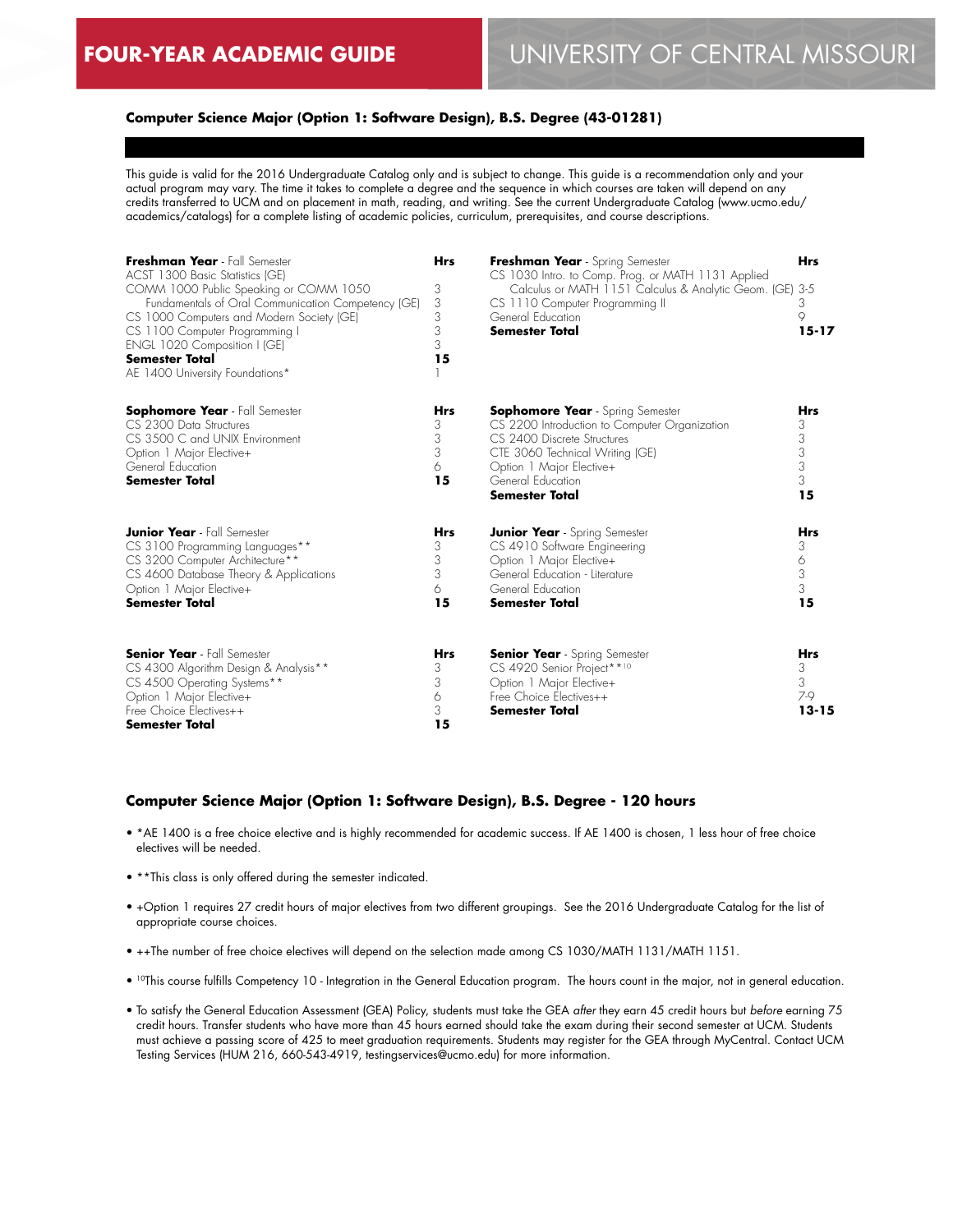## **Computer Science Major (Missouri Innovation Campus (MIC), Option 1: Software Design), B.S. Degree (43-01281)**

This guide is valid for the 2016 Undergraduate Catalog only and is subject to change. This guide is a recommendation only and your actual program may vary. The time it takes to complete a degree and the sequence in which courses are taken will depend on any credits transferred to UCM and on placement in math, reading, and writing. See the current Undergraduate Catalog (www.ucmo.edu/ academics/catalogs) for a complete listing of academic policies, curriculum, prerequisites, and course descriptions.

Courses listed in the first seven semesters include the course prefix, number, and titles used by the Metropolitan Community Colleges (MCC). The UCM equivalents are listed in parenthesis after the MCC course title. If there is no UCM equivalency, (N/A) is listed. Transfer course articulations may be found on the UCM website at www.ucmo.edu/corequiv/transferSearch.cfm.

| High School Junior Year/MCC - Summer Semester<br>COLL 100 First-Year Seminar<br>CSIS 110 Tech. and Info. Management (BTE 1210) (GE)<br>Semester Total                                                                                                                                        | Hrs<br>$\mathbb{I}$<br>3<br>4      | High School Junior Year/MCC - Fall Semester<br>CSIS 115 Intro. to Microcomputer Applications (CIS 1600)<br>CSIS 123 Programming Fundamentals (CS 1100)<br>CSIS 143 Database Design and Management (CS 4600)<br>MATH 110 Intermed. Algebra or MATH 120 College Algebra 3<br><b>Semester Total</b>                                                                             | Hrs<br>3<br>3<br>3<br>12                               |
|----------------------------------------------------------------------------------------------------------------------------------------------------------------------------------------------------------------------------------------------------------------------------------------------|------------------------------------|------------------------------------------------------------------------------------------------------------------------------------------------------------------------------------------------------------------------------------------------------------------------------------------------------------------------------------------------------------------------------|--------------------------------------------------------|
| High School Junior Year/MCC - Spring Semester<br>CSIS 222 Java (substitute for CS 1110)<br>CSIS 223 Object Oriented Programming (CS 3110)<br>HIST 120, HIST 121, POLS 135, POLS 136,<br>or POLS 137 (GE)<br>Semester Total                                                                   | <b>Hrs</b><br>3<br>3<br>3<br>9     | High School Senior Year/MCC - Summer Semester<br>BSAD 120 Organizational Behavior<br>CSIS 170 Principles of Information Assurance<br><b>Semester Total</b>                                                                                                                                                                                                                   | Hrs<br>3<br>3<br>6                                     |
| High School Senior Year/MCC - Fall Semester<br>CSIS 128 Web Development<br>CSIS 161 Networking Fundamentals<br>ENGL 101 Composition and Reading I (ENGL 1020) (GE)<br>PHYS 130 General Physics I (PHYS 1101) (GE) or<br>CHEM 107 Preparatory General Chemistry (GE)<br><b>Semester Total</b> | Hrs<br>3<br>3<br>3<br>5<br>14      | <b>High School Senior Year/MCC</b> - Spring Semester<br>CSIS 152 Linux Operating Systems (CS 3500)<br>CSIS 228 Advanced Web Development (CS 3120)+<br>CSIS 279 Web Database Programming<br>CSIS 290 Field Competencies and Employment Strategies<br>ENGL 215 Technical Writing (CTE 3060) (GE)<br><b>Semester Total</b><br>(graduate from high school and MCC this semester) | <b>Hrs</b><br>3<br>3<br>3<br>3<br>3<br>15              |
| MCC/UCM Junior Year - Summer Semester<br>BSAD 127/221 Management Internship I<br>COMM 100 Fundamentals of Speech (COMM 1000) (GE)<br>CS 1000 Computers and Modern Society (GE)<br><b>Semester Total</b><br>(finish MCC requirements this semester)                                           | <b>Hrs</b><br>3<br>3<br>3<br>9     | <b>UCM Junior Year</b> - Fall Semester<br>CS 1030 Intro. to Computer Programming or<br>MATH 1131 Applied Calculus (GE) or<br>MATH 1151 Calculus & Analytic Geometry I (GE)<br>CS 2300 Data Structure<br>CS 2400 Discrete Structures<br>CS 4130 Server Side Web Programming+<br>General Education - Literature<br><b>Semester Total</b>                                       | <b>Hrs</b><br>$3 - 5$<br>3<br>3<br>3<br>3<br>$15 - 17$ |
| <b>UCM Junior Year</b> - Spring Semester<br>ACST 1300 Basic Statistics (GE)<br>CS 2200 Introduction to Computer Organization<br>CS 3100 Programming Languages*<br>CS 4500 Operating Systems*<br>General Education<br><b>Semester Total</b>                                                   | Hrs<br>3<br>3<br>3<br>3<br>3<br>15 | <b>UCM Senior Year</b> - Summer Semester<br>CS 4020 Internship in CS+<br>General Education<br><b>Semester Total</b>                                                                                                                                                                                                                                                          | Hrs<br>3<br>6<br>9                                     |
| <b>UCM Senior Year</b> - Fall Semester<br>CS 3200 Computer Architecture*<br>CS 4120 Advanced Applications Programming in Java**<br>CS 4820 Introduction to Information Assurance+<br>CS 4910 Software Engineering<br>General Education<br>Semester Total                                     | Hrs<br>3<br>3<br>3<br>3<br>3<br>15 | <b>UCM Senior Year</b> - Spring Semester<br>CS 4110 Mobile Applications Programming with Android**<br>CS 4300 Algorithm Design & Analysis*<br>CS 4800 Computer Networking+<br>CS 4920 Senior Project*10<br>CS 4930 Software Testing**<br><b>Semester Total</b>                                                                                                               | Hrs<br>3<br>3<br>3<br>3<br>3<br>15                     |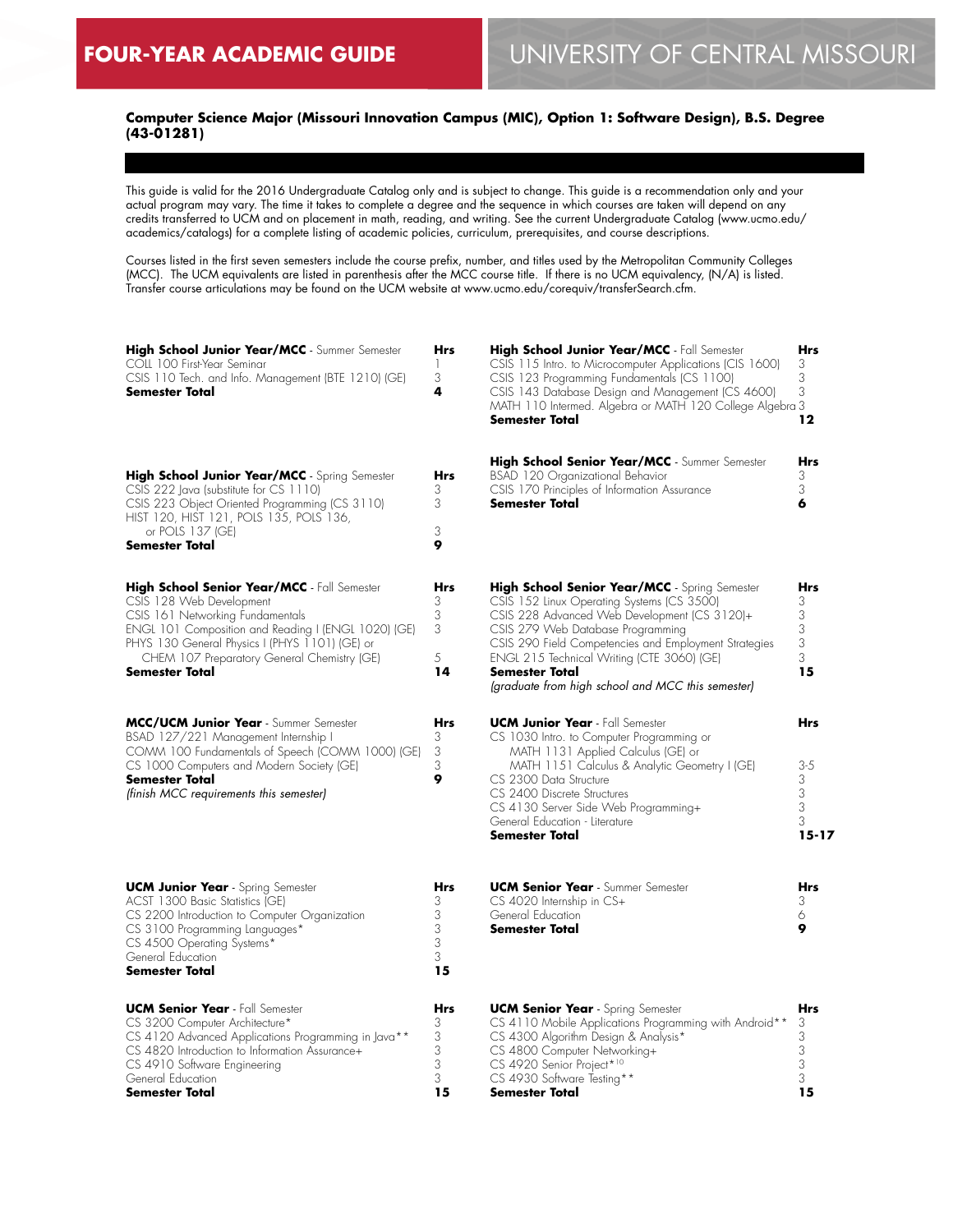## **Computer Science Major (Missouri Innovation Campus (MIC), Option 1: Software Design), B.S. Degree (43-01281)**

This guide is valid for the 2016 Undergraduate Catalog only and is subject to change. This guide is a recommendation only and your actual program may vary. The time it takes to complete a degree and the sequence in which courses are taken will depend on any credits transferred to UCM and on placement in math, reading, and writing. See the current Undergraduate Catalog (www.ucmo.edu/ academics/catalogs) for a complete listing of academic policies, curriculum, prerequisites, and course descriptions.

#### **Computer Science Major (Missouri Innovation Campus (MIC), Option 1: Software Design), B.S. Degree - 138 hours**

- This program is offered in cooperation with the Lee's Summit R-7 School District and the Metropolitan Community College (MCC). Students begin the program during their junior year in high school and will earn an AAS degree from MCC-Longview with a major in Computer Science and Information Systems: Software Development Emphasis.
- Students must be accepted into this program. Go to www.ucmo.edu/mic or call 660-543-8256 for more information.
- \*This class is only offered during the semester indicated.
- \*\*Option 1 requires 9-18 credit hours of major electives from CS 3110, 3130, 3800, 4110, 4120 and/or 4930.
- +Option 1 requires 9-18 credit hours of major electives (18 required if only 9 hours were chosen from CS 3110, 3130, 3800, 4110, 4120, and 4930 - see above). See the 2016 Undergraduate Catalog for the list of appropriate course choices. The total number of Option 1 electives must equal 27 hours.
- <sup>10</sup>This course fulfills Competency 10 Integration in the General Education program. The hours count in the major, not in general education.
- Please note that the credit hours from any course taken at a community college that articulates or substitutes for an upper-level (3000/4000) UCM course will not count towards the upper-level hours needed for graduation. The same rule applies to any 1000/2000 level courses at four-year institutions, even if the course(s) articulates or substitutes for an upper-level (3000/4000) UCM course. Learn more at

www.ucmo.edu/registrar/standards/upper.cfm.

• To satisfy the General Education Assessment (GEA) Policy, students must take the GEA *after* they earn 45 credit hours but *before* earning 75 credit hours. Transfer students who have more than 45 hours earned should take the exam during their second semester at UCM. Students must achieve a passing score of 425 to meet graduation requirements. Students may register for the GEA through MyCentral. Contact UCM Testing Services (HUM 216, 660-543-4919, testingservices@ucmo.edu) for more information.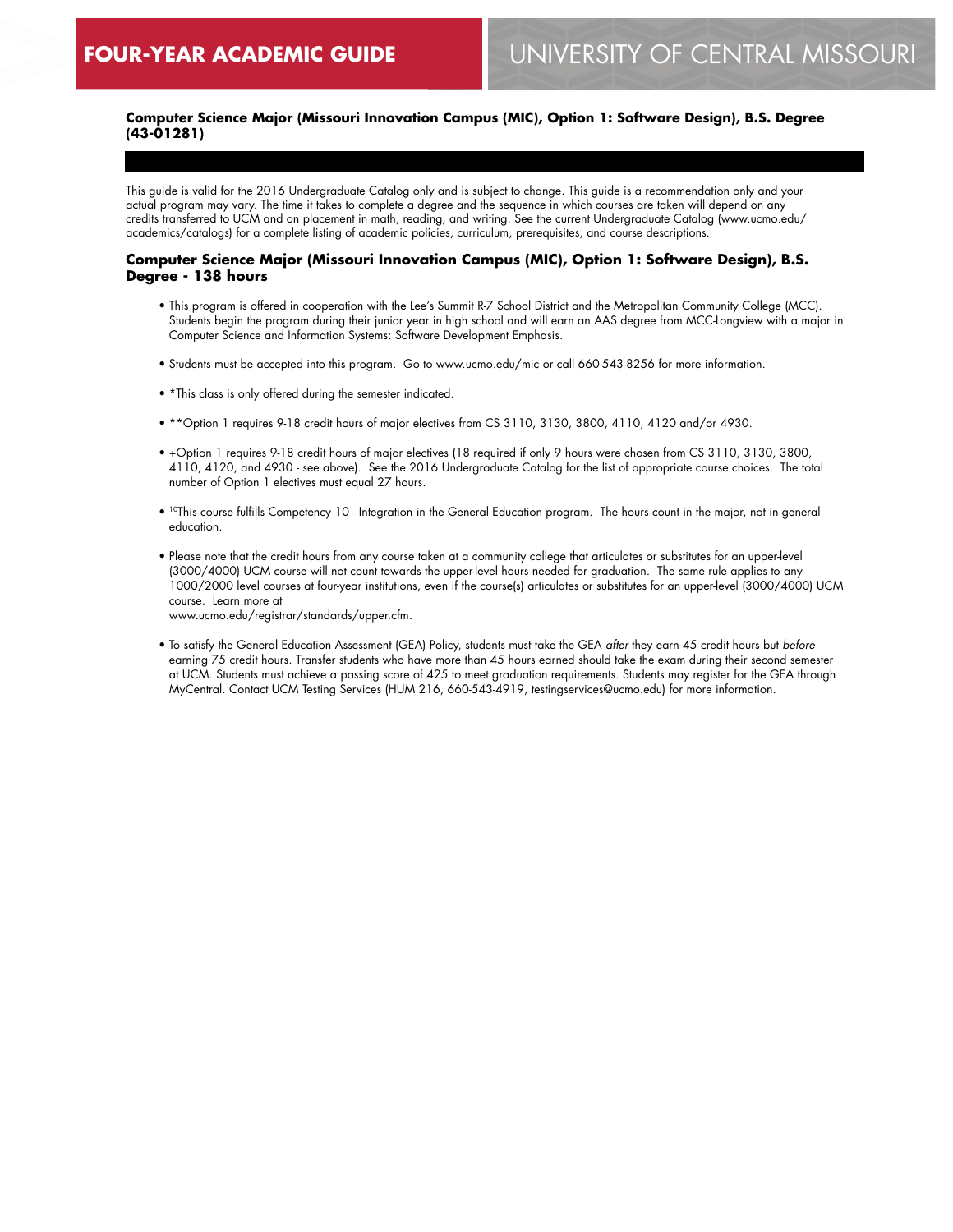## **Computer Science Major (Option 2: Computer Science), B.S. Degree (43-02281)**

This guide is valid for the 2016 Undergraduate Catalog only and is subject to change. This guide is a recommendation only and your actual program may vary. The time it takes to complete a degree and the sequence in which courses are taken will depend on any credits transferred to UCM and on placement in math, reading, and writing. See the current Undergraduate Catalog (www.ucmo.edu/academics/catalogs) for a complete listing of academic policies, curriculum, prerequisites, and course descriptions.

| Freshman Year - Fall Semester<br>CS 1000 Computers and Modern Society (GE)<br>CS 1100 Computer Programming I<br>ENGL 1020 Composition I (GE)<br>MATH 1151 Calculus & Analytic Geometry I (GE)<br><b>Semester Total</b><br>AE 1400 University Foundations* | <b>Hrs</b><br>3<br>3<br>3<br>5<br>14      | Freshman Year - Spring Semester<br>COMM 1000 Public Speaking or COMM 1050<br>Fundamentals of Oral Communication Competency (GE)<br>CS 1110 Computer Programming II<br>MATH 1152 Calculus & Analytic Geometry II<br>General Education<br>Semester Total | <b>Hrs</b><br>3<br>3<br>5<br>3<br>14 |
|-----------------------------------------------------------------------------------------------------------------------------------------------------------------------------------------------------------------------------------------------------------|-------------------------------------------|--------------------------------------------------------------------------------------------------------------------------------------------------------------------------------------------------------------------------------------------------------|--------------------------------------|
| <b>Sophomore Year</b> - Fall Semester<br>CS 2300 Data Structures<br>CS 3500 C and UNIX Environment<br>General Education<br><b>Semester Total</b>                                                                                                          | <b>Hrs</b><br>3<br>3<br>9<br>15           | <b>Sophomore Year</b> - Spring Semester<br>CS 2200 Introduction to Computer Organization<br>CS 2400 Discrete Structures<br>CTE 3060 Technical Writing (GE)<br>Option 2 Major Elective***<br>General Education<br><b>Semester Total</b>                 | Hrs<br>3<br>3<br>3<br>3<br>3<br>15   |
| <b>Junior Year</b> - Fall Semester<br>CS 3100 Programming Languages**<br>CS 3200 Computer Architecture**<br>CS 4600 Database Theory & Applications<br>Option 2 Major Electives***<br>General Education - Literature<br><b>Semester Total</b>              | <b>Hrs</b><br>3<br>3<br>3<br>4<br>3<br>16 | <b>Junior Year</b> - Spring Semester<br>CS 4910 Software Engineering<br>Option 2 Major Electives***<br>General Education<br><b>Semester Total</b>                                                                                                      | <b>Hrs</b><br>3<br>7<br>6.<br>16     |
| <b>Senior Year</b> - Fall Semester<br>CS 4300 Algorithm Design & Analysis**<br>CS 4500 Operating Systems**<br>Option 2 Major Elective***<br>General Education<br><b>Semester Total</b>                                                                    | <b>Hrs</b><br>3<br>3<br>6<br>3<br>15      | <b>Senior Year</b> - Spring Semester<br>CS 4920 Senior Project**10<br>Option 2 Major Elective***<br>Free Choice Electives+++<br>Semester Total                                                                                                         | Hrs<br>3<br>3<br>9<br>15             |

#### **Computer Science Major (Option 2: Computer Science), B.S. Degree - 120 hours**

- \*AE 1400 is a free choice elective and is highly recommended for academic success. If AE 1400 is chosen, 1 less hour of free choice electives will be needed.
- \*\*This class is only offered during the semester indicated.
- \*\*\* Option 2 requires a total of 28-29 credit hours. The only required course within these hours is MATH 1152. Choose the remaining 23-24 hours from the four lists in the 2016 Undergraduate Catalog. A minimum of 8 credit hours of MATH and 8 credit hours of science (BIOL/CHEM/EASC/PHYS) must be selected in Option 2. Total math and science combined must be at least 22 credit hours. The remaining 6 hours will be CS courses.
- If chosen as part of the 23-24 hours of major electives, BIOL 2010, 2510, CHEM 1131, EASC 1004, 1114, PHYS 1101 and/or 2121 will count both in the major and in general education. If selected, the number of free choice electives will increase.
- +++The number of free choice electives required will depend on the selections made in the Option 2 courses. Up to seven hours of overlap between major and general education is possible (see list in bullet above). This plan assumes no overlap.
- 10This course fulfills Competency 10 Integration in the General Education program. The hours count in the major, not in general education.
- To satisfy the General Education Assessment (GEA) Policy, students must take the GEA *after* they earn 45 credit hours but *before* earning 75 credit hours. Transfer students who have more than 45 hours earned should take the exam during their second semester at UCM. Students must achieve a passing score of 425 to meet graduation requirements. Students may register for the GEA through MyCentral. Contact UCM Testing Services (HUM 216, 660-543-4919, testingservices@ucmo.edu) for more information.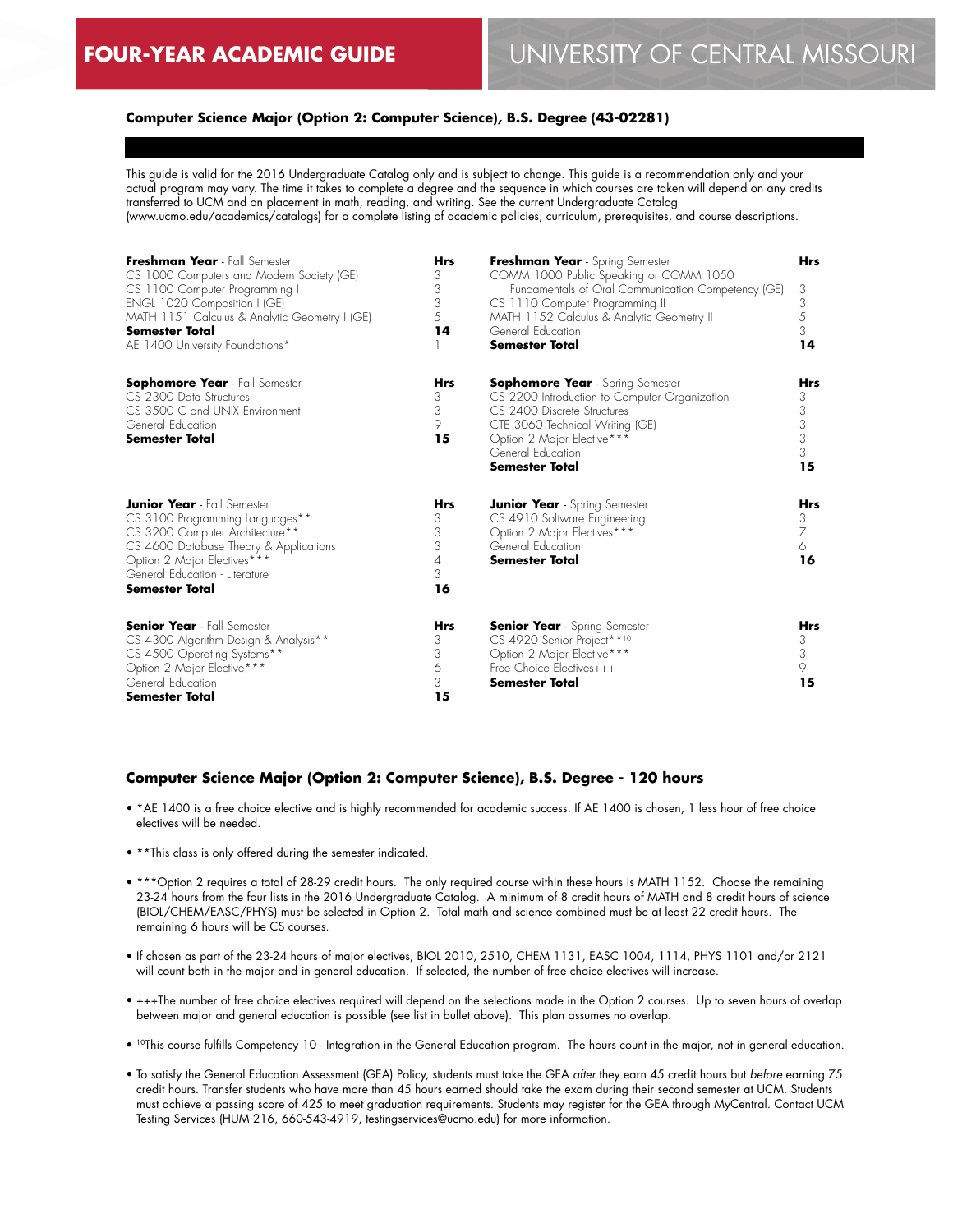## **Computer Science Major (Option 3: Computer Networking and Security - Applications Development), B.S. Degree (43-03281)**

This guide is valid for the 2016 Undergraduate Catalog only and is subject to change. This guide is a recommendation only and your actual program may vary. The time it takes to complete a degree and the sequence in which courses are taken will depend on any credits transferred to UCM and on placement in math, reading, and writing. See the current Undergraduate Catalog (www.ucmo.edu/ academics/catalogs) for a complete listing of academic policies, curriculum, prerequisites, and course descriptions.

| Freshman Year - Fall Semester<br>ACST 1300 Basic Statistics (GE)<br>CS 1000 Computers and Modern Society (GE)<br>CS 1100 Computer Programming I | Hrs<br>3<br>3<br>3 | Freshman Year - Spring Semester<br>COMM 1000 Public Speaking or COMM 1050<br>Fundamentals of Oral Communication Competency (GE)<br>CS 1030 Intro. to Comp. Prog. or MATH 1131 Applied | <b>Hrs</b><br>3 |
|-------------------------------------------------------------------------------------------------------------------------------------------------|--------------------|---------------------------------------------------------------------------------------------------------------------------------------------------------------------------------------|-----------------|
| ENGL 1020 Composition I (GE)<br>General Education                                                                                               | 3<br>3             | Calculus or MATH 1151 Calculus & Analytic Geom. (GE) 3-5<br>CS 1110 Computer Programming II                                                                                           | 3               |
| <b>Semester Total</b>                                                                                                                           | 15                 | General Education                                                                                                                                                                     | 6               |
| AE 1400 University Foundations*                                                                                                                 |                    | <b>Semester Total</b>                                                                                                                                                                 | $15 - 17$       |
| Sophomore Year - Fall Semester                                                                                                                  | Hrs                | <b>Sophomore Year</b> - Spring Semester                                                                                                                                               | <b>Hrs</b>      |
| CS 2300 Data Structures                                                                                                                         | 3                  | CS 2200 Introduction to Computer Organization                                                                                                                                         | 3               |
| CS 3500 C and UNIX Environment                                                                                                                  | 3                  | CS 2400 Discrete Structures                                                                                                                                                           | 3               |
| General Education<br>Semester Total                                                                                                             | 9<br>15            | CTE 3060 Technical Writing (GE)<br>Option 3 Major Elective**                                                                                                                          | 3<br>3          |
|                                                                                                                                                 |                    | General Education                                                                                                                                                                     | 3               |
|                                                                                                                                                 |                    | <b>Semester Total</b>                                                                                                                                                                 | 15              |
| <b>Junior Year</b> - Fall Semester                                                                                                              | Hrs                | <b>Junior Year</b> - Spring Semester                                                                                                                                                  | <b>Hrs</b>      |
| CS 3100 Programming Languages***                                                                                                                | 3                  | CS 4910 Software Engineering                                                                                                                                                          | 3               |
| CS 3200 Computer Architecture***                                                                                                                | 3                  | Option 3 Major Electives**                                                                                                                                                            | 6               |
| CS 4600 Database Theory & Applications                                                                                                          | 3<br>6             | General Education - Literature<br>Free Choice Elective++                                                                                                                              | 3<br>3          |
| Option 3 Major Electives**<br><b>Semester Total</b>                                                                                             | 15                 | Semester Total                                                                                                                                                                        | 15              |
|                                                                                                                                                 |                    |                                                                                                                                                                                       |                 |
| <b>Senior Year</b> - Fall Semester                                                                                                              | <b>Hrs</b>         | <b>Senior Year</b> - Spring Semester                                                                                                                                                  | Hrs             |
| CS 4300 Algorithm Design & Analysis***                                                                                                          | 3                  | CS 4920 Senior Project***10                                                                                                                                                           | 3               |
| CS 4500 Operating Systems***<br>Option 3 Major Electives**                                                                                      | 3<br>6             | Option 3 Major Electives**<br>Free Choice Electives++                                                                                                                                 | 6<br>$4-6$      |
| Free Choice Elective++                                                                                                                          | 3                  | Semester Total                                                                                                                                                                        | $13 - 15$       |
| <b>Semester Total</b>                                                                                                                           | 15                 |                                                                                                                                                                                       |                 |
|                                                                                                                                                 |                    |                                                                                                                                                                                       |                 |

## **Computer Science Major (Option 3: Computer Networking and Security - Applications Development), B.S. Degree - 120 hours**

- \*AE 1400 is a free choice elective and is highly recommended for academic success. If AE 1400 is chosen, 1 less hour of free choice electives will be needed.
- \*\*Option 3 requires a total of 27 hours of major electives: 12-18 hours from set one and 9-15 hours from set two. See the 2016 Undergraduate Catalog for the list of appropriate course choices in each set.
- \*\*\*This class is only offered during the semester indicated.
- ++The number of free choice electives will depend on the selection made among CS 1030/MATH 1131/MATH 1151.
- 10This course fulfills Competency 10 Integration in the General Education program. The hours count in the major, not in general education.
- To satisfy the General Education Assessment (GEA) Policy, students must take the GEA *after* they earn 45 credit hours but *before* earning 75 credit hours. Transfer students who have more than 45 hours earned should take the exam during their second semester at UCM. Students must achieve a passing score of 425 to meet graduation requirements. Students may register for the GEA through MyCentral. Contact UCM Testing Services (HUM 216, 660-543-4919, testingservices@ucmo.edu) for more information.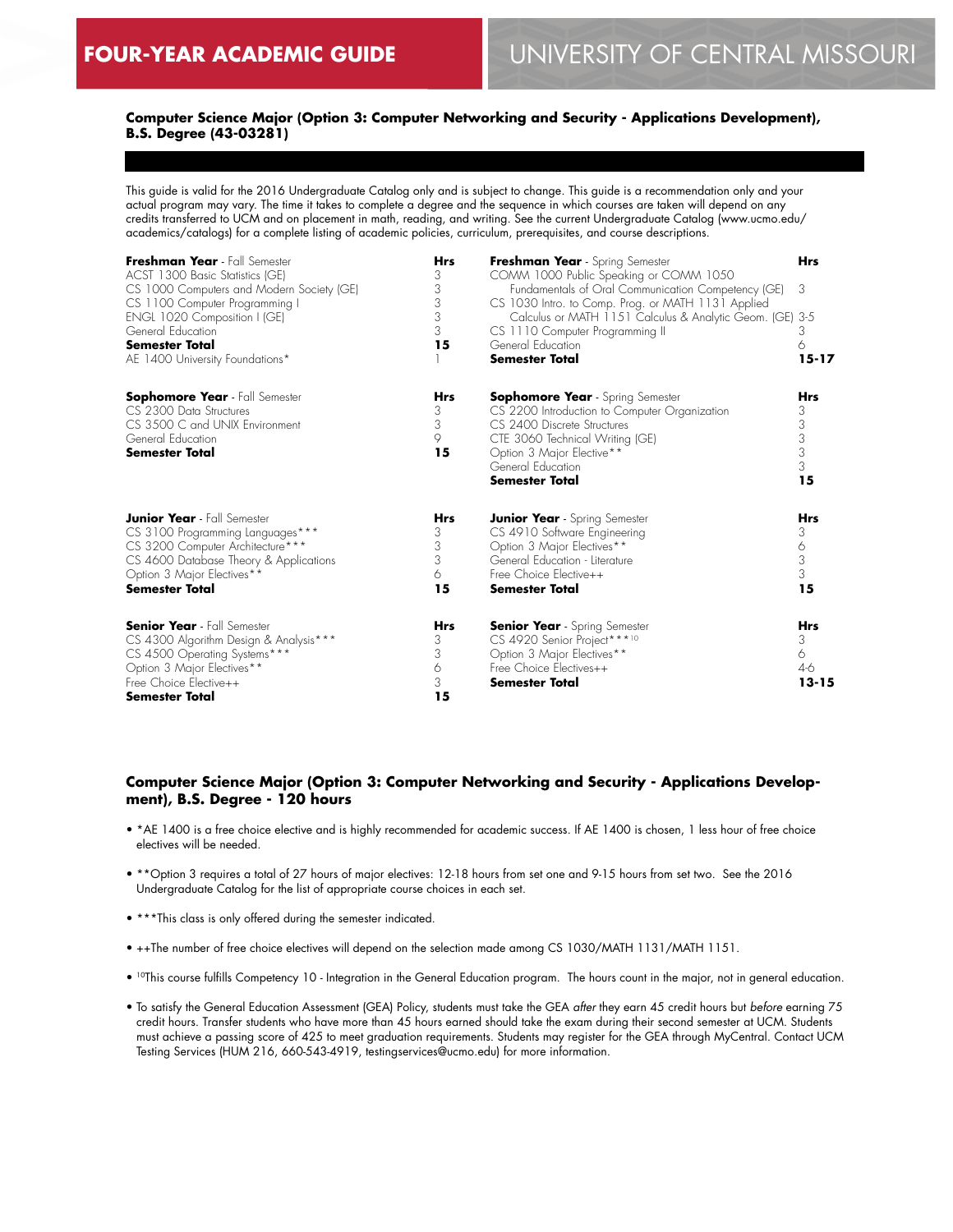## **Computer Science Major (Option 4: Game Development), B.S. Degree (43-04281)**

This guide is valid for the 2016 Undergraduate Catalog only and is subject to change. This guide is a recommendation only and your actual program may vary. The time it takes to complete a degree and the sequence in which courses are taken will depend on any credits transferred to UCM and on placement in math, reading, and writing. See the current Undergraduate Catalog (www.ucmo.edu/ academics/catalogs) for a complete listing of academic policies, curriculum, prerequisites, and course descriptions.

| Freshman Year - Fall Semester<br>ACST 1300 Basic Statistics (GE)<br>CS 1000 Computers and Modern Society (GE)<br>CS 1100 Computer Programming I<br>ENGL 1020 Composition I (GE)<br>General Education<br><b>Semester Total</b><br>AE 1400 University Foundations* | <b>Hrs</b><br>3<br>3<br>3<br>3<br>3<br>15 | Freshman Year - Spring Semester<br>COMM 1000 Public Speaking or COMM 1050<br>Fundamentals of Oral Communication Competency (GE)<br>CS 1030 Intro. to Comp. Prog. or MATH 1131 Applied<br>Calculus or MATH 1151 Calculus & Analytic Geom. (GE)<br>CS 1110 Computer Programming II<br>General Education<br><b>Semester Total</b> | <b>Hrs</b><br>3<br>-3-5<br>3<br>6<br>$15 - 17$  |
|------------------------------------------------------------------------------------------------------------------------------------------------------------------------------------------------------------------------------------------------------------------|-------------------------------------------|--------------------------------------------------------------------------------------------------------------------------------------------------------------------------------------------------------------------------------------------------------------------------------------------------------------------------------|-------------------------------------------------|
| <b>Sophomore Year</b> - Fall Semester<br>CS 2300 Data Structures<br>CS 3500 C and UNIX Environment<br>General Education<br><b>Semester Total</b>                                                                                                                 | <b>Hrs</b><br>3<br>3<br>9<br>15           | <b>Sophomore Year</b> - Spring Semester<br>CS 2200 Introduction to Computer Organization<br>CS 2400 Discrete Structures<br>CTE 3060 Technical Writing (GE)<br>Option 4 Major Elective**<br>General Education<br><b>Semester Total</b>                                                                                          | <b>Hrs</b><br>3<br>3<br>3<br>3<br>3<br>15       |
| <b>Junior Year</b> - Fall Semester<br>CS 3100 Programming Languages***<br>CS 3200 Computer Architecture***<br>CS 3810 Introduction to Game Design<br>CS 4600 Database Theory & Applications<br>General Education - Literature<br><b>Semester Total</b>           | <b>Hrs</b><br>3<br>3<br>3<br>3<br>3<br>15 | <b>Junior Year</b> - Spring Semester<br>CS 4910 Software Engineering<br>Option 4 Major Elective**<br>Free Choice Flectives+<br><b>Semester Total</b>                                                                                                                                                                           | <b>Hrs</b><br>3<br>6<br>6<br>15                 |
| <b>Senior Year</b> - Fall Semester<br>CS 4110 Mobile Applications Programming with Android<br>CS 4300 Algorithm Design & Analysis***<br>CS 4500 Operating Systems***<br>Option 4 Major Electives**<br><b>Semester Total</b>                                      | <b>Hrs</b><br>3<br>3<br>3<br>6<br>15      | <b>Senior Year</b> - Spring Semester<br>CS 4830 Game Development<br>CS 4920 Senior Project***10<br>Option 4 Major Elective**<br>Free Choice Flectives+<br><b>Semester Total</b>                                                                                                                                                | <b>Hrs</b><br>3<br>3<br>3<br>$4-6$<br>$13 - 15$ |

## **Computer Science Major (Option 4: Game Development), B.S. Degree - 120 hours**

- \*AE 1400 is a free choice elective and is highly recommended for academic success. If AE 1400 is chosen, 1 less hour of free choice electives will be needed.
- \*\*Option 4 requires 18 hours of major electives. See the 2016 Undergraduate Catalog for the list of appropriate course choices.
- \*\*\*This class is only offered during the semester indicated.
- +The number of free choice electives will depend on the selection made among CS 1030/MATH 1131/MATH 1151.
- <sup>10</sup>This course fulfills Competency 10 Integration in the General Education program. The hours count in the major, not in general education.
- To satisfy the General Education Assessment (GEA) Policy, students must take the GEA *after* they earn 45 credit hours but *before* earning 75 credit hours. Transfer students who have more than 45 hours earned should take the exam during their second semester at UCM. Students must achieve a passing score of 425 to meet graduation requirements. Students may register for the GEA through MyCentral. Contact UCM Testing Services (HUM 216, 660-543-4919, testingservices@ucmo.edu) for more information.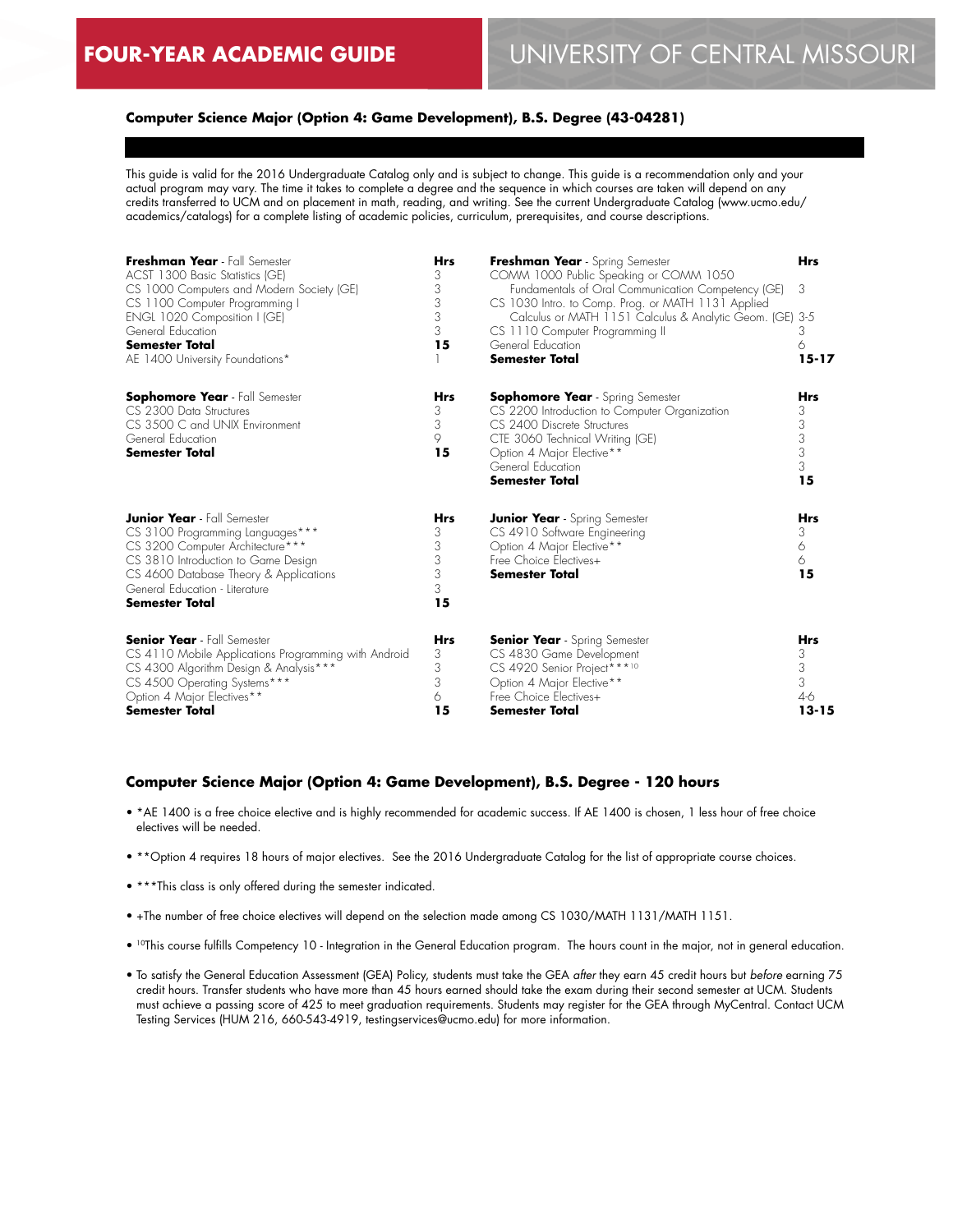#### **Construction Management Major, B.S. Degree (43-239)**

This guide is valid for the 2016 Undergraduate Catalog only and is subject to change. This guide is a recommendation only and your actual program may vary. The time it takes to complete a degree and the sequence in which courses are taken will depend on any credits transferred to UCM and on placement in math, reading, and writing. See the current Undergraduate Catalog (www.ucmo.edu/ academics/catalogs) for a complete listing of academic policies, curriculum, prerequisites, and course descriptions.

| Freshman Year - Fall Semester<br>CIS 1600 Business Information Management (GE)<br>CMGT 1300 Introduction to Construction Management<br>CMGT 1301 Seminar in Construction Management<br>ENGL 1020 Composition I (GE)<br>MATH 1111 College Algebra (GE)<br>General Education<br>Semester Total                                                                                                                     | <b>Hrs</b><br>3<br>3<br>$.5\,$<br>3<br>3<br>3<br>15.5    | Freshman Year - Spring Semester<br>CADD 1105 Basic AutoCAD<br>CADD 1110 Fundamentals of Drafting<br>CMGT 2310 Construction Plans & Specifications<br>ECON 1010 Principles of Macroeconomics (GE)<br>MATH 1112 College Trigonometry<br>PHYS 1101 College Physics I (GE)<br><b>Semester Total</b>                                                                 | Hrs<br>3<br>$\mathfrak{Z}$<br>3<br>2<br>$\overline{4}$<br>16 |
|------------------------------------------------------------------------------------------------------------------------------------------------------------------------------------------------------------------------------------------------------------------------------------------------------------------------------------------------------------------------------------------------------------------|----------------------------------------------------------|-----------------------------------------------------------------------------------------------------------------------------------------------------------------------------------------------------------------------------------------------------------------------------------------------------------------------------------------------------------------|--------------------------------------------------------------|
| <b>Sophomore Year</b> - Fall Semester<br>ACST 1300 Basic Statistics (GE)<br>CMGT 1301 Seminar in Construction Management<br>CMGT 2020 Statics<br>CMGT 2325 Project Cost Estimating<br>CMGT 2340 Surveying & Construction Layout<br>General Education<br><b>Semester Total</b>                                                                                                                                    | <b>Hrs</b><br>3<br>$.5\,$<br>3<br>3<br>3<br>3<br>15.5    | <b>Sophomore Year</b> - Spring Semester<br>BLAW 2720 Legal Environment of Business<br>CMGT 3020 Applied Strength Materials<br>CTE 3060 Technical Writing (GE)<br>EASC 2100 Engineering Geology+<br>General Education<br>Semester Total                                                                                                                          | Hrs<br>3<br>3<br>3<br>$\it 4$<br>3<br>16                     |
| <b>Junior Year</b> - Fall Semester<br>ACCT 2101 Principles of Financial Accounting<br>CMGT 1301 Seminar in Construction Management<br>CMGT 3330 Building Codes & Code Administration<br>CMGT 3355 Construction Planning & Scheduling<br>MGT 3315 Management of Organizations* or<br>INDM 4210 Industrial Management<br>General Education - Literature<br>Semester Total<br>Summer - Between Junior & Senior Year | Hrs<br>3<br>.5<br>3<br>3<br>3<br>3<br>15.5<br><b>Hrs</b> | <b>Junior Year</b> - Spring Semester<br>ACCT 2102 Principles of Managerial Accounting or<br>MKT 3405 Marketing Policy*<br>CADD 3150 Civil Drafting** or<br>CADD 4162 Commercial Arch. Design/Drafting (BIM)**<br>CMGT 3320 Principles of Construction Management<br><b>ENGT 2040 Engineering Material Science</b><br>General Education<br><b>Semester Total</b> | Hrs<br>3<br>3<br>3<br>$\overline{4}$<br>3<br>16              |
| SOT 3022 Internship in Technology***<br><b>Semester Total</b>                                                                                                                                                                                                                                                                                                                                                    | ı                                                        |                                                                                                                                                                                                                                                                                                                                                                 |                                                              |
| <b>Senior Year</b> - Fall Semester<br>CMGT 1301 Seminar in Construction Management<br>CMGT 3350 Building Structures: Methods & Materials<br>CMGT 4355 Computer-Based Project Control<br>HRM 3920 Human Resources Management or<br>INDM 4260 Organizational Dynamics<br>General Education<br>Semester Total                                                                                                       | Hrs<br>.5<br>3<br>3<br>3<br>6<br>15.5                    | <b>Senior Year</b> - Spring Semester<br>CMGT 4310 Construction Safety<br>CMGT 4325 Advanced Estimating & Cost Analysis<br>CMGT 4330 Mechanical Systems for Buildings or<br>CMGT 4380 Heavy Construction: Methods and Materials 3<br>CMGT 4400 Construction Operations <sup>10</sup><br><b>Semester Total</b>                                                    | Hrs<br>3<br>3<br>3<br>12                                     |

#### **Construction Management Major, B.S. Degree - Minimum hours 123**

- +Instructor permission to enroll will be required for this course to override the prerequisite of EASC 1004.
- \*Students can complete a Business Administration minor by choosing MGT 3315 and MKT 3405 in the major.
- \*\*This course has a prerequisite not included in the major program. See the Undergraduate Catalog for course prerequisites. Instructor permission to enroll will be required for this course to override the prerequisite of CADD 2160 with a C or better.
- \*\*\*SOT 3022 Internship in Technology should be done during the summer between the junior/senior years.
- 10This course fulfills Competency 10 Integration in the General Education program. The hours count in the major, not in general education.
- To satisfy the General Education Assessment (GEA) Policy, students must take the GEA *after* they earn 45 credit hours but *before* earning 75 credit hours. Transfer students who have more than 45 hours earned should take the exam during their second semester at UCM. Students must achieve a passing score of 425 to meet graduation requirements. Students may register for the GEA through MyCentral. Contact UCM Testing Services (HUM 216, 660-543-4919, testingservices@ucmo.edu) for more information.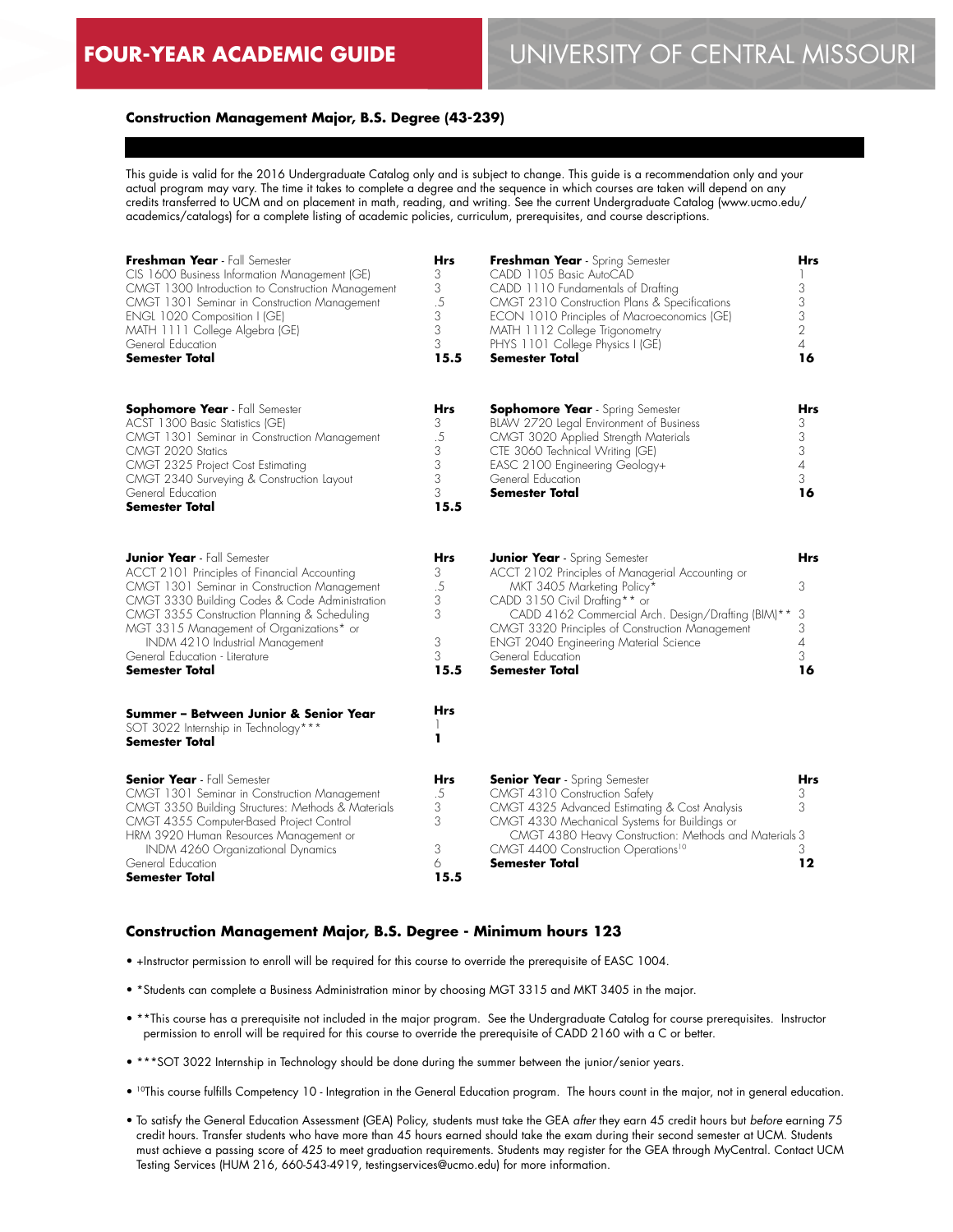## **Criminal Justice Major, B.S. Degree (43-842)**

This guide is valid for the 2016 Undergraduate Catalog only and is subject to change. This guide is a recommendation only and your actual program may vary. The time it takes to complete a degree and the sequence in which courses are taken will depend on any credits transferred to UCM and on placement in math, reading, and writing. See the current Undergraduate Catalog (www.ucmo.edu/ academics/catalogs) for a complete listing of academic policies, curriculum, prerequisites, and course descriptions.

| Freshman Year - Fall Semester<br>CJ 1000 Introduction to Criminal Justice (GE)*#<br>CJ 1605 Orientation to the Criminal Justice Major#<br>ENGL 1020 Composition I (GE)<br>General Education - Mathematics**<br>General Education<br><b>Semester Total</b><br>AE 1400 University Foundations*** | <b>Hrs</b><br>3<br>3<br>3<br>6.<br>16 | Freshman Year - Spring Semester<br>CJ 3010 Policing a Democratic Society#<br>ENGL 1030 Composition II or CTE 3060 Tech. Writing (GE)<br>General Education<br><b>Semester Total</b> | <b>Hrs</b><br>3<br>3<br>15                                         |
|------------------------------------------------------------------------------------------------------------------------------------------------------------------------------------------------------------------------------------------------------------------------------------------------|---------------------------------------|------------------------------------------------------------------------------------------------------------------------------------------------------------------------------------|--------------------------------------------------------------------|
| <b>Sophomore Year</b> - Fall Semester<br>CJ 2300 Criminal Law and Procedure#<br>CJ 2700 Introduction to Juvenile Justice#<br>General Education - Literature<br>General Education<br><b>Semester Total</b>                                                                                      | Hrs<br>3<br>3<br>3<br>6<br>15         | <b>Sophomore Year</b> - Spring Semester<br>CI 2010 Ethics in Criminal Justice#<br>CI 3006 Corrections#<br>CJ Major Elective<br>General Education<br><b>Semester Total</b>          | Hrs<br>3<br>$\ensuremath{\mathsf{3}}$<br>$\overline{3}$<br>6<br>15 |
| <b>Junior Year - Fall Semester</b><br>CJ 3605 Junior Seminar in Criminal Justice#<br>CJ 4503 Dynamics of Criminal Behavior#<br>CI Major Elective<br>Free Choice Electives<br><b>Semester Total</b>                                                                                             | <b>Hrs</b><br>3<br>3<br>9<br>16       | <b>Junior Year</b> - Spring Semester<br>CJ 3600 Introduction to CJ Research & Statistics#<br>CJ Major Elective<br>Free Choice Electives<br><b>Semester Total</b>                   | <b>Hrs</b><br>3<br>3<br>9<br>15                                    |
| <b>Senior Year</b> - Fall Semester<br>CJ 4020 Crime, Justice and Social Diversity#<br>CI Major Elective<br>Free Choice Electives<br>Semester Total                                                                                                                                             | <b>Hrs</b><br>3<br>3<br>9<br>15       | <b>Senior Year</b> - Spring Semester<br>CJ 4605 Senior Seminar in Criminal Justice <sup>10#</sup><br>CI Major Elective<br>Free Choice Electives<br>Semester Total                  | <b>Hrs</b><br>3<br>9<br>13                                         |

## **Criminal Justice Major, B.S. Degree - 120 hours**

- \*A grade of C or better must be earned in CJ 1000 as a prerequisite for additional major courses. See 2016 Undergraduate Catalog for more information.
- \*\*ACST 1300 Basic Statistics is highly recommended as the general education mathematics class.
- \*\*\*AE 1400 is a free choice elective and is highly recommended for academic success. If AE 1400 is chosen, 1 less hour of free choice electives will be needed.
- #A grade of C or higher (including transfer classes) is required in all CJ major required core classes, but not the 15 hours of CJ major elective courses.
- 10This course fulfills Competency 10 Integration in the General Education program. The hours count in the major, not in general education.
- This major does not require a minor, but one is strongly recommended. Most minors are between 18-24 credit hours. This major contains 36 hours of free choice electives, this gives a lot of flexibility for the addition of a minor, double minor, double major, or double degree. The number of free choice electives required will vary depending on the minor chosen.
- This major does not build in the minimum number (30) of upper-level credit hours required for graduation. Be sure to include upper-level choices (3000/4000) in your major electives, general education, and/or free choice electives.
- To satisfy the General Education Assessment (GEA) Policy, students must take the GEA *after* they earn 45 credit hours but *before* earning 75 credit hours. Transfer students who have more than 45 hours earned should take the exam during their second semester at UCM. Students must achieve a passing score of 425 to meet graduation requirements. Students may register for the GEA through MyCentral. Contact UCM Testing Services (HUM 216, 660-543-4919, testingservices@ucmo.edu) for more information.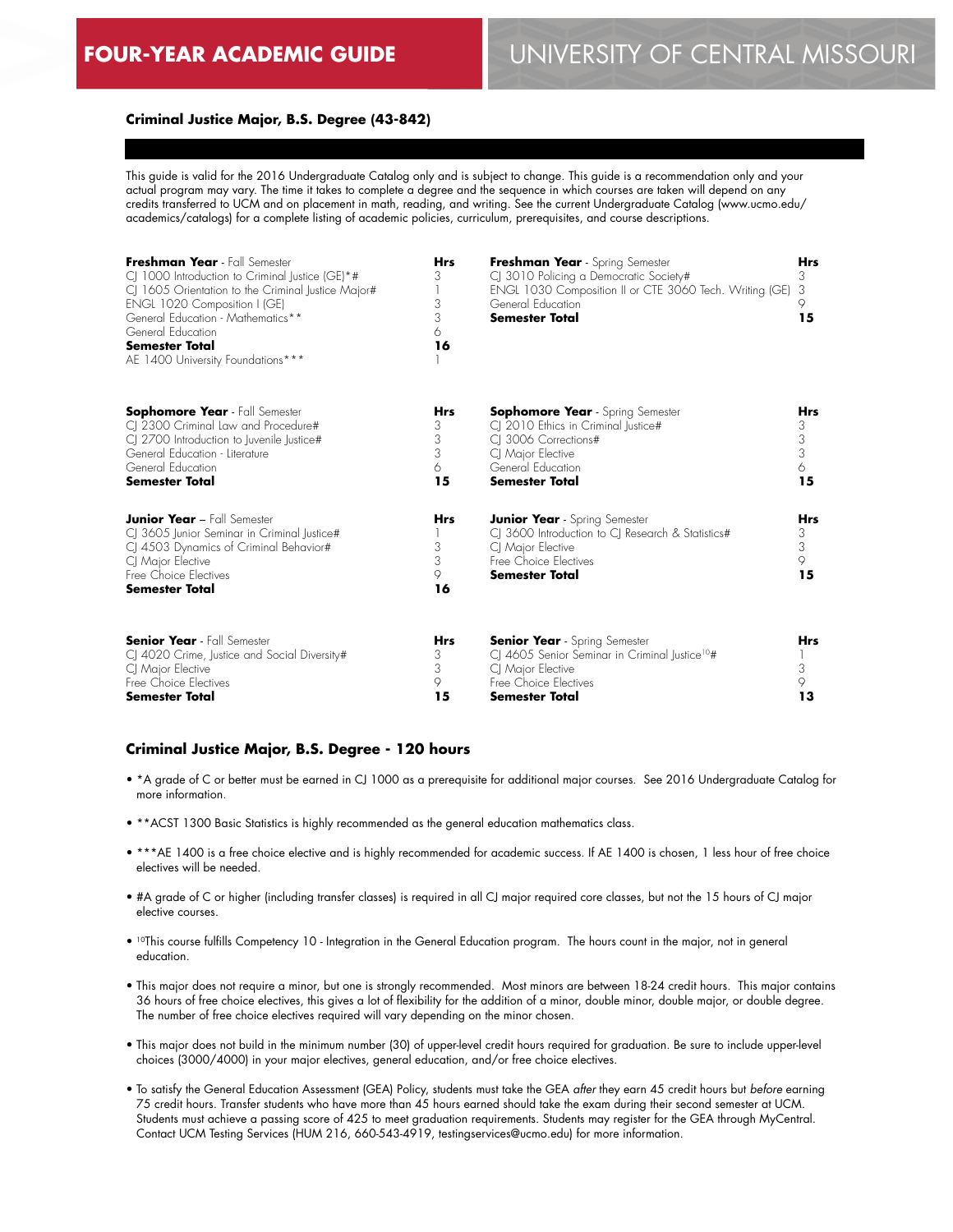## **Criminal Justice Major, Accelerated B.S. and M.S. Degrees (43-614)**

This guide is valid for the 2016 Undergraduate Catalog only and is subject to change. This guide is a recommendation only and your actual program may vary. The time it takes to complete a degree and the sequence in which courses are taken will depend on any credits transferred to UCM and on placement in math, reading, and writing. See the current Undergraduate Catalog (www.ucmo.edu/ academics/catalogs) for a complete listing of academic policies, curriculum, prerequisites, and course descriptions.

| Freshman Year - Fall Semester<br>C  1000 Introduction to Criminal Justice (GE)*#<br>CJ 1605 Orientation to the Criminal Justice Major#<br>ENGL 1020 Composition I (GE)<br>General Education - Mathematics**<br>General Education<br><b>Semester Total</b><br>AE 1400 University Foundations***                 | <b>Hrs</b><br>3<br>3<br>3<br>6<br>16           | Freshman Year - Spring Semester<br>CJ 3010 Policing a Democratic Society#<br>ENGL 1030 Composition II or CTE 3060 Tech. Writing (GE)<br>General Education<br><b>Semester Total</b>                                                          | <b>Hrs</b><br>3<br>3<br>9<br>15           |
|----------------------------------------------------------------------------------------------------------------------------------------------------------------------------------------------------------------------------------------------------------------------------------------------------------------|------------------------------------------------|---------------------------------------------------------------------------------------------------------------------------------------------------------------------------------------------------------------------------------------------|-------------------------------------------|
| <b>Sophomore Year</b> - Fall Semester<br>CJ 2300 Criminal Law and Procedure#<br>CJ 2700 Introduction to Juvenile Justice#<br>General Education - Literature<br>General Education<br><b>Semester Total</b>                                                                                                      | <b>Hrs</b><br>3<br>3<br>3<br>6<br>15           | <b>Sophomore Year</b> - Spring Semester##<br>CJ 2010 Ethics in Criminal Justice#<br>CI 3006 Corrections#<br>General Education<br>Undergraduate Free Choice Electives (AE 1250 recommended)3<br><b>Semester Total</b>                        | <b>Hrs</b><br>3<br>3<br>6<br>15           |
| <b>Junior Year - Fall Semester</b><br>CJ 3605 Junior Seminar in Criminal Justice#<br>CJ 4503 Dynamics of Criminal Behavior#<br>CJ Undergraduate Major Elective<br>Undergraduate Free Choice Electives<br><b>Semester Total</b>                                                                                 | <b>Hrs</b><br>3<br>3<br>9<br>16                | <b>Junior Year</b> - Spring Semester<br>CJ 3600 Introduction to CJ Research & Statistics#<br>CJ Undergraduate Major Electives<br>Undergraduate Free Choice Electives<br><b>Semester Total</b>                                               | <b>Hrs</b><br>3<br>6<br>8<br>17           |
| <b>Senior Year</b> - Fall Semester (final semester of undergraduate) <b>Hrs</b><br>CJ 4020 Crime, Justice and Social Diversity#<br>CJ 4605 Senior Seminar in Criminal Justice <sup>10#</sup><br>CJ 5000 Criminal Justice Philosophy and Policy<br>Undergraduate Free Choice Electives<br><b>Semester Total</b> | З<br>3<br>9<br>16                              | <b>Senior Year</b> - Spring Semester (graduate semester)<br>CJ 5006 Comparative & International Criminal Justice Systems<br>CJ 5620 Methods of Criminal Justice Research<br>Department Approved Graduate Electives<br><b>Semester Total</b> | <b>Hrs</b><br>3<br>3<br>3<br>9            |
| Fifth Year - Fall Semester (graduate semester)<br>CJ 5003 Causes of Crime<br>CJ 5102 Administration in Criminal Justice<br>CJ 5610 Statistics for Criminal Justice<br>CI 6600 Thesis+<br>Semester Total                                                                                                        | <b>Hrs</b><br>3<br>3<br>3<br>$O-3$<br>$9 - 12$ | Fifth Year - Spring Semester (graduate semester)<br>CJ 5301 Legal Aspects of the Criminal Justice System<br>CJ 5600 Individual Research (or CJ 6600 Thesis)+<br>Department Approved Graduate Electives+<br><b>Semester Total</b>            | <b>Hrs</b><br>3<br>3<br>$3-6$<br>$9 - 12$ |

#### **Criminal Justice Major, Accelerated B.S. and M.S. Degrees - 140 hours**

- \*A grade of C or better must be earned in CJ 1000 as a prerequisite for additional major courses. See 2016 Undergraduate Catalog for more information.
- \*\* ACST 1300 Basic Statistics is highly recommended as the general education mathematics class.
- \*\*\*AE 1400 is a free choice elective and is highly recommended for academic success. If AE 1400 is chosen, 1 less hour of free choice electives will be needed.
- #A grade of C or higher (including transfer classes) is required in all undergraduate CJ major required core classes, but not the 9 hours of undergraduate CJ major elective courses.
- ##Students should prepare for the GRE during the sophomore year and take the GRE by the beginning of the junior year. Students should apply to the accelerated program by the first semester of the junior year. AE 1250 GRE Test Preparation (1 credit hour) is offered every semester.
- 10This course fulfills Competency 10 Integration in the General Education program. The hours count in the major, not in general education.
- +Students pursuing the thesis option should take CJ 6600 Thesis during the last two semesters. These hours are taken instead of CJ 5600 and 3 of the departmentally approved graduate electives.
- This major does not require a minor, but one is strongly recommended. Most minors are between 18-24 credit hours. This major contains 29 hours of free choice electives, this gives a lot of flexibility for the addition of a minor, double minor, double major, or double degree. The number of free choice electives required will vary depending on the minor chosen.
- This major does not build in the minimum number (30) of upper-level credit hours required for graduation. Be sure to include upper-level choices (3000/4000) in your major electives, general education, and/or free choice electives.
- To satisfy the General Education Assessment (GEA) Policy, students must take the GEA *after* they earn 45 credit hours but *before* earning 75 credit hours. Transfer students who have more than 45 hours earned should take the exam during their second semester at UCM. Students must achieve a passing score of 425 to meet graduation requirements. Students may register for the GEA through MyCentral. Contact UCM Testing Services (HUM 216, 660-543-4919, testingservices@ucmo.edu) for more information.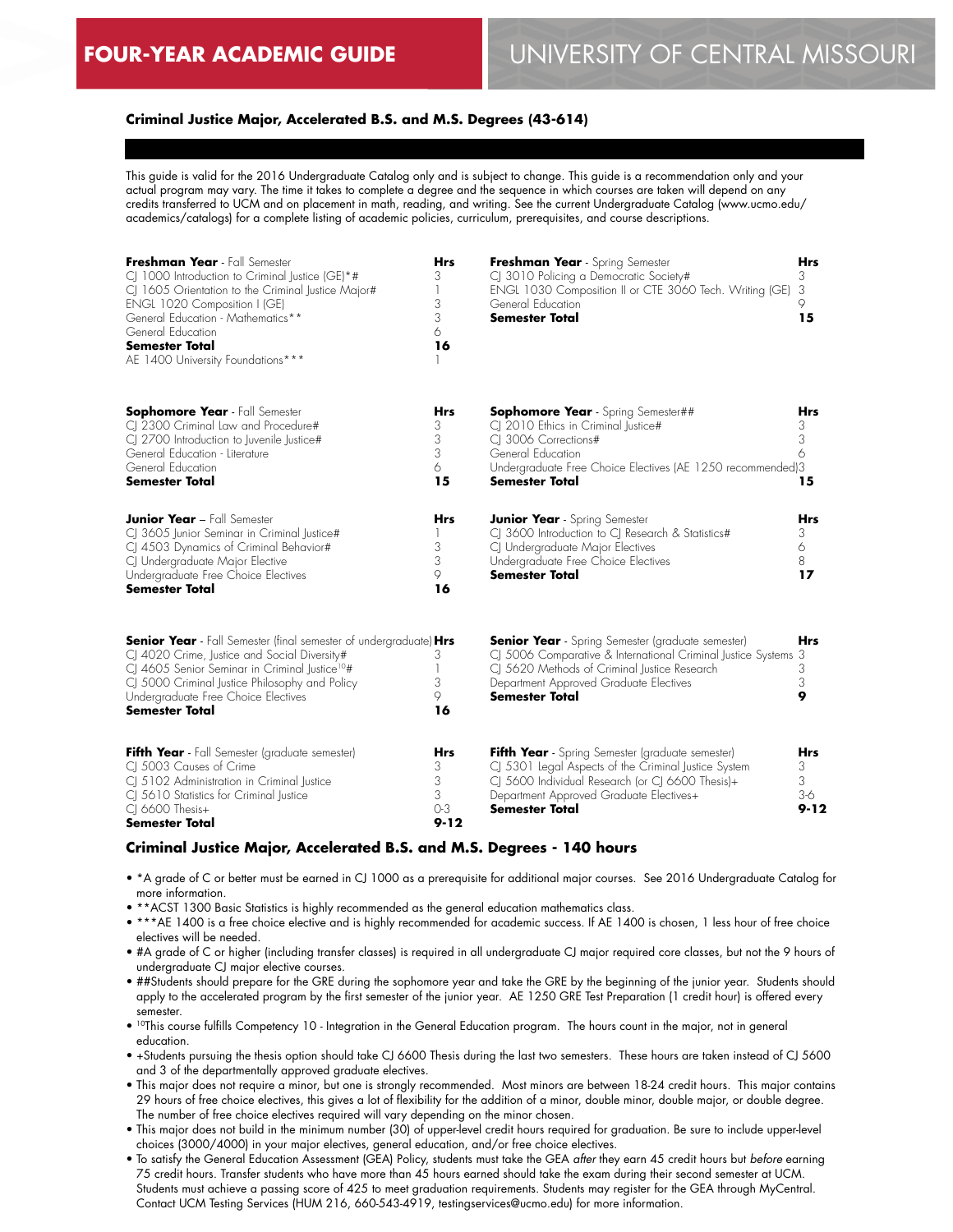#### **Crisis and Disaster Management, B.S. Degree (43-248, 250, 251, 886)**

This guide is valid for the 2016 Undergraduate Catalog only and is subject to change. This guide is a recommendation only and your actual program may vary. The time it takes to complete a degree and the sequence in which courses are taken will depend on any credits transferred to UCM and on placement in math, reading, and writing. See the current Undergraduate Catalog (www.ucmo.edu/ academics/catalogs) for a complete listing of academic policies, curriculum, prerequisites, and course descriptions.

| Freshman Year - Fall Semester<br>ENGL 1020 Composition I (GE)<br>General Education - Mathematics<br>General Education<br>Semester Total<br>AE 1400 University Foundations*<br>CDM 2000 Special Activities in Crisis and Disaster Mamt. **  | <b>Hrs</b><br>3<br>3<br>9<br>15<br>3         | Freshman Year - Spring Semester<br>ENGL 1030 Composition II or CTE 3060 Tech. Writing (GE)<br>General Education<br><b>Semester Total</b>         | <b>Hrs</b><br>3<br>12<br>15     |
|--------------------------------------------------------------------------------------------------------------------------------------------------------------------------------------------------------------------------------------------|----------------------------------------------|--------------------------------------------------------------------------------------------------------------------------------------------------|---------------------------------|
| <b>Sophomore Year</b> - Fall Semester<br>CDM 3000 Introduction to Crisis & Disaster Management<br>CHEM 1103 or 1104 Intro. to the Sciences: Chemistry (GE)<br>General Education - Literature<br>General Education<br><b>Semester Total</b> | <b>Hrs</b><br>3<br>$3 - 4$<br>3<br>5-6<br>15 | <b>Sophomore Year</b> - Spring Semester<br>CDM 3400 Community Mitigation & Recovery<br>Free Choice Electives<br><b>Semester Total</b>            | <b>Hrs</b><br>3<br>9<br>12      |
| <b>Junior Year</b> - Fall Semester<br>Major Area Course#<br>Free Choice Electives<br><b>Semester Total</b>                                                                                                                                 | <b>Hrs</b><br>3<br>12<br>15                  | <b>Junior Year</b> - Spring Semester<br>CDM 4200 Disaster Management Technology<br>Major Area Course#<br>Free Choice Electives<br>Semester Total | <b>Hrs</b><br>3<br>3<br>9<br>15 |
| <b>Summer</b> - Between Junior & Senior Year<br>CDM 4900 Technology Application Studies##<br>CDM 4990 Practicum in CDM<br>Major Area Course**<br>Semester Total                                                                            | <b>Hrs</b><br>3<br>3<br>3<br>9               |                                                                                                                                                  |                                 |
| <b>Senior Year</b> - Fall Semester<br>CDM 4400 Research Issues in CDM<br>CDM 4910 Field Exercise Project##<br>Departmentally Approved Technical Elective<br>Free Choice Electives<br><b>Semester Total</b>                                 | <b>Hrs</b><br>3<br>3<br>3<br>3<br>12         | <b>Senior Year</b> - Spring Semester<br>CDM 4800 Integrated Emergency Management <sup>10</sup><br>Free Choice Electives<br><b>Semester Total</b> | <b>Hrs</b><br>3<br>9<br>12      |

#### **Crisis and Disaster Management, B.S. Degree – 120 hrs**

- \*AE 1400 is a free choice elective and is highly recommended for academic success. If AE 1400 is chosen, 1 less hour of free choice electives will be needed.
- \*\*CDM 2000 is a free choice elective and is highly recommended for academic success. If CDM 2000 is chosen, 3 less hours of free choice electives will be needed.
- #Course choice will depend on the Major Area chosen: Business Continuity Area, Emergency Management Area, Emergency Services Management Area, or the Environmental Hazards Area. Each area requires 9 specific hours of CDM courses. See the 2016 Undergraduate Catalog for more information.
- ##CDM 4900 and 4910 can be taken any semester after the sophomore year. It is recommended to take CDM 4900 after CDM 4200.
- 10This course fulfills Competency 10 Integration in the General Education program. The hours count in the major, not in general education.
- Some CDM major courses may be offered only once per year. Contact the program office in Humphreys 200 at 660-543-4971 for the most up to date course offering schedule.
- To satisfy the General Education Assessment (GEA) Policy, students must take the GEA *after* they earn 45 credit hours but *before* earning 75 credit hours. Transfer students who have more than 45 hours earned should take the exam during their second semester at UCM. Students must achieve a passing score of 425 to meet graduation requirements. Students may register for the GEA through MyCentral. Contact UCM Testing Services (HUM 216, 660-543-4919, testingservices@ucmo.edu) for more information.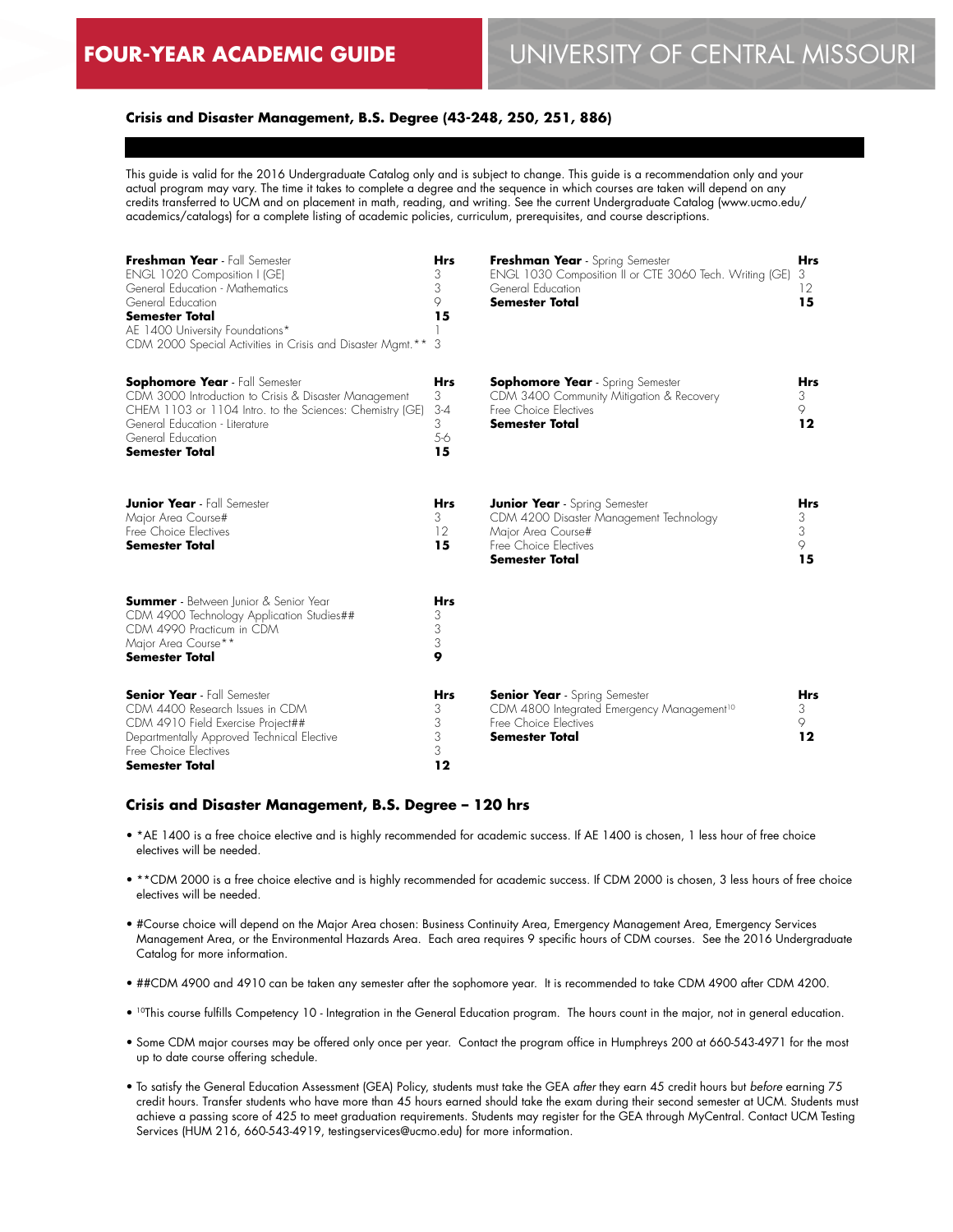## **Crisis and Disaster Management Major (Area 1: Business Continuity), B.S. Degree (43-251)**

This guide is valid for the 2016 Undergraduate Catalog only and is subject to change. This guide is a recommendation only and your actual program may vary. The time it takes to complete a degree and the sequence in which courses are taken will depend on any credits transferred to UCM and on placement in math, reading, and writing. See the current Undergraduate Catalog (www.ucmo.edu/ academics/catalogs) for a complete listing of academic policies, curriculum, prerequisites, and course descriptions.

| Freshman Year - Fall Semester<br>ENGL 1020 Composition I (GE)<br>General Education - Mathematics<br>General Education<br><b>Semester Total</b><br>AE 1400 University Foundations*<br>CDM 2000 Special Activities in Crisis and Disaster Mamt. ** | <b>Hrs</b><br>3<br>3<br>9<br>15<br>3         | Freshman Year - Spring Semester<br>ENGL 1030 Composition II or CTE 3060 Tech. Writing (GE)<br>General Education<br><b>Semester Total</b>                                      | <b>Hrs</b><br>3<br>12<br>15 |
|--------------------------------------------------------------------------------------------------------------------------------------------------------------------------------------------------------------------------------------------------|----------------------------------------------|-------------------------------------------------------------------------------------------------------------------------------------------------------------------------------|-----------------------------|
| <b>Sophomore Year</b> - Fall Semester<br>CDM 3000 Introduction to Crisis & Disaster Management<br>CHEM 1103 or 1104 Intro. to the Sciences: Chemistry (GE)<br>General Education - Literature<br>General Education<br><b>Semester Total</b>       | <b>Hrs</b><br>3<br>$3 - 4$<br>3<br>5-6<br>15 | <b>Sophomore Year</b> - Spring Semester<br>CDM 3400 Community Mitigation & Recovery<br>Free Choice Electives<br><b>Semester Total</b>                                         | <b>Hrs</b><br>3<br>9<br>12  |
| <b>Junior Year</b> - Fall Semester<br>CDM 4715 Business Continuity Planning (fall only)<br>Free Choice Electives<br><b>Semester Total</b>                                                                                                        | Hrs<br>3<br>12<br>15                         | <b>Junior Year</b> - Spring Semester<br>CDM 4200 Disaster Management Technology<br>CDM 4745 Crisis Management (spring only)<br>Free Choice Electives<br><b>Semester Total</b> | Hrs<br>3<br>3<br>9<br>15    |
| <b>Summer</b> - Between Junior & Senior Year<br>CDM 4735 Critical Infrastructure (summer only)<br>CDM 4900 Technology Application Studies***<br>CDM 4990 Practicum in CDM<br><b>Semester Total</b>                                               | <b>Hrs</b><br>3<br>3<br>3<br>9               |                                                                                                                                                                               |                             |
| <b>Senior Year</b> - Fall Semester<br>CDM 4400 Research Issues in CDM<br>CDM 4910 Field Exercise Project***<br>Departmentally Approved Technical Elective<br>Free Choice Electives<br>Semester Total                                             | <b>Hrs</b><br>3<br>3<br>3<br>3<br>12         | <b>Senior Year</b> - Spring Semester<br>CDM 4800 Integrated Emergency Management <sup>10</sup><br>Free Choice Electives<br><b>Semester Total</b>                              | <b>Hrs</b><br>3<br>9<br>12  |

#### **Crisis and Disaster Management Major (Area 1: Business Continuity), B.S. Degree – 120 hours**

- \*AE 1400 is a free choice elective and is highly recommended for academic success. If AE 1400 is chosen, 1 less hour of free choice electives will be needed.
- \*\*CDM 2000 is a free choice elective and is highly recommended for academic success. If CDM 2000 is chosen, 3 less hours of free choice electives will be needed.
- \*\*\*CDM 4900 and 4910 can be taken any semester after the sophomore year. It is recommended to take CDM 4900 after CDM 4200.
- 10This course fulfills Competency 10 Integration in the General Education program. The hours count in the major, not in general education.
- Some CDM major courses may be offered only once per year. Contact the program office in Humphreys 200 at 660-543-4971 for the most up to date course offering schedule.
- To satisfy the General Education Assessment (GEA) Policy, students must take the GEA *after* they earn 45 credit hours but *before* earning 75 credit hours. Transfer students who have more than 45 hours earned should take the exam during their second semester at UCM. Students must achieve a passing score of 425 to meet graduation requirements. Students may register for the GEA through MyCentral. Contact UCM Testing Services (HUM 216, 660-543-4919, testingservices@ucmo.edu) for more information.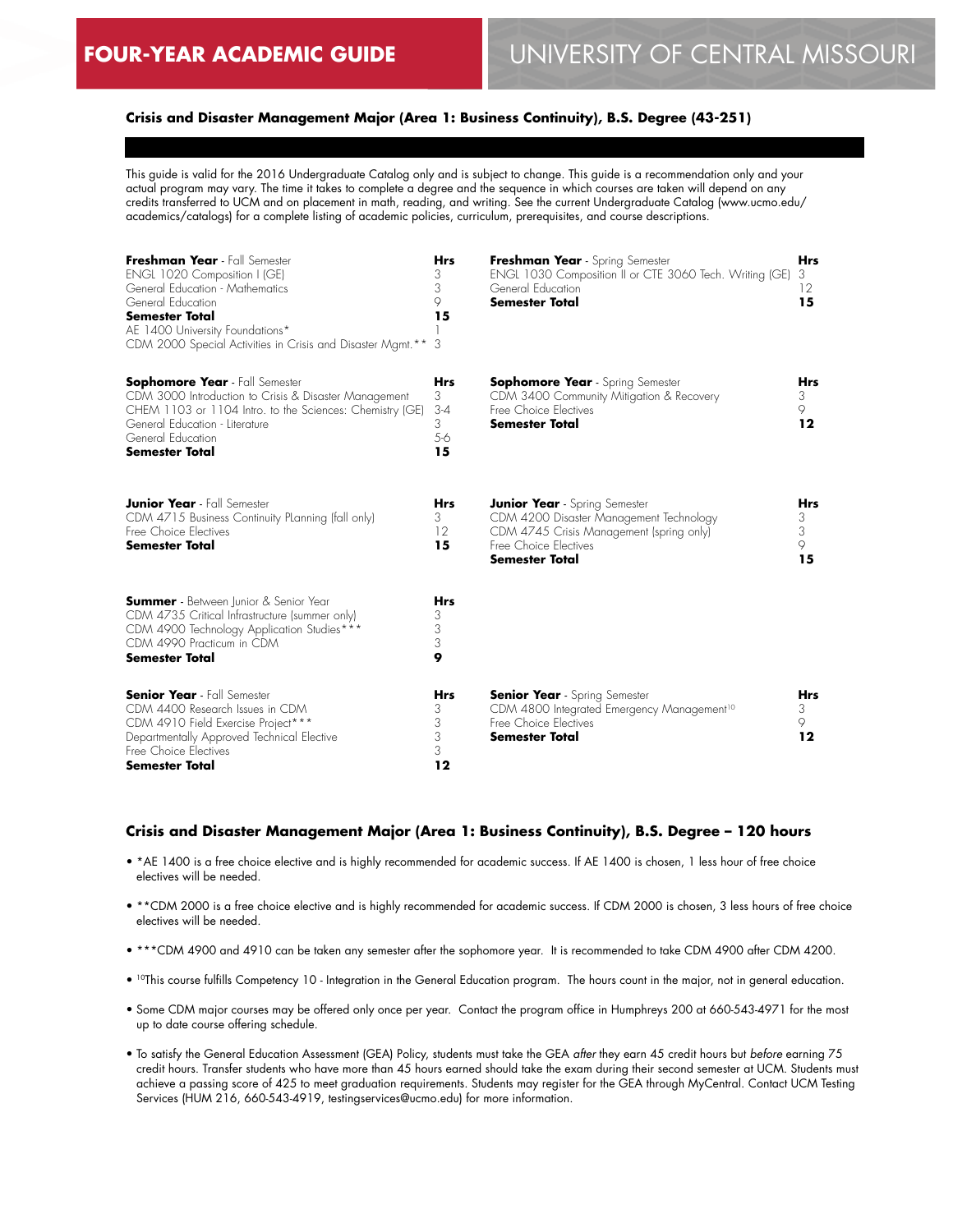## **Crisis and Disaster Management Major (Area 2: Emergency Management), B.S. Degree (43-248)**

This guide is valid for the 2016 Undergraduate Catalog only and is subject to change. This guide is a recommendation only and your actual program may vary. The time it takes to complete a degree and the sequence in which courses are taken will depend on any credits transferred to UCM and on placement in math, reading, and writing. See the current Undergraduate Catalog (www.ucmo.edu/ academics/catalogs) for a complete listing of academic policies, curriculum, prerequisites, and course descriptions.

| Freshman Year - Fall Semester<br>ENGL 1020 Composition I (GE)<br>General Education - Mathematics<br>General Education<br>Semester Total<br>AE 1400 University Foundations*<br>CDM 2000 Special Activities in Crisis and Disaster Mamt.**   | <b>Hrs</b><br>3<br>3<br>9<br>15<br>3         | Freshman Year - Spring Semester<br>ENGL 1030 Composition II or CTE 3060 Tech. Writing (GE)<br>General Education<br><b>Semester Total</b>                                      | <b>Hrs</b><br>3<br>12<br>15     |
|--------------------------------------------------------------------------------------------------------------------------------------------------------------------------------------------------------------------------------------------|----------------------------------------------|-------------------------------------------------------------------------------------------------------------------------------------------------------------------------------|---------------------------------|
| <b>Sophomore Year</b> - Fall Semester<br>CDM 3000 Introduction to Crisis & Disaster Management<br>CHEM 1103 or 1104 Intro. to the Sciences: Chemistry (GE)<br>General Education - Literature<br>General Education<br><b>Semester Total</b> | <b>Hrs</b><br>3<br>$3-4$<br>3<br>$5-6$<br>15 | <b>Sophomore Year</b> - Spring Semester<br>CDM 3400 Community Mitigation & Recovery<br>CDM 3035 Emergency Response Planning<br>Free Choice Electives<br><b>Semester Total</b> | <b>Hrs</b><br>3<br>3<br>9<br>15 |
| <b>Junior Year</b> - Fall Semester<br>CDM 4035 Disaster & Society<br>Free Choice Flectives<br><b>Semester Total</b>                                                                                                                        | <b>Hrs</b><br>3<br>12<br>15                  | <b>Junior Year</b> - Spring Semester<br>CDM 4015 Catastrophic Readiness<br>CDM 4200 Disaster Management Technology<br>Free Choice Flectives<br><b>Semester Total</b>          | <b>Hrs</b><br>3<br>3<br>9<br>15 |
| <b>Summer</b> - Between Junior & Senior Year<br>CDM 4900 Technology Application Studies***<br>CDM 4990 Practicum in CDM<br><b>Semester Total</b>                                                                                           | <b>Hrs</b><br>3<br>3<br>6                    |                                                                                                                                                                               |                                 |
| <b>Senior Year</b> - Fall Semester<br>CDM 4400 Research Issues in CDM<br>CDM 4910 Field Exercise Project***<br>Departmentally Approved Technical Elective<br>Free Choice Electives<br><b>Semester Total</b>                                | <b>Hrs</b><br>3<br>3<br>3<br>3<br>12         | <b>Senior Year</b> - Spring Semester<br>CDM 4800 Integrated Emergency Management <sup>10</sup><br>Free Choice Electives<br>Semester Total                                     | <b>Hrs</b><br>3<br>9<br>$12 \$  |

#### **Crisis and Disaster Management Major (Area 2: Emergency Management), B.S. Degree – 120 hours**

- \*AE 1400 is a free choice elective and is highly recommended for academic success. If AE 1400 is chosen, 1 less hour of free choice electives will be needed.
- \*\*CDM 2000 is a free choice elective and is highly recommended for academic success. If CDM 2000 is chosen, 3 less hours of free choice electives will be needed.
- \*\*\*CDM 4900 and 4910 can be taken any semester after the sophomore year. It is recommended to take CDM 4900 after CDM 4200.
- <sup>10</sup>This course fulfills Competency 10 Integration in the General Education program. The hours count in the major, not in general education.
- Some CDM major courses may be offered only once per year. Contact the program office in Humphreys 200 at 660-543-4971 for the most up to date course offering schedule.
- To satisfy the General Education Assessment (GEA) Policy, students must take the GEA *after* they earn 45 credit hours but *before* earning 75 credit hours. Transfer students who have more than 45 hours earned should take the exam during their second semester at UCM. Students must achieve a passing score of 425 to meet graduation requirements. Students may register for the GEA through MyCentral. Contact UCM Testing Services (HUM 216, 660-543-4919, testingservices@ucmo.edu) for more information.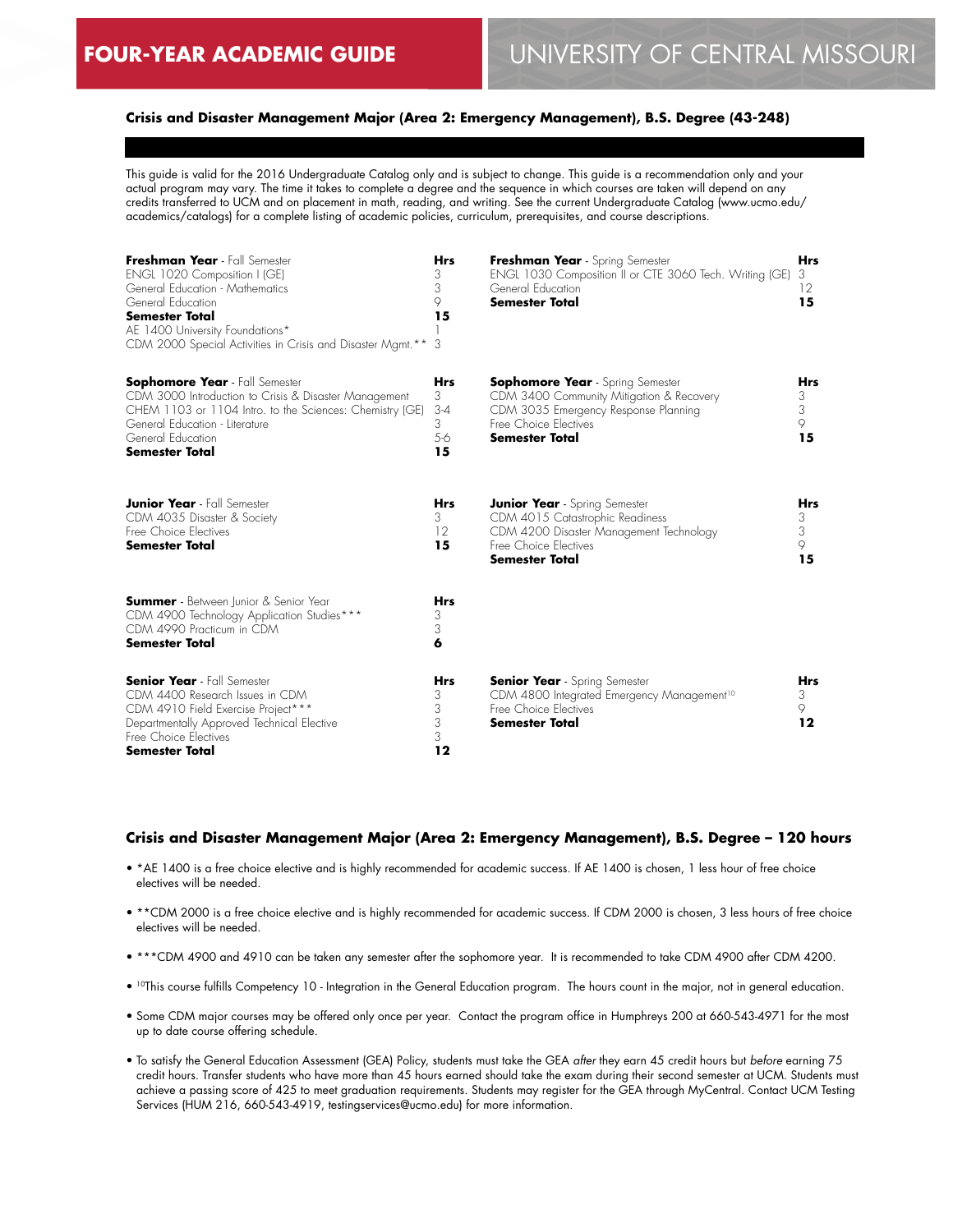## **Crisis and Disaster Management Major (Area 3: Emergency Services Mgmt.), B.S. Degree (43-886)**

This guide is valid for the 2016 Undergraduate Catalog only and is subject to change. This guide is a recommendation only and your actual program may vary. The time it takes to complete a degree and the sequence in which courses are taken will depend on any credits transferred to UCM and on placement in math, reading, and writing. See the current Undergraduate Catalog (www.ucmo.edu/academics/catalogs) for a complete listing of academic policies, curriculum, prerequisites, and course descriptions.

| Freshman Year - Fall Semester<br><b>ENGL 1020 Composition I (GE)</b><br>General Education - Mathematics<br>General Education<br><b>Semester Total</b><br>AE 1400 University Foundations*<br>CDM 2000 Special Activities in Crisis and Disaster Mamt.** | <b>Hrs</b><br>3<br>3<br>9<br>15<br>3           | Freshman Year - Spring Semester<br>ENGL 1030 Composition II or CTE 3060 Tech. Writing (GE)<br>General Education<br><b>Semester Total</b>                                                          | <b>Hrs</b><br>3<br>12<br>15    |
|--------------------------------------------------------------------------------------------------------------------------------------------------------------------------------------------------------------------------------------------------------|------------------------------------------------|---------------------------------------------------------------------------------------------------------------------------------------------------------------------------------------------------|--------------------------------|
| <b>Sophomore Year</b> - Fall Semester<br>CDM 3000 Introduction to Crisis & Disaster Management<br>CHEM 1103 or 1104 Intro. to the Sciences: Chemistry (GE)<br>General Education - Literature<br>General Education<br><b>Semester Total</b>             | <b>Hrs</b><br>3<br>$3 - 4$<br>3<br>$5-6$<br>15 | <b>Sophomore Year</b> - Spring Semester<br>CDM 3400 Community Mitigation & Recovery<br>Free Choice Electives<br><b>Semester Total</b>                                                             | <b>Hrs</b><br>3<br>9<br>12     |
| <b>Junior Year</b> - Fall Semester<br>CDM 4535 Emergency Services Management (fall only)<br>Free Choice Electives<br><b>Semester Total</b>                                                                                                             | <b>Hrs</b><br>3<br>12<br>15                    | <b>Junior Year</b> - Spring Semester<br>CDM 4200 Disaster Management Technology<br>CDM 4515 Safety & Health for Emergency Resp. (spring only) 3<br>Free Choice Electives<br><b>Semester Total</b> | <b>Hrs</b><br>3<br>9<br>15     |
| <b>Summer</b> - Between Junior & Senior Year<br>CDM 4575 Emergency Serv. Personnel Mgmt. (summer only)<br>CDM 4900 Technology Application Studies***<br>CDM 4990 Practicum in CDM<br><b>Semester Total</b>                                             | <b>Hrs</b><br>3<br>3<br>3<br>9                 |                                                                                                                                                                                                   |                                |
| <b>Senior Year</b> - Fall Semester<br>CDM 4400 Research Issues in CDM<br>CDM 4910 Field Exercise Project***<br>Departmentally Approved Technical Elective<br>Free Choice Electives<br>Semester Total                                                   | <b>Hrs</b><br>3<br>3<br>3<br>3<br>12           | <b>Senior Year</b> - Spring Semester<br>CDM 4800 Integrated Emergency Management <sup>10</sup><br>Free Choice Electives<br><b>Semester Total</b>                                                  | <b>Hrs</b><br>3<br>9<br>$12 \$ |

#### **Crisis and Disaster Management Major (Area 3: Emergency Services Management), B.S. Degree – 120 hours**

- \*AE 1400 is a free choice elective and is highly recommended for academic success. If AE 1400 is chosen, 1 less hour of free choice electives will be needed.
- \*\*CDM 2000 is a free choice elective and is highly recommended for academic success. If CDM 2000 is chosen, 3 less hours of free choice electives will be needed.
- \*\*\*CDM 4900 and 4910 can be taken any semester after the sophomore year. It is recommended to take CDM 4900 after CDM 4200.
- <sup>10</sup>This course fulfills Competency 10 Integration in the General Education program. The hours count in the major, not in general education.
- Some CDM major courses may be offered only once per year. Contact the program office in Humphreys 200 at 660-543-4971 for the most up to date course offering schedule.
- To satisfy the General Education Assessment (GEA) Policy, students must take the GEA *after* they earn 45 credit hours but *before* earning 75 credit hours. Transfer students who have more than 45 hours earned should take the exam during their second semester at UCM. Students must achieve a passing score of 425 to meet graduation requirements. Students may register for the GEA through MyCentral. Contact UCM Testing Services (HUM 216, 660-543-4919, testingservices@ucmo.edu) for more information.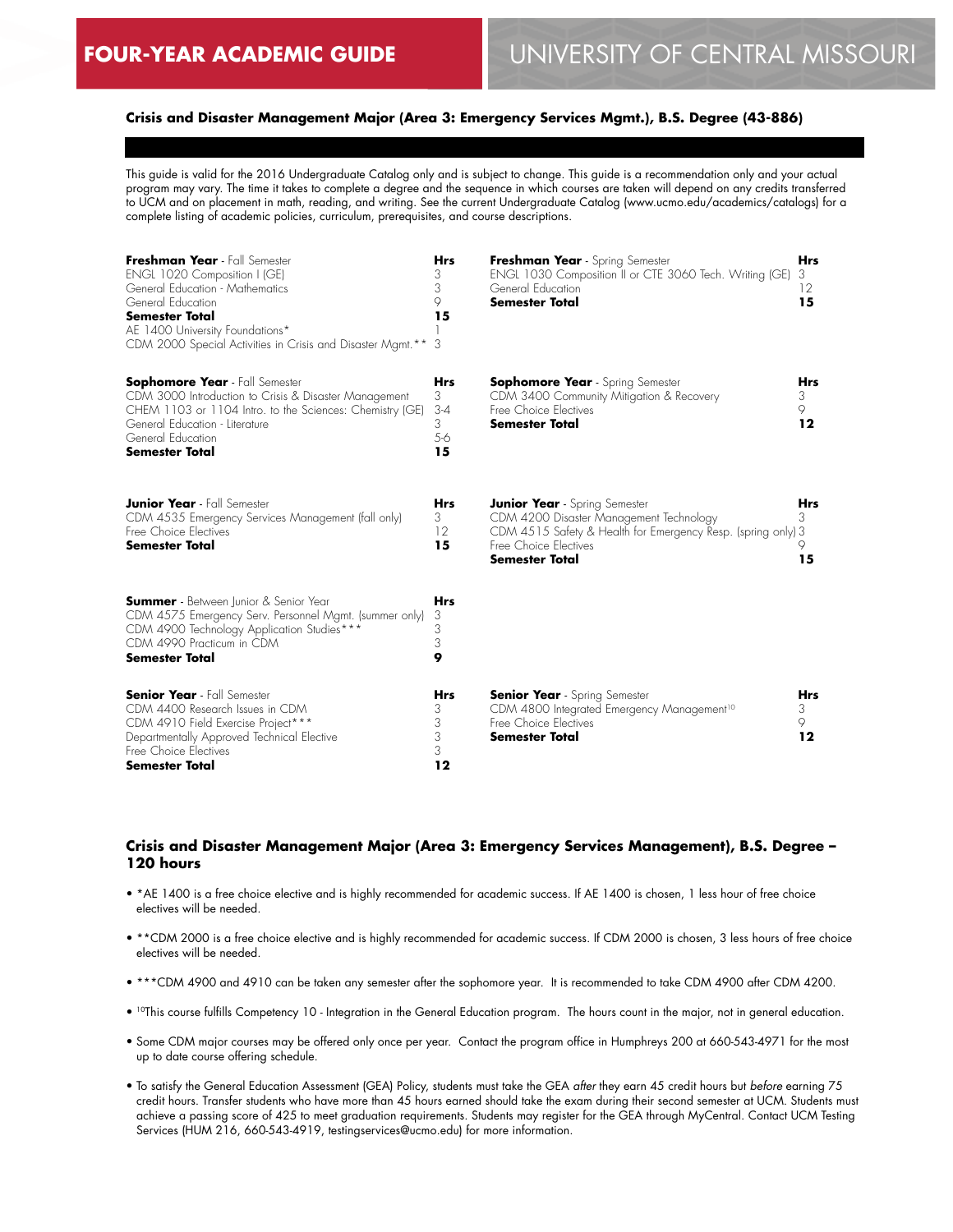## **Crisis and Disaster Management Major (Area 4: Environmental Hazards), B.S. Degree (43-250)**

This guide is valid for the 2016 Undergraduate Catalog only and is subject to change. This guide is a recommendation only and your actual program may vary. The time it takes to complete a degree and the sequence in which courses are taken will depend on any credits transferred to UCM and on placement in math, reading, and writing. See the current Undergraduate Catalog (www.ucmo.edu/academics/catalogs) for a complete listing of academic policies, curriculum, prerequisites, and course descriptions.

| Freshman Year - Fall Semester<br>ENGL 1020 Composition I (GE)<br>General Education - Mathematics<br>General Education<br><b>Semester Total</b><br>AE 1400 University Foundations*<br>CDM 2000 Special Activities in Crisis and Disaster Mamt. ** | <b>Hrs</b><br>3<br>3<br>9<br>15<br>3         | Freshman Year - Spring Semester<br>ENGL 1030 Composition II or CTE 3060 Tech. Writing (GE)<br>General Education<br><b>Semester Total</b>                                                   | <b>Hrs</b><br>3<br>12<br>15     |
|--------------------------------------------------------------------------------------------------------------------------------------------------------------------------------------------------------------------------------------------------|----------------------------------------------|--------------------------------------------------------------------------------------------------------------------------------------------------------------------------------------------|---------------------------------|
| <b>Sophomore Year</b> - Fall Semester<br>CDM 3000 Introduction to Crisis & Disaster Management<br>CHEM 1103 or 1104 Intro. to the Sciences: Chemistry (GE)<br>General Education - Literature<br>General Education<br>Semester Total              | <b>Hrs</b><br>3<br>$3 - 4$<br>3<br>5-6<br>15 | <b>Sophomore Year</b> - Spring Semester<br>CDM 3400 Community Mitigation & Recovery<br>Free Choice Electives<br><b>Semester Total</b>                                                      | <b>Hrs</b><br>3<br>9<br>12      |
| <b>Junior Year</b> - Fall Semester<br>CDM 3225 Hazardous Materials Emergency Resp. (fall only)<br>Free Choice Flectives<br><b>Semester Total</b>                                                                                                 | <b>Hrs</b><br>3<br>12<br>15                  | <b>Junior Year</b> - Spring Semester<br>CDM 4200 Disaster Management Technology<br>CDM 4245 Managerial Issues in Haz. Mat. (spring only)<br>Free Choice Electives<br><b>Semester Total</b> | <b>Hrs</b><br>3<br>3<br>9<br>15 |
| <b>Summer</b> - Between Junior & Senior Year<br>CDM 4215 Environmental Disasters (summer only)<br>CDM 4900 Technology Application Studies***<br>CDM 4990 Practicum in CDM<br><b>Semester Total</b>                                               | <b>Hrs</b><br>3<br>3<br>3<br>9               |                                                                                                                                                                                            |                                 |
| <b>Senior Year</b> - Fall Semester<br>CDM 4400 Research Issues in CDM<br>CDM 4910 Field Exercise Project***<br>Departmentally Approved Technical Elective<br>Free Choice Electives<br><b>Semester Total</b>                                      | Hrs<br>3<br>3<br>3<br>3<br>12                | <b>Senior Year</b> - Spring Semester<br>CDM 4800 Integrated Emergency Management <sup>10</sup><br>Free Choice Electives<br><b>Semester Total</b>                                           | <b>Hrs</b><br>3<br>9<br>$12 \$  |

#### **Crisis and Disaster Management Major (Area 4: Environmental Hazards), B.S. Degree – 120 hours**

- \*AE 1400 is a free choice elective and is highly recommended for academic success. If AE 1400 is chosen, 1 less hour of free choice electives will be needed.
- \*\*CDM 2000 is a free choice elective and is highly recommended for academic success. If CDM 2000 is chosen, 3 less hours of free choice electives will be needed.
- \*\*Course choice will depend on the Major Area chosen: Business Continuity Area, Emergency Management Area, Emergency Services Management Area, or the Environmental Hazards Area. Each area requires 9 specific hours of CDM courses. See the 2016 Undergraduate Catalog for more information.
- \*\*\*CDM 4900 and 4910 can be taken any semester after the sophomore year. It is recommended to take CDM 4900 after CDM 4200.
- 10This course fulfills Competency 10 Integration in the General Education program. The hours count in the major, not in general education.
- Some CDM major courses may be offered only once per year. Contact the program office in Humphreys 200 at 660-543-4971 for the most up to date course offering schedule.
- To satisfy the General Education Assessment (GEA) Policy, students must take the GEA *after* they earn 45 credit hours but *before* earning 75 credit hours. Transfer students who have more than 45 hours earned should take the exam during their second semester at UCM. Students must achieve a passing score of 425 to meet graduation requirements. Students may register for the GEA through MyCentral. Contact UCM Testing Services (HUM 216, 660-543-4919, testingservices@ucmo.edu) for more information.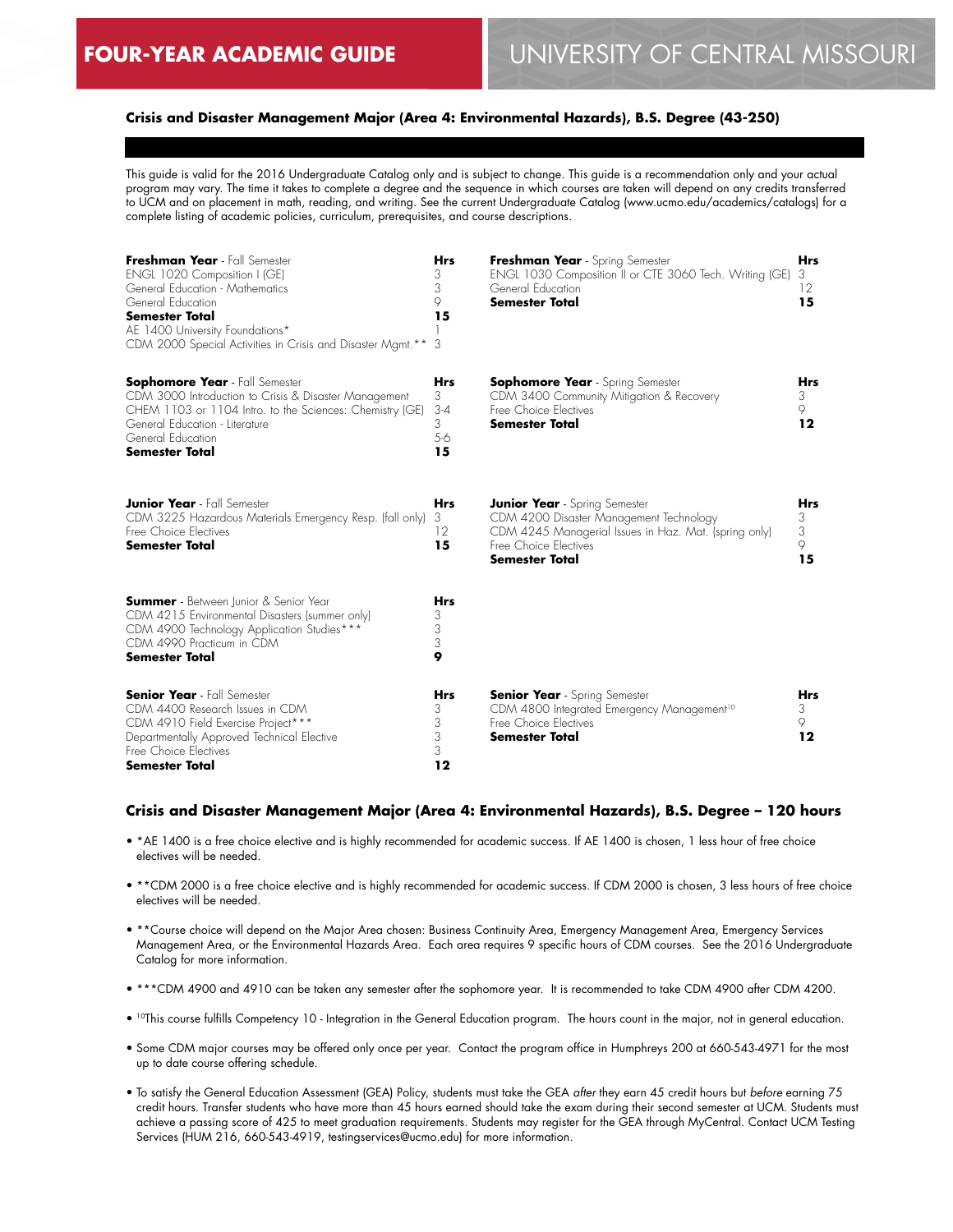## **Cybersecurity Major, B.S. Degree (43-892)**

This guide is valid for the 2016 Undergraduate Catalog only and is subject to change. This guide is a recommendation only and your actual program may vary. The time it takes to complete a degree and the sequence in which courses are taken will depend on any credits transferred to UCM and on placement in math, reading, and writing. See the current Undergraduate Catalog (www.ucmo.edu/ academics/catalogs) for a complete listing of academic policies, curriculum, prerequisites, and course descriptions.

| Freshman Year - Fall Semester<br>COMM 1000 Public Speaking or COMM 1050<br>Fundamentals of Oral Communication Competency (GE)<br>CS 1000 Computers and Modern Society (GE)<br>CS 1100 Computer Programming I<br>CS 1800 Introduction to Cybersecurity<br>ENGL 1020 Composition I (GE)<br>Semester Total<br>AE 1400 University Foundations* | <b>Hrs</b><br>3<br>3<br>3<br>3<br>3<br>15 | Freshman Year - Spring Semester<br>ACST 1300 Basic Statistics (GE)<br>CS 1110 Computer Programming II<br>CS 2810 Economics of Cybersecurity<br>ENGL 1030 Composition II or CTE 3060 Tech. Writing (GE)<br>General Education<br><b>Semester Total</b> | <b>Hrs</b><br>3<br>3<br>3<br>3<br>3<br>15         |
|--------------------------------------------------------------------------------------------------------------------------------------------------------------------------------------------------------------------------------------------------------------------------------------------------------------------------------------------|-------------------------------------------|------------------------------------------------------------------------------------------------------------------------------------------------------------------------------------------------------------------------------------------------------|---------------------------------------------------|
| <b>Sophomore Year</b> - Fall Semester<br>CS 2300 Data Structures<br>CS 2800 Usable Privacy and Security<br>CS 3500 C and UNIX Environment<br>CS 1030 Introduction to Computer Programming or<br>MATH 1131 Applied Calculus (GE)<br>NET 1060 Introduction to Networks<br><b>Semester Total</b>                                              | Hrs<br>3<br>3<br>3<br>3<br>3<br>15        | <b>Sophomore Year</b> - Spring Semester<br>CS 2400 Discrete Structures<br>CS 3130 Secure Programming**<br>NET 1061 Routers & Switching Essentials<br>General Education - Literature<br>General Education<br><b>Semester Total</b>                    | Hrs<br>3<br>3<br>3<br>3<br>3<br>15                |
| <b>Junior Year</b> - Fall Semester<br>CS 3300 Introduction to Cryptography**<br>CS 4140 Web Applications Security<br>CS 4300 Algorithm Design & Analysis**<br>CS 4500 Operating Systems**<br>General Education<br><b>Semester Total</b>                                                                                                    | <b>Hrs</b><br>3<br>3<br>3<br>3<br>3<br>15 | <b>Junior Year</b> - Spring Semester<br>NET 3068 Network Security I<br>Major Elective+<br>General Education<br><b>Semester Total</b>                                                                                                                 | Hrs<br>4<br>3<br>9<br>16                          |
| <b>Senior Year</b> - Fall Semester<br>CS 4600 Database Theory & Applications**<br>CS 4800 Computer Networking***<br>CS 4840 Ethical Hacking<br>General Education<br>Free Choice Elective<br><b>Semester Total</b>                                                                                                                          | <b>Hrs</b><br>3<br>3<br>3<br>3<br>3<br>15 | <b>Senior Year</b> - Spring Semester<br>CS 4820 Introduction to Information Assurance <sup>10</sup><br>CS 4850 Computer and Network Forensics<br>Major Elective+<br>Free Choice Electives<br><b>Semester Total</b>                                   | <b>Hrs</b><br>3<br>3<br>$\mathfrak{Z}$<br>5<br>14 |

## **Cybersecurity Major, B.S. Degree - 120 hours**

- \*AE 1400 is a free choice elective and is highly recommended for academic success. If AE 1400 is chosen, 1 less hour of free choice electives will be needed.
- \*\*This class is only offered during the semester indicated.
- +This major requires 6 hours of major electives. Consult the course choice listing in the 2016 Undergraduate Catalog.
- 10This course fulfills Competency 10 Integration in the General Education program. The hours count in the major, not in general education.
- To satisfy the General Education Assessment (GEA) Policy, students must take the GEA *after* they earn 45 credit hours but *before* earning 75 credit hours. Transfer students who have more than 45 hours earned should take the exam during their second semester at UCM. Students must achieve a passing score of 425 to meet graduation requirements. Students may register for the GEA through MyCentral. Contact UCM Testing Services (HUM 216, 660-543-4919, testingservices@ucmo.edu) for more information.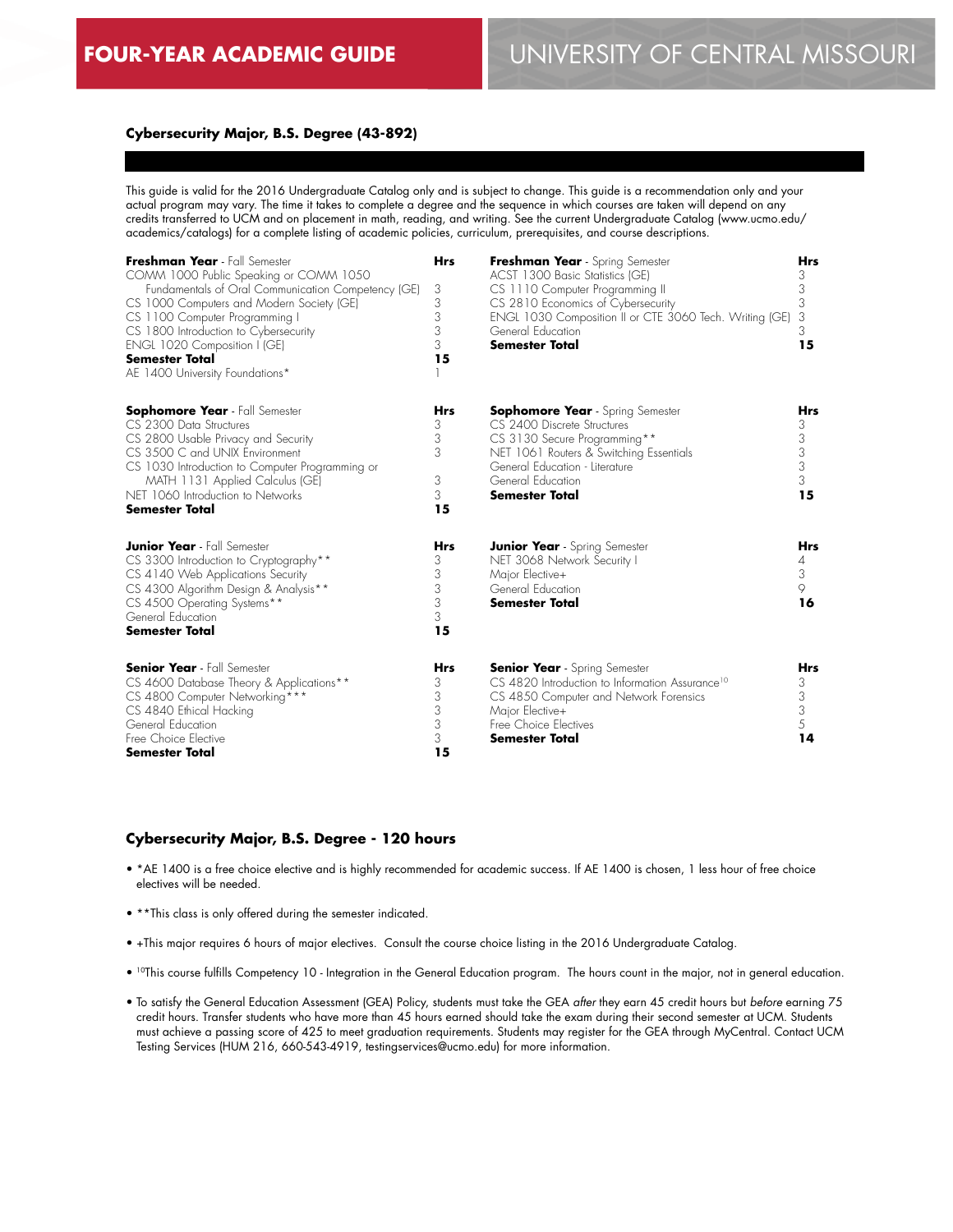**High School Junior Year/MCC** - Summer Semester

COLL 100 First Year Seminar (N/A)

## **Cybersecurity Major, Missouri Innovation Campus (MIC), B.S. Degree (43-892)**

This guide is valid for the 2016 Undergraduate Catalog only and is subject to change. This guide is a recommendation only and your actual program may vary. The time it takes to complete a degree and the sequence in which courses are taken will depend on any credits transferred to UCM and on placement in math, reading, and writing. See the current Undergraduate Catalog (www.ucmo.edu/ academics/catalogs) for a complete listing of academic policies, curriculum, prerequisites, and course descriptions.

Courses listed in the first seven semesters include the course prefix, number, and titles used by the Metropolitan Community Colleges (MCC). The eighth semester is partially at both MCC and UCM. The UCM equivalents are listed in parenthesis after the MCC course title. If there is no UCM equivalency, (N/A) is listed. Transfer course articulations may be found on the UCM website at www.ucmo.edu/ corequiv/transferSearch.cfm. The (GE) following some classes denotes that they will fulfill a UCM general education requirement. See the current Undergraduate Catalog (www.ucmo.edu/academics/catalogs) for a complete listing of the 42 hours of general education.

> **Hrs** 1

| CSIS 110 Technology & Information Mgmt. (BTE 1210) (GE)                                                                                                                                                                                                                                   | 3                             |
|-------------------------------------------------------------------------------------------------------------------------------------------------------------------------------------------------------------------------------------------------------------------------------------------|-------------------------------|
| Semester Total                                                                                                                                                                                                                                                                            | 4                             |
| High School Junior Year/MCC/UCM - Spring Semester Hrs<br>CS 1800 Introduction to Cybersecurity*<br>Scaling Networks (STA Course) (CSIS 175 or 212 at MCC)<br>(NET 2060)<br>Connecting Networks (STA Course) (CSIS 178 or 213 at<br>MCC) (NET 2061)<br>General Education<br>Semester Total | 3<br>3<br>3<br>3<br>12        |
| High School Senior Year/MCC - Fall Semester<br>CSIS 123 Prog. Fundamentals (STA Course) (CS 1100)<br>ENGL 101 Composition and Reading I (ENGL 1020) (GE)<br>PHYS 130 or CHEM 107 (PHYS 1101 or Gen Ed Chemistry<br>with a lab) (GE)<br>General Education<br><b>Semester Total</b>         | Hrs<br>3<br>3<br>5<br>3<br>14 |
| MCC Junior Year - Summer Semester                                                                                                                                                                                                                                                         | Hrs                           |
| CSIS 222 Object Oriented Programming Java (CS 1110)                                                                                                                                                                                                                                       | 3                             |
| General Education - Literature                                                                                                                                                                                                                                                            | 3                             |
| <b>Semester Total</b>                                                                                                                                                                                                                                                                     | 6                             |
| <b>UCM Junior Year</b> - Spring Semester                                                                                                                                                                                                                                                  | Hrs                           |
| CS 2800 Usable Privacy and Security*                                                                                                                                                                                                                                                      | 3                             |
| CS 3300 Introduction to Cryptography*                                                                                                                                                                                                                                                     | 3                             |
| CS 4600 Database Theory & Applications*                                                                                                                                                                                                                                                   | 3                             |
| CS 4800 Computer Networking*                                                                                                                                                                                                                                                              | 3                             |
| NET 3068 Network Security I                                                                                                                                                                                                                                                               | 4                             |
| Semester Total                                                                                                                                                                                                                                                                            | 16                            |
| <b>UCM Senior Year</b> - Fall Semester                                                                                                                                                                                                                                                    | Hrs                           |
| CS 3130 Secure Programming*                                                                                                                                                                                                                                                               | 3                             |
| CS 4820 Introduction to Information Assurance <sup>10</sup>                                                                                                                                                                                                                               | 3                             |
| CS 4840 Ethical Hacking                                                                                                                                                                                                                                                                   | 3                             |
| General Education                                                                                                                                                                                                                                                                         | 3                             |
| <b>Semester Total</b>                                                                                                                                                                                                                                                                     | 12                            |

| High School Junior Year/MCC/UCM - Fall Semester              | <b>Hrs</b> |
|--------------------------------------------------------------|------------|
| CS 1030 Introduction to Computer Programming (GE)*           | 3          |
| Intro. to Networks (STA Course) (CSIS 112 at MCC)            |            |
| <b>INET 10601</b>                                            | 3          |
| Routing and Switching Essentials (STA Course) (CSIS 113 at   |            |
| <b>MCCI (NET 1061)</b>                                       | З          |
| HIST 120 or 121 Hist. of the U.S. (HIST 1350 or 1351) (GE) 3 |            |
| <b>Semester Total</b>                                        | 12         |
| High School Senior Year/MCC - Summer Semester                |            |

| <b>Ingh senser senser rear/mes</b> common componer |  |
|----------------------------------------------------|--|
| COMM 1000 Public Speaking (GE)                     |  |
| Semester Total                                     |  |

| High School Senior Year/MCC - Spring Semester<br>CSIS 223 Object Oriented Programming (STA Course)                                                             | Hrs                                        |
|----------------------------------------------------------------------------------------------------------------------------------------------------------------|--------------------------------------------|
| (CS 1110)<br>ENGL 215 Technical Writing (CTE 3060) or                                                                                                          | 3                                          |
| ENGL 102 Composition II (ENGL 1030) (GE)<br>MATH 115 Basic Statistics (ACST 1300) (GE)                                                                         | 3<br>3                                     |
| General Education<br>Semester Total                                                                                                                            | 3<br>12                                    |
| <b>UCM Junior Year</b> - Fall Semester                                                                                                                         | <b>Hrs</b>                                 |
| CS 2300 Data Structures*<br>CS 2400 Discrete Structures*<br>CS 2810 Economics of Cybersecurity<br>CS 3500 C and UNIX Environment*                              | 3<br>$\begin{array}{c} 3 \\ 3 \end{array}$ |
| General Education<br>Semester Total                                                                                                                            | 3<br>15                                    |
| <b>UCM Senior Year - Summer Semester</b><br>CS 1000 Computers and Modern Society (GE)*<br>CS 4020 Internship in CS (Major elective)+*<br><b>Semester Total</b> | <b>Hrs</b><br>3<br>3<br>6                  |
|                                                                                                                                                                |                                            |
|                                                                                                                                                                |                                            |

| <b>UCM Senior Year</b> - Spring Semester             | Hrs |
|------------------------------------------------------|-----|
| CS 4110 Mobile Applications Programming with Android |     |
| (Major elective)+*                                   |     |
| CS 4140 Web Applications Security                    |     |
| CS 4300 Algorithm Design & Analysis*                 |     |
| CS 4500 Operating Systems*                           |     |
| CS 4850 Computer and Network Forensics               |     |
| <b>Semester Total</b>                                | 15  |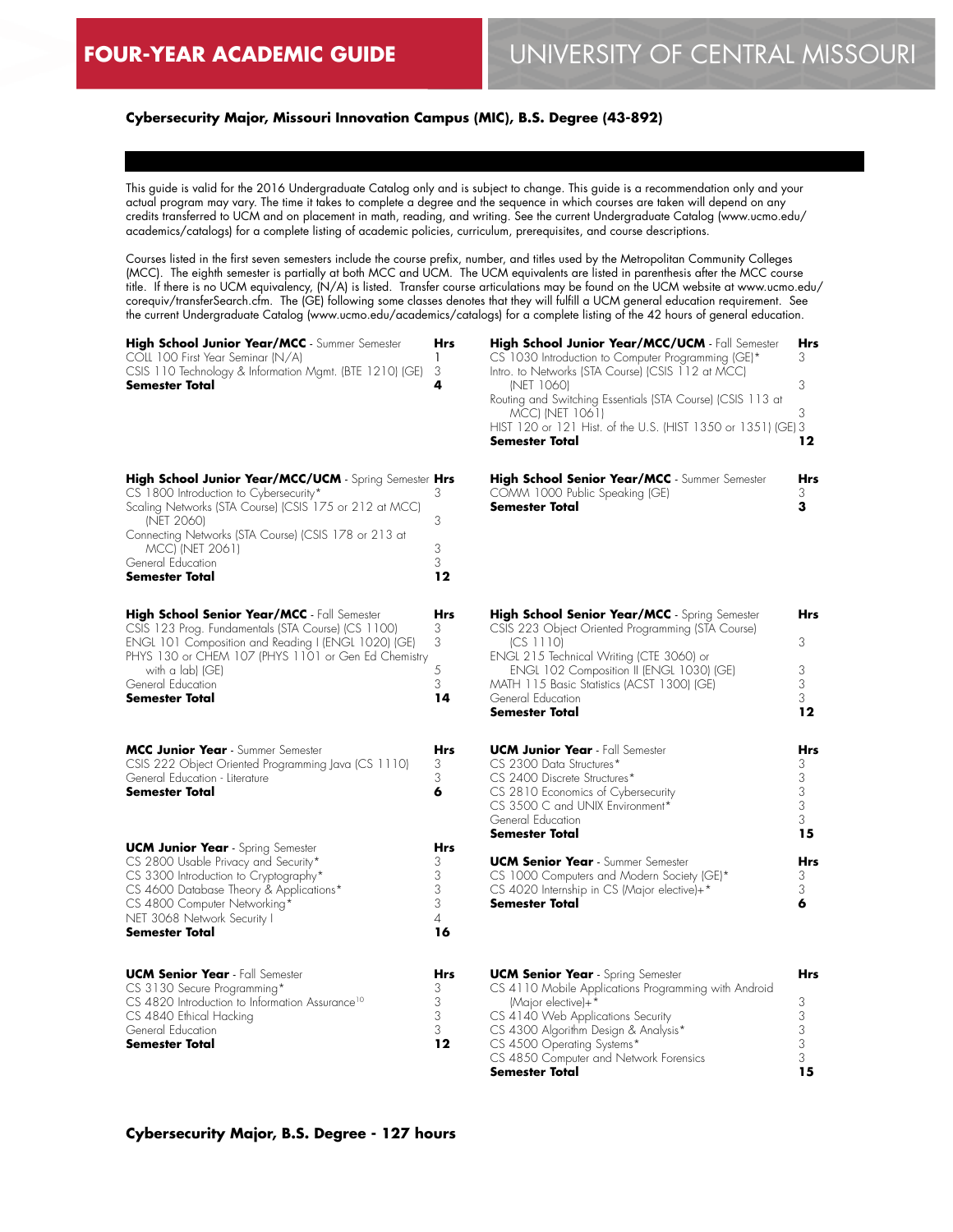# **Cybersecurity Major, Missouri Innovation Campus (MIC), B.S. Degree (43-892)**

This guide is valid for the 2016 Undergraduate Catalog only and is subject to change. This guide is a recommendation only and your actual program may vary. The time it takes to complete a degree and the sequence in which courses are taken will depend on any credits transferred to UCM and on placement in math, reading, and writing. See the current Undergraduate Catalog (www.ucmo.edu/ academics/catalogs) for a complete listing of academic policies, curriculum, prerequisites, and course descriptions.

## **General Information**

- This program is offered in cooperation with the Lee's Summit R-7 School District and the Metropolitan Community College (MCC). Students begin the program during their junior year in high school and will earn an AAS degree from MCC-BTC.
- Students must be accepted into this program. Go to www.ucmo.edu/mic or call 660-543-8256 for more information.
- Please note that the credit hours from any course taken at a community college that articulates or substitutes for an upper-level (3000/4000) UCM course will not count towards the upper-level hours needed for graduation. The same rule applies to any 1000/2000 level courses at four-year institutions, even if the course(s) articulates or substitutes for an upper-level (3000/4000) UCM course. Learn more at www.ucmo.edu/registrar/standards/upper.cfm.
- To satisfy the General Education Assessment (GEA) Policy, students must take the GEA *after* they earn 45 credit hours but *before* earning 75 credit hours. Transfer students who have more than 45 hours earned should take the exam during their second semester at UCM. Students must achieve a passing score of 425 to meet graduation requirements. Students may register for the GEA through MyCentral. Contact UCM Testing Services (HUM 216, 660-543-4919, testingservices@ucmo.edu) for more information.

#### **Key to Curriculum Notes on Four Year Guide**

- \*This class is only offered during the semester indicated.
- +This major requires 6 hours of major electives. Consult the course choice listing in the 2016 Undergraduate Catalog.
- 10This course fulfills Competency 10 Integration in the General Education program. The hours count in the major, not in general education.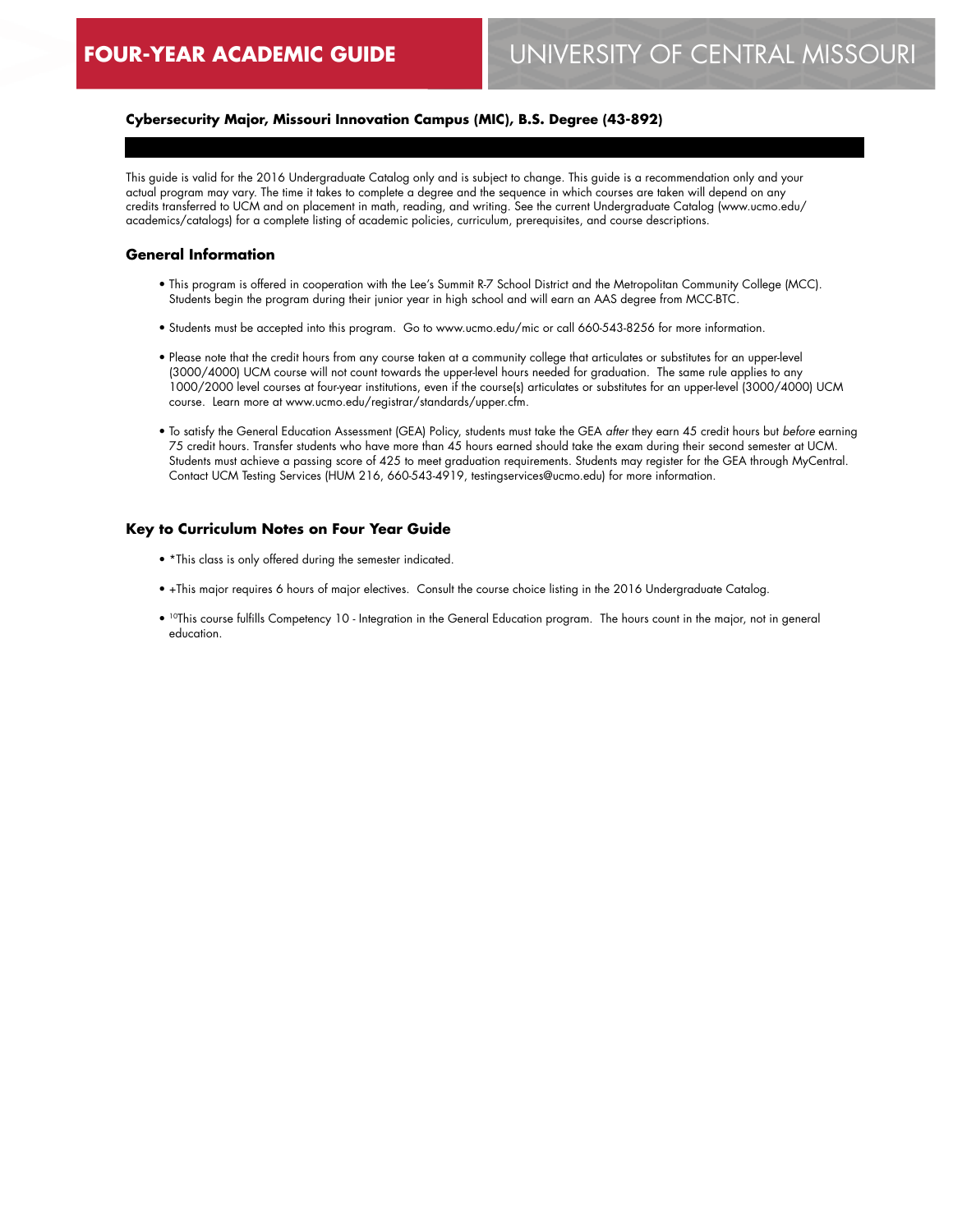#### **Design & Drafting Technology Major, B.S. Degree (43-568)**

This guide is valid for the 2016 Undergraduate Catalog only and is subject to change. This guide is a recommendation only and your actual program may vary. The time it takes to complete a degree and the sequence in which courses are taken will depend on any credits transferred to UCM and on placement in math, reading, and writing. See the current Undergraduate Catalog (www.ucmo.edu/ academics/catalogs) for a complete listing of academic policies, curriculum, prerequisites, and course descriptions.

| Freshman Year - Fall Semester<br>BTE 1210 Essentials of Managing Information (GE)<br>CADD 1100 Orientation to Design/Drafting*+<br>CADD 1105 Basic AutoCAD<br>CADD 1110 Fundamentals of Drafting or<br>CTE 1300 Introduction to Engineering Design<br>CADD 1170 Introduction Computer-Aided Drafting+<br>ENGL 1020 Composition I (GE)<br>MATH 1111 College Algebra (GE)<br>Semester Total | <b>Hrs</b><br>2<br>1<br>1<br>3<br>$\overline{2}$<br>3<br>3<br>15 | Freshman Year - Spring Semester<br>CADD 2140 CADD for Engineering Technology+<br>CADD 2171 Introduction to MicroStation+<br>EASC 1004 Introduction to Geology (GE)<br>ENGT 2530 Machine Tool Technology<br>MATH 1112 College Trigonometry<br><b>Semester Total</b>                        | Hrs<br>3<br>3<br>$\overline{4}$<br>3<br>$\overline{2}$<br>15 |
|-------------------------------------------------------------------------------------------------------------------------------------------------------------------------------------------------------------------------------------------------------------------------------------------------------------------------------------------------------------------------------------------|------------------------------------------------------------------|-------------------------------------------------------------------------------------------------------------------------------------------------------------------------------------------------------------------------------------------------------------------------------------------|--------------------------------------------------------------|
| <b>Sophomore Year</b> - Fall Semester<br>CADD 2100 Sophomore Design/Drafting Seminar*<br>CADD 2150 Descriptive Geometry for Engin. Technology<br>CADD 3120 Machine Drafting*+<br>CMGT 2020 Statics<br>General Education<br>Semester Total                                                                                                                                                 | Hrs<br>.5<br>3<br>3<br>3<br>6<br>15.5                            | <b>Sophomore Year</b> - Spring Semester<br>CADD 2160 Structural Drafting<br>CADD 2180 Technical Illustration<br>CADD 3160 Residential Architectural Drawing<br>CMGT 3010 Applied Constructions Practices<br>PHYS 1103 Introduction to the Sciences: Physics (GE)<br><b>Semester Total</b> | Hrs<br>3<br>3<br>$\ensuremath{\mathsf{3}}$<br>3<br>3<br>15   |
| <b>Junior Year</b> - Fall Semester<br>CADD 3100 Junior Design/Drafting Seminar*<br>CADD 3175 Advanced MicroStation<br>CTE 3060 Technical Writing (GE)<br>GEOG 2212 World Geography (GE)<br>General Education<br><b>Semester Total</b>                                                                                                                                                     | Hrs<br>.5<br>$\ensuremath{\mathsf{3}}$<br>3<br>3<br>6<br>15.5    | <b>Junior Year</b> - Spring Semester<br>CADD 3150 Civil Drafting<br>CADD 3170 Computer Drafting Systems<br>CADD 4180 Industrial Design <sup>10</sup><br>General Education - Literature<br>General Education<br>Semester Total                                                             | Hrs<br>3<br>3<br>3<br>$\ensuremath{\mathsf{3}}$<br>3<br>15   |
| Summer - Between Junior & Senior Year<br>SOT 3022 Internship in Technology<br>SOT 4210 Innovations Management for CADD or<br>HRM 3920 Human Resource Management***<br><b>Semester Total</b>                                                                                                                                                                                               | <b>Hrs</b><br>1<br>3<br>4                                        |                                                                                                                                                                                                                                                                                           |                                                              |
| <b>Senior Year</b> - Fall Semester<br>CADD 4100 Senior Design/Drafting Seminar*<br>SOT 4570 Computer Graphics<br>Major Area Electives**<br>General Education<br>Semester Total                                                                                                                                                                                                            | <b>Hrs</b><br>1<br>3<br>6<br>3<br>13                             | <b>Senior Year</b> - Spring Semester<br>INDM 4250 Project Management or<br>MGT 3315 Management of Organizations***<br>Major Area Electives**<br><b>Semester Total</b>                                                                                                                     | <b>Hrs</b><br>3<br>9<br>12                                   |

## **Design & Drafting Technology Major, B.S. Degree - 120 hours**

• Must earn a grade of C or higher in all CADD prefix courses.

• \*This class is only offered the semester indicated.

*•* +A grade of C or higher is required in these courses for enrollment in future CADD courses.

- \*\*Students choose an area of specialty from the following five areas: Area 1 Mechanical (Product/Machine) Design, Area 2 Architectural/ Structural, Area 3 MEP (Mechanical, Electrical & Plumbing) & Industrial Piping Systems, Area 4 Civil/GIS, or Area 5 Computer Graphics. Fifteen credit hours of Major Area Electives are required. See the 2016 Undergraduate Catalog for the list of classes required in each area.
- \*\*\*Students either take INDM 4250 and SOT 4210 or MGT 3315 and HRM 3920.

• 10This course fulfills Competency 10 - Integration in the General Education program. The hours count in the major, not in general education.

• To satisfy the General Education Assessment (GEA) Policy, students must take the GEA *after* they earn 45 credit hours but *before* earning 75 credit hours. Transfer students who have more than 45 hours earned should take the exam during their second semester at UCM. Students must achieve a passing score of 425 to meet graduation requirements. Students may register for the GEA through MyCentral. Contact UCM Testing Services (HUM 216, 660-543-4919, testingservices@ucmo.edu) for more information.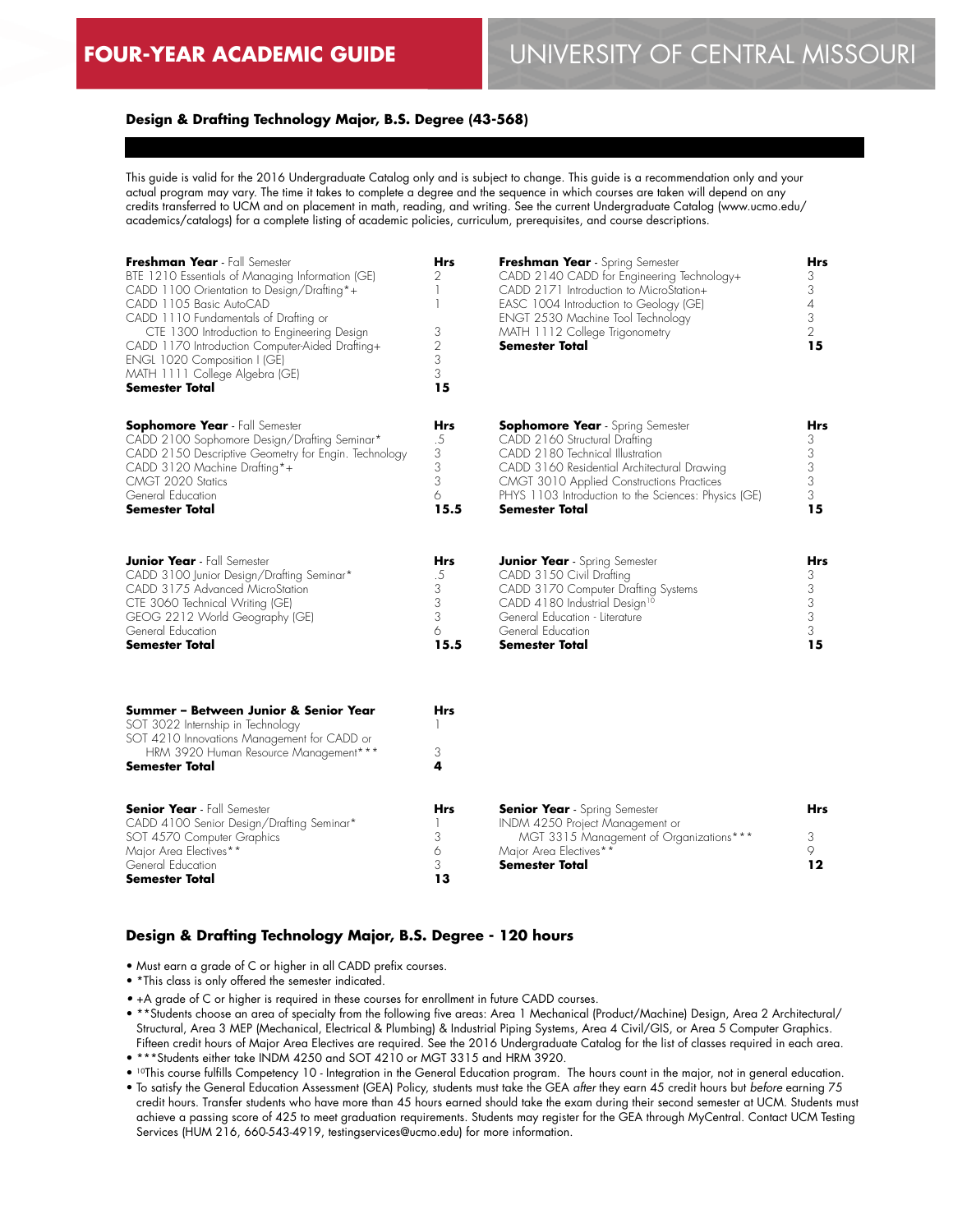# **Design & Drafting Technology Major, Missouri Innovation Campus (MIC), B.S. Degree (43-568)**

This guide is valid for the 2016 Undergraduate Catalog only and is subject to change. This guide is a recommendation only and your actual program may vary. The time it takes to complete a degree and the sequence in which courses are taken will depend on any credits transferred to UCM and on placement in math, reading, and writing. See the current Undergraduate Catalog (www.ucmo.edu/academics/ catalogs) for a complete listing of academic policies, curriculum, prerequisites, and course descriptions.

Courses listed in the first seven semesters include the course prefix, number, and titles used by the Metropolitan Community Colleges (MCC). The eighth semester is partially at both MCC and UCM. The UCM equivalents are listed in parenthesis after the MCC course title. If there is no UCM equivalency, (N/A) is listed. Transfer course articulations may be found on the UCM website at www.ucmo.edu/ corequiv/transferSearch.cfm. The (GE) following some classes denotes that they will fulfill a UCM general education requirement. See the current Undergraduate Catalog (www.ucmo.edu/academics/catalogs) for a complete listing of the 42 hours of general education.

| High School Junior Year/MCC - Summer Semester<br>COMM 102 Fundamentals of Speech (COMM 1000) (GE)<br>EHSS 111 Intro. to Health and Safety General Industry (N/A)<br>ENGR 101 Intro. to Engineering Profession (ENGT 1500)<br>Semester Total                                                                                                                              | Hrs<br>3<br>$\mathbf{1}$<br>1<br>5      | Hig<br>ETE<br><b>HIS</b>                          |
|--------------------------------------------------------------------------------------------------------------------------------------------------------------------------------------------------------------------------------------------------------------------------------------------------------------------------------------------------------------------------|-----------------------------------------|---------------------------------------------------|
|                                                                                                                                                                                                                                                                                                                                                                          |                                         | MA<br>Sei                                         |
| High School Junior Year/MCC - Spring Semester<br>ETEC 265 Introduction to Civil Design (CADD 3150)<br>ETEC 269 CADD II (articulates as CADD 1170 but will be<br>substituted for CADD 2180)#<br>MATH 130 Trigonometry (MATH 1112) or<br>MATH 150 Precalculus (MATH 1150)<br><b>Semester Total</b>                                                                         | Hrs<br>3<br>4<br>$3$ or $5$<br>10 or 12 | Hig<br>ETE<br>ETE<br>Se                           |
| High School Senior Year/MCC - Fall Semester<br>ENGL 101 Composition and Reading I (ENGL 1020) (GE)<br>ETEC 153 Descriptive Geometry (N/A, this course will<br>substitute for CADD 2150)##<br>PHYS 130 General Physics (articulates as PHYS 1101, but<br>will substitute for PHYS 1103) (GE)+<br>Semester Total<br>(must have completed MATH 130 or 150 by this semester) | Hrs<br>3<br>4<br>5<br>12                | Hig<br>CS<br>EN<br>ETE<br>ETE<br>SR\<br>Se<br>(gr |
| MCC Junior Year - Summer Semester<br>ETEC 211 Building Information Modeling, Revit (N/A, will<br>substitute for CADD 4162)*<br>ETEC 268 Intro. to Structural Steel Design (CADD 2160)<br><b>Semester Total</b>                                                                                                                                                           | Hrs<br>3<br>3<br>6                      | M<br>EA<br>MΑ<br>Ge<br>Se<br>(gr                  |
| <b>UCM Junior Year</b> - Spring Semester<br>CADD 3170 Computer Drafting Systems<br>CADD 3175 Advanced MicroStation<br>CMGT 3010 Applied Constructions Practices<br>ENGT 2530 Machine Tool Technology<br>General Education<br><b>Semester Total</b>                                                                                                                       | Hrs<br>3<br>3<br>3<br>3<br>6<br>18      | UC<br>SO<br>SO<br>Se⊧                             |
| <b>UCM Senior Year</b> - Fall Semester<br>CADD 2140 CADD for Engineering Technology<br>GEOG 2212 World Geography (GE)<br>General Education<br><b>Semester Total</b><br><b>Design &amp; Drafting Technology Major</b><br>(MIC), B.S. Degree - 120 hours                                                                                                                   | Hrs<br>3<br>3<br>6<br>12                | UC<br>СA<br>CА<br>INI<br>SO<br>Up                 |

**minimum**

| High School Junior Year/MCC - Fall Semester             | Hrs     |
|---------------------------------------------------------|---------|
| ETEC 152 Engineering Graphics and CADD I                |         |
| (CADD 1105, 1110, & 1170)                               | 5       |
| HIST 120 or 121 American History (HIST 1350 or 1351) or |         |
| POLS 135, 136, or 137 (POLS 1500, 1510,                 |         |
| or 2511 (GE)                                            | З       |
| MATH 120 College Algebra (MATH 1111)                    |         |
| (course not needed if tested into MATH 130 or 150)      | 3       |
| <b>Semester Total</b>                                   | 8 or 11 |
| High School Senior Year/MCC - Summer Semester           | Hrs     |
| ETEC 170 Microstation (CADD 2171)                       | 3       |
| ETEC 290 Internship (N/A)                               | 3       |
| <b>Semester Total</b>                                   |         |

| High School Senior Year/MCC - Spring Semester<br>CSIS 110 Technology and Information Mamt. (BTE 1210) (GE)3 | <b>Hrs</b>     |
|-------------------------------------------------------------------------------------------------------------|----------------|
| ENGL 215 Technical Writing (CTE 3060) (GE)                                                                  | 3              |
| ETEC 200 Applied Statics and Mechanics (CMGT 2020)                                                          | 3              |
| ETEC 210 Commercial Design (N/A, will substitute for CADD                                                   |                |
| $3160++$                                                                                                    | 3              |
| SRVY 135 Elementary Surveying (N/A, this course will                                                        |                |
| substitute for CMGT 3330)+++                                                                                | 3              |
| Semester Total                                                                                              | 15             |
| (graduate from high school this semester)                                                                   |                |
| <b>MCC/UCM Junior Year</b> - Fall Semester                                                                  | Hrs            |
| EASC 1004 Introduction to Geology (GE)                                                                      | 4              |
| MATH 180 Analytic Geometry and Calculus I                                                                   |                |
| (MATH 1151) (GE)                                                                                            | 5              |
| General Education - Literature                                                                              | $\overline{3}$ |
| Semester Total                                                                                              | 12             |
| (graduate from MCC with A.A.S. degree this semester)                                                        |                |
| <b>UCM Senior Year</b> - Summer Semester                                                                    | Hrs            |
| SOT 3022 Internship in Technology                                                                           |                |
| SOT 4570 Computer Graphics                                                                                  | 3              |
| <b>Semester Total</b>                                                                                       | 4              |

| <b>UCM Senior Year</b> - Spring Semester    | Hrs   |
|---------------------------------------------|-------|
| CADD 3120 Machine Drafting**                | 3     |
| CADD 4180 Industrial Design <sup>10</sup>   |       |
| INDM 4250 Project Management or             |       |
| MGT 3315 Management of Organizations***     |       |
| SOT 4210 Innovations Management for CADD or |       |
| HRM 3920 Human Resource Management***       |       |
| Upper-level Free Choice Electives^          | $O-5$ |
| <b>Semester Total</b>                       | 12-17 |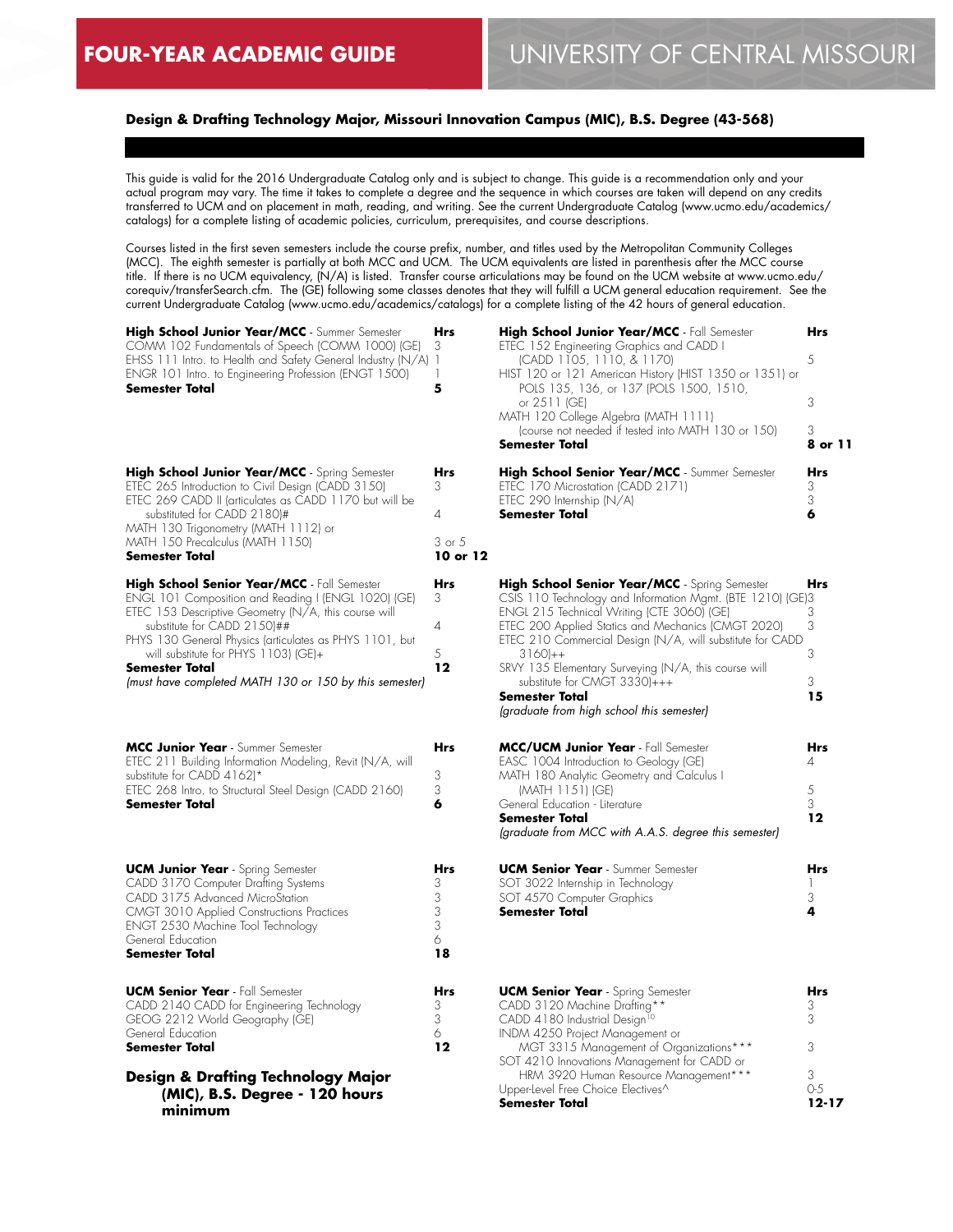## **Design & Drafting Technology Major, Missouri Innovation Campus (MIC), B.S. Degree (43-568)**

This guide is valid for the 2016 Undergraduate Catalog only and is subject to change. This guide is a recommendation only and your actual program may vary. The time it takes to complete a degree and the sequence in which courses are taken will depend on any credits transferred to UCM and on placement in math, reading, and writing. See the current Undergraduate Catalog (www.ucmo.edu/ academics/catalogs) for a complete listing of academic policies, curriculum, prerequisites, and course descriptions.

#### **General Information**

- This program is offered in cooperation with the Lee's Summit R-7 School District and the Metropolitan Community College (MCC). Students begin the program during their junior year in high school and will earn an AAS degree from MCC-BTC with a major in Engineering Technology: Architecture Emphasis.
- Students must be accepted into this program. Go to www.ucmo.edu/mic or call 660-543-8256 for more information.
- The following major classes will be waived for MIC students at UCM: CADD 1100 (1 hour), 2100 (.5 hour), 3100 (.5 hour), and 4100 (1 hour). These three credit hour will be fulfilled using free elective credit or extra transfer credit.
- Please note that the credit hours from any course taken at a community college that articulates or substitutes for an upper-level (3000/4000) UCM course will not count towards the upper-level hours needed for graduation. The same rule applies to any 1000/2000 level courses at four-year institutions, even if the course(s) articulates or substitutes for an upper-level (3000/4000) UCM course. Learn more at www.ucmo.edu/registrar/standards/upper.cfm.
- To satisfy the General Education Assessment (GEA) Policy, students must take the GEA *after* they earn 45 credit hours but *before* earning 75 credit hours. Transfer students who have more than 45 hours earned should take the exam during their second semester at UCM. Students must achieve a passing score of 425 to meet graduation requirements. Students may register for the GEA through MyCentral. Contact UCM Testing Services (HUM 216, 660-543-4919, testingservices@ucmo.edu) for more information.

#### **Key to Curriculum Notes on Four Year Guide**

- Must earn a grade of C or higher in all CADD prefix courses including those transferred.
- #While this course articulates to CADD 1170, it will also substitute for CADD 2180 which is also required in the UCM major.
- ##This course will substitute for CADD 2150 which is required in the UCM major.
- +This course will substitute for PHYS 1103 which is required in the UCM major.
- ++This course will substitute for CADD 3160 which is required in the UCM major.
- +++This course will substitute for CMGT 3330 which is required in Area 2 of the UCM major.
- \*This course will substitute for CADD 4162 which is required in Area 2 of the UCM major.
- \*\*This class is only offered the semester indicated.
- \*\*\*Students either take INDM 4250 and SOT 4210 or MGT 3315 and HRM 3920.

• ^All students must earn a minimum of 30 upper-level credits for graduation. These are classes taken at the 3000/4000 level. Courses taken at a community college may not count for these hours, even if the course is articulated or substituted for an upper-level UCM course. Students are encouraged to choose upper-level courses in the general education where available. Depending on choices made in the general education and internship, students may need additional hours of upper-level free choice electives for graduation.

• <sup>10</sup>This course fulfills Competency 10 - Integration in the General Education program. The hours count in the major, not in general education.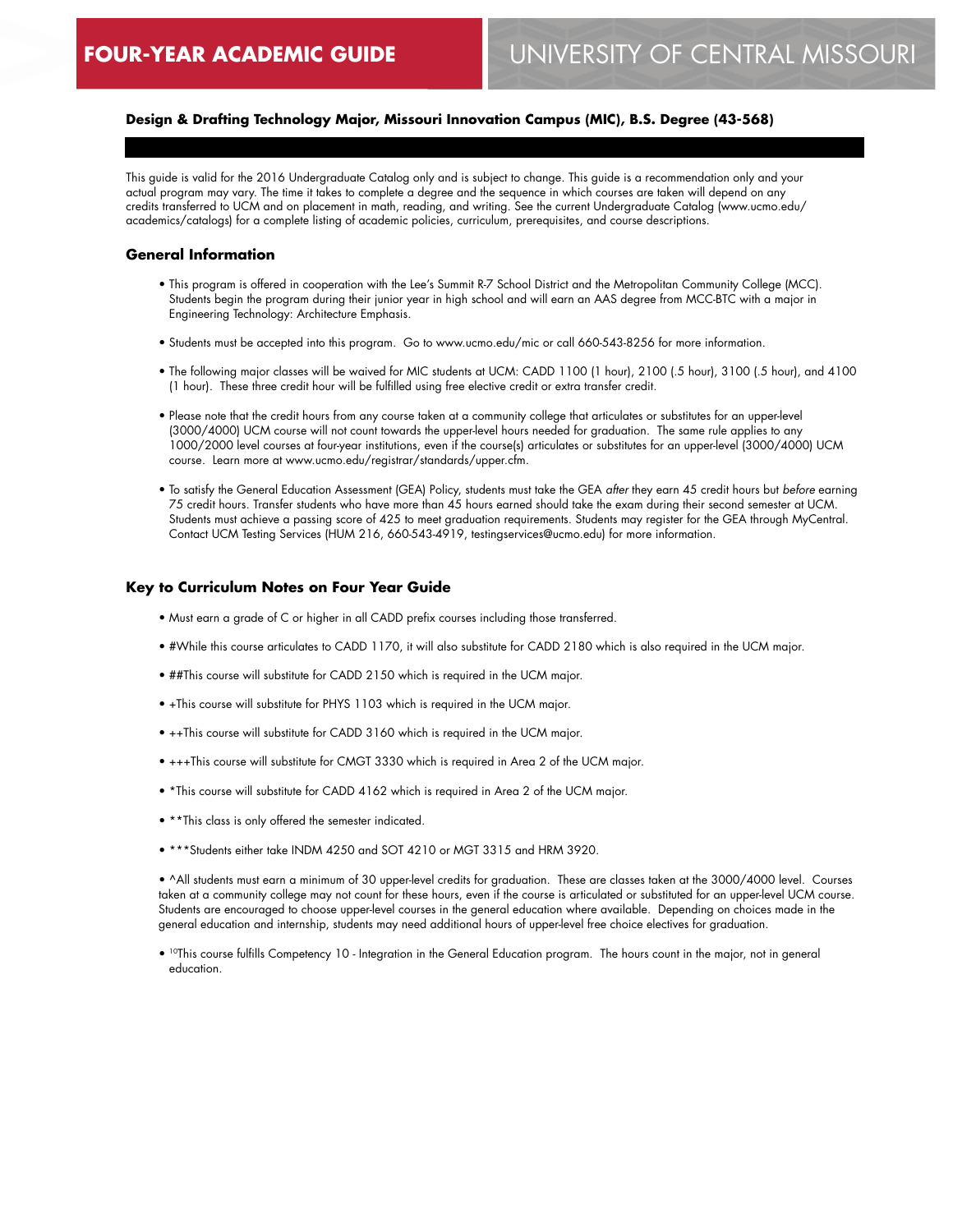#### **Dietetics Major, B.S. Degree (43-274)**

This guide is valid for the 2016 Undergraduate Catalog only and is subject to change. This guide is a recommendation only and your actual program may vary. The time it takes to complete a degree and the sequence in which courses are taken will depend on any credits transferred to UCM and on placement in math, reading, and writing. See the current Undergraduate Catalog (www.ucmo.edu/ academics/catalogs) for a complete listing of academic policies, curriculum, prerequisites, and course descriptions.

| Freshman Year - Fall Semester<br>CHEM 1104 Introduction to the Sciences: Chemistry (GE)#<br>D&N 1300 Introduction to Dietetics#<br>ENGL 1020 Composition I (GE)<br>PSY 1100 General Psychology (GE)#<br>General Education - Managing Information<br><b>Semester Total</b><br>AE 1400 University Foundations* | <b>Hrs</b><br>$\overline{4}$<br>3<br>3<br>$2 - 3$<br>$13 - 14$ | Freshman Year - Spring Semester<br>MATH 1111 College Algebra (GE)#<br>PE 2472 Communicating Ideas on Sport (GE)#<br>SOC 1800 General Sociology (GE)#<br>General Education<br><b>Semester Total</b>                                           | <b>Hrs</b><br>3<br>3<br>3<br>6<br>15                   |
|--------------------------------------------------------------------------------------------------------------------------------------------------------------------------------------------------------------------------------------------------------------------------------------------------------------|----------------------------------------------------------------|----------------------------------------------------------------------------------------------------------------------------------------------------------------------------------------------------------------------------------------------|--------------------------------------------------------|
| <b>Sophomore Year</b> - Fall Semester<br>BIOL 3401 Human Anatomy#+<br>CTE 3060 Technical Writing (GE)#<br>FOOD 2320 Sanitation and Safety#<br>FOOD 2322 Food Preparation#+<br>HIST 1350 or HIST 1351 US History<br>General Education<br><b>Semester Total</b>                                                | <b>Hrs</b><br>3<br>3<br>3<br>3<br>3<br>16                      | <b>Sophomore Year</b> - Spring Semester<br>ACCT 2100 Survey of Accounting#<br>BIOL 3402 Human Physiology#+<br>D&N 3340 Nutrition#+<br>General Education - Literature<br>Free Choice Elective<br><b>Semester Total</b>                        | <b>Hrs</b><br>3<br>5<br>$\frac{3}{3}$<br>3<br>17       |
| <b>Junior Year</b> - Fall Semester<br>BIOL 3611 Microbiology#<br>FOOD 3332 Quantity Food Production & Service#<br>FOOD 3333 Food Systems Management#**<br>Free Choice Electives<br><b>Semester Total</b>                                                                                                     | <b>Hrs</b><br>4<br>3<br>3<br>6<br>16                           | <b>Junior Year</b> - Spring Semester<br>CHEM 1604 Elementary Organic & Biochemistry#<br>FOOD 3334 Advanced Food Systems Management#**<br>PSY 4520 Statistics for the Behavioral Sciences#<br>Free Choice Flectives<br><b>Semester Total</b>  | <b>Hrs</b><br>4<br>3<br>3<br>$4 - 5$<br>$14 - 15$      |
| <b>Senior Year</b> - Fall Semester<br>D&N 4340 Advanced Nutrition#**<br>D&N 4342 Medical Nutrition I#**<br>D&N 4345 Senior Dietetics Seminar#**10<br>FOOD 4326 Experimental Foods#<br>Semester Total                                                                                                         | <b>Hrs</b><br>3<br>3<br>3<br>3<br>12                           | <b>Senior Year</b> - Spring Semester<br>BIOL 2510 Basic Genetics (GE)#<br>D&N 3350 Community Nutrition#<br>D&N 4343 Medical Nutrition II#**<br>D&N 4344 Nutrition Education & Counseling#**<br>Free Choice Flective<br><b>Semester Total</b> | <b>Hrs</b><br>3<br>3<br>3<br>$\overline{2}$<br>5<br>16 |

#### **Dietetics Major, B.S. Degree - 120 hours**

- #A grade of C or better is required in these courses.
- \*AE 1400 is a free choice elective and is highly recommended for academic success. If AE 1400 is chosen, 1 less hour of free choice electives will be needed.
- +Formal admission to the Dietetics degree program is conditional upon completion of the four following courses with a cumulative GPA of 3.00 or better in the four courses (additionally, a minimum of a C or better must be achieved in each course): BIOL 3401 and 3402, D&N 3340, and FOOD 2322.
- \*\*These classes are only offered during the term indicated.
- <sup>10</sup>This course fulfills Competency 10 Integration in the General Education program. The hours count in the major, not in general education.
- Registration as a dietitian requires an internship beyond BS degree. This degree fulfills the "Didactic Program in Dietetics Academic Requirements" of the Academy of Nutrition and Dietetics.
- To satisfy the General Education Assessment (GEA) Policy, students must take the GEA *after* they earn 45 credit hours but *before* earning 75 credit hours. Transfer students who have more than 45 hours earned should take the exam during their second semester at UCM. Students must achieve a passing score of 425 to meet graduation requirements. Students may register for the GEA through MyCentral. Contact UCM Testing Services (HUM 216, 660-543-4919, testingservices@ucmo.edu) for more information.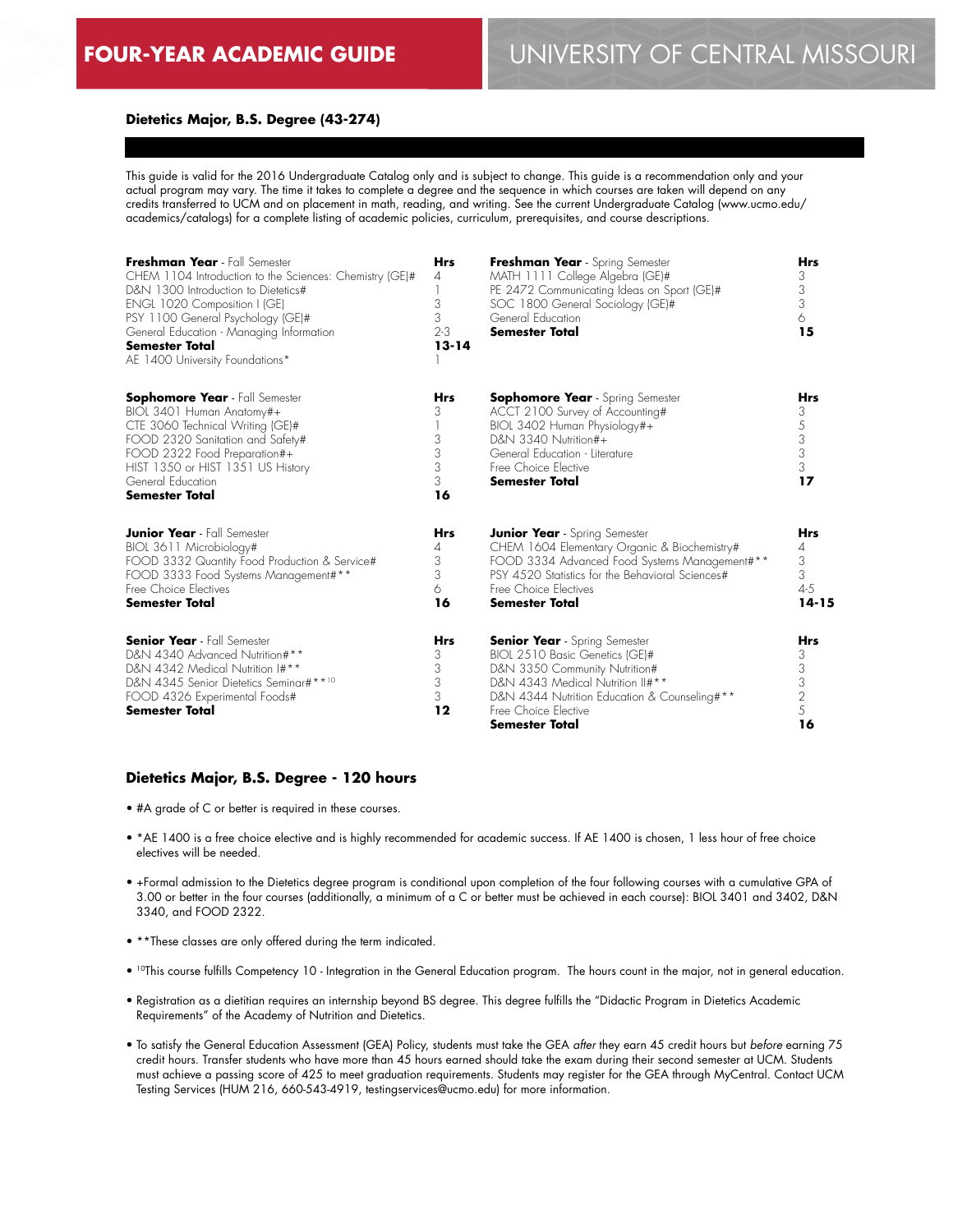# **FOUR-YEAR ACADEMIC GUIDE** UNIVERSITY OF CENTRAL MISSOURI

#### **Digital Media Production Major, B.S. Degree (43-604)**

This guide is valid for the 2016 Undergraduate Catalog only and is subject to change. This guide is a recommendation only and your actual program may vary. The time it takes to complete a degree and the sequence in which courses are taken will depend on any credits transferred to UCM and on placement in math, reading, and writing. See the current Undergraduate Catalog (www.ucmo.edu/ academics/catalogs) for a complete listing of academic policies, curriculum, prerequisites, and course descriptions.

| Freshman Year - Fall Semester<br>COMM 1000 Public Speaking (GE)<br>COMM 1100 Introduction to Communication<br>COMM 1200 Introduction to Mass Communication (GE)<br>(required GE for students doing Audio and Live Studio and<br>Remote Production major areas) or General Education<br>COMM 1275 Introduction to Media Technology<br>ENGL 1020 Composition I (GE)<br>General Education - Mathematics<br><b>Semester Total</b> | <b>Hrs</b><br>3<br>3<br>3<br>3<br>14      | Freshman Year - Spring Semester<br>COMM 2100 Introduction to Communication Theory<br>COMM 1500 Writing Across the Media#<br>ENGL 1030 Composition II (GE)#<br>MUS 1450 Audio and Acoustics (GE) (required GE for<br>students doing Audio major area) or General Education<br>General Education<br><b>Semester Total</b> | <b>Hrs</b><br>3<br>3<br>3<br>3<br>3<br>15 |
|-------------------------------------------------------------------------------------------------------------------------------------------------------------------------------------------------------------------------------------------------------------------------------------------------------------------------------------------------------------------------------------------------------------------------------|-------------------------------------------|-------------------------------------------------------------------------------------------------------------------------------------------------------------------------------------------------------------------------------------------------------------------------------------------------------------------------|-------------------------------------------|
| <b>Sophomore Year</b> - Fall Semester<br>COMM 1519 Media Aesthetics<br>COMM 2410 Multimedia Production<br>COMM 3100 Communication Research Methods<br>Major Area Course*<br>General Education - Literature<br><b>Semester Total</b>                                                                                                                                                                                           | <b>Hrs</b><br>3<br>3<br>3<br>3<br>3<br>15 | <b>Sophomore Year</b> - Spring Semester<br>COMM 2411 Audio Production<br>Major Area Course*<br>General Education<br><b>Semester Total</b>                                                                                                                                                                               | <b>Hrs</b><br>3<br>3<br>9<br>15           |
| <b>Junior Year</b> - Fall Semester<br>COMM 2412 Introduction to Digital Video<br>COMM 3000 Film Appreciation (GE)<br>Major Area Course*<br>General Education<br>Free Choice Electives<br><b>Semester Total</b>                                                                                                                                                                                                                | <b>Hrs</b><br>3<br>3<br>3<br>3<br>3<br>15 | <b>Junior Year</b> - Spring Semester<br>COMM 2000 Media Literacy (GE)<br>COMM 4250 The Law & Digital Media<br>Major Area Course*<br>Free Choice Electives<br><b>Semester Total</b>                                                                                                                                      | <b>Hrs</b><br>3<br>3<br>3<br>6<br>15      |
| <b>Summer</b> - Between Junior/Senior Year<br>COMM 3200 Digital Media Practicum or<br>COMM 4295 Internship**<br><b>Semester Total</b>                                                                                                                                                                                                                                                                                         | <b>Hrs</b><br>3<br>3                      |                                                                                                                                                                                                                                                                                                                         |                                           |
| <b>Senior Year-</b> Fall Semester<br>Major Area Course*<br>Free Choice Electives<br><b>Semester Total</b>                                                                                                                                                                                                                                                                                                                     | <b>Hrs</b><br>3<br>12<br>15               | <b>Senior Year</b> - Spring Semester<br>COMM 4490 Senior Capstone Seminar***10<br>Major Area Course*<br>Free Choice Electives<br>Semester Total                                                                                                                                                                         | <b>Hrs</b><br>6<br>6<br>13                |

#### **Digital Media Production Major, B.S. Degree - 120 hours**

- #Students should choose ENGL 1030 as the second writing course to meet prerequisite/corerequisite for COMM 1500.
- \*Students will choose a major area (21 credit hours) from: Audio, Live Studio and Remote Production, Digital Cinema, or Digital Journalism. See the 2016 Undergraduate Catalog for the list of courses to fulfill the major area.
- \*\*Students must complete, in any combination, a total of three credit hours of COMM 3200 (practicum) or COMM 4295 (internship).
- \*\*\*COMM 4490 must be taken during the student's final semester.
- 10This course fulfills Competency 10 Integration in the General Education program. The hours count in the major, not in general education.
- See the 2016 Undergraduate Catalog or the Department of Communication for the statement of policy for admission to the major program.
- To satisfy the General Education Assessment (GEA) Policy, students must take the GEA *after* they earn 45 credit hours but *before* earning 75 credit hours. Transfer students who have more than 45 hours earned should take the exam during their second semester at UCM. Students must achieve a passing score of 425 to meet graduation requirements. Students may register for the GEA through MyCentral. Contact UCM Testing Services (HUM 216, 660-543-4919, testingservices@ucmo.edu) for more information.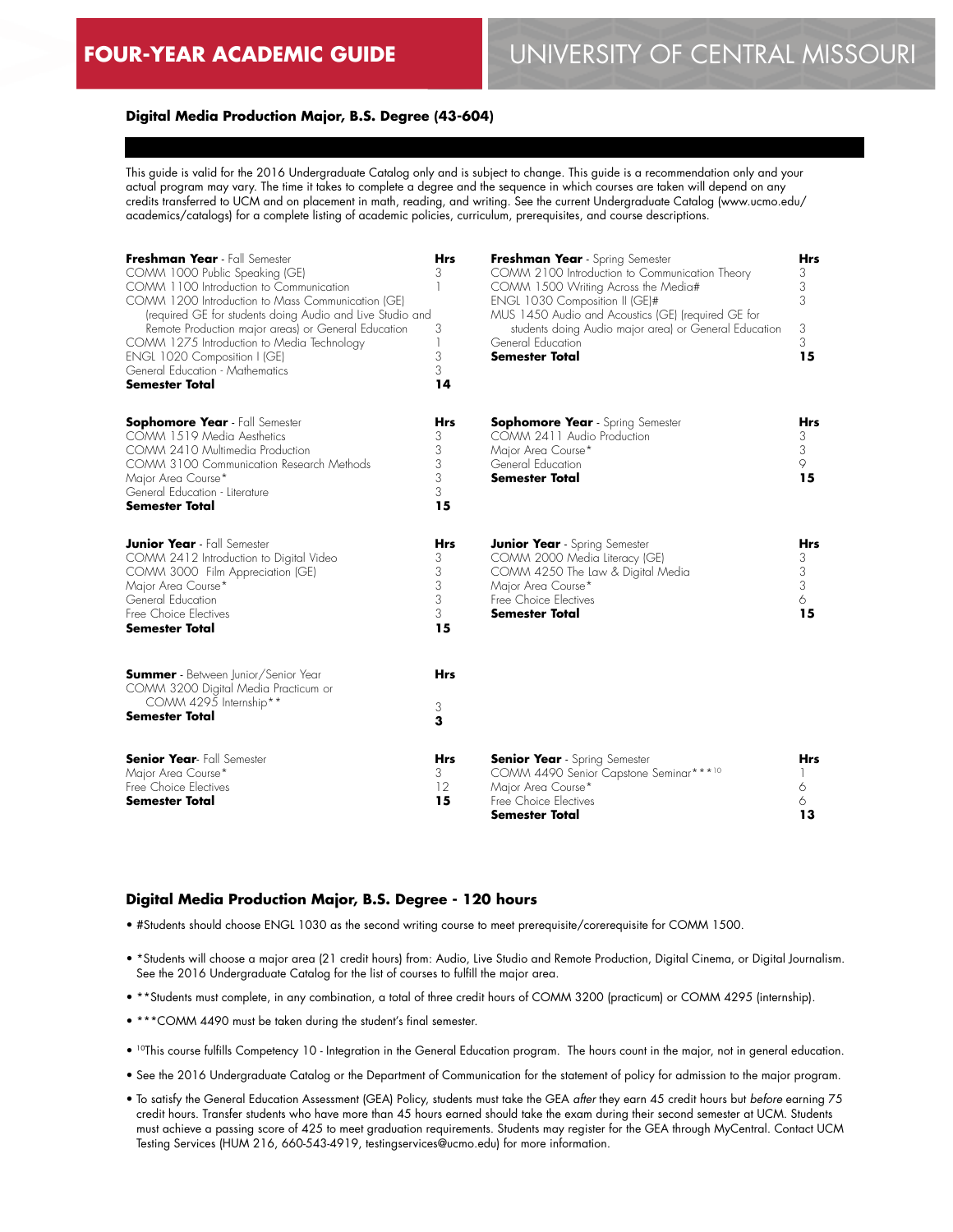# **Earth Science Major (Area 1: Standard Earth Science Certificate), B.S. in Ed. Degree (41-280)**

This guide is valid for the 2016 Undergraduate Catalog only and is subject to change. This guide is a recommendation only and your actual program may vary. The time it takes to complete a degree and the sequence in which courses are taken will depend on any credits transferred to UCM and on placement in math, reading, and writing. See the current Undergraduate Catalog (www.ucmo.edu/ academics/catalogs) for a complete listing of academic policies, curriculum, prerequisites, and course descriptions.

| Freshman Year - Fall Semester<br>EASC 1004 Introduction to Geology (GE)<br>ENGL 1020 Composition I (GE)<br>MATH 1111, 1131, 1150, or 1151<br>General Education<br><b>Semester Total</b><br>AE 1400 University Foundations*                                                                                                                                         | <b>Hrs</b><br>4<br>3<br>$3-5$<br>6<br>$16 - 18$                     | <b>Freshman Year</b> - Spring Semester<br>CHEM 1131 General Chemistry I (GE)<br>EASC 1114 or GEOG 1114 Weather and Climate<br>ENGL 1030 Composition II or CTE 3060 Tech. Writing (GE)<br>HIST 1350 or HIST 1351 History of the United States (GE)<br>General Education - Managing Information<br><b>Semester Total</b>                                       | <b>Hrs</b><br>5<br>4<br>3<br>3<br>2<br>17 |
|--------------------------------------------------------------------------------------------------------------------------------------------------------------------------------------------------------------------------------------------------------------------------------------------------------------------------------------------------------------------|---------------------------------------------------------------------|--------------------------------------------------------------------------------------------------------------------------------------------------------------------------------------------------------------------------------------------------------------------------------------------------------------------------------------------------------------|-------------------------------------------|
| <b>Sophomore Year</b> - Fall Semester<br>EASC 3115 Oceanography<br>EDFL 2100 Introduction to the Teaching Profession<br>FLDX 2150 Introductory Field Experience<br>PHYS 1101 College Physics I or<br>PHYS 1104 Introduction to the Sciences: Physics<br>POLS 1510 American Government (GE)<br>STCH 3020 Science and Engineering Practices<br><b>Semester Total</b> | <b>Hrs</b><br>3<br>3<br>4<br>3<br>3<br>17                           | <b>Sophomore Year</b> - Spring Semester<br>EASC 2200 Historical Geology**<br>EASC 3112 Astronomy<br>EDFL 2240 Educational Psychology (GE)<br>EDSP 2100 Education of Exceptional Child<br>General Education - Literature<br><b>Semester Total</b><br>(Successfully complete MoGEA exam by end of this semester)                                               | <b>Hrs</b><br>4<br>3<br>3<br>3<br>3<br>16 |
| <b>Junior Year</b> - Fall Semester<br>BIOL 1003 & 1006 or 1005 & 1006<br><b>EASC Major Elective</b><br>EDFL 4210 Introduction to Content Area Literacy<br>PSY 4230 Psychology of Adolescence<br>General Education<br><b>Semester Total</b>                                                                                                                         | <b>Hrs</b><br>4<br>$3 - 4$<br>$\overline{2}$<br>3<br>3<br>$15 - 16$ | <b>Junior Year</b> - Spring Semester<br>BIOL 4102 Evolution<br>EASC 3010 Environmental Geology<br>EDFL 4212 Literacy in the Disciplines I<br>EDFL 4973 Classroom Management in Content Areas<br>EDFL 4974 Content Specific Assessment<br>FLDX 3000 Field Experience in the Content Area***<br>STCH 4050 Science Teaching Methods***<br><b>Semester Total</b> | Hrs<br>3<br>3<br>3<br>14                  |

| <b>Senior Year</b> - Fall Semester                      |    |
|---------------------------------------------------------|----|
| BIOL, CHEM, EASC, or PHYS with a lab                    |    |
| EDFL 2250 Introduction to English Language Learners and |    |
| Culturally Responsive Pedagogy                          | 2  |
| EDFL 4970 Secondary Teaching & Behavioral Management    | 2  |
| EDFL 4972 Literacy in the Disciplines II                |    |
| FLDX 4970 Field Experience II in the Content Area       |    |
| General Education                                       |    |
| <b>Semester Total</b>                                   | 14 |
| (All non-student teaching coursework and tests must be  |    |
| successfully completed by the end of this semester for  |    |
| enrollment in student teaching.)                        |    |

| <b>Senior Year</b> - Spring Semester                  | Hrs |
|-------------------------------------------------------|-----|
| FLDX 4468 Student Teaching Secondary II <sup>10</sup> |     |
| FLDX 4595 Student Teaching Secondary I                |     |
| STCH 4080 Teaching Secondary Science                  | -2  |
| <b>Semester Total</b>                                 | 12  |

## **Earth Science Major (Area 1: Standard Earth Science Certificate), B.S. in Ed. Degree - 121 hours**

- \*AE 1400 (1 hr) is highly recommended for academic success. AE 1400 is a free choice elective, however this major does not require any free choice electives.
- \*\*This course is offered in alternate Spring semesters.
- \*\*\*These courses must be taken concurrently.
- 10This course fulfills Competency 10 Integration in the General Education program. The hours count in the major, not in general education.
- The Missouri General Education Assessment (MoGEA) is an exam required of all Teacher Education students. Students must pass all areas of the MoGEA for admission to the Teacher Education Program. Students should take and successfully complete the MoGEA before completion of their sophomore year (60 earned hours). See your academic advisor to discuss the classes needed to prepare for the exam.
- Teacher Education candidates must take the appropriate Missouri Content Assessment (MoCA) for their certification area before they can student teach, and must pass it in order to be recommended for certification. Information and registration is available on the MEGA website: http://www.mo.nesinc.com/.
- See www.ucmo.edu/cert for statement and information (including application) on admission to teacher education. Full admission is required before student teaching and enrollment in professional education classes. The application for student teaching is due approximately one year in advance.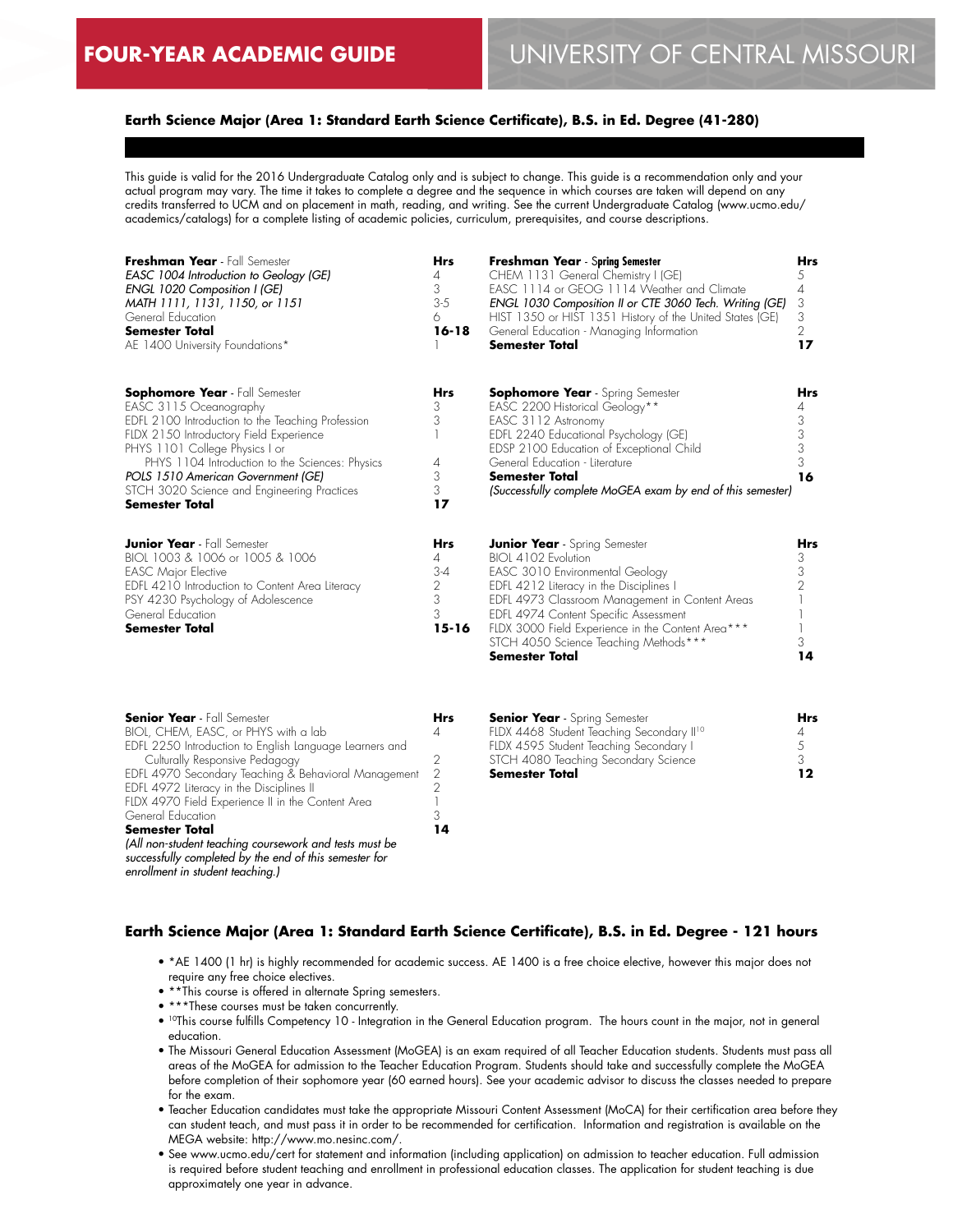# **Earth Science Major (Area 2: Earth Science - Unified Science Certificate), B.S. in Ed. Degree (41-280)**

This guide is valid for the 2016 Undergraduate Catalog only and is subject to change. This guide is a recommendation only and your actual program may vary. The time it takes to complete a degree and the sequence in which courses are taken will depend on any credits transferred to UCM and on placement in math, reading, and writing. See the current Undergraduate Catalog (www.ucmo.edu/ academics/catalogs) for a complete listing of academic policies, curriculum, prerequisites, and course descriptions.

| Freshman Year - Fall Semester<br>EASC 1004 Introduction to Geology (GE)<br>ENGL 1020 Composition I (GE)<br>MATH 1111, 1131, 1150, or 1151<br>General Education<br><b>Semester Total</b><br>AE 1400 University Foundations*                                                                                                                                         | Hrs<br>4<br>3<br>$3 - 5$<br>6<br>$16 - 18$                                   | Freshman Year - Spring Semester<br>CHEM 1131 General Chemistry I (GE)<br>EASC 1114 or GEOG 1114 Weather and Climate<br>ENGL 1030 Composition II or CTE 3060 Tech. Writing (GE)<br>HIST 1350 or HIST 1351 History of the United States (GE)<br>General Education - Managing Information<br><b>Semester Total</b>                                              | Hrs<br>5<br>4<br>3<br>3<br>2<br>17                  |
|--------------------------------------------------------------------------------------------------------------------------------------------------------------------------------------------------------------------------------------------------------------------------------------------------------------------------------------------------------------------|------------------------------------------------------------------------------|--------------------------------------------------------------------------------------------------------------------------------------------------------------------------------------------------------------------------------------------------------------------------------------------------------------------------------------------------------------|-----------------------------------------------------|
| <b>Sophomore Year</b> - Fall Semester<br>CHEM 1132 General Chemistry II<br>EDFL 2100 Introduction to the Teaching Profession<br>FLDX 2150 Introductory Field Experience<br>POLS 1510 American Government (GE)<br>STCH 3020 Science and Engineering Practices<br>Semester Total                                                                                     | <b>Hrs</b><br>5<br>3<br>1<br>3<br>3<br>15                                    | <b>Sophomore Year</b> - Spring Semester<br>EASC 2200 Historical Geology**<br>EASC 3112 Astronomy<br>EDFL 2240 Educational Psychology (GE)<br>EDSP 2100 Education of Exceptional Child<br>PHYS 1101 College Physics I or<br>PHYS 2121 University Physics I<br><b>Semester Total</b><br>(Successfully complete MoGEA exam by end of this semester)             | <b>Hrs</b><br>4<br>3<br>3<br>3<br>$4 - 5$<br>17-18  |
| <b>Junior Year</b> - Fall Semester<br>BIOL 1111 Plant Biology<br>EASC 3115 Oceanography<br><b>EASC Major Elective</b><br>EDFL 4210 Introduction to Content Area Literacy<br>PHYS 1102 College Physics II or<br>PHYS 2122 University Physics II<br>Semester Total                                                                                                   | Hrs<br>4<br>3<br>$3-4$<br>2<br>$4 - 5$<br>$16 - 18$                          | <b>Junior Year</b> - Spring Semester<br>BIOL 4102 Evolution<br>EASC 3010 Environmental Geology<br>EDFL 4212 Literacy in the Disciplines I<br>EDFL 4973 Classroom Management in Content Areas<br>EDFL 4974 Content Specific Assessment<br>FLDX 3000 Field Experience in the Content Area***<br>STCH 4050 Science Teaching Methods***<br><b>Semester Total</b> | <b>Hrs</b><br>3<br>3<br>2<br>1<br>1<br>1<br>3<br>14 |
| <b>Junior Year</b> - Summer Semester<br>PSY 4230 Psychology of Adolescence<br>General Education - Literature<br>General Education<br><b>Semester Total</b>                                                                                                                                                                                                         | Hrs<br>3<br>3<br>3<br>9                                                      |                                                                                                                                                                                                                                                                                                                                                              |                                                     |
| <b>Senior Year</b> - Fall Semester<br>BIOL 1112 Animal Biology<br>EDFL 2250 Introduction to English Language Learners and<br>Culturally Responsive Pedagogy<br>EDFL 4970 Secondary Teaching & Behavioral Management<br>EDFL 4972 Literacy in the Disciplines II<br>FLDX 4970 Field Experience II in the Content Area<br>General Education<br><b>Semester Total</b> | Hrs<br>4<br>2<br>$\overline{2}$<br>$\overline{2}$<br>$\mathbf{1}$<br>3<br>14 | <b>Senior Year</b> - Spring Semester<br>FLDX 4468 Student Teaching Secondary II <sup>10</sup><br>FLDX 4595 Student Teaching Secondary I<br>STCH 4080 Teaching Secondary Science<br>Semester Total<br>(All non-student teaching coursework and tests must be<br>successfully completed by the start of this semester for<br>enrollment in student teaching.)  | Hrs<br>4<br>5<br>3<br>12                            |

#### **Earth Science Major (Area 2: Earth Science - Unified Science Certificate), B.S. in Ed. Degree - 130-135 hours**

• \*AE 1400 (1 hr) is highly recommended for academic success. AE 1400 is a free choice elective, however this major does not require any free choice electives.

• \*\*This course is offered in alternate Spring semesters.

• \*\*\*These courses must be taken concurrently.

• 10This course fulfills Competency 10 - Integration in the General Education program. The hours count in the major, not in general education.

• The Missouri General Education Assessment (MoGEA) is an exam required of all Teacher Education students. Students must pass all areas of the MoGEA for admission to the Teacher Education Program. Students should take and successfully complete the MoGEA before completion of their sophomore year (60 earned hours). See your academic advisor to discuss the classes needed to prepare for the exam.

• Teacher Education candidates must take the appropriate Missouri Content Assessment (MoCA) for their certification area before they can student teach, and must pass it in order to be recommended for certification. Information and registration is available on the MEGA website: http://www.mo.nesinc.com/.

• See www.ucmo.edu/cert for statement and information (including application) on admission to teacher education. Full admission is required before student teaching and enrollment in professional education classes. The application for student teaching is due approximately one year in advance.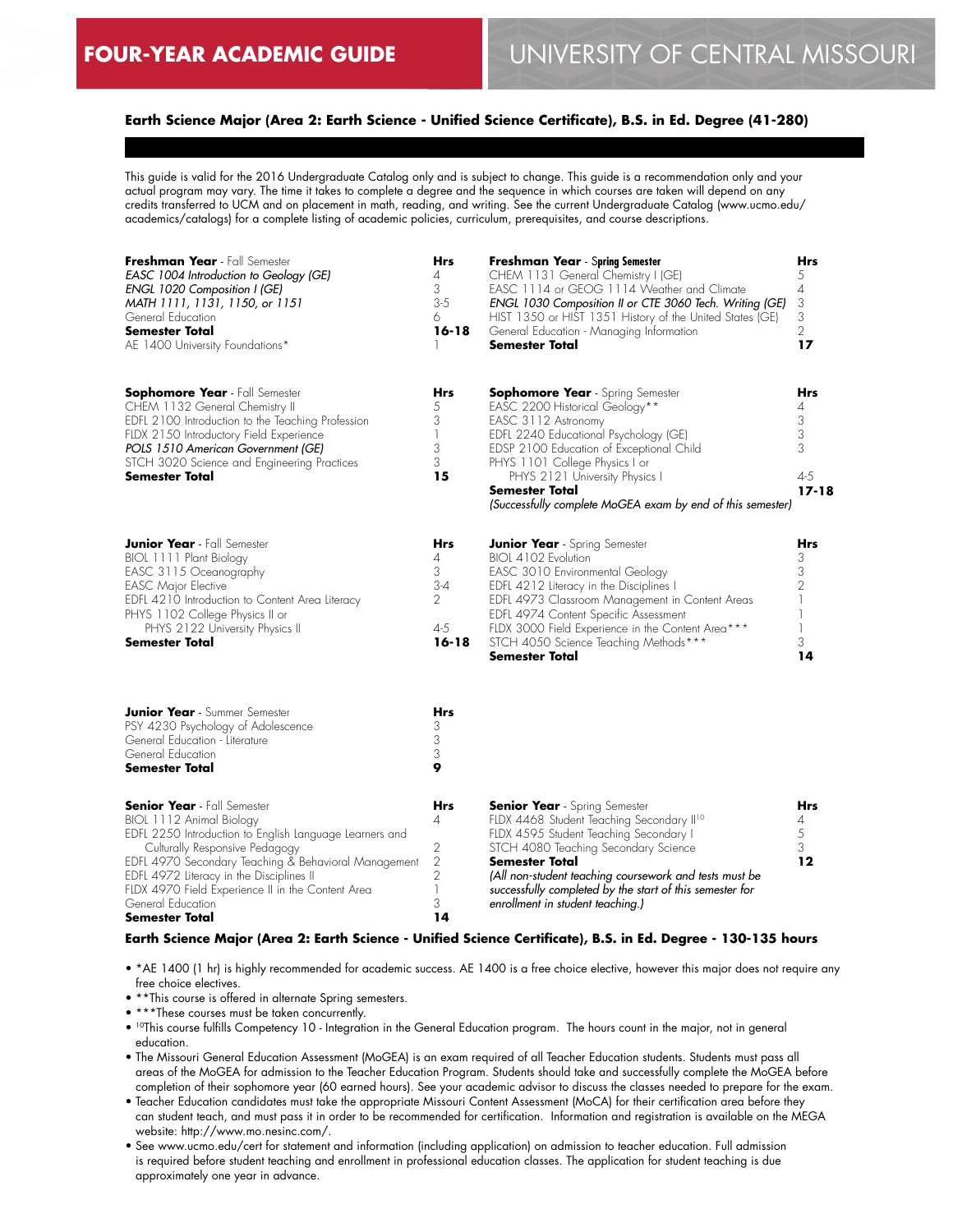## **Economics Major, B.S.B.A. Degree (46-611)**

This guide is valid for the 2016 Undergraduate Catalog only and is subject to change. This guide is a recommendation only and your actual program may vary. The time it takes to complete a degree and the sequence in which courses are taken will depend on any credits transferred to UCM and on placement in math, reading, and writing. See the current Undergraduate Catalog (www.ucmo.edu/ academics/catalogs) for a complete listing of academic policies, curriculum, prerequisites, and course descriptions.

| Freshman Year - Fall Semester<br>CIS 1600 Business Information Management (GE)*<br>ECON 1010 Principles of Macroeconomics (GE)*<br>ENGL 1020 Composition I (GE)<br>MATH 1111 College Algebra (GE)*<br>General Education<br><b>Semester Total</b><br>AE 1400 or BADM 1400 University Foundations** | <b>Hrs</b><br>3<br>3<br>3<br>3<br>3<br>15 | Freshman Year - Spring Semester<br>COMM 1000 Public Speaking or COMM 1050<br>Fundamentals of Oral Communication Competency (GE)<br>ECON 1011 Principles of Microeconomics*<br>ENGL 1030 Composition II or CTE 3060 Tech. Writing (GE)<br>General Education<br><b>Semester Total</b> | <b>Hrs</b><br>3<br>3<br>3<br>6<br>15              |
|---------------------------------------------------------------------------------------------------------------------------------------------------------------------------------------------------------------------------------------------------------------------------------------------------|-------------------------------------------|-------------------------------------------------------------------------------------------------------------------------------------------------------------------------------------------------------------------------------------------------------------------------------------|---------------------------------------------------|
| <b>Sophomore Year</b> - Fall Semester<br>ACCT 2101 Principles of Financial Accounting*<br>BLAW 2720 Legal Environment of Business*<br>General Education - Literature<br>General Education<br><b>Semester Total</b>                                                                                | <b>Hrs</b><br>3<br>3<br>3<br>6<br>15      | <b>Sophomore Year</b> - Spring Semester<br>ACCT 2102 Principles of Managerial Accounting*<br>FIN 2801 Business Statistics I*<br>General Education<br>Free Choice Electives<br>Semester Total<br>Note: Complete all B.S.B.A. admission<br>requirements.*                             | <b>Hrs</b><br>3<br>3<br>7<br>$\overline{2}$<br>15 |
| <b>Junior Year</b> - Fall Semester                                                                                                                                                                                                                                                                | <b>Hrs</b>                                | <b>Junior Year</b> - Spring Semester                                                                                                                                                                                                                                                | <b>Hrs</b>                                        |
| ECON 3010 Intermediate Macroeconomics (fall only)                                                                                                                                                                                                                                                 | 3                                         | CIS 3630 Management Information Systems                                                                                                                                                                                                                                             | 3                                                 |
| FIN 3801 Business Statistics II                                                                                                                                                                                                                                                                   | 3                                         | FCON 3030 Intermediate Microeconomics                                                                                                                                                                                                                                               | 3                                                 |
| FIN 3850 Principles of Finance                                                                                                                                                                                                                                                                    | 3                                         | MGT 3325 Business Communication                                                                                                                                                                                                                                                     | 3                                                 |
| MGT 3315 Management of Organizations                                                                                                                                                                                                                                                              | 3                                         | MGT 3360 Supply Chain and Operations Management                                                                                                                                                                                                                                     | 3                                                 |
| Free Choice Electives                                                                                                                                                                                                                                                                             | 3                                         | MKT 3405 Marketing Policy                                                                                                                                                                                                                                                           | 3                                                 |
| <b>Semester Total</b>                                                                                                                                                                                                                                                                             | 15                                        | <b>Semester Total</b>                                                                                                                                                                                                                                                               | 15                                                |
| <b>Senior Year</b> - Fall Semester                                                                                                                                                                                                                                                                | <b>Hrs</b>                                | <b>Senior Year</b> - Spring Semester                                                                                                                                                                                                                                                | <b>Hrs</b>                                        |
| MGT 4357 Organizational Policy and Strategy <sup>10</sup>                                                                                                                                                                                                                                         | 3                                         | FCON 4000 Senior Seminar in Fronomics                                                                                                                                                                                                                                               | 3                                                 |
| <b>ECON Major Electives***</b>                                                                                                                                                                                                                                                                    | 6                                         | ECON Major Electives***                                                                                                                                                                                                                                                             | 6                                                 |
| Free Choice Elective                                                                                                                                                                                                                                                                              | 6                                         | Free Choice Electives                                                                                                                                                                                                                                                               | 6                                                 |
| <b>Semester Total</b>                                                                                                                                                                                                                                                                             | 15                                        | Semester Total                                                                                                                                                                                                                                                                      | 15                                                |

#### **Economics Major, B.S.B.A. Degree - 120 Hours**

- \*Students in this major must complete eight preadmission courses with a grade of C or higher and must obtain a 2.25 cumulative GPA and a 2.25 in these specific courses, for admission to the degree program. These courses are recommended for completion during the freshman and sophomore years. These courses are indicated with an (\*).
- \*\*AE 1400 and BADM 1400 (1 hr.) are free choice electives and are highly recommended for academic success. If AE 1400 or BADM 1400 is chosen, 1 less hour of free choice electives will be needed.
- \*\*\*Some ECON major electives are offered fall or spring semester only, or are only taught online check with the department for course offerings. Students may choose from the following ECON prefix classes: 3020, 3035, 3065, 4010, 4020, 4050, 4054, 4060, 4065, 4075, and 4080. Some of these courses are only offered online as part of the Missouri Association for Collaboration in Economics (MACE). See the Undergraduate Catalog for more information.
- <sup>10</sup>This course fulfills Competency 10 Integration in the General Education program. The hours count in the major, not in general education.
- A 2.25 cumulative GPA is required for graduation in this major.
- To satisfy the General Education Assessment (GEA) Policy, students must take the GEA *after* they earn 45 credit hours but *before* earning 75 credit hours. Transfer students who have more than 45 hours earned should take the exam during their second semester at UCM. Students must achieve a passing score of 425 to meet graduation requirements. Students may register for the GEA through MyCentral. Contact UCM Testing Services (HUM 216, 660-543-4919, testingservices@ucmo.edu) for more information.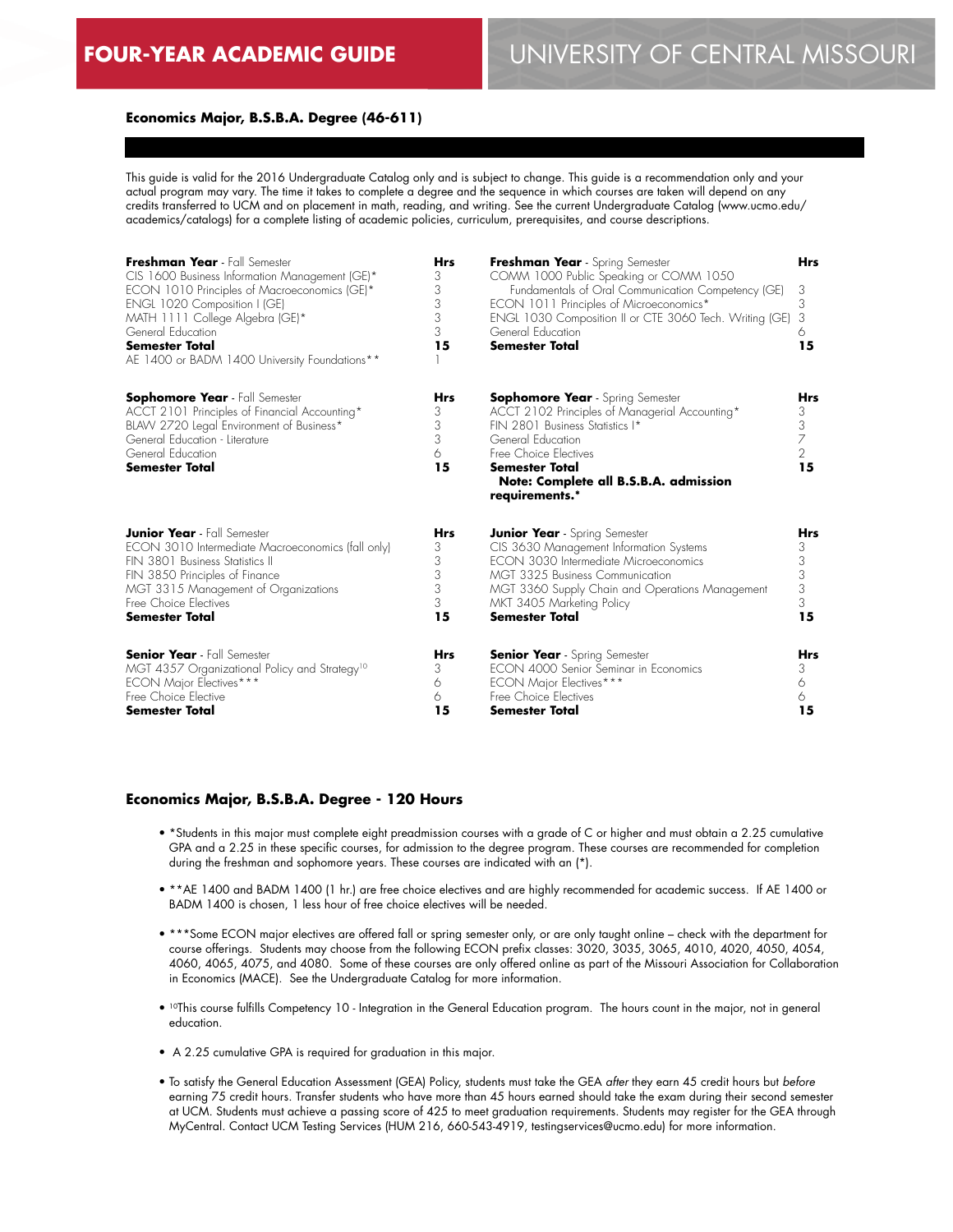## **Elementary Education Major (Option 1: Birth - Grade 3; Clinical Pathway), B.S. in Ed. Degree (41-286)**

This guide is valid for the 2016 Undergraduate Catalog only and is subject to change. This guide is a recommendation only and your actual program may vary. The time it takes to complete a degree and the sequence in which courses are taken will depend on any credits transferred to UCM and on placement in math, reading, and writing. See the current Undergraduate Catalog (www.ucmo.edu/ academics/catalogs) for a complete listing of academic policies, curriculum, prerequisites, and course descriptions.

| Freshman Year - Fall Semester           | Hrs | Freshman Year - Spring Semester                           | <b>Hrs</b> |
|-----------------------------------------|-----|-----------------------------------------------------------|------------|
| <b>ENGL 1020 Composition I (GE)</b>     |     | ENGL 1030 Composition II or CTE 3060 Tech. Writing (GE) 3 |            |
| MATH 1620 Contemporary Mathematics (GE) |     | HIST 1350 or 1351 History of the United States (GE)       |            |
| POLS 1510 American Government (GE)      |     | MATH 1820 Introduction to Mathematical Modeling (GE)      |            |
| General Education                       |     | General Education Science w/lab                           |            |
| <b>Semester Total</b>                   | 15  | General Education - Managing Information                  |            |
|                                         |     | <b>Semester Total</b>                                     |            |

| <b>Sophomore Year</b> - Fall Semester<br>D&N 2310 Early Childhood Nutrition & Health<br>ECEL 2610 Life & Earth Science for Teachers<br>EDFL 2100 Introduction to the Teaching Profession<br>FLDX 2150 Introductory Field Experience<br>EDFL 2240 Educational Psychology (GE)<br>EDSP 2100 Education of the Exceptional Child<br>General Education - Literature                                                                                                                                                                                 | <b>Hrs</b><br>2<br>3<br>3<br>3<br>3<br>3                                            | <b>Sophomore Year</b> - Spring Semester<br>ECEL 2110 Diversity and Social Justice (GE)<br>ECEL 2830 Early Childhood Principles and Observation<br>ECEL 2850 Int. of Arts & Movement in EC and Elem. Class.<br>EDFL 2250 Introduction to English Language Learners and<br>Culturally Responsive Pedagogy<br>EDFL 3410 Children's Literature<br>MATH 2820 Elem. Math from an Advanced Perspective                                                                                                                                                                                      | <b>Hrs</b><br>3<br>3<br>3<br>2<br>3<br>3                            |
|------------------------------------------------------------------------------------------------------------------------------------------------------------------------------------------------------------------------------------------------------------------------------------------------------------------------------------------------------------------------------------------------------------------------------------------------------------------------------------------------------------------------------------------------|-------------------------------------------------------------------------------------|--------------------------------------------------------------------------------------------------------------------------------------------------------------------------------------------------------------------------------------------------------------------------------------------------------------------------------------------------------------------------------------------------------------------------------------------------------------------------------------------------------------------------------------------------------------------------------------|---------------------------------------------------------------------|
| <b>Semester Total</b>                                                                                                                                                                                                                                                                                                                                                                                                                                                                                                                          | 18                                                                                  | Semester Total<br>(Successfully complete MoGEA exam by end of this semester)                                                                                                                                                                                                                                                                                                                                                                                                                                                                                                         | 17                                                                  |
| <b>Sophomore Year</b> - Summer Semester<br>CFD 1220 Child Development or PSY 2220 Child Psychology<br>or PSY 3220 Lifespan Development<br>General Education<br><b>Semester Total</b>                                                                                                                                                                                                                                                                                                                                                           | Hrs<br>З<br>3<br>6                                                                  |                                                                                                                                                                                                                                                                                                                                                                                                                                                                                                                                                                                      |                                                                     |
| <b>Junior Year</b> - Fall Semester<br>Junior Block 1: Methods for the Early Learner (PreK-K)<br>ECEL 3100 Early Childhood Assessment and Screening<br>ECEL 3150 Early Childhood Practicum<br>ECEL 3300 Literacy and Communication Arts for EC<br>ECEL 3400 Language Development<br>ECEL 3500 Social Studies for Early Childhood<br>ECEL 3600 Science for Early Childhood<br>ECEL 3800 Math for Early Childhood<br>ECEL 2510 Social Studies for Teaching Primary Grades<br>ECEL 2900 Technology in Education Seminar I<br><b>Semester Total</b> | Hrs<br>$\begin{array}{c} 2 \\ 2 \\ 1 \end{array}$<br>$\overline{c}$<br>3<br>1<br>14 | Junior Year - Spring Semester<br>Junior Block 2: Methods for the Young Learner (Grades 1-3)<br>ECEL 3151 Young Learner Practicum (Grades 1-3)<br>ECEL 3310 Literacy and Communication Arts for the YL<br>ECEL 3510 Social Studies and Econ. for the Young Learner<br>ECEL 3610 Science for the Young Learner<br>MATH 3810 Math for the Young Learner<br>CFD 3250 Org. & Admin. of Programs for Young Children<br>ECEL 2901 Technology in Education Seminar II<br>EDSP 3150 Community & Family Resources<br>EDSP 3151 Community & Family Resources Practicum<br><b>Semester Total</b> | <b>Hrs</b><br>2<br>2<br>$\overline{c}$<br>3<br>$\overline{2}$<br>15 |
| <b>Senior Year</b> - Fall Semester<br>Senior Block 1: Senior Experience<br>ECEL 4120 Curriculum Design and Assessment<br>ECEL 4140 Communication Arts Integration<br>ECEL 4400 Classroom Management & Interactions<br>MATH 4800 Curriculum Design and Assessment in Math<br>ECEL 3468 Community, School, & Family Connections<br>Semester Total                                                                                                                                                                                                | <b>Hrs</b><br>3<br>5<br>3<br>$\overline{2}$<br>3<br>16                              | <b>Senior Year</b> - Spring Semester*<br>ECEL 4150 Student Teaching Professional Seminar<br>FLDX 4493 Student Teaching Early Childhood<br>FLDX 4496 Student Teaching Elementary II <sup>10</sup><br><b>Semester Total</b><br>(All non-student teaching coursework and tests must be<br>successfully completed before this semester for enrollment in<br>student teaching.)                                                                                                                                                                                                           | Hrs<br>2<br>6<br>4<br>12                                            |

## **Elementary Education Major (Option 1: Birth - Grade 3; Clinical Pathway), B.S. in Ed. Degree - 128 hours**

- \*The courses listed for this semester constitute the professional education (student teaching) block. The student should not take any other courses during this semester.
- 10This course fulfills Competency 10 Integration in the General Education program. The hours count in the major, not in general education.
- Courses in italics in the junior and senior years are the Clinical Pathway blocks. The department will enroll you in these courses, and you will self-enroll in any non-CP course you plan to take in that semester. Students pursuing the double certification clinical pathways option will have the opportunity to complete all three Junior Blocks. Please see your Academic Advisor for course planning assistance.
- The Missouri General Education Assessment (MoGEA) is an exam required of all Teacher Education students. Students must pass all areas of the MoGEA for admission to the Teacher Education Program. Students should take and successfully complete the MoGEA before completion of their sophomore year (60 earned hours). See your academic advisor to discuss the classes needed to prepare for the exam.
- Teacher Education candidates must take the appropriate Missouri Content Assessment (MoCA) for their certification area before they can student teach, and must pass it in order to be recommended for certification. Information and registration is available on the MEGA website: http://www.mo.nesinc.com/.
- See www.ucmo.edu/cert for statement and information (including application) on admission to teacher education. Full admission is required before enrollment in professional education classes and student teaching. The application for student teaching is due approximately one year in advance.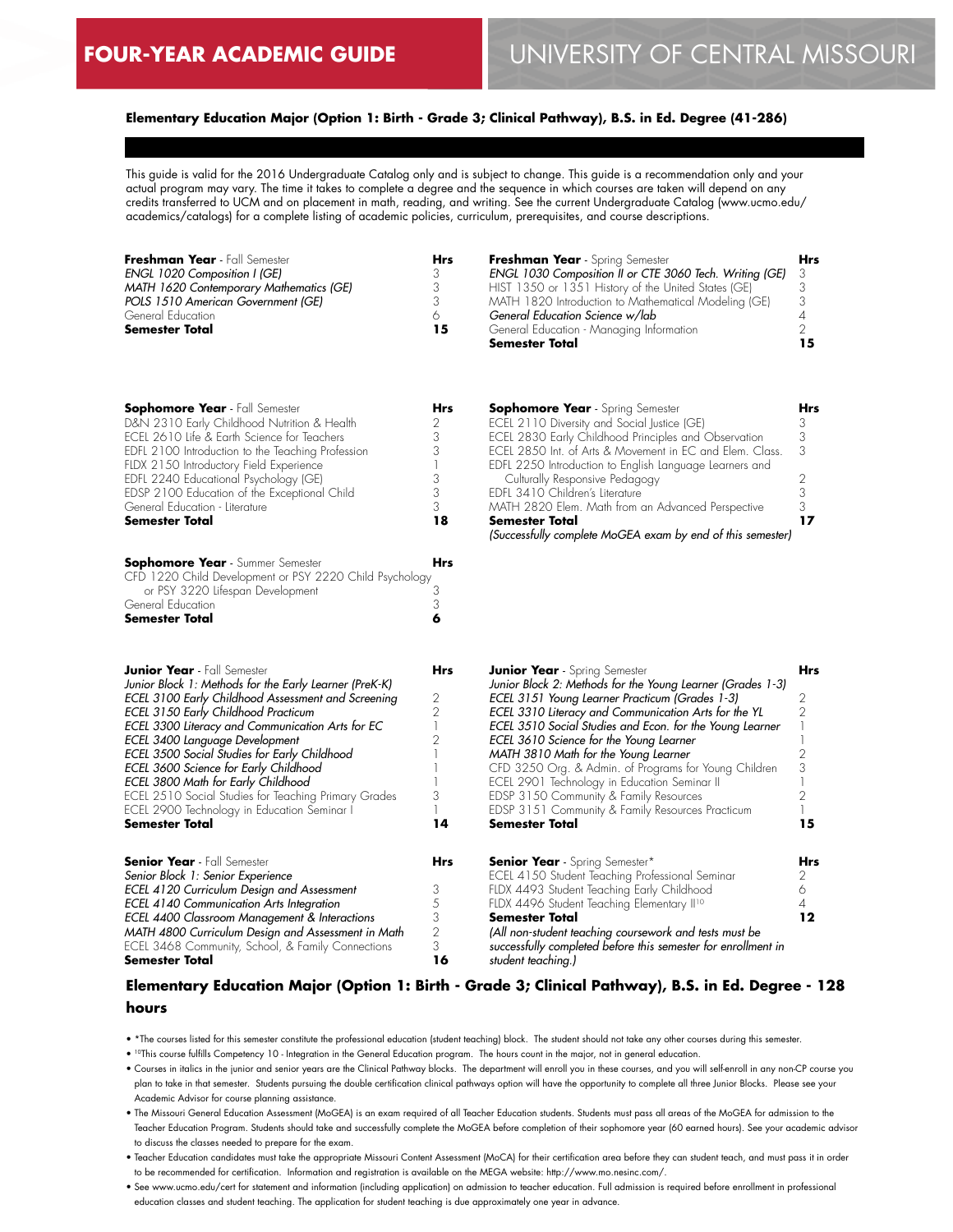## **Elementary Education Major (Option 1: Birth - Grade 3; Blended Pathway), B.S. in Ed. Degree (41-286)**

This guide is valid for the 2016 Undergraduate Catalog only and is subject to change. This guide is a recommendation only and your actual program may vary. The time it takes to complete a degree and the sequence in which courses are taken will depend on any credits transferred to UCM and on placement in math, reading, and writing. See the current Undergraduate Catalog (www.ucmo.edu/ academics/catalogs) for a complete listing of academic policies, curriculum, prerequisites, and course descriptions.

| Freshman Year - Fall Semester           | Hrs | Freshman Year - Spring Semester                         | Hrs |
|-----------------------------------------|-----|---------------------------------------------------------|-----|
| <b>ENGL 1020 Composition I (GE)</b>     |     | ENGL 1030 Composition II or CTE 3060 Tech. Writing (GE) |     |
| MATH 1620 Contemporary Mathematics (GE) |     | HIST 1350 or 1351 History of the United States (GE)     |     |
| POLS 1510 American Government (GE)      |     | MATH 1820 Introduction to Mathematical Modeling (GE)    |     |
| General Education                       |     | General Education Science w/lab                         |     |
| <b>Semester Total</b>                   | 15  | General Education - Managing Information                |     |
|                                         |     | <b>Semester Total</b>                                   | 15  |

| <b>Sophomore Year</b> - Fall Semester             | Hrs |
|---------------------------------------------------|-----|
| ECEL 2610 Life & Earth Science for Teachers       | 3   |
| EDFL 2100 Introduction to the Teaching Profession |     |
| FLDX 2150 Introductory Field Experience           |     |
| EDFL 2240 Educational Psychology (GE)             |     |
| EDSP 2100 Education of the Exceptional Child      | 3   |
| General Education - Literature                    | 3   |
| <b>Semester Total</b>                             | 16  |
|                                                   |     |
|                                                   |     |

| <b>Sophomore Year</b> - Summer Semester                 | Hrs |
|---------------------------------------------------------|-----|
| CFD 1220 Child Development or PSY 2220 Child Psychology |     |
| or PSY 3220 Lifespan Development                        |     |
| General Education                                       |     |
| <b>Semester Total</b>                                   |     |

| <b>Junior Year</b> - Fall Semester                             |   |
|----------------------------------------------------------------|---|
| ECEL 2510 Social Studies for Teaching Primary Grades           |   |
| ECEL 2900 Technology in Education Seminar I                    |   |
| ECEL 3225 Acquisition of Language and Literacy                 |   |
| ECEL 3430 Strat. for Teaching Elem. Social Studies & Science 2 |   |
| ECEL 3850 Development & Learning Through Play                  |   |
| ECEL 3851 Practicum in Early Childhood                         |   |
| MATH 3800 Teaching & Learning Numbers and Operations           | 3 |
| <b>Semester Total</b>                                          |   |

**Senior Year** - Fall Semester *Senior Block 1: Senior Experience* 

*enrollment in student teaching.)*

**Semester Total**

*ECEL 4120 Curriculum Design and Assessment ECEL 4140 Communication Arts Integration ECEL 4400 Classroom Management & Interactions MATH 4800 Curriculum Design and Assessment in Math* ECEL 3468 Community, School, & Family Connections

*(All non-student teaching coursework and tests must be successfully completed by the end of this semester for* 

| <b>Sophomore Year</b> - Spring Semester                   | Hrs |
|-----------------------------------------------------------|-----|
| D&N 2310 Early Childhood Nutrition & Health               | 2   |
| ECEL 2110 Diversity and Social Justice (GE)               | 3   |
| ECEL 2830 Early Childhood Principles and Observation      | 3   |
| FCFL 28.50 Int. of Arts & Movement in FC and Flem. Class. | 3   |
| EDFL 2250 Introduction to English Language Learners and   |     |
| Culturally Responsive Pedagogy                            |     |
| FDFL 3410 Children's Literature                           | 3   |
| MATH 2820 Elem. Math from an Advanced Perspective         | 3   |
| <b>Semester Total</b>                                     |     |

*(Successfully complete MoGEA exam by end of this semester)*

| <b>Junior Year</b> - Spring Semester                       | Hrs |
|------------------------------------------------------------|-----|
| CFD 3250 Org. & Admin. of Programs for Young Children      | 3   |
| ECEL 2901 Technology in Education Seminar II               |     |
| ECEL 3230 Teaching English Language Arts in the El. Class. | 3   |
| EDSP 3150 Community & Family Resources                     |     |
| EDSP 3151 Community & Family Resources Practicum           |     |
| EDSP 4370 Screening, Diagnosing, Prescribing Instruction   | 3   |
| MATH 3801 Teaching & Learning Geometry & Measurement       | 3   |
| <b>Semester Total</b>                                      | 16  |
|                                                            |     |

| <b>Senior Year</b> - Spring Semester*                  | <b>Hrs</b> |
|--------------------------------------------------------|------------|
| ECEL 4150 Student Teaching Professional Seminar        |            |
| FLDX 4493 Student Teaching Early Childhood             |            |
| FLDX 4496 Student Teaching Elementary II <sup>10</sup> |            |
| <b>Semester Total</b>                                  | 12         |

# **Elementary Education Major (Option 1: Birth - Grade 3; Blended Pathway), B.S. in Ed. Degree - 132 hours**

• \*The courses listed for this semester constitute the professional education (student teaching) block. The student should not take any other courses during this semester.

- 10This course fulfills Competency 10 Integration in the General Education program. The hours count in the major, not in general education.
- The Missouri General Education Assessment (MoGEA) is an exam required of all Teacher Education students. Students must pass all areas of the MoGEA for admission to the Teacher Education Program. Students should take and successfully complete the MoGEA before completion of their sophomore year (60 earned hours). See your academic advisor to discuss the classes needed to prepare for the exam.
- Teacher Education candidates must take the appropriate Missouri Content Assessment (MoCA) for their certification area before they can student teach, and must pass it in order to be recommended for certification. Information and registration is available on the MEGA website: http://www.mo.nesinc.com/.
- See www.ucmo.edu/cert for statement and information (including application) on admission to teacher education. Full admission is required before enrollment in professional education classes and student teaching. The application for student teaching is due approximately one year in advance.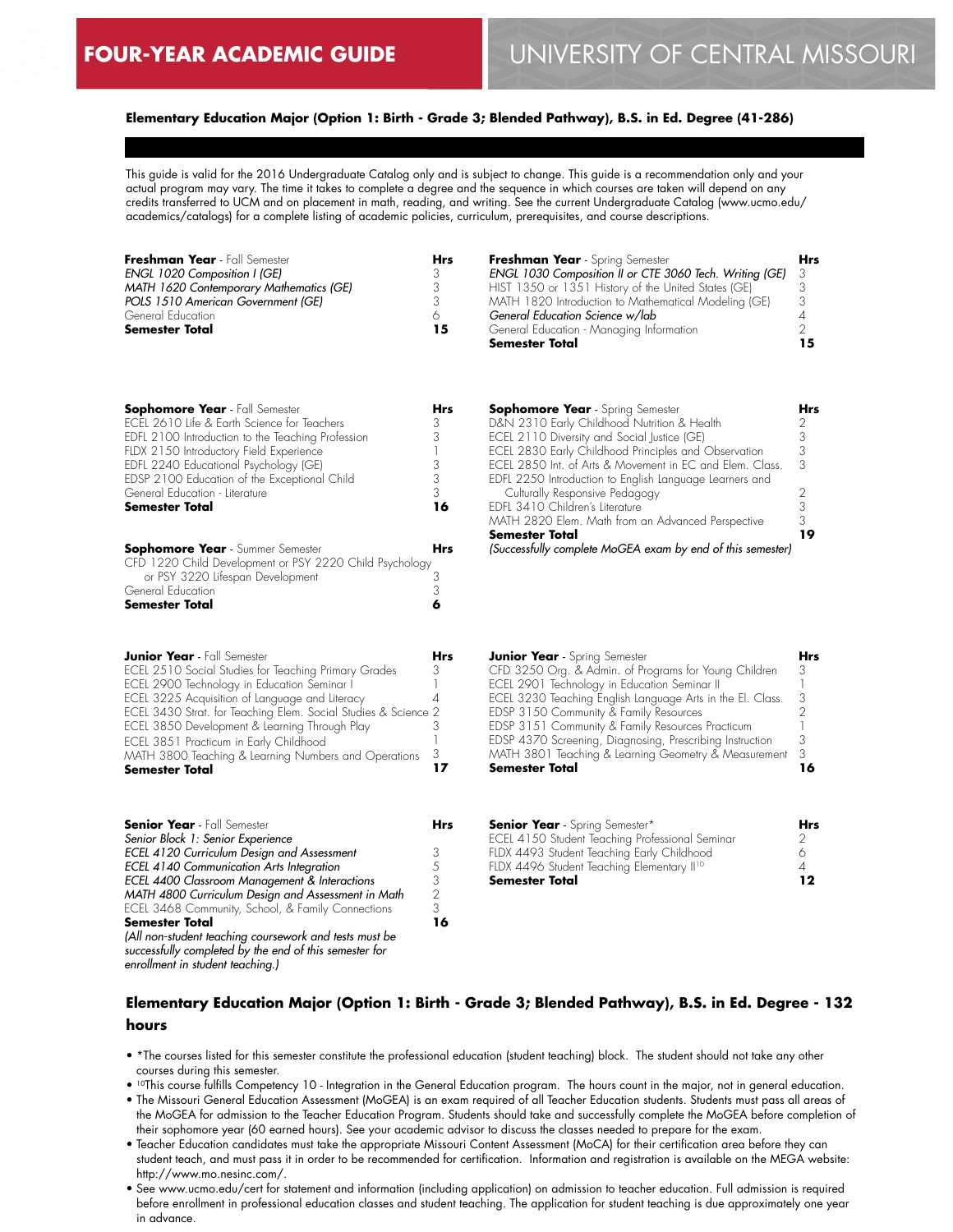*MATH 4800 Curriculum Design and Assessment in Math* 

*(All non-student teaching coursework and tests must be successfully completed by the end of this semester for* 

**Semester Total**

*enrollment in student teaching.)*

#### **Elementary Education Major (Option 2: Grades 1 - 6; Clinical Pathway), B.S. in Ed. Degree (41-285)**

This guide is valid for the 2016 Undergraduate Catalog only and is subject to change. This guide is a recommendation only and your actual program may vary. The time it takes to complete a degree and the sequence in which courses are taken will depend on any credits transferred to UCM and on placement in math, reading, and writing. See the current Undergraduate Catalog (www.ucmo.edu/ academics/catalogs) for a complete listing of academic policies, curriculum, prerequisites, and course descriptions.

| Freshman Year - Fall Semester<br>ENGL 1020 Composition I (GE)<br>MATH 1620 Contemporary Mathematics (GE)<br>POLS 1510 American Government (GE)<br>General Education<br><b>Semester Total</b>                                                                                                                                                                                                                                                                                                                                                                                                                          | <b>Hrs</b><br>3<br>3<br>3<br>6<br>15                             | Freshman Year - Spring Semester<br>ENGL 1030 Composition II or CTE 3060 Tech. Writing (GE)<br>HIST 1350 or 1351 History of the United States (GE)<br>MATH 1820 Introduction to Mathematical Modeling (GE)<br>General Education Science w/lab<br>General Education - Managing Information<br>Semester Total                                                                                                                                                                                                                                                                    | Hrs<br>3<br>3<br>3<br>4<br>$\overline{2}$<br>15        |
|-----------------------------------------------------------------------------------------------------------------------------------------------------------------------------------------------------------------------------------------------------------------------------------------------------------------------------------------------------------------------------------------------------------------------------------------------------------------------------------------------------------------------------------------------------------------------------------------------------------------------|------------------------------------------------------------------|-------------------------------------------------------------------------------------------------------------------------------------------------------------------------------------------------------------------------------------------------------------------------------------------------------------------------------------------------------------------------------------------------------------------------------------------------------------------------------------------------------------------------------------------------------------------------------|--------------------------------------------------------|
| <b>Sophomore Year</b> - Fall Semester<br>ECEL 2110 Diversity and Social Justice (GE)<br>ECEL 2610 Life & Earth Science for Teachers<br>EDFL 2240 Educational Psychology (GE)<br>EDFL 2100 Introduction to the Teaching Profession<br>FLDX 2150 Introductory Field Experience<br>EDSP 2100 Education of Exceptional Child<br><b>Semester Total</b>                                                                                                                                                                                                                                                                     | Hrs<br>3<br>3<br>3<br>3<br>3<br>16                               | <b>Sophomore Year</b> - Spring Semester<br>ECEL 2620 Physical Science & Engin. Design for Teachers<br>ECEL 2850 Integr. of Arts & Movement in EC & Elem. Class.<br>EDFL 2250 Introduction to English Language Learners and<br>Culturally Responsive Pedagogy<br>MATH 2820 Elem. Math from an Advanced Perspective<br>General Education - Literature<br>General Education<br><b>Semester Total</b><br>(Successfully complete MoGEA exam by end of this semester)                                                                                                               | Hrs<br>3<br>3<br>2<br>3<br>3<br>3<br>17                |
| <b>Junior Year</b> - Fall Semester<br>Junior Block II: Methods for the Young Learner (Grades 1-3)<br>ECEL 3151 Young Learner Practicum (Grades 1-3)<br>ECEL 3310 Literacy and Communication Arts for the YL<br>ECEL 3510 Social Studies and Econ. for the Young Learner<br>ECEL 3610 Science for the Young Learner<br>MATH 3810 Math for the Young Learner<br>CFD 1220 Child Development or PSY 2220 Child Psychology<br>or PSY 3220 Lifespan Development<br>ECEL 2510 Social Studies for Teaching Primary Grades<br>ECEL 2900 Technology in Education Seminar I<br>EDFL 3410 Children's Literature<br>Semester Total | <b>Hrs</b><br>2<br>2<br>1<br>$\overline{2}$<br>3<br>3<br>3<br>18 | <b>Junior Year</b> - Spring Semester<br>Junior Block III: Methods for the Interm. Learner (Grades 4-6)<br>ECEL 3152 Intermediate Learner Practicum Grades 4-6<br>ECEL 3320 Literacy and Communication Arts for the IL<br>ECEL 3520 Social Studies and Economics for the IL<br>ECEL 3620 Science for the Intermediate Learner<br>MATH 3820 Mathematics for the Intermediate Learner<br>ECEL 2520 Social Studies for Teaching Intermediate Grades<br>ECEL 2901 Technology in Education Seminar II<br>ECEL 3468 Community, School, & Family Connections<br><b>Semester Total</b> | <b>Hrs</b><br>2<br>2<br>$\overline{2}$<br>3<br>3<br>15 |
| <b>Senior Year</b> - Fall Semester<br>Senior Block I: Senior Experience<br>ECEL 4120 Curriculum Design and Assessment<br>ECEL 4140 Communication Arts Integration<br>ECEL 4400 Classroom Management & Interactions*                                                                                                                                                                                                                                                                                                                                                                                                   | <b>Hrs</b><br>3<br>5<br>3                                        | <b>Senior Year</b> - Spring Semester+<br>ECEL 4150 Student Teaching Professional Seminar<br>FLDX 4495 Student Teaching Elementary I<br>FLDX 4496 Student Teaching Elementary II <sup>10</sup><br>Semester Total                                                                                                                                                                                                                                                                                                                                                               | Hrs<br>2<br>6<br>4<br>12                               |

## **Elementary Education Major (Option 2: Grades 1 - 6; Clinical Pathway), B.S. in Ed. Degree - 121 hours**

 $\mathfrak{D}$ **13**

• +The courses listed for this semester constitute the professional education (student teaching) block. The student should not take any other courses during this semester.

- 10This course fulfills Competency 10 Integration in the General Education program. The hours count in the major, not in general education.
- Courses in italics in the junior and senior years are the Clinical Pathway blocks. The department will enroll you in these courses, and you will self-enroll in any non-CP course you plan to take in that semester. Students adding an Early Childhood Education minor clinical pathways option will have the opportunity to complete all three Junior Blocks. Please see your Academic Advisor for course planning assistance.
- The Missouri General Education Assessment (MoGEA) is an exam required of all Teacher Education students. Students must pass all areas of the MoGEA for admission to the Teacher Education Program. Students should take and successfully complete the MoGEA before completion of their sophomore year (60 earned hours). See your academic advisor to discuss the classes needed to prepare for the exam.
- Teacher Education candidates must take the appropriate Missouri Content Assessment (MoCA) for their certification area before they can student teach, and must pass it in order to be recommended for certification. Information and registration is available on the MEGA website: http://www.mo.nesinc.com/.
- See www.ucmo.edu/cert for statement and information (including application) on admission to teacher education. Full admission is required before enrollment in professional education classes and student teaching. The application for student teaching is due approximately one year in advance.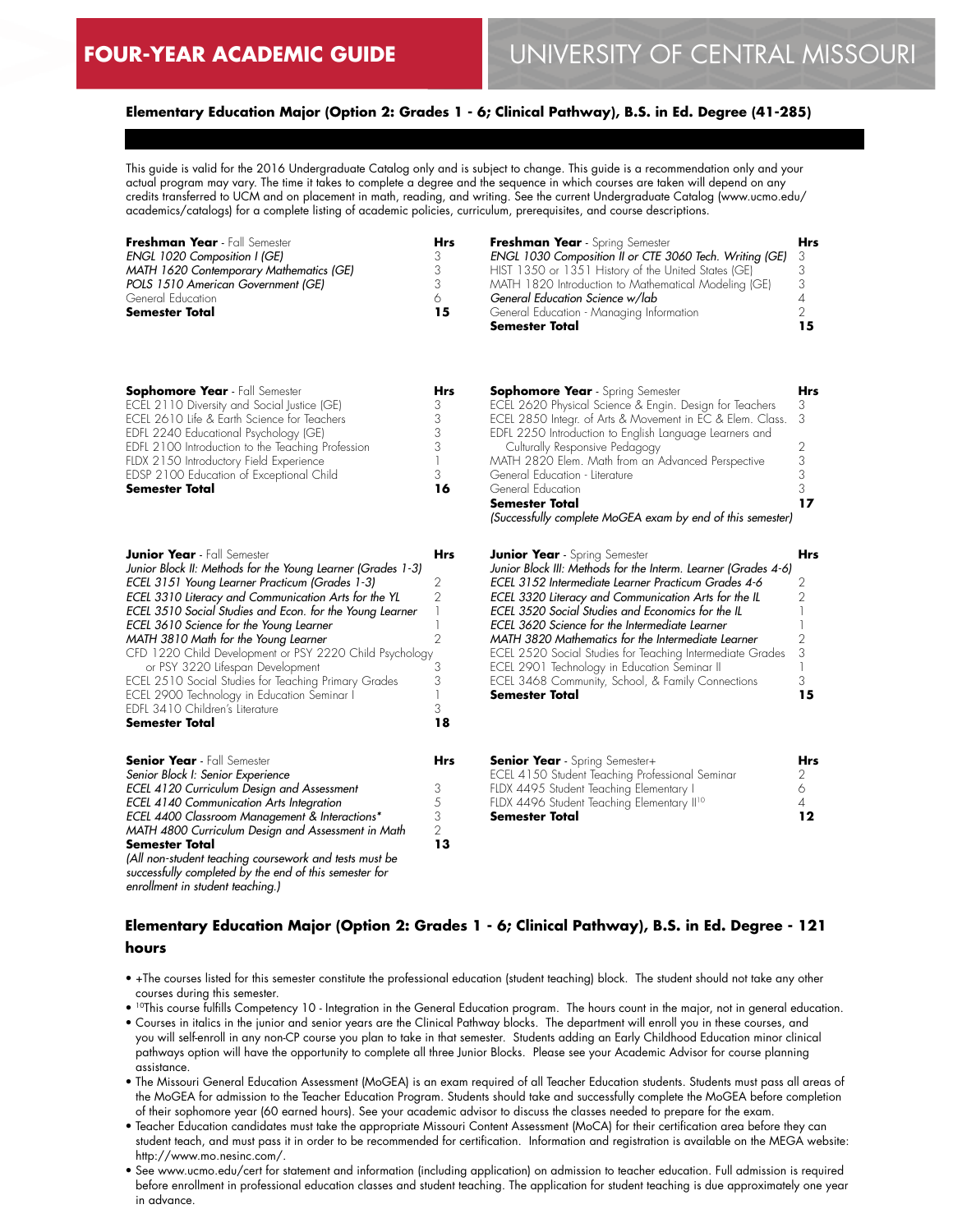#### **Elementary Education Major (Option 2: Grades 1 - 6; Blended Pathway), B.S. in Ed. Degree (41-285)**

This guide is valid for the 2016 Undergraduate Catalog only and is subject to change. This guide is a recommendation only and your actual program may vary. The time it takes to complete a degree and the sequence in which courses are taken will depend on any credits transferred to UCM and on placement in math, reading, and writing. See the current Undergraduate Catalog (www.ucmo.edu/ academics/catalogs) for a complete listing of academic policies, curriculum, prerequisites, and course descriptions.

| Freshman Year - Fall Semester<br>ENGL 1020 Composition I (GE)<br>MATH 1620 Contemporary Mathematics (GE)<br>POLS 1510 American Government (GE)<br>General Education<br><b>Semester Total</b>                                                                                                                                                                                                                                                               | <b>Hrs</b><br>3<br>3<br>3<br>6<br>15                           | Freshman Year - Spring Semester<br>ENGL 1030 Composition II or CTE 3060 Tech. Writing (GE)<br>HIST 1350 or 1351 History of the United States (GE)<br>MATH 1820 Introduction to Mathematical Modeling (GE)<br>General Education Science w/lab<br>General Education - Managing Information<br>Semester Total                                                                                                                                               | Hrs<br>3<br>3<br>3<br>4<br>$\overline{2}$<br>15           |
|------------------------------------------------------------------------------------------------------------------------------------------------------------------------------------------------------------------------------------------------------------------------------------------------------------------------------------------------------------------------------------------------------------------------------------------------------------|----------------------------------------------------------------|----------------------------------------------------------------------------------------------------------------------------------------------------------------------------------------------------------------------------------------------------------------------------------------------------------------------------------------------------------------------------------------------------------------------------------------------------------|-----------------------------------------------------------|
| <b>Sophomore Year</b> - Fall Semester<br>ECEL 2110 Diversity and Social Justice (GE)<br>ECEL 2610 Life & Earth Science for Teachers<br>EDFL 2240 Educational Psychology (GE)<br>EDFL 2100 Introduction to the Teaching Profession<br>FLDX 2150 Introductory Field Experience<br>EDSP 2100 Education of Exceptional Child<br><b>Semester Total</b>                                                                                                          | Hrs<br>3<br>3<br>3<br>3<br>$\overline{\phantom{a}}$<br>3<br>16 | <b>Sophomore Year</b> - Spring Semester<br>ECEL 2620 Physical Science & Engin. Design for Teachers<br>ECEL 2850 Integr. of Arts & Movement in EC & Elem. Class.<br>EDFL 2250 Introduction to English Language Learners and<br>Culturally Responsive Pedagogy<br>MATH 2820 Elem. Math from an Advanced Perspective<br>General Education - Literature<br>General Education<br>Semester Total<br>(Successfully complete MoGEA exam by end of this semester) | <b>Hrs</b><br>3<br>3<br>$\mathbf{2}$<br>3<br>3<br>3<br>17 |
| <b>Junior Year</b> - Fall Semester<br>CFD 1220 Child Development or PSY 2220 Child Psychology<br>or PSY 3220 Lifespan Development<br>ECEL 2510 Social Studies for Teaching Primary Grades<br>ECEL 2900 Technology in Education Seminar I<br>ECEL 3225 Acquisition of Language and Literacy<br>ECEL 3430 Strat. for Teaching Elem. Social Studies & Science 2<br>EDFL 3410 Children's Literature<br><b>Semester Total</b>                                   | Hrs<br>3<br>3<br>1<br>4<br>3<br>16                             | <b>Junior Year</b> - Spring Semester<br>ECEL 2520 Social Studies for Teaching Intermediate Grades<br>ECEL 2901 Technology in Education Seminar II<br>ECEL 3230 Teaching English Language Arts in the El. Class.<br>ECEL 3468 Community, School, & Family Connections<br>MATH 3800 Teaching and Learning Numbers & Operations<br>MATH 3801 Teaching & Learning Geometry & Measurement<br><b>Semester Total</b>                                            | <b>Hrs</b><br>3<br>3<br>3<br>3<br>3<br>16                 |
| <b>Senior Year</b> - Fall Semester<br>Senior Block I: Senior Experience<br>ECEL 4120 Curriculum Design and Assessment<br>ECEL 4140 Communication Arts Integration<br>ECEL 4400 Classroom Management & Interactions*<br>MATH 4800 Curriculum Design and Assessment in Math<br><b>Semester Total</b><br>(All non-student teaching coursework and tests must be<br>successfully completed by the end of this semester for<br>enrollment in student teaching.) | Hrs<br>3<br>5<br>3<br>2<br>13                                  | <b>Senior Year</b> - Spring Semester+<br>ECEL 4150 Student Teaching Professional Seminar<br>FLDX 4495 Student Teaching Elementary I<br>FLDX 4496 Student Teaching Elementary II <sup>10</sup><br>Semester Total                                                                                                                                                                                                                                          | <b>Hrs</b><br>2<br>6<br>$\overline{4}$<br>12              |

# **Elementary Education Major (Option 2: Grades 1 - 6; Blended Pathway), B.S. in Ed. Degree - 120 hours**

- +The courses listed for this semester constitute the professional education (student teaching) block. The student should not take any other courses during this semester.
- $\bullet$  <sup>10</sup>This course fulfills Competency 10 Integration in the General Education program. The hours count in the major, not in general education.
- The Missouri General Education Assessment (MoGEA) is an exam required of all Teacher Education students. Students must pass all areas of the MoGEA for admission to the Teacher Education Program. Students should take and successfully complete the MoGEA before completion of their sophomore year (60 earned hours). See your academic advisor to discuss the classes needed to prepare for the exam.
- Teacher Education candidates must take the appropriate Missouri Content Assessment (MoCA) for their certification area before they can student teach, and must pass it in order to be recommended for certification. Information and registration is available on the MEGA website: http://www.mo.nesinc.com/.
- See www.ucmo.edu/cert for statement and information (including application) on admission to teacher education. Full admission is required before enrollment in professional education classes and student teaching. The application for student teaching is due approximately one year in advance.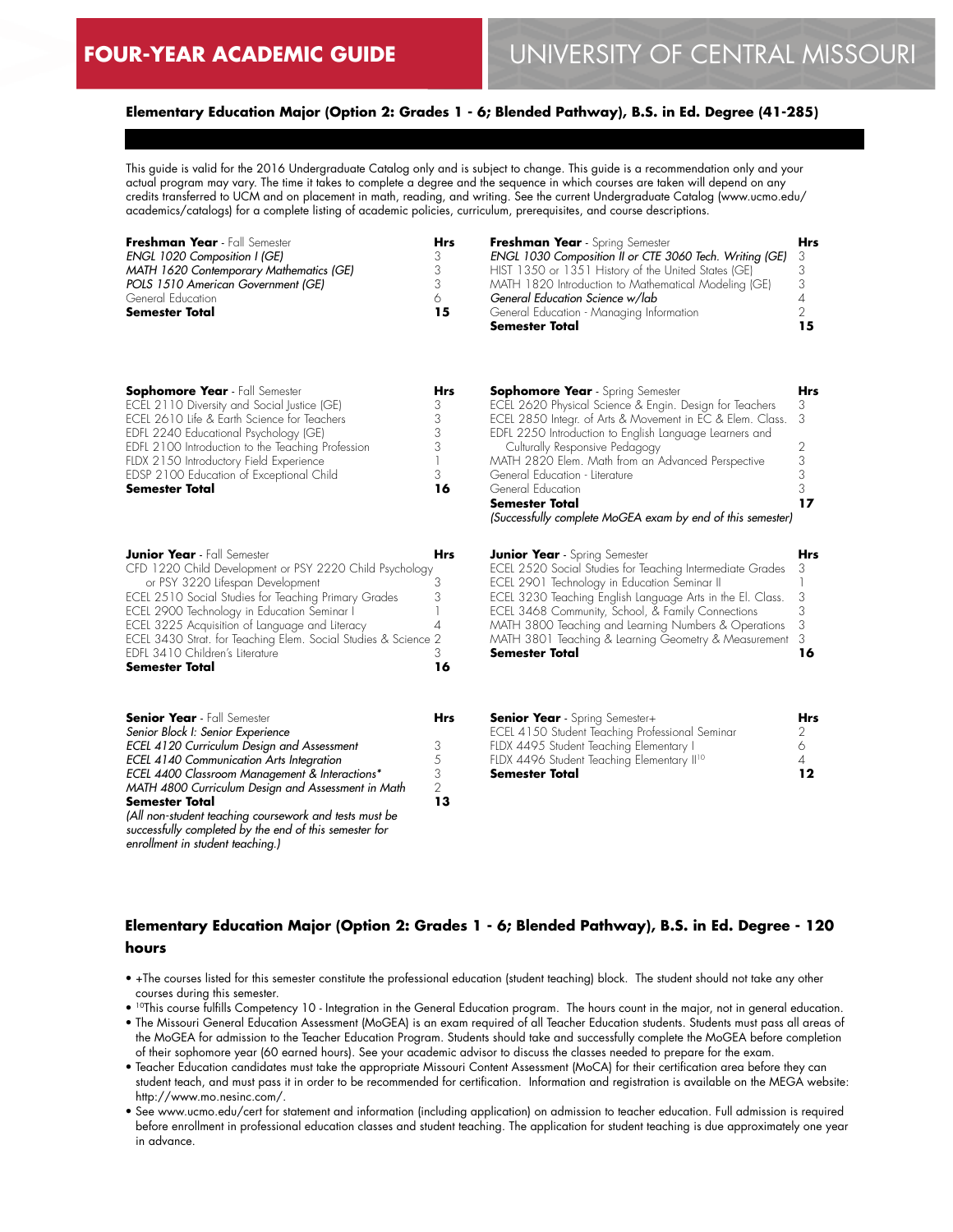## **Engineering Technology Major (Option 1: Electronics Engineering Technology), B.S. Degree (43-01282)**

This guide is valid for the 2016 Undergraduate Catalog only and is subject to change. This guide is a recommendation only and your actual program may vary. The time it takes to complete a degree and the sequence in which courses are taken will depend on any credits transferred to UCM and on placement in math, reading, and writing. See the current Undergraduate Catalog (www.ucmo.edu/academics/catalogs) for a complete listing of academic policies, curriculum, prerequisites, and course descriptions.

| Freshman Year - Fall Semester<br>ENGL 1020 Composition I (GE)<br>ENGT 1500 Orientation to Engineering Technology*<br>ET 1010 Applied Electricity<br>ET 1026 DC Circuit Analysis*<br>MATH 1112 College Trigonometry**<br>Semester Total                                                    | <b>Hrs</b><br>3<br>1<br>4<br>4<br>$\overline{2}$<br>14 | Freshman Year - Spring Semester<br>CADD 1105 Basic AutoCAD<br>CTE 1300 Introduction to Engineering Design or<br>CADD 1110 Fundamentals of Drafting<br>CTE 3060 Technical Writing (GE)<br>ENGT 1000 Principles of Engineering<br>ET 1027 AC Circuit Analysis*<br>MATH 1131 Applied Calculus (GE)<br><b>Semester Total</b> | Hrs<br>3<br>3<br>3<br>3<br>3<br>16         |
|-------------------------------------------------------------------------------------------------------------------------------------------------------------------------------------------------------------------------------------------------------------------------------------------|--------------------------------------------------------|--------------------------------------------------------------------------------------------------------------------------------------------------------------------------------------------------------------------------------------------------------------------------------------------------------------------------|--------------------------------------------|
| <b>Sophomore Year</b> - Fall Semester<br>CIS 1600 Business Information Management (GE)<br>ECON 1010 Principles of Macroeconomics (GE)<br>ET 1050 Digital Principles & Applications*<br>PHYS 1101 College Physics I (GE)<br><b>Semester Total</b>                                          | Hrs<br>3<br>3<br>4<br>$\overline{A}$<br>14             | <b>Sophomore Year</b> - Spring Semester<br>CHEM 1103 Introduction to the Sciences: Chemistry (GE)<br>COMM 1000 Public Speaking (GE)<br>ENGT 1501 Seminar in Engineering Technology<br>ET 2048 Active Electronic Devices*<br>ET 2065 Computer Programming for Electronics Tech.*<br>Semester Total                        | Hrs<br>3<br>3<br>3<br>$\overline{4}$<br>14 |
| <b>Junior Year</b> - Fall Semester<br>ENGT 1501 Seminar in Engineering Technology<br>ET 2060 Microprocessors: Theory & Applications*<br>ET 3020 Circuit Analysis & Implementation*<br>ET 3017 Programmable Logic Controllers *<br>General Education - Literature<br><b>Semester Total</b> | Hrs<br>4<br>4<br>4<br>3<br>16                          | <b>Junior Year</b> - Spring Semester<br><b>ENGT 3520 Engineering Economy</b><br><b>ENGT 4580 Quality Systems</b><br>ET 3014 Analog-Digital Circuitry*<br>General Education<br><b>Semester Total</b>                                                                                                                      | Hrs<br>3<br>3<br>$\overline{4}$<br>6<br>16 |
| <b>Junior Year</b> - Summer Semester<br>SOT 3022 Internship in Technology<br><b>Semester Total</b>                                                                                                                                                                                        | Hrs<br>ı                                               |                                                                                                                                                                                                                                                                                                                          |                                            |
| <b>Senior Year</b> - Fall Semester<br>ENGT 2600 Lean Enterprises<br><b>ENGT 4520 Robotics and Automation</b><br>ET 3041 Communication Systems*<br>NET 1060 Introduction to Networks<br>General Education<br>Semester Total                                                                | Hrs<br>3<br>3<br>3<br>3<br>3<br>15                     | <b>Senior Year</b> - Spring Semester<br><b>ENGT 3530 Inspection and Quality Control</b><br>ENGT 4110 Engineering Technology Problem Solving <sup>10</sup><br>CMGT 3320 Principles of Construction Management or<br>INDM 4250 Project Management<br>General Education<br>Semester Total                                   | Hrs<br>3<br>3<br>3<br>6<br>15              |

## **Engineering Technology Major (Option 1: Electronics Engineering Technology), B.S. Degree - 121 hours**

- \*This class is only offered during the semester indicated.
- \*\*Enrollment in MATH 1112 assumes you have met the prerequisite MATH requirements in your high school curriculum. If you have not met these requirements MATH 1111 or proper MATH placement will be required per University planned placement guidelines.
- 10This course fulfills Competency 10 Integration in the General Education program. The hours count in the major, not in general education.
- To satisfy the General Education Assessment (GEA) Policy, students must take the GEA *after* they earn 45 credit hours but *before* earning 75 credit hours. Transfer students who have more than 45 hours earned should take the exam during their second semester at UCM. Students must achieve a passing score of 425 to meet graduation requirements. Students may register for the GEA through MyCentral. Contact UCM Testing Services (HUM 216, 660-543-4919, testingservices@ucmo.edu) for more information.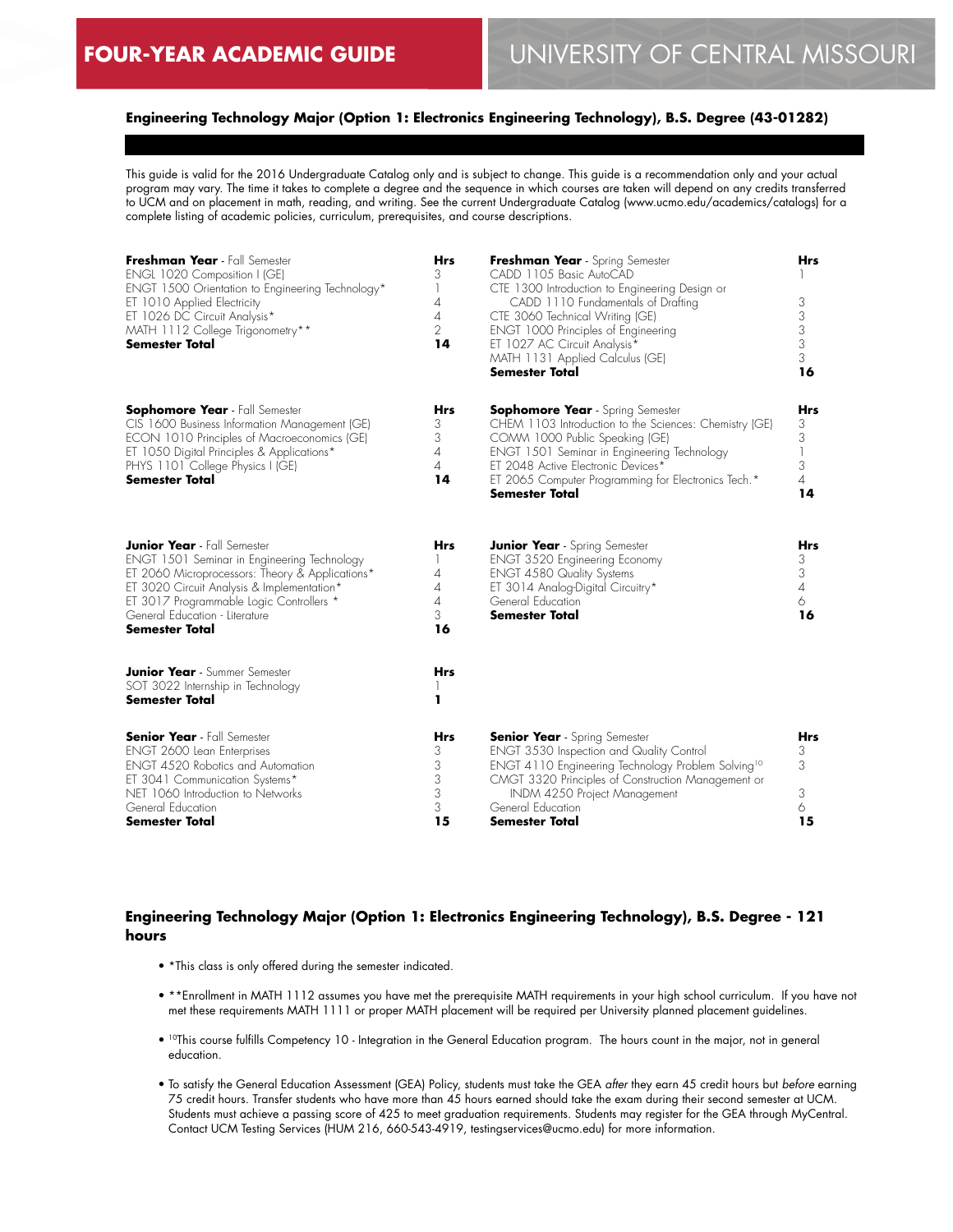## **Engineering Technology Major (Option 2: Mechanical Engineering Technology - Product Design), B.S. Degree (43-02282)**

This guide is valid for the 2016 Undergraduate Catalog only and is subject to change. This guide is a recommendation only and your actual program may vary. The time it takes to complete a degree and the sequence in which courses are taken will depend on any credits transferred to UCM and on placement in math, reading, and writing. See the current Undergraduate Catalog (www.ucmo.edu/academics/catalogs) for a complete listing of academic policies, curriculum, prerequisites, and course descriptions.

| Freshman Year - Fall Semester<br>CADD 1105 Basic AutoCAD<br>CADD 1110 Fundamentals of Drafting+ or<br>CTE 1300 Introduction to Engineering Design<br>CADD 1170 Introduction to Computer-Aided Drafting<br>CIS 1600 Business Information Management (GE)<br>ENGT 1000 Principles of Engineering<br>ENGT 1500 Orientation to Engineering Technology*<br>MATH 1112 College Trigonometry**<br>Semester Total | Hrs<br>3<br>2<br>3<br>3<br>$\overline{1}$<br>$\overline{2}$<br>15 | Freshman Year - Spring Semester<br>ENGL 1020 Composition I (GE)<br>ENGT 1510 Introduction to Manufacturing Processes*<br>ET 1010 Applied Electricity<br>MATH 1131 Applied Calculus (GE)<br>General Education<br><b>Semester Total</b>                                                                                         | Hrs<br>3<br>3<br>$\overline{A}$<br>3<br>3<br>16 |
|----------------------------------------------------------------------------------------------------------------------------------------------------------------------------------------------------------------------------------------------------------------------------------------------------------------------------------------------------------------------------------------------------------|-------------------------------------------------------------------|-------------------------------------------------------------------------------------------------------------------------------------------------------------------------------------------------------------------------------------------------------------------------------------------------------------------------------|-------------------------------------------------|
| <b>Sophomore Year</b> - Fall Semester<br>CMGT 2020 Statics<br><b>ENGT 2040 Engineering Materials Science</b><br>ENGT 2530 Machine Tool Technology<br>PHYS 1101 College Physics I (GE)<br>Semester Total                                                                                                                                                                                                  | Hrs<br>3<br>$\overline{4}$<br>3<br>$\overline{4}$<br>14           | <b>Sophomore Year</b> - Spring Semester<br>CADD 2140 CAD & Design for Engineering Technology+<br>CMGT 3020 Applied Strength of Materials<br>COMM 1000 Public Speaking (GE)<br>CTE 3060 Technical Writing (GE)<br>ECON 1010 Principles of Macroeconomics (GE)<br>ENGT 1501 Seminar in Engineering Technology<br>Semester Total | Hrs<br>3<br>3<br>3<br>3<br>3<br>16              |
| <b>Junior Year</b> - Fall Semester<br>CADD 3120 Machine Drafting*+<br>CADD 4171 Production Design/Drafting*<br>ENGT 1501 Seminar in Engineering Technology<br>ENGT 2600 Lean Enterprises<br>General Education - Literature<br>General Education<br>Semester Total                                                                                                                                        | Hrs<br>3<br>3<br>3<br>$\mathbf{1}$<br>3<br>3<br>16                | <b>Junior Year</b> - Spring Semester<br>CADD 4124 Geometric Dimensioning & Tolerancing Principles<br>for Engineering Technology*<br>CADD 4174 Machine Design*<br>CHEM 1103 Introduction to the Sciences: Chemistry (GE)<br>ENGT 1120 Welding<br>ENGT 3562 Computer Numerical Control (CNC)<br>Semester Total                  | Hrs<br>3<br>3<br>3<br>3<br>3<br>15              |
| <b>Junior Year</b> - Summer Semester<br>SOT 3022 Internship in Technology<br>Semester Total                                                                                                                                                                                                                                                                                                              | Hrs<br>ı                                                          |                                                                                                                                                                                                                                                                                                                               |                                                 |
| <b>Senior Year</b> - Fall Semester<br>ATM 4032 Hydraulics & Pneumatics<br>CMGT 3320 Principles of Construction Management or<br>INDM 4250 Project Management<br><b>ENGT 3520 Engineering Economy</b><br>General Education<br>Semester Total                                                                                                                                                              | Hrs<br>3<br>3<br>3<br>6<br>15                                     | <b>Senior Year</b> - Spring Semester<br><b>ENGT 3530 Inspection and Quality Control</b><br>ENGT 4110 Engineering Technology Problem Solving <sup>10</sup><br><b>ENGT 4580 Quality Systems</b><br>Departmentally Approved Option 2 Elective***<br>General Education<br>Semester Total                                          | Hrs<br>3<br>3<br>3<br>3<br>13                   |

## **Engineering Technology Major (Option 2: Mechanical Engineering Technology - Product Design), B.S. De-**

## **gree - 121 hours**

- +A grade of C or higher is required in these courses for enrollment in future CADD courses.
- \*This class is only offered during the semester indicated.
- \*\*Enrollment in MATH 1112 assumes you have met the prerequisite MATH requirements in your high school curriculum. If you have not met these requirements MATH 1111 or proper MATH placement will be required per University planned placement guidelines.
- •\*\*\*See departmental advisor for course recommendations.
- 10This course fulfills Competency 10 Integration in the General Education program. The hours count in the major, not in general education.
- To satisfy the General Education Assessment (GEA) Policy, students must take the GEA *after* they earn 45 credit hours but *before* earning 75 credit hours. Transfer students who have more than 45 hours earned should take the exam during their second semester at UCM. Students must achieve a passing score of 425 to meet graduation requirements. Students may register for the GEA through MyCentral. Contact UCM Testing Services (HUM 216, 660-543-4919, testingservices@ucmo.edu) for more information.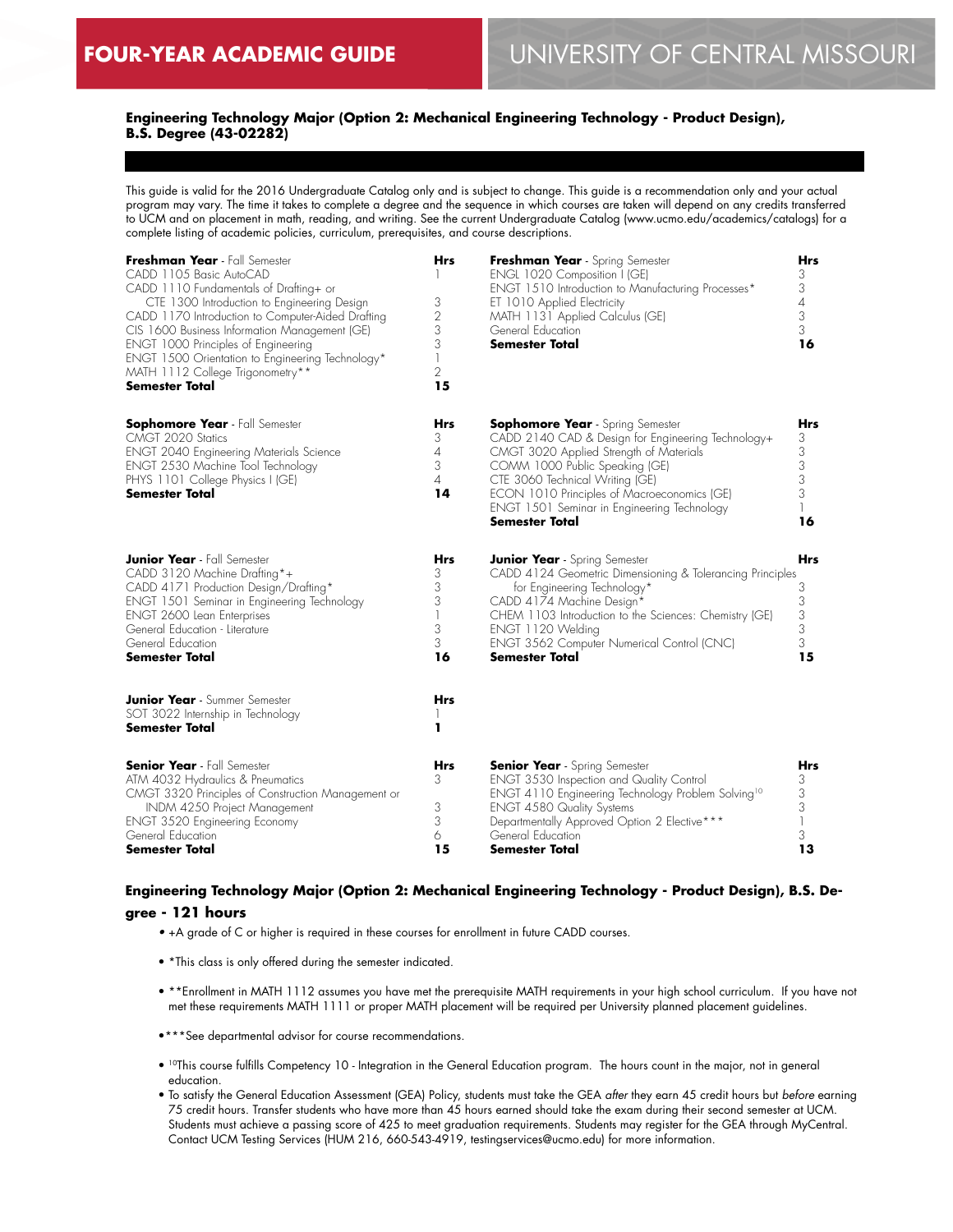## **Engineering Technology Major (Option 3: Industrial Engineering Technology), B.S. Degree (43-03282)**

This guide is valid for the 2016 Undergraduate Catalog only and is subject to change. This guide is a recommendation only and your actual program may vary. The time it takes to complete a degree and the sequence in which courses are taken will depend on any credits transferred to UCM and on placement in math, reading, and writing. See the current Undergraduate Catalog (www.ucmo.edu/ academics/catalogs) for a complete listing of academic policies, curriculum, prerequisites, and course descriptions.

| Freshman Year - Fall Semester<br>ENGL 1020 Composition I (GE)<br>ENGT 1000 Principles of Engineering<br>ENGT 1500 Orientation to Engineering Technology*<br><b>ENGT 1510 Introduction to Manufacturing Processes</b><br>MATH 1112 College Trigonometry**<br>General Education<br>Semester Total | Hrs<br>3<br>3<br>$\begin{array}{c} \hline \end{array}$<br>3<br>$\overline{2}$<br>3<br>15 | Freshman Year - Spring Semester<br>CADD 1105 Basic AutoCAD<br>CADD 1110 Fundamentals of Drafting or<br>CTE 1300 Introduction to Engineering Design<br>CTE 3060 Technical Writing (GE)<br><b>ENGT 2040 Engineering Materials Science</b><br>ENGT 2530 Machine Tool Technology<br>MATH 1131 Applied Calculus (GE)<br><b>Semester Total</b>            | Hrs<br>3<br>3<br>4<br>3<br>3<br>17                             |
|-------------------------------------------------------------------------------------------------------------------------------------------------------------------------------------------------------------------------------------------------------------------------------------------------|------------------------------------------------------------------------------------------|-----------------------------------------------------------------------------------------------------------------------------------------------------------------------------------------------------------------------------------------------------------------------------------------------------------------------------------------------------|----------------------------------------------------------------|
| <b>Sophomore Year</b> - Fall Semester<br>COMM 1000 Public Speaking (GE)<br>ENGT 1120 Welding<br>ET 1010 Applied Electricity<br>PHYS 1101 College Physics I (GE)<br><b>Semester Total</b>                                                                                                        | Hrs<br>3<br>3<br>4<br>4<br>14                                                            | <b>Sophomore Year</b> - Spring Semester<br>CADD 3120 Machine Drafting*+#<br>CHEM 1103 Introduction to the Sciences: Chemistry (GE)<br>ECON 1010 Principles of Macroeconomics (GE)<br>ENGT 1501 Seminar in Engineering Technology<br>ENGT 3530 Inspection & Quality Control*<br>ENGT 3562 Computer Numerical Control (CNC)*<br><b>Semester Total</b> | Hrs<br>3<br>3<br>3<br>$\overline{\phantom{a}}$<br>3<br>3<br>16 |
| <b>Junior Year</b> - Fall Semester<br>CIS 1600 Business Information Management (GE)<br>ENGT 1501 Seminar in Engineering Technology<br>ENGT 2600 Lean Enterprises<br>INDM 4240 Facilities Engineering<br>General Education - Literature<br><b>Semester Total</b>                                 | Hrs<br>3<br>1<br>3<br>3<br>3<br>13                                                       | <b>Junior Year</b> - Spring Semester<br>CADD 4124 Geometric Dimensioning & Tolerancing Principles<br>for Engineering Technology<br>ENGT 3120 Advanced Welding Technology I<br><b>ENGT 3520 Engineering Economy</b><br>General Education<br><b>Semester Total</b>                                                                                    | Hrs<br>3<br>3<br>3<br>6<br>15                                  |
| <b>Junior Year</b> - Summer Semester<br>SOT 3022 Internship in Technology<br><b>Semester Total</b>                                                                                                                                                                                              | <b>Hrs</b><br>1                                                                          |                                                                                                                                                                                                                                                                                                                                                     |                                                                |
| <b>Senior Year</b> - Fall Semester<br>ATM 4032 Hydraulics & Pneumatics<br>CMGT 3320 Principles of Construction Management or<br>INDM 4250 Project Management<br>ENGT 4520 Robotics & Automation*<br>ENGT 4590 Computer Integrated Manufacturing (CIM)*<br>General Education<br>Semester Total   | <b>Hrs</b><br>3<br>3<br>3<br>$\frac{3}{3}$<br>15                                         | <b>Senior Year</b> - Spring Semester<br>ENGT 4110 Engineering Technology Problem Solving* <sup>10</sup><br><b>ENGT 4580 Quality Systems</b><br>ENGT 4750 Lean Six Sigma<br>ET 3017 Programmable Logic Controllers<br>General Education<br><b>Semester Total</b>                                                                                     | Hrs<br>3<br>3<br>3<br>4<br>3<br>16                             |

#### **Engineering Technology (Option 3: Industrial Engineering Technology), B.S. Degree – 122 hours**

- \*This class is only offered during the semester indicated.
- \*\*Enrollment in MATH 1112 assumes you have met the prerequisite MATH requirements in your high school curriculum. If you have not met these requirements MATH 1111 or proper MATH placement will be required per University planned placement guidelines.
- +A grade of C or higher is required in these courses for enrollment in future CADD courses.
- #This course has a prerequisite (CADD 2140) that is not included in the major curriculum. See the School of Technology for assistance with enrollment in this course.
- 10This course fulfills Competency 10 Integration in the General Education program. The hours count in the major, not in general education.
- To satisfy the General Education Assessment (GEA) Policy, students must take the GEA *after* they earn 45 credit hours but *before* earning 75 credit hours. Transfer students who have more than 45 hours earned should take the exam during their second semester at UCM. Students must achieve a passing score of 425 to meet graduation requirements. Students may register for the GEA through MyCentral. Contact UCM Testing Services (HUM 216, 660-543-4919, testingservices@ucmo.edu) for more information.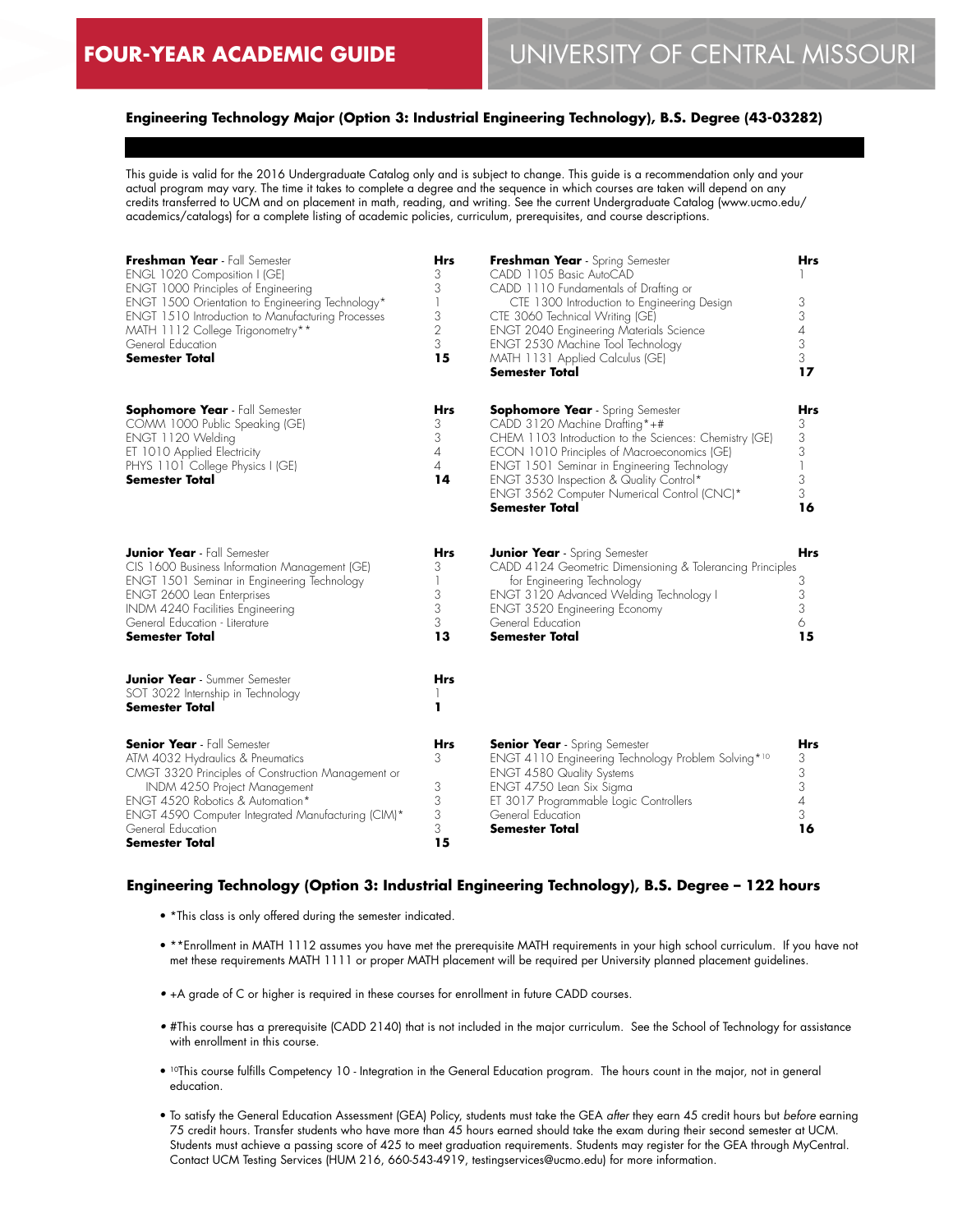# **Engineering Technology Major (Option 4: Civil Engineering Tech., Infrastructure Project Administration Emphasis), B.S. Degree (43-04282)**

This guide is valid for the 2016 Undergraduate Catalog only and is subject to change. This guide is a recommendation only and your actual program may vary. The time it takes to complete a degree and the sequence in which courses are taken will depend on any credits transferred to UCM and on placement in math, reading, and writing. See the current Undergraduate Catalog (www.ucmo.edu/ academics/catalogs) for a complete listing of academic policies, curriculum, prerequisites, and course descriptions.

| Freshman Year - Fall Semester<br>CADD 1105 Basic AutoCAD<br>CADD 1110 Fundamentals of Drafting or<br>CTE 1300 Introduction to Engineering Design<br>CADD 1170 Introduction to Computer-Aided Drafting<br>CIS 1600 Business Information Management (GE)<br>ENGT 1000 Principles of Engineering<br>ENGT 1500 Orientation to Engineering Technology*<br>MATH 1112 College Trigonometry**<br><b>Semester Total</b> | <b>Hrs</b><br>3<br>15                | Freshman Year - Spring Semester<br>COMM 1000 Public Speaking (GE)<br>EASC 1004 Introduction to Geology (GE)<br>ECON 1010 Principles of Macroeconomics (GE)<br>ENGL 1020 Composition I (GE)<br>MATH 1131 Applied Calculus (GE)<br><b>Semester Total</b>      | <b>Hrs</b><br>16 |
|----------------------------------------------------------------------------------------------------------------------------------------------------------------------------------------------------------------------------------------------------------------------------------------------------------------------------------------------------------------------------------------------------------------|--------------------------------------|-------------------------------------------------------------------------------------------------------------------------------------------------------------------------------------------------------------------------------------------------------------|------------------|
| <b>Sophomore Year</b> - Fall Semester<br>CMGT 2020 Statics<br>CTE 3060 Technical Writing (GE)<br><b>ENGT 2040 Engineering Material Sciences</b><br>PHYS 1101 College Physics I (GE)<br><b>Semester Total</b>                                                                                                                                                                                                   | <b>Hrs</b><br>3<br>3<br>4<br>4<br>14 | <b>Sophomore Year</b> - Spring Semester<br>CADD 2160 Structural Drafting<br>CMGT 2325 Project Cost Estimating<br>CMGT 3020 Applied Strengths of Materials<br>EASC 2100 Engineering Geology<br>ENGT 1501 Seminar in Engineering Technology<br>Semester Total | <b>Hrs</b><br>14 |

| <b>Junior Year</b> - Fall Semester                         | <b>Hrs</b> | <b>Junior Year</b> - Spring Semester                           | Hrs |
|------------------------------------------------------------|------------|----------------------------------------------------------------|-----|
| CADD 2171 Introduction to MicroStation                     | 3          | CADD 3150 Civil Drafting                                       | 3   |
| CMGT 2340 Surveying and Construction Layout                | 3          | CMGT 4380 Heavy Construction Methods and Materials             | 3   |
| CMGT 3320 Principles of Construction Management or         |            | ENGT 4120 Hydrology and Drainage Design*                       |     |
| INDM 4250 Project Management                               | 3          | ET 1010 Applied Electricity                                    |     |
| ENGT 1501 Seminar in Engineering Technology                |            | General Education - Literature                                 |     |
| <b>ENGT 3520 Engineering Economy</b>                       |            | <b>Semester Total</b>                                          | 16  |
| ENGT 4140 Soils and Foundation Design*                     | 3          |                                                                |     |
| Semester Total                                             | 16         |                                                                |     |
| <b>Junior Year</b> - Summer Semester                       | <b>Hrs</b> |                                                                |     |
| SOT 3022 Internship in Technology<br><b>Semester Total</b> |            |                                                                |     |
| <b>Senior Year</b> - Fall Semester                         | Hrs        | <b>Senior Year</b> - Spring Semester                           | Hrs |
| CMGT 4310 Construction Safety                              | 3          | ENGT 4110 Engineering Technology Problem Solving <sup>10</sup> | 3   |
| ENGT 4160 Transportation Systems Design*                   |            | <b>ENGT 4580 Quality Systems</b>                               |     |
| ENGT 4180 Water and Wastewater Systems Design*             | 3          | General Education                                              |     |
| General Education                                          | 6          | <b>Semester Total</b>                                          | 15  |
| <b>Semester Total</b>                                      | 15         |                                                                |     |

# **Engineering Technology Major (Option 4: Civil Engineering Technology, Infrastructure Project Administration Emphasis), B.S. Degree - 122 hours**

- \*This class is only offered during the semester indicated.
- \*\*Enrollment in MATH 1112 assumes you have met the prerequisite MATH requirements in your high school curriculum. If you have not met these requirements MATH 1111 or proper MATH placement will be required per University planned placement guidelines.
- 10This course fulfills Competency 10 Integration in the General Education program. The hours count in the major, not in general education.
- To satisfy the General Education Assessment (GEA) Policy, students must take the GEA *after* they earn 45 credit hours but *before* earning 75 credit hours. Transfer students who have more than 45 hours earned should take the exam during their second semester at UCM. Students must achieve a passing score of 425 to meet graduation requirements. Students may register for the GEA through MyCentral. Contact UCM Testing Services (HUM 216, 660-543-4919, testingservices@ucmo.edu) for more information.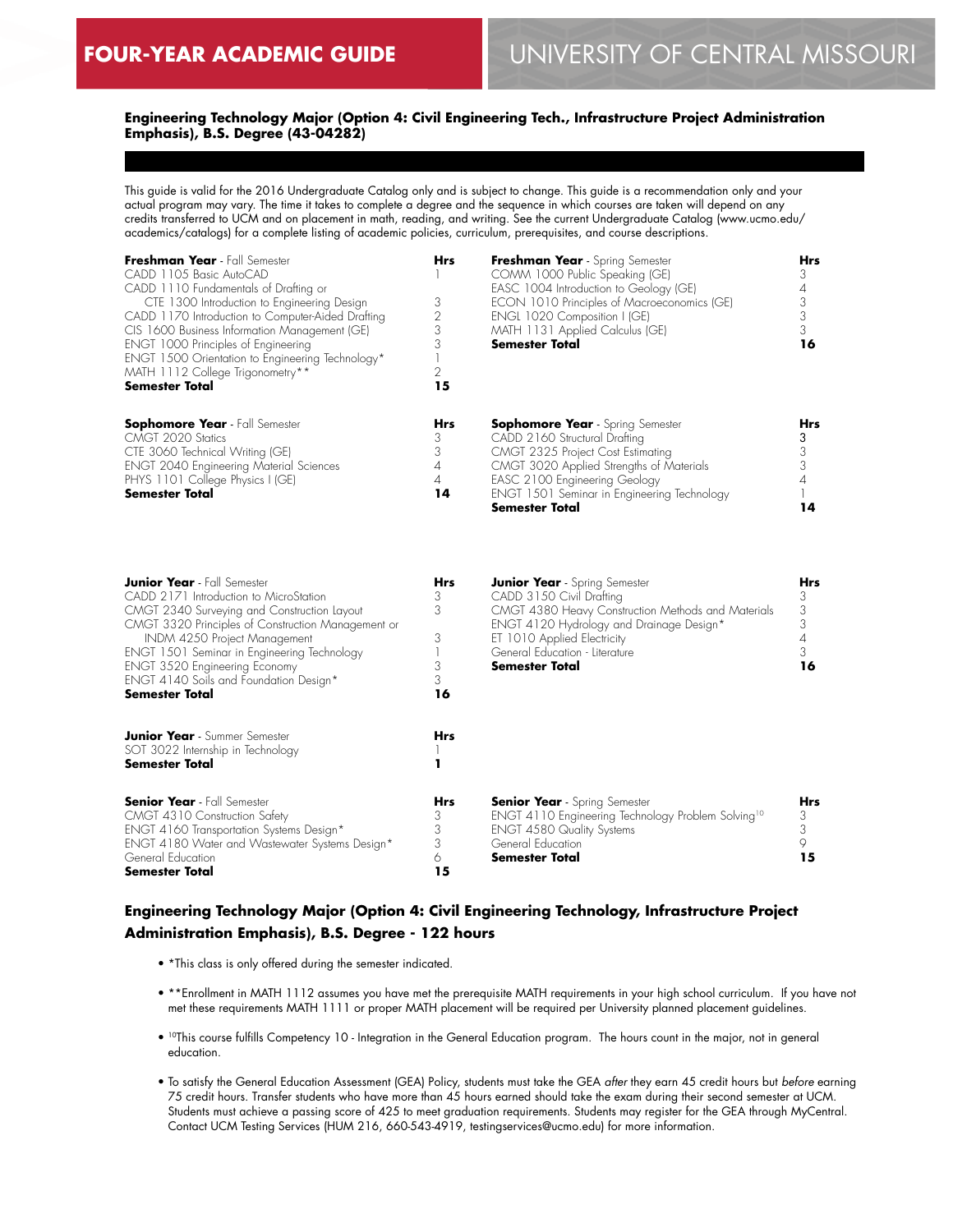# **Engineering Technology Major (Option 4: Civil Engineering Technology, Design Emphasis), B.S. Degree (43-04282)**

This guide is valid for the 2016 Undergraduate Catalog only and is subject to change. This guide is a recommendation only and your actual program may vary. The time it takes to complete a degree and the sequence in which courses are taken will depend on any credits transferred to UCM and on placement in math, reading, and writing. See the current Undergraduate Catalog (www.ucmo.edu/ academics/catalogs) for a complete listing of academic policies, curriculum, prerequisites, and course descriptions.

| Freshman Year - Fall Semester<br>CADD 1105 Basic AutoCAD<br>CADD 1110 Fundamentals of Drafting or<br>CTE 1300 Introduction to Engineering Design<br>CADD 1170 Introduction to Computer-Aided Drafting<br>CIS 1600 Business Information Management (GE)<br>ENGT 1000 Principles of Engineering<br>ENGT 1500 Orientation to Engineering Technology*<br>MATH 1112 College Trigonometry**<br><b>Semester Total</b> | <b>Hrs</b><br>2<br>3<br>15           | Freshman Year - Spring Semester<br>COMM 1000 Public Speaking (GE)<br>EASC 1004 Introduction to Geology (GE)<br>ECON 1010 Principles of Macroeconomics (GE)<br>ENGL 1020 Composition I (GE)<br>MATH 1131 Applied Calculus (GE)<br><b>Semester Total</b> | Hrs<br>16 |
|----------------------------------------------------------------------------------------------------------------------------------------------------------------------------------------------------------------------------------------------------------------------------------------------------------------------------------------------------------------------------------------------------------------|--------------------------------------|--------------------------------------------------------------------------------------------------------------------------------------------------------------------------------------------------------------------------------------------------------|-----------|
| <b>Sophomore Year</b> - Fall Semester<br>CMGT 2020 Statics<br>CTE 3060 Technical Writing (GE)<br>PHYS 1101 College Physics I (GE)<br>General Education<br><b>Semester Total</b>                                                                                                                                                                                                                                | <b>Hrs</b><br>3<br>3<br>4<br>6<br>16 | <b>Sophomore Year</b> - Spring Semester<br>CADD 2160 Structural Drafting<br>CADD 3150 Civil Drafting<br>CMGT 2325 Project Cost Estimating<br>CMGT 3020 Applied Strengths of Materials<br>EASC 2100 Engineering Geology<br><b>Semester Total</b>        | Hrs<br>16 |

| <b>Junior Year</b> - Fall Semester                 | <b>Hrs</b> | <b>Junior Year</b> - Spring Semester                           | Hrs        |
|----------------------------------------------------|------------|----------------------------------------------------------------|------------|
| CADD 2171 Introduction to MicroStation             | 3          | CADD 3175 Advanced MicroStation                                |            |
| CADD 4150 Applied Civil Design/Drafting            | 3          | CADD 4162 Commercial Architecture Design/Drafting (BIM)        | 3          |
| CMGT 2340 Surveying and Construction Layout        | 3          | CMGT 3350 Building Structures: Methods and Materials           |            |
| CMGT 3320 Principles of Construction Management or |            | ENGT 1501 Seminar in Engineering Technology                    |            |
| INDM 4250 Project Management                       | 3          | ENGT 4120 Hydrology and Drainage Design*                       |            |
| ENGT 1501 Seminar in Engineering Technology        |            | ET 1010 Applied Electricity                                    |            |
| ENGT 4140 Soils and Foundation Design*             | 3          | <b>Semester Total</b>                                          |            |
| <b>Semester Total</b>                              | 16         |                                                                |            |
| <b>Junior Year</b> - Summer Semester               | <b>Hrs</b> |                                                                |            |
| SOT 3022 Internship in Technology                  |            |                                                                |            |
| <b>Semester Total</b>                              |            |                                                                |            |
| <b>Senior Year</b> - Fall Semester                 | Hrs        | <b>Senior Year</b> - Spring Semester                           | <b>Hrs</b> |
| ENGT 3520 Engineering Economy*                     | 3          | ENGT 4110 Engineering Technology Problem Solving <sup>10</sup> | 3          |
| ENGT 4160 Transportation Systems Design*           | 3          | <b>ENGT 4580 Quality Systems</b>                               | 3          |
| GEOG 4220 Geographic Information Systems I*        |            | General Education                                              |            |
| General Education - Literature                     |            | <b>Semester Total</b>                                          | 12         |
| General Education                                  | 3          |                                                                |            |
| <b>Semester Total</b>                              | 15         |                                                                |            |

# **Engineering Technology Major (Option 4: Civil Engineering Technology, Design Emphasis), B.S. Degree - 124 hours**

- \*This class is only offered during the semester indicated.
- \*\*Enrollment in MATH 1112 assumes you have met the prerequisite MATH requirements in your high school curriculum. If you have not met these requirements MATH 1111 or proper MATH placement will be required per University planned placement guidelines.
- 10This course fulfills Competency 10 Integration in the General Education program. The hours count in the major, not in general education.
- To satisfy the General Education Assessment (GEA) Policy, students must take the GEA *after* they earn 45 credit hours but *before* earning 75 credit hours. Transfer students who have more than 45 hours earned should take the exam during their second semester at UCM. Students must achieve a passing score of 425 to meet graduation requirements. Students may register for the GEA through MyCentral. Contact UCM Testing Services (HUM 216, 660-543-4919, testingservices@ucmo.edu) for more information.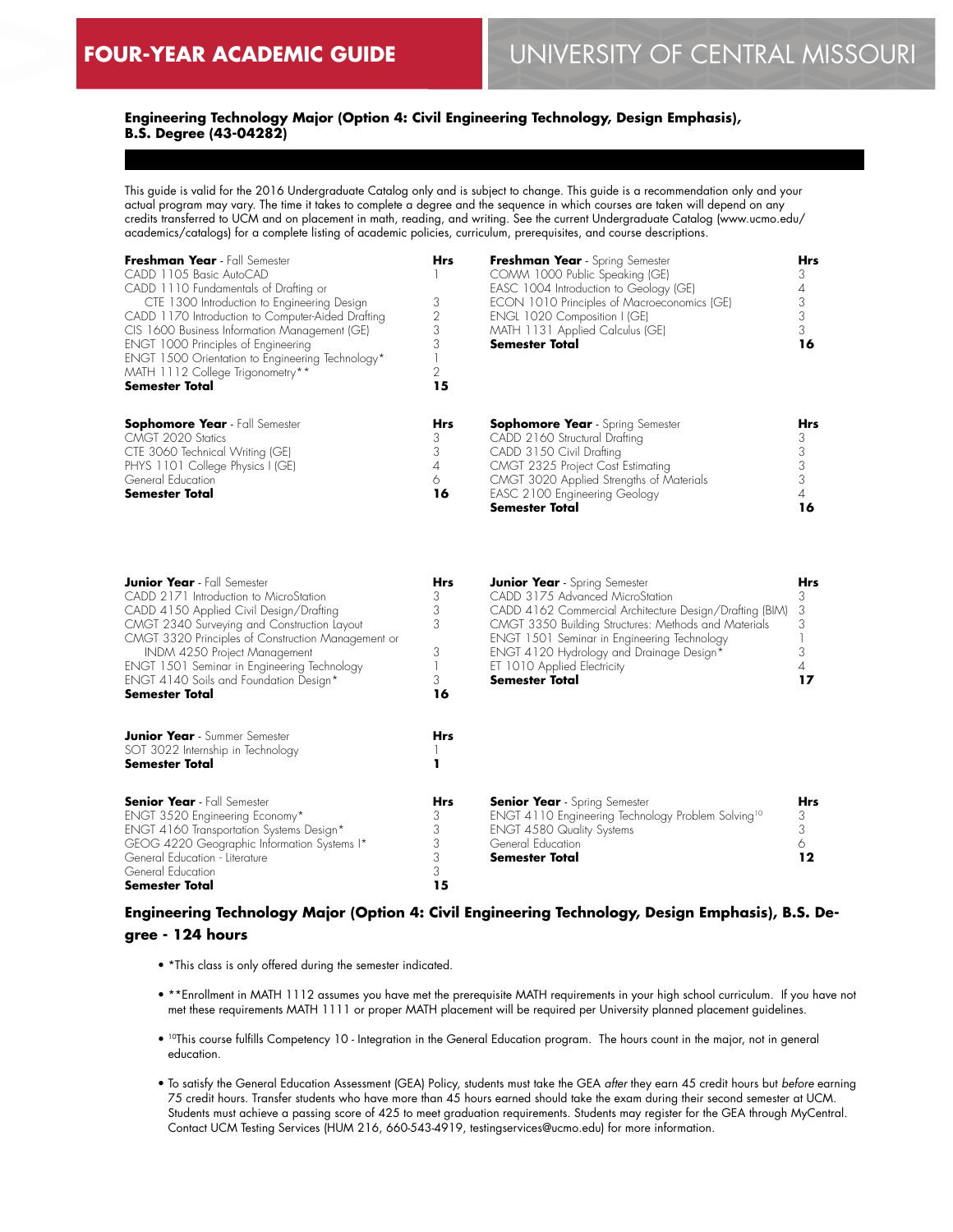## **English Major, B.A. Degree (42-303)**

This guide is valid for the 2016 Undergraduate Catalog only and is subject to change. This guide is a recommendation only and your actual program may vary. The time it takes to complete a degree and the sequence in which courses are taken will depend on any credits transferred to UCM and on placement in math, reading, and writing. See the current Undergraduate Catalog (www.ucmo.edu/ academics/catalogs) for a complete listing of academic policies, curriculum, prerequisites, and course descriptions.

| Freshman Year - Fall Semester<br>ENGL 1020 Composition I (GE)<br>Modern Language Requirement*<br>General Education - Mathematics<br>General Education<br><b>Semester Total</b><br>AE 1400 University Foundations** | <b>Hrs</b><br>3<br>3<br>3<br>6<br>15 | Freshman Year - Spring Semester<br>ENGL 1030 Composition II (GE)<br>Modern Language Requirement*<br>General Education<br><b>Semester Total</b>                                                                                                                                | <b>Hrs</b><br>3<br>3<br>9<br>15           |
|--------------------------------------------------------------------------------------------------------------------------------------------------------------------------------------------------------------------|--------------------------------------|-------------------------------------------------------------------------------------------------------------------------------------------------------------------------------------------------------------------------------------------------------------------------------|-------------------------------------------|
| <b>Sophomore Year</b> - Fall Semester<br>ENGL 2010 Introduction to Reading Poetry and Drama (GE)<br>ENGL 2020 Introduction to Reading Fiction (GE)<br>General Education<br><b>Semester Total</b>                   | <b>Hrs</b><br>3<br>3<br>9<br>15      | <b>Sophomore Year</b> - Spring Semester<br>ENGL 4360 Shakespeare<br>ENGL 2000-4000 Elective (if ENGL 2220 is chosen, this can<br>also count in the BA Modern Language Requirement*)<br>Minor Coursework<br>General Education<br>Free Choice Elective<br><b>Semester Total</b> | <b>Hrs</b><br>3<br>3<br>3<br>3<br>3<br>15 |
| <b>Junior Year</b> - Fall Semester<br>ENGL 3240 Critical Approaches to Literature<br>ENGL 4XXX Area Course Selection ***<br>Minor Coursework<br>Free Choice Electives<br>Semester Total                            | <b>Hrs</b><br>3<br>3<br>3<br>6<br>15 | <b>Junior Year</b> - Spring Semester<br><b>ENGL 4XXX Area Course Selection***</b><br>Minor Coursework<br>Free Choice Elective<br><b>Semester Total</b>                                                                                                                        | <b>Hrs</b><br>6<br>6<br>3<br>15           |
| <b>Senior Year</b> - Fall Semester<br><b>ENGL 4XXX Area Course Selection ***</b><br>Upper-Level (3000/4000) ENGL Elective<br>Minor Coursework<br>Free Choice Elective<br><b>Semester Total</b>                     | <b>Hrs</b><br>3<br>3<br>6<br>3<br>15 | <b>Senior Year</b> - Spring Semester<br>ENGL 4240 Senior Capstone in Literature <sup>10</sup><br>ENGL 4XXX Area Course Selection***<br>Upper-Level (3000/4000) ENGL Elective<br>Minor Coursework<br>Free Choice Elective<br>Semester Total                                    | Hrs<br>3<br>3<br>3<br>3<br>3<br>15        |

#### **English Major, B.A. Degree - 120 hours**

- \*Refer to the Bachelor's Degree Requirements section of the catalog for the BA Modern Language Requirements. This plan is based on 6 hours of modern language and 3 hours of ENGL 2220 World Masterpieces.
- \*\*AE 1400 is a free choice elective and is highly recommended for academic success.
- \*\*\*Students must complete 15 credit hours (5 classes) from five different areas. One course must be chosen from each of the five areas: Medieval or Renaissance Literature, 17th and 18th Century Literature, 19th Century Literature, 20th and 21st Century Literature, and Traditionally Underrepresented Literature. See the Undergraduate Catalog for the choices that fulfill this requirement.
- 10This course fulfills Competency 10 Integration in the General Education program. The hours count in the major, not in general education.
- This guide is based on a 21 hour minor. The number of free choice electives required will depend on the minor chosen.
- To satisfy the General Education Assessment (GEA) Policy, students must take the GEA *after* they earn 45 credit hours but *before* earning 75 credit hours. Transfer students who have more than 45 hours earned should take the exam during their second semester at UCM. Students must achieve a passing score of 425 to meet graduation requirements. Students may register for the GEA through MyCentral. Contact UCM Testing Services (HUM 216, 660-543-4919, testingservices@ucmo.edu) for more information.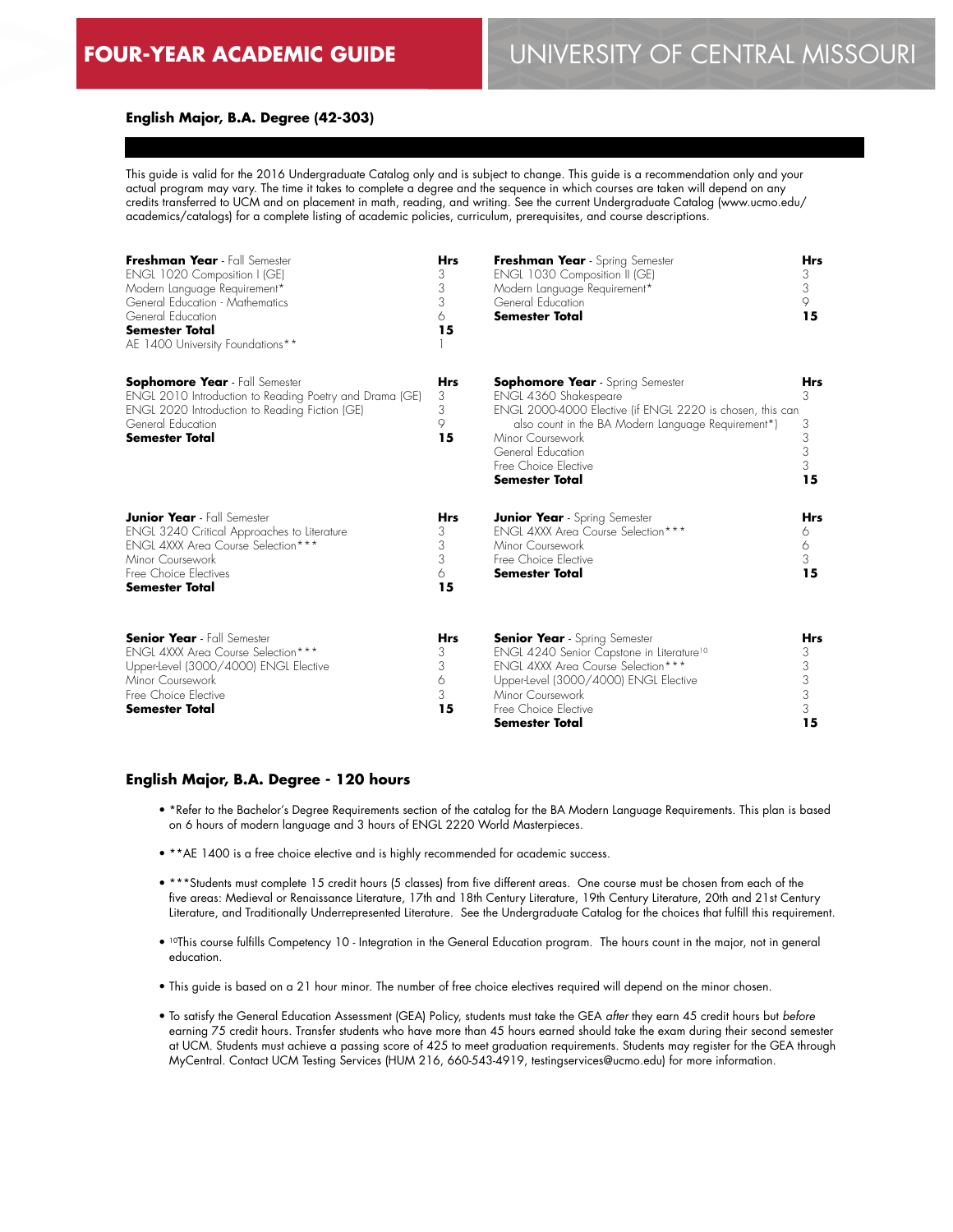# **English Major, B.S. in Ed. Degree (41-311)**

This guide is valid for the 2016 Undergraduate Catalog only and is subject to change. This guide is a recommendation only and your actual program may vary. The time it takes to complete a degree and the sequence in which courses are taken will depend on any credits transferred to UCM and on placement in math, reading, and writing. See the current Undergraduate Catalog (www.ucmo.edu/ academics/catalogs) for a complete listing of academic policies, curriculum, prerequisites, and course descriptions.

| Freshman Year - Fall Semester<br>ENGL 1020 Composition I (GE)<br>General Education<br><b>Semester Total</b><br>AE 1400 University Foundations*                                                                                                                                                                                                                                                                                                                       | <b>Hrs</b><br>3<br>12<br>15               | Freshman Year - Spring Semester<br><b>ENGL 1030 Composition II (GE)</b><br>POLS 1510 American Government (GE)<br><b>General Education - Mathematics</b><br>General Education<br>Semester Total                                                                                                                                                                                                                                               | Hrs<br>3<br>3<br>3<br>6<br>15                                       |
|----------------------------------------------------------------------------------------------------------------------------------------------------------------------------------------------------------------------------------------------------------------------------------------------------------------------------------------------------------------------------------------------------------------------------------------------------------------------|-------------------------------------------|----------------------------------------------------------------------------------------------------------------------------------------------------------------------------------------------------------------------------------------------------------------------------------------------------------------------------------------------------------------------------------------------------------------------------------------------|---------------------------------------------------------------------|
| <b>Sophomore Year</b> - Fall Semester<br>ENGL 2010 Introduction to Reading Poetry and Drama (GE)<br>HIST 1350 or 1351 History of the United States (GE)<br>(Foundations Block)#<br>EDFL 2240 Educational Psychology#<br>EDFL 2100 Introduction to the Teaching Profession#<br>FLDX 2150 Introductory Field Experience#<br>EDSP 2100 Education of the Exceptional Child#<br><b>Semester Total</b>                                                                     | <b>Hrs</b><br>3<br>3<br>3<br>3<br>3<br>16 | <b>Sophomore Year</b> - Spring Semester<br>ENGL 2020 Introduction to Reading Fiction<br>ENGL 2830 Literature for Adolescents (spring only)<br>ENGL 2220 World Masterpieces (GE)<br>ENGL 4360 Shakespeare<br>2000/3000/4000-level English Elective<br><b>Semester Total</b><br>(Successfully complete MoGEA exam by end of this semester)                                                                                                     | Hrs<br>3<br>3<br>3<br>3<br>3<br>15                                  |
| <b>Junior Year</b> - Fall Semester<br>ENGL 3110 English Grammar (fall only)<br>ENGL 3120 History of the English Language (fall only)<br><b>ENGL 3240 Critical Approaches to Literature</b><br>Area 1-5 Electives**<br><b>Semester Total</b>                                                                                                                                                                                                                          | Hrs<br>3<br>3<br>3<br>6<br>15             | <b>Junior Year</b> - Spring Semester<br>EDFL 2250 Introduction to English Language Learners &<br>Culturally Responsive Pedagogy##<br>EDFL 4210 Introduction to Content Area Literacy<br>EDFL 4212 Literacy in the Disciplines I<br>ENGL 3040 Advanced Rhetoric (spring only)<br>ENGL 4974 Assessment in Secondary English/Language Arts<br>FLDX 3000 Field Experience in the Content Area##<br>Area 1-5 Electives**<br><b>Semester Total</b> | <b>Hrs</b><br>2<br>$\overline{2}$<br>$\overline{2}$<br>3<br>6<br>17 |
| <b>Senior Year</b> - Fall Semester<br>EDFL 4970 Secondary Teaching & Behavioral Management<br>ENGL 4840 Composition & Evaluation (fall only)<br>ENGL 4972 Content Literacy in Secondary English/Lang. Arts 2<br>ENGL 4973 Classroom Management in Sec. English/LA<br>FLDX 4970 Field Experience II in the Content Area<br>PSY 4230 Psychology of Adolescence (GE)<br>Area 1-5 Elective**<br><b>Semester Total</b><br>During this semester take English content exam. | <b>Hrs</b><br>2<br>3<br>3<br>3<br>15      | <b>Senior Year</b> - Spring Semester***<br>ENGL 4890 Methods of Teaching English<br>FLDX 4595 Student Teaching Secondary I<br>FLDX 4468 Student Teaching Secondary II <sup>10</sup><br><b>Semester Total</b><br>(All non-student teaching coursework and tests must be<br>successfully completed before this semester for enrollment in<br>student teaching.)                                                                                | Hrs<br>3<br>5<br>$\overline{A}$<br>$12 \,$                          |

#### **English Major, B.S. in Ed. Degree - 120 hours**

- \*AE 1400 is a free choice elective and is highly recommended for academic success. If AE 1400 is chosen, 1 less hour of free choice electives will be needed.
- \*\*Students must complete 15 credit hours (5 classes) from five different areas. One course must be chosen from each of the five areas: Medieval or Renaissance Literature, 17th and 18th Century Literature, 19th Century Literature, 20th and 21st Century Literature, and Traditionally Underrepresented Literature. Within these hours, six hours must be of American Literature. See the Undergraduate Catalog for the choices that fulfill this requirement.
- \*\*\*The courses listed for this semester constitute the professional education (student teaching) block. The student should not take any other courses during this semester.
- #These four courses must be taken as a block, see your academic advisor for enrollment.
- ##These courses must be taken concurrently.
- 10This course fulfills Competency 10 Integration in the General Education program. The hours count in the major, not in general education.
- The Missouri General Education Assessment (MoGEA) is an exam required of all Teacher Education students. Students must pass all areas of the MoGEA for admission to the Teacher Education Program. Students should take and successfully complete the MoGEA before completion of their sophomore year (60 earned hours). See your academic advisor to discuss the classes needed to prepare for the exam.
- Teacher Education candidates must take the appropriate Missouri Content Assessment (MoCA) for their certification area before they can student teach, and must pass it in order to be recommended for certification. Information and registration is available on the MEGA website: http://www.mo.nesinc.com/.
- See www.ucmo.edu/cert for statement and information (including application) on admission to teacher education. Full admission is required before enrollment in professional education classes and student teaching. The application for student teaching is due approximately one year in advance.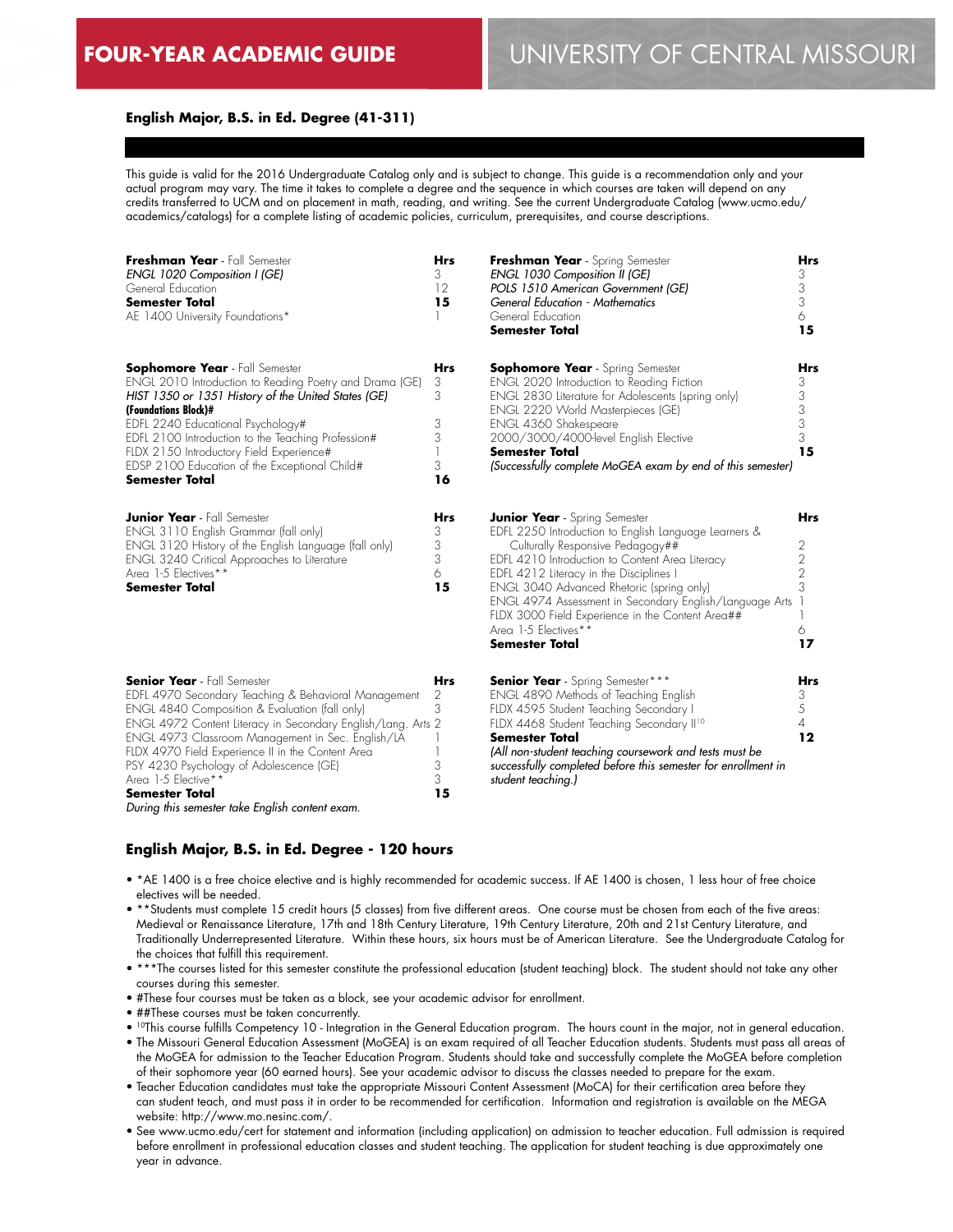# **Entrepreneurship and Social Enterprise Major, B.S.B.A. Degree (46-331)**

This guide is valid for the 2016 Undergraduate Catalog only and is subject to change. This guide is a recommendation only and your actual program may vary. The time it takes to complete a degree and the sequence in which courses are taken will depend on any credits transferred to UCM and on placement in math, reading, and writing. See the current Undergraduate Catalog (www.ucmo.edu/academics/catalogs) for a complete listing of academic policies, curriculum, prerequisites, and course descriptions.

| Freshman Year - Fall Semester<br>CIS 1600 Business Information Management (GE)*<br>ECON 1010 Principles of Macroeconomics (GE)*<br>ENGL 1020 Composition I (GE)<br>MATH 1111 College Algebra (GE)*<br>General Education<br><b>Semester Total</b><br>AE 1400 or BADM 1400 University Foundations**        | <b>Hrs</b><br>3<br>3<br>3<br>3<br>3<br>15 | Freshman Year - Spring Semester<br>COMM 1000 Public Speaking or COMM 1050<br>Fundamentals of Oral Communication Competency (GE)<br>ECON 1011 Principles of Microeconomics*<br>ENGL 1030 Composition II or CTE 3060 Tech. Writing (GE)<br>General Education#<br><b>Semester Total</b>                      | <b>Hrs</b><br>3<br>3<br>3<br>6<br>15              |
|----------------------------------------------------------------------------------------------------------------------------------------------------------------------------------------------------------------------------------------------------------------------------------------------------------|-------------------------------------------|-----------------------------------------------------------------------------------------------------------------------------------------------------------------------------------------------------------------------------------------------------------------------------------------------------------|---------------------------------------------------|
| <b>Sophomore Year</b> - Fall Semester<br>ACCT 2101 Principles of Financial Accounting*<br>BLAW 2720 Legal Environment of Business*<br>General Education - Literature<br>General Education<br><b>Semester Total</b>                                                                                       | Hrs<br>3<br>3<br>3<br>6<br>15             | <b>Sophomore Year</b> - Spring Semester<br>ACCT 2102 Principles of Managerial Accounting*<br>FIN 2801 Business Statistics I*<br>General Education<br>Free Choice Electives<br><b>Semester Total</b>                                                                                                       | <b>Hrs</b><br>3<br>3<br>7<br>$\overline{2}$<br>15 |
|                                                                                                                                                                                                                                                                                                          |                                           | <b>Note: Complete all BSBA Admission</b><br>requirements.*                                                                                                                                                                                                                                                |                                                   |
| <b>Junior Year</b> - Fall Semester<br><b>MGT 3325 Business Communications</b><br>(IBE Block-below)***<br>CIS 3630 Management Information Systems***<br>MGT 3315 Management of Organizations***<br>MKT 3405 Marketing Policy***<br>IBE Practicum (CIS 3685/MKT 3485/MGT 3385)***<br><b>Semester Total</b> | Hrs<br>3<br>3<br>3<br>3<br>3<br>15        | <b>Junior Year</b> - Spring Semester<br>ESE 3710 Entrepreneurial Business Planning<br>ESE 3715 Entrepreneurial Business Planning Lab<br>FIN 3801 Business Statistics II<br>FIN 3850 Principles of Finance<br>Free Choice Electives (internship recommended)<br>Major Electives##<br><b>Semester Total</b> | <b>Hrs</b><br>3<br>3 <sup>3</sup><br>3<br>16      |
| <b>Senior Year</b> - Fall Semester<br>ESE 3720 Social Enterprise for Entrepreneurs (fall only)<br>ESE 3725 Social Enterprise Lab (fall only)<br>MGT 3360 Supply Chain and Operations Management<br>Major Electives##<br>Free Choice Electives (internship recommended)<br><b>Semester Total</b>          | <b>Hrs</b><br>3<br>1<br>3<br>3<br>3<br>13 | <b>Senior Year</b> - Spring Semester<br>ESE 4710 Commercialization (spring only)<br>ESE 4715 Commercialization Lab (spring only)<br>MGT 4357 Organizational Policy & Strategy <sup>10</sup><br>Major Electives##<br>Free Choice Electives (internship recommended)**<br>Semester Total                    | <b>Hrs</b><br>3<br>3<br>3<br>6<br>16              |

#### **Entrepreneurship and Social Enterprise Major, B.S.B.A. Degree - 120 Hours**

- \*Students in this major must complete eight preadmission courses with a grade of C or higher and obtain a 2.25 cumulative GPA and a 2.25 in these specific courses, for admission to the degree program. These courses are recommended for completion during the freshman and sophomore years. These courses are indicated with an (\*).
- \*\*AE or BADM 1400 (1 hr.) are highly recommended for academic success. AE or BADM 1400 counts as a free choice elective. If chosen, 1 less hour of free choice elective will be required in the senior year.
- \*\*\***All Entrepreneurship and Social Enterprise majors must enroll in the IBE Block**. This includes the IBE Practicum (MGT 3385, MKT 3485 or CIS 3685) concurrently with the IBE sections of MGT 3315, MKT 3405 and CIS 3630. This is typically done during the fall of the junior year. Prerequisites for the IBE block include: ACCT 2101, CIS 1600, and junior standing.
- #In the General Education curriculum: WGS 2000 is recommended in Knowledge Area III; PHIL 2300 is recommended in Engagement.
- ##9-10 hours of major electives are required. See the course listing in the 2016 Undergraduate Catalog for course choices.
- 10This course fulfills Competency 10 Integration in the General Education program. The hours count in the major, not in general education.
- A 2.25 cumulative GPA is required for graduation with in this major.
- To satisfy the General Education Assessment (GEA) Policy, students must take the GEA *after* they earn 45 credit hours but *before* earning 75 credit hours. Transfer students who have more than 45 hours earned should take the exam during their second semester at UCM. Students must achieve a passing score of 425 to meet graduation requirements. Students may register for the GEA through MyCentral. Contact UCM Testing Services (HUM 216, 660-543-4919, testingservices@ucmo.edu) for more information.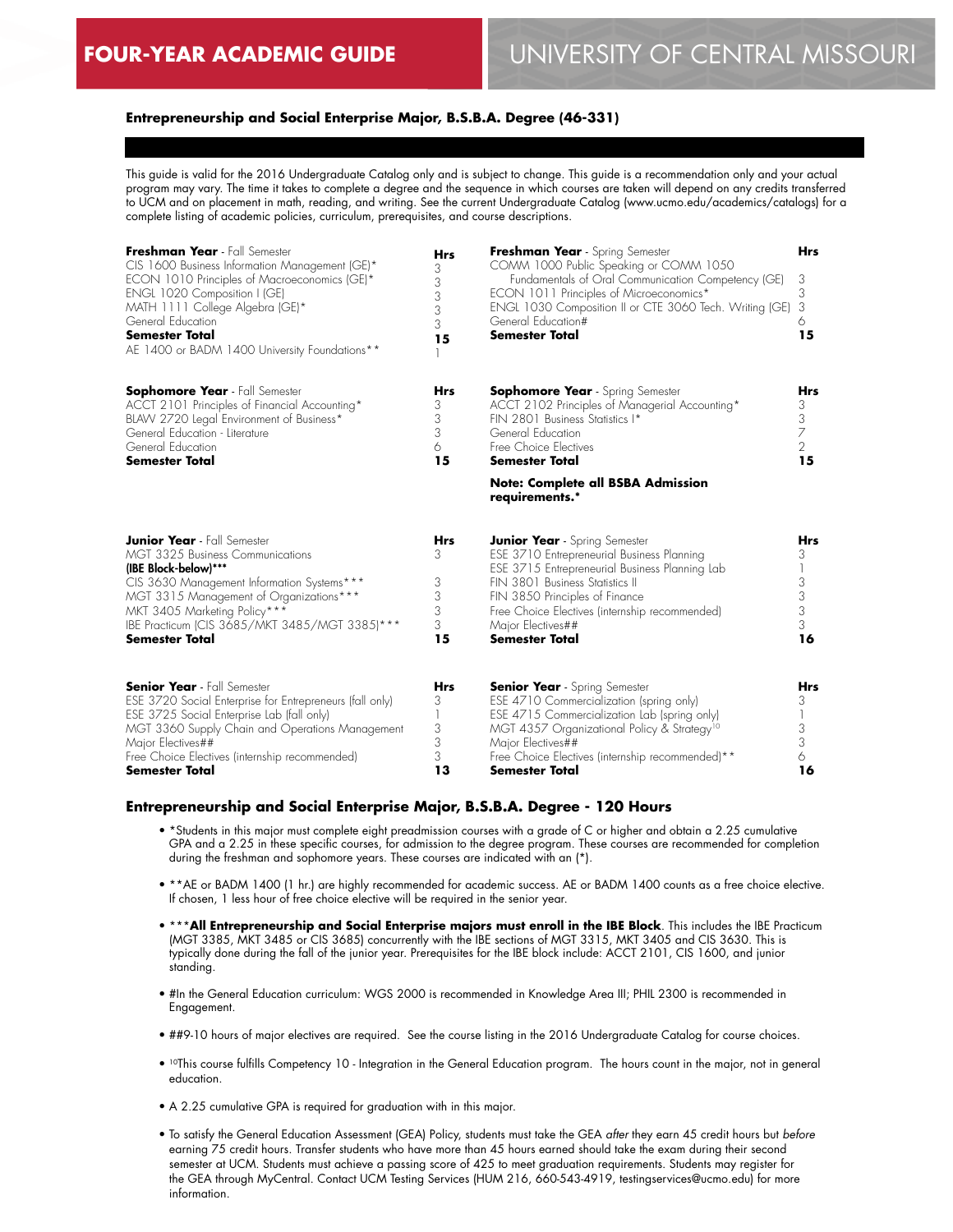# **Fashion: Textiles & Clothing in Business Major, B.S. Degree (43-118)**

This guide is valid for the 2016 Undergraduate Catalog only and is subject to change. This guide is a recommendation only and your actual program may vary. The time it takes to complete a degree and the sequence in which courses are taken will depend on any credits transferred to UCM and on placement in math, reading, and writing. See the current Undergraduate Catalog (www.ucmo.edu/ academics/catalogs) for a complete listing of academic policies, curriculum, prerequisites, and course descriptions.

| Freshman Year - Fall Semester<br>CFD 1010 Individual & Family Relationships (GE)<br>ENGL 1020 Composition I (GE)<br>FAME 1400 Introduction to Fashion Merchandising<br>FAME 1445 Fashion Seminar 1*<br>General Education (If chosen, CIS 1600 will also count in the<br>Business Administration minor)**<br><b>Semester Total</b><br>Summer - After Freshman or Sophomore Year            | Hrs<br>3<br>3<br>3<br>3<br>13<br>Hrs      | Freshman Year - Spring Semester<br>ENGL 1030 Composition II or CTE 3060 Tech. Writing (GE)<br>FAME 1450 Fund. of Apparel Design and Construction<br>General Education - Mathematics<br>General Education (If chosen, ECON 1010 will also count in<br>the Business Administration and/or Marketing minors)**<br>Semester Total | Hrs<br>3<br>3<br>3<br>6<br>15 |
|-------------------------------------------------------------------------------------------------------------------------------------------------------------------------------------------------------------------------------------------------------------------------------------------------------------------------------------------------------------------------------------------|-------------------------------------------|-------------------------------------------------------------------------------------------------------------------------------------------------------------------------------------------------------------------------------------------------------------------------------------------------------------------------------|-------------------------------|
| FAME 2440 Professional Work Experience*#<br>Semester Total                                                                                                                                                                                                                                                                                                                                | 3<br>з                                    |                                                                                                                                                                                                                                                                                                                               |                               |
| <b>Sophomore Year</b> - Fall Semester<br>FAME 2442 Textile Science<br>FAME 2445 Fashion Seminar 2*<br>General Education - Literature<br>General Education<br>Semester Total                                                                                                                                                                                                               | Hrs<br>3<br>3<br>6<br>13                  | <b>Sophomore Year</b> - Spring Semester<br>FAME 2425 Apparel Quality Analysis*<br>Major Elective##<br>Minor Coursework (BLAW 2720 recommended for overlap<br>with both Marketing and Business Administration minors)**3<br>General Education<br><b>Semester Total</b>                                                         | Hrs<br>3<br>3<br>7<br>16      |
| <b>Junior Year</b> - Fall Semester<br>FAME 3415 Product Development for Consumers*<br>FAME 3430 Professional Image Management*<br>FAME 3434 Fashion History of Costume (GE)<br>FAME 3445 Fashion Seminar 3*<br>Minor Coursework<br>Semester Total                                                                                                                                         | <b>Hrs</b><br>3<br>3<br>3<br>1<br>3<br>13 | <b>Junior Year</b> - Spring Semester<br>ACCT 2101 Principles of Financial Accounting (also counts<br>towards Business Administration minor)**<br>FAME 3435 Fashion Buying*<br>FAME 3440 Fashion Promotion and Visual Merchandising*<br>Minor Coursework (MKT 3405 required for both minors)**<br>Semester Total               | Hrs<br>3<br>3<br>3<br>6<br>15 |
| Summer - After Junior or Senior Year<br>FAME 4490 Internship in FAME*#<br><b>Semester Total</b>                                                                                                                                                                                                                                                                                           | Hrs<br>3<br>3                             |                                                                                                                                                                                                                                                                                                                               |                               |
| <b>Senior Year</b> - Fall Semester<br>FAME 4410 Materials for Interior Furnishings*<br>FAME 4425 Fashion Entrepreneurship*<br>Major Elective##<br>Minor Coursework** (O hours needed for Bus. Adm. minor<br>and 6 hours needed for Marketing minor)<br>Free Choice Electives### (0 hours needed for Mkt. major and<br>6 hours needed for Business Administration minor)<br>Semester Total | Hrs<br>3<br>3<br>3<br>0-6<br>0-6<br>15    | <b>Senior Year</b> - Spring Semester<br>FAME 3442 Sustainability for Consumer Products (GE)<br>FAME 4433 International Apparel Technology*<br>FAME 4445 Senior Seminar in FAME*10<br>Free Choice Electives###<br>Semester Total                                                                                               | Hrs<br>3<br>3<br>3<br>5<br>14 |

## **Fashion: Textiles & Clothing in Business Major, B.S. Degree - 120 hours**

- \*This class is only offered during the semester indicated.
- \*\*This major requires a minor in either Business Administration or Marketing. If the Business Administration minor is selected, take CIS 1600 (3 hours) to fulfill the technology requirement in general education. ECON 1010, if chosen, will count in the general education and towards either minor. ACCT 2101 in the major will overlap with 3 hours of the Business Administration minor.
- #FAME 2440 Professional Work Experience is a prerequisite to FAME 4490 Internship in FAME. The two courses cannot be taken during the same summer semester. FAME 2440 can be taken after either the freshman or sophomore years and FAME 4490 can be taken after either the junior or senior years.
- ##Choose six hours of major electives from the following list: FAME 2440 (up to 3 additional hours), 2450, 4450, 4490 (up to 3 additional hours), or GRAP 2030.
- ###The number of free choice electives required is based on the minor chosen. If the Marketing minor is chosen, 6 hours of free choice electives are needed. If Business Administration is chosen, 12 hours of free choice electives will be required because ACCT 2101 will overlap with the major and CIS 1600 will overlap with the general education.
- 10This course fulfills Competency 10 Integration in the General Education program. The hours count in the major, not in general education.
- To satisfy the General Education Assessment (GEA) Policy, students must take the GEA *after* they earn 45 credit hours but *before* earning 75 credit hours. Transfer students who have more than 45 hours earned should take the exam during their second semester at UCM. Students must achieve a passing score of 425 to meet graduation requirements. Students may register for the GEA through MyCentral. Contact UCM Testing Services (HUM 216, 660-543-4919, testingservices@ucmo.edu) for more information.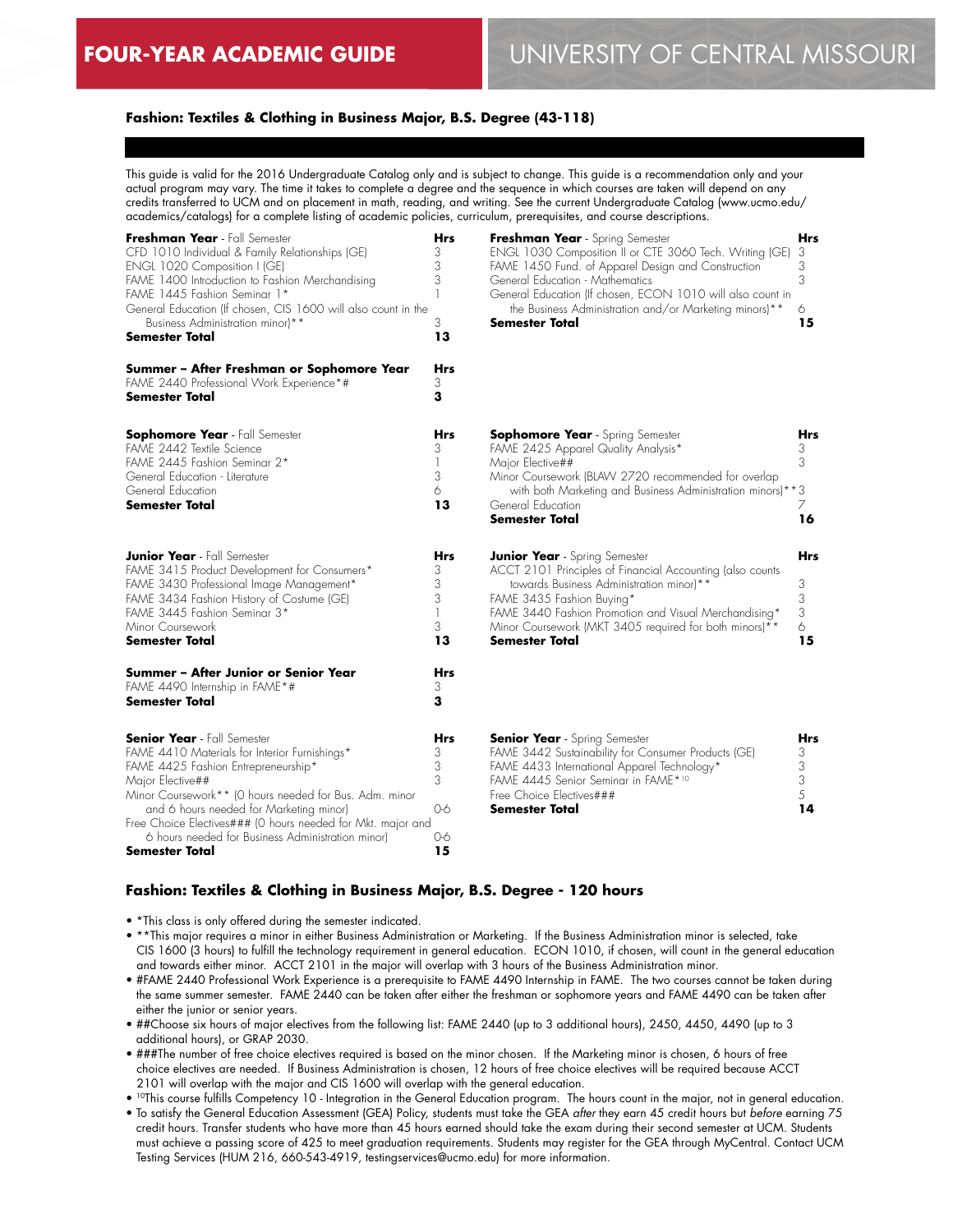## **Finance Major, B.S.B.A. Degree (46-267)**

This guide is valid for the 2016 Undergraduate Catalog only and is subject to change. This guide is a recommendation only and your actual program may vary. The time it takes to complete a degree and the sequence in which courses are taken will depend on any credits transferred to UCM and on placement in math, reading, and writing. See the current Undergraduate Catalog (www.ucmo.edu/ academics/catalogs) for a complete listing of academic policies, curriculum, prerequisites, and course descriptions.

| Freshman Year - Fall Semester<br>CIS 1600 Business Information Management (GE)*<br>ECON 1010 Principles of Macroeconomics (GE)*<br>ENGL 1020 Composition I (GE)<br>MATH 1111 College Algebra (GE)*<br>General Education<br><b>Semester Total</b><br>AE 1400 or BADM 1400 University Foundations** | Hrs<br>3<br>3<br>3<br>3<br>3<br>15 | Freshman Year - Spring Semester<br>COMM 1000 Public Speaking or COMM 1050<br>Fundamentals of Oral Communication Competency (GE)<br>ECON 1011 Principles of Microeconomics*<br>ENGL 1030 Composition II or CTE 3060 Tech. Writing (GE)<br>General Education<br><b>Semester Total</b> | <b>Hrs</b><br>3<br>3<br>3<br>6<br>15              |
|---------------------------------------------------------------------------------------------------------------------------------------------------------------------------------------------------------------------------------------------------------------------------------------------------|------------------------------------|-------------------------------------------------------------------------------------------------------------------------------------------------------------------------------------------------------------------------------------------------------------------------------------|---------------------------------------------------|
| <b>Sophomore Year</b> - Fall Semester<br>ACCT 2101 Principles of Financial Accounting*<br>BLAW 2720 Legal Environment of Business*<br>General Education - Literature<br>General Education<br>Semester Total                                                                                       | Hrs<br>3<br>3<br>3<br>6<br>15      | <b>Sophomore Year</b> - Spring Semester<br>ACCT 2102 Principles of Managerial Accounting*<br>FIN 2801 Business Statistics I*<br>General Education<br>Free Choice Electives<br>Semester Total<br>Note: Complete all B.S.B.A. Admission requirements.*                                | <b>Hrs</b><br>3<br>3<br>7<br>$\overline{2}$<br>15 |
| <b>Junior Year</b> - Fall Semester                                                                                                                                                                                                                                                                | Hrs                                | <b>Junior Year</b> - Spring Semester                                                                                                                                                                                                                                                | Hrs                                               |
| ECON 3020 Money & Banking                                                                                                                                                                                                                                                                         | 3                                  | FIN 3861 Financial Management I***                                                                                                                                                                                                                                                  | 3                                                 |
| FIN 3801 Business Statistics II                                                                                                                                                                                                                                                                   | 3                                  | FIN 3881 Financial Institutions & Markets ***                                                                                                                                                                                                                                       | 3                                                 |
| FIN 3850 Principles of Finance***                                                                                                                                                                                                                                                                 | 3                                  | FIN 3891 Security Analysis***                                                                                                                                                                                                                                                       | 3                                                 |
| MGT 3325 Business Communication                                                                                                                                                                                                                                                                   | 3                                  | FIN 3893 Credit & Financial Statement Analysis***                                                                                                                                                                                                                                   | 3                                                 |
| Free Choice Electives                                                                                                                                                                                                                                                                             | 3                                  | MGT 3315 Management of Organizations                                                                                                                                                                                                                                                | 3                                                 |
| <b>Semester Total</b>                                                                                                                                                                                                                                                                             | 15                                 | <b>Semester Total</b>                                                                                                                                                                                                                                                               | 15                                                |
| <b>Senior Year</b> - Fall Semester                                                                                                                                                                                                                                                                | <b>Hrs</b>                         | <b>Senior Year</b> - Spring Semester                                                                                                                                                                                                                                                | <b>Hrs</b>                                        |
| CIS 3630 Management Information Systems                                                                                                                                                                                                                                                           | 3                                  | MGT 4357 Organizational Policy & Strategy <sup>10</sup>                                                                                                                                                                                                                             | 3                                                 |
| <b>ECON 3030 Intermediate Microeconomics</b>                                                                                                                                                                                                                                                      | 3                                  | MGT 3360 Supply Chain and Operations Management                                                                                                                                                                                                                                     | 3                                                 |
| MKT 3405 Marketing Policy                                                                                                                                                                                                                                                                         | 3                                  | Finance Flectives#                                                                                                                                                                                                                                                                  | 6                                                 |
| Finance Electives#                                                                                                                                                                                                                                                                                | 6                                  | Finance or Upper-level Business Elective#                                                                                                                                                                                                                                           | 3                                                 |
| <b>Semester Total</b>                                                                                                                                                                                                                                                                             | 15                                 | Semester Total                                                                                                                                                                                                                                                                      | 15                                                |

#### **Finance Major, B.S.B.A. Degree - 120 Hours**

- \*Students in this major must complete eight preadmission courses with a grade of C or higher and must obtain a 2.40 cumulative GPA and a 2.40 in these specific courses, before admission to the degree program. These courses are recommended for completion during the freshman and sophomore years.
- \*\*AE 1400 and BADM 1400 (1 hr.) are free choice electives and are highly recommended for academic success. If AE 1400 or BADM 1400 is chosen, 1 less hour of free choice electives will be needed.
- \*\*\*A minimum grade of C must be earned in FIN 3850, FIN 3861, FIN 3881, FIN 3891 and FIN 3893 if they are to be applied toward the fulfillment of a Finance major or minor.
- #Fifteen hours of Finance electives are required for this major. Up to three of these hours may be a non-finance upper-level (3000- 4000) business elective. See department chairperson for advice. The finance electives include: FIN 3835, FIN 4803, FIN 4804, FIN 4815, FIN 4817, FIN 4820, FIN 4821, FIN 4831, FIN 4862, and FIN 4880. FIN 4830 may be available as an elective with department chairperson approval. Electives are not offered every semester – check with the department chairperson for course offerings.
- 10This course fulfills Competency 10 Integration in the General Education program. The hours count in the major, not in general education.
- A 2.40 cumulative GPA is required for graduation in this major.
- To satisfy the General Education Assessment (GEA) Policy, students must take the GEA *after* they earn 45 credit hours but *before* earning 75 credit hours. Transfer students who have more than 45 hours earned should take the exam during their second semester at UCM. Students must achieve a passing score of 425 to meet graduation requirements. Students may register for the GEA through MyCentral. Contact UCM Testing Services (HUM 216, 660-543-4919, testingservices@ucmo.edu) for more information.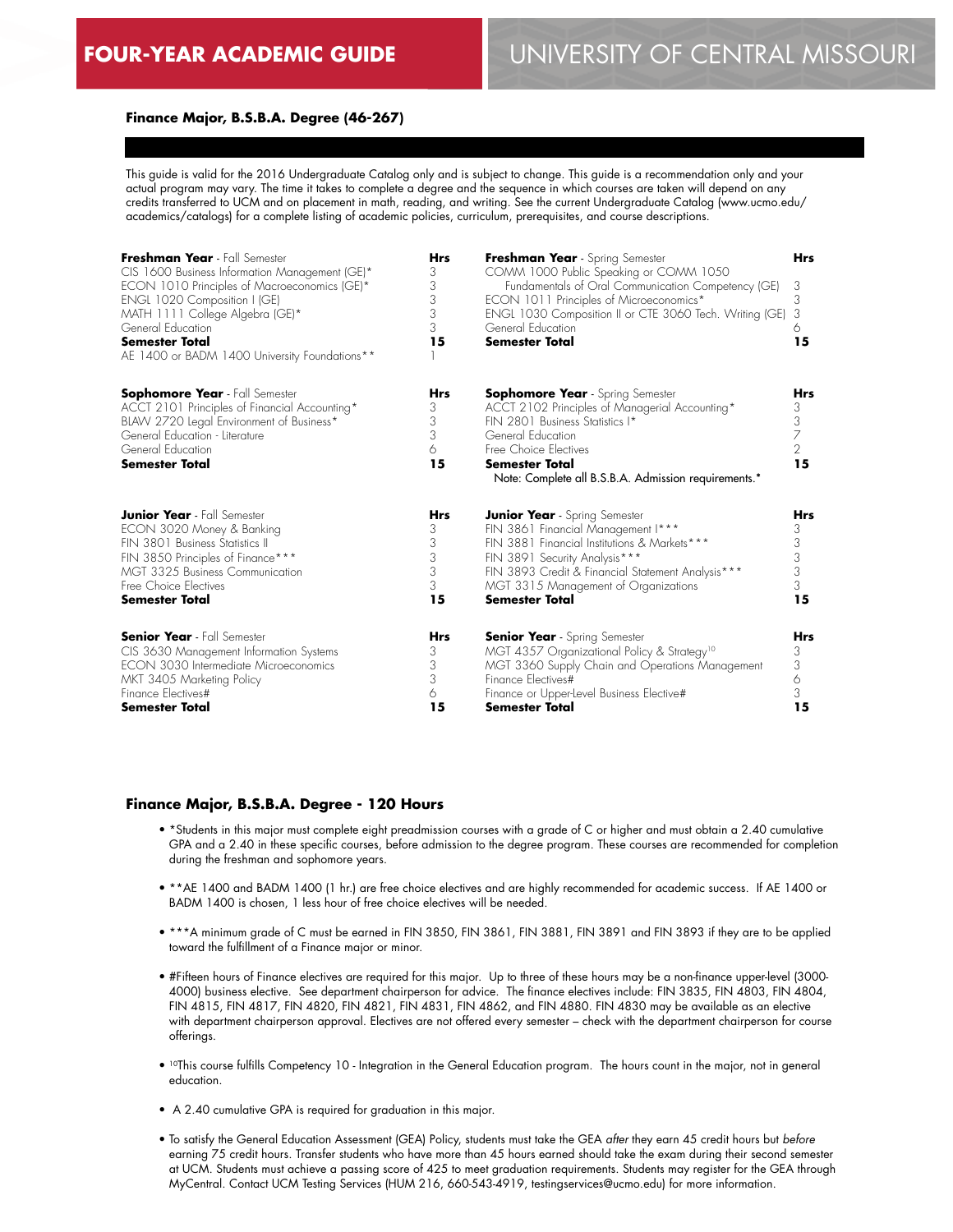## **Graphic Design, B.F.A. Degree (47-324)**

This guide is valid for the 2016 Undergraduate Catalog only and is subject to change. This guide is a recommendation only and your actual program may vary. The time it takes to complete a degree and the sequence in which courses are taken will depend on any credits transferred to UCM and on placement in math, reading, and writing. See the current Undergraduate Catalog (www.ucmo.edu/ academics/catalogs) for a complete listing of academic policies, curriculum, prerequisites, and course descriptions.

| Freshman Year - Fall Semester<br>ART 1110 Drawing I<br>ART 1315 2-D Design<br>ART 1800 Ideas & the Visual Arts (GE)<br>ENGL 1020 Composition I (GE)<br>GRAP 1010 Digital PreMedia Fundamentals<br><b>Semester Total</b>                                   | <b>Hrs</b><br>3<br>3<br>3<br>3<br>3<br>15                                       | Freshman Year - Spring Semester<br>ART 1120 Drawing II<br>ART 1325 Color and Design<br>ART 2610 Introduction to Graphic Design & Illustration<br>ART 2620 Typography<br>ENGL 1030 Composition II or CTE 3060 Tech. Writing (GE)<br><b>Semester Total</b> | <b>Hrs</b><br>3<br>3<br>3<br>3<br>3<br>15                      |
|-----------------------------------------------------------------------------------------------------------------------------------------------------------------------------------------------------------------------------------------------------------|---------------------------------------------------------------------------------|----------------------------------------------------------------------------------------------------------------------------------------------------------------------------------------------------------------------------------------------------------|----------------------------------------------------------------|
| <b>Sophomore Year</b> - Fall Semester<br>ART 1815 Art History Survey I (fall only)<br>ART 2335 3-D Design<br>ART 3660 Publication Design<br>Major Elective*<br>General Education - Literature<br>General Education - Mathematics<br><b>Semester Total</b> | <b>Hrs</b><br>$\frac{3}{3}$<br>$\begin{array}{c} 3 \\ 3 \end{array}$<br>3<br>18 | <b>Sophomore Year</b> - Spring Semester<br>ART 1825 Art History Survey II<br>ART 2710 Printmaking I<br>ART 3620 Logo & Trademark Design<br>ART 3680 History of Graphic Design<br>General Education<br><b>Semester Total</b>                              | Hrs<br>$\begin{array}{c} 3 \\ 3 \\ 3 \end{array}$<br>6<br>18   |
| <b>Junior Year</b> - Fall Semester<br>ART 2412 Ceramics I or ART 2420 Sculpture I<br>ART 3630 Design for Advertising<br>Major Elective*<br>General Education<br><b>Semester Total</b>                                                                     | <b>Hrs</b><br>3<br>3<br>3<br>6<br>15                                            | <b>Junior Year</b> - Spring Semester<br>ART 2511 Painting I<br>ART 3640 Package Design<br>ART 4610 Interactive Design<br>General Education<br><b>Semester Total</b>                                                                                      | <b>Hrs</b><br>$\begin{array}{c} 3 \\ 3 \end{array}$<br>6<br>15 |

| <b>Senior Year</b> - Fall Semester                       | <b>Hrs</b> | <b>Senior Year</b> - Spring Semester                                                                 | Hrs       |
|----------------------------------------------------------|------------|------------------------------------------------------------------------------------------------------|-----------|
| ART 3510 Watercolor                                      |            | ART 4020 Studio Seminar <sup>10</sup>                                                                |           |
| ART 3650 Narrative Animation or ART 4620 Motion Design 3 |            | ART 4221 Art Theory and Criticism                                                                    |           |
| Major Elective*                                          |            | ART Elective                                                                                         |           |
| General Education                                        |            | Maior Elective*                                                                                      |           |
| <b>Semester Total</b>                                    | 15         | General Education (only 6 hours needed if COMM 1200 is 0-3<br>chosen as one of the major electives*) | $12 - 15$ |
|                                                          |            | <b>Semester Total</b>                                                                                |           |

#### **Graphic Design, B.F.A. Degree - 123-126 hours**

- \*This major requires 12 hours of major electives. The 12 hours of major electives should be chosen from the list provided in the Undergraduate Catalog. If COMM 1200 is chosen, this course will overlap with general education requirements and the student will graduate with 123 credit hours.
- 10This course fulfills Competency 10 Integration in the General Education program. The hours count in the major, not in general education.
- Students should meet with program area faculty for more detailed advice regarding the sequencing of required major coursework in this major.
- To satisfy the General Education Assessment (GEA) Policy, students must take the GEA *after* they earn 45 credit hours but *before* earning 75 credit hours. Transfer students who have more than 45 hours earned should take the exam during their second semester at UCM. Students must achieve a passing score of 425 to meet graduation requirements. Students may register for the GEA through MyCentral. Contact UCM Testing Services (HUM 216, 660-543-4919, testingservices@ucmo.edu) for more information.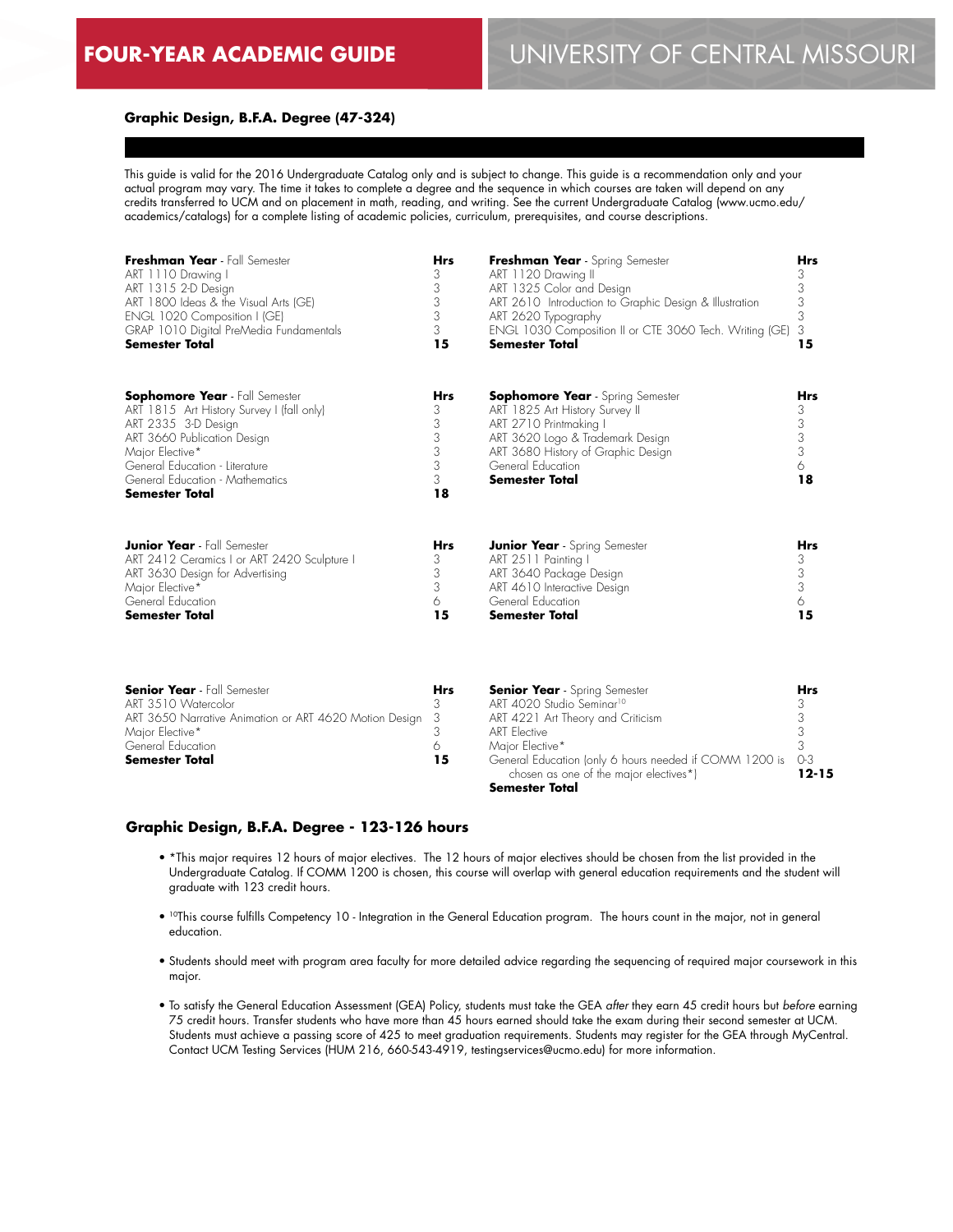# **Graphic Technologies Major (Option 1: Print Media Technology Management), B.S. Degree (43-01599)**

This guide is valid for the 2016 Undergraduate Catalog only and is subject to change. This guide is a recommendation only and your actual program may vary. The time it takes to complete a degree and the sequence in which courses are taken will depend on any credits transferred to UCM and on placement in math, reading, and writing. See the current Undergraduate Catalog (www.ucmo.edu/academics/catalogs) for a complete listing of academic policies, curriculum, prerequisites, and course descriptions.

| Freshman Year - Fall Semester<br>ENGL 1020 Composition I (GE)<br>GRAP 1000 Orientation to Graphic Technologies*<br>GRAP 1010 Digital PreMedia Fundamentals<br>GRAP 1610 Principles of Web Media*<br>General Education - Mathematics<br>General Education<br>Semester Total                                                                        | <b>Hrs</b><br>3<br>3<br>3<br>3<br>3<br>16        | Freshman Year - Spring Semester<br>CIS 1600 Business Information Management (GE)<br>GRAP 2030 Pre-Media Applications - Adobe Illustrator<br>GRAP 2031 Pre-Media Applications - Adobe Photoshop<br>General Education (If ECON 1010 is chosen will also count<br>as a major Option 1 elective)#<br><b>Semester Total</b> | <b>Hrs</b><br>3<br>3<br>3<br>6<br>15                 |
|---------------------------------------------------------------------------------------------------------------------------------------------------------------------------------------------------------------------------------------------------------------------------------------------------------------------------------------------------|--------------------------------------------------|------------------------------------------------------------------------------------------------------------------------------------------------------------------------------------------------------------------------------------------------------------------------------------------------------------------------|------------------------------------------------------|
| <b>Sophomore Year</b> - Fall Semester<br>GRAP 2032 Pre-Media Applications - Adobe InDesign<br>GRAP 2620 Web Media Applications<br>General Education - Communication (COMM 1000 or 1050<br>recommended to meet MGT 3325 prerequisite)<br>General Education<br>Semester Total                                                                       | Hrs<br>3<br>3<br>3<br>6<br>15                    | <b>Sophomore Year</b> - Spring Semester<br>ART 2610 Introduction to Graphic Design & Illustration<br>GRAP 2035 Applied Media Workflows<br>GRAP 3010 Social Media, Mobile Apps, and Content Mgmt. 3<br>Major Option 1 Electives**#<br><b>Semester Total</b>                                                             | <b>Hrs</b><br>3<br>3<br>$3-6$<br>$12 - 15$           |
| During Sophomore or Junior Year<br>GRAP 3016 Experiences in Graphic Production***<br><b>Semester Total</b>                                                                                                                                                                                                                                        | Hrs<br>ı                                         |                                                                                                                                                                                                                                                                                                                        |                                                      |
| <b>Junior Year</b> - Fall Semester<br>GRAP 3024 Packaging Technologies*<br>GRAP 3034 Commercial and Publication Technologies*<br>GRAP 3040 Screen & Specialty Graphics<br>MGT 3315 Management of Organizations or<br>INDM 4250 Project Management<br>General Education<br><b>Semester Total</b><br>Between Junior & Senior Year - Summer Semester | Hrs<br>3<br>3<br>3<br>3<br>3<br>15<br><b>Hrs</b> | <b>Junior Year</b> - Spring Semester<br>CTE 3060 Technical Writing (GE)<br>GRAP 3030 Digital Output Technologies*<br>GRAP 3043 Finishing & Distribution*<br>GRAP 3051 Graphic Technologies Management*<br>Free Choice Electives#<br><b>Semester Total</b>                                                              | <b>Hrs</b><br>3<br>3<br>3<br>3<br>$O-3$<br>$12 - 15$ |
| SOT 3022 Internship in Technology##<br>Semester Total                                                                                                                                                                                                                                                                                             | ı                                                |                                                                                                                                                                                                                                                                                                                        |                                                      |
| <b>Senior Year</b> - Fall Semester<br>GRAP 3057 Quality Control for Print Media*<br>GRAP 4038 Color Management*<br>GRAP 4053 Production Analysis*10<br>General Education (literature and lab science)<br>Semester Total                                                                                                                           | Hrs<br>3<br>3<br>3<br>7<br>16                    | <b>Senior Year</b> - Spring Semester<br>GRAP 4051 Print Production*<br>GRAP 4055 Estimating & Costing for Print Media*###<br>GRAP 4095 Senior Seminar in Graphic Technologies*<br>MGT 3325 Business Communication<br>General Education<br>Free Choice Electives#<br>Semester Total                                     | <b>Hrs</b><br>3<br>3<br>1<br>3<br>3<br>1<br>14       |

# **Graphic Technologies Major (Option 1: Print Media Technology Mgmt.), B.S. Degree, 120 hours**

- \*This class is only offered during the semester indicated.
- \*\*See the 2016 Undergraduate Catalog for the list of approved major option electives. Some of the Major Option 1 Electives can be used to work towards a minor in Business Administration or Marketing, if elected.
- \*\*\*GRAP 3016 Experiences in Graphic Production may be completed in a Summer, Fall or Spring Semester. It should be taken during the Sophomore or Junior years. Contact the instructor for permission to enroll.
- #If ECON 1010 is chosen for 3 hours of major option 1 electives, those hours will overlap with general education. The number of free choice electives needed will depend on choices made in the general education and major.
- ##SOT 3022 may be completed in a Summer, Fall or Spring Semester. It should be taken during the Junior or Senior years. Contact the instructor for permission to enroll.
- ###It is recommended that students enroll in GRAP 4055, Estimating & Costing for Print Media, during the spring semester immediately prior to graduation.
- 10This course fulfills Competency 10 Integration in the General Education program. The hours count in the major, not in general education.
- To satisfy the General Education Assessment (GEA) Policy, students must take the GEA *after* they earn 45 credit hours but *before* earning 75 credit hours. Transfer students who have more than 45 hours earned should take the exam during their second semester at UCM. Students must achieve a passing score of 425 to meet graduation requirements. Students may register for the GEA through MyCentral. Contact UCM Testing Services (HUM 216, 660-543-4919, testingservices@ucmo.edu) for more information.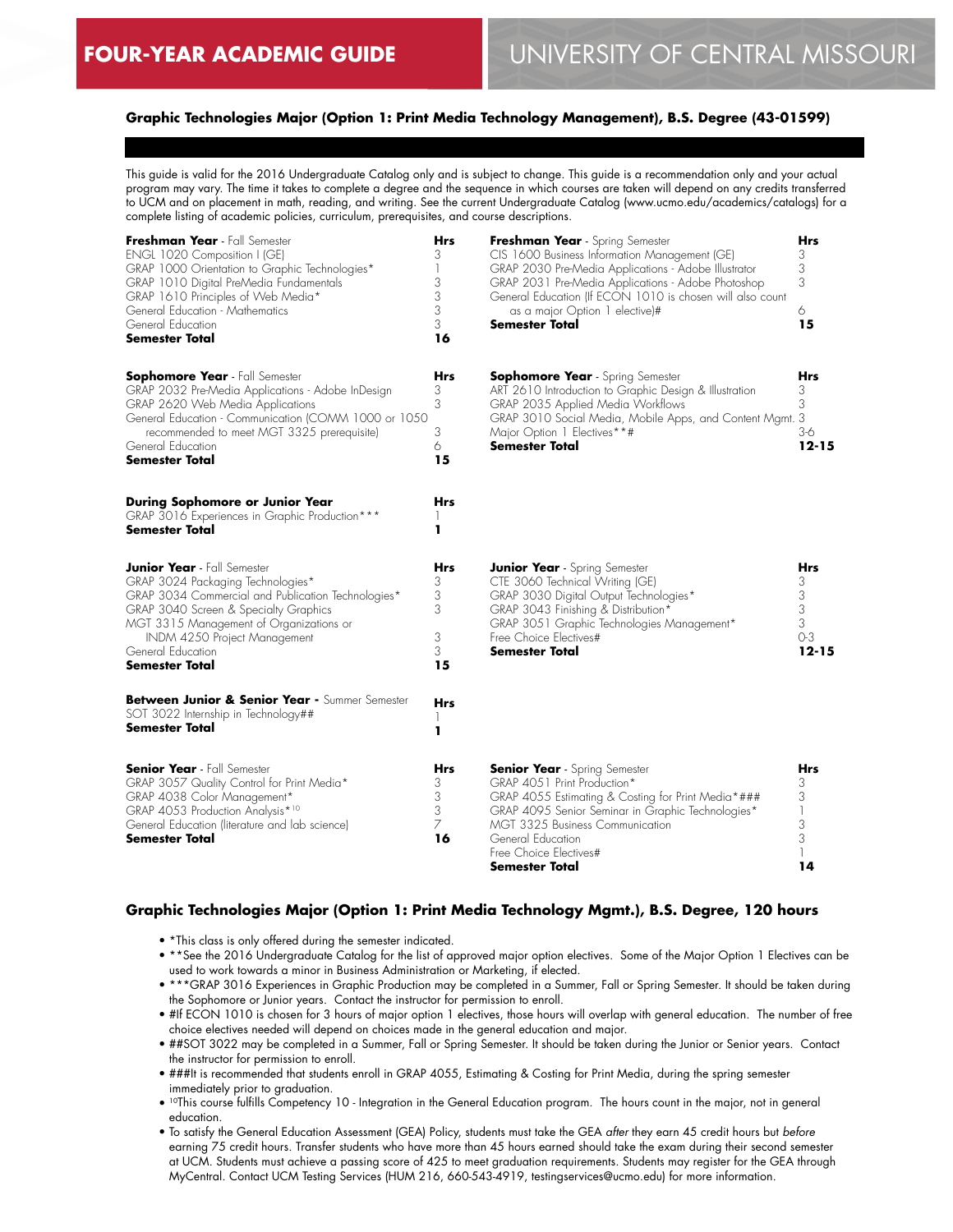# **Graphic Technologies Major (Option 2: Graphic Design Technology), B.S. Degree (43-02599)**

This guide is valid for the 2016 Undergraduate Catalog only and is subject to change. This guide is a recommendation only and your actual program may vary. The time it takes to complete a degree and the sequence in which courses are taken will depend on any credits transferred to UCM and on placement in math, reading, and writing. See the current Undergraduate Catalog (www.ucmo.edu/ academics/catalogs) for a complete listing of academic policies, curriculum, prerequisites, and course descriptions.

| Freshman Year - Fall Semester<br>ENGL 1020 Composition I (GE)<br>GRAP 1000 Orientation to Graphic Technologies*<br>GRAP 1010 Digital PreMedia Fundamentals<br>GRAP 1610 Principles of Web Media*<br>General Education - Mathematics<br>General Education<br><b>Semester Total</b>                       | <b>Hrs</b><br>3<br>1<br>3<br>3<br>3<br>3<br>16 | Freshman Year - Spring Semester<br>CIS 1600 Business Information Management (GE)<br>GRAP 2030 Pre-Media Applications - Adobe Illustrator<br>GRAP 2031 Pre-Media Applications - Adobe Photoshop<br>General Education<br>Semester Total                                  | Hrs<br>3<br>3<br>3<br>6<br>15        |
|---------------------------------------------------------------------------------------------------------------------------------------------------------------------------------------------------------------------------------------------------------------------------------------------------------|------------------------------------------------|------------------------------------------------------------------------------------------------------------------------------------------------------------------------------------------------------------------------------------------------------------------------|--------------------------------------|
| <b>Sophomore Year</b> - Fall Semester<br>GRAP 2032 Pre-Media Applications - Adobe InDesign<br>GRAP 2620 Web Media Applications<br>General Education<br><b>Semester Total</b>                                                                                                                            | <b>Hrs</b><br>3<br>3<br>9<br>15                | <b>Sophomore Year</b> - Spring Semester<br>ART 2610 Introduction to Graphic Design & Illustration<br>GRAP 2035 Applied Media Workflows<br>GRAP 3010 Social Media, Mobile Apps, and Content Mgmt. 3<br>Major Option 2 Elective**<br>General Education<br>Semester Total | Hrs<br>3<br>3<br>3<br>3<br>15        |
| <b>During Sophomore or Junior Year</b><br>GRAP 3016 Experiences in Graphic Production***<br>Semester Total                                                                                                                                                                                              | Hrs<br>H<br>ı                                  |                                                                                                                                                                                                                                                                        |                                      |
| <b>Junior Year</b> - Fall Semester<br>GRAP 3024 Packaging Technologies*<br>GRAP 3034 Commercial and Publication Technologies*<br>GRAP 3040 Screen & Specialty Graphics<br>MGT 3315 Management of Organizations or<br>INDM 4250 Project Management<br>Major Option 2 Elective**<br><b>Semester Total</b> | Hrs<br>3<br>3<br>3<br>3<br>3<br>15             | <b>Junior Year</b> - Spring Semester<br>CTE 3060 Technical Writing (GE)<br>GRAP 3030 Digital Output Technologies*<br>GRAP 3051 Graphic Technologies Management*<br>Major Option 2 Elective**<br>General Education<br>Semester Total                                    | Hrs<br>3<br>3<br>3<br>3<br>3<br>15   |
| Between Junior & Senior Year - Summer Semester<br>SOT 3022 Internship in Technology#<br>Semester Total                                                                                                                                                                                                  | Hrs<br>1<br>ı                                  |                                                                                                                                                                                                                                                                        |                                      |
| <b>Senior Year</b> - Fall Semester<br>GRAP 4038 Color Management*<br>GRAP 4053 Production Analysis*10<br>Major Option 2 Elective**<br>General Education - Science with Laboratory<br><b>Semester Total</b>                                                                                              | Hrs<br>3<br>3<br>3<br>4<br>13                  | <b>Senior Year</b> - Spring Semester<br>GRAP 3043 Finishing & Distribution*<br>GRAP 4095 Senior Seminar in Graphic Technologies*<br>Major Option 2 Elective**<br>General Education - literature<br>Free Choice Elective<br>Semester Total                              | <b>Hrs</b><br>3<br>1<br>6<br>3<br>14 |

## **Graphic Technologies Major (Option 2: Graphic Design Technology), B.S. Degree - 120 hours**

- \*This class is only offered during the semester indicated.
- \*\*See the 2016 Undergraduate Catalog for the list of approved Major Option 2 Electives.
- \*\*\*GRAP 3016 Experiences in Graphic Production may be completed in a Summer, Fall or Spring Semester. It should be taken during the Sophomore or Junior years. Contact the instructor for permission to enroll.
- #SOT 3022 may be completed in a Summer, Fall or Spring Semester. It should be taken during the Junior or Senior years. Contact the instructor for permission to enroll.
- 10This course fulfills Competency 10 Integration in the General Education program. The hours count in the major, not in general education.
- To satisfy the General Education Assessment (GEA) Policy, students must take the GEA *after* they earn 45 credit hours but *before* earning 75 credit hours. Transfer students who have more than 45 hours earned should take the exam during their second semester at UCM. Students must achieve a passing score of 425 to meet graduation requirements. Students may register for the GEA through MyCentral. Contact UCM Testing Services (HUM 216, 660-543-4919, testingservices@ucmo.edu) for more information.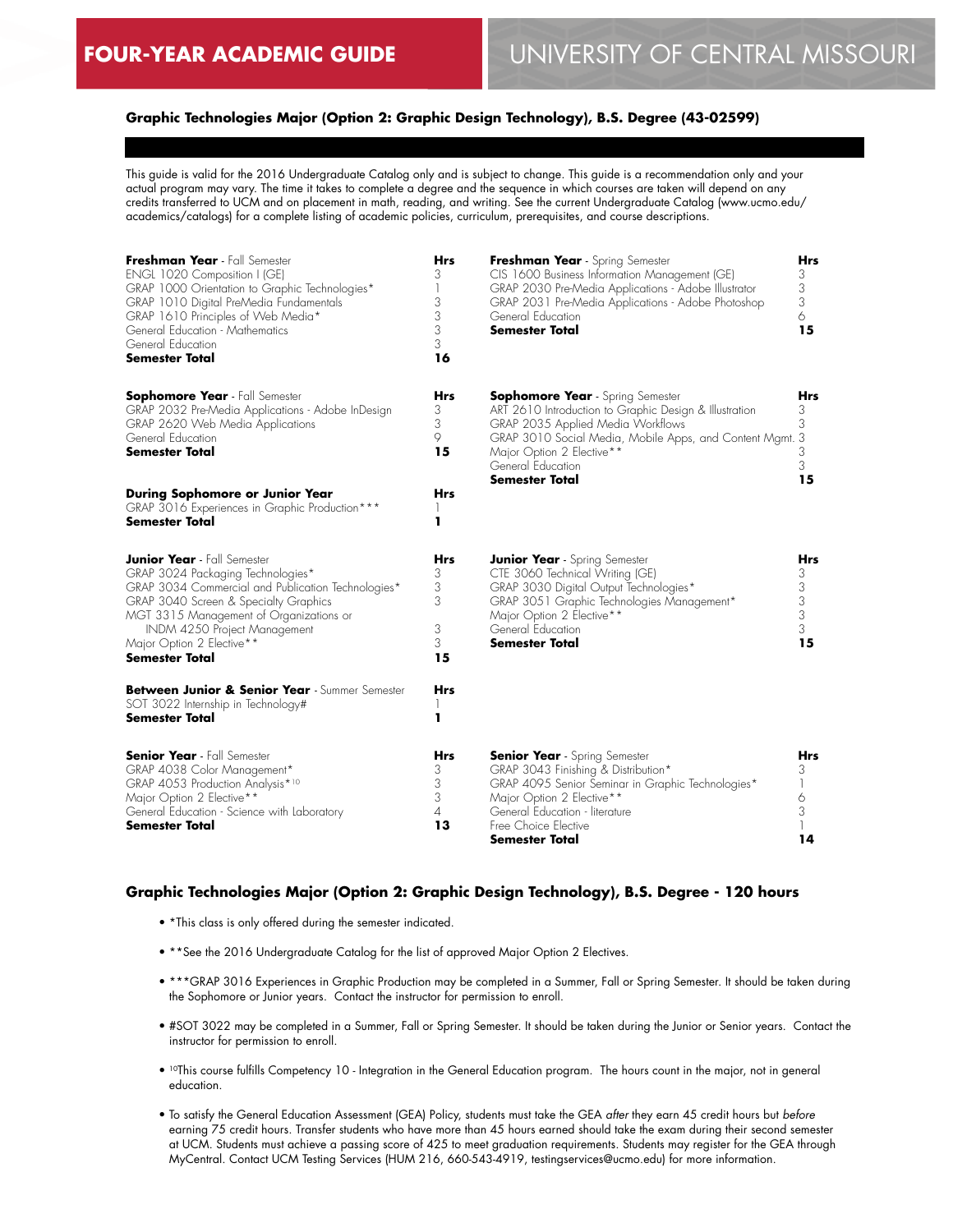# **Graphic Technologies Major (Option 3: Web Media Technology), B.S. Degree (43-03599)**

This guide is valid for the 2016 Undergraduate Catalog only and is subject to change. This guide is a recommendation only and your actual program may vary. The time it takes to complete a degree and the sequence in which courses are taken will depend on any credits transferred to UCM and on placement in math, reading, and writing. See the current Undergraduate Catalog (www.ucmo.edu/ academics/catalogs) for a complete listing of academic policies, curriculum, prerequisites, and course descriptions.

| Freshman Year - Fall Semester<br>ENGL 1020 Composition I (GE)<br>GRAP 1000 Orientation to Graphic Technologies<br>GRAP 1010 Digital PreMedia Fundamentals<br>GRAP 1610 Principles of Web Media<br>General Education - Mathematics<br>General Education<br><b>Semester Total</b>                | Hrs<br>3<br>3<br>1<br>3<br>3<br>3<br>16    | Freshman Year - Spring Semester<br>CIS 1600 Business Information Management (GE)<br>GRAP 2030 Pre-Media Applications - Adobe Illustrator<br>GRAP 2031 Pre-Media Applications - Adobe Photoshop<br>General Education<br><b>Semester Total</b>                                  | Hrs<br>3<br>3<br>3<br>6<br>15                                |
|------------------------------------------------------------------------------------------------------------------------------------------------------------------------------------------------------------------------------------------------------------------------------------------------|--------------------------------------------|-------------------------------------------------------------------------------------------------------------------------------------------------------------------------------------------------------------------------------------------------------------------------------|--------------------------------------------------------------|
| <b>Sophomore Year</b> - Fall Semester<br>GRAP 2032 Pre-Media Applications - Adobe InDesign<br>GRAP 2620 Web Media Applications<br>General Education<br><b>Semester Total</b>                                                                                                                   | Hrs<br>3<br>3<br>9<br>15                   | <b>Sophomore Year</b> - Spring Semester<br>ART 2610 Introduction to Graphic Design & Illustration<br>GRAP 2035 Applied Media Workflows<br>GRAP 3010 Social Media, Mobile Apps, and Content Mgmt. 3<br>Major Option 3 Elective**<br>General Education<br><b>Semester Total</b> | Hrs<br>3<br>3<br>3<br>3<br>15                                |
| During Sophomore or Junior Year<br>GRAP 3016 Experiences in Graphic Production***<br>Semester Total                                                                                                                                                                                            | Hrs<br>ı                                   |                                                                                                                                                                                                                                                                               |                                                              |
| <b>Junior Year</b> - Fall Semester<br>GRAP 2630 Web Authoring<br>GRAP 3024 Packaging Technologies*<br>GRAP 3034 Commercial and Publication Technologies*<br>GRAP 3040 Screen & Specialty Graphics<br>MGT 3315 Management of Organizations or<br>INDM 4250 Project Management<br>Semester Total | Hrs<br>3<br>3<br>3<br>3<br>3<br>15         | <b>Junior Year</b> - Spring Semester<br>CTE 3060 Technical Writing (GE)<br>GRAP 2670 Web Media Animation<br>GRAP 3030 Digital Output Technologies<br>GRAP 3051 Graphic Technologies Management*<br>General Education<br>Semester Total                                        | Hrs<br>3<br>$\begin{array}{c} 3 \\ 3 \\ 3 \end{array}$<br>15 |
| Between Junior & Senior Year - Summer Semester<br>SOT 3022 Internship in Technology#<br>Semester Total                                                                                                                                                                                         | Hrs<br>ı                                   |                                                                                                                                                                                                                                                                               |                                                              |
| <b>Senior Year</b> - Fall Semester<br>GRAP 4038 Color Management*<br>GRAP 4053 Production Analysis*10<br>Major Option 3 Elective**<br>General Education - Science with Laboratory<br>Semester Total                                                                                            | Hrs<br>3<br>3<br>3<br>$\overline{A}$<br>13 | <b>Senior Year</b> - Spring Semester<br>GRAP 3043 Finishing & Distribution*<br>GRAP 4095 Senior Seminar in Graphic Technologies*<br>Major Option 3 Electives**<br>General Education - literature<br>Free Choice Elective<br>Semester Total                                    | Hrs<br>3<br>1<br>$6 - 7$<br>3<br>$O-1$<br>14                 |

#### **Graphic Technologies Major (Option 3: Web Media Technology), B.S. Degree - 120 hours**

- \*This class is only offered during the semester indicated.
- \*\* See the 2016 Undergraduate Catalog for the list of approved Major Option 3 Electives.
- \*\*\*GRAP 3016 Experiences in Graphic Production may be completed in a Summer, Fall or Spring Semester. It should be taken during the Sophomore or Junior years. Contact the instructor for permission to enroll.
- #SOT 3022 may be completed in a Summer, Fall or Spring Semester. It should be taken during the Junior or Senior years. Contact the instructor for permission to enroll.
- 10This course fulfills Competency 10 Integration in the General Education program. The hours count in the major, not in general education.
- To satisfy the General Education Assessment (GEA) Policy, students must take the GEA *after* they earn 45 credit hours but *before* earning 75 credit hours. Transfer students who have more than 45 hours earned should take the exam during their second semester at UCM. Students must achieve a passing score of 425 to meet graduation requirements. Students may register for the GEA through MyCentral. Contact UCM Testing Services (HUM 216, 660-543-4919, testingservices@ucmo.edu) for more information.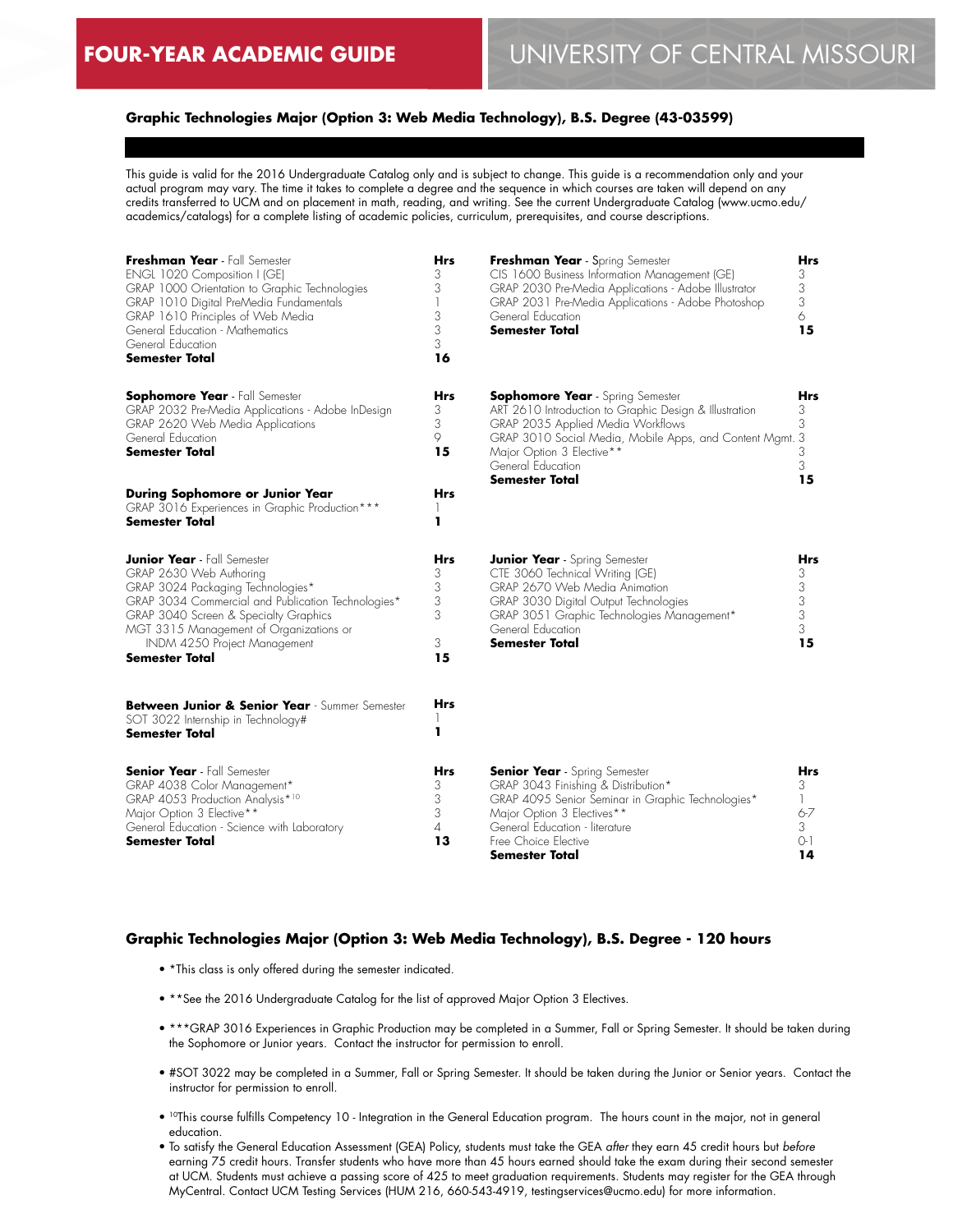# **Graphic Technologies Major (Option 4: Packaging Technology), B.S. Degree (43-01599)**

This guide is valid for the 2016 Undergraduate Catalog only and is subject to change. This guide is a recommendation only and your actual program may vary. The time it takes to complete a degree and the sequence in which courses are taken will depend on any credits transferred to UCM and on placement in math, reading, and writing. See the current Undergraduate Catalog (www.ucmo.edu/ academics/catalogs) for a complete listing of academic policies, curriculum, prerequisites, and course descriptions.

| Freshman Year - Fall Semester<br>ENGL 1020 Composition I (GE)<br>GRAP 1000 Orientation to Graphic Technologies<br>GRAP 1010 Digital PreMedia Fundamentals<br>GRAP 1610 Principles of Web Media<br>General Education - Mathematics<br>General Education<br><b>Semester Total</b>     | <b>Hrs</b><br>3<br>3<br>3<br>3<br>3<br>16 | Freshman Year - Spring Semester<br>CIS 1600 Business Information Management (GE)<br>GRAP 2030 Pre-Media Applications - Adobe Illustrator<br>GRAP 2031 Pre-Media Applications - Adobe Photoshop<br>General Education<br><b>Semester Total</b>     | Hrs<br>3<br>3<br>3<br>6<br>15              |
|-------------------------------------------------------------------------------------------------------------------------------------------------------------------------------------------------------------------------------------------------------------------------------------|-------------------------------------------|--------------------------------------------------------------------------------------------------------------------------------------------------------------------------------------------------------------------------------------------------|--------------------------------------------|
| <b>Sophomore Year</b> - Fall Semester<br>GRAP 2032 Pre-Media Applications - Adobe InDesign<br>GRAP 2620 Web Media Applications<br>Major Option 4 Electives***<br>General Education<br><b>Semester Total</b>                                                                         | <b>Hrs</b><br>3<br>3<br>6<br>3<br>15      | <b>Sophomore Year</b> - Spring Semester<br>ART 2610 Introduction to Graphic Design & Illustration<br>GRAP 2035 Applied Media Workflows<br>GRAP 3010 Social Media, Mobile Apps, and Content Mgmt. 3<br>General Education<br><b>Semester Total</b> | Hrs<br>3<br>3<br>3<br>12                   |
| During Sophomore or Junior Year<br>GRAP 3016 Experiences in Graphic Production**<br><b>Semester Total</b>                                                                                                                                                                           | <b>Hrs</b><br>ı                           |                                                                                                                                                                                                                                                  |                                            |
| <b>Junior Year</b> - Fall Semester<br>GRAP 3024 Packaging Technologies*<br>GRAP 3034 Commercial and Publication Technologies*<br>GRAP 3040 Screen & Specialty Graphics<br>Major Option 4 Elective**<br>General Education<br><b>Semester Total</b>                                   | Hrs<br>3<br>3<br>3<br>3<br>3<br>15        | <b>Junior Year</b> - Spring Semester<br>CTE 3060 Technical Writing (GE)<br>GRAP 3030 Digital Output Technologies<br>GRAP 3051 Graphic Technologies Management*<br>Major Option 4 Elective***<br>General Education<br><b>Semester Total</b>       | Hrs<br>3<br>3<br>3<br>3<br>3<br>15         |
| Between Junior & Senior Year - Summer Semester<br>SOT 3022 Internship in Technology#<br>Semester Total                                                                                                                                                                              | Hrs<br>ı                                  |                                                                                                                                                                                                                                                  |                                            |
| <b>Senior Year</b> - Fall Semester<br>GRAP 4038 Color Management*<br>GRAP 4053 Production Analysis*10<br>MGT 3315 Management of Organizations or<br>INDM 4250 Project Management<br>General Education - Literature<br>General Education - Science with Laboratory<br>Semester Total | <b>Hrs</b><br>3<br>3<br>3<br>3<br>4<br>16 | <b>Senior Year</b> - Spring Semester<br>GRAP 3043 Finishing & Distribution*<br>GRAP 4095 Senior Seminar in Graphic Technologies*<br>Major Option 4 Electives***<br>General Education<br>Free Choice Elective<br>Semester Total                   | Hrs<br>3<br>1<br>$6 - 7$<br>3<br>0-1<br>14 |

#### **Graphic Technologies Major (Option 4: Packaging Technology), B.S. Degree - 120 hours**

- \*This class is only offered during the semester indicated.
- \*\*GRAP 3016 Experiences in Graphic Production may be completed in a Summer, Fall or Spring Semester. It should be taken during the Sophomore or Junior years. Contact the instructor for permission to enroll.
- \*\*\*See the 2016 Undergraduate Catalog for the list of approved Major Option 4 Electives.
- #SOT 3022 may be completed in a Summer, Fall or Spring Semester. It should be taken during the Junior or Senior years. Contact the instructor for permission to enroll.
- <sup>10</sup>This course fulfills Competency 10 Integration in the General Education program. The hours count in the major, not in general education.
- To satisfy the General Education Assessment (GEA) Policy, students must take the GEA *after* they earn 45 credit hours but *before* earning 75 credit hours. Transfer students who have more than 45 hours earned should take the exam during their second semester at UCM. Students must achieve a passing score of 425 to meet graduation requirements. Students may register for the GEA through MyCentral. Contact UCM Testing Services (HUM 216, 660-543-4919, testingservices@ucmo.edu) for more information.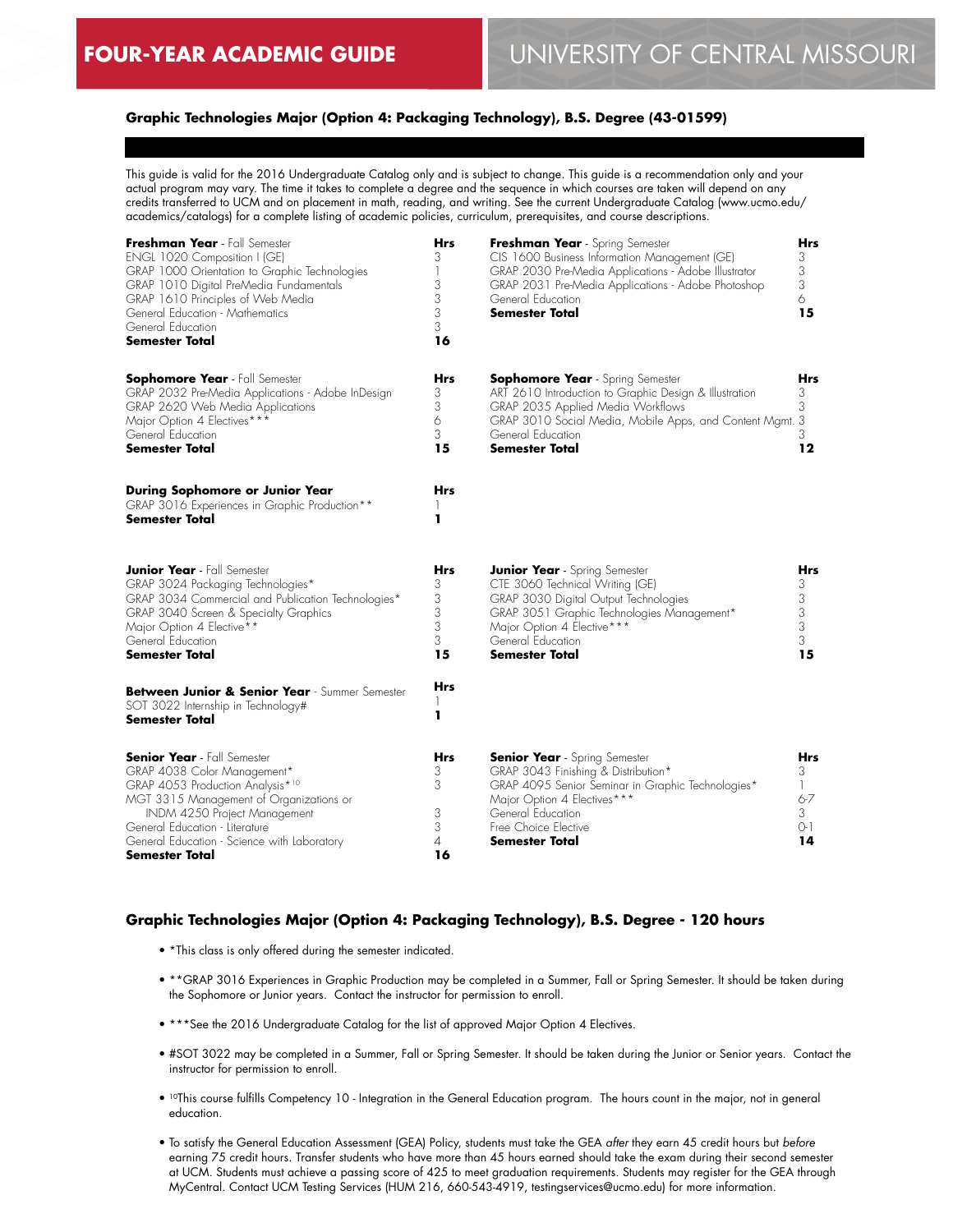# **Graphic Technologies Major (Option 5: Photography), B.S. Degree (43-05599)**

This guide is valid for the 2016 Undergraduate Catalog only and is subject to change. This guide is a recommendation only and your actual program may vary. The time it takes to complete a degree and the sequence in which courses are taken will depend on any credits transferred to UCM and on placement in math, reading, and writing. See the current Undergraduate Catalog (www.ucmo.edu/ academics/catalogs) for a complete listing of academic policies, curriculum, prerequisites, and course descriptions.

| Freshman Year - Fall Semester<br>ENGL 1020 Composition I (GE)<br>GRAP 1000 Orientation to Graphic Technologies<br>GRAP 1010 Digital PreMedia Fundamentals<br>GRAP 1610 Principles of Web Media<br>General Education - Mathematics<br>General Education<br><b>Semester Total</b>                                    | <b>Hrs</b><br>3<br>3<br>3<br>3<br>3<br>16 | Freshman Year - Spring Semester<br>CIS 1600 Business Information Management (GE)<br>GRAP 2030 Pre-Media Applications - Adobe Illustrator<br>GRAP 2031 Pre-Media Applications - Adobe Photoshop<br>General Education<br><b>Semester Total</b>           | Hrs<br>3<br>3<br>3<br>6<br>15      |
|--------------------------------------------------------------------------------------------------------------------------------------------------------------------------------------------------------------------------------------------------------------------------------------------------------------------|-------------------------------------------|--------------------------------------------------------------------------------------------------------------------------------------------------------------------------------------------------------------------------------------------------------|------------------------------------|
| <b>Sophomore Year</b> - Fall Semester<br>GRAP 2032 Pre-Media Applications - Adobe InDesign<br>GRAP 2620 Web Media Applications<br>PHOT Major Option 5 Elective**<br>General Education<br>Semester Total                                                                                                            | Hrs<br>3<br>3<br>3<br>6<br>15             | <b>Sophomore Year</b> - Spring Semester<br>ART 2610 Introduction to Graphic Design & Illustration<br>GRAP 2035 Applied Media Workflows<br>GRAP 3010 Social Media, Mobile Apps, and Content Mgmt. 3<br>PHOT Major Option 5 Elective**<br>Semester Total | Hrs<br>3<br>3<br>6<br>15           |
| During Sophomore or Junior Year<br>GRAP 3016 Experiences in Graphic Production***<br>Semester Total                                                                                                                                                                                                                | <b>Hrs</b><br>ı                           |                                                                                                                                                                                                                                                        |                                    |
| <b>Junior Year</b> - Fall Semester<br>GRAP 3024 Packaging Technologies*<br>GRAP 3034 Commercial and Publication Technologies*<br>GRAP 3040 Screen & Specialty Graphics<br>MGT 3315 Management of Organizations or<br>INDM 4250 Project Management<br>General Education - Science with Laboratory<br>Semester Total | Hrs<br>3<br>3<br>3<br>3<br>4<br>16        | <b>Junior Year</b> - Spring Semester<br>CTE 3060 Technical Writing (GE)<br>GRAP 3030 Digital Output Technologies<br>GRAP 3051 Graphic Technologies Management*<br>PHOT Major Option 5 Elective**<br>General Education<br>Semester Total                | Hrs<br>3<br>3<br>3<br>3<br>3<br>15 |
| Between Junior & Senior Year - Summer Semester<br>SOT 3022 Internship in Technology#<br>Semester Total                                                                                                                                                                                                             | Hrs<br>ı                                  |                                                                                                                                                                                                                                                        |                                    |
| <b>Senior Year</b> - Fall Semester<br>GRAP 4038 Color Management*<br>GRAP 4053 Production Analysis*10<br>PHOT Major Option 5 Elective**<br>General Education - Literature<br>Free Choice Elective<br>Semester Total                                                                                                | Hrs<br>3<br>3<br>3<br>3<br>1<br>13        | <b>Senior Year</b> - Spring Semester<br>GRAP 3043 Finishing & Distribution*<br>GRAP 4095 Senior Seminar in Graphic Technologies*<br>PHOT Major Option 5 Elective**<br>General Education<br>Semester Total                                              | Hrs<br>3<br>1<br>3<br>6<br>13      |

# **Graphic Technologies Major (Option 5: Photography), B.S. Degree - 120 hours**

- \*This class is only offered during the semester indicated.
- \*\*See your faculty mentor for advice on selecting the 18 hours of PHOT major option electives. Choose PHOT 1210, 1211, 2210 and 2250 for 10 of the 18 Major Option 5 Electives to work towards a minor in Photography. The Photography minor requires 20-21 hours, so an additional PHOT class will be needed to complete the minor.
- \*\*\*GRAP 3016 Experiences in Graphic Production may be completed in a Summer, Fall or Spring Semester. It should be taken during the Sophomore or Junior years. Contact the instructor for permission to enroll.
- #SOT 3022 may be completed in a Summer, Fall or Spring Semester. It should be taken during the Junior or Senior years. Contact the instructor for permission to enroll.
- 10This course fulfills Competency 10 Integration in the General Education program. The hours count in the major, not in general education.
- To satisfy the General Education Assessment (GEA) Policy, students must take the GEA *after* they earn 45 credit hours but *before* earning 75 credit hours. Transfer students who have more than 45 hours earned should take the exam during their second semester at UCM. Students must achieve a passing score of 425 to meet graduation requirements. Students may register for the GEA through MyCentral. Contact UCM Testing Services (HUM 216, 660-543-4919, testingservices@ucmo.edu) for more information.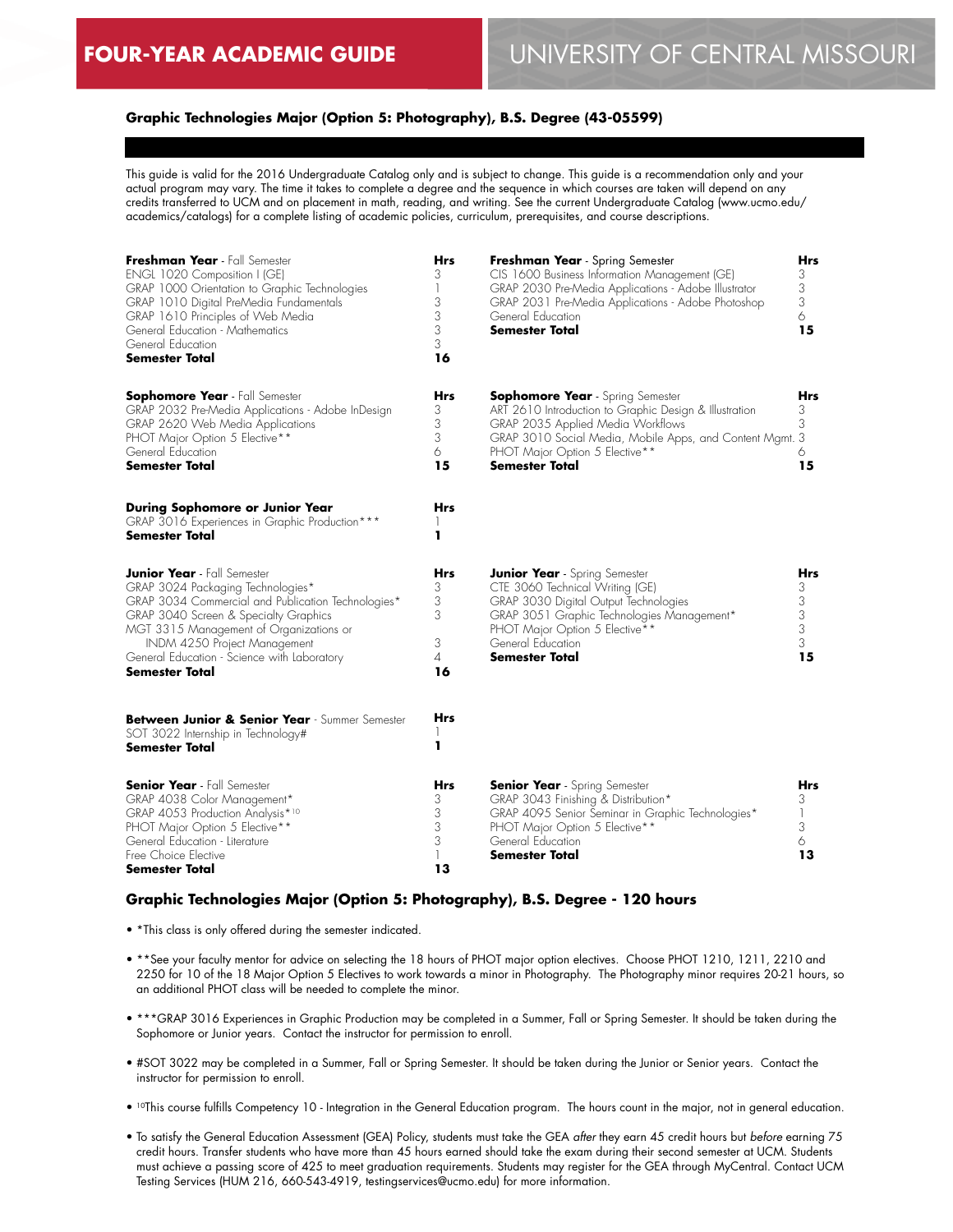# **Health Studies Major (Option 1: Pre-PT/Pre-OT), B.S. Degree (43-02330)**

This guide is valid for the 2016 Undergraduate Catalog only and is subject to change. This guide is a recommendation only and your actual program may vary. The time it takes to complete a degree and the sequence in which courses are taken will depend on any credits transferred to UCM and on placement in math, reading, and writing. See the current Undergraduate Catalog (www.ucmo.edu/ academics/catalogs) for a complete listing of academic policies, curriculum, prerequisites, and course descriptions.

| Freshman Year - Fall Semester<br>ENGL 1020 Composition I (GE)#<br>MATH 1111 College Algebra (GE)#<br>PE 2472 Communicating Ideas on Sport (GE)#<br>SOC 1800 General Sociology (GE)#<br>General Education<br><b>Semester Total</b><br>AE 1400 University Foundations* | <b>Hrs</b><br>3<br>3<br>3<br>3<br>3<br>15              | Freshman Year - Spring Semester<br>CHEM 1131 General Chemistry I (GE)#**<br>CTE 3060 Technical Writing (GE)#<br>PE 1800 Functional Anatomy#<br>PSY 1100 General Psychology (GE)#<br>General Education - Managing Information<br><b>Semester Total</b>              | Hrs<br>5<br>3<br>3<br>3<br>$\overline{2}$<br>16           |
|----------------------------------------------------------------------------------------------------------------------------------------------------------------------------------------------------------------------------------------------------------------------|--------------------------------------------------------|--------------------------------------------------------------------------------------------------------------------------------------------------------------------------------------------------------------------------------------------------------------------|-----------------------------------------------------------|
| <b>Sophomore Year</b> - Fall Semester<br>BIOL 3401 Human Anatomy#<br>CHEM 1132 General Chemistry II#<br>PE 2800 Biomechanics#<br>General Education - Literature<br>General Education<br><b>Semester Total</b>                                                        | <b>Hrs</b><br>3<br>5<br>3<br>3<br>3<br>17              | <b>Sophomore Year</b> - Spring Semester<br>BIOL 3402 Human Physiology#<br>PE 2850 Foundations of Exercise Physiology#<br>PHIL 2300 Ethics (GE)#<br>General Education<br><b>Semester Total</b>                                                                      | Hrs<br>5<br>3<br>3<br>3<br>14                             |
| <b>Junior Year</b> - Fall Semester<br>AT 2640 Introduction to Therapeutic Rehabilitation#+<br>HED 4370 Human Diseases#<br>PHYS 1101 College Physics I (GE)#<br>PSY 3220 Life-Span Development#<br>Free Choice Electives<br><b>Semester Total</b>                     | <b>Hrs</b><br>2<br>3<br>$\overline{4}$<br>3<br>3<br>15 | <b>Junior Year</b> - Spring Semester<br>AT 2630 Therapeutic Modalities#+<br>AT 2631 Therapeutic Modalities Lab#+<br>BIOL 2510 Basic Genetics#<br>PHYS 1102 College Physics II#<br>PSY 4440 Abnormal Psychology #<br>Free Choice Electives<br><b>Semester Total</b> | Hrs<br>3<br>3<br>4<br>3<br>$\overline{\phantom{a}}$<br>16 |
| <b>Senior Year</b> - Fall Semester<br>BIOL 3215 Medical Terminology#<br>HED 4330 First Aid & CPR#<br>PE 4850 Assessment and Evaluation of Fitness/Wellness#<br>PSY 4520 Statistics for the Behavioral Sciences#<br>Free Choice Electives<br><b>Semester Total</b>    | <b>Hrs</b><br>3<br>3<br>3<br>4<br>14                   | <b>Senior Year</b> - Spring Semester<br>PE 4341 Physical Activity and Special Populations#<br>PE 4765 Internship#10<br>PE 4870 Clinical Exercise Physiology#<br>Free Choice Flectives<br><b>Semester Total</b>                                                     | Hrs<br>3<br>6<br>3<br>13                                  |

#### **Health Studies Major (Option 1: Pre-PT/Pre-OT), B.S. Degree - 120 hours**

- #A grade of C or better is required in these courses.
- \*AE 1400 is a free choice elective and is highly recommended for academic success. If AE 1400 is chosen, 1 less hour of free choice electives will be needed.
- \*\*Enrollment in CHEM 1131 requires a score of 21 on the mathematics section of the ACT, a score of 550 on the mathematics section of the SAT, a passing score on a mathematics examination approved by the School of Environmental, Physical, and Applied Sciences, or a grade of C or better in MATH 1111.
- +This course has many prerequisites that are not part of this major. See the Department of Nutrition and Kinesiology for assistance with enrollment.
- <sup>10</sup>This course fulfills Competency 10 Integration in the General Education program. The hours count in the major, not in general education.
- To satisfy the General Education Assessment (GEA) Policy, students must take the GEA *after* they earn 45 credit hours but *before* earning 75 credit hours. Transfer students who have more than 45 hours earned should take the exam during their second semester at UCM. Students must achieve a passing score of 425 to meet graduation requirements. Students may register for the GEA through MyCentral. Contact UCM Testing Services (HUM 216, 660-543-4919, testingservices@ucmo.edu) for more information.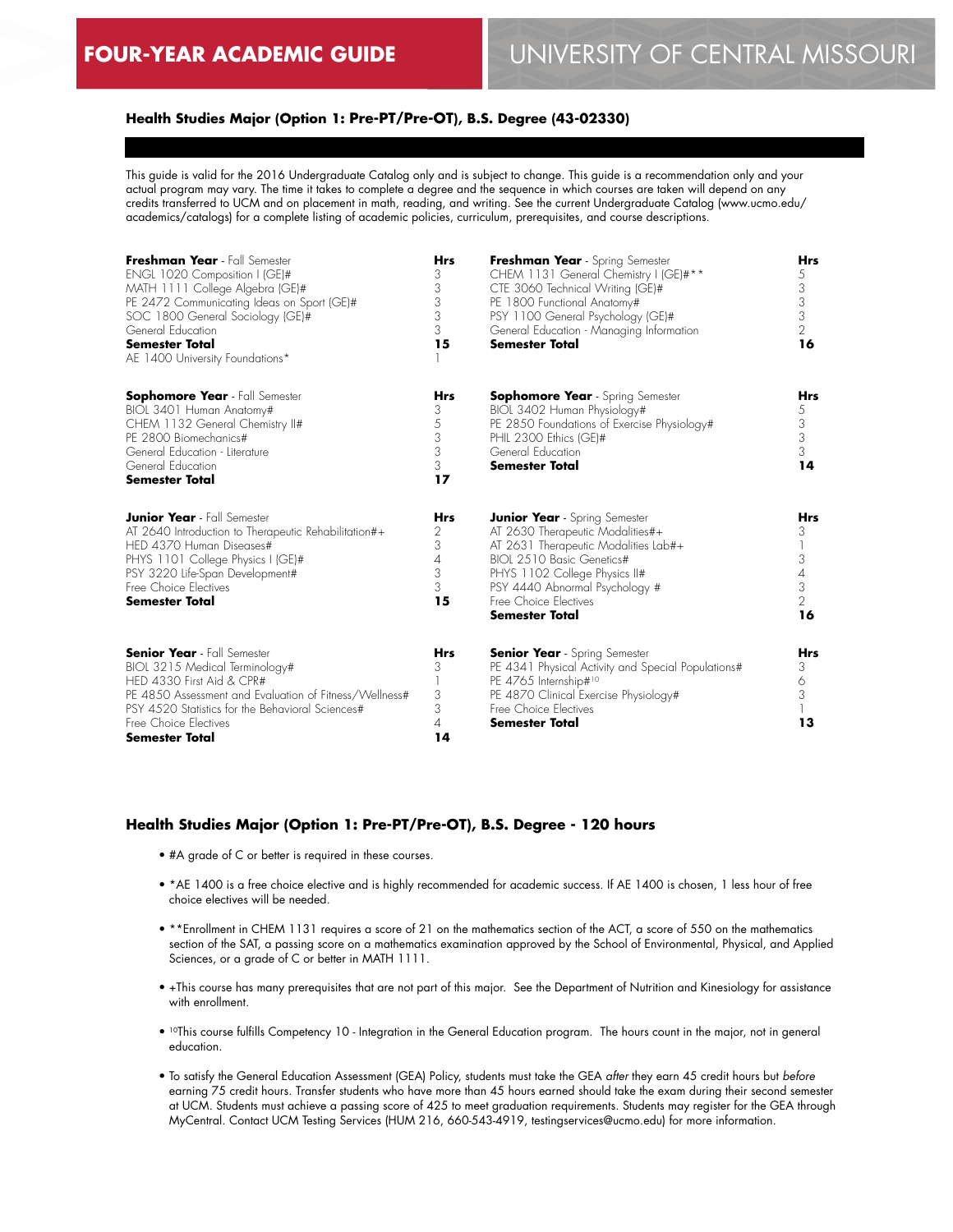# **Health Studies Major (Option 2: Community Health), B.S. Degree (43-02330)**

This guide is valid for the 2016 Undergraduate Catalog only and is subject to change. This guide is a recommendation only and your actual program may vary. The time it takes to complete a degree and the sequence in which courses are taken will depend on any credits transferred to UCM and on placement in math, reading, and writing. See the current Undergraduate Catalog (www.ucmo.edu/ academics/catalogs) for a complete listing of academic policies, curriculum, prerequisites, and course descriptions.

| Freshman Year - Fall Semester<br>CHEM 1104 Introduction to the Sciences: Chemistry (GE)#<br>ENGL 1020 Composition I (GE)#<br>HED 1010 Introduction to Health Studies#<br>SOC 1800 General Sociology (GE)#<br>General Education - Managing Information<br><b>Semester Total</b><br>AE 1400 University Foundations* | <b>Hrs</b><br>4<br>3<br>3<br>$2-3$<br>$13 - 14$   | Freshman Year - Spring Semester<br>HED 1100 Personal Health#<br>MATH 1111 College Algebra (GE)#<br>PE 2472 Communicating Ideas on Sport (GE)#<br>PSY 1100 General Psychology (GE)#<br>General Education<br><b>Semester Total</b> | Hrs<br>3<br>3<br>3<br>3<br>3<br>15   |
|-------------------------------------------------------------------------------------------------------------------------------------------------------------------------------------------------------------------------------------------------------------------------------------------------------------------|---------------------------------------------------|----------------------------------------------------------------------------------------------------------------------------------------------------------------------------------------------------------------------------------|--------------------------------------|
| <b>Sophomore Year</b> - Fall Semester<br>BIOL 3401 Human Anatomy#<br>D&N 3340 Nutrition#<br>PHIL 2300 Ethics (GE)#<br>General Education<br><b>Semester Total</b>                                                                                                                                                  | <b>Hrs</b><br>3<br>3<br>3<br>6<br>15              | <b>Sophomore Year</b> - Spring Semester<br>BIOL 3215 Medical Terminology#<br>BIOL 3402 Human Physiology#<br>CTE 3060 Technical Writing (GE)#<br>D&N 3350 Community Nutrition#<br>General Education<br><b>Semester Total</b>      | Hrs<br>3<br>5<br>3<br>3<br>3<br>17   |
| <b>Junior Year</b> - Fall Semester<br>COMM 3010 Interpersonal Communication#<br>HED 4310 Drugs & Youth#<br>HED 4370 Human Diseases#<br>PSY 3220 Life-Span Development#<br>General Education - Literature<br>Free Choice Flective<br><b>Semester Total</b>                                                         | <b>Hrs</b><br>3<br>3<br>3<br>3<br>3<br>3<br>18    | <b>Junior Year</b> - Spring Semester<br>HED 4390 Community Health Education#<br>NUR 4030 Human Sexuality#<br>PSY 4440 Abnormal Psychology#<br>Free Choice Flectives<br><b>Semester Total</b>                                     | <b>Hrs</b><br>3<br>3<br>3<br>6<br>15 |
| <b>Senior Year</b> - Fall Semester<br>HED 4400 Health Program Planning and Evaluation#<br>SOC 4875 Medical Sociology#<br>SOC 4894 Sociology of Aging#<br>Free Choice Electives<br><b>Semester Total</b>                                                                                                           | <b>Hrs</b><br>3<br>3<br>3<br>$6 - 7$<br>$15 - 16$ | <b>Senior Year</b> - Spring Semester<br>PE 4765 Internship#10<br>PSY 4520 Statistics for the Behavioral Sciences#<br>Free Choice Elective<br><b>Semester Total</b>                                                               | <b>Hrs</b><br>6<br>3<br>3<br>12      |

#### **Health Studies Major (Option 2: Community Health), B.S. Degree - 120 hours**

- #A grade of C or better is required in these courses.
- \*AE 1400 is a free choice elective and is highly recommended for academic success. If AE 1400 is chosen, 1 less hour of free choice electives will be needed.
- <sup>10</sup>This course fulfills Competency 10 Integration in the General Education program. The hours count in the major, not in general education.
- To satisfy the General Education Assessment (GEA) Policy, students must take the GEA *after* they earn 45 credit hours but *before* earning 75 credit hours. Transfer students who have more than 45 hours earned should take the exam during their second semester at UCM. Students must achieve a passing score of 425 to meet graduation requirements. Students may register for the GEA through MyCentral. Contact UCM Testing Services (HUM 216, 660-543-4919, testingservices@ucmo.edu) for more information.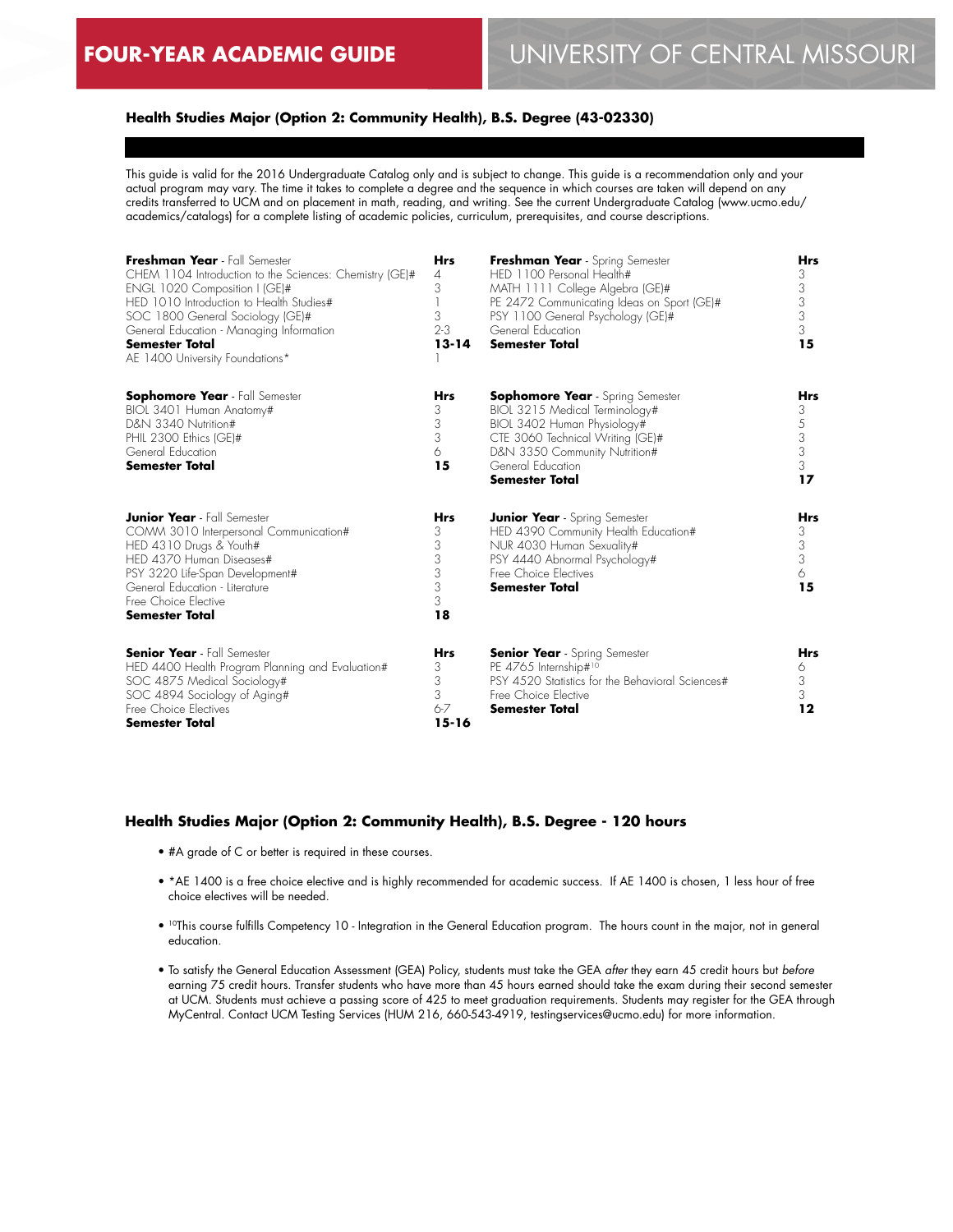12 **15**

## **History Major, B.A. Degree (42-420)**

This guide is valid for the 2016 Undergraduate Catalog only and is subject to change. This guide is a recommendation only and your actual program may vary. The time it takes to complete a degree and the sequence in which courses are taken will depend on any credits transferred to UCM and on placement in math, reading, and writing. See the current Undergraduate Catalog (www.ucmo.edu/ academics/catalogs) for a complete listing of academic policies, curriculum, prerequisites, and course descriptions.

| Freshman Year - Fall Semester<br>ENGL 1020 Composition I (GE)<br>HIST 1350 History of the United States to 1877 (GE)*<br>Modern Language Requirement (GE)**<br>General Education - Mathematics<br>General Education<br><b>Semester Total</b><br>AE 1400 University Foundations*** | <b>Hrs</b><br>3<br>3<br>3<br>3<br>3<br>15 | Freshman Year - Spring Semester<br><b>ENGL 1030 Composition II</b><br>or CTE 3060 Tech. Writing (GE)<br>HIST 1351 History of the United States from 1877 (GE)*<br>HIST 1402 History of Modern World*<br>Modern Language Requirement<br>General Education<br>Semester Total | <b>Hrs</b><br>3<br>3<br>3<br>3<br>3<br>15 |
|-----------------------------------------------------------------------------------------------------------------------------------------------------------------------------------------------------------------------------------------------------------------------------------|-------------------------------------------|----------------------------------------------------------------------------------------------------------------------------------------------------------------------------------------------------------------------------------------------------------------------------|-------------------------------------------|
| <b>Sophomore Year</b> - Fall Semester<br>HIST 1400 History of the Early World*<br>Modern Language Requirement<br>General Education - Literature<br>General Education<br><b>Semester Total</b>                                                                                     | <b>Hrs</b><br>3<br>3<br>3<br>6<br>15      | <b>Sophomore Year</b> - Spring Semester<br>HIST 1401 History of the Early Modern World*<br>Modern Language Requirement<br>General Education<br>Semester Total                                                                                                              | <b>Hrs</b><br>3<br>3<br>9<br>15           |
| <b>Junior Year</b> - Fall Semester                                                                                                                                                                                                                                                | <b>Hrs</b>                                | <b>Junior Year</b> - Spring Semester                                                                                                                                                                                                                                       | <b>Hrs</b>                                |
| HIST 3010 The Historian's Craft                                                                                                                                                                                                                                                   | 3                                         | Upper-level Elective in American History                                                                                                                                                                                                                                   | 3                                         |
| Upper-Level Elective in American History                                                                                                                                                                                                                                          | 3                                         | Upper-level Elective in World History#                                                                                                                                                                                                                                     | 3                                         |
| Free Choice Electives                                                                                                                                                                                                                                                             | 9                                         | Free Choice Flectives                                                                                                                                                                                                                                                      | 9                                         |
| <b>Semester Total</b>                                                                                                                                                                                                                                                             | 15                                        | <b>Semester Total</b>                                                                                                                                                                                                                                                      | 15                                        |
| <b>Senior Year</b> - Fall Semester                                                                                                                                                                                                                                                | Hrs                                       | <b>Senior Year</b> - Spring Semester                                                                                                                                                                                                                                       | <b>Hrs</b>                                |
| Upper-level Elective in World History#                                                                                                                                                                                                                                            | 6                                         | HIST 4500 Senior Capstone in History##10                                                                                                                                                                                                                                   | 3                                         |
| Upper-level Flective in History                                                                                                                                                                                                                                                   | 3                                         | Free Choice Flectives                                                                                                                                                                                                                                                      | 12                                        |

## **History Major, B.A. Degree - 120 hours**

Upper-Level Elective in History Free Choice Electives **Semester Total**

- A grade of C or better is required in all major courses.
- \*Must earn a 2.50 combined GPA in the following courses: HIST 1350, 1351, 1400, 1401, and 1402. Students must apply for admission to the major program after completion of the five survey courses. See department (Wood 136, 660-543-4404).

**Semester Total**

- \*\*The 12 hour of modern foreign language must be from the same language.
- \*\*\*AE 1400 is a free choice elective and is highly recommended for academic success. If AE 1400 is chosen, 1 less hour of free choice electives will be needed.
- #A minimum of three hours of world history must be non-western history, or HIST 4452 or HIST 4453.

3 6 **15**

- ##HIST 4500 Senior Capstone in History is usually only offered in the spring semesters and has HIST 3010 The Historian's Craft as a prerequisite. Students may not take HIST 3010 and HIST 4500 in the same semester.
- 10This course fulfills Competency 10 Integration in the General Education program. The hours count in the major, not in general education.
- This major does not build in the minimum number (30) of upper-level credit hours required for graduation. Be sure to include upper-level choices (3000/4000) in your major electives, general education, and/or free choice electives.
- To satisfy the General Education Assessment (GEA) Policy, students must take the GEA *after* they earn 45 credit hours but *before* earning 75 credit hours. Transfer students who have more than 45 hours earned should take the exam during their second semester at UCM. Students must achieve a passing score of 425 to meet graduation requirements. Students may register for the GEA through MyCentral. Contact UCM Testing Services (HUM 216, 660-543-4919, testingservices@ucmo.edu) for more information.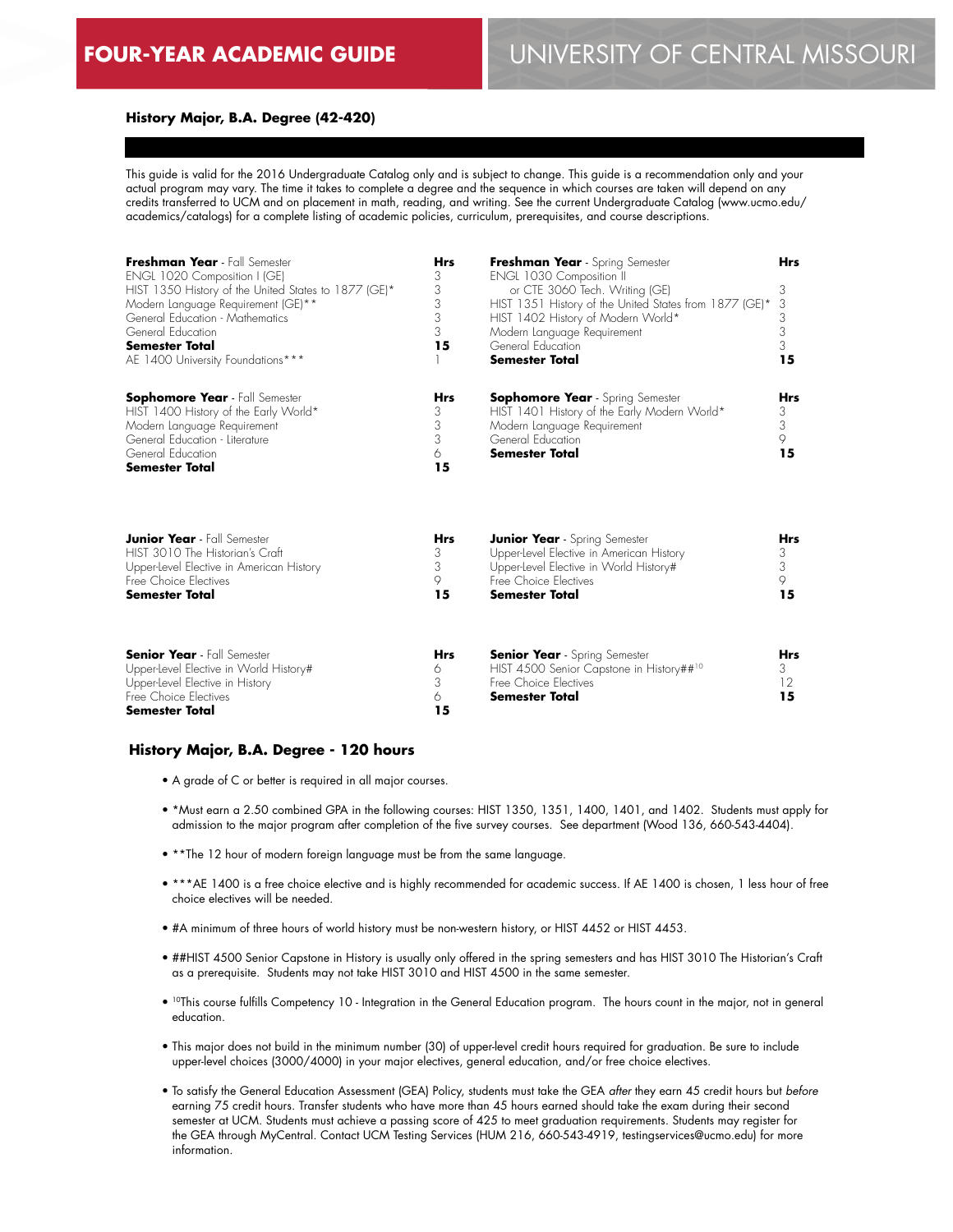## **History Major, B.S. Degree (43-421)**

This guide is valid for the 2016 Undergraduate Catalog only and is subject to change. This guide is a recommendation only and your actual program may vary. The time it takes to complete a degree and the sequence in which courses are taken will depend on any credits transferred to UCM and on placement in math, reading, and writing. See the current Undergraduate Catalog (www.ucmo.edu/ academics/catalogs) for a complete listing of academic policies, curriculum, prerequisites, and course descriptions.

| Freshman Year - Fall Semester<br>ENGL 1020 Composition I (GE)<br>HIST 1350 History of the United States to 1877 (GE)*<br>General Education - Mathematics<br>General Education<br>Semester Total<br>AE 1400 University Foundations** | <b>Hrs</b><br>3<br>3<br>3<br>6<br>15 | Freshman Year - Spring Semester<br>ENGL 1030 Composition II or CTE 3060 Tech. Writing (GE)<br>HIST 1351 History of the United States from 1877 (GE)*<br>HIST 1402 History of Modern World*<br>General Education<br>Semester Total | <b>Hrs</b><br>3<br>3<br>3<br>6<br>15 |
|-------------------------------------------------------------------------------------------------------------------------------------------------------------------------------------------------------------------------------------|--------------------------------------|-----------------------------------------------------------------------------------------------------------------------------------------------------------------------------------------------------------------------------------|--------------------------------------|
| <b>Sophomore Year</b> - Fall Semester                                                                                                                                                                                               | <b>Hrs</b>                           | <b>Sophomore Year</b> - Spring Semester                                                                                                                                                                                           | Hrs                                  |
| HIST 1400 History of the Early World*                                                                                                                                                                                               | 3                                    | HIST 1401 History of the Early Modern World*                                                                                                                                                                                      | 3                                    |
| General Education - Literature                                                                                                                                                                                                      | 3                                    | General Education                                                                                                                                                                                                                 | 3                                    |
| General Education                                                                                                                                                                                                                   | 9                                    | Free Choice Flectives#                                                                                                                                                                                                            | 9                                    |
| <b>Semester Total</b>                                                                                                                                                                                                               | 15                                   | <b>Semester Total</b>                                                                                                                                                                                                             | 15                                   |
| <b>Junior Year</b> - Fall Semester                                                                                                                                                                                                  | <b>Hrs</b>                           | <b>Junior Year</b> - Spring Semester                                                                                                                                                                                              | <b>Hrs</b>                           |
| HIST 3010 The Historian's Craft                                                                                                                                                                                                     | 3                                    | Upper-level Elective in American History                                                                                                                                                                                          | 3                                    |
| Upper-level Elective in American History                                                                                                                                                                                            | 3                                    | Upper-Level Elective in World History***                                                                                                                                                                                          | 3                                    |
| Free Choice Electives#                                                                                                                                                                                                              | 9                                    | Free Choice Flectives#                                                                                                                                                                                                            | 9                                    |
| <b>Semester Total</b>                                                                                                                                                                                                               | 15                                   | Semester Total                                                                                                                                                                                                                    | 15                                   |
| <b>Senior Year</b> - Fall Semester<br>Upper-Level Elective in World History***<br>Upper-Level Elective in History<br>Free Choice Electives#<br><b>Semester Total</b>                                                                | <b>Hrs</b><br>6<br>3<br>6<br>15      | <b>Senior Year</b> - Spring Semester<br>HIST 4500 Senior Capstone in History##10<br>Free Choice Flectives#<br>Semester Total                                                                                                      | <b>Hrs</b><br>3<br>12<br>15          |

#### **History Major, B.S. Degree - 120 hours**

- A grade of C or better is required in all major courses.
- \*Must earn a 2.50 combined GPA in the following courses: HIST 1350, 1351, 1400, 1401, and 1402. Students must apply for admission to the major program after completion of the five survey courses. See department (Wood 136, 660-543-4404).
- \*\*AE 1400 is a free choice elective and is highly recommended for academic success. If AE 1400 is chosen, 1 less hour of free choice electives will be needed.
- \*\*\*A minimum of three hours of world history must be non-western history, or HIST 4452 or HIST 4453.
- #See department history advisor for suggestions on using free choice electives toward one of the areas (Business, Geographic Information Systems (GIS), Web Management, Law, Africana Studies, Digital Media Production, Criminal Justice, Safety Sciences, Instructional Design, or build your own area) which can easily become a minor with a few additional courses. Minors and double majors are strongly encouraged.
- ##HIST 4500 Senior Capstone in History is usually only offered in the spring semesters and has HIST 3010 The Historian's Craft as a prerequisite. Students may not take HIST 3010 and HIST 4500 in the same semester.
- <sup>10</sup>This course fulfills Competency 10 Integration in the General Education program. The hours count in the major, not in general education.
- This major does not build in the minimum number (30) of upper-level credit hours required for graduation. Be sure to include upper-level choices (3000/4000) in your major electives, general education, and/or free choice electives.
- To satisfy the General Education Assessment (GEA) Policy, students must take the GEA *after* they earn 45 credit hours but *before* earning 75 credit hours. Transfer students who have more than 45 hours earned should take the exam during their second semester at UCM. Students must achieve a passing score of 425 to meet graduation requirements. Students may register for the GEA through MyCentral. Contact UCM Testing Services (HUM 216, 660-543-4919, testingservices@ucmo.edu) for more information.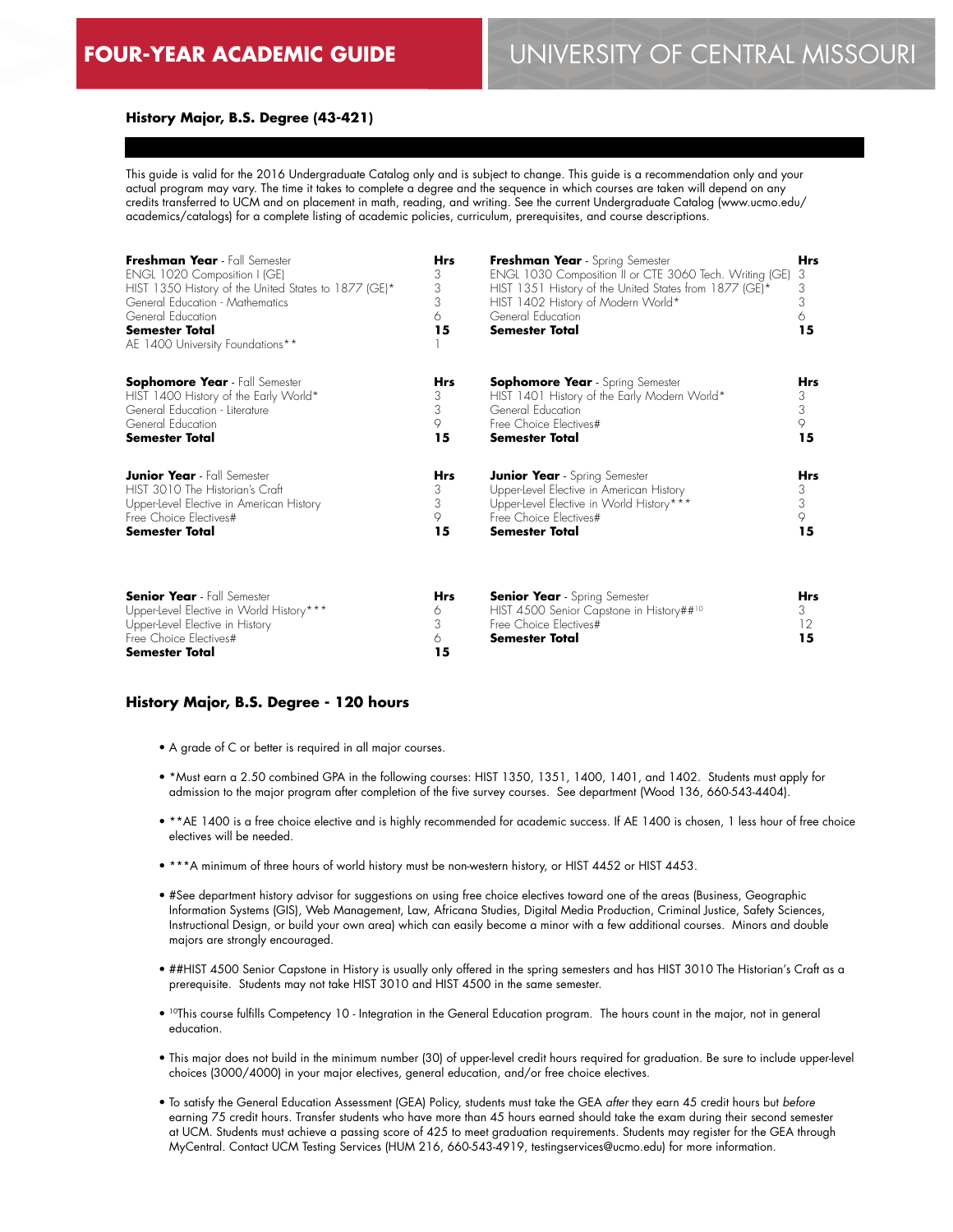# **FOUR-YEAR ACADEMIC GUIDE** UNIVERSITY OF CENTRAL MISSOURI

## **Hospitality Management Major, B.S.B.A. Degree (46-613)**

This guide is valid for the 2016 Undergraduate Catalog only and is subject to change. This guide is a recommendation only and your actual program may vary. The time it takes to complete a degree and the sequence in which courses are taken will depend on any credits transferred to UCM and on placement in math, reading, and writing. See the current Undergraduate Catalog (www.ucmo.edu/academics/catalogs) for a complete listing of academic policies, curriculum, prerequisites, and course descriptions.

| Freshman Year - Fall Semester<br>CIS 1600 Business Information Management (GE)*<br>COMM 1000 Public Speaking or COMM 1050<br>Fundamentals of Oral Communication Competency (GE)<br>ENGL 1020 Composition I (GE)<br>MATH 1111 College Algebra (GE)*<br>General Education<br>Semester Total<br>AE 1400 or BADM 1400 University Foundations** | <b>Hrs</b><br>3<br>3<br>3<br>3<br>3<br>15       | Freshman Year - Spring Semester<br>ECON 1010 Principles of Macroeconomics (GE)*<br>ENGL 1030 Composition II or CTE 3060 Tech. Writing (GE)<br>General Education<br><b>Semester Total</b>                                                                                                                  | <b>Hrs</b><br>3<br>3<br>9<br>15    |
|--------------------------------------------------------------------------------------------------------------------------------------------------------------------------------------------------------------------------------------------------------------------------------------------------------------------------------------------|-------------------------------------------------|-----------------------------------------------------------------------------------------------------------------------------------------------------------------------------------------------------------------------------------------------------------------------------------------------------------|------------------------------------|
| <b>Sophomore Year</b> - Fall Semester<br>ACCT 2101 Principles of Financial Accounting*<br>BLAW 2720 Legal Environment of Business*<br>ECON 1011 Principles of Microeconomics*<br>General Education - Literature<br>General Education - science with a laboratory<br>Semester Total                                                         | Hrs<br>3<br>3<br>3<br>3<br>$\overline{4}$<br>16 | <b>Sophomore Year</b> - Spring Semester<br>ACCT 2102 Principles of Managerial Accounting*<br>FIN 2801 Business Statistics I*<br>HM 2830 Hospitality Case Analysis<br>HM 3844 Restaurant Operations (spring only)<br>General Education<br><b>Semester Total</b>                                            | Hrs<br>3<br>3<br>1<br>3<br>6<br>16 |
| <b>Summer Semester</b><br>HM 3880 Internship (typically completed during the summer<br>after 2nd or 3rd year - may be done during a regular<br>semester.)***<br>Semester Total                                                                                                                                                             | Hrs<br>3<br>3                                   | <b>Note: Complete all BSBA Admission</b><br>requirements.*                                                                                                                                                                                                                                                |                                    |
| <b>Junior Year</b> - Fall Semester<br>FIN 3801 Business Statistics II<br>FIN 3850 Principles of Finance<br>HM 2830 Hospitality Case Analysis<br>HM 3800 Lodging Management (fall only)<br>MGT 3325 Business Communications<br>Semester Total                                                                                               | Hrs<br>3<br>3<br>3<br>3<br>13                   | <b>Junior Year</b> - Spring Semester<br>HM 3830 Hospitality and Tourism Marketing (spring only)<br>(IBE Block-below)#<br>CIS 3630 Management Information Systems#<br>MGT 3315 Management of Organizations#<br>MKT 3405 Marketing Policy#<br>IBE Practicum (CIS 3685/MKT 3485/MGT 3385)#<br>Semester Total | Hrs<br>3<br>3<br>3<br>3<br>3<br>15 |
| <b>Senior Year</b> - Fall Semester<br>HM 3835 Facilities Management (fall only)<br>HM 3870 Digital Hospitality Management (fall only)<br>HRM 3920 Human Resource Management<br>MGT 3320 System, Teams, & Organizational Behavior<br>MGT 3360 Supply Chain and Operations Management                                                        | Hrs<br>3<br>3<br>3<br>3<br>3                    | <b>Senior Year</b> - Spring Semester<br>HM 3825 Events Management (spring only)<br>HM 4845 Senior Seminar (spring only)<br>MGT 4357 Organizational Policy & Strategy <sup>10</sup><br>Free Choice Electives**<br>Semester Total                                                                           | Hrs<br>3<br>3<br>3<br>3<br>12      |

#### **Semester Total**

#### **Hospitality Management Major, B.S.B.A. Degree - 120 Hours**

• \*Students in this major must complete eight preadmission courses with a grade of C or higher and must obtain a 2.25 cumulative GPA and a 2.25 in these specific courses, for admission to the degree program. These courses are recommended for completion during the freshman and sophomore years. These courses are indicated with an (\*).

**15**

- \*\*AE or BADM 1400 (1 hr.) is highly recommended for academic success. AE or BADM 1400 counts as a free choice elective. If AE or BADM 1400 is chosen, 1 less hour of free choice electives will be needed.
- \*\*\*A cumulative GPA of 2.50, 21 hours earned at UCM, and 60 hours earned overall is required for enrollment in the Internship (HM 3880).
- #**All Hospitality Management majors must enroll in the IBE Block**. This includes the IBE Practicum (MGT 3385, MKT 3485 or CIS 3685) concurrently with the IBE sections of MGT 3315, MKT 3405 and CIS 3630. This is typically done during the fall of the junior year. Prerequisites for the IBE block include: ACCT 2101, CIS 1600, and junior standing.
- 10This course fulfills Competency 10 Integration in the General Education program. The hours count in the major, not in general education.
- A 2.25 cumulative GPA is required for graduation with in this major.
- To satisfy the General Education Assessment (GEA) Policy, students must take the GEA *after* they earn 45 credit hours but *before* earning 75 credit hours. Transfer students who have more than 45 hours earned should take the exam during their second semester at UCM. Students must achieve a passing score of 425 to meet graduation requirements. Students may register for the GEA through MyCentral. Contact UCM Testing Services (HUM 216, 660-543-4919, testingservices@ucmo.edu) for more information.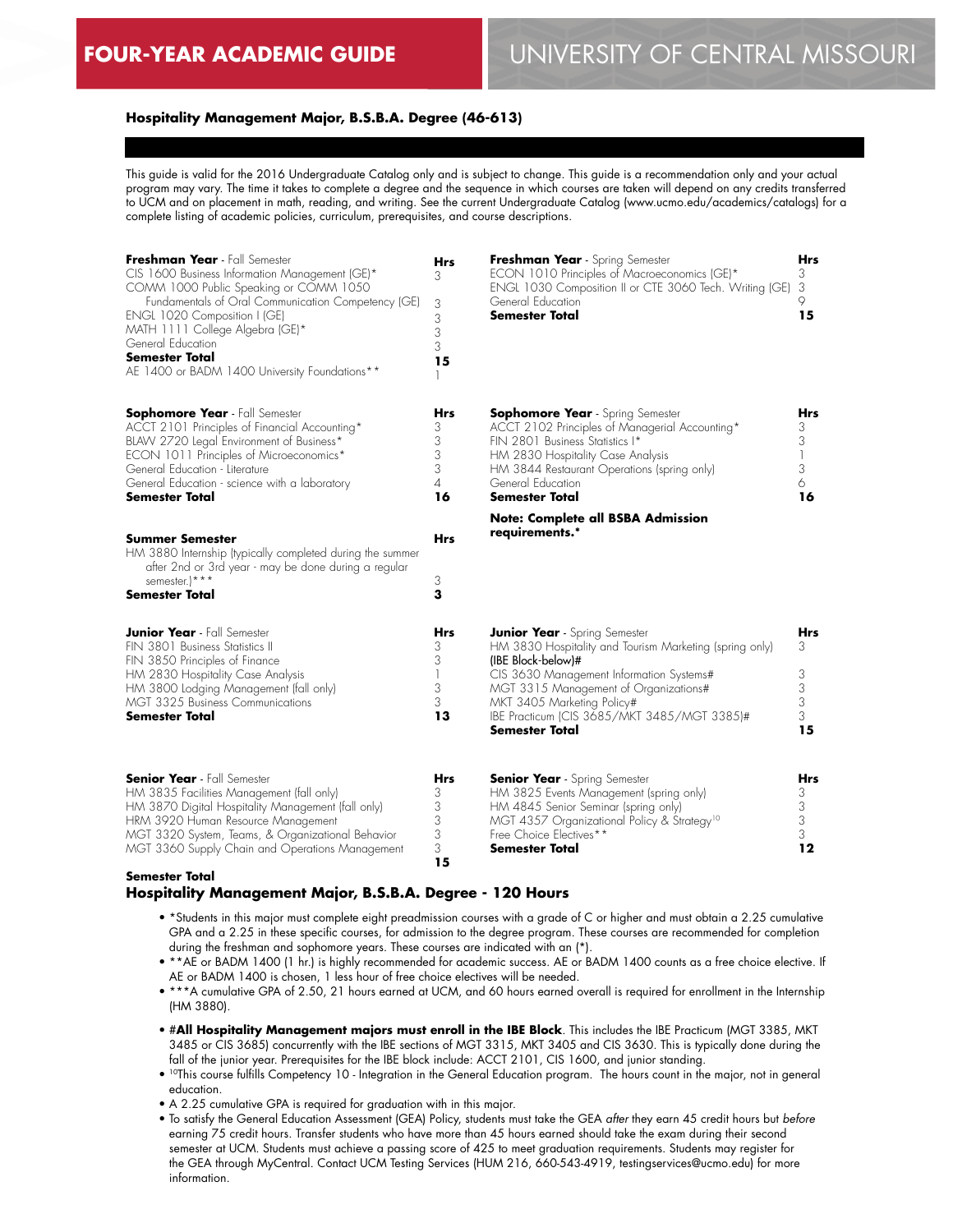# **Hotel and Restaurant Administration Major, B.S. Degree (43-275)**

This guide is valid for the 2016 Undergraduate Catalog only and is subject to change. This guide is a recommendation only and your actual program may vary. The time it takes to complete a degree and the sequence in which courses are taken will depend on any credits transferred to UCM and on placement in math, reading, and writing. See the current Undergraduate Catalog (www.ucmo.edu/ academics/catalogs) for a complete listing of academic policies, curriculum, prerequisites, and course descriptions.

| Freshman Year - Fall Semester<br>ENGL 1020 Composition I (GE)<br>General Education - Mathematics<br>General Education<br><b>Semester Total</b><br>AE 1400 University Foundations*                                                                      | Hrs<br>3<br>3<br>9<br>15             | Freshman Year - Spring Semester<br>CHEM 1104 Introduction to the Sciences: Chemistry (GE)<br>COMM 1000 Public Speaking or COMM 1050<br>Fundamentals of Oral Communication Competency (GE)<br>ECON 1010 Principles of Macroeconomics (GE)<br>ENGL 1030 Composition II or CTE 3060 Tech. Writing (GE)<br>General Education - Managing Information<br><b>Semester Total</b> | Hrs<br>4<br>3<br>3<br>3<br>$2 - 3$<br>$15 - 16$ |
|--------------------------------------------------------------------------------------------------------------------------------------------------------------------------------------------------------------------------------------------------------|--------------------------------------|--------------------------------------------------------------------------------------------------------------------------------------------------------------------------------------------------------------------------------------------------------------------------------------------------------------------------------------------------------------------------|-------------------------------------------------|
| <b>Sophomore Year</b> - Fall Semester<br>ACCT 2101 Principles of Financial Accounting<br>FOOD 2322 Food Preparation<br>HM 2830 Hospitality Management Case Analysis***<br>General Education - Literature<br>General Education<br><b>Semester Total</b> | Hrs<br>3<br>3<br>1<br>3<br>3<br>13   | <b>Sophomore Year</b> - Spring Semester<br>BLAW 2720 Legal Environment of Business<br>FOOD 3332 Quantity Food Production & Service<br>GEOG 2212 World Geography (GE)<br>HM 3844 Restaurant Operations (spring only)<br>General Education<br><b>Semester Total</b>                                                                                                        | Hrs<br>3<br>3<br>3<br>3<br>3<br>15              |
| Summer Semester Following Fr. or Soph. Year<br>HM 3810 Internship**<br><b>Semester Total</b>                                                                                                                                                           | Hrs<br>3<br>3                        |                                                                                                                                                                                                                                                                                                                                                                          |                                                 |
| <b>Junior Year</b> - Fall Semester<br>HM 3800 Lodging Management (fall only)<br>HM 3845 Hospitality Operations Analysis (fall only)<br>MGT 3320 Systems, Teams, & Organizational Behavior<br>MGT 3325 Business Communication<br><b>Semester Total</b>  | <b>Hrs</b><br>3<br>3<br>3<br>3<br>12 | <b>Junior Year</b> - Spring Semester<br>HM 2830 Hospitality Management Case Analysis***<br>HM 3825 Events Management (spring only)<br>HM 3830 Hospitality and Tourism Marketing (spring only)<br>HRM 3920 Human Resource Management<br>Free Choice Electives<br><b>Semester Total</b>                                                                                    | Hrs<br>3<br>3<br>3<br>$\overline{A}$<br>14      |
| <b>Summer Semester Following Junior Year</b><br>HM 4810 Internship<br><b>Semester Total</b>                                                                                                                                                            | Hrs<br>5<br>5                        |                                                                                                                                                                                                                                                                                                                                                                          |                                                 |
| <b>Senior Year</b> - Fall Semester<br>HM 3835 Facilities Management (fall only)<br>HM 3870 Digital Hospitality Management (fall only)<br>Free Choice Electives<br><b>Semester Total</b>                                                                | Hrs<br>3<br>3<br>9<br>15             | <b>Senior Year</b> - Spring Semester<br>HM 2830 Hospitality Management Case Analysis***<br>HM 4845 Senior Seminar (spring only) <sup>10</sup><br>Free Choice Electives<br>Semester Total                                                                                                                                                                                 | <b>Hrs</b><br>3<br>$8-9$<br>$12 - 13$           |

#### **Hotel and Restaurant Administration Major, B.S. Degree - 120 hours**

- \*AE 1400 is a free choice elective and is highly recommended for academic success. If AE 1400 is chosen, 1 less hour of free choice electives will be needed.
- \*\*This major requires 8 hours of internship (HM 3810 and HM 4810).
- \*\*\*HM 2830 Hospitality Management Case Analysis is a one credit hour course that must be taken three times.
- 10This course fulfills Competency 10 Integration in the General Education program. The hours count in the major, not in general education.
- To satisfy the General Education Assessment (GEA) Policy, students must take the GEA *after* they earn 45 credit hours but *before* earning 75 credit hours. Transfer students who have more than 45 hours earned should take the exam during their second semester at UCM. Students must achieve a passing score of 425 to meet graduation requirements. Students may register for the GEA through MyCentral. Contact UCM Testing Services (HUM 216, 660-543-4919, testingservices@ucmo.edu) for more information.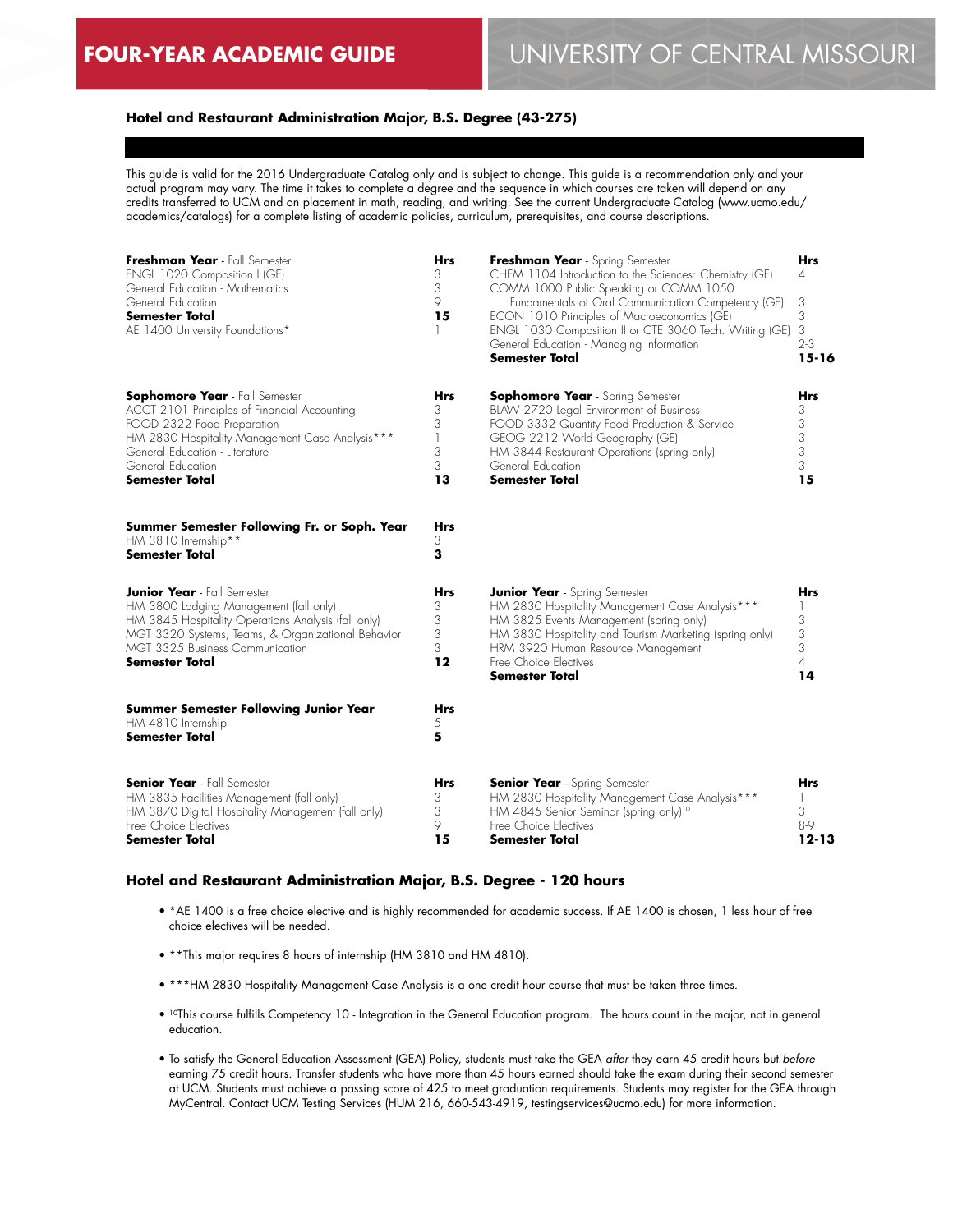## **Interior Design Major, B.F.A. Degree (47-261)**

This guide is valid for the 2016 Undergraduate Catalog only and is subject to change. This guide is a recommendation only and your actual program may vary. The time it takes to complete a degree and the sequence in which courses are taken will depend on any credits transferred to UCM and on placement in math, reading, and writing. See the current Undergraduate Catalog (www.ucmo.edu/ academics/catalogs) for a complete listing of academic policies, curriculum, prerequisites, and course descriptions.

| Freshman Year - Fall Semester<br>ART 1110 Drawing I<br>ART 1300 Interior Design Drafting I<br>ART 1315 2-D Design<br>ENGL 1020 Composition I (GE)<br>General Education - Mathematics<br><b>Semester Total</b><br>AE 1400 University Foundations*                                                     | <b>Hrs</b><br>3<br>3<br>3<br>$\mathfrak{Z}$<br>3<br>15      | Freshman Year - Spring Semester<br>ART 1120 Drawing II<br>ART 1325 Color and Design<br>ART 2310 Interior Design Studio I<br>ART 2335 3-D Design<br>ENGL 1030 Composition II or CTE 3060 Tech. Writing (GE)<br><b>Semester Total</b>                                                  | <b>Hrs</b><br>3<br>$\mathfrak{Z}$<br>3<br>3<br>3<br>15 |
|------------------------------------------------------------------------------------------------------------------------------------------------------------------------------------------------------------------------------------------------------------------------------------------------------|-------------------------------------------------------------|--------------------------------------------------------------------------------------------------------------------------------------------------------------------------------------------------------------------------------------------------------------------------------------|--------------------------------------------------------|
| <b>Sophomore Year</b> - Fall Semester<br>ART 2300 Interior Design Drafting II<br>ART 2305 Interior Design Presentation Techniques<br>ART 2320 Building Systems & Sustainability<br>ART 2340 Materials, Methods, and Specifications<br>General Education - Literature<br><b>Semester Total</b>        | <b>Hrs</b><br>3<br>3<br>3<br>3<br>3<br>15                   | <b>Sophomore Year</b> - Spring Semester<br>ART 1800 Ideas & the Visual Arts (GE)<br>ART 2330 Interior Design Studio II<br>ART 2350 Interior Design Building Codes and Regulations<br>ART 2360 Interior Design Environmental Systems<br>ART Major Elective**<br><b>Semester Total</b> | <b>Hrs</b><br>3<br>3<br>3<br>3<br>3<br>15              |
| <b>Junior Year</b> - Fall Semester<br>ART 1835 Global Arts and Culture (GE)<br>ART 3330 Interior Design Studio III<br>ART 3350 Construction Documentation for Interior Design<br>ART 3800 History of Furniture and Interiors I<br>ART Major Elective**<br>General Education<br><b>Semester Total</b> | <b>Hrs</b><br>3<br>$\mathfrak{Z}$<br>3<br>3<br>3<br>3<br>18 | <b>Junior Year</b> - Spring Semester<br>ART 3320 Professional Practice for Interior Design I<br>ART 3340 Interior Detailing & Furniture Design<br>ART 3850 History of Furniture and Interiors II<br>ART 4340 Interior Design Studio IV<br>General Education<br><b>Semester Total</b> | <b>Hrs</b><br>3<br>3<br>3<br>6<br>16                   |
| <b>Junior Year</b> - Summer Semester<br>ART 4310 Interior Design Internship<br><b>Semester Total</b>                                                                                                                                                                                                 | <b>Hrs</b><br>п                                             |                                                                                                                                                                                                                                                                                      |                                                        |
| <b>Senior Year</b> - Fall Semester<br>ART 4221 Art Theory and Criticism<br>ART 4350 Interior Design Thesis I<br>ART 4850 20th Century Art & Architecture<br>General Education<br><b>Semester Total</b>                                                                                               | <b>Hrs</b><br>3<br>3<br>3<br>6<br>15                        | <b>Senior Year</b> - Spring Semester<br>ART 4320 Professional Practice for Interior Designers II<br>ART 4360 Interior Design Thesis II <sup>10</sup><br>General Education<br><b>Semester Total</b>                                                                                   | <b>Hrs</b><br>2<br>3<br>9<br>14                        |

#### **Interior Design Major, B.F.A. Degree - 124 hours**

- \*AE 1400 (1 hr) is highly recommended for academic success. AE 1400 is a free choice elective, however, this program does not require free choice electives.
- \*\*Choose 6 hours of major electives with the ART prefix.
- <sup>10</sup>This course fulfills Competency 10 Integration in the General Education program. The hours count in the major, not in general education.
- Interior Design Majors have a laptop requirement as freshmen, beginning with ART 1300, Interior Design Drafting I. PC laptops are recommended for Interior Design majors though a Mac running Windows OS can work. For more information visit www.ucmo.edu/ cahss/technology/.
- To satisfy the General Education Assessment (GEA) Policy, students must take the GEA *after* they earn 45 credit hours but *before* earning 75 credit hours. Transfer students who have more than 45 hours earned should take the exam during their second semester at UCM. Students must achieve a passing score of 425 to meet graduation requirements. Students may register for the GEA through MyCentral. Contact UCM Testing Services (HUM 216, 660-543-4919, testingservices@ucmo.edu) for more information.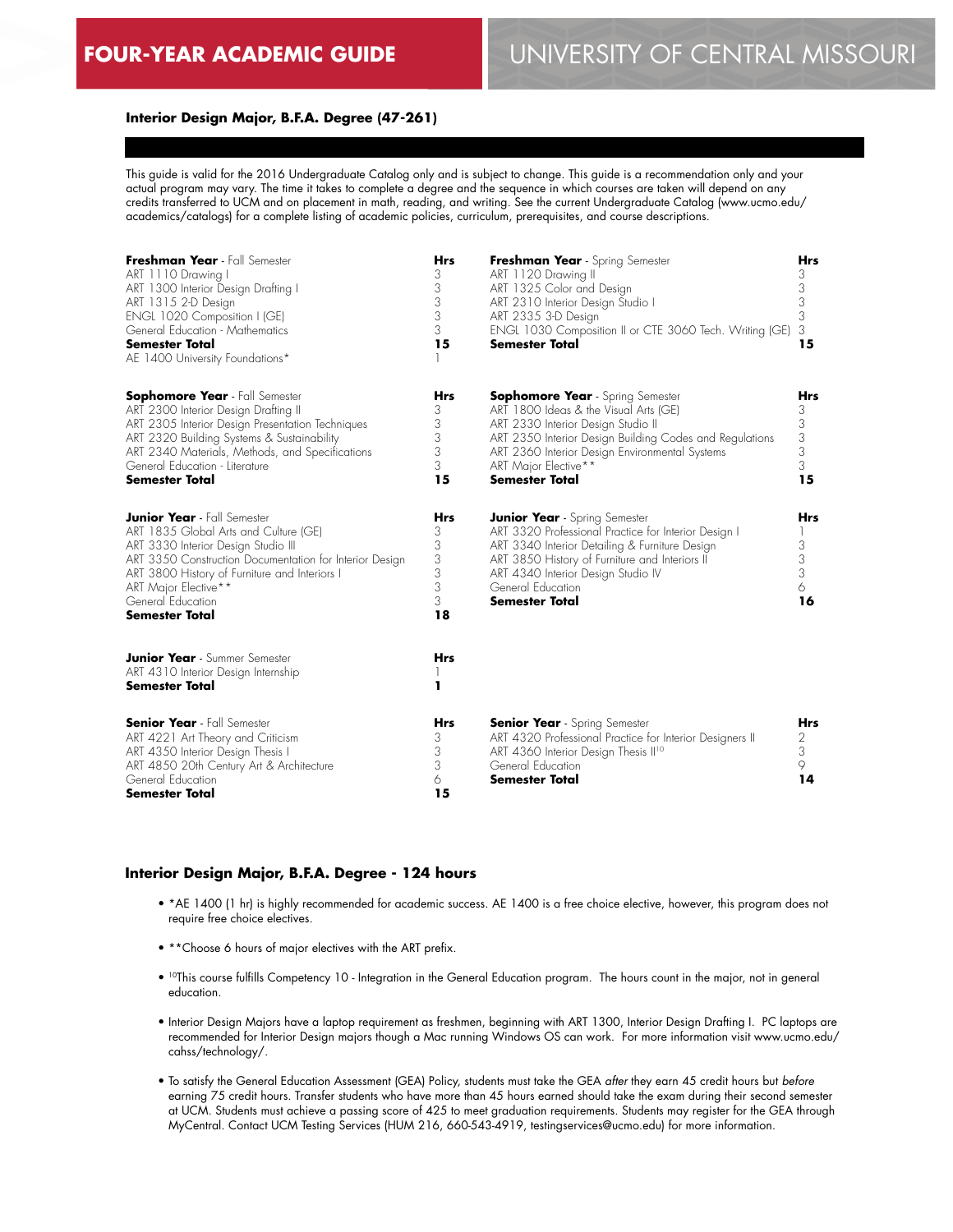# **FOUR-YEAR ACADEMIC GUIDE** UNIVERSITY OF CENTRAL MISSOURI

#### **International Business Major, B.S.B.A. Degree (46-598)**

This guide is valid for the 2016 Undergraduate Catalog only and is subject to change. This guide is a recommendation only and your actual program may vary. The time it takes to complete a degree and the sequence in which courses are taken will depend on any credits transferred to UCM and on placement in math, reading, and writing. See the current Undergraduate Catalog (www.ucmo.edu/academics/catalogs) for a complete listing of academic policies, curriculum, prerequisites, and course descriptions.

| Freshman Year - Fall Semester<br>CIS 1600 Business Information Management (GE)*<br>ECON 1010 Principles of Macroeconomics (GE)*<br>ENGL 1020 Composition I (GE)<br>MATH 1111 College Algebra (GE)*<br>Modern Language Requirement (GE)**<br><b>Semester Total</b><br>BADM 1400 University Foundations+ | <b>Hrs</b><br>3<br>3<br>3<br>3<br>3<br>15 | Freshman Year - Spring Semester<br>COMM 1000 Public Speaking or COMM 1050<br>Fundamentals of Oral Communication Competency (GE)<br>ECON 1011 Principles of Microeconomics*<br>ENGL 1030 Composition II or CTE 3060 Tech. Writing (GE)<br>Modern Language Requirement**<br>General Education<br><b>Semester Total</b> | <b>Hrs</b><br>3<br>3<br>3<br>3<br>3<br>15 |
|--------------------------------------------------------------------------------------------------------------------------------------------------------------------------------------------------------------------------------------------------------------------------------------------------------|-------------------------------------------|----------------------------------------------------------------------------------------------------------------------------------------------------------------------------------------------------------------------------------------------------------------------------------------------------------------------|-------------------------------------------|
| <b>Sophomore Year</b> - Fall Semester<br>ACCT 2101 Principles of Financial Accounting*<br>BLAW 2720 Legal Environment of Business*<br>Modern Language Requirement**<br>General Education - Literature<br>General Education<br><b>Semester Total</b>                                                    | Hrs<br>3<br>3<br>3<br>3<br>3<br>15        | <b>Sophomore Year</b> - Spring Semester<br>ACCT 2102 Principles of Managerial Accounting*<br>FIN 2801 Business Statistics I*<br>Modern Language Requirement**<br>General Education<br><b>Semester Total</b><br>Note: Complete all BSBA Admission requirements.*                                                      | Hrs<br>3<br>3<br>3<br>7<br>16             |
| <b>Junior Year</b> - Fall Semester<br>ECON 3010 Intermediate Macroeconomics<br>FIN 3801 Business Statistics II<br>FIN 3850 Principles of Finance<br>MGT 3315 Management of Organizations<br>General Education (not needed if COMM 3340,<br>GEOG 2212, or HIST 1402 is chosen as                        | <b>Hrs</b><br>3<br>3<br>3<br>3            | <b>Junior Year</b> - Spring Semester<br>CIS 3630 Management Information Systems<br><b>MGT 3325 Business Communications</b><br>MGT 3360 Supply Chain and Operations Management<br>MKT 3405 Marketing Policy<br>General Education (not needed if COMM 3340,<br>GEOG 2212, or HIST 1402 is chosen as                    | <b>Hrs</b><br>3<br>3<br>3<br>3            |
| a Major Elective)# or Free Choice Elective#<br><b>Semester Total</b>                                                                                                                                                                                                                                   | 3<br>15                                   | a Major Elective)# or Free Choice Elective#<br><b>Semester Total</b>                                                                                                                                                                                                                                                 | 3<br>15                                   |
| <b>Senior Year</b> - Fall Semester<br>ECON 4010 International Economics<br>Major Electives++#<br>International Experience Requirement (Study Abroad/<br>International Study Tour/International Internship)<br>Free Choice Electives#<br><b>Semester Total</b>                                          | <b>Hrs</b><br>3<br>3<br>6<br>3<br>15      | <b>Senior Year</b> - Spring Semester<br>FIN 4820 International Finance<br>MGT 3345 International Management<br>MGT 4357 Organizational Policy & Strategy <sup>10</sup><br>MKT 4460 International Marketing<br>Major Electives++#<br>Free Choice Elective#<br><b>Semester Total</b>                                   | <b>Hrs</b><br>3<br>3<br>3<br>3<br>14      |

#### **International Business Major, B.S.B.A. Degree - 120 Hours**

- \*Students in this major must complete eight preadmission courses with a grade of C or higher and must obtain a 2.25 cumulative GPA and a 2.25 in these specific courses, for admission to the degree program. These courses are recommended for completion during the freshman and sophomore years. These courses are indicated with an (\*).
- \*\*Students must demonstrate proficiency in a single modern foreign language through the level of Intermediate II. Placement into language courses based on high school curriculum and placement test. Students who begin in a level above Elementary I and who earn a grade of C or higher will be awarded validated credit (CR) for lower level language courses.
- +BADM 1400 (1 hr.) is highly recommended for academic success. BADM 1400 counts as a free choice elective. If chosen, one less hour of free choice electives will be needed later in the plan.
- ++Students must complete 6 hours of major electives from the following list: ANTH 3810, COMM 3340 (will also count in general education - Engagement), GEOG 2212 (will also count in general education - Social/Behavioral Sciences)#, 3200, 3225, HIST 1402 (will also count in general education - History), 4416, 4452, 4463, 4482. If students choose COMM 3340 & GEOG 2212 or COMM 3340 & HIST 1402, 6 hours will overlap with general education requirements. If students choose GEOG 2212 & HIST 1402, an additional class will still be needed in general education to fulfill the constitutions requirement (see catalog for more details).
- #The number of free choice electives needed will depend on choices made in the major. If COMM 3340, GEOG 2212, and/or HIST 1402 are chosen in the major, those courses may also meet a general education requirement, so 3-6 additional free choice hours will be needed.
- <sup>10</sup>This course fulfills Competency 10 Integration in the General Education program. The hours count in the major, not in general education.
- A 2.25 cumulative GPA is required for graduation in this major.
- To satisfy the General Education Assessment (GEA) Policy, students must take the GEA *after* they earn 45 credit hours but *before* earning 75 credit hours. Transfer students who have more than 45 hours earned should take the exam during their second semester at UCM. Students must achieve a passing score of 425 to meet graduation requirements. Students may register for the GEA through MyCentral. Contact UCM Testing Services (HUM 216, 660-543-4919, testingservices@ucmo.edu) for more information.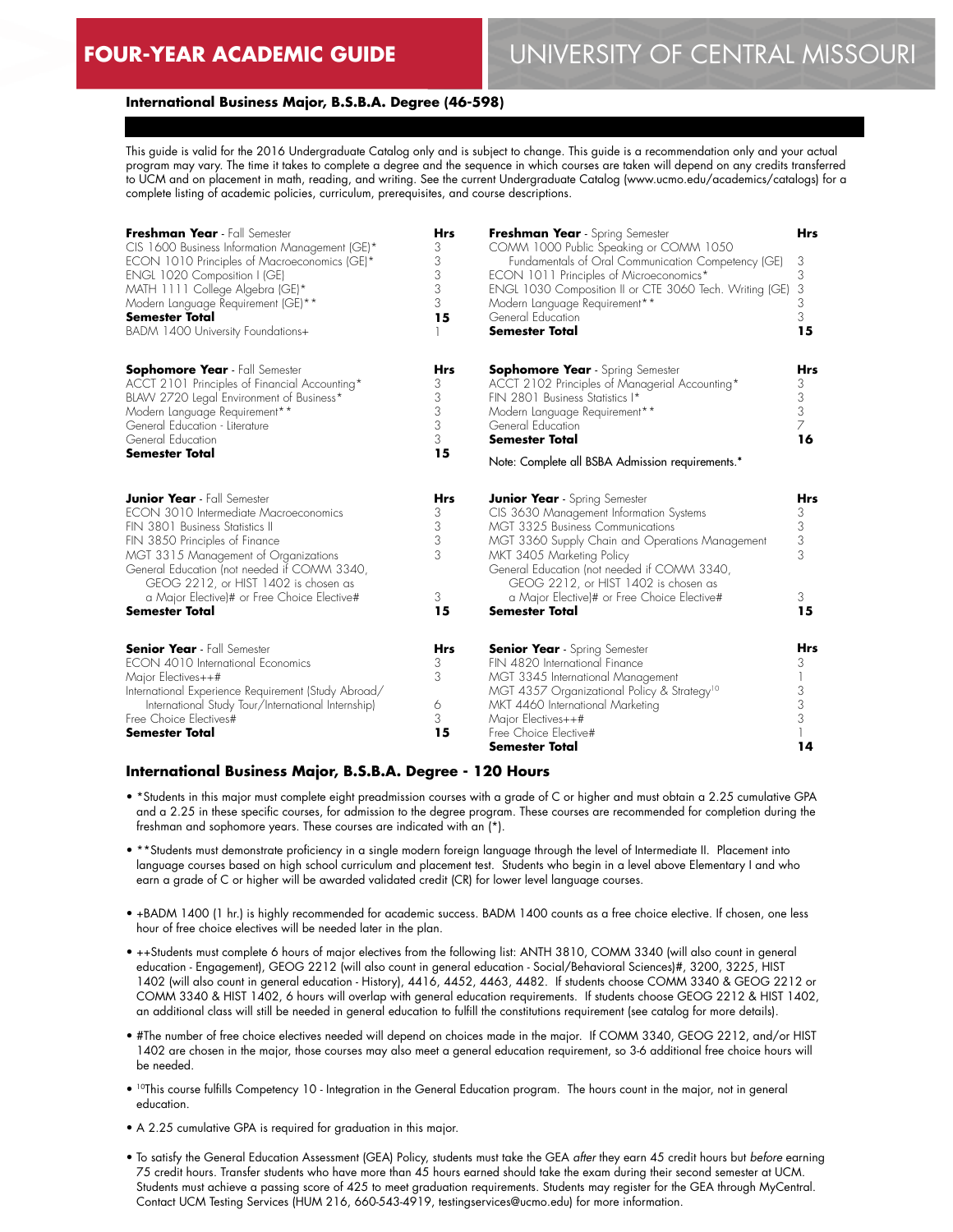## **International Studies Major, B.A. Degree (42-563)**

This guide is valid for the 2016 Undergraduate Catalog only and is subject to change. This guide is a recommendation only and your actual program may vary. The time it takes to complete a degree and the sequence in which courses are taken will depend on any credits transferred to UCM and on placement in math, reading, and writing. See the current Undergraduate Catalog (www.ucmo.edu/ academics/catalogs) for a complete listing of academic policies, curriculum, prerequisites, and course descriptions.

| Freshman Year - Fall Semester<br>ENGL 1020 Composition I (GE)<br>IS 1000 Introduction to International Studies (GE)<br>Modern Language Requirement (GE)*<br>General Education - Mathematics<br>General Education<br><b>Semester Total</b><br>AE 1400 University Foundations** | <b>Hrs</b><br>3<br>3<br>3<br>3<br>3<br>15 | Freshman Year - Spring Semester<br>ENGL 1030 Composition II or CTE 3060 Tech. Writing (GE)<br>POLS 2520 Comparative Government and Politics<br>Modern Language Requirement*<br>General Education<br><b>Semester Total</b>                                             | <b>Hrs</b><br>3<br>3<br>3<br>6<br>15      |
|-------------------------------------------------------------------------------------------------------------------------------------------------------------------------------------------------------------------------------------------------------------------------------|-------------------------------------------|-----------------------------------------------------------------------------------------------------------------------------------------------------------------------------------------------------------------------------------------------------------------------|-------------------------------------------|
| <b>Sophomore Year</b> - Fall Semester<br>POLS 2530 World Politics (GE)<br>Major Elective in a Geographic Specialization***<br>Modern Language Requirement*<br>General Education - Literature<br>General Education<br><b>Semester Total</b>                                    | <b>Hrs</b><br>3<br>3<br>3<br>3<br>3<br>15 | <b>Sophomore Year</b> - Spring Semester<br>Free Choice Electives## (Suggested Overseas Study,<br>Internship or Service Learning experience)<br><b>Semester Total</b>                                                                                                  | <b>Hrs</b><br>15<br>15                    |
| <b>Junior Year</b> - Fall Semester<br>REL 3010 Religion and Poverty<br>SOC 3885 Globalization and the Future<br>Major Electives in a Content Specialization#<br>Modern Language Requirement*<br><b>Semester Total</b>                                                         | <b>Hrs</b><br>3<br>3<br>6<br>3<br>15      | <b>Junior Year</b> - Spring Semester<br>ANTH 4870 Comparative Cultures (spring only)<br>GEOG 2246 Economic Geography<br>Major Elective in a Content Specialization#<br>Major Elective in a Geographic Specialization***<br>General Education<br><b>Semester Total</b> | <b>Hrs</b><br>3<br>3<br>3<br>3<br>3<br>15 |
| <b>Senior Year</b> - Fall Semester<br>IS 4950 Senior Seminar (fall only) <sup>10</sup><br>Major Elective in a Content Specialization#<br>General Education<br>Free Choice Electives<br><b>Semester Total</b>                                                                  | <b>Hrs</b><br>3<br>3<br>6<br>3<br>15      | <b>Senior Year</b> - Spring Semester<br>Free Choice Flectives<br><b>Semester Total</b>                                                                                                                                                                                | <b>Hrs</b><br>15<br>15                    |

#### **International Studies Major, B.A. Degree – 120 hours**

- \*See the current Undergraduate Catalog for B.A. Degree fulfillment options. This plan is based on 12 hours of modern foreign language. The number of free choice electives required will depend on modern language placement.
- \*\*AE 1400 is a free choice elective and is highly recommended for academic success. If AE 1400 is chosen, 1 less hour of free choice electives will be needed.
- \*\*\*Students will choose six credit hours of Major Electives in a Geographic Specialization from one of the five Geographic Specialization areas (1 - African Studies, 2 - Asian Studies, 3 - European Studies, 4 - Latin American Studies, or 5 - Middle East Studies). See the 2016 Undergraduate Catalog for course selections.
- #Students will choose 12 credit hours of Major Electives in a Content Specialization from one of the four content Specialization areas (1 - The Global Society and Culture, 2 - International Relations, Peace and Justice, 3 - International Political Economy and Policy Studies, or 4 - Human Development and the Physical Environment). A minimum of six credit hours of this 12 must be at the upper level (3000/4000). See the 2016 Undergraduate Catalog for course selections.
- ##Students in this major are required to complete an International Experience Requirement (1 study abroad program, 2 international internship, or 3 - international service learning program). The experience must be approved by the International Studies director.
- 10This course fulfills Competency 10 Integration in the General Education program. The hours count in the major, not in general education.
- Students must earn 30 hours of upper level credits (3000/4000) overall to meet graduation requirements. Make choices in the major electives and/or general education accordingly.
- To satisfy the General Education Assessment (GEA) Policy, students must take the GEA *after* they earn 45 credit hours but *before* earning 75 credit hours. Transfer students who have more than 45 hours earned should take the exam during their second semester at UCM. Students must achieve a passing score of 425 to meet graduation requirements. Students may register for the GEA through MyCentral. Contact UCM Testing Services (HUM 216, 660-543-4919, testingservices@ucmo.edu) for more information.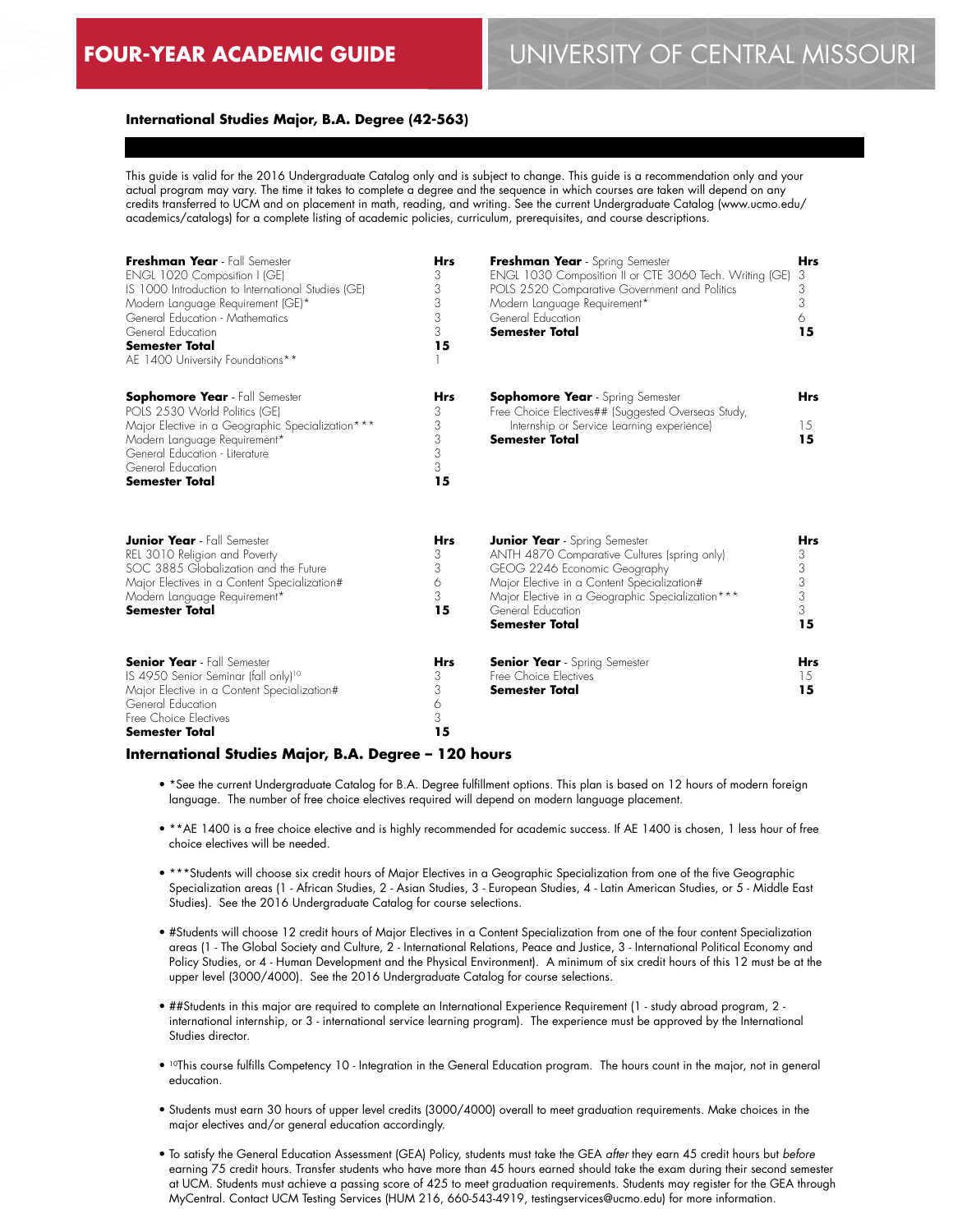## **Management Major, B.S.B.A. Degree (46-268)**

This guide is valid for the 2016 Undergraduate Catalog only and is subject to change. This guide is a recommendation only and your actual program may vary. The time it takes to complete a degree and the sequence in which courses are taken will depend on any credits transferred to UCM and on placement in math, reading, and writing. See the current Undergraduate Catalog (www.ucmo.edu/academics/catalogs) for a complete listing of academic policies, curriculum, prerequisites, and course descriptions.

| Freshman Year - Fall Semester<br>COMM 1000 Public Speaking or COMM 1050<br>Fundamentals of Oral Communication Competency (GE)<br>ECON 1010 Principles of Macroeconomics (GE)*<br>ENGL 1020 Composition I (GE)<br>General Education (ESE 1200 Foundations of<br>Leadership Skills recommended++)<br>Semester Total<br>AE 1400 or BADM 1400 University Foundations**                                                                                                                                                                                                                       | <b>Hrs</b><br>3<br>3<br>3<br>$3 - 4$<br>$12 - 13$      | Freshman Year - Spring Semester<br>CIS 1600 Business Information Management (GE)*<br>ECON 1011 Principles of Microeconomics*<br>ENGL 1030 Composition II or CTE 3060 Tech. Writing (GE)<br>MATH 1111 College Algebra (GE)*<br>General Education<br>Semester Total                 | Hrs<br>3<br>3<br>3<br>3<br>3<br>15                |
|------------------------------------------------------------------------------------------------------------------------------------------------------------------------------------------------------------------------------------------------------------------------------------------------------------------------------------------------------------------------------------------------------------------------------------------------------------------------------------------------------------------------------------------------------------------------------------------|--------------------------------------------------------|-----------------------------------------------------------------------------------------------------------------------------------------------------------------------------------------------------------------------------------------------------------------------------------|---------------------------------------------------|
| Sophomore Year - Fall Semester<br>ACCT 2101 Principles of Financial Accounting*<br>BLAVV 2720 Legal Environment of Business*<br>General Education - Literature<br>General Education<br><b>Semester Total</b>                                                                                                                                                                                                                                                                                                                                                                             | Hrs<br>3<br>3<br>3<br>$\overline{7}$<br>16             | <b>Sophomore Year</b> - Spring Semester<br>ACCT 2102 Principles of Managerial Accounting*<br>FIN 2801 Business Statistics I*<br>General Education<br>Semester Total<br>Note: Complete all BSBA Admission requirements.*                                                           | Hrs<br>3<br>3<br>$\circ$<br>15                    |
| <b>Junior Year</b> - Fall Semester<br>FIN 3801 Business Statistics II<br>(IBE Block-below)***<br>CIS 3630 Management Information Systems***<br>MGT 3315 Management of Organizations***<br>MKT 3405 Marketing Policy***<br>IBE Practicum (CIS 3685/MKT 3485/MGT 3385)***<br><b>Semester Total</b>                                                                                                                                                                                                                                                                                         | Hrs<br>3<br>3<br>3<br>3<br>3<br>15                     | <b>Junior Year</b> - Spring Semester<br>FIN 3850 Principles of Finance<br>HRM 3920 Human Resource Management<br>MGT 3320 System, Teams, & Organizational Behavior<br>MGT 3325 Business Communications<br>MGT 3360 Supply Chain and Operations Management<br><b>Semester Total</b> | Hrs<br>3<br>3<br>3<br>3<br>3<br>15                |
| <b>Senior Year</b> - Fall Semester<br>MGT 3345 International Management+<br>MGT 4310 Quality and Innovation<br>MGT 4325 Management Communication<br>MGT 4370 Applications in Supply Chain Mgmt. (required<br>if MGT 3345 was taken for three hours) or a selection<br>from Management Global Perspective Option 2+<br>A second choice from Management Global Perspective Opt.<br>2 (not required if MGT 3345 was taken for three hours)+<br>Exhibiting Leadership Major Elective++ or Free Choice Elective<br>(choice will depend on what was taken in first semester)<br>Semester Total | Hrs<br>$1-3$<br>3<br>3<br>3<br>$O-3$<br>3<br>$15 - 16$ | <b>Senior Year</b> - Spring Semester<br>MGT 4320 Leading & Managing Teams & Organizations<br>MGT 4357 Organizational Policy & Strategy <sup>10</sup><br>Exhibiting Leadership Major Elective++<br>Free Choice Electives (internship recommended)<br>Semester Total                | <b>Hrs</b><br>3<br>3<br>3<br>$6 - 8$<br>$15 - 17$ |

#### **Management Major, B.S.B.A. Degree - 120 Hours**

- \*Students in this major must complete eight preadmission courses with a grade of C or higher and must obtain a 2.25 cumulative GPA and a 2.25 in these specific courses, for admission to the degree program. These courses are recommended for completion during the freshman and sophomore years. These courses are indicated with an (\*).
- \*\*AE or BADM 1400 (1 hr.) is highly recommended for academic success. AE or BADM 1400 counts as a free choice elective. • \*\*\***All Management majors must enroll in the IBE Block**. This includes the IBE Practicum (MGT 3385, MKT 3485 or CIS 3685) concurrently with the IBE sections of MGT 3315, MKT 3405 and CIS 3630. This is typically done during the fall of the junior year. Prerequisites for the IBE block include: ACCT 2101, CIS 1600, and junior standing.
- +Students are required to have 6-7 credit hours of Management Global Perspective major electives. Students may choose MGT 3345 for one or three credits. MGT 3345 may not be taken for both one hour and three hours. Students who take MGT 3345 for 3 credit hours will take MGT 4370. Students who take MGT 3345 for 1 credit hour will take six hours from Option 2 choices. If Option 1 is selected students will need 1 additional hour of free choice elective. See the 2016 Undergraduate Catalog for more details.
- ++Students must select 6-8 credit hours of Exhibiting Leadership major electives from the following list: HM 3870, MGT 1320, 2350, 3335, 3350, ESE 1200 (this class also counts as an Engagement class in general education), 3720, 3725. MGT 1320 is recommended only for the fall semester for first time freshmen. See the 2016 Undergraduate Catalog for more details.
- 10This course fulfills Competency 10 Integration in the General Education program. The hours count in the major, not in general education.
- A 2.25 cumulative GPA is required for graduation in this major.
- To satisfy the General Education Assessment (GEA) Policy, students must take the GEA *after* they earn 45 credit hours but *before* earning 75 credit hours. Transfer students who have more than 45 hours earned should take the exam during their second semester at UCM. Students must achieve a passing score of 425 to meet graduation requirements. Students may register for the GEA through MyCentral. Contact UCM Testing Services (HUM 216, 660-543-4919, testingservices@ucmo.edu) for more information.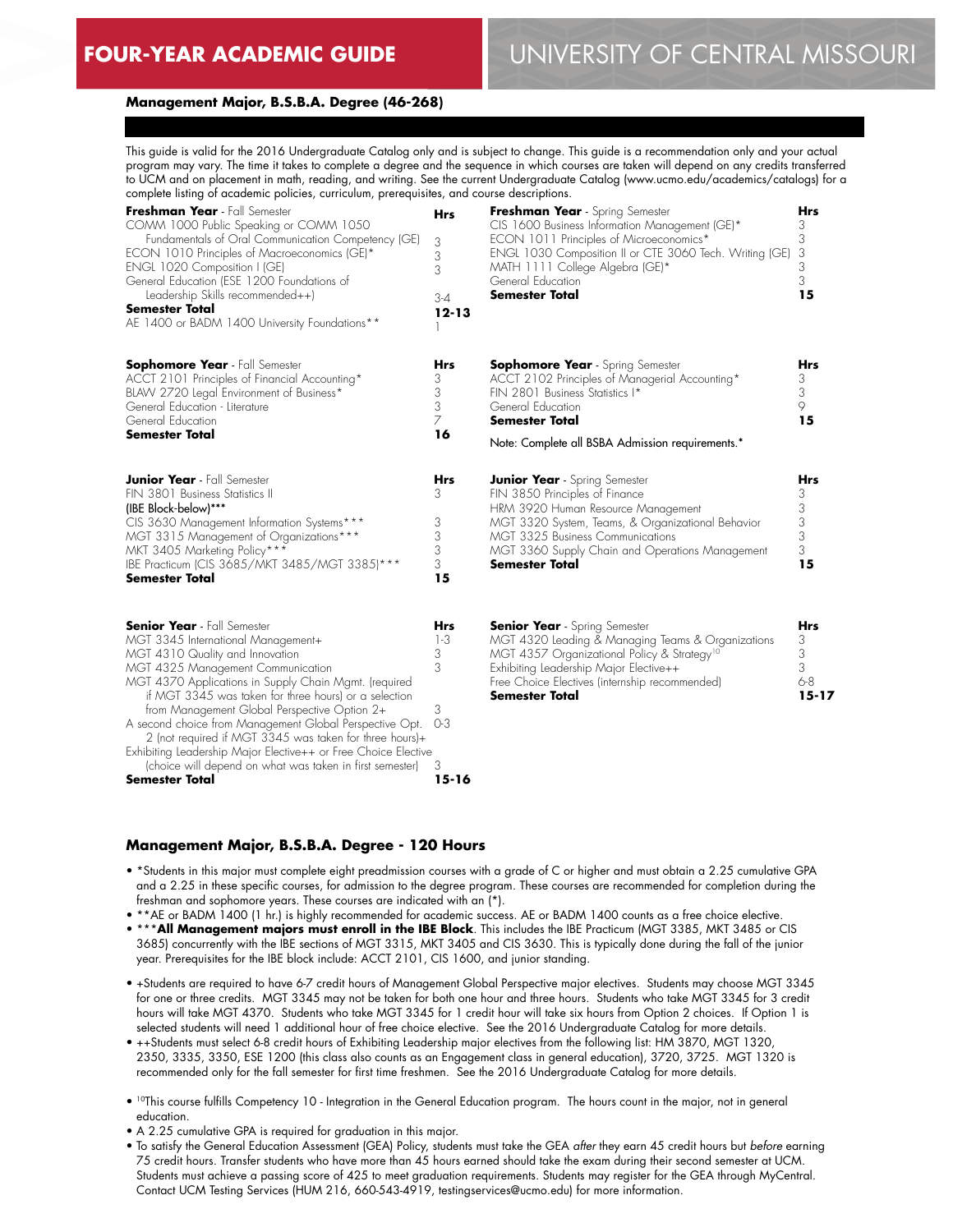## **Marketing Major, B.S.B.A. Degree (46-269)**

This guide is valid for the 2016 Undergraduate Catalog only and is subject to change. This guide is a recommendation only and your actual program may vary. The time it takes to complete a degree and the sequence in which courses are taken will depend on any credits transferred to UCM and on placement in math, reading, and writing. See the current Undergraduate Catalog (www.ucmo.edu/ academics/catalogs) for a complete listing of academic policies, curriculum, prerequisites, and course descriptions.

| Freshman Year - Fall Semester<br>CIS 1600 Business Information Management (GE)*<br>ECON 1010 Principles of Macroeconomics (GE)*<br>ENGL 1020 Composition I (GE)<br>MATH 1111 College Algebra (GE)*<br>General Education<br><b>Semester Total</b><br>MKT 1400 Orientation to Marketing** | <b>Hrs</b><br>3<br>3<br>3<br>3<br>3<br>15 | <b>Freshman Year</b> - Spring Semester<br>COMM 1000 Public Speaking or COMM 1050<br>Fundamentals of Oral Communication Competency (GE)<br>ECON 1011 Principles of Microeconomics*<br>ENGL 1030 Composition II or CTE 3060 Tech. Writing (GE)<br>General Education<br><b>Semester Total</b> | <b>Hrs</b><br>3<br>3<br>3<br>6<br>15                     |
|-----------------------------------------------------------------------------------------------------------------------------------------------------------------------------------------------------------------------------------------------------------------------------------------|-------------------------------------------|--------------------------------------------------------------------------------------------------------------------------------------------------------------------------------------------------------------------------------------------------------------------------------------------|----------------------------------------------------------|
| <b>Sophomore Year</b> - Fall Semester<br>ACCT 2101 Principles of Financial Accounting*<br>BLAW 2720 Legal Environment of Business*<br>General Education - Literature<br>General Education<br><b>Semester Total</b>                                                                      | <b>Hrs</b><br>3<br>3<br>3<br>6<br>15      | <b>Sophomore Year</b> - Spring Semester<br>ACCT 2102 Principles of Managerial Accounting*<br>FIN 2801 Business Statistics I*<br>General Education<br>Free Choice Electives<br>Semester Total<br>Note: Complete all B.S.B.A. Admission requirements.*                                       | <b>Hrs</b><br>3<br>$\frac{3}{7}$<br>$\overline{2}$<br>15 |
| <b>Junior Year</b> - Fall Semester                                                                                                                                                                                                                                                      | Hrs                                       | <b>Junior Year</b> - Spring Semester                                                                                                                                                                                                                                                       | <b>Hrs</b>                                               |
| CIS 3630 Management Information Systems#                                                                                                                                                                                                                                                | 3                                         | <b>MGT 3325 Business Communications</b>                                                                                                                                                                                                                                                    | 3                                                        |
| FIN 3801 Business Statistics II                                                                                                                                                                                                                                                         | 3                                         | MGT 3360 Supply Chain and Operations Management                                                                                                                                                                                                                                            | 3                                                        |
| FIN 3850 Principles of Finance                                                                                                                                                                                                                                                          | 3                                         | MKT 3430 Professional Sales                                                                                                                                                                                                                                                                | 3                                                        |
| MGT 3315 Management of Organizations#                                                                                                                                                                                                                                                   | 3                                         | MKT 3480 Consumer Behavior                                                                                                                                                                                                                                                                 | 3                                                        |
| MKT 3405 Marketing Policy#                                                                                                                                                                                                                                                              | 3                                         | Marketing Major Elective***#                                                                                                                                                                                                                                                               | 3                                                        |
| <b>Semester Total</b>                                                                                                                                                                                                                                                                   | 15                                        | <b>Semester Total</b>                                                                                                                                                                                                                                                                      | 15                                                       |
| <b>Senior Year</b> - Fall Semester                                                                                                                                                                                                                                                      | <b>Hrs</b>                                | <b>Senior Year</b> - Spring Semester                                                                                                                                                                                                                                                       | <b>Hrs</b>                                               |
| MKT 4460 International Marketing                                                                                                                                                                                                                                                        | 3                                         | MGT 4357 Organizational Policy & Strategy <sup>10</sup>                                                                                                                                                                                                                                    | 3                                                        |
| MKT 4470 Marketing Research                                                                                                                                                                                                                                                             | 3                                         | MKT 4490 Marketing Management                                                                                                                                                                                                                                                              | 3                                                        |
| Marketing Major Electives***                                                                                                                                                                                                                                                            | 6                                         | Marketing Major Electives***                                                                                                                                                                                                                                                               | 6                                                        |
| Free Choice Electives                                                                                                                                                                                                                                                                   | 3                                         | Free Choice Electives                                                                                                                                                                                                                                                                      | 3                                                        |
| <b>Semester Total</b>                                                                                                                                                                                                                                                                   | 15                                        | Semester Total                                                                                                                                                                                                                                                                             | 15                                                       |

#### **Marketing Major, B.S.B.A. Degree - 120 Hours**

- \*Students in this major must complete eight preadmission courses with a grade of C or higher and must obtain a 2.25 cumulative GPA and a 2.25 in these specific courses, for admission to the degree program. These courses are recommended for completion during the freshman and sophomore years.
- \*\*MKT 1400 is a free choice elective and is highly recommended for academic success. If MKT 1400 is chosen, 1 less hour of free choice electives will be needed.
- \*\*\*This major requires 15 credit hours of Marketing electives. Marketing elective classes available are: MKT 1400, MKT 3410, MKT 3420, MKT 3435, MKT 3450, MKT 3460, MKT 3470, MKT 4420, MKT 4430, MKT 4440, MKT 4450, MKT 4454, and MKT 4480. See Department Chairperson for advice on major electives.
- #Marketing majors may choose to enroll in the IBE Block. This includes the IBE Practicum (MGT 3385, MKT 3485 or CIS 3685) concurrently with the IBE sections of MGT 3315, MKT 3405 and CIS 3630. This is typically done during the fall of the junior year. Prerequisites for the IBE block include: ACCT 2101, CIS 1600, and junior standing. If this option is chosen, the 3 hours of the practicum class will count towards the Marketing Major Electives hours.
- 10This course fulfills Competency 10 Integration in the General Education program. The hours count in the major, not in general education.
- A 2.25 cumulative GPA is required for graduation in this major.
- To satisfy the General Education Assessment (GEA) Policy, students must take the GEA *after* they earn 45 credit hours but *before* earning 75 credit hours. Transfer students who have more than 45 hours earned should take the exam during their second semester at UCM. Students must achieve a passing score of 425 to meet graduation requirements. Students may register for the GEA through MyCentral. Contact UCM Testing Services (HUM 216, 660-543-4919, testingservices@ucmo.edu) for more information.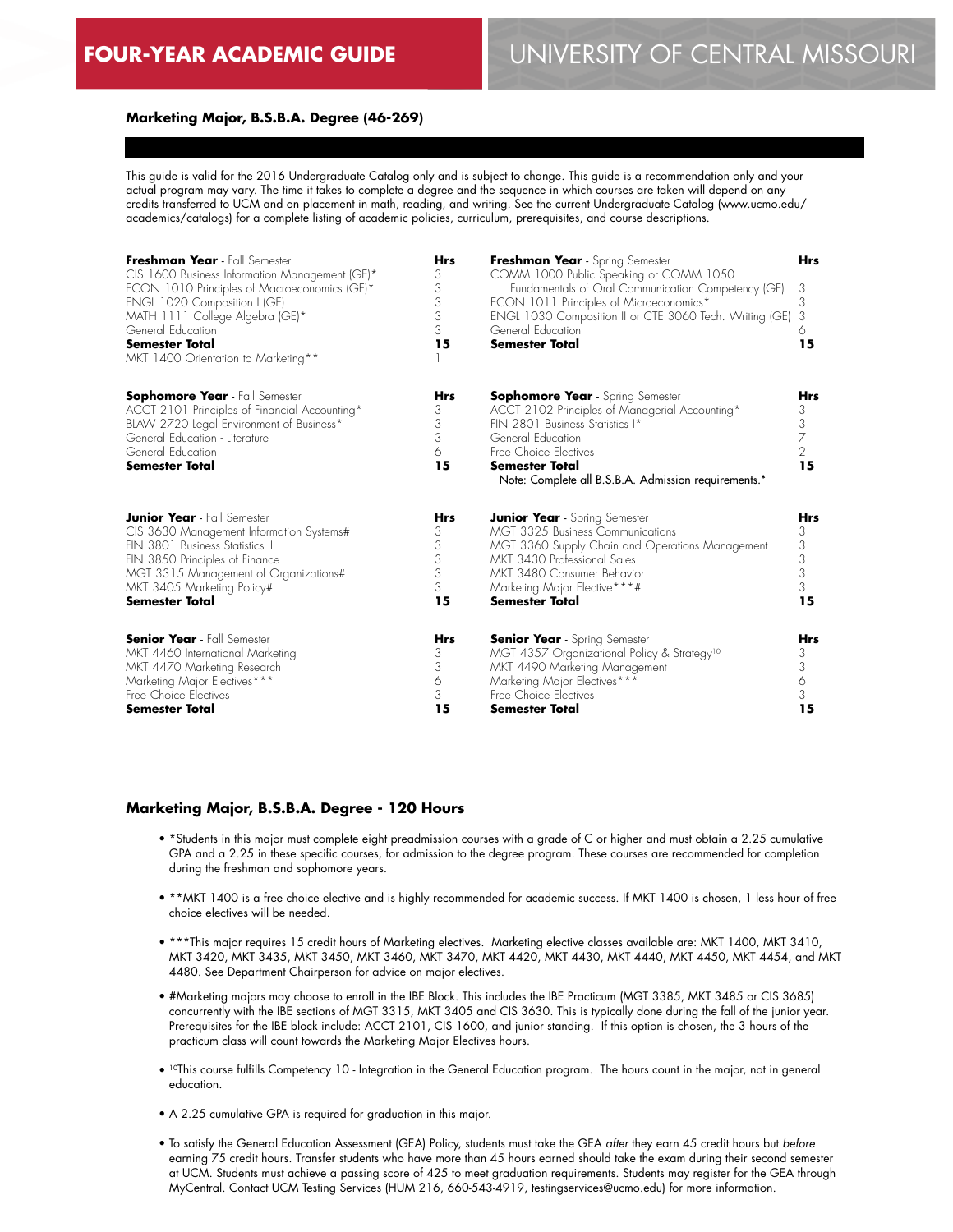## **Mathematics Major, B.S. Degree (43-454)**

This guide is valid for the 2016 Undergraduate Catalog only and is subject to change. This guide is a recommendation only and your actual program may vary. The time it takes to complete a degree and the sequence in which courses are taken will depend on any credits transferred to UCM and on placement in math, reading, and writing. See the current Undergraduate Catalog (www.ucmo.edu/ academics/catalogs) for a complete listing of academic policies, curriculum, prerequisites, and course descriptions.

| Freshman Year - Fall Semester<br>CS 1100 Computer Programming I<br>ENGL 1020 Composition I (GE)<br>MATH 1151 Calculus & Analytic Geometry I (GE)<br>General Education<br>Semester Total<br>AE 1400 University Foundations* | <b>Hrs</b><br>3<br>3<br>5<br>3<br>14 | <b>Freshman Year</b> - Spring Semester<br>ENGL 1030 Composition II or CTE 3060 Tech. Writing (GE)<br>MATH 1152 Calculus & Analytic Geometry II<br>MATH 2410 Discrete Mathematics<br>General Education<br>Semester Total | <b>Hrs</b><br>3<br>5<br>3<br>3<br>14 |
|----------------------------------------------------------------------------------------------------------------------------------------------------------------------------------------------------------------------------|--------------------------------------|-------------------------------------------------------------------------------------------------------------------------------------------------------------------------------------------------------------------------|--------------------------------------|
| <b>Sophomore Year</b> - Fall Semester<br>MATH 2153 Calculus & Analytic Geometry III<br>MATH 3710 Linear Algebra<br>General Education - Literature<br>General Education<br><b>Semester Total</b>                            | <b>Hrs</b><br>3<br>3<br>3<br>6<br>15 | <b>Sophomore Year</b> - Spring Semester<br>MATH 3151 Differential Equations**<br>Major Elective***<br>General Education<br><b>Semester Total</b>                                                                        | <b>Hrs</b><br>3<br>3<br>9<br>15      |
| <b>Junior Year</b> - Fall Semester<br>ACST 3311 Introduction to Mathematical Statistics**<br>MATH 4710 Algebraic Structures**<br>General Education<br><b>Semester Total</b>                                                | <b>Hrs</b><br>3<br>3<br>9<br>15      | <b>Junior Year</b> - Spring Semester<br>MATH 4711 Modern Algebra I**<br>Major Elective***<br>Free Choice Electives<br><b>Semester Total</b>                                                                             | <b>Hrs</b><br>3<br>3<br>10<br>16     |
| <b>Senior Year</b> - Fall Semester<br>MATH 4150 Advanced Calculus I**<br>Free Choice Flectives<br><b>Semester Total</b>                                                                                                    | <b>Hrs</b><br>3<br>13<br>16          | <b>Senior Year</b> - Spring Semester<br>MATH 4233 The Scientific, Historical, & Sociological Impact<br>of Mathematics**10<br>Major Elective***<br>Free Choice Flectives<br>Semester Total                               | <b>Hrs</b><br>3<br>3<br>9<br>15      |

#### **Mathematics Major, B.S. Degree - 120 hours**

- \*AE 1400 is a free choice elective and is highly recommended for academic success. If AE 1400 is chosen, 1 less hour of free choice electives will be needed.
- \*\*This class is only offered during the semester indicated.
- \*\*\*This major requires nine hours of Major Electives. See the 2016 Undergraduate Catalog for the list of choices.
- <sup>10</sup>This course fulfills Competency 10 Integration in the General Education program. The hours count in the major, not in general education.
- This major does not build in the minimum number (30) of upper-level credit hours required for graduation. Be sure to include upperlevel choices (3000/4000) in your major electives, general education, and/or free choice electives.
- Please note: many Math classes are only offered once a year. The correct sequencing of classes in this major is important. There may be time conflicts on occasion that will require choosing alternate courses from another semester's suggested schedule or from completely outside of the suggested list. Consult your catalog for options and seek help from your department advisor before seeing your academic advisor.
- To satisfy the General Education Assessment (GEA) Policy, students must take the GEA *after* they earn 45 credit hours but *before* earning 75 credit hours. Transfer students who have more than 45 hours earned should take the exam during their second semester at UCM. Students must achieve a passing score of 425 to meet graduation requirements. Students may register for the GEA through MyCentral. Contact UCM Testing Services (HUM 216, 660-543-4919, testingservices@ucmo.edu) for more information.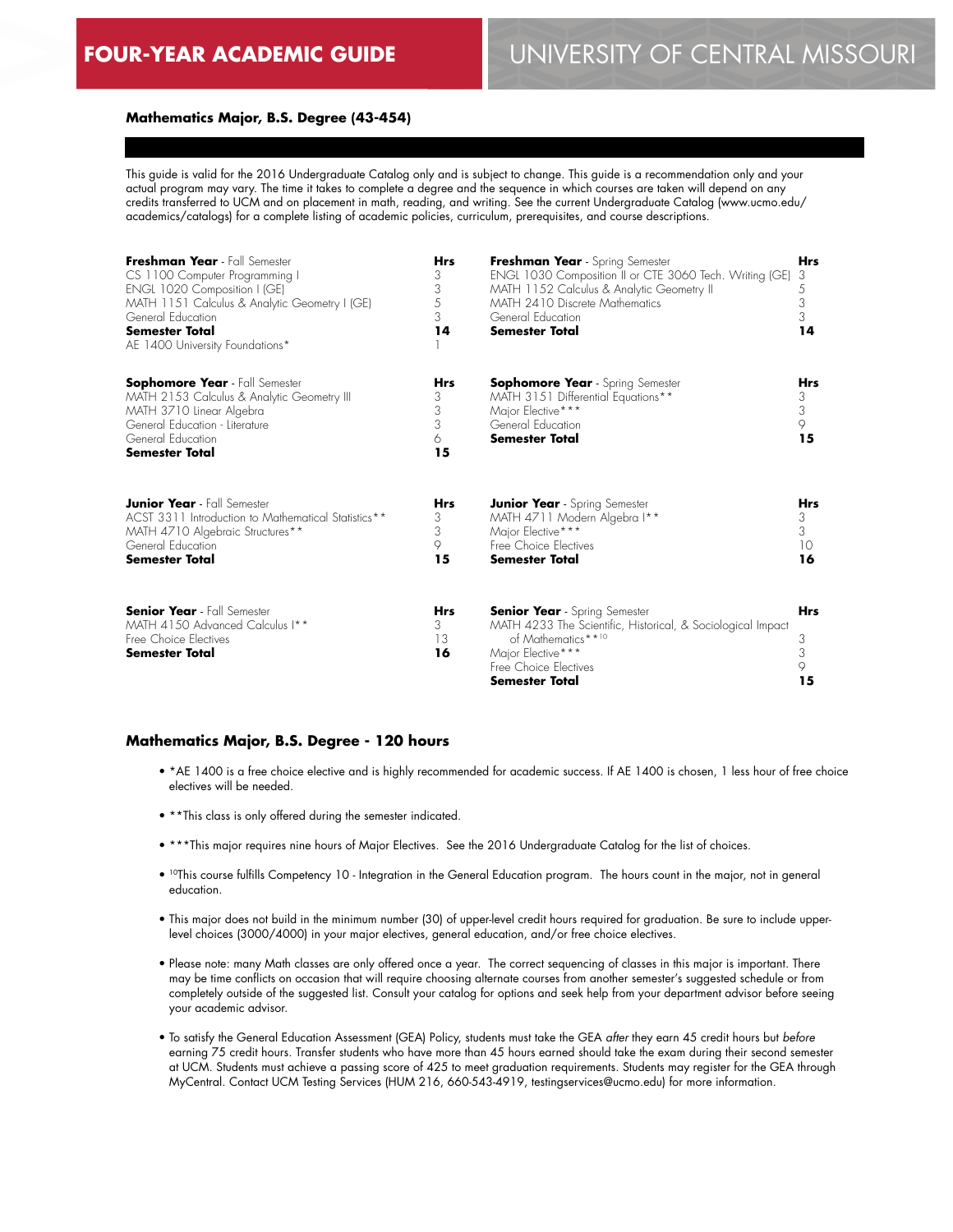# **FOUR-YEAR ACADEMIC GUIDE** UNIVERSITY OF CENTRAL MISSOURI

## **Mathematics Major, Accelerated B.S./M.S. Degrees (43-607)**

This guide is valid for the 2016 Undergraduate Catalog only and is subject to change. This guide is a recommendation only and your actual program may vary. The time it takes to complete a degree and the sequence in which courses are taken will depend on any credits transferred to UCM and on placement in math, reading, and writing. See the current Undergraduate Catalog (www.ucmo.edu/ academics/catalogs) for a complete listing of academic policies, curriculum, prerequisites, and course descriptions.

| Freshman Year - Fall Semester<br>CS 1100 Computer Programming I<br>ENGL 1020 Composition I (GE)<br>MATH 1151 Calculus & Analytic Geometry I (GE)<br>General Education<br><b>Semester Total</b><br>AE 1400 University Foundations* | <b>Hrs</b><br>3<br>3<br>5<br>3<br>14 | Freshman Year - Spring Semester<br>ENGL 1030 Composition II or CTE 3060 Tech. Writing (GE)<br>MATH 1152 Calculus & Analytic Geometry II<br>MATH 2410 Discrete Mathematics<br>General Education<br><b>Semester Total</b>                  | <b>Hrs</b><br>3<br>5<br>3<br>3<br>14 |
|-----------------------------------------------------------------------------------------------------------------------------------------------------------------------------------------------------------------------------------|--------------------------------------|------------------------------------------------------------------------------------------------------------------------------------------------------------------------------------------------------------------------------------------|--------------------------------------|
| <b>Sophomore Year</b> - Fall Semester<br>MATH 2153 Calculus & Analytic Geometry III<br>MATH 3710 Linear Algebra<br>General Education - Literature<br>General Education<br><b>Semester Total</b>                                   | <b>Hrs</b><br>3<br>3<br>3<br>6<br>15 | <b>Sophomore Year</b> - Spring Semester<br>MATH 3151 Differential Equations**<br>Major Elective***<br>General Education<br><b>Semester Total</b>                                                                                         | <b>Hrs</b><br>3<br>3<br>9<br>15      |
| <b>Junior Year</b> - Fall Semester<br>ACST 3311 Introduction to Mathematical Statistics**<br>MATH 4710 Algebraic Structures**<br>General Education<br><b>Semester Total</b>                                                       | <b>Hrs</b><br>3<br>3<br>9<br>15      | <b>Junior Year</b> - Spring Semester#<br>MATH 4711 Modern Algebra I**<br>Major Elective***<br>Free Choice Electives<br><b>Semester Total</b>                                                                                             | <b>Hrs</b><br>3<br>3<br>10<br>16     |
| <b>Senior Year</b> - Fall Semester<br>MATH 4150 Advanced Calculus I**<br>Free Choice Electives<br><b>Semester Total</b>                                                                                                           | <b>Hrs</b><br>3<br>12<br>15          | <b>Senior Year</b> - Spring Semester##<br>MATH 4233 The Scientific, Historical, & Sociological Impact<br>of Mathematics**10<br>Major Elective***<br>Graduate-level Elective in MATH###<br>Free Choice Electives<br><b>Semester Total</b> | <b>Hrs</b><br>3<br>3<br>3<br>6<br>15 |
| <b>Fifth Year - Fall Semester</b><br>MATH 5210 Topology I<br>MATH 5711 Modern Algebra II<br>Graduate-level Electives in MATH###<br><b>Semester Total</b>                                                                          | <b>Hrs</b><br>3<br>3<br>6<br>12      | <b>Fifth Year - Spring Semester</b><br>MATH 5150 Advanced Calculus II<br>Graduate-level Elective in MATH###<br><b>Semester Total</b>                                                                                                     | Hrs<br>3<br>6<br>9                   |

#### **Mathematics Major, Accelerated B.S./M.S. Degrees - 140 hours**

- \*AE 1400 is a free choice elective and is highly recommended for academic success. If AE 1400 is chosen, 1 less hour of free choice electives will be needed.
- \*\*This class is only offered during the semester indicated.
- \*\*\*This program requires nine hours of undergraduate Major Electives. See the Undergraduate Catalog/Central Degree Audit for the list of choices.
- #See the department and your academic advisor for admission to the program/graduate school.
- ##During the final semester of undergraduate work, students may enroll in only 3 credit hours of graduate-level work. A maximum of 16 hours of credit (undergraduate and graduate combined) is allowed during this term. To maintain eligibility for state and federal financial aid, students must be enrolled in at least 12 undergraduate semester credit hours.
- ###Students must complete a total of 15 hours of graduate-level electives in Math. Courses previously completed for undergraduate credit may not be repeated for graduate credit. No more than 12 hours may be at or above the 5900 level. See the Undergraduate Catalog/ Central Degree Audit for the list of choices.
- 10This course fulfills Competency 10 Integration in the General Education program. The hours count in the major, not in general education.
- To satisfy the General Education Assessment (GEA) Policy, students must take the GEA *after* they earn 45 credit hours but *before* earning 75 credit hours. Transfer students who have more than 45 hours earned should take the exam during their second semester at UCM. Students must achieve a passing score of 425 to meet graduation requirements. Students may register for the GEA through MyCentral. Contact UCM Testing Services (HUM 216, 660-543-4919, testingservices@ucmo.edu) for more information.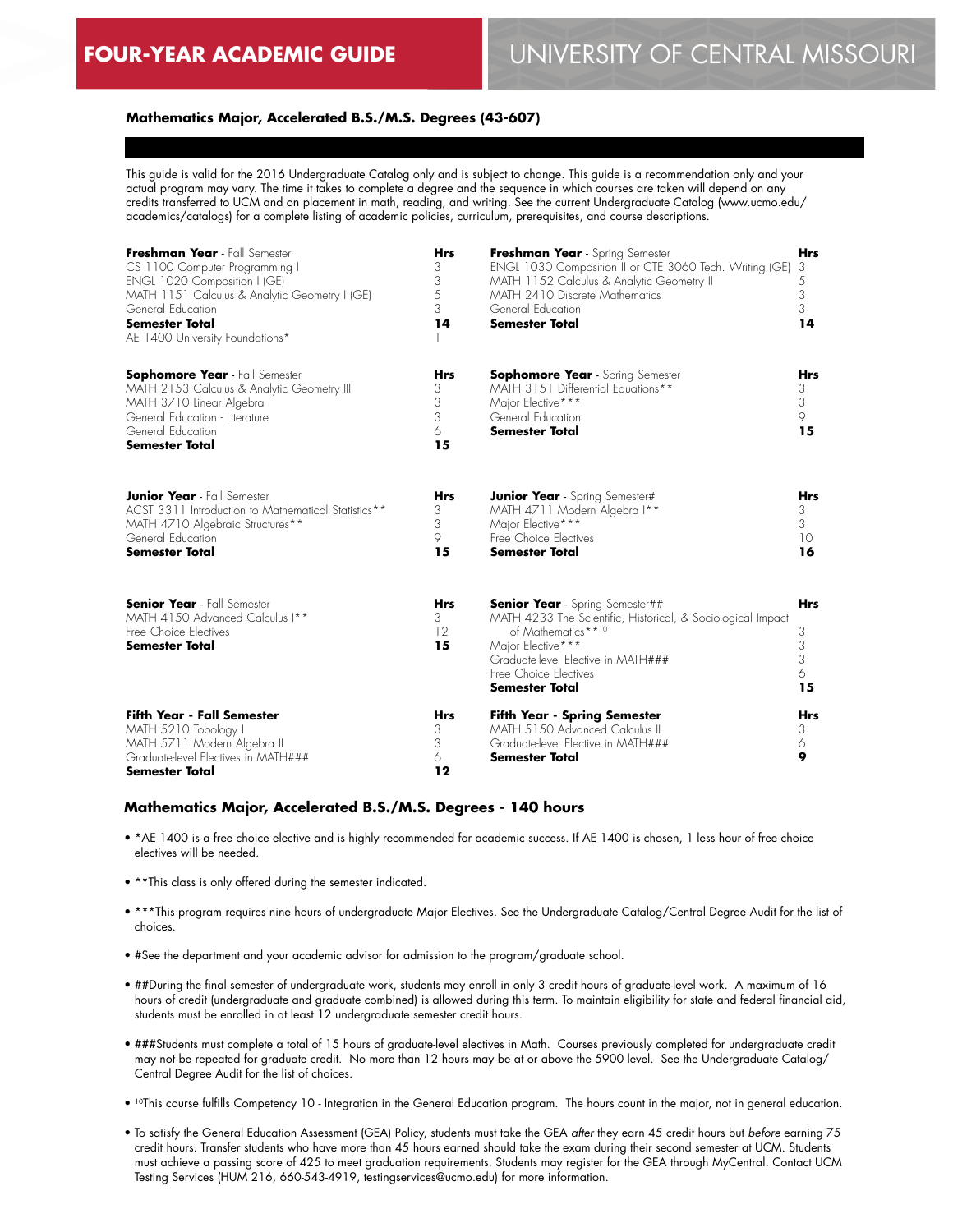## **Mathematics Major, B.S. in Ed. Degree (41-459)**

This guide is valid for the 2016 Undergraduate Catalog only and is subject to change. This guide is a recommendation only and your actual program may vary. The time it takes to complete a degree and the sequence in which courses are taken will depend on any credits transferred to UCM and on placement in math, reading, and writing. See the current Undergraduate Catalog (www.ucmo.edu/academics/ catalogs) for a complete listing of academic policies, curriculum, prerequisites, and course descriptions.

| Freshman Year - Fall Semester<br>CS 1100 Computer Programming I<br><b>ENGL 1020 Composition I (GE)</b><br>MATH 1151 Calculus & Analytic Geometry I (GE)<br>MATH 1850 Orientation Seminar*<br>General Education - Science with Laboratory<br><b>Semester Total</b>                                                                                                                                                                                                                                                                                                                                            | <b>Hrs</b><br>3<br>3<br>5<br>.5<br>$\overline{4}$<br>15.5                       | Freshman Year - Spring Semester<br>ENGL 1030 Composition II or CTE 3060 Tech. Writing (GE)<br>HIST 1350 or 1351 History of the United States (GE)<br>MATH 1152 Calculus & Analytic Geometry II<br>General Education - Managing Information<br>Semester Total                                                                                         | <b>Hrs</b><br>3<br>3<br>5<br>6<br>17                   |
|--------------------------------------------------------------------------------------------------------------------------------------------------------------------------------------------------------------------------------------------------------------------------------------------------------------------------------------------------------------------------------------------------------------------------------------------------------------------------------------------------------------------------------------------------------------------------------------------------------------|---------------------------------------------------------------------------------|------------------------------------------------------------------------------------------------------------------------------------------------------------------------------------------------------------------------------------------------------------------------------------------------------------------------------------------------------|--------------------------------------------------------|
| <b>Sophomore Year</b> - Fall Semester<br>EDFL 2100 Introduction to the Teaching Profession<br>EDFL 2240 Educational Psychology (GE)<br>FLDX 2150 Introductory Field Experience<br>EDSP 2100 Education of the Exceptional Child<br>MATH 2221 Foundations of Geometry*<br>General Education - Literature<br>Semester Total                                                                                                                                                                                                                                                                                     | Hrs<br>3<br>3<br>3<br>3<br>3<br>16                                              | <b>Sophomore Year</b> - Spring Semester<br>MATH 2410 Discrete Mathematics<br>MATH 2862 Adv. Perspective on Secondary Geometry & Trig. 3<br>MATH 4851 Prob. & Statistics for Mid./High School Math*<br>POLS 1510 American Government (GE)<br>General Education<br><b>Semester Total</b><br>(Successfully complete MoGEA exam by end of this semester) | Hrs<br>3<br>3<br>3<br>3<br>15                          |
| <b>Junior Year</b> - Fall Semester<br>EDFL 2250 Introduction to English Language Learners and<br>Culturally Responsive Pedagogy**<br>EDFL 4210 Introduction to Content Area Literacy<br>FLDX 3000 Field Experience in the Content Area**<br>MATH 2861 Advanced Perspectives on HS Mathematics*<br>General Education<br><b>Semester Total</b>                                                                                                                                                                                                                                                                 | Hrs<br>2<br>$\overline{2}$<br>1<br>3<br>6<br>14                                 | <b>Junior Year</b> - Spring Semester<br>MATH 3710 Linear Algebra<br>MATH 3850 Strategies in Teaching Secondary Math*<br>EDFL 4212 Literacy in the Disciplines I<br>EDFL 4972 Literacy in the Disciplines II<br>MATH 4233 The Scientific, Historical, Soc. Impact of Math*103<br>PSY 4230 Psychology of Adolescence<br>Semester Total                 | Hrs<br>3<br>$\frac{3}{2}$<br>$\overline{2}$<br>3<br>16 |
| <b>Senior Year</b> - Fall Semester<br>EDFL 4970 Secondary Teaching & Behavior Management<br>FLDX 4970 Field Experience II in the Content Area<br>MATH 4710 Algebraic Structures*<br>MATH 4880 Issues and Methods of Teaching Secondary Math3<br>MATH 4973 Engaging Secondary Mathematics Learners<br>MATH 4974 Assessment in the Mathematics Classroom<br>General Education - Managing Information<br>Free Choice Electives<br><b>Semester Total</b><br>(All non-student teaching coursework and tests must be<br>successfully completed by the end of this semester for<br>enrollment in student teaching.) | Hrs<br>2<br>1<br>3<br>$\overline{\phantom{a}}$<br>$\overline{2}$<br>1.5<br>14.5 | <b>Senior Year</b> - Spring Semester+<br>FLDX 4595 Student Teaching Secondary I<br>FLDX 4468 Student Teaching Secondary II<br>Semester Total                                                                                                                                                                                                         | Hrs<br>6<br>6<br>12                                    |

# **Mathematics Major, B.S. in Ed. Degree - 120 hours**

- \*This course is only offered during the semester indicated.
- \*\*These courses must be taken concurrently.
- +The courses listed for this semester constitute the professional education (student teaching) block. The student should not take any other courses during this semester.
- 10This course fulfills Competency 10 Integration in the General Education program. The hours count in the major, not in general education.
- The Missouri General Education Assessment (MoGEA) is an exam required of all Teacher Education students. Students must pass all areas of the MoGEA for admission to the Teacher Education Program. Students should take and successfully complete the MoGEA before completion of their sophomore year (60 earned hours). See your academic advisor to discuss the classes needed to prepare for the exam.
- Teacher Education candidates must take the appropriate Missouri Content Assessment (MoCA) for their certification area before they can student teach, and must pass it in order to be recommended for certification. Information and registration is available on the MEGA website: http://www.mo.nesinc.com/.
- See www.ucmo.edu/cert for statement and information (including application) on admission to teacher education. Full admission is required before enrollment in professional education classes and student teaching. The application for student teaching is due approximately one year in advance.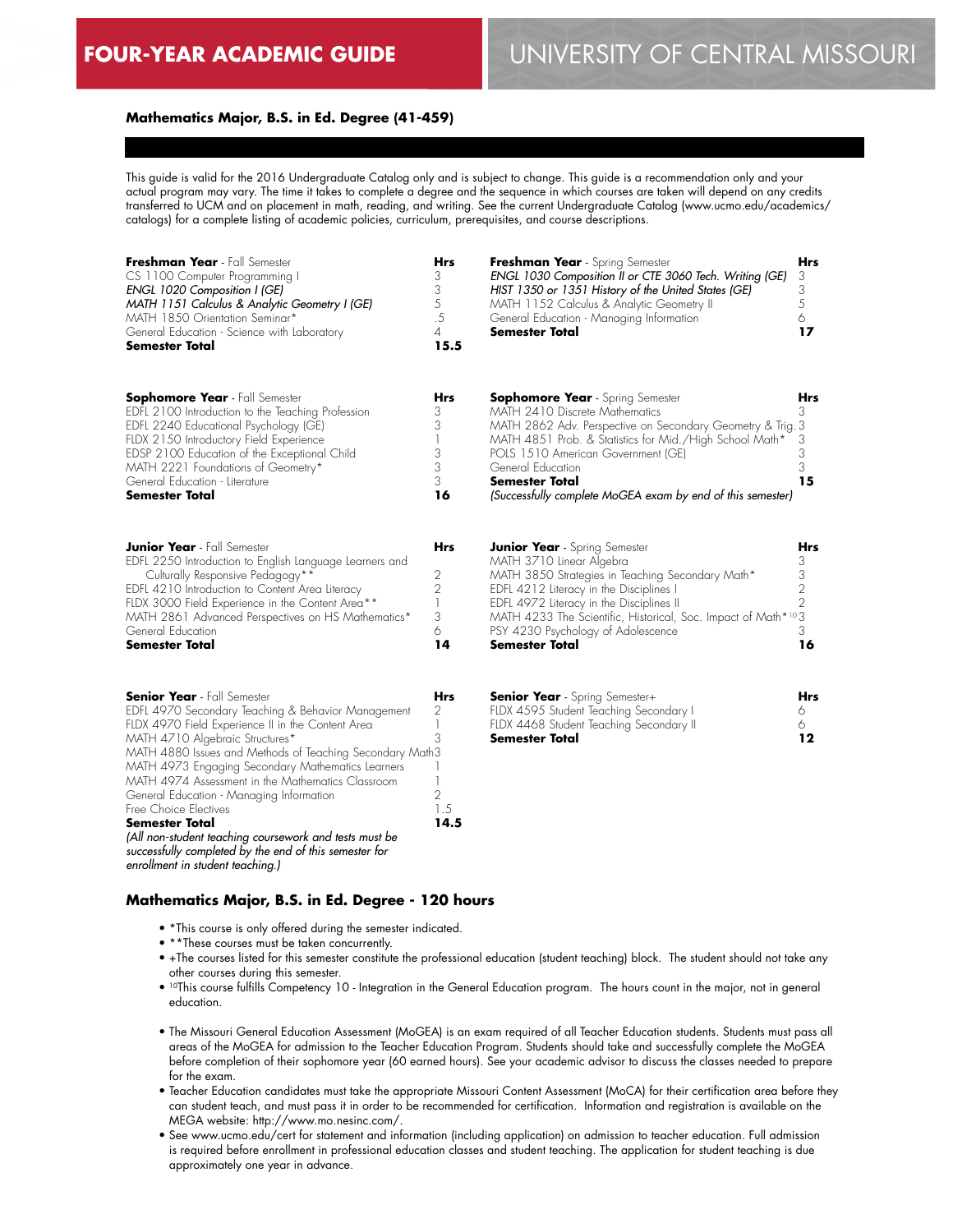## **Medical Technology Major, B.S. Degree (43-384)**

This guide is valid for the 2016 Undergraduate Catalog only and is subject to change. This guide is a recommendation only and your actual program may vary. The time it takes to complete a degree and the sequence in which courses are taken will depend on any credits transferred to UCM and on placement in math, reading, and writing. See the current Undergraduate Catalog (www.ucmo.edu/ academics/catalogs) for a complete listing of academic policies, curriculum, prerequisites, and course descriptions.

| Freshman Year - Fall Semester<br>BIOL 1000 The Discipline of Biology<br>BIOL 1110 Principles of Biology or<br>BIOL 1112 Animal Biology*<br>CHEM 1131 General Chemistry I (GE)#<br>ENGL 1020 Composition I (GE)<br>MATH 1111 College Algebra (GE)<br><b>Semester Total</b> | <b>Hrs</b><br>$3 - 4$<br>5<br>3<br>3<br>$15 - 16$              | Freshman Year - Spring Semester<br>BIOL 2512 Cell Biology<br>BIOL 3401 Human Anatomy<br>CHEM 1132 General Chemistry II#<br>ENGL 1030 Composition II or CTE 3060 Tech. Writing (GE)<br>General Education<br><b>Semester Total</b>      | <b>Hrs</b><br>3<br>3<br>5<br>3<br>3<br>17 |
|---------------------------------------------------------------------------------------------------------------------------------------------------------------------------------------------------------------------------------------------------------------------------|----------------------------------------------------------------|---------------------------------------------------------------------------------------------------------------------------------------------------------------------------------------------------------------------------------------|-------------------------------------------|
| <b>Sophomore Year</b> - Fall Semester<br>BIOL 3402 Human Physiology#<br>BIOL 3511 Genetics (fall only)<br>CHEM 3341 Organic Chemistry I#<br>General Education - Literature<br><b>Semester Total</b>                                                                       | <b>Hrs</b><br>5<br>$\overline{A}$<br>$\overline{4}$<br>3<br>16 | <b>Sophomore Year</b> - Spring Semester<br>ACST 1300 Basic Statistics (GE)** or<br>PSY 4520 Statistics for Behavioral Sciences<br>BIOL 3611 Microbiology<br>BIOL 4514 Molecular Biology<br>General Education<br><b>Semester Total</b> | <b>Hrs</b><br>3<br>4<br>3<br>6<br>16      |
| <b>Junior Year</b> - Fall Semester<br>BIOL 4002 Life Science Senior Seminar<br>BIOL 4311 Parasitology<br>CHEM 3421 Intermediate Biochemistry<br>General Education<br><b>Semester Total</b>                                                                                | <b>Hrs</b><br>4<br>3<br>8<br>16                                | <b>Junior Year</b> - Spring Semester<br>BIOL 3413 Immunology<br>BIOL 4516 Hematology/Virology+<br>General Education (9 hours needed if ACST 1300 is not<br>chosen abovel<br><b>Semester Total</b>                                     | <b>Hrs</b><br>3<br>3<br>6-9<br>$12 - 15$  |
| <b>Senior Year</b> - Summer Semester<br>BIOL 4015 Clinical Immunohematology<br>BIOL 4016 Clinical Urinalysis<br><b>Semester Total</b>                                                                                                                                     | <b>Hrs</b><br>4<br>2<br>6                                      |                                                                                                                                                                                                                                       |                                           |
| <b>Senior Year</b> - Fall Semester<br>BIOL 4017 Clinical Microbiology<br>BIOL 4018 Clinical Immunology<br><b>Semester Total</b>                                                                                                                                           | <b>Hrs</b><br>7<br>5<br>12                                     | <b>Senior Year</b> - Spring Semester<br>BIOL 4019 Clinical Biochemistry<br><b>BIOL 4020 Clinical Hematology</b><br>BIOL 4021 Clinical Special Topics <sup>10</sup><br><b>Semester Total</b>                                           | <b>Hrs</b><br>7<br>$\overline{A}$<br>12   |

# **Medical Technology Major, B.S. Degree - 122-126 hours++**

- \*BIOL 1112 is recommended over BIOL 1110.
- #A grade of C or better is required to enroll in future major coursework. See the Undergraduate Catalog for more information.
- \*\*If ACST 1300 is chosen, it will count towards both the major and in general education.
- +BIOL 4516 is only taught in the spring semesters of even numbered years. Adjust your schedule accordingly.
- ++Total degree hours vary based on course choices made in the major (BIOL 1110 or 1112) and possible overlap with general education (ACST 1300 chosen over PSY 4520).
- 10This course fulfills Competency 10 Integration in the General Education program. The hours count in the major, not in general education.
- To satisfy the General Education Assessment (GEA) Policy, students must take the GEA *after* they earn 45 credit hours but *before* earning 75 credit hours. Transfer students who have more than 45 hours earned should take the exam during their second semester at UCM. Students must achieve a passing score of 425 to meet graduation requirements. Students may register for the GEA through MyCentral. Contact UCM Testing Services (HUM 216, 660-543-4919, testingservices@ucmo.edu) for more information.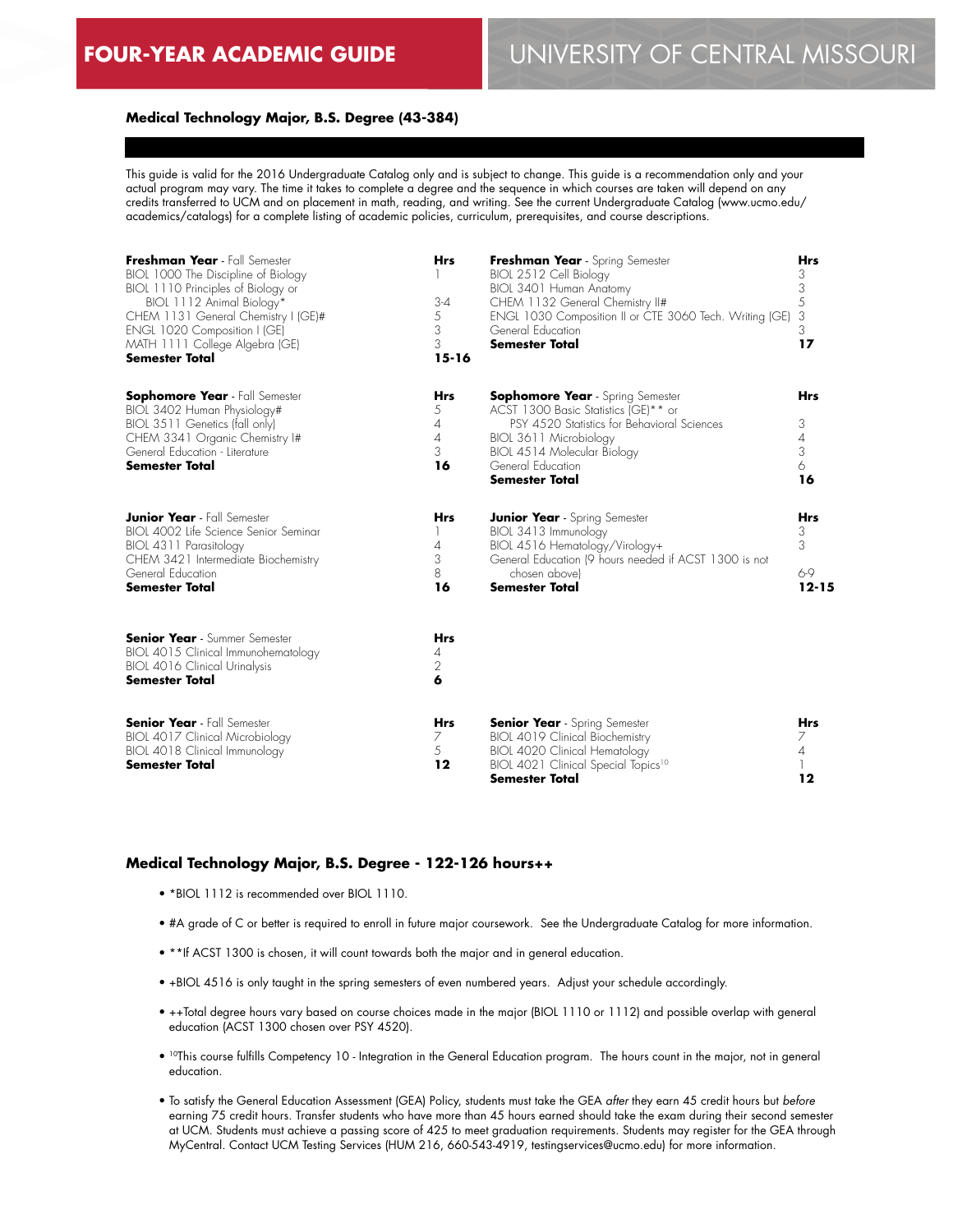# **Middle School Education Major - Business Education Subject Area, B.S. in Ed. Degree (41-840)**

This guide is valid for the 2016 Undergraduate Catalog only and is subject to change. This guide is a recommendation only and your actual program may vary. The time it takes to complete a degree and the sequence in which courses are taken will depend on any credits transferred to UCM and on placement in math, reading, and writing. See the current Undergraduate Catalog (www.ucmo.edu/ academics/catalogs) for a complete listing of academic policies, curriculum, prerequisites, and course descriptions.

| Freshman Year - Fall Semester<br>BTE 1210 Essentials of Managing Information (GE)<br><b>ENGL 1020 Composition I (GE)</b><br>POLS 1510 American Government (GE)<br>General Education - Mathematics<br>General Education*<br><b>Semester Total</b>                                                                                             | <b>Hrs</b><br>2<br>3<br>3<br>3<br>3<br>14 | Freshman Year - Spring Semester<br>CTE 3060 Tech. Writing (GE)<br>General Education*<br><b>Semester Total</b>                                                                                                                                                                                      | <b>Hrs</b><br>3.<br>13<br>16    |
|----------------------------------------------------------------------------------------------------------------------------------------------------------------------------------------------------------------------------------------------------------------------------------------------------------------------------------------------|-------------------------------------------|----------------------------------------------------------------------------------------------------------------------------------------------------------------------------------------------------------------------------------------------------------------------------------------------------|---------------------------------|
| <b>Sophomore Year</b> - Fall Semester<br>EDFL 2100 Introduction to the Teaching Profession<br>FLDX 2150 Introductory Field Experience<br>EDFL 2240 Educational Psychology (GE)<br>EDSP 2100 Education of Exceptional Child<br>HIST 1350 or 1351 History of the United States (GE)<br>General Education - Literature<br><b>Semester Total</b> | <b>Hrs</b><br>3<br>3<br>3<br>3<br>3<br>16 | <b>Sophomore Year</b> - Spring Semester<br>EDFL 2250 Introduction to English Language Learners and<br>Culturally Responsive Pedagogy<br>Major Subject Area Electives**<br>General Education*<br><b>Semester Total</b><br>(Successfully complete MoGEA exam by end of this semester)                | <b>Hrs</b><br>2<br>9<br>3<br>14 |
| <b>Junior Year</b> - Fall Semester<br>EDFL 3230 Introduction to Language, Literacy and Literature<br>in the Middle Level Classroom, Block One (fall only)<br>EDFL 4130 Fundamentals of Middle Level Education (fall only) 4<br>Major Subject Area Electives**<br><b>Semester Total</b>                                                       | <b>Hrs</b><br>4<br>8<br>16                | Junior Year - Spring Semester<br>EDFL 3240 Application of Content Area Literacy for Middle<br>Level Learners, Block Two (spring only)<br>EDFL 4135 Middle Level Curriculum & Assessment (spring only)4<br>PSY 3220 Lifespan Development<br>Major Subject Area Electives**<br><b>Semester Total</b> | <b>Hrs</b><br>4<br>3<br>5<br>16 |
| <b>Senior Year</b> - Fall Semester<br>EDFL 4340 The Engaging Middle Level Classroom (fall only)<br>Free Choice Flectives<br><b>Semester Total</b><br>(All non-student teaching coursework and tests must be<br>successfully completed by the end of this semester for<br>enrollment in student teaching.)                                    | <b>Hrs</b><br>$\overline{4}$<br>12<br>16  | <b>Senior Year</b> - Spring Semester***<br>FLDX 4497 Student Teaching Middle School I <sup>10</sup><br>FLDX 4498 Student Teaching Middle School II<br>Semester Total                                                                                                                               | <b>Hrs</b><br>6<br>6<br>$12 \,$ |

## **Middle School Education Major - Business Education Subject Area, B.S. in Ed. Degree 120 hours minimum**

- \*Students should work with their academic advisor early for selection of general education courses as most Subject Areas have some overlap with general education coursework. This may help to reduce required hours and/or increase free choice elective hours. Degree hours must total 120, but may require more depending on areas chosen.
- \*\*This subject area requires 22 hours of major electives. Students should choose BTE courses from the BTE minor or consult with their BTE faculty advisor.
- \*\*\*The courses listed for this semester constitute the professional education (student teaching) block. The student should not take any other courses during this semester.
- <sup>10</sup>This course fulfills Competency 10 Integration in the General Education program. The hours count in the major, not in general education.
- The Missouri General Education Assessment (MoGEA) is an exam required of all Teacher Education students. Students must pass all areas of the MoGEA for admission to the Teacher Education Program. Students should take and successfully complete the MoGEA before completion of their sophomore year (60 earned hours). See your academic advisor to discuss the classes needed to prepare for the exam.
- Teacher Education candidates must take the appropriate Missouri Content Assessment (MoCA) for their certification area before they can student teach, and must pass it in order to be recommended for certification. Information and registration is available on the MEGA website: http://www.mo.nesinc.com/.
- See www.ucmo.edu/cert for statement and information (including application) on admission to teacher education. Full admission is required before enrollment in professional education classes and student teaching. The application for student teaching is due approximately one year in advance.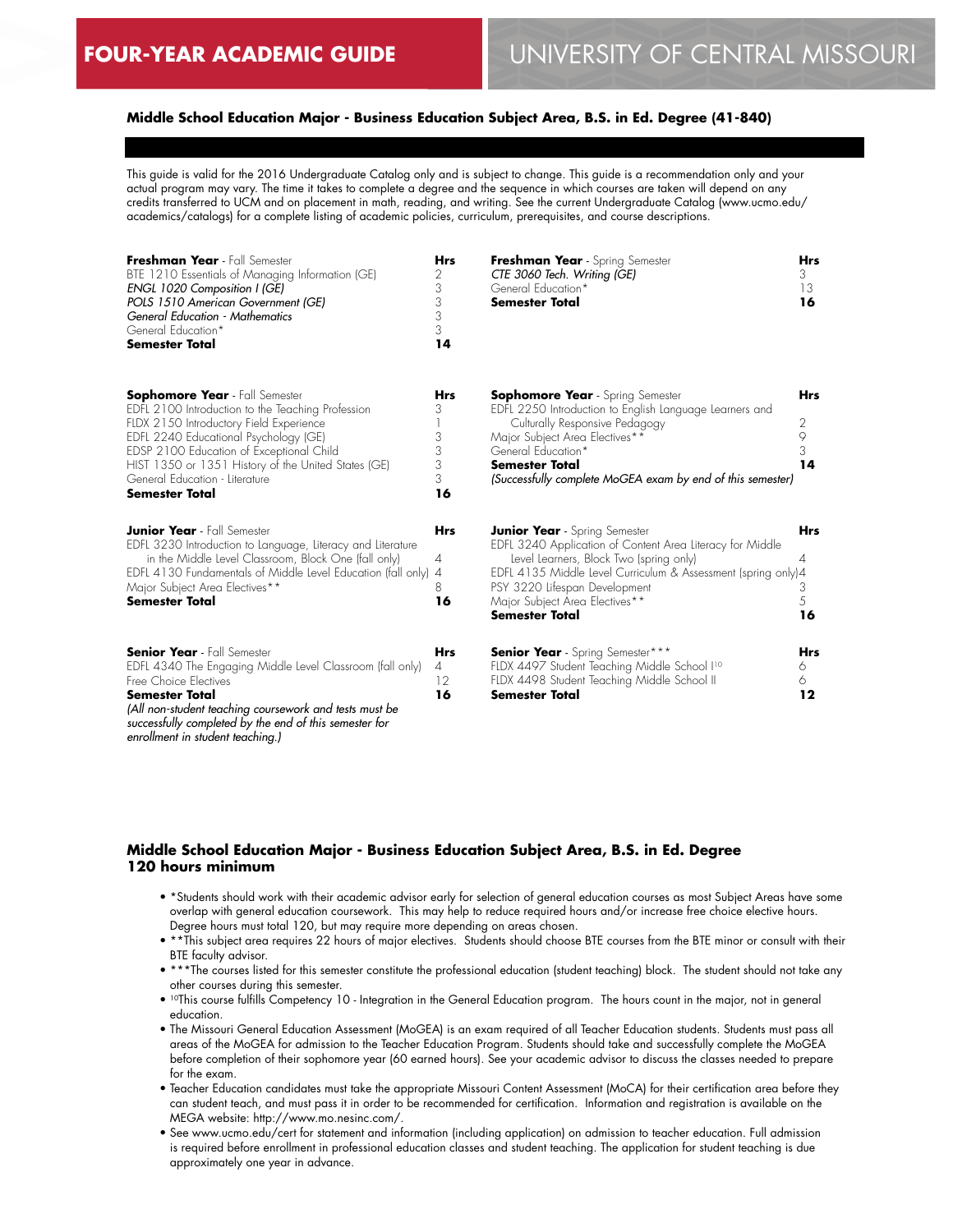# **Middle School Education Major - Engineering & Technology Subject Area, B.S. in Ed. Degree (41-840)**

This guide is valid for the 2016 Undergraduate Catalog only and is subject to change. This guide is a recommendation only and your actual program may vary. The time it takes to complete a degree and the sequence in which courses are taken will depend on any credits transferred to UCM and on placement in math, reading, and writing. See the current Undergraduate Catalog (www.ucmo.edu/ academics/catalogs) for a complete listing of academic policies, curriculum, prerequisites, and course descriptions.

| Freshman Year - Fall Semester<br>CMGT 1300 Introduction to Construction Management<br>ENGL 1020 Composition I (GE)<br>POLS 1510 American Government (GE)<br>General Education - Mathematics<br>General Education*<br><b>Semester Total</b>                                                                                                      | <b>Hrs</b><br>3<br>3<br>3<br>3<br>3<br>15 | Freshman Year - Spring Semester<br>General Education - science course w/ lab<br>ENGL 1030 Composition II or CTE 3060 Tech. Writing (GE)<br>General Education*<br><b>Semester Total</b>                                                                                                                                                                                                                 | <b>Hrs</b><br>4<br>3<br>9.<br>16   |
|-------------------------------------------------------------------------------------------------------------------------------------------------------------------------------------------------------------------------------------------------------------------------------------------------------------------------------------------------|-------------------------------------------|--------------------------------------------------------------------------------------------------------------------------------------------------------------------------------------------------------------------------------------------------------------------------------------------------------------------------------------------------------------------------------------------------------|------------------------------------|
| <b>Sophomore Year</b> - Fall Semester<br>ATM 1010 Contemporary Power Systems<br>EDFL 2100 Introduction to the Teaching Profession<br>FLDX 2150 Introductory Field Experience<br>EDFL 2240 Educational Psychology (GE)<br>EDSP 2100 Education of Exceptional Child<br>HIST 1350 or 1351 History of the United States (GE)<br>Semester Total      | Hrs<br>3<br>3<br>3<br>3<br>3<br>16        | <b>Sophomore Year</b> - Spring Semester<br>CTE 1300 Introduction to Engineering Design<br>CTE 2000 Technology and Society (GE)<br>EDFL 2250 Introduction to English Language Learners and<br>Culturally Responsive Pedagogy<br><b>ENGT 1510 Introduction to Manufacturing Processes</b><br>ET 1020 General Electronics<br>Semester Total<br>(Successfully complete MoGEA exam by end of this semester) | Hrs<br>3<br>3<br>2<br>3<br>3<br>14 |
| <b>Junior Year</b> - Fall Semester<br>EDFL 3230 Introduction to Language, Literacy and Literature<br>in the Middle Level Classroom, Block One (fall only)<br>EDFL 4130 Fundamentals of Middle Level Education (fall only) 4<br>Major Subject Area Elective++<br>General Education - Literature<br>General Education*<br><b>Semester Total</b>   | <b>Hrs</b><br>4<br>3<br>3<br>3<br>17      | <b>Junior Year</b> - Spring Semester<br>EDFL 3240 Application of Content Area Literacy for Middle<br>Level Learners, Block Two (spring only)<br>EDFL 4135 Middle Level Curriculum & Assessment (spring only)4<br>PSY 3220 Lifespan Development<br>Major Subject Area Elective++<br><b>Semester Total</b>                                                                                               | <b>Hrs</b><br>4<br>З<br>3<br>14    |
| <b>Senior Year</b> - Fall Semester<br>CTE 4125 Methods of Teaching ETTE+<br>EDFL 4340 The Engaging Middle Level Classroom (fall only)<br>Free Choice Electives<br><b>Semester Total</b><br>(All non-student teaching coursework and tests must be<br>successfully completed by the end of this semester for<br>enrollment in student teaching.) | <b>Hrs</b><br>3<br>4<br>9<br>16           | <b>Senior Year</b> - Spring Semester**<br>FLDX 4497 Student Teaching Middle School I10<br>FLDX 4498 Student Teaching Middle School II<br><b>Semester Total</b>                                                                                                                                                                                                                                         | <b>Hrs</b><br>6<br>6<br>12         |

## **Middle School Education Major - Engineering and Technology Subject Area, B.S. in Ed. Degree 120 hours minimum**

- \*Students should work with their academic advisor early for selection of general education courses as most Subject Areas have some overlap with general education coursework. This may help to reduce required hours and/or increase free choice elective hours. Degree hours must total 120, but may require more depending on areas chosen.
- \*\*The courses listed for this semester constitute the professional education (student teaching) block. The student should not take any other courses during this semester.
- +This course has a prerequisite/corequisite of CTE 4145 not required in this program. See the department for enrollment assistance.
- ++This subject area requires six hours of major electives. Students should choose CTE courses from the CTE Certificate program or consult with their ETTE faculty advisor.
- <sup>10</sup>This course fulfills Competency 10 Integration in the General Education program. The hours count in the major, not in general education.
- The Missouri General Education Assessment (MoGEA) is an exam required of all Teacher Education students. Students must pass all areas of the MoGEA for admission to the Teacher Education Program. Students should take and successfully complete the MoGEA before completion of their sophomore year (60 earned hours). See your academic advisor to discuss the classes needed to prepare for the exam.
- Teacher Education candidates must take the appropriate Missouri Content Assessment (MoCA) for their certification area before they can student teach, and must pass it in order to be recommended for certification. Information and registration is available on the MEGA website: http://www.mo.nesinc.com/.
- See www.ucmo.edu/cert for statement and information (including application) on admission to teacher education. Full admission is required before enrollment in professional education classes and student teaching. The application for student teaching is due approximately one year in advance.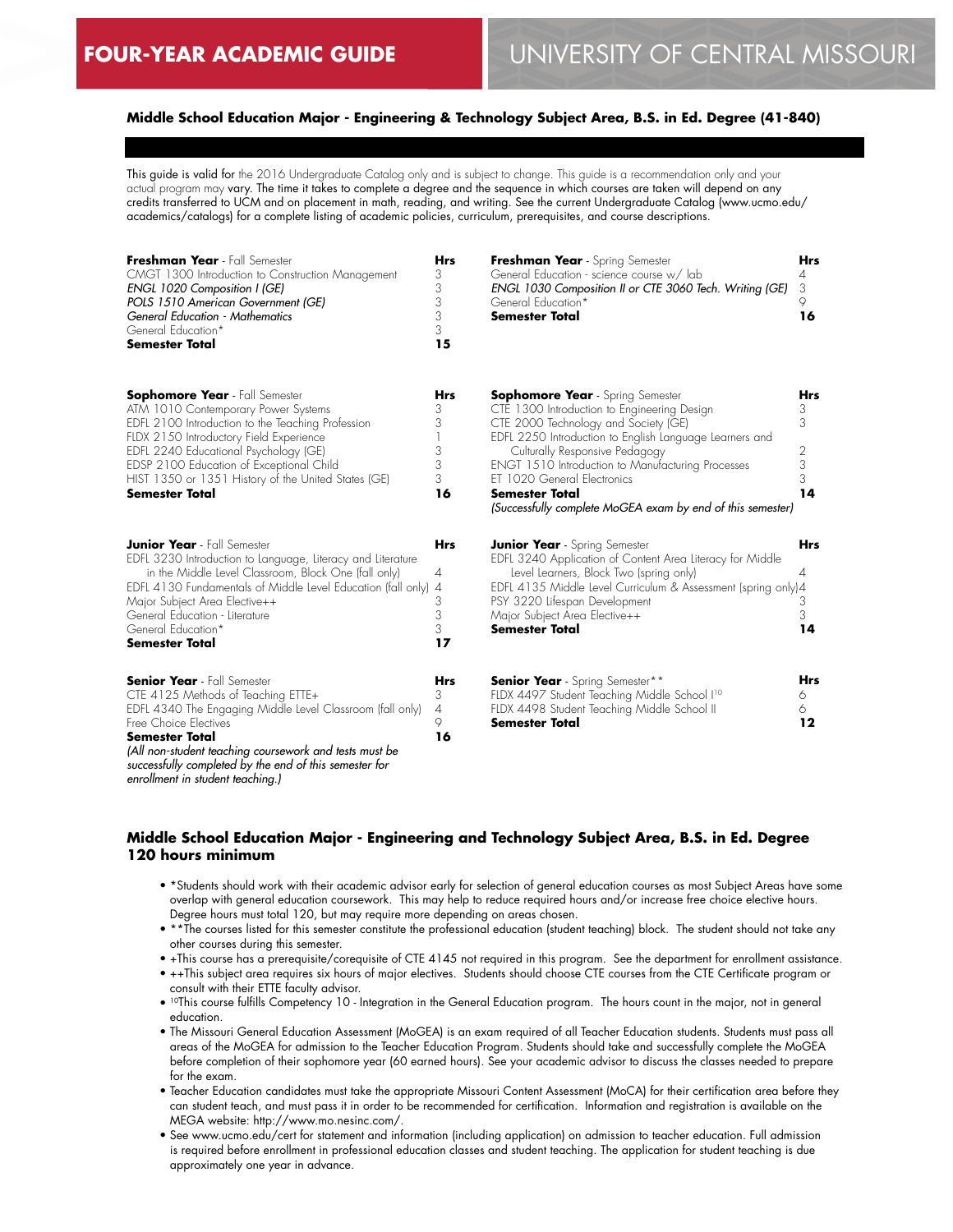# **Middle School Education Major - General Science Subject Area, B.S. in Ed. Degree (41-840)**

This guide is valid for the 2016 Undergraduate Catalog only and is subject to change. This guide is a recommendation only and your actual program may vary. The time it takes to complete a degree and the sequence in which courses are taken will depend on any credits transferred to UCM and on placement in math, reading, and writing. See the current Undergraduate Catalog (www.ucmo.edu/ academics/catalogs) for a complete listing of academic policies, curriculum, prerequisites, and course descriptions.

| Freshman Year - Fall Semester<br><b>ENGL 1020 Composition I (GE)</b><br>POLS 1510 American Government (GE)<br>STCH 1003 Great Concepts in Science (GE)<br>General Education - Mathematics<br>General Education*<br><b>Semester Total</b>                                                                                                        | <b>Hrs</b><br>3<br>3<br>3<br>3<br>3<br>15  | Freshman Year - Spring Semester<br>ENGL 1030 Composition II or CTE 3060 Tech. Writing (GE)<br>General Education BIOL, CHEM, EASC, PHYS course w/ lab 4<br>General Education*<br>Semester Total                                                                                                                                | <b>Hrs</b><br>3<br>8<br>15           |
|-------------------------------------------------------------------------------------------------------------------------------------------------------------------------------------------------------------------------------------------------------------------------------------------------------------------------------------------------|--------------------------------------------|-------------------------------------------------------------------------------------------------------------------------------------------------------------------------------------------------------------------------------------------------------------------------------------------------------------------------------|--------------------------------------|
| <b>Sophomore Year</b> - Fall Semester<br>EDFL 2100 Introduction to the Teaching Profession<br>FLDX 2150 Introductory Field Experience<br>EDFL 2240 Educational Psychology (GE)<br>EDSP 2100 Education of Exceptional Child<br>HIST 1350 or 1351 History of the United States (GE)<br>General Education - Literature<br><b>Semester Total</b>    | Hrs<br>3<br>3<br>3<br>3<br>3<br>16         | <b>Sophomore Year</b> - Spring Semester<br>EDFL 2250 Introduction to English Language Learners and<br>Culturally Responsive Pedagogy<br>STCH 3020 Science & Engineering Practices<br>Any BIOL, CHEM, EASC, PHYS Courses<br>General Education*<br>Semester Total<br>(Successfully complete MoGEA exam by end of this semester) | <b>Hrs</b><br>2<br>3<br>6<br>3<br>14 |
| <b>Junior Year</b> - Fall Semester<br>Any BIOL, CHEM, EASC, PHYS Course<br>EDFL 3230 Introduction to Language, Literacy and Literature<br>in the Middle Level Classroom, Block One (fall only)<br>EDFL 4130 Fundamentals of Middle Level Education (fall only)<br>Free Choice Electives<br><b>Semester Total</b>                                | Hrs<br>4<br>4<br>$\overline{A}$<br>4<br>16 | <b>Junior Year</b> - Spring Semester<br>Any BIOL, CHEM, EASC, PHYS Course<br>EDFL 3240 Application of Content Area Literacy for Middle<br>Level Learners, Block Two (spring only)<br>EDFL 4135 Middle Level Curriculum & Assessment (spring only)4<br>PSY 3220 Lifespan Development<br><b>Semester Total</b>                  | <b>Hrs</b><br>4<br>4<br>3<br>15      |
| <b>Senior Year</b> - Fall Semester<br>EDFL 4340 The Engaging Middle Level Classroom (fall only)<br>STCH 4050 Science Teaching Methods<br>Free Choice Electives<br><b>Semester Total</b><br>(All non-student teaching coursework and tests must be<br>successfully completed by the end of this semester for<br>enrollment in student teaching.) | Hrs<br>4<br>3<br>10<br>17                  | <b>Senior Year</b> - Spring Semester**<br>FLDX 4497 Student Teaching Middle School I <sup>10</sup><br>FLDX 4498 Student Teaching Middle School II<br><b>Semester Total</b>                                                                                                                                                    | <b>Hrs</b><br>6<br>6<br>$12 \$       |

## **Middle School Education Major - General Science Subject Area, B.S. in Ed. Degree - 120 hours minimum**

- \*Students should work with their academic advisor early for selection of general education courses as most Subject Areas have some overlap with general education coursework. This may help to reduce required hours and/or increase free choice elective hours. Degree hours must total 120, but may require more depending on areas chosen.
- \*\*The courses listed for this semester constitute the professional education (student teaching) block. The student should not take any other courses during this semester.
- <sup>10</sup>This course fulfills Competency 10 Integration in the General Education program. The hours count in the major, not in general education.
- The Missouri General Education Assessment (MoGEA) is an exam required of all Teacher Education students. Students must pass all areas of the MoGEA for admission to the Teacher Education Program. Students should take and successfully complete the MoGEA before completion of their sophomore year (60 earned hours). See your academic advisor to discuss the classes needed to prepare for the exam.
- Teacher Education candidates must take the appropriate Missouri Content Assessment (MoCA) for their certification area before they can student teach, and must pass it in order to be recommended for certification. Information and registration is available on the MEGA website: http://www.mo.nesinc.com/.
- See www.ucmo.edu/cert for statement and information (including application) on admission to teacher education. Full admission is required before enrollment in professional education classes and student teaching. The application for student teaching is due approximately one year in advance.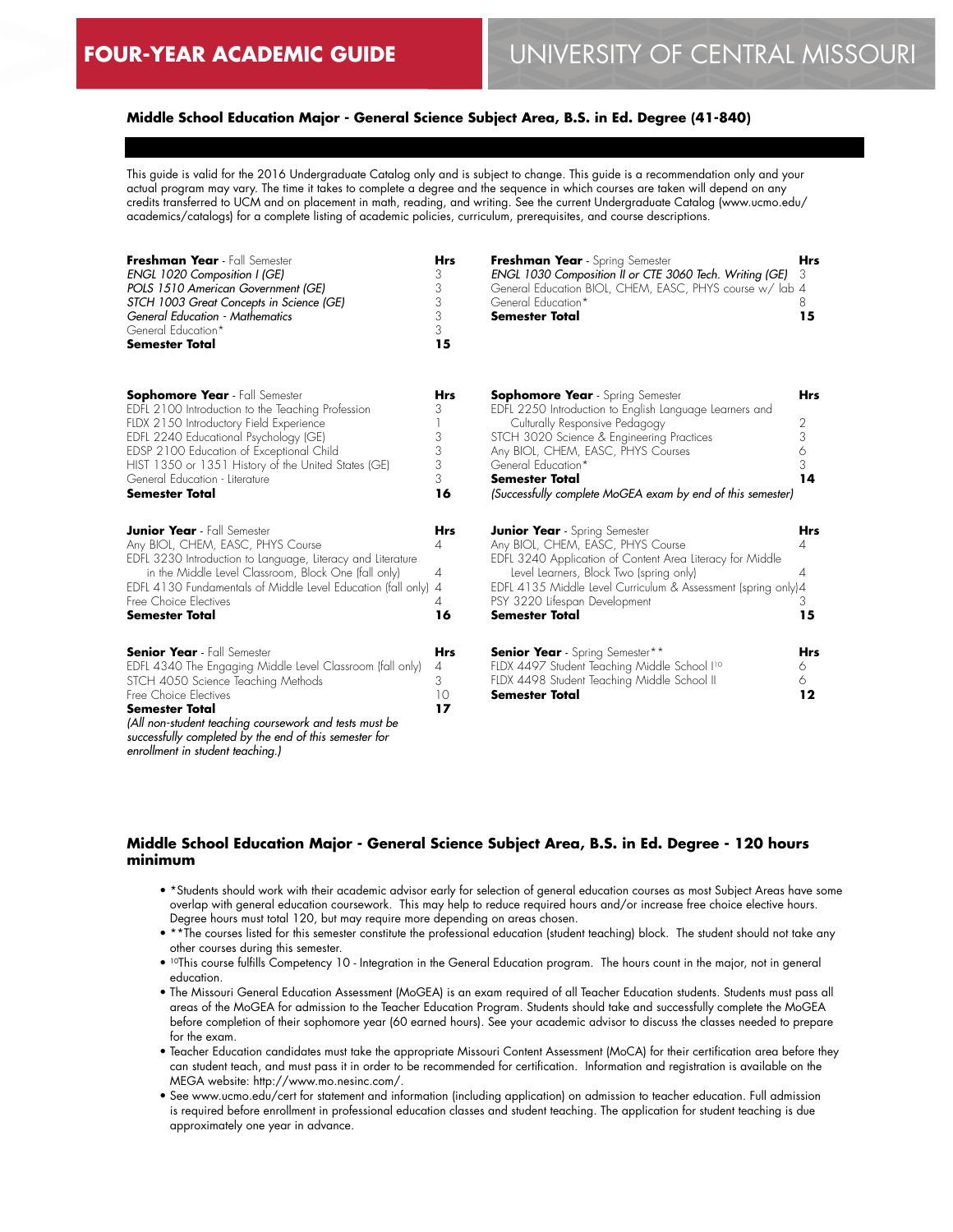# **Middle School Education Major - Language Arts Subject Area, B.S. in Ed. Degree (41-840)**

This guide is valid for the 2016 Undergraduate Catalog only and is subject to change. This guide is a recommendation only and your actual program may vary. The time it takes to complete a degree and the sequence in which courses are taken will depend on any credits transferred to UCM and on placement in math, reading, and writing. See the current Undergraduate Catalog (www.ucmo.edu/ academics/catalogs) for a complete listing of academic policies, curriculum, prerequisites, and course descriptions.

| Freshman Year - Fall Semester<br>ENGL 1020 Composition I (GE)<br>POLS 1510 American Government (GE)<br><b>General Education - Mathematics</b><br>General Education*<br><b>Semester Total</b>                                                                                                                                                                                                                                                                  | <b>Hrs</b><br>3<br>3<br>3<br>6<br>15              | Freshman Year - Spring Semester<br>ENGL 1030 Composition II (GE)<br>HIST 1350 or 1351 History of the United States (GE)<br>General Education Science w/lab<br>General Education*<br><b>Semester Total</b>                                                                                                                                                            | <b>Hrs</b><br>3<br>3<br>4<br>5<br>15      |
|---------------------------------------------------------------------------------------------------------------------------------------------------------------------------------------------------------------------------------------------------------------------------------------------------------------------------------------------------------------------------------------------------------------------------------------------------------------|---------------------------------------------------|----------------------------------------------------------------------------------------------------------------------------------------------------------------------------------------------------------------------------------------------------------------------------------------------------------------------------------------------------------------------|-------------------------------------------|
| <b>Sophomore Year</b> - Fall Semester<br>EDFL 2100 Introduction to the Teaching Profession<br>FLDX 2150 Introductory Field Experience<br>EDFL 2240 Educational Psychology (GE)<br>EDSP 2100 Education of Exceptional Child<br>ENGL 2010, 2020, 2200, 2205, 2210, 2215,<br>or 2220 (GE)<br>General Education*<br><b>Semester Total</b>                                                                                                                         | Hrs<br>3<br>1<br>3<br>3<br>3<br>3<br>16           | <b>Sophomore Year</b> - Spring Semester<br>EDFL 2250 Introduction to English Language Learners and<br>Culturally Responsive Pedagogy<br>ENGL 2830 Literature for Adolescents (spring only)<br>Language Arts Electives in ENGL**<br>General Education*<br>Free Choice Elective<br><b>Semester Total</b><br>(Successfully complete MoGEA exam by end of this semester) | <b>Hrs</b><br>2<br>3<br>4<br>3<br>3<br>15 |
| <b>Junior Year</b> - Fall Semester<br>EDFL 3230 Introduction to Language, Literacy and Literature<br>in the Middle Level Classroom, Block One (fall only)<br>EDFL 4130 Fundamentals of Middle Level Education (fall only)<br>Free Choice Electives<br><b>Semester Total</b>                                                                                                                                                                                   | <b>Hrs</b><br>4<br>$\overline{4}$<br>8<br>16      | <b>Junior Year</b> - Spring Semester<br>EDFL 3240 Application of Content Area Literacy for Middle<br>Level Learners, Block Two (spring only)<br>EDFL 4135 Middle Level Curriculum & Assessment (spring only)4<br>EDFL 4230 Resp. to Intervent. for MS English LA: Block Three 4<br>PSY 3220 Lifespan Development<br><b>Semester Total</b>                            | <b>Hrs</b><br>4<br>3<br>15                |
| <b>Senior Year</b> - Fall Semester<br>EDFL 4235 Methods of Teaching Middle Level English LA<br>EDFL 4240 Integrated English LA Curr. & Assess. for Middle<br>Level Learners: Block Four<br>EDFL 4340 The Engaging Middle Level Classroom (fall only)<br>Free Choice Elective<br><b>Semester Total</b><br>(All non-student teaching coursework and tests must be<br>successfully completed by the end of this semester for<br>enrollment in student teaching.) | <b>Hrs</b><br>3<br>$\overline{4}$<br>4<br>5<br>16 | <b>Senior Year</b> - Spring Semester#<br>FLDX 4497 Student Teaching Middle School I <sup>10</sup><br>FLDX 4498 Student Teaching Middle School II<br><b>Semester Total</b>                                                                                                                                                                                            | Hrs<br>6<br>6.<br>12                      |

# **Middle School Education Major - Language Arts Subject Area, B.S. in Ed. Degree - 120 hours minimum**

- \*Students should work with their academic advisor early for selection of general education courses as most Subject Areas have some overlap with general education coursework. This may help to reduce required hours and/or increase free choice elective hours. Degree hours must total 120, but may require more depending on areas chosen.
- \*\*There are currently no 4 hour ENGL classes. There are some 1 and 2 hour ENGL courses. The department recommends ENGL 3110 and/or ENGL 4840 (both classes are offered in the fall semester only) for the Language Arts Elective in ENGL.
- #The courses listed for this semester constitute the professional education (student teaching) block. The student should not take any other courses during this semester.
- 10This course fulfills Competency 10 Integration in the General Education program. The hours count in the major, not in general education.
- The Missouri General Education Assessment (MoGEA) is an exam required of all Teacher Education students. Students must pass all areas of the MoGEA for admission to the Teacher Education Program. Students should take and successfully complete the MoGEA before completion of their sophomore year (60 earned hours). See your academic advisor to discuss the classes needed to prepare for the exam.
- Teacher Education candidates must take the appropriate Missouri Content Assessment (MoCA) for their certification area before they can student teach, and must pass it in order to be recommended for certification. Information and registration is available on the MEGA website: http://www.mo.nesinc.com/.
- See www.ucmo.edu/cert for statement and information (including application) on admission to teacher education. Full admission is required before enrollment in professional education classes and student teaching. The application for student teaching is due approximately one year in advance.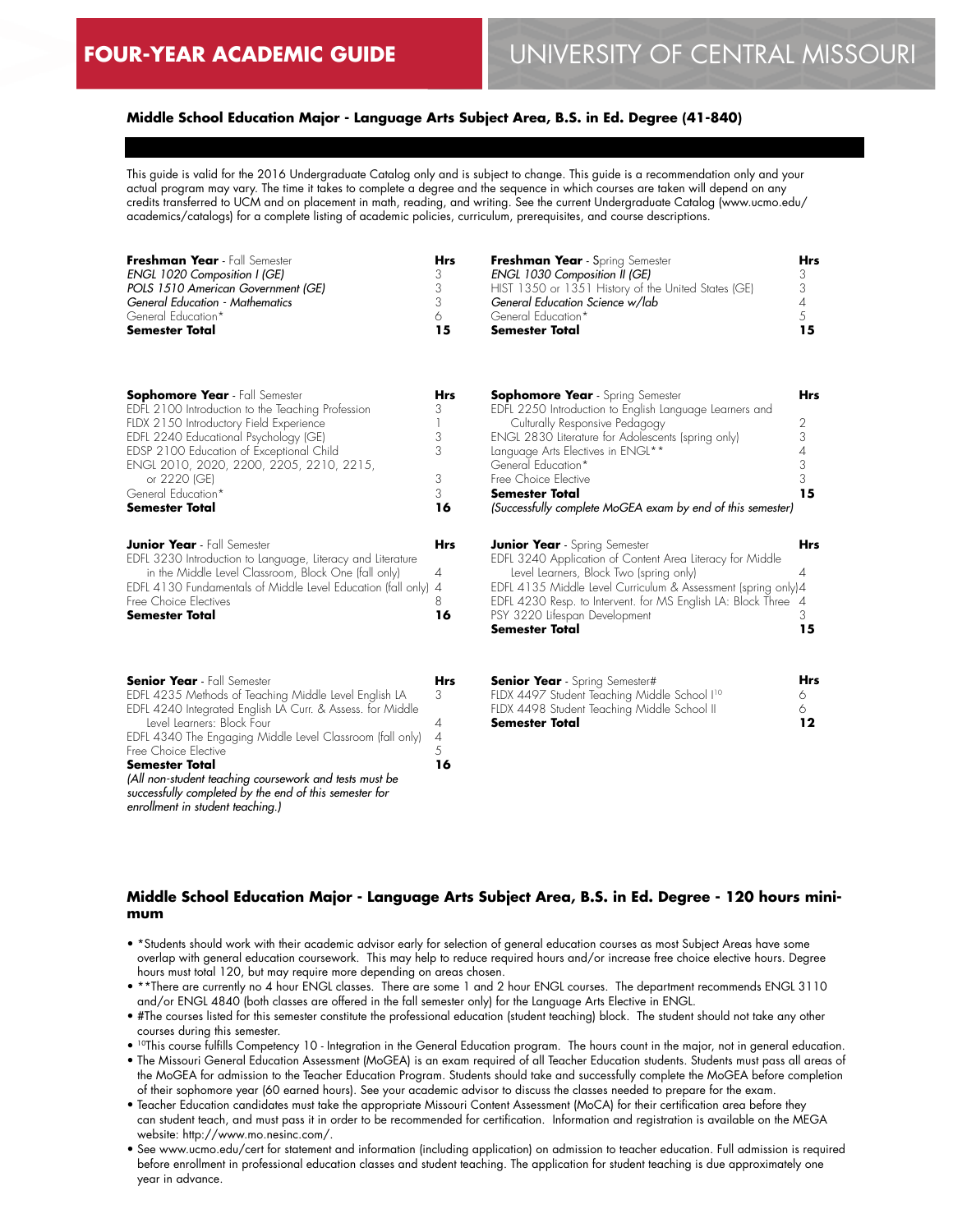## **Middle School Education Major - Math Subject Area, B.S. in Ed. Degree (41-840)**

This guide is valid for the 2016 Undergraduate Catalog only and is subject to change. This guide is a recommendation only and your actual program may vary. The time it takes to complete a degree and the sequence in which courses are taken will depend on any credits transferred to UCM and on placement in math, reading, and writing. See the current Undergraduate Catalog (www.ucmo.edu/ academics/catalogs) for a complete listing of academic policies, curriculum, prerequisites, and course descriptions.

| Freshman Year - Fall Semester<br>ENGL 1020 Composition I (GE)<br>MATH 1620 Contemporary Mathematics (GE)*<br>POLS 1510 American Government (GE)<br>General Education**<br><b>Semester Total</b>                                                                                                                                                                              | <b>Hrs</b><br>3<br>3<br>3<br>6<br>15                   | Freshman Year - Spring Semester<br>ENGL 1030 Composition II or CTE 3060 Tech. Writing (GE)<br>HIST 1350 or 1351 History of the United States (GE)<br>MATH 1820 Introduction to Mathematical Modeling (GE)<br>MATH 2822 Elements of Geometry*<br>General Education Science with a Laboratory<br><b>Semester Total</b>          | <b>Hrs</b><br>3<br>3<br>3<br>3<br>4<br>16 |
|------------------------------------------------------------------------------------------------------------------------------------------------------------------------------------------------------------------------------------------------------------------------------------------------------------------------------------------------------------------------------|--------------------------------------------------------|-------------------------------------------------------------------------------------------------------------------------------------------------------------------------------------------------------------------------------------------------------------------------------------------------------------------------------|-------------------------------------------|
| <b>Sophomore Year</b> - Fall Semester<br>EDFL 2100 Introduction to the Teaching Profession<br>FLDX 2150 Introductory Field Experience<br>EDFL 2240 Educational Psychology (GE)<br>EDSP 2100 Education of Exceptional Child<br>MATH 2821 Elements of Algebra*<br>General Education - Literature<br><b>Semester Total</b>                                                      | <b>Hrs</b><br>3<br>3<br>3<br>3<br>3<br>16              | <b>Sophomore Year</b> - Spring Semester<br>EDFL 2250 Introduction to English Language Learners and<br>Culturally Responsive Pedagogy<br>MATH 2823 Introduction to Infinite Processes*#<br>General Education**<br><b>Semester Total</b><br>(Successfully complete MoGEA exam by end of this semester)                          | <b>Hrs</b><br>2<br>5<br>8<br>15           |
| <b>Junior Year</b> - Fall Semester<br>EDFL 3230 Introduction to Language, Literacy and Literature<br>in the Middle Level Classroom, Block One (fall only)<br>EDFL 4130 Fundamentals of Middle Level Education (fall only)<br>MATH 3800 Teaching and Learning Numbers*<br>MATH 3802 Concepts and Methods Middle School Math*<br>Free Choice Elective<br><b>Semester Total</b> | <b>Hrs</b><br>4<br>4<br>3<br>$\overline{2}$<br>3<br>16 | <b>Junior Year</b> - Spring Semester<br>EDFL 3240 Application of Content Area Literacy for Middle<br>Level Learners, Block Two (spring only)<br>EDFL 4135 Middle Level Curriculum & Assessment (spring only) 4<br>PSY 3220 Lifespan Development<br>MATH 4851 Probability and Statistics Mid/HS Math*<br><b>Semester Total</b> | <b>Hrs</b><br>4<br>3<br>3<br>14           |
| <b>Senior Year</b> - Fall Semester<br>EDFL 4340 The Engaging Middle Level Classroom (fall only)<br>MATH 3840 Strategies for Teaching Middle School Math*<br>Free Choice Electives<br><b>Semester Total</b><br>(All non-student teaching coursework and tests must be<br>successfully completed by the end of this semester for<br>enrollment in student teaching.)           | Hrs<br>4<br>3<br>9<br>16                               | <b>Senior Year</b> - Spring Semester##<br>FLDX 4497 Student Teaching Middle School I <sup>10</sup><br>FLDX 4498 Student Teaching Middle School II<br><b>Semester Total</b>                                                                                                                                                    | <b>Hrs</b><br>6<br>6<br>12                |

# **Middle School Education Major - Math Subject Area, B.S. in Ed. Degree - 120 hours minimum**

- \*Math subject area courses should be taken in the order listed to graduate in four years.
- \*\*Students should work with their academic advisor early for selection of general education courses as most Subject Areas have some overlap with general education coursework. This may help to reduce required hours and/or increase free choice elective hours. Degree hours must total 120, but may require more depending on areas chosen.
- #If MATH 2823 is not available, students should take MATH 2824 (3 hours) and MATH 2825 (2 hours). MATH 2824 must be taken before MATH 2825.
- ##The courses listed for this semester constitute the professional education (student teaching) block. The student should not take any other courses during this semester.
- 10This course fulfills Competency 10 Integration in the General Education program. The hours count in the major, not in general education.
- The Missouri General Education Assessment (MoGEA) is an exam required of all Teacher Education students. Students must pass all areas of the MoGEA for admission to the Teacher Education Program. Students should take and successfully complete the MoGEA before completion of their sophomore year (60 earned hours). See your academic advisor to discuss the classes needed to prepare for the exam.
- Teacher Education candidates must take the appropriate Missouri Content Assessment (MoCA) for their certification area before they can student teach, and must pass it in order to be recommended for certification. Information and registration is available on the MEGA website: http://www.mo.nesinc.com/.
- See www.ucmo.edu/cert for statement and information (including application) on admission to teacher education. Full admission is required before enrollment in professional education classes and student teaching. The application for student teaching is due approximately one year in advance.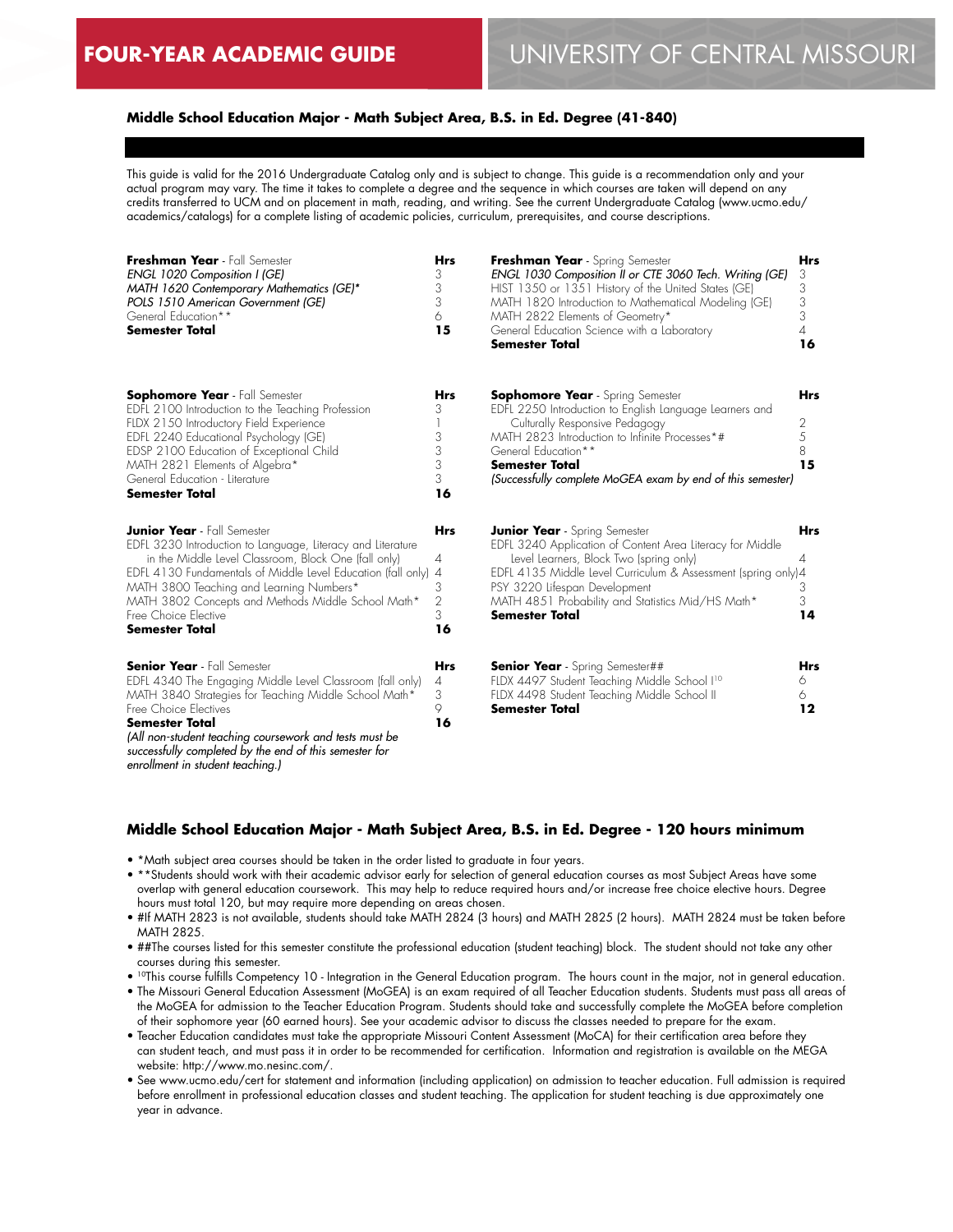# **Middle School Education Major - Social Science Subject Area, B.S. in Ed. Degree (41-840)**

This guide is valid for the 2016 Undergraduate Catalog only and is subject to change. This guide is a recommendation only and your actual program may vary. The time it takes to complete a degree and the sequence in which courses are taken will depend on any credits transferred to UCM and on placement in math, reading, and writing. See the current Undergraduate Catalog (www.ucmo.edu/ academics/catalogs) for a complete listing of academic policies, curriculum, prerequisites, and course descriptions.

| Freshman Year - Fall Semester<br>ENGL 1020 Composition I (GE)<br>POLS 1510 American Government (GE)<br>General Education - Mathematics<br>General Education*<br><b>Semester Total</b>                                                                                                                                                                     | <b>Hrs</b><br>3<br>3<br>3<br>6<br>15      | Freshman Year - Spring Semester<br>ECON 1010 Principles of Macroeconomics<br>ENGL 1030 Composition II or CTE 3060 Tech. Writing (GE)<br>HIST 1350 History of the United States to 1877 (GE)<br>General Education - Managing Information<br>General Education Science w/lab<br><b>Semester Total</b>                                  | <b>Hrs</b><br>3<br>3<br>3<br>$2 - 3$<br>4<br>$15 - 16$ |
|-----------------------------------------------------------------------------------------------------------------------------------------------------------------------------------------------------------------------------------------------------------------------------------------------------------------------------------------------------------|-------------------------------------------|--------------------------------------------------------------------------------------------------------------------------------------------------------------------------------------------------------------------------------------------------------------------------------------------------------------------------------------|--------------------------------------------------------|
| <b>Sophomore Year</b> - Fall Semester<br>EDFL 2100 Introduction to the Teaching Profession<br>FLDX 2150 Introductory Field Experience<br>EDFL 2240 Educational Psychology (GE)<br>EDSP 2100 Education of Exceptional Child<br>HIST 1401 History of the Early Modern World<br>General Education - Literature<br><b>Semester Total</b>                      | <b>Hrs</b><br>3<br>3<br>3<br>3<br>3<br>16 | <b>Sophomore Year</b> - Spring Semester<br>ECON 1011 Principles of Microeconomics<br>EDFL 2250 Introduction to English Language Learners and<br>Culturally Responsive Pedagogy<br>HIST 1402 History of the Modern World<br>General Education*<br><b>Semester Total</b><br>(Successfully complete MoGEA exam by end of this semester) | <b>Hrs</b><br>3<br>2<br>3<br>6<br>14                   |
| <b>Junior Year</b> - Fall Semester<br>EDFL 3230 Introduction to Language, Literacy and Literature<br>in the Middle Level Classroom, Block One (fall only)<br>EDFL 4130 Fundamentals of Middle Level Education (fall only) 4<br>HIST 1351 History of the United States from 1877<br>General Education*<br>Free Choice Elective<br><b>Semester Total</b>    | <b>Hrs</b><br>4<br>3<br>3<br>3<br>17      | <b>Junior Year</b> - Spring Semester<br>EDFL 3240 Application of Content Area Literacy for Middle<br>Level Learners, Block Two (spring only)<br>EDFL 4135 Middle Level Curriculum & Assessment (spring only)4<br>GEOG 2212 World Geography<br>PSY 3220 Lifespan Development<br><b>Semester Total</b>                                 | <b>Hrs</b><br>4<br>3<br>3<br>14                        |
| <b>Senior Year</b> - Fall Semester<br>EDFL 4340 The Engaging Middle Level Classroom (fall only)<br>SOSC 4074 Methods of Teaching Social Studies<br>Free Choice Electives<br><b>Semester Total</b><br>(All non-student teaching coursework and tests must be<br>successfully completed by the end of this semester for<br>enrollment in student teaching.) | <b>Hrs</b><br>4<br>3<br>10<br>17          | <b>Senior Year</b> - Spring Semester**<br>FLDX 4497 Student Teaching Middle School I <sup>10</sup><br>FLDX 4498 Student Teaching Middle School II<br><b>Semester Total</b>                                                                                                                                                           | <b>Hrs</b><br>6<br>6<br>12                             |

## **Middle School Education Major - Social Science Subject Area, B.S. in Ed. Degree - 120 hours min.**

- \*Students should work with their academic advisor early for selection of general education courses as most Subject Areas have some overlap with general education coursework. This may help to reduce required hours and/or increase free choice elective hours. Degree hours must total 120, but may require more depending on areas chosen.
- \*\*The courses listed for this semester constitute the professional education (student teaching) block. The student should not take any other courses during this semester.
- <sup>10</sup>This course fulfills Competency 10 Integration in the General Education program. The hours count in the major, not in general education.
- The Missouri General Education Assessment (MoGEA) is an exam required of all Teacher Education students. Students must pass all areas of the MoGEA for admission to the Teacher Education Program. Students should take and successfully complete the MoGEA before completion of their sophomore year (60 earned hours). See your academic advisor to discuss the classes needed to prepare for the exam.
- Teacher Education candidates must take the appropriate Missouri Content Assessment (MoCA) for their certification area before they can student teach, and must pass it in order to be recommended for certification. Information and registration is available on the MEGA website: http://www.mo.nesinc.com/.
- See www.ucmo.edu/cert for statement and information (including application) on admission to teacher education. Full admission is required before enrollment in professional education classes and student teaching. The application for student teaching is due approximately one year in advance.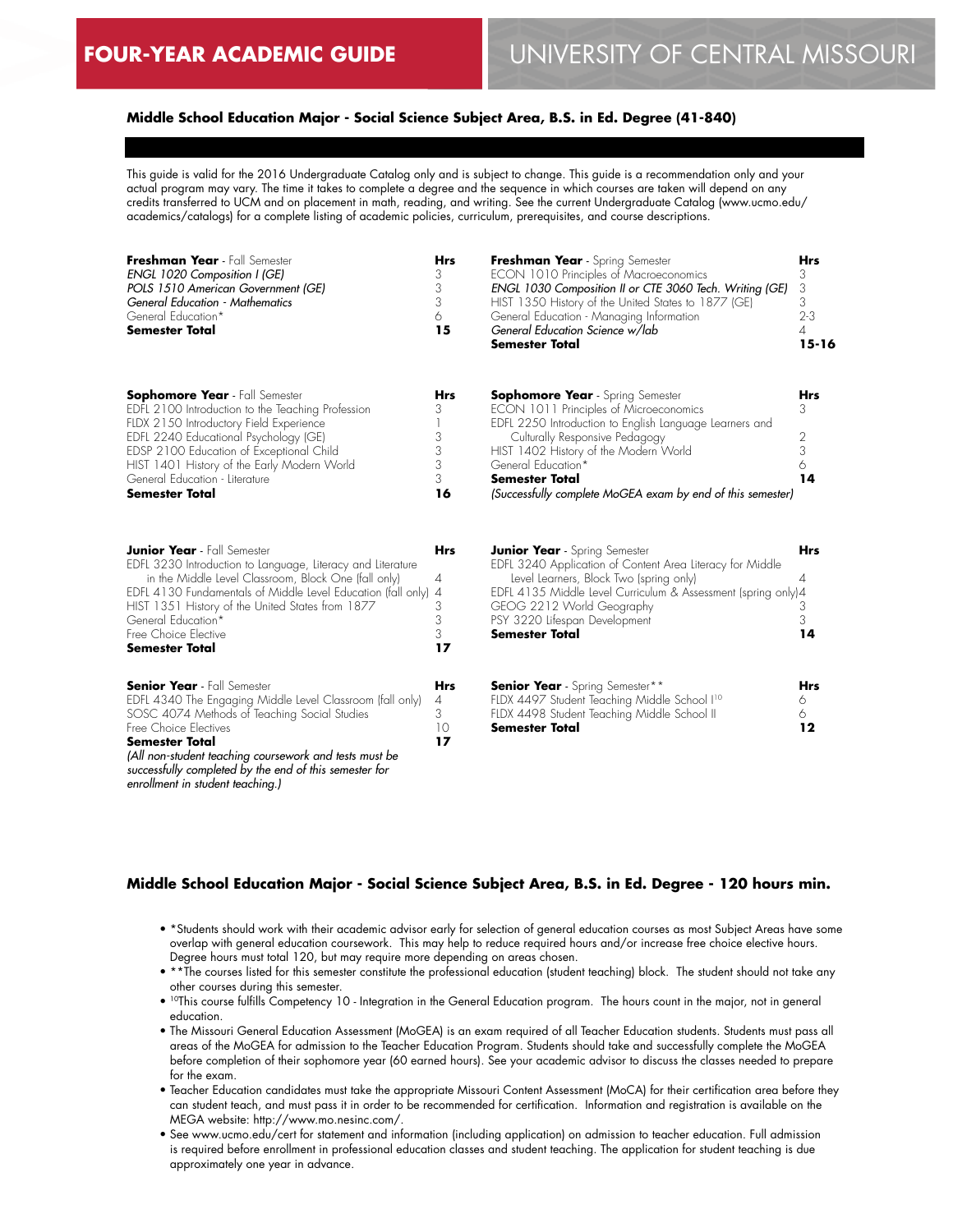# **Middle School Education Major - Speech/Theatre Subject Area, B.S. in Ed. Degree (41-840)**

This guide is valid for the 2016 Undergraduate Catalog only and is subject to change. This guide is a recommendation only and your actual program may vary. The time it takes to complete a degree and the sequence in which courses are taken will depend on any credits transferred to UCM and on placement in math, reading, and writing. See the current Undergraduate Catalog (www.ucmo.edu/ academics/catalogs) for a complete listing of academic policies, curriculum, prerequisites, and course descriptions.

| Freshman Year - Fall Semester<br>COMM 1000 Public Speaking (GE)<br>ENGL 1020 Composition I (GE)<br>POLS 1510 American Government (GE)<br>General Education - Mathematics<br>General Education*<br><b>Semester Total</b>                                                                                                                      | <b>Hrs</b><br>3<br>3<br>3<br>3<br>3<br>15 | Freshman Year - Spring Semester<br>ENGL 1030 Composition II or CTE 3060 Tech. Writing (GE)<br>General Education*<br>Semester Total                                                                                                                                                                                                                             | <b>Hrs</b><br>3<br>12<br>15        |
|----------------------------------------------------------------------------------------------------------------------------------------------------------------------------------------------------------------------------------------------------------------------------------------------------------------------------------------------|-------------------------------------------|----------------------------------------------------------------------------------------------------------------------------------------------------------------------------------------------------------------------------------------------------------------------------------------------------------------------------------------------------------------|------------------------------------|
| <b>Sophomore Year</b> - Fall Semester<br>EDFL 2100 Introduction to the Teaching Profession<br>FLDX 2150 Introductory Field Experience<br>EDFL 2240 Educational Psychology (GE)<br>EDSP 2100 Education of Exceptional Child<br>HIST 1350 or 1351 History of the United States (GE)<br>General Education - Literature<br><b>Semester Total</b> | <b>Hrs</b><br>3<br>3<br>3<br>3<br>3<br>16 | <b>Sophomore Year</b> - Spring Semester<br>COMM 2330 Communication in Small Groups/Teams<br>EDFL 2250 Introduction to English Language Learners and<br>Culturally Responsive Pedagogy<br>THEA 1500 Acting<br>THEA 1600 Stagecraft<br>THEA 2400 Discovering Theatre (GE)<br><b>Semester Total</b><br>(Successfully complete MoGEA exam by end of this semester) | Hrs<br>3<br>2<br>3<br>3<br>3<br>14 |
| <b>Junior Year</b> - Fall Semester<br>EDFL 3230 Introduction to Language, Literacy and Literature<br>in the Middle Level Classroom, Block One (fall only)<br>EDFL 4130 Fundamentals of Middle Level Education (fall only) 4<br>Subject Area Electives from COMM or THEA<br>Semester Total                                                    | <b>Hrs</b><br>4<br>6<br>14                | <b>Junior Year</b> - Spring Semester<br>EDFL 3240 Application of Content Area Literacy for Middle<br>Level Learners, Block Two (spring only)<br>EDFL 4135 Middle Level Curriculum & Assessment (spring only)4<br>PSY 3220 Lifespan Development<br>Subject Area Elective from COMM or THEA<br><b>Semester Total</b>                                             | <b>Hrs</b><br>4<br>3<br>6<br>17    |
| <b>Senior Year</b> - Fall Semester<br>EDFL 4340 The Engaging Middle Level Classroom (fall only)<br>Free Choice Electives<br><b>Semester Total</b><br>(All non-student teaching coursework and tests must be<br>successfully completed by the end of this semester for<br>enrollment in student teaching.)                                    | <b>Hrs</b><br>$\overline{A}$<br>13<br>17  | <b>Senior Year</b> - Spring Semester**<br>FLDX 4497 Student Teaching Middle School I <sup>10</sup><br>FLDX 4498 Student Teaching Middle School II<br>Semester Total                                                                                                                                                                                            | <b>Hrs</b><br>6<br>6<br>12         |

# **Middle School Education Major - Speech/Theatre Subject Area, B.S. in Ed. Degree 120 hours minimum**

- \*Students should work with their academic advisor early for selection of general education courses as most Subject Areas have some overlap with general education coursework. This may help to reduce required hours and/or increase free choice elective hours. Degree hours must total 120, but may require more depending on areas chosen.
- \*\*The courses listed for this semester constitute the professional education (student teaching) block. The student should not take any other courses during this semester.
- <sup>10</sup>This course fulfills Competency 10 Integration in the General Education program. The hours count in the major, not in general education.
- The Missouri General Education Assessment (MoGEA) is an exam required of all Teacher Education students. Students must pass all areas of the MoGEA for admission to the Teacher Education Program. Students should take and successfully complete the MoGEA before completion of their sophomore year (60 earned hours). See your academic advisor to discuss the classes needed to prepare for the exam.
- Teacher Education candidates must take the appropriate Missouri Content Assessment (MoCA) for their certification area before they can student teach, and must pass it in order to be recommended for certification. Information and registration is available on the MEGA website: http://www.mo.nesinc.com/.
- See www.ucmo.edu/cert for statement and information (including application) on admission to teacher education. Full admission is required before enrollment in professional education classes and student teaching. The application for student teaching is due approximately one year in advance.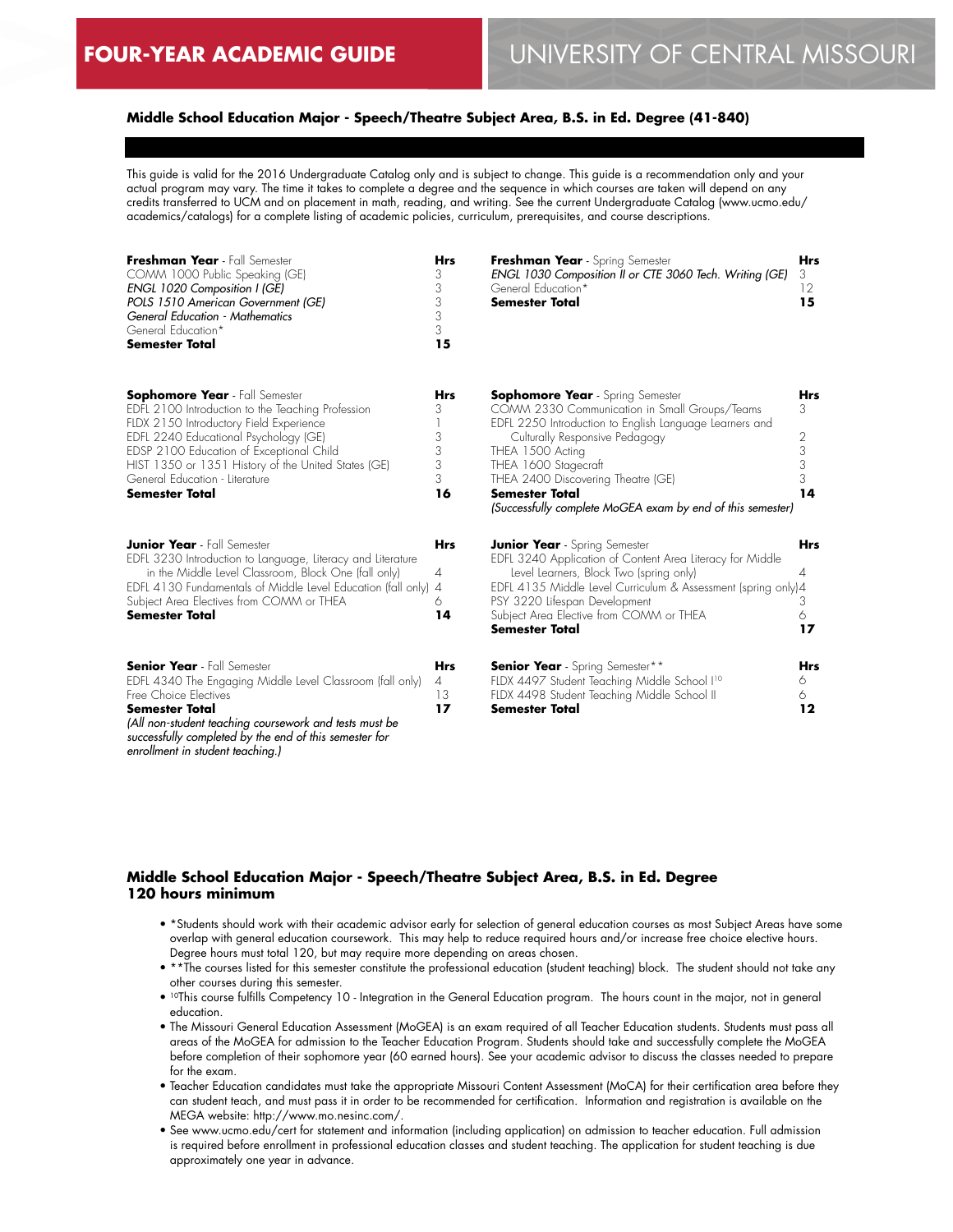# **Modern Languages Major (Option 1: Language and Culture,) B.A. Degree (42-01574)**

This guide is valid for the 2016 Undergraduate Catalog only and is subject to change. This guide is a recommendation only and your actual program may vary. The time it takes to complete a degree and the sequence in which courses are taken will depend on any credits transferred to UCM and on placement in math, reading, and writing. See the current Undergraduate Catalog (www.ucmo.edu/ academics/catalogs) for a complete listing of academic policies, curriculum, prerequisites, and course descriptions.

| Freshman Year - Fall Semester<br>ENGL 1020 Composition I (GE)<br>Intermediate I (FREN, GER, or SPAN)*+<br>General Education - Mathematics<br>General Education<br><b>Semester Total</b><br>AE 1400 University Foundations** | <b>Hrs</b><br>3<br>3<br>3<br>6<br>15 | Freshman Year - Spring Semester<br>ENGL 1030 Composition II or CTE 3060 Tech. Writing (GE)<br>Intermediate II (FREN, GER, or SPAN)*<br>General Education<br><b>Semester Total</b>                                        | <b>Hrs</b><br>3<br>3<br>9<br>15 |
|-----------------------------------------------------------------------------------------------------------------------------------------------------------------------------------------------------------------------------|--------------------------------------|--------------------------------------------------------------------------------------------------------------------------------------------------------------------------------------------------------------------------|---------------------------------|
| <b>Sophomore Year</b> - Fall Semester<br>2000/3000 level course (FREN, GER, or SPAN)*<br>3000 level course (FREN, GER, or SPAN)*<br>General Education - Literature<br>General Education<br><b>Semester Total</b>            | Hrs<br>3<br>3<br>3<br>6<br>15        | <b>Sophomore Year</b> - Spring Semester<br>3000 level courses (FREN, GER, or SPAN)*<br>General Education<br><b>Semester Total</b>                                                                                        | Hrs<br>6<br>9<br>15             |
| <b>Junior Year</b> - Fall Semester<br>3000 level course (FREN, GER, or SPAN)*<br>3000/4000 level course (FREN, GER, or SPAN)*<br>Free Choice Electives<br><b>Semester Total</b>                                             | <b>Hrs</b><br>3<br>3<br>9<br>15      | <b>Junior Year</b> - Spring Semester<br>4000 level courses (FREN, GER, or SPAN)*<br>Free Choice Electives<br><b>Semester Total</b>                                                                                       | <b>Hrs</b><br>6<br>9.<br>15     |
| <b>Senior Year</b> - Fall Semester<br>4000 level course (FREN, GER, or SPAN)*<br>Free Choice Electives<br><b>Semester Total</b>                                                                                             | Hrs<br>3<br>12<br>15                 | <b>Senior Year</b> - Spring Semester<br>GISL 4244 Cross-Cultural Cinema <sup>10</sup><br>4000 level course (FREN, GER, or SPAN)*<br>Free Choice Electives (6 hrs. will be validated language credit) 9<br>Semester Total | Hrs<br>3<br>3<br>15             |

#### **Modern Languages Major (Option 1: Language and Culture), B.A. Degree - 120 hours (114 hours taken on campus plus 6 hours of "validated credit" or "dual credit".)**

- \*All 36 hours of the language requirement must be in the same modern foreign language (French, German, or Spanish).
- +Enrollment in Intermediate I requires completion of 6 hours of credit for Elementary Language I and Elementary Language II or equivalent proficiency. If you received college credit for these classes while in high school (dual credit), these credits will be applied to the major sequence. Students who have taken high school language courses (French, German or Spanish) may enroll beyond the Elementary I level, and may apply for Validated Credit for the class(es) skipped. A student completing Elementary II with a grade of C or higher will earn three credit hours for Elementary I at no tuition charge; a student completing Intermediate I with a grade of C or higher will earn six credit hours for Elementary I and II at no tuition charge.
- \*\*AE 1400 is a free choice elective and is highly recommended for academic success. If AE 1400 is chosen, 1 less hour of free choice electives will be needed.
- 10This course fulfills Competency 10 Integration in the General Education program. The hours count in the major, not in general education.
- ARE YOU PLANNING TO TEACH A MODERN LANGUAGE? If so choose, Area 2 Professional Applications of the Modern Languages major with the Education Concentration (K-12 Certification).
- To satisfy the General Education Assessment (GEA) Policy, students must take the GEA *after* they earn 45 credit hours but *before* earning 75 credit hours. Transfer students who have more than 45 hours earned should take the exam during their second semester at UCM. Students must achieve a passing score of 425 to meet graduation requirements. Students may register for the GEA through MyCentral. Contact UCM Testing Services (HUM 216, 660-543-4919, testingservices@ucmo.edu) for more information.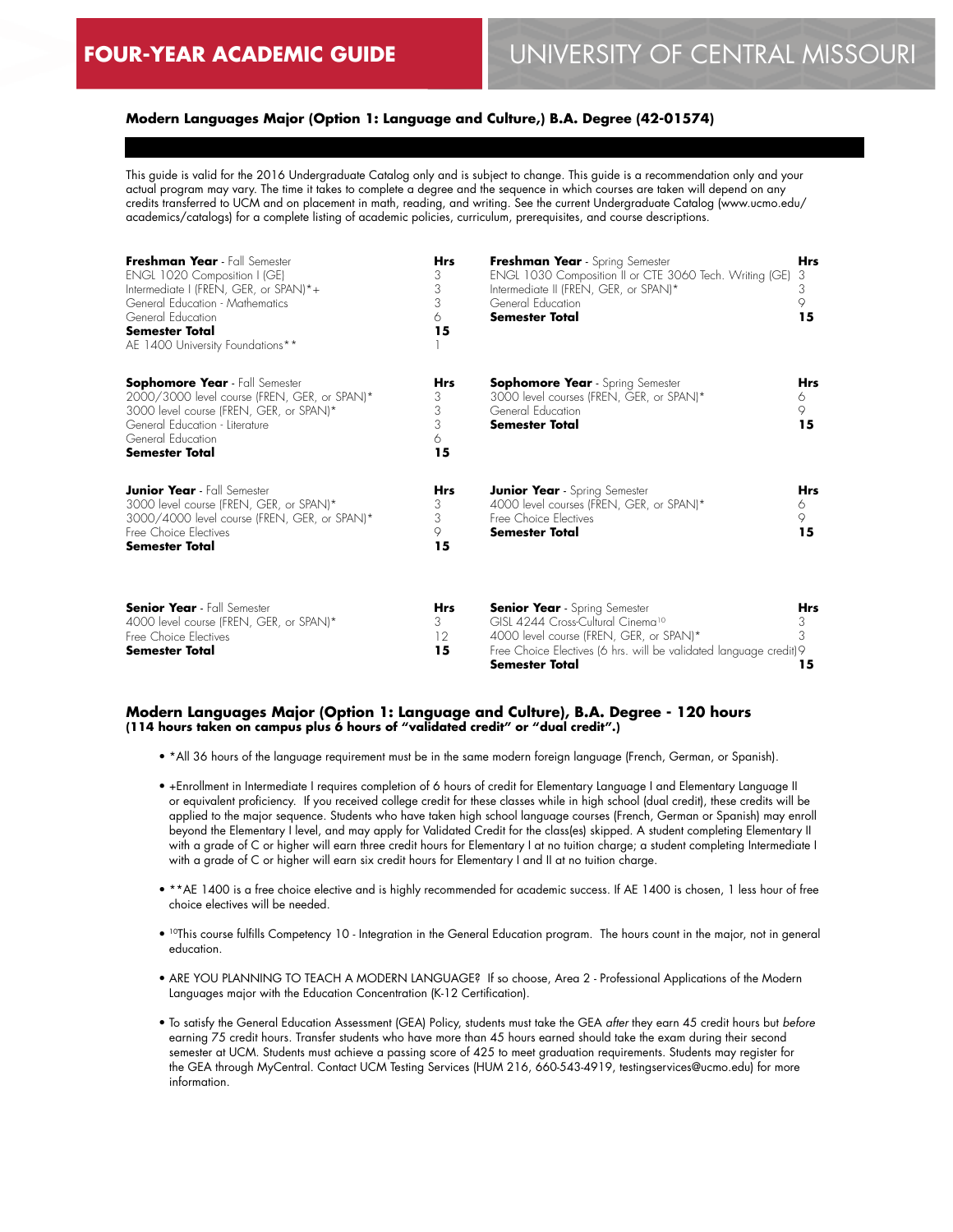# **Modern Languages Major (Option 2: Prof. Apps. - Marketing Concentration), B.A. Degree (42-02574)**

This guide is valid for the 2016 Undergraduate Catalog only and is subject to change. This guide is a recommendation only and your actual program may vary. The time it takes to complete a degree and the sequence in which courses are taken will depend on any credits transferred to UCM and on placement in math, reading, and writing. See the current Undergraduate Catalog (www.ucmo.edu/ academics/catalogs) for a complete listing of academic policies, curriculum, prerequisites, and course descriptions.

| Freshman Year - Fall Semester<br>ENGL 1020 Composition I (GE)<br>Intermediate I (FREN, GER, or SPAN)*+<br>General Education - Mathematics<br>General Education<br><b>Semester Total</b><br>AE 1400 University Foundations**                        | <b>Hrs</b><br>3<br>3<br>3<br>6<br>15      | Freshman Year - Spring Semester<br>ENGL 1030 Composition II or CTE 3060 Tech. Writing (GE)<br>Intermediate II (FREN, GER, or SPAN)*<br>General Education<br><b>Semester Total</b>                           | <b>Hrs</b><br>3<br>3<br>9<br>15      |
|----------------------------------------------------------------------------------------------------------------------------------------------------------------------------------------------------------------------------------------------------|-------------------------------------------|-------------------------------------------------------------------------------------------------------------------------------------------------------------------------------------------------------------|--------------------------------------|
| <b>Sophomore Year</b> - Fall Semester<br>2000/3000 level course (FREN, GER, or SPAN)*<br>3000 level course (FREN, GER, or SPAN)*<br>General Education - Literature<br>General Education<br><b>Semester Total</b>                                   | <b>Hrs</b><br>3<br>3<br>3<br>6<br>15      | <b>Sophomore Year</b> - Spring Semester<br>Major Marketing Concentration Elective<br>3000 level courses (FREN, GER, or SPAN)*<br>General Education<br><b>Semester Total</b>                                 | <b>Hrs</b><br>3<br>6<br>6<br>15      |
| <b>Junior Year</b> - Fall Semester<br>MKT 3405 Marketing Policy<br>Major Marketing Concentration Elective<br>3000 level course (FREN, GER, or SPAN)*<br>3000/4000 level course (FREN, GER, or SPAN)*<br>General Education<br><b>Semester Total</b> | <b>Hrs</b><br>3<br>3<br>3<br>3<br>3<br>15 | <b>Junior Year</b> - Spring Semester<br>MGT 3315 Management of Organizations<br>MKT 3430 Professional Sales<br>4000 level courses (FREN, GER, or SPAN)*<br>Free Choice Electives<br><b>Semester Total</b>   | <b>Hrs</b><br>3<br>3<br>6<br>3<br>15 |
| Summer between Junior & Senior Year -<br>Summer Semester<br>MKT 3435 Internship in Marketing<br><b>Semester Total</b>                                                                                                                              | <b>Hrs</b><br>6<br>6                      | <b>Senior Year</b> - Spring Semester                                                                                                                                                                        | <b>Hrs</b>                           |
| <b>Senior Year</b> - Fall Semester<br>Major Marketing Concentration Elective<br>MKT 3480 Consumer Behavior<br>4000 level course (FREN, GER, or SPAN)*<br>Free Choice Elective (validated credit)<br><b>Semester Total</b>                          | <b>Hrs</b><br>3<br>3<br>3<br>3<br>12      | GISL 4244 Cross-Cultural Cinema <sup>10</sup><br>MKT 4460 International Marketing<br>ML 4050 Language in the Professions/Translation<br>Free Choice Electives (validated language credit)<br>Semester Total | 3<br>3<br>3<br>3<br>12               |

# **Modern Languages Major (Option 2: Professional Applications - Marketing Concentration), B.A. Degree - 120 hours**

# **(114 hours taken on campus plus 6 hours of "validated credit" or "dual credit".)**

- \*All 33 hours of the language requirement must be in the same modern foreign language (French, German, or Spanish).
- +Enrollment in Intermediate I requires completion of 6 hours of credit for Elementary Language I and Elementary Language II or equivalent proficiency. If you received college credit for these classes while in high school (dual credit), these credits will be applied to the major sequence. Students who have taken high school language courses (French, German or Spanish) may enroll beyond the Elementary I level, and may apply for Validated Credit for the class(es) skipped. A student completing Elementary II with a grade of C or higher will earn three credit hours for Elementary I at no tuition charge; a student completing Intermediate I with a grade of C or higher will earn six credit hours for Elementary I and II at no tuition charge.
- \*\*AE 1400 is a free choice elective and is highly recommended for academic success. If AE 1400 is chosen, 1 less hour of free choice electives will be needed.
- <sup>10</sup>This course fulfills Competency 10 Integration in the General Education program. The hours count in the major, not in general education.
- ARE YOU PLANNING TO TEACH A MODERN LANGUAGE? If so choose, Area 2 Professional Applications of the Modern Languages major with the Education Concentration (K-12 Certification).
- To satisfy the General Education Assessment (GEA) Policy, students must take the GEA *after* they earn 45 credit hours but *before* earning 75 credit hours. Transfer students who have more than 45 hours earned should take the exam during their second semester at UCM. Students must achieve a passing score of 425 to meet graduation requirements. Students may register for the GEA through MyCentral. Contact UCM Testing Services (HUM 216, 660-543-4919, testingservices@ucmo.edu) for more information.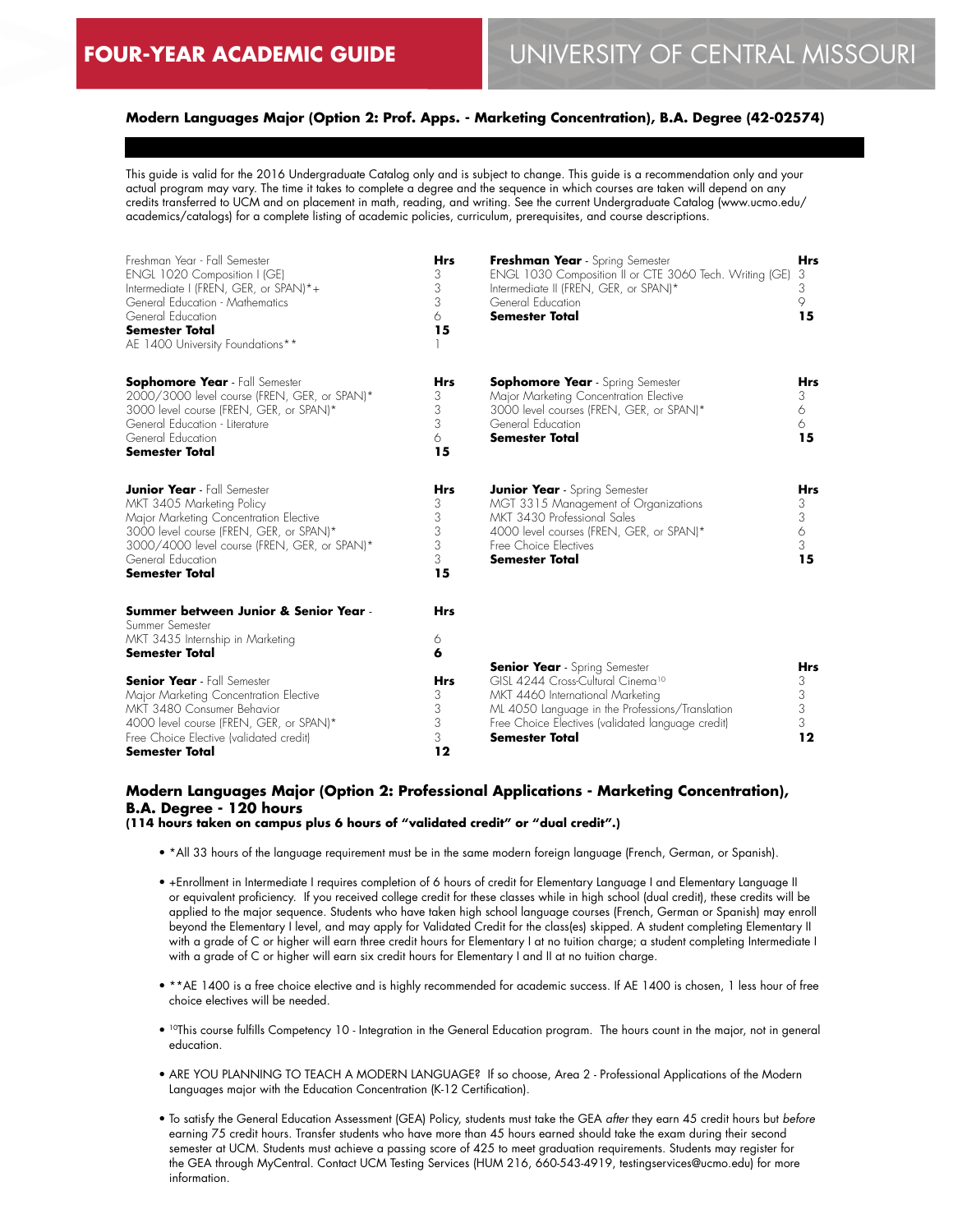# **Modern Languages Major (Option 2: Prof. Apps. - Criminal Justice Concentration), B.A. Degree (42- 02574)**

This guide is valid for the 2016 Undergraduate Catalog only and is subject to change. This guide is a recommendation only and your actual program may vary. The time it takes to complete a degree and the sequence in which courses are taken will depend on any credits transferred to UCM and on placement in math, reading, and writing. See the current Undergraduate Catalog (www.ucmo.edu/ academics/catalogs) for a complete listing of academic policies, curriculum, prerequisites, and course descriptions.

| Freshman Year - Fall Semester<br>CJ 1000 Introduction to Criminal Justice (GE)<br>ENGL 1020 Composition I (GE)<br>Intermediate I (FREN, GER, or SPAN)*+<br>General Education - Mathematics<br>General Education<br><b>Semester Total</b><br>AE 1400 University Foundations** | <b>Hrs</b><br>Freshman Year - Spring Semester<br>3<br>CJ 2300 Criminal Law and Procedure<br>3<br>ENGL 1030 Composition II or CTE 3060 Tech. Writing (GE)<br>3<br>Intermediate II (FREN, GER, or SPAN)*<br>3<br>General Education<br>3<br><b>Semester Total</b><br>15 |                                                                                                                                                                                                                        |                                      |  | Hrs<br>3<br>3<br>3<br>6<br>15 |  |
|------------------------------------------------------------------------------------------------------------------------------------------------------------------------------------------------------------------------------------------------------------------------------|----------------------------------------------------------------------------------------------------------------------------------------------------------------------------------------------------------------------------------------------------------------------|------------------------------------------------------------------------------------------------------------------------------------------------------------------------------------------------------------------------|--------------------------------------|--|-------------------------------|--|
| <b>Sophomore Year</b> - Fall Semester<br>CI 3006 Corrections<br>2000/3000 level course (FREN, GER, or SPAN)*<br>3000 level course (FREN, GER, or SPAN)*<br>General Education - Literature<br>General Education<br><b>Semester Total</b>                                      | <b>Hrs</b><br>3<br>3<br>3<br>3<br>3<br>15                                                                                                                                                                                                                            | <b>Sophomore Year</b> - Spring Semester<br>CJ 3010 Policing a Democratic Society<br>3000 level courses (FREN, GER, or SPAN)*<br>General Education<br><b>Semester Total</b>                                             | <b>Hrs</b><br>3<br>6<br>6<br>15      |  |                               |  |
| <b>Junior Year</b> - Fall Semester<br>CJ 3020 Comparative Justice Systems<br>3000 level course (FREN, GER, or SPAN)*<br>3000/4000 level course (FREN, GER, or SPAN)*<br>General Education<br><b>Semester Total</b>                                                           | <b>Hrs</b><br>3<br>3<br>3<br>6<br>15                                                                                                                                                                                                                                 | <b>Junior Year</b> - Spring Semester<br>CJ 4503 Dynamics of Criminal Behavior<br>CI Elective<br>4000 level courses (FREN, GER, or SPAN)*<br>Free Choice Elective<br><b>Semester Total</b>                              | <b>Hrs</b><br>3<br>3<br>6<br>3<br>15 |  |                               |  |
| Summer between Junior & Senior Year<br>CJ 4602 Internship in Criminal Justice<br><b>Semester Total</b>                                                                                                                                                                       | <b>Hrs</b><br>3<br>3                                                                                                                                                                                                                                                 |                                                                                                                                                                                                                        |                                      |  |                               |  |
| <b>Senior Year</b> - Fall Semester<br>CI Electives<br>4000 level course (FREN, GER, or SPAN)*<br>General Education<br>Free Choice Elective<br><b>Semester Total</b>                                                                                                          | Hrs<br>6<br>3<br>3<br>3<br>15                                                                                                                                                                                                                                        | <b>Senior Year</b> - Spring Semester<br>GISL 4244 Cross-Cultural Cinema <sup>10</sup><br>ML 4050 Language in the Professions/Translation<br>Free Choice Electives (validated language credit)<br><b>Semester Total</b> | <b>Hrs</b><br>3<br>3<br>6<br>12      |  |                               |  |

# **Modern Languages Major (Option 2: Professional Applications - Criminal Justice Concentration), B.A. Degree - 120 hours**

**(114 hours taken on campus plus 6 hours of "validated credit" or "dual credit".)**

- \*All 33 hours of the language requirement must be in the same modern foreign language (French, German, or Spanish). • +Enrollment in Intermediate I requires completion of 6 hours of credit for Elementary Language I and Elementary Language II or equivalent proficiency. If you received college credit for these classes while in high school (dual credit), these credits will be applied to the major sequence. Students who have taken high school language courses (French, German or Spanish) may enroll beyond the Elementary I level, and may apply for Validated Credit for the class(es) skipped. A student completing Elementary II with a grade of C or higher will earn three credit hours for Elementary I at no tuition charge; a student completing Intermediate I with a grade of C or higher will earn six credit hours for Elementary I and II at no tuition charge.
- \*\*AE 1400 is a free choice elective and is highly recommended for academic success. If AE 1400 is chosen, 1 less hour of free choice electives will be needed.
- 10This course fulfills Competency 10 Integration in the General Education program. The hours count in the major, not in general education.
- ARE YOU PLANNING TO TEACH A MODERN LANGUAGE? If so choose, Area 2 Professional Applications of the Modern Languages major with the Education Concentration (K-12 Certification).
- To satisfy the General Education Assessment (GEA) Policy, students must take the GEA *after* they earn 45 credit hours but *before* earning 75 credit hours. Transfer students who have more than 45 hours earned should take the exam during their second semester at UCM. Students must achieve a passing score of 425 to meet graduation requirements. Students may register for the GEA through MyCentral. Contact UCM Testing Services (HUM 216, 660-543-4919, testingservices@ucmo.edu) for more information.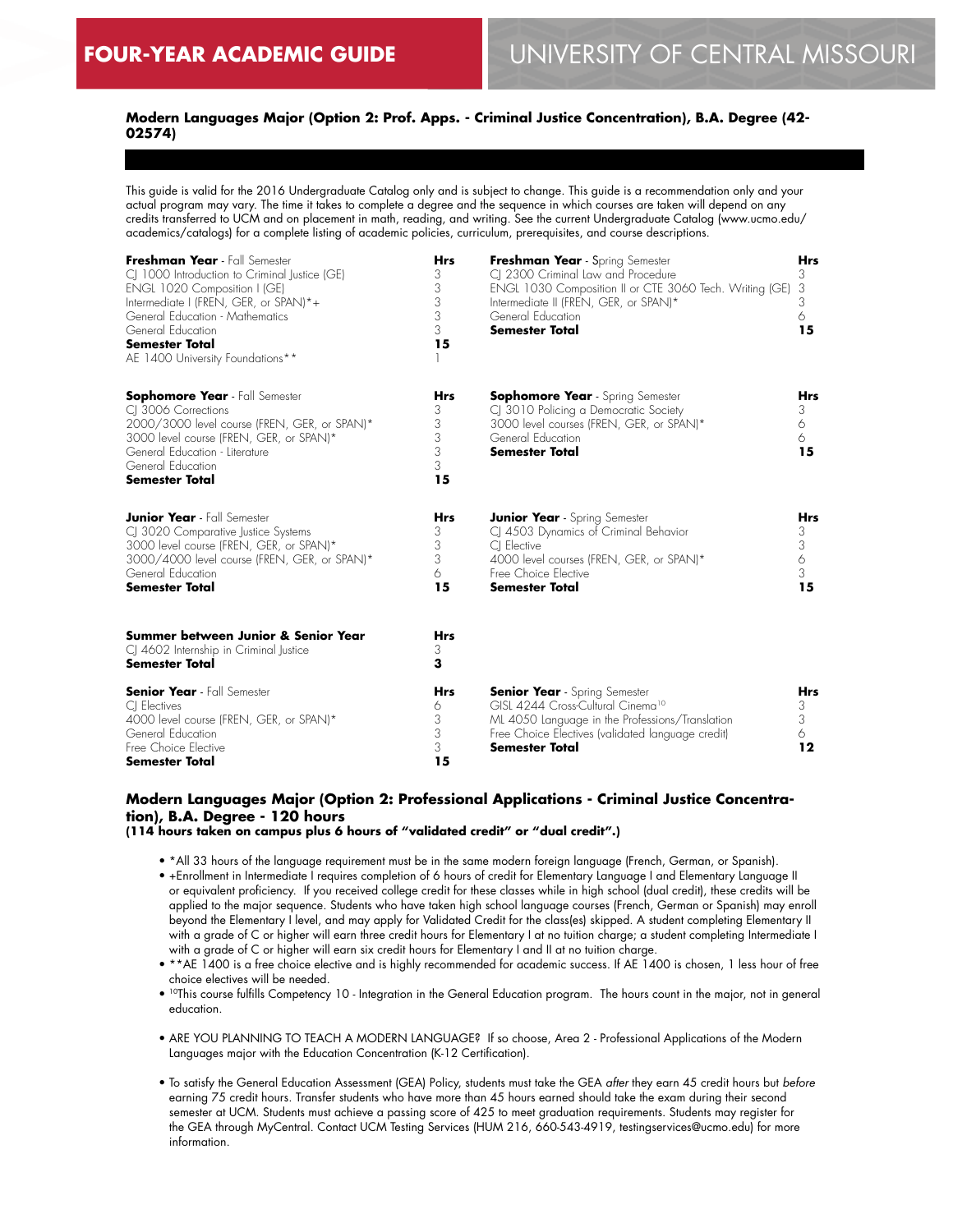# **Modern Languages Major (Option 2: Prof. Apps. - Hospitality Management Concentration), B.A. Degree (42-02574)**

This guide is valid for the 2016 Undergraduate Catalog only and is subject to change. This guide is a recommendation only and your actual program may vary. The time it takes to complete a degree and the sequence in which courses are taken will depend on any credits transferred to UCM and on placement in math, reading, and writing. See the current Undergraduate Catalog (www.ucmo.edu/ academics/catalogs) for a complete listing of academic policies, curriculum, prerequisites, and course descriptions.

| Freshman Year - Fall Semester<br>ENGL 1020 Composition I (GE)<br>HM 1800 Introduction to Hospitality (fall only)<br>Intermediate I (FREN, GER, or SPAN)*+<br>General Education - Mathematics<br>General Education<br><b>Semester Total</b><br>AE 1400 University Foundations** |                                           | Freshman Year - Spring Semester<br>ENGL 1030 Composition II or CTE 3060 Tech. Writing (GE)<br>HM 2830 Hospitality Management Case Analysis***<br>Intermediate II (FREN, GER, or SPAN)*<br>General Education<br><b>Semester Total</b>                                        |                                    |  |
|--------------------------------------------------------------------------------------------------------------------------------------------------------------------------------------------------------------------------------------------------------------------------------|-------------------------------------------|-----------------------------------------------------------------------------------------------------------------------------------------------------------------------------------------------------------------------------------------------------------------------------|------------------------------------|--|
| <b>Sophomore Year</b> - Fall Semester<br>ACCT 2101 Principles of Financial Accounting<br>2000/3000 level course (FREN, GER, or SPAN)*<br>3000 level course (FREN, GER, or SPAN)*<br>General Education (COMM 1000 or 1050 recommended)#<br><b>Semester Total</b>                | <b>Hrs</b><br>3<br>3<br>3<br>6<br>15      | <b>Sophomore Year</b> - Spring Semester<br>HM 2830 Hospitality Management Case Analysis***<br>3000 level courses (FREN, GER, or SPAN)*<br>General Education - Literature<br>General Education<br><b>Semester Total</b>                                                      | Hrs<br>6<br>3<br>3<br>13           |  |
| <b>Junior Year</b> - Fall Semester<br>HM 3800 Lodging Management<br>MGT 3325 Business Communication#<br>3000 level course (FREN, GER, or SPAN)*<br>3000/4000 level course (FREN, GER, or SPAN)*<br>General Education<br><b>Semester Total</b>                                  | <b>Hrs</b><br>3<br>3<br>3<br>3<br>3<br>15 | <b>Junior Year</b> - Spring Semester<br>HM 3825 Events Management<br>MGT 3320 Systems, Teams, and Organizational Behavior<br>4000 level courses (FREN, GER, or SPAN)*<br>General Education<br>Free Choice Electives<br><b>Semester Total</b>                                | Hrs<br>3<br>3<br>3<br>3<br>3<br>15 |  |
| Summer between Junior & Senior Year<br>HM 3810 Internship in Hotel and Restaurant Management<br><b>Semester Total</b>                                                                                                                                                          | <b>Hrs</b><br>3<br>3                      |                                                                                                                                                                                                                                                                             |                                    |  |
| <b>Senior Year</b> - Fall Semester<br>HM 2830 Hospitality Management Case Analysis***<br>HM 3844 Restaurant Operations<br>4000 level course (FREN, GER, or SPAN)*<br>Free Choice Electives (validated language credit)+<br><b>Semester Total</b>                               | Hrs<br>3<br>3<br>6<br>13                  | <b>Senior Year</b> - Spring Semester<br>GISL 4244 Cross-Cultural Cinema <sup>10</sup><br>HRM 3920 Human Resource Management<br>ML 4050 Language in the Professions/Translation<br>4000 level courses (FREN, GER, or SPAN)*<br>Free Choice Elective<br><b>Semester Total</b> | Hrs<br>3<br>3<br>3<br>3<br>3<br>15 |  |

# **Modern Languages Major (Option 2: Professional Applications - Hospitality Management Concentration), B.A. Degree - 120 hours**

**(114 hours taken on campus plus 6 hours of "validated credit" or "dual credit" for language Elementary I and II.)**

- \*All 33 hours of the language requirement must be in the same modern foreign language (French, German, or Spanish).
- +Enrollment in Intermediate I requires completion of 6 hours of credit for Elementary Language I and Elementary Language II or equivalent proficiency. If you received college credit for these classes while in high school (dual credit), these credits will be applied to the major sequence. Students who have taken high school language courses (French, German or Spanish) may enroll beyond the Elementary I level, and may apply for Validated Credit for the class(es) skipped. A student completing Elementary II with a grade of C or higher will earn three credit hours for Elementary I at no tuition charge; a student completing Intermediate I with a grade of C or higher will earn six credit hours for Elementary I and II at no tuition charge.
- \*\*AE 1400 is a free choice elective and is highly recommended for academic success. If AE 1400 is chosen, 1 less hour of free choice electives will be needed.
- \*\*\*HM 2830 Hospitality Management Case Analysis is a one-credit hour course that must be repeated for a total of three credit hours.
- #MGT 3325 requires a prerequisite of either COMM 1000 or 1050. Either of these classes will fulfill the Communication requirement in General Education.
- 10This course fulfills Competency 10 Integration in the General Education program. The hours count in the major, not in general education.
- ARE YOU PLANNING TO TEACH A MODERN LANGUAGE? If so choose, Area 2 Professional Applications of the Modern Languages major with the Education Concentration (K-12 Certification).
- To satisfy the General Education Assessment (GEA) Policy, students must take the GEA *after* they earn 45 credit hours but *before* earning 75 credit hours. Transfer students who have more than 45 hours earned should take the exam during their second semester at UCM. Students must achieve a passing score of 425 to meet graduation requirements. Students may register for the GEA through MyCentral. Contact UCM Testing Services (HUM 216, 660-543-4919, testingservices@ucmo.edu) for more information.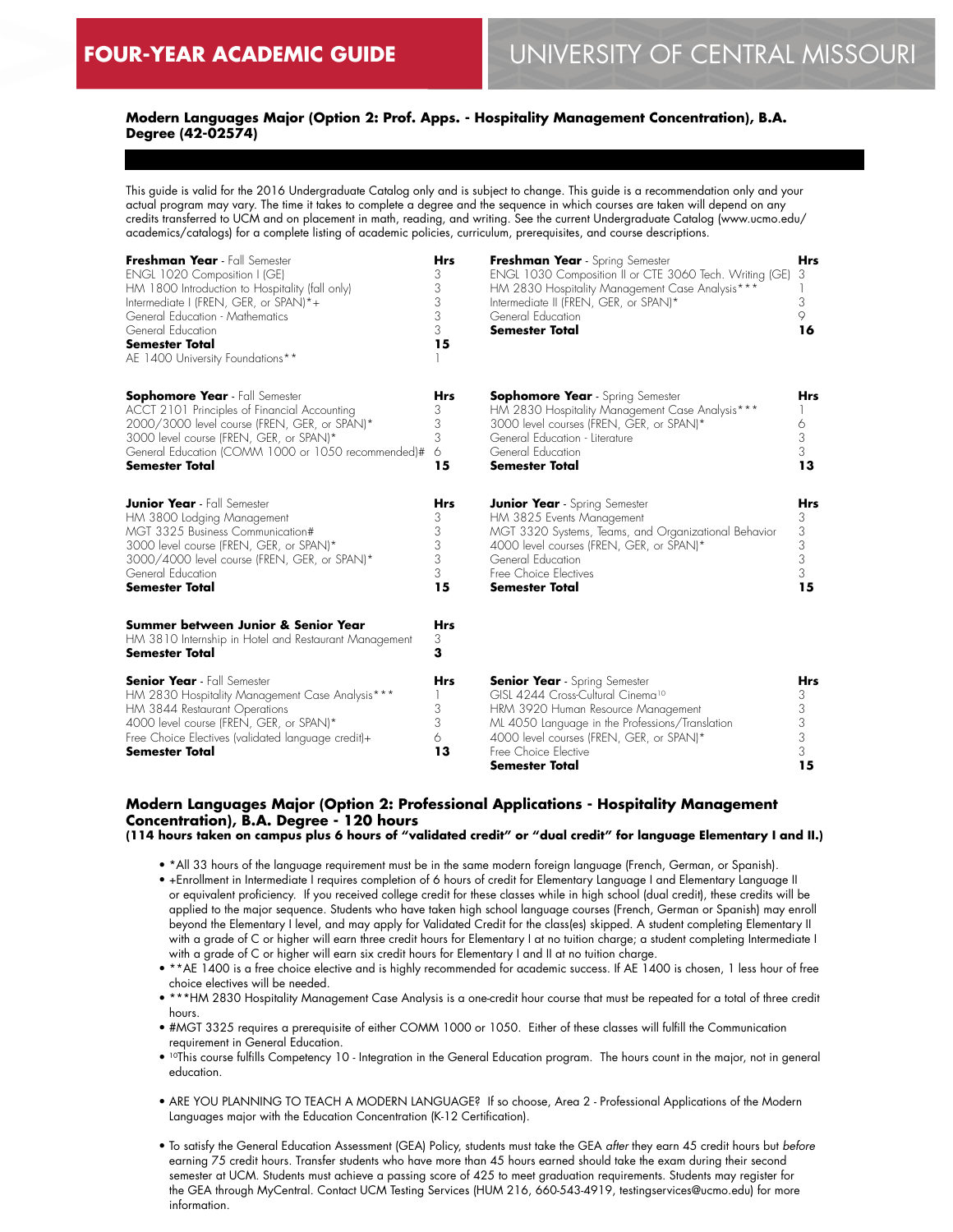# **Modern Languages Major (Option 2: Prof. Apps. - Public Relations Concentration), B.A. Degree (42- 02574)**

This guide is valid for the 2016 Undergraduate Catalog only and is subject to change. This guide is a recommendation only and your actual program may vary. The time it takes to complete a degree and the sequence in which courses are taken will depend on any credits transferred to UCM and on placement in math, reading, and writing. See the current Undergraduate Catalog (www.ucmo.edu/ academics/catalogs) for a complete listing of academic policies, curriculum, prerequisites, and course descriptions.

| Freshman Year - Fall Semester<br>ENGL 1020 Composition I (GE)<br>Intermediate I (FREN, GER, or SPAN)*+<br>General Education - Mathematics<br>General Education<br><b>Semester Total</b><br>AE 1400 University Foundations**                                                                          | <b>Hrs</b><br>3<br>3<br>3<br>6<br>15      | Freshman Year - Spring Semester<br>ENGL 1030 Composition II or CTE 3060 Tech. Writing (GE)<br>Intermediate II (FREN, GER, or SPAN)*<br>General Education<br><b>Semester Total</b>                                                                                                      | <b>Hrs</b><br>3<br>3<br>9<br>15       |
|------------------------------------------------------------------------------------------------------------------------------------------------------------------------------------------------------------------------------------------------------------------------------------------------------|-------------------------------------------|----------------------------------------------------------------------------------------------------------------------------------------------------------------------------------------------------------------------------------------------------------------------------------------|---------------------------------------|
| <b>Sophomore Year</b> - Fall Semester<br>PR 2620 Principles of Public Relations<br>2000/3000 level course (FREN, GER, or SPAN)*<br>3000 level course (FREN, GER, or SPAN)*<br>General Education - Literature<br>General Education<br><b>Semester Total</b>                                           | <b>Hrs</b><br>3<br>3<br>3<br>3<br>3<br>15 | <b>Sophomore Year</b> - Spring Semester<br>PR 3610 Writing & Editing for Public Relations<br>3000 level courses (FREN, GER, or SPAN)*<br>General Education<br><b>Semester Total</b>                                                                                                    | <b>Hrs</b><br>3.<br>6<br>6<br>15      |
| <b>Junior Year</b> - Fall Semester<br>PR 3620 Strategic Planning for Public Relations<br>3000 level course (FREN, GER, or SPAN)*<br>3000/4000 level course (FREN, GER, or SPAN)*<br>General Education<br>Free Choice Elective<br><b>Semester Total</b>                                               | <b>Hrs</b><br>3<br>3<br>3<br>3<br>3<br>15 | <b>Junior Year</b> - Spring Semester<br>COMM 3010 Interpersonal Communication<br>PR 4680 Advanced Public Relations Writing<br>4000 level courses (FREN, GER, or SPAN)*<br>Free Choice Elective (PR 3605 recommended to meet<br>prerequisite for PR $4670$ )++<br><b>Semester Total</b> | <b>Hrs</b><br>3<br>3<br>6<br>3.<br>15 |
| Summer between Junior & Senior Year<br>PR 4605 Public Relations Internship<br><b>Semester Total</b>                                                                                                                                                                                                  | <b>Hrs</b><br>3<br>3                      |                                                                                                                                                                                                                                                                                        |                                       |
| <b>Senior Year</b> - Fall Semester<br>COMM 3100 Communication Research Methods<br>COMM 3340 Intercultural Communication (GE)<br>PR 4670 Strategic Crisis Communication for Public Relations++3<br>POLS 4520 Principles of International Development<br>Free Choice Elective<br><b>Semester Total</b> | <b>Hrs</b><br>3<br>3<br>3<br>3<br>15      | <b>Senior Year</b> - Spring Semester<br>GISL 4244 Cross-Cultural Cinema <sup>10</sup><br>ML 4050 Language in the Professions/Translation<br>4000 level courses (FREN, GER, or SPAN)*<br>Free Choice Elective<br><b>Semester Total</b>                                                  | <b>Hrs</b><br>3<br>3<br>3<br>3<br>12  |

# **Modern Languages Major (Option 2: Professional Applications - Public Relations Concentration), B.A. Degree - 120 hours**

**(114 hours taken on campus plus 6 hours of "validated credit" or "dual credit".)**

- \*All 33 hours of the language requirement must be in the same modern foreign language (French, German, or Spanish).
- +Enrollment in Intermediate I requires completion of 6 hours of credit for Elementary Language I and Elementary Language II or equivalent proficiency. If you received college credit for these classes while in high school (dual credit), these credits will be applied to the major sequence. Students who have taken high school language courses (French, German or Spanish) may enroll beyond the Elementary I level, and may apply for Validated Credit for the class(es) skipped. A student completing Elementary II with a grade of C or higher will earn three credit hours for Elementary I at no tuition charge; a student completing Intermediate I with a grade of C or higher will earn six credit hours for Elementary I and II at no tuition charge.
- \*\*AE 1400 is a free choice elective and is highly recommended for academic success. If AE 1400 is chosen, 1 less hour of free choice electives will be needed.
- ++PR 3605 is a prerequisite for enrollment into PR 4670 but is not a required course in this major. If PR 3605 is not chosen as a free choice elective, see the Department of Economics, Finance, and Marketing for assistance with enrollment in PR 4670.
- 10This course fulfills Competency 10 Integration in the General Education program. The hours count in the major, not in general education.
- ARE YOU PLANNING TO TEACH A MODERN LANGUAGE? If so choose, Area 2 Professional Applications of the Modern Languages major with the Education Concentration (K-12 Certification).
- To satisfy the General Education Assessment (GEA) Policy, students must take the GEA *after* they earn 45 credit hours but *before* earning 75 credit hours. Transfer students who have more than 45 hours earned should take the exam during their second semester at UCM. Students must achieve a passing score of 425 to meet graduation requirements. Students may register for the GEA through MyCentral. Contact UCM Testing Services (HUM 216, 660-543-4919, testingservices@ucmo.edu) for more information.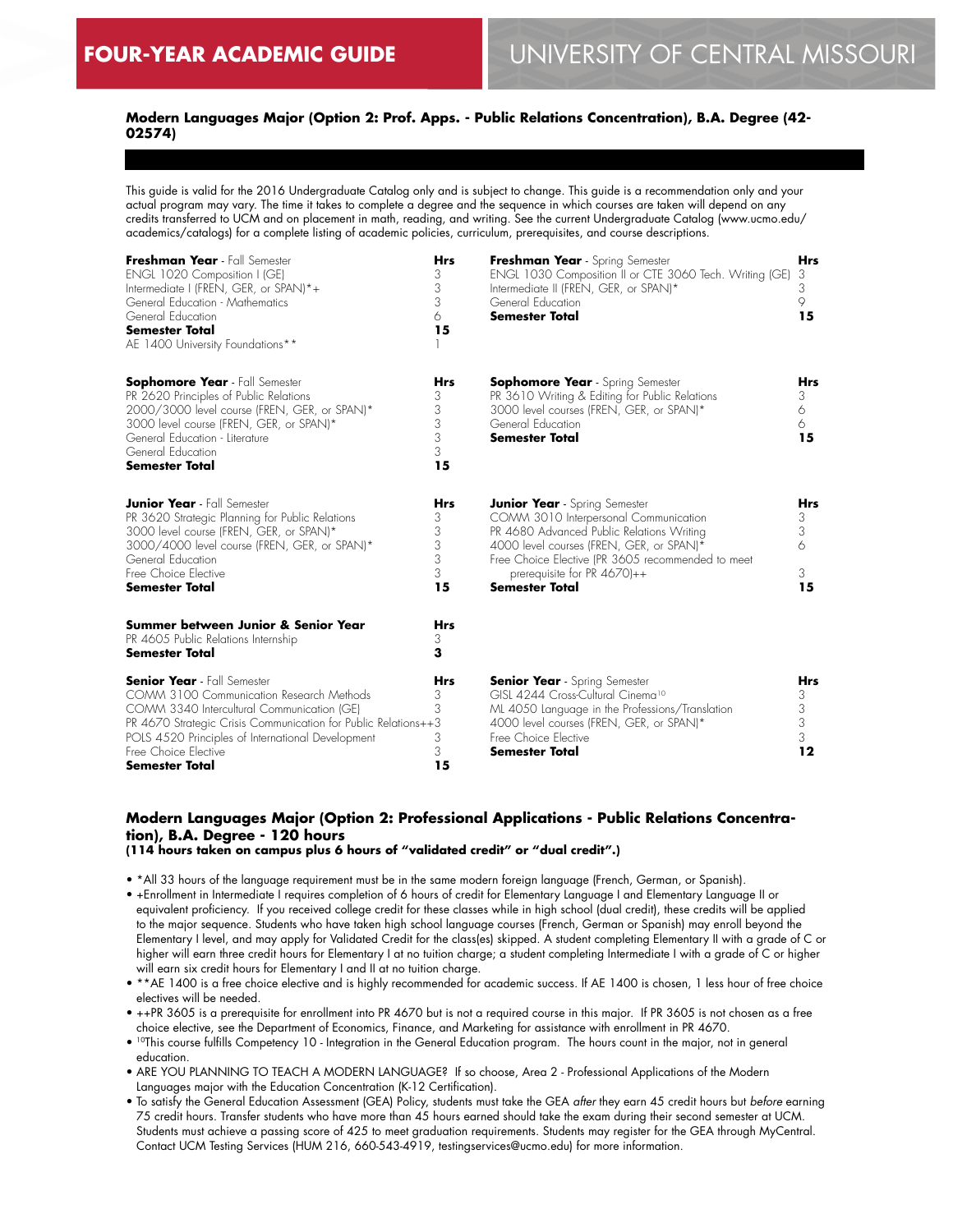# **Modern Languages Major (Option 2: Prof. Apps. - Education Concentration (K-12 Cert.)), B.A. Degree (42-02574)**

This guide is valid for the 2016 Undergraduate Catalog only and is subject to change. This guide is a recommendation only and your actual program may vary. The time it takes to complete a degree and the sequence in which courses are taken will depend on any credits transferred to UCM and on placement in math, reading, and writing. See the current Undergraduate Catalog (www.ucmo.edu/ academics/catalogs) for a complete listing of academic policies, curriculum, prerequisites, and course descriptions.

| Freshman Year - Fall Semester<br>ENGL 1020 Composition I (GE)<br>POLS 1510 American Government (GE)<br>Intermediate I (FREN, GER, or SPAN)*+<br>General Education Science w/lab**<br>General Education - Mathematics<br><b>Semester Total</b><br>AE 1400 University Foundations***                                                                                                    | <b>Hrs</b><br>3<br>3<br>3<br>4<br>3<br>16         | Freshman Year - Spring Semester<br>ENGL 1030 Composition II or CTE 3060 Tech. Writing (GE)<br>HIST 1350 or 1351 History of the United States (GE)<br>Intermediate II (FREN, GER, or SPAN)*<br>General Education - Managing Information<br>General Education<br><b>Semester Total</b>                                                                                                            |                                                   |
|---------------------------------------------------------------------------------------------------------------------------------------------------------------------------------------------------------------------------------------------------------------------------------------------------------------------------------------------------------------------------------------|---------------------------------------------------|-------------------------------------------------------------------------------------------------------------------------------------------------------------------------------------------------------------------------------------------------------------------------------------------------------------------------------------------------------------------------------------------------|---------------------------------------------------|
| <b>Sophomore Year</b> - Fall Semester<br>2000/3000 level course (FREN, GER, or SPAN)*<br>3000 level course (FREN, GER, or SPAN)*<br>(Foundations Block)#<br>EDFL 2100 Introduction to the Teaching Profession<br>FLDX 2150 Introductory Field Experience<br>EDFL 2240 Educational Psychology<br>EDSP 2100 Education of the Exceptional Child<br><b>Semester Total</b>                 | <b>Hrs</b><br>3<br>3<br>3<br>1<br>3<br>3<br>16    | <b>Sophomore Year</b> - Spring Semester<br>3000 level courses (FREN, GER, or SPAN)*<br>General Education - Literature<br>General Education<br><b>Semester Total</b><br>(Successfully complete MoGEA exam by end of this semester)                                                                                                                                                               | <b>Hrs</b><br>6<br>3<br>6<br>15                   |
| <b>Junior Year</b> - Fall Semester<br>3000 level course (FREN, GER, or SPAN)*<br>4000 level course (FREN, GER, or SPAN)*<br>General Education<br>Free Choice Electives (6 hrs. will be validated language credit) 9<br>Semester Total                                                                                                                                                 | Hrs<br>3<br>3<br>3<br>18                          | <b>Junior Year</b> - Spring Semester<br>EDFL 2250 Introduction to English Language Learners and<br>Culturally Responsive Pedagogy<br>EDFL 4210 Introduction to Content Area Literacy<br>EDFL 4974 Content Specific Assessment<br>FLDX 3000 Field Experience in the Content Area<br>PSY 4230 Psychology of Adolescence (GE)<br>4000 level courses (FREN, GER, or SPAN)*<br><b>Semester Total</b> | <b>Hrs</b><br>2<br>$\overline{2}$<br>3<br>6<br>15 |
| <b>Senior Year</b> - Fall Semester<br>EDFL 4970 Secondary Teaching & Behavior Management<br>EDFL 4971 K-12 Content Area Literacy<br>EDFL 4973 Classroom Management in Content Areas<br>FLDX 4970 Field Experience II in the Content Area<br>ML 4054 Methods of Teaching Foreign Language<br>4000 level course (FREN, GER, or SPAN)*<br>Free Choice Electives<br><b>Semester Total</b> | <b>Hrs</b><br>2<br>3<br>3<br>$2 - 3$<br>$13 - 14$ | <b>Senior Year</b> - Spring Semester<br>FLDX 4468 Student Teaching Secondary II <sup>10</sup><br>FLDX 4496 Student Teaching Elementary II<br><b>Semester Total</b><br>(All non-student teaching coursework and tests must be<br>successfully completed before this semester for enrollment in<br>student teaching.)                                                                             | <b>Hrs</b><br>4<br>8<br>12                        |

# **Modern Languages Major (Option 2: Professional Applications - Education Concentration (K-12 Certification)), B.A. Degree 120 hours**

**(114 hours taken on campus plus six hours of "validated credit" or "dual credit".)**

- \*All 33 hours of the language requirement must be in the same modern foreign language (French, German, or Spanish).
- +Enrollment in Intermediate I requires completion of 6 hours of credit for Elementary Language I and Elementary Language II or equivalent proficiency. If you received college credit for these classes while in high school (dual credit), these credits will be applied to the major sequence. Students who have taken high school language courses (French, German or Spanish) may enroll beyond the Elementary I level, and may apply for Validated Credit for the class(es) skipped. A student completing Elementary II with a grade of C or higher will earn three credit hours for Elementary I at no tuition charge; a student completing Intermediate I with a grade of C or higher will earn six credit hours for Elementary I and II at no tuition charge.
- #These four courses must be taken as a block, see your academic advisor for enrollment.
- \*\* Students pursuing the Education Concentration must complete a biology prefix.
- \*\*\*AE 1400 is a free choice elective and is highly recommended for academic success. If AE 1400 is chosen, 1 less hour of free choice electives will be needed.
- 10This course fulfills Competency 10 Integration in the General Education program. The hours count in the major, not in general education.
- The Missouri General Education Assessment (MoGEA) is an exam required of all Teacher Education students. Students must pass all areas of the MoGEA for admission to the Teacher Education Program. Students should take and successfully complete the MoGEA before completion of their sophomore year (60 earned hours). See your academic advisor to discuss the classes needed to prepare for the exam.
- Teacher Education candidates must take the appropriate Missouri Content Assessment (MoCA) for their certification area before they can student teach, and must pass it in order to be recommended for certification. Information and registration is available on the MEGA website: http://www.mo.nesinc.com/.
- See www.ucmo.edu/cert for statement and information (including application) on admission to teacher education. Full admission is required before enrollment in professional education classes and student teaching. The application for student teaching is due approximately one year in advance.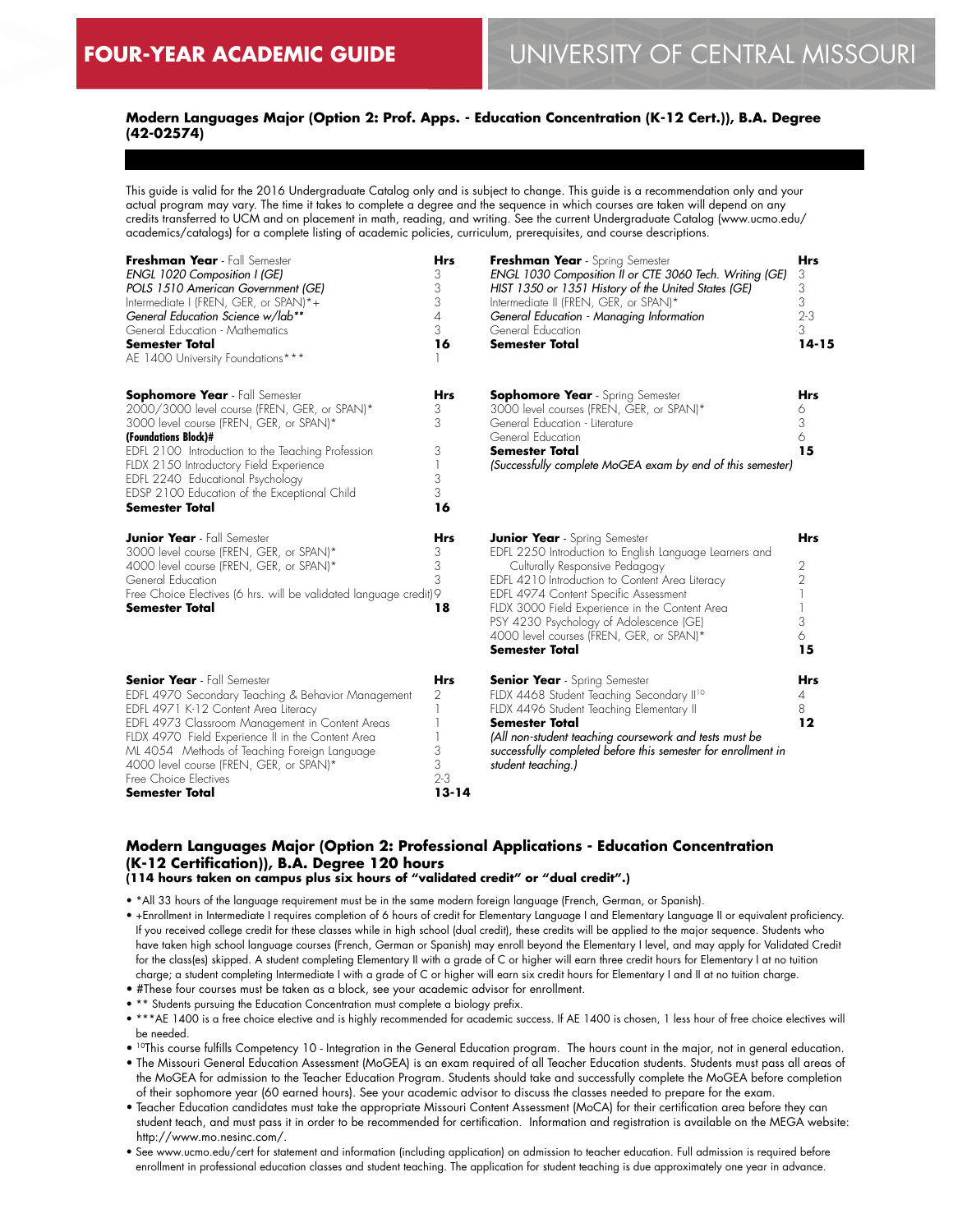#### **Music Major, B.A. Degree (42-436)**

This guide is valid for the 2016 Undergraduate Catalog only and is subject to change. This guide is a recommendation only and your actual program may vary. The time it takes to complete a degree and the sequence in which courses are taken will depend on any credits transferred to UCM and on placement in math, reading, and writing. See the current Undergraduate Catalog (www.ucmo.edu/ academics/catalogs) for a complete listing of academic policies, curriculum, prerequisites, and course descriptions.

| Freshman Year - Fall Semester                                                                                                                                                                                                                                                                                         |                                          | Freshman Year - Spring Semester                                                                                                                                                                                                                                                                                                  |                                                      |
|-----------------------------------------------------------------------------------------------------------------------------------------------------------------------------------------------------------------------------------------------------------------------------------------------------------------------|------------------------------------------|----------------------------------------------------------------------------------------------------------------------------------------------------------------------------------------------------------------------------------------------------------------------------------------------------------------------------------|------------------------------------------------------|
| ENGL 1020 Composition I (GE)                                                                                                                                                                                                                                                                                          |                                          | ENGL 1030 Composition II or CTE 3060 Tech. Writing (GE)                                                                                                                                                                                                                                                                          |                                                      |
| MUS 1000 Recital Attendance                                                                                                                                                                                                                                                                                           |                                          | MUS 1000 Recital Attendance                                                                                                                                                                                                                                                                                                      |                                                      |
| MUS 1100 Fundamentals of Music+* or General Education                                                                                                                                                                                                                                                                 |                                          | MUS 1111 Theory I*                                                                                                                                                                                                                                                                                                               |                                                      |
| MUS 1225 Music of the World's Cultures (GE)                                                                                                                                                                                                                                                                           |                                          | MUS 1121 Aural Training I*                                                                                                                                                                                                                                                                                                       |                                                      |
| Major Instrument or Voice, 1000 Level                                                                                                                                                                                                                                                                                 |                                          | Major Instrument or Voice, 1000 Level                                                                                                                                                                                                                                                                                            |                                                      |
| Major Large Ensemble                                                                                                                                                                                                                                                                                                  |                                          | Major Large Ensemble                                                                                                                                                                                                                                                                                                             |                                                      |
| Modern Language Requirement (GE)**                                                                                                                                                                                                                                                                                    |                                          | Modern Language Requirement**                                                                                                                                                                                                                                                                                                    |                                                      |
| <b>Semester Total</b>                                                                                                                                                                                                                                                                                                 |                                          | General Education - Mathematics                                                                                                                                                                                                                                                                                                  |                                                      |
| AE 1400 University Foundations***                                                                                                                                                                                                                                                                                     |                                          | <b>Semester Total</b>                                                                                                                                                                                                                                                                                                            |                                                      |
| <b>Sophomore Year</b> - Fall Semester<br>ENGL 2220 World Masterpieces (GE)**<br>MUS 1000 Recital Attendance<br>MUS 1112 Theory II*<br>MUS 1122 Aural Training II*<br>MUS 2221 Introduction to Music Literature I*<br>Major Instrument or Voice, 1000 Level<br>General Education - Literature<br><b>Semester Total</b> | Hrs<br>3<br>0<br>3<br>2<br>6<br>16       | <b>Sophomore Year</b> - Spring Semester<br>MUS 1000 Recital Attendance<br>MUS 2111 Theory III*<br>MUS 2121 Aural Training III*<br>MUS 2222 Introduction to Music Literature II*<br>Major Instrument or Voice, 1000 Level<br>Minor Coursework<br>General Education<br><b>Semester Total</b>                                       | Hrs<br>0<br>3<br>$\overline{c}$<br>3<br>6<br>16      |
| <b>Junior Year</b> - Fall Semester                                                                                                                                                                                                                                                                                    | Hrs                                      | <b>Junior Year</b> - Spring Semester                                                                                                                                                                                                                                                                                             | <b>Hrs</b>                                           |
| MUS 1000 Recital Attendance                                                                                                                                                                                                                                                                                           | 0                                        | MUS 1000 Recital Attendance                                                                                                                                                                                                                                                                                                      | 0                                                    |
| MUS 3211 Music History to 1750*                                                                                                                                                                                                                                                                                       | 3                                        | MUS 3212 Music History 1750-Present (GE)*                                                                                                                                                                                                                                                                                        | 3                                                    |
| Major Instrument or Voice, 3000 Level                                                                                                                                                                                                                                                                                 | 1.5                                      | Major Instrument or Voice, 3000 Level                                                                                                                                                                                                                                                                                            | 1.5                                                  |
| Minor Coursework                                                                                                                                                                                                                                                                                                      | 6                                        | Minor Coursework                                                                                                                                                                                                                                                                                                                 | 6                                                    |
| General Education                                                                                                                                                                                                                                                                                                     | 6                                        | General Education                                                                                                                                                                                                                                                                                                                | 3                                                    |
| <b>Semester Total</b>                                                                                                                                                                                                                                                                                                 | 16.5                                     | <b>Semester Total</b>                                                                                                                                                                                                                                                                                                            | 13.5                                                 |
| <b>Senior Year</b> - Fall Semester<br>Major Instrument or Voice, 3000 Level<br>Elective in Music<br>Minor Coursework<br>Free Choice Electives<br>Semester Total                                                                                                                                                       | <b>Hrs</b><br>1.5<br>3<br>3<br>8<br>15.5 | <b>Senior Year</b> - Spring Semester<br>MUS 4000 <sup>10</sup> Special Projects, 4060 <sup>10</sup> Senior Recital,<br>4430 <sup>10</sup> Sem. in Music Technology, or 4514 <sup>10</sup> Piano<br>Pedagogy IV - Seminar<br>Major Instrument or Voice, 3000 Level<br>Minor Coursework<br>Free Choice Electives<br>Semester Total | <b>Hrs</b><br>$2 - 3$<br>1.5<br>3<br>$6 - 7$<br>13.5 |

#### **Music Major, B.A. Degree - 120 hours**

- +MUS 1100 with a grade of C or better may be required as a prerequisite to MUS 1111 if the student does not pass this course by the admission examination.
- \*This course is only offered during the semester listed.
- \*\*Refer to the Bachelor's Degree Requirements section in the catalog for the B.A. Modern Language requirement. This plan is based on two modern language courses and ENGL 2220 for General Education Literature.
- \*\*\*AE 1400 is a free choice elective and is highly recommended for academic success. If AE 1400 is chosen, 1 less hour of free choice electives will be needed.
- 10This course fulfills Competency 10 Integration in the General Education program. The hours count in the major, not in general education.
- This plan is based on a 21-hour minor.
- This major does not build in the minimum number (30) of upper-level credit hours required for graduation. Be sure to include upperlevel choices (3000/4000) in your major electives, minor, general education, and/or free choice electives.
- To satisfy the General Education Assessment (GEA) Policy, students must take the GEA *after* they earn 45 credit hours but *before* earning 75 credit hours. Transfer students who have more than 45 hours earned should take the exam during their second semester at UCM. Students must achieve a passing score of 425 to meet graduation requirements. Students may register for the GEA through MyCentral. Contact UCM Testing Services (HUM 216, 660-543-4919, testingservices@ucmo.edu) for more information.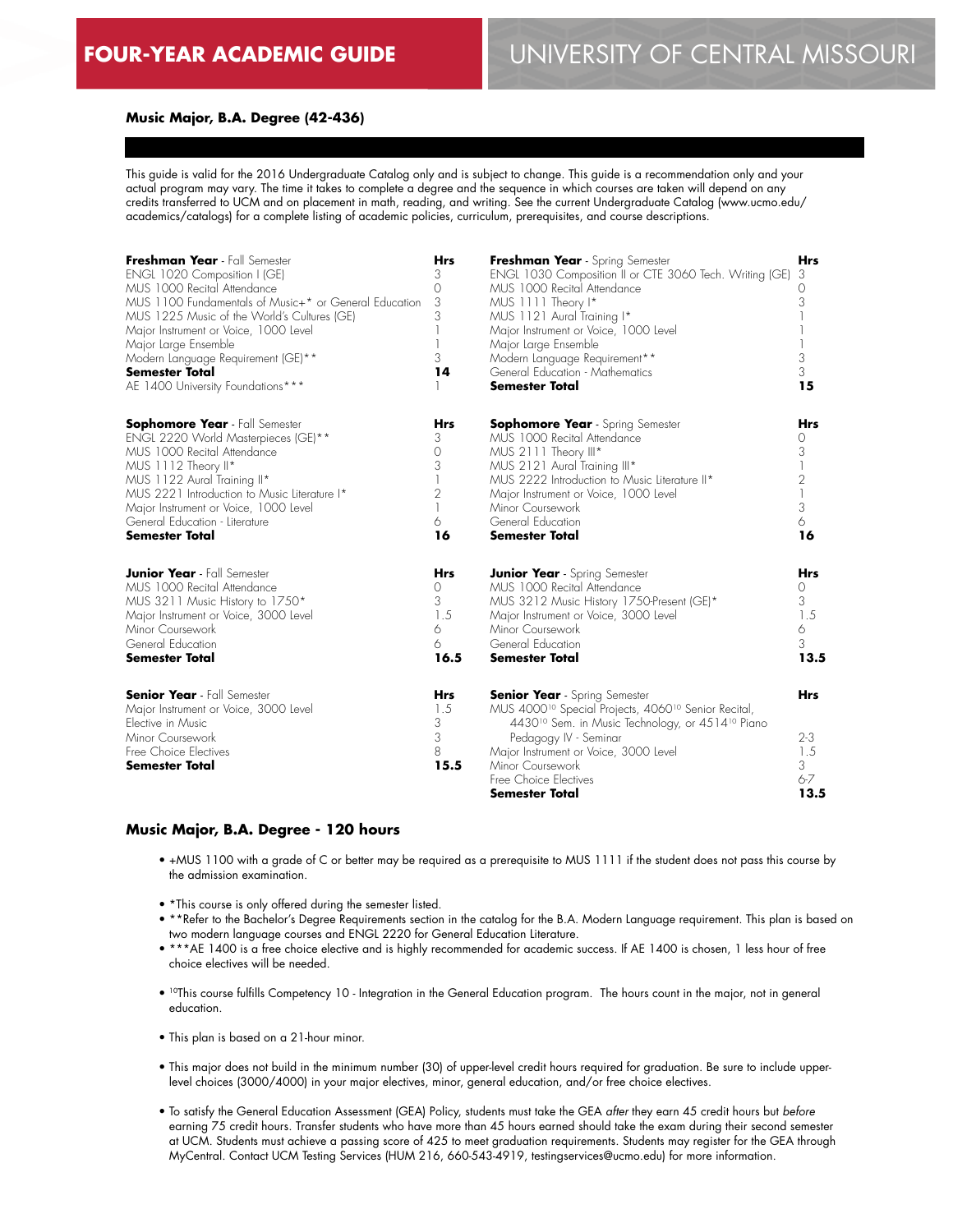#### **Music Major (Area 1: Instrumental - even year start), B.M. Degree (44-01472)**

This guide is valid for the 2016 Undergraduate Catalog only and is subject to change. This guide is a recommendation only and your actual program may vary. The time it takes to complete a degree and the sequence in which courses are taken will depend on any credits transferred to UCM and on placement in math, reading, and writing. See the current Undergraduate Catalog (www.ucmo.edu/ academics/catalogs) for a complete listing of academic policies, curriculum, prerequisites, and course descriptions.

| Freshman Year - Fall Semester<br>ENGL 1020 Composition I (GE)<br>MUS 1000 Recital Attendance<br>MUS 1100 Fundamentals of Music+* or General Education<br>MUS 2221 Introduction to Music Literature I*<br>Major Instrument, 1000 Level<br>Major Large Instrument Ensemble<br>(Piano Class I) **<br>General Education - Mathematics<br><b>Semester Total</b>                   |                                                                                       | Freshman Year - Spring Semester<br>ENGL 1030 Composition II or CTE 3060 Tech. Writing (GE)<br>MUS 1000 Recital Attendance<br>MUS 1111 Theory I*<br>MUS 1121 Aural Training I*<br>MUS 1225 Music of the World's Cultures (GE)<br>MUS 2222 Introduction to Music Literature II*<br>Major Instrument, 1000 Level<br>Major Large Instrument Ensemble<br>(Piano Class II) **<br><b>Semester Total</b>       |                                                                          |  |
|------------------------------------------------------------------------------------------------------------------------------------------------------------------------------------------------------------------------------------------------------------------------------------------------------------------------------------------------------------------------------|---------------------------------------------------------------------------------------|--------------------------------------------------------------------------------------------------------------------------------------------------------------------------------------------------------------------------------------------------------------------------------------------------------------------------------------------------------------------------------------------------------|--------------------------------------------------------------------------|--|
| <b>Sophomore Year</b> - Fall Semester<br>MUS 1000 Recital Attendance<br>MUS 1112 Theory II*<br>MUS 1122 Aural Training II*<br>MUS 2300 Fundamentals of Conducting*<br>Instrumental Music Elective<br>Major Instrument, 1000 Level<br>Major Large Instrument Ensemble<br>(Piano Class III) **<br>General Education - Literature<br>General Education<br><b>Semester Total</b> | Hrs<br>0<br>3<br>1<br>3<br>1<br>$\overline{2}$<br>$\mathbb{I}$<br>(1)<br>3<br>3<br>17 | <b>Sophomore Year</b> - Spring Semester<br>MUS 1000 Recital Attendance<br>MUS 2111 Theory III*<br>MUS 2121 Aural Training III*<br><b>MUS Electives</b><br>Instrumental Music Flective<br>Major Instrument, 1000 Level<br>Major Large Instrument Ensemble<br>(Piano Class IV) **<br>General Education<br><b>Semester Total</b>                                                                          | Hrs<br>$\Omega$<br>3<br>$\overline{2}$<br>$\mathbf{1}$<br>(1)<br>6<br>15 |  |
| <b>Junior Year</b> - Fall Semester<br>MUS 1000 Recital Attendance<br>MUS 2112 Theory IV*<br>MUS 2122 Aural Training IV*<br>MUS 3211 Music History to 1750*<br>MUS Required Elective***<br>Major Instrument, 3000 Level<br>Major Large Instrument Ensemble<br>General Education<br><b>Semester Total</b>                                                                      | Hrs<br>0<br>3<br>3<br>3<br>3<br>$\mathbb{I}$<br>3<br>17                               | <b>Junior Year</b> - Spring Semester<br>MUS 1000 Recital Attendance<br>MUS 3060 Junior Recital<br>MUS 3212 Music History 1750-Present (GE)*<br><b>MUS</b> Electives<br>Major Instrument, 3000 Level<br>Major Large Instrument Ensemble<br>General Education<br><b>Semester Total</b>                                                                                                                   | <b>Hrs</b><br>$\Omega$<br>3<br>3<br>3<br>$\mathbf{1}$<br>3<br>14         |  |
| <b>Senior Year</b> - Fall Semester<br>MUS 1000 Recital Attendance<br>MUS 4125 Form & Analysis (only offered Fall semesters of<br>odd numbered years)<br>MUS 4240, 4245, 4250, or 4255 Instrumental Lit. & Ped.<br><b>MUS Electives</b><br>Major Instrument, 3000 Level<br>Small Instrumental Ensemble<br>General Education<br>Semester Total                                 | Hrs<br>0<br>3<br>$\overline{2}$<br>3<br>3<br>$\mathbb{I}$<br>3<br>15                  | <b>Senior Year</b> - Spring Semester<br>MUS 1000 Recital Attendance<br>MUS 4060 Senior Recital <sup>10</sup><br>Major Instrument, 3000 Level<br><b>MUS Electives</b><br>Small Instrumental Ensemble<br>General Education (only 3 hours of General Education are<br>needed here if the other 3 hours were taken in the first<br>semester instead of MUS 1100)<br>Free Choice Elective<br>Semester Total | <b>Hrs</b><br>0<br>$\overline{2}$<br>3<br>3<br>$3-6$<br>13-15            |  |

#### **Music Major (Area 1: Instrumental - even year start), B.M. Degree - 120 hours**

- +MUS 1100 with a grade of C or better may be required as a prerequisite to MUS 1111 if the student does not pass this course by the admission examination.
- \*This course is only offered during the semester listed.
- \*\*Keyboard competency is required for this degree program. Private piano lessons may be required to reach competency.
- \*\*\*For the MUS Required Elective choose among the following three courses: MUS 4101 Counterpoint I (offered fall semester of even numbered years only), MUS 4115 Instrumentation (offered spring semester), or MUS 4185 Jazz-Commercial Arranging (offered spring semester of odd numbered years only).
- 10This course fulfills Competency 10 Integration in the General Education program. The hours count in the major, not in general education.
- To satisfy the General Education Assessment (GEA) Policy, students must take the GEA *after* they earn 45 credit hours but *before* earning 75 credit hours. Transfer students who have more than 45 hours earned should take the exam during their second semester at UCM. Students must achieve a passing score of 425 to meet graduation requirements. Students may register for the GEA through MyCentral. Contact UCM Testing Services (HUM 216, 660-543-4919, testingservices@ucmo.edu) for more information.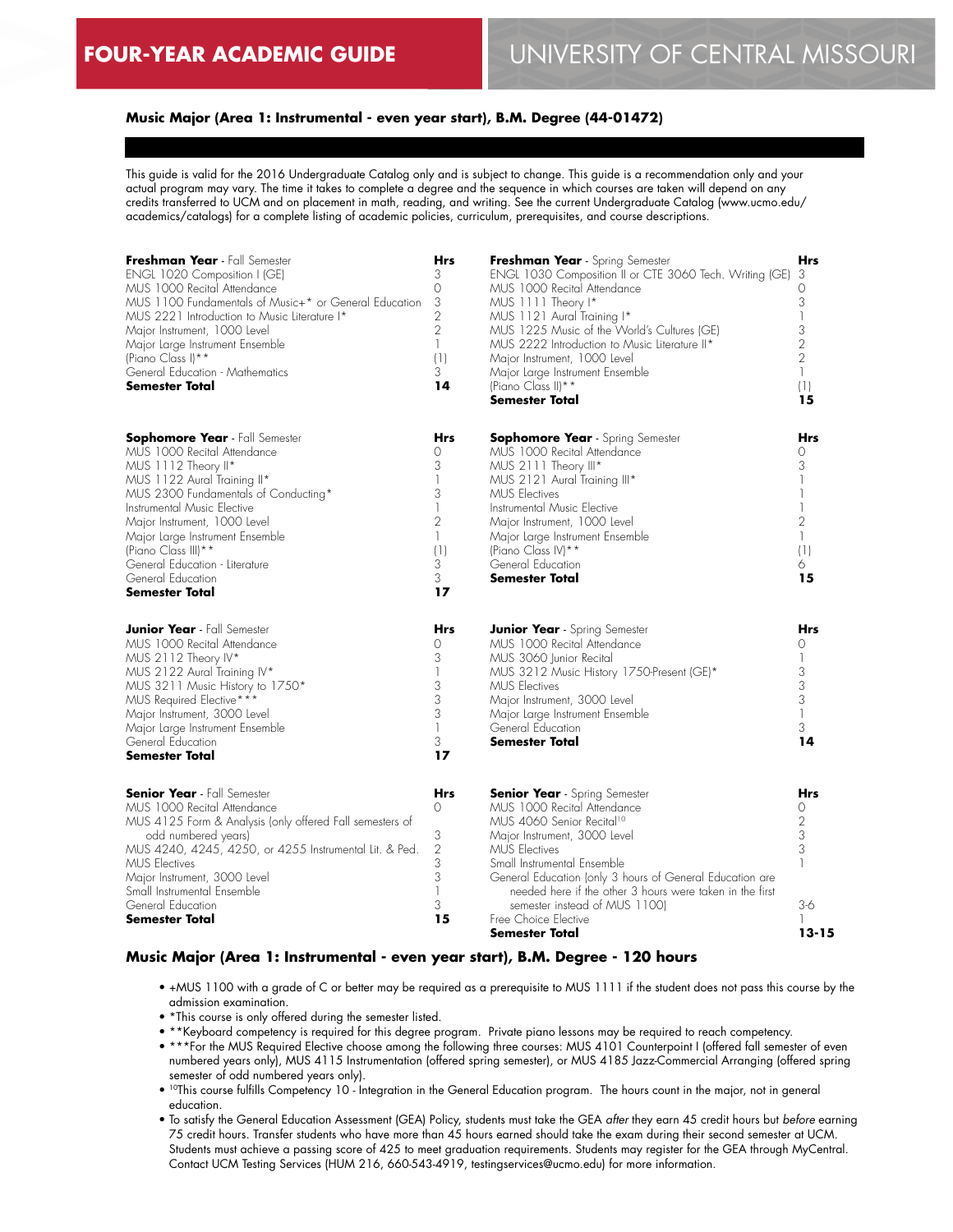### **Music Major (Area 2: Jazz-Commercial Music - even year start), B.M. Degree (44-02472)**

This guide is valid for the 2016 Undergraduate Catalog only and is subject to change. This guide is a recommendation only and your actual program may vary. The time it takes to complete a degree and the sequence in which courses are taken will depend on any credits transferred to UCM and on placement in math, reading, and writing. See the current Undergraduate Catalog (www.ucmo.edu/ academics/catalogs) for a complete listing of academic policies, curriculum, prerequisites, and course descriptions.

| Freshman Year - Fall Semester<br>ENGL 1020 Composition I (GE)<br>MUS 1000 Recital Attendance<br>MUS 1085 Jazz-Rock Combo<br>MUS 1100 Fundamentals of Music+* or General Education<br>MUS 1400 Computer Music Notation<br>MUS 1450 Audio and Acoustics (GE)<br>Major Large Jazz Ensemble<br>Major Instrument, 1000 Level<br>(Piano Class I) **<br>General Education - Mathematics<br><b>Semester Total</b> |                                                                                                                                 | Freshman Year - Spring Semester<br>ENGL 1030 Composition II or CTE 3060 Tech. Writing (GE)<br>MUS 1000 Recital Attendance<br>MUS 1111 Theory I*<br>MUS 1121 Aural Training I*<br>Major Instrument, 1000 Level<br>Major Large Jazz Ensemble<br>Major Large Non-Jazz Ensemble<br>(Piano Class II) **<br>General Education<br><b>Semester Total</b>                                                                                                     |                                                                                                                                                |  |
|-----------------------------------------------------------------------------------------------------------------------------------------------------------------------------------------------------------------------------------------------------------------------------------------------------------------------------------------------------------------------------------------------------------|---------------------------------------------------------------------------------------------------------------------------------|------------------------------------------------------------------------------------------------------------------------------------------------------------------------------------------------------------------------------------------------------------------------------------------------------------------------------------------------------------------------------------------------------------------------------------------------------|------------------------------------------------------------------------------------------------------------------------------------------------|--|
| <b>Sophomore Year</b> - Fall Semester<br>MUS 1000 Recital Attendance<br>MUS 1112 Theory II*<br>MUS 1122 Aural Training II*<br>MUS 1225 Music of the World's Cultures (GE)<br>MUS 2180 Jazz Improvisation I*<br>MUS 2300 Fundamentals of Conducting*<br>Major Large Jazz Ensemble<br>Major Instrument, 1000 Level<br>Major Large Non-Jazz Ensemble<br>(Piano Class III) **<br><b>Semester Total</b>        | <b>Hrs</b><br>0<br>3<br>$\mathbb{I}$<br>3<br>$\overline{2}$<br>3<br>$\mathbb{I}$<br>$\overline{2}$<br>$\mathbf{1}$<br>(1)<br>16 | <b>Sophomore Year</b> - Spring Semester<br>MUS 1000 Recital Attendance<br>MUS 1281 History & Development of Jazz (GE)*<br>MUS 1410 or 1420 or 1430 or 1440<br>MUS 2111 Theory III*<br>MUS 2121 Aural Training III*<br>MUS 2141 Composition I<br>MUS 2181 Jazz Improvisation II*<br>Major Large Jazz Ensemble<br>Major Instrument, 1000 Level<br>(Piano Class IV)**<br><b>Semester Total</b>                                                          | <b>Hrs</b><br>$\Omega$<br>3<br>$.5\,$<br>3<br>$\overline{\phantom{a}}$<br>3<br>$\overline{2}$<br>$\mathbf{1}$<br>$\overline{2}$<br>(1)<br>15.5 |  |
| <b>Junior Year</b> - Fall Semester<br>MUS 1000 Recital Attendance<br>MUS 2112 Theory IV*<br>MUS 2122 Aural Training IV*<br>MUS 3211 Music History to 1750*<br>MUS 4181 Advanced Jazz Improvisation* or<br>MUS 4186 Advanced Jazz-Commercial Arranging ***<br>Major Large Jazz Ensemble<br>Major Instrument, 3000 Level<br>General Education - Literature<br><b>Semester Total</b>                         | <b>Hrs</b><br>0<br>3<br>1<br>3<br>$\mathbf{2}$<br>$\mathbf{1}$<br>3<br>3<br>16                                                  | <b>Junior Year</b> - Spring Semester<br>MUS 1000 Recital Attendance<br>MUS 1085 Jazz-Rock Combo<br>MUS 3060 Junior Recital<br>MUS 3212 Music History 1750-Present (GE)*<br>MUS 4185 Jazz-Commercial Arranging (only offered<br>Spring semesters of odd numbered years)<br>Major Large Jazz Ensemble<br>Major Instrument, 3000 Level<br>General Education<br><b>Semester Total</b>                                                                    | <b>Hrs</b><br>0<br>$\mathbf{1}$<br>1<br>3<br>3<br>$\mathbf{1}$<br>3<br>3<br>15                                                                 |  |
| <b>Senior Year</b> - Fall Semester<br>MUS 1000 Recital Attendance<br>MUS 4125 Form & Analysis (only offered Fall semesters of<br>odd numbered years)<br>MUS 4181 Advanced Jazz Improvisation* or<br>MUS 4186 Advanced Jazz-Commercial Arranging ***<br>MUS electives<br>Major Instrument, 3000 Level<br>General Education<br><b>Semester Total</b>                                                        | <b>Hrs</b><br>$\Omega$<br>3<br>$\mathbf{2}$<br>$\overline{2}$<br>3<br>3<br>13                                                   | <b>Senior Year</b> - Spring Semester<br>MUS 1000 Recital Attendance<br>MUS 4060 Senior Recital <sup>10</sup><br>MUS 4181 Advanced Jazz Improvisation (fall only) or<br>MUS 4186 Advanced Jazz-Commercial Arranging ***<br>Major Instrument, 3000 Level<br>General Education (6 hours of General Education are<br>needed here if the other 3 hours were taken in the first<br>semester instead of MUS 1100)<br>Free Choice Elective<br>Semester Total | <b>Hrs</b><br>0<br>$\overline{2}$<br>2<br>3<br>$3-6$<br>$O-1$<br>11-13                                                                         |  |

#### **Music Major (Area 2: Jazz-Commercial Music - even year start), B.M. Degree - 120**

- +MUS 1100 with a grade of C or better may be required as a prerequisite to MUS 1111 if the student does not pass this course by the admission examination.
- \*This course is only offered during the semester listed.
- \*\*Keyboard competency is required for this degree program. Private piano lessons may be required to reach competency.
- \*\*\*This course is only offered as needed by the department. See department for projected course offerings.
- 10This course fulfills Competency 10 Integration in the General Education program. The hours count in the major, not in general education.
- To satisfy the General Education Assessment (GEA) Policy, students must take the GEA *after* they earn 45 credit hours but *before* earning 75 credit hours. Transfer students who have more than 45 hours earned should take the exam during their second semester at UCM. Students must achieve a passing score of 425 to meet graduation requirements. Students may register for the GEA through MyCentral. Contact UCM Testing Services (HUM 216, 660-543-4919, testingservices@ucmo.edu) for more information.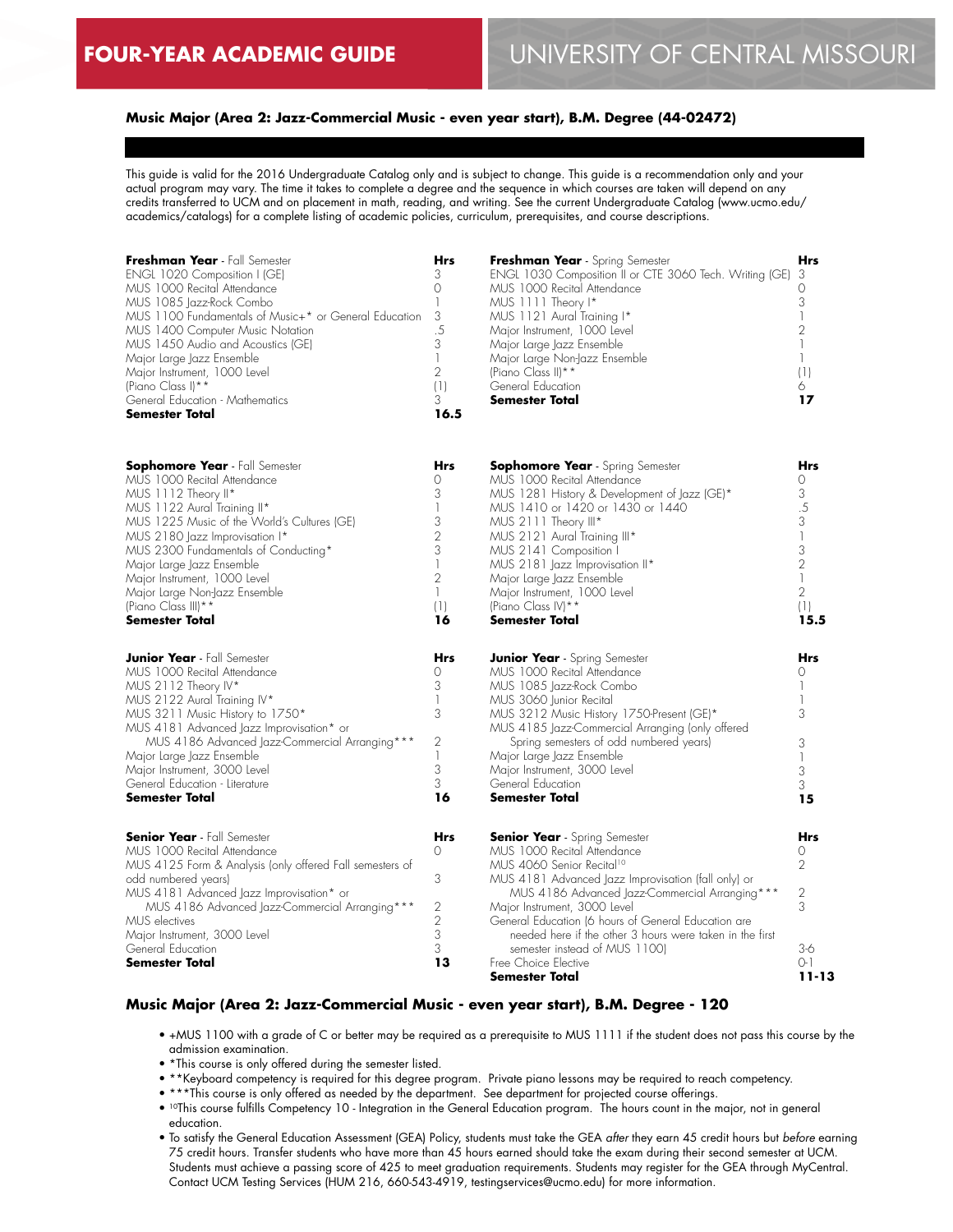#### **Music Major (Area 3: Music Technology), B.M. Degree (44-03472)**

This guide is valid for the 2016 Undergraduate Catalog only and is subject to change. This guide is a recommendation only and your actual program may vary. The time it takes to complete a degree and the sequence in which courses are taken will depend on any credits transferred to UCM and on placement in math, reading, and writing. See the current Undergraduate Catalog (www.ucmo.edu/ academics/catalogs) for a complete listing of academic policies, curriculum, prerequisites, and course descriptions.

| Freshman Year - Fall Semester<br>ENGL 1020 Composition I (GE)<br>MUS 1000 Recital Attendance<br>(MUS 1100 Fundamentals of Music)+* or General Education<br>(if MUS 1100 isn't needed)<br>MUS 1400 Computer Music Notation<br>MUS 1450 Audio & Acoustics (GE)<br>Electronics or Computer Programming Elective<br>(Choose from CS 1100, ET 1010, or ET 1020)<br>Major Instrument or Voice, 1000 Level<br>Major Large Instrumental or Vocal Ensemble<br>(Piano Class I) * * * $++$<br>Semester Total                                   | Hrs<br>3<br>$\Omega$<br>3<br>.5<br>3<br>$3-4$<br>1<br>1<br>(1)<br>14.5-<br>16.5          | Freshman Year<br>ENGL 1030 Comp<br>MUS 1000 Recital<br>MUS 1111 Theory<br>MUS 1121 Aural T<br>MUS 2410 Digital<br>MUS 2420 Techno<br>Major Instrument or<br>Major Large Instrum<br>(Piano Class II) * * * -<br>General Education ·<br>Semester Total |
|-------------------------------------------------------------------------------------------------------------------------------------------------------------------------------------------------------------------------------------------------------------------------------------------------------------------------------------------------------------------------------------------------------------------------------------------------------------------------------------------------------------------------------------|------------------------------------------------------------------------------------------|------------------------------------------------------------------------------------------------------------------------------------------------------------------------------------------------------------------------------------------------------|
| <b>Sophomore Year</b> - Fall Semester<br>ECON 1010 Principles of Macroeconomics (GE)<br>MUS 1000 Recital Attendance<br>MUS 1112 Theory II*<br>MUS 1122 Aural Training II*<br>MUS 2400 Sound Reinforcement & Music Production*<br>MUS 2420 Technology Practicum<br>Major Instrument or Voice, 1000 Level<br>Major Large Instrumental or Vocal Ensemble<br>(Piano Class III) * * * $++$<br>General Education (not needed it a general education class is<br>taken in the first semester instead of MUS 1100)<br><b>Semester Total</b> | Hrs<br>3<br>$\Omega$<br>3<br>1<br>3<br>0<br>1<br>$\mathbf{1}$<br>(1)<br>0-3<br>$12 - 16$ | Sophomore Yea<br>MUS 1000 Recital<br>MUS 2111 Theory<br>MUS 2121 Aural T<br>MUS 4410 Electror<br>MUS 4420 Advand<br>Major Instrument or<br>Major Large Instrum<br>(Piano Class IV) ***<br>General Education ·<br>Semester Total                      |
| <b>Junior Year</b> - Fall Semester<br>MUS 1000 Recital Attendance<br>MUS 1225 Music of the World's Cultures (GE)<br>MUS 2112 Theory IV*<br>MUS 2122 Aural Training IV*<br>MUS 3211 Music History to 1750*<br>MUS 4195 Max & MSP<br>MUS 4400 Audio for X*<br>MUS 4420 Advanced Music Technology Practicum<br><b>Semester Total</b>                                                                                                                                                                                                   | Hrs<br>0<br>3<br>3<br>1<br>3<br>3<br>3<br>0<br>16                                        | <b>Junior Year</b> - Spr<br>COMM 3425 Aud<br>MUS 1000 Recital<br>MUS 3212 Music I<br>MUS 4115 Instrume<br>MUS 4190 Electror<br>Approved Elective in<br>Semester Total                                                                                |
| <b>Senior Year</b> - Fall Semester<br>MUS 1000 Recital Attendance<br>MUS 4040 Music Business Practices<br>MUS 4430 Seminar in Music Technology<br>Music Academic Studies Elective#<br>Approved Elective in Music++ (depends on number of piano<br>class credits taken)<br>General Education                                                                                                                                                                                                                                         | Hrs<br>0<br>3<br>2<br>3<br>0-4<br>6                                                      | Senior Year - Spr<br>MUS 4430 Semino<br>Music Academic Sti<br>Approved Electives<br>General Education#<br>the major, only<br>Semester Total                                                                                                          |
| <b>Semester Total</b>                                                                                                                                                                                                                                                                                                                                                                                                                                                                                                               | 14-18                                                                                    | After Junior or :                                                                                                                                                                                                                                    |

| Freshman Year - Spring Semester                           | Hrs |
|-----------------------------------------------------------|-----|
| ENGL 1030 Composition II or CTE 3060 Tech. Writing (GE) 3 |     |
| MUS 1000 Recital Attendance                               |     |
| MUS 1111 Theory I                                         | 3   |
| MUS 1121 Aural Training I*                                |     |
| MUS 2410 Digital Audio Production*                        | 3   |
| MUS 2420 Technology Practicum                             |     |
| Major Instrument or Voice, 1000 Level                     |     |
| Major Large Instrumental or Vocal Ensemble                |     |
| (Piano Class II) * * * $++$                               |     |
| General Education - Mathematics                           | 3   |
| <b>Semester Total</b>                                     |     |

| <b>Sophomore Year</b> - Spring Semester         | Hrs   |
|-------------------------------------------------|-------|
| MUS 1000 Recital Attendance                     |       |
| MUS 2111 Theory III*                            | 3     |
| MUS 2121 Aural Training III*                    |       |
| MUS 4410 Electronic Music Production Techniques |       |
| MUS 4420 Advanced Music Technology Practicum    |       |
| Major Instrument or Voice, 1000 Level           |       |
| Major Large Instrumental or Vocal Ensemble      |       |
| (Piano Class IV) *** $++$                       |       |
| General Education - Literature                  | 3     |
| <b>Semester Total</b>                           | 12-13 |
|                                                 |       |

| <b>Junior Year</b> - Spring Semester      |   |
|-------------------------------------------|---|
| COMM 3425 Audio for Digital Cinema        |   |
| MUS 1000 Recital Attendance               |   |
| MUS 3212 Music History 1750-Present (GE)* | 3 |
| MUS 4115 Instrumentation*                 | 3 |
| MUS 4190 Electronic Music Composition     | 3 |
| Approved Elective in Music++              | ◠ |
| <b>Semester Total</b>                     |   |

| <b>Senior Year</b> - Spring Semester                                                                | Hrs       |
|-----------------------------------------------------------------------------------------------------|-----------|
| MUS 4430 Seminar in Music Technology <sup>10</sup>                                                  |           |
| Music Academic Studies Elective#                                                                    | 3         |
| Approved Electives in Music++                                                                       | 2         |
| General Education# (If MUS 1220 or 1281 are chosen in<br>the major, only 6 hours are required here) | 6-9       |
| <b>Semester Total</b>                                                                               | $12 - 15$ |
| After Junior or Senior Year - Summer Semester                                                       | Hrs       |
| MUS 4450 Internship in Music Technology                                                             |           |
| <b>Semester Total</b>                                                                               |           |

#### **Music Major (Area 3: Music Technology), B.M. Degree - 120**

• +MUS 1100 with a grade of C or better may be required as a prerequisite to MUS 1111 if the student does not pass this course by the admission examination.

- ++Eight hours of Approved Electives in Music are required, these may include any MUS course excluding MUS 1100 and MUS 1210. For most students, this will include Piano Class I-IV.
- \*This course is only offered during the semester listed.

• \*\*Choose 1 hour of Introductory Music Technology Electives. Each course is worth .5 credit hours and they must be completed during the freshman year. Choose two courses from the following five: MUS 1400, 1410, 1420, 1430, and/or 1440. Students may also choose to do .5 hours in the fall semester and .5 hours in the spring semester, as three of the courses are fall semester only and two of the courses are spring semester only.

- \*\*\*Keyboard competency is required for this degree program. Private piano lessons may be required to reach competency. If the four hours of Piano Class are not taken, four hours of Approved Electives in Music will be required to reach the total of 8 hours required.
- #This major area requires six hours of Music Academic Studies Electives. Choose from MUS 1220, 1281, 3141, 4000, 4101, 4125, or 4185. If chosen, MUS 1220 or 1281 will count for 3 hours of credit in the section "Additional Hours for Knowledge Area I" section of general education.
- 10This course fulfills Competency 10 Integration in the General Education program. The hours count in the major, not in general education.

• To satisfy the General Education Assessment (GEA) Policy, students must take the GEA *after* they earn 45 credit hours but *before* earning 75 credit hours. Transfer students who have more than 45 hours earned should take the exam during their second semester at UCM. Students must achieve a passing score of 425 to meet graduation requirements. Students may register for the GEA through MyCentral. Contact UCM Testing Services (HUM 216, 660-543-4919, testingservices@ucmo.edu) for more information.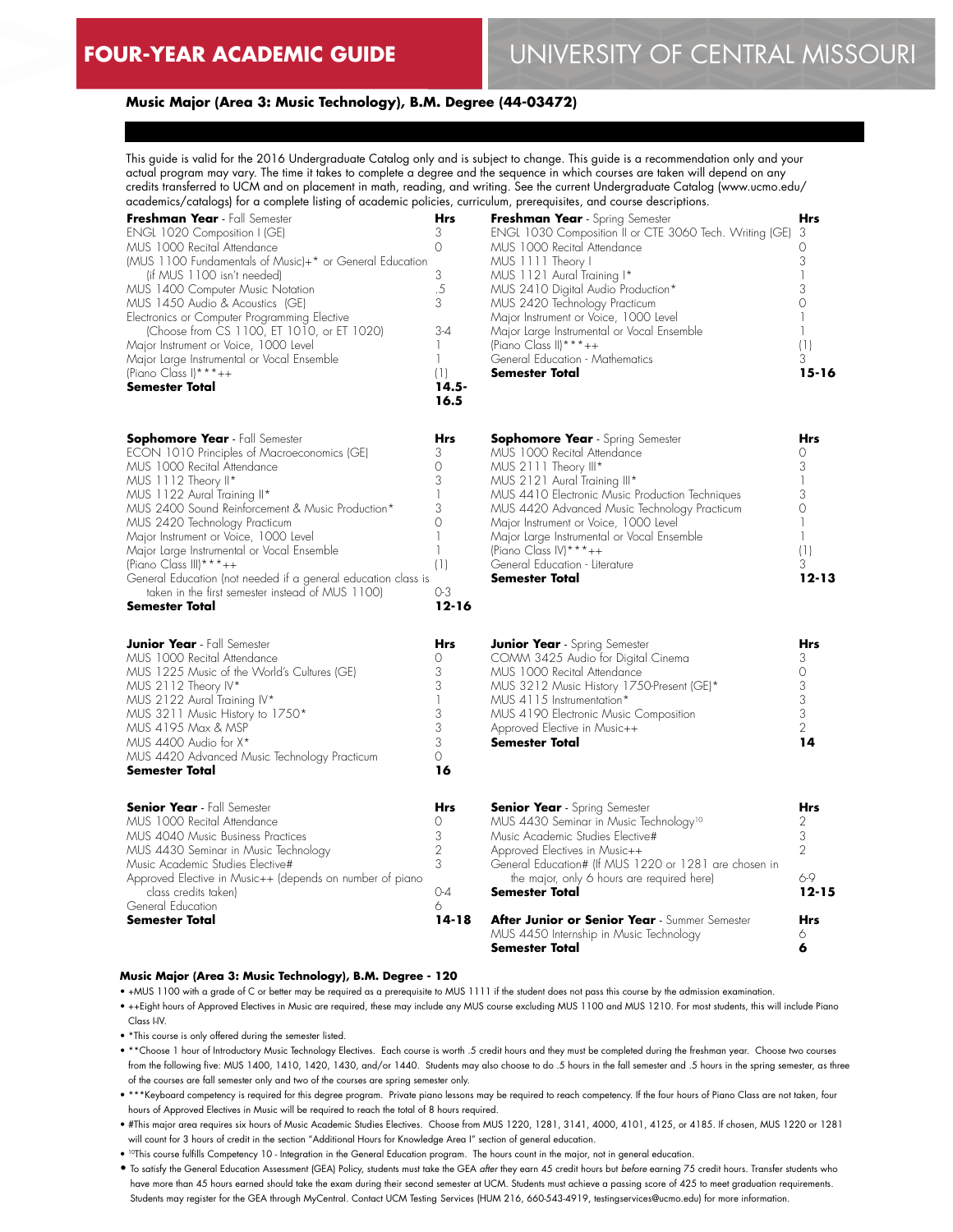# **Music Major (Area 4: Piano - even year start), B.M. Degree (44-04472)**

This guide is valid for the 2016 Undergraduate Catalog only and is subject to change. This guide is a recommendation only and your actual program may vary. The time it takes to complete a degree and the sequence in which courses are taken will depend on any credits transferred to UCM and on placement in math, reading, and writing. See the current Undergraduate Catalog (www.ucmo.edu/ academics/catalogs) for a complete listing of academic policies, curriculum, prerequisites, and course descriptions.

| Freshman Year - Fall Semester<br>ENGL 1020 Composition I (GE)<br>MUS 1000 Recital Attendance<br>MUS 1100 Fundamentals of Music+* or General Education<br>MUS 1510 Piano I<br>MUS 2221 Introduction to Music Literature I*<br>Major Large Instrumental or Vocal Ensemble<br>General Education - Mathematics<br><b>Semester Total</b>                                                                                         | <b>Hrs</b><br>3<br>0<br>3<br>$\overline{2}$<br>$\overline{2}$<br>$\mathbf{1}$<br>5<br>16                          | Freshman Year - Spring Semester<br>ENGL 1030 Composition II or CTE 3060 Tech. Writing (GE)<br>MUS 1000 Recital Attendance<br>MUS 1111 Theory I*<br>MUS 1121 Aural Training I*<br>MUS 1225 Music of the World's Cultures (GE)<br>MUS 1510 Piano I<br>MUS 2222 Introduction to Music Literature II*<br>Major Large Instrumental or Vocal Ensemble<br>Semester Total                                                                | <b>Hrs</b><br>3<br>0<br>3<br>3<br>$\overline{2}$<br>$\overline{2}$<br>15 |
|-----------------------------------------------------------------------------------------------------------------------------------------------------------------------------------------------------------------------------------------------------------------------------------------------------------------------------------------------------------------------------------------------------------------------------|-------------------------------------------------------------------------------------------------------------------|----------------------------------------------------------------------------------------------------------------------------------------------------------------------------------------------------------------------------------------------------------------------------------------------------------------------------------------------------------------------------------------------------------------------------------|--------------------------------------------------------------------------|
| <b>Sophomore Year</b> - Fall Semester<br>MUS 1000 Recital Attendance<br>MUS 1112 Theory II*<br>MUS 1122 Aural Training II*<br>MUS 1510 Piano I<br>MUS 2300 Fundamentals of Conducting*<br>Major Large Instrumental or Vocal Ensemble<br>MUS Electives**<br>General Education - Literature<br>General Education<br><b>Semester Total</b>                                                                                     | <b>Hrs</b><br>Ω<br>3<br>1<br>2<br>3<br>1<br>1<br>3<br>3<br>17                                                     | <b>Sophomore Year</b> - Spring Semester<br>MUS 1000 Recital Attendance<br>MUS 1095 Keyboard Ensemble<br>MUS 1510 Piano I<br>MUS 2111 Theory III*<br>MUS 2121 Aural Training III*<br>Major Large Instrumental or Vocal Ensemble<br>General Education<br><b>Semester Total</b>                                                                                                                                                     | Hrs<br>0<br>2<br>3<br>7<br>15                                            |
| <b>Junior Year</b> - Fall Semester<br>MUS 1000 Recital Attendance<br>MUS 2112 Theory IV*<br>MUS 2122 Aural Training IV*<br>MUS 2515 Piano Accompanying (only offered Fall<br>semesters of even numbered years)<br>MUS 3211 Music History to 1750*<br>MUS 3510 Piano II<br>MUS 4201 Piano Literature through Beethoven (only offered<br>Fall semesters of even numbered years)<br>General Education<br><b>Semester Total</b> | <b>Hrs</b><br>$\Omega$<br>3<br>1<br>$\overline{2}$<br>$\ensuremath{\mathsf{3}}$<br>3<br>$\overline{2}$<br>3<br>17 | <b>Junior Year</b> - Spring Semester<br>MUS 1000 Recital Attendance<br>MUS 3060 Junior Recital<br>MUS 3095 Piano Accompanying Practicum<br>MUS 3212 Music History 1750-Present (GE)*<br>MUS 3510 Piano II<br>MUS 4202 Piano Literature Romantic Era-Present (only<br>offered Spring semesters of odd numbered years)<br>Major Large Instrumental or Vocal Ensemble<br>General Education<br><b>Semester Total</b>                 | Hrs<br>0<br>3<br>3<br>2<br>3<br>14                                       |
| <b>Senior Year</b> - Fall Semester<br>MUS 1000 Recital Attendance<br>MUS 3510 Piano II<br>MUS 4125 Form & Analysis (only offered Fall semesters of<br>odd numbered years)<br>MUS 4511 Piano Pedagogy I - Beginner (only offered Fall<br>semesters of odd numbered years)<br>MUS Electives**<br>Major Large Instrumental or Vocal Ensemble<br>General Education<br><b>Semester Total</b>                                     | Hrs<br>$\Omega$<br>3<br>3<br>3<br>3<br>$\overline{\phantom{a}}$<br>3<br>16                                        | <b>Senior Year</b> - Spring Semester<br>MUS 1000 Recital Attendance<br>MUS 3510 Piano II<br>MUS 4060 Senior Recital <sup>10</sup><br>MUS 4101 Counterpoint I or MUS 4115 Instrumentation<br>General Education (O hours of General Education are<br>needed here if 3 hours were taken in the first<br>semester instead of MUS 1100)<br>Free Choice Electives (only 1 hr needed if MUS 1100 was<br>taken)<br><b>Semester Total</b> | Hrs<br>0<br>3<br>$\overline{2}$<br>3<br>$O-3$<br>$1 - 4$<br>$12 \,$      |

#### **Music Major (Area 4: Piano - even year start), B.M. Degree - 122**

- +MUS 1100 with a grade of C or better may be required as a prerequisite to MUS 1111 if the student does not pass this course by the admission examination. Students who don't take MUS 1100 will need an additional 3 hours of free choice elective to reach 120 hours for graduation.
- \*This course is only offered during the semester listed.
- \*\*For the four required hours of MUS Electives in the Area seek advice from your departmental advisor..
- 10This course fulfills Competency 10 Integration in the General Education program. The hours count in the major, not in general education.
- To satisfy the General Education Assessment (GEA) Policy, students must take the GEA *after* they earn 45 credit hours but *before* earning 75 credit hours. Transfer students who have more than 45 hours earned should take the exam during their second semester at UCM. Students must achieve a passing score of 425 to meet graduation requirements. Students may register for the GEA through MyCentral. Contact UCM Testing Services (HUM 216, 660-543-4919, testingservices@ucmo.edu) for more information.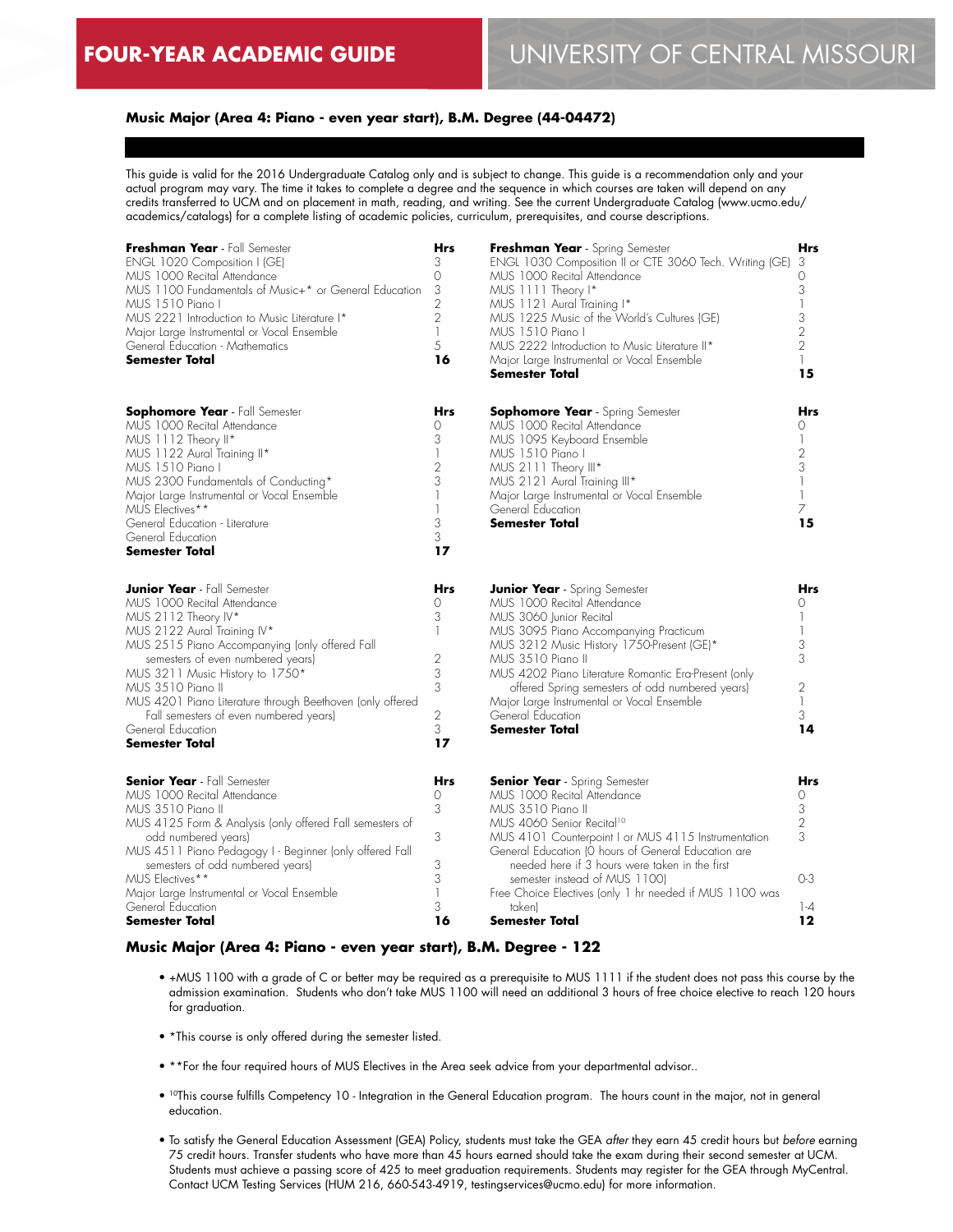### **Music Major (Area 5: Piano Pedagogy - even year start), B.M. Degree (44-05472)**

This guide is valid for the 2016 Undergraduate Catalog only and is subject to change. This guide is a recommendation only and your actual program may vary. The time it takes to complete a degree and the sequence in which courses are taken will depend on any credits transferred to UCM and on placement in math, reading, and writing. See the current Undergraduate Catalog (www.ucmo.edu/ academics/catalogs) for a complete listing of academic policies, curriculum, prerequisites, and course descriptions.

| Freshman Year - Fall Semester<br>ENGL 1020 Composition I (GE)<br>MUS 1000 Recital Attendance<br>MUS 1100 Fundamentals of Music+* or General Education<br>MUS 1510 Piano I<br>PSY 1100 General Psychology (GE)<br>Major Large Instrument or Vocal Ensemble<br>General Education - Mathematics<br>Semester Total                                                                                                                                                                                        | Hrs<br>3<br>0<br>3<br>$\overline{2}$<br>3<br>1<br>3<br>15          |
|-------------------------------------------------------------------------------------------------------------------------------------------------------------------------------------------------------------------------------------------------------------------------------------------------------------------------------------------------------------------------------------------------------------------------------------------------------------------------------------------------------|--------------------------------------------------------------------|
| <b>Sophomore Year</b> - Fall Semester<br>MUS 1000 Recital Attendance<br>MUS 1112 Theory II*<br>MUS 1122 Aural Training II*<br>MUS 1510 Piano I<br>MUS 4511 Piano Pedagogy I - The Beginner (only offered<br>Fall semesters of odd numbered years)<br>Major Large Instrument or Vocal Ensemble<br>General Education - Literature<br>General Education<br><b>Semester Total</b>                                                                                                                         | Hrs<br>0<br>3<br>1<br>$\overline{2}$<br>3<br>1<br>3<br>3<br>16     |
| <b>Junior Year</b> - Fall Semester<br>MUS 1000 Recital Attendance<br>MUS 2112 Theory IV*<br>MUS 2122 Aural Training IV*<br>MUS 2515 Piano Accompanying<br>MUS 3510 Piano II<br>MUS 4101 Counterpoint I (only offered Fall semesters of even<br>numbered years)<br>MUS 4201 Piano Literature through Beethoven (only offered<br>Fall semesters of even numbered years)<br>MUS 4513 Piano Pedagogy III - The Advanced Student<br>(only offered Fall semesters of even numbered years)<br>Semester Total | Hrs<br>0<br>3<br>1<br>$\overline{2}$<br>1.5<br>3<br>2<br>3<br>15.5 |
| <b>Senior Year</b> - Fall Semester<br>MUS 1000 Recital Attendance<br>MUS 1095 Keyboard Ensemble or<br>MUS 3095 Piano Accompanying Practicum<br>MUS 2300 Fundamentals of Conducting*<br>MUS 3211 Music History to 1750*<br>MUS 3510 Piano II<br>MUS 4125 Form & Analysis (only offered Fall semesters of<br>odd numbered years)<br>General Education (O hours of General Ed. are needed here if                                                                                                        | Hrs<br>0<br>1<br>3<br>3<br>3<br>3                                  |

| Freshman Year - Spring Semester                         | Hrs            |
|---------------------------------------------------------|----------------|
| ENGL 1030 Composition II or CTE 3060 Tech. Writing (GE) | 3              |
| MUS 1000 Recital Attendance                             | 0              |
| MUS 1111 Theory I*                                      | 3              |
| MUS 1121 Aural Training I*                              |                |
| MUS 1225 Music of the World's Cultures (GE)             | 3              |
| MUS 1510 Piano I                                        | $\overline{2}$ |
| MUS 2222 Introduction to Music Literature II*           | $\overline{2}$ |
| Major Large Instrument or Vocal Ensemble                |                |
| Semester Total                                          | 15             |
|                                                         |                |
| <b>Sophomore Year</b> - Spring Semester                 | <b>Hrs</b>     |
| MUS 1000 Recital Attendance                             |                |
| MUS 1510 Piano I                                        | 2              |
| MUS 2111 Theory III*                                    | 3              |
| MUS 2121 Aural Training III*                            |                |
| MUS 4512 Piano Pedagogy II - The Intermediate Student   |                |
| (only offered Spring semesters of even numbered years)  | 3              |
|                                                         |                |
| Major Large Instrument or Vocal Ensemble                |                |
| General Education                                       | 6              |

| <b>Junior Year</b> - Spring Semester              |   |
|---------------------------------------------------|---|
| MUS 1000 Recital Attendance                       |   |
| MUS 1095 Keyboard Ensemble or                     |   |
| MUS 3095 Piano Accompanying Practicum             |   |
| MUS 3510 Piano II                                 | 3 |
| MUS 4202 Piano Literature Romantic Fra - Present* |   |
| MUS 4514 Piano Pedagogy IV - Seminar*             | 3 |
| MUS 4515 Practice Teaching in Piano*              | 3 |
| General Education                                 |   |
| <b>Semester Total</b>                             |   |

**16**

| <b>Senior Year</b> - Spring Semester      |   |
|-------------------------------------------|---|
| MUS 1000 Recital Attendance               |   |
| MUS 3212 Music History 1750-Present (GE)* |   |
| MUS 3510 Piano II                         | 3 |
| MUS 4060 Senior Recital <sup>10</sup>     |   |
| MUS 4515 Practice Teaching in Piano*      | 3 |
| General Education                         | 3 |
| <b>Semester Total</b>                     |   |

#### **Music Major (Area 5: Piano Pedagogy - even year start), B.M. Degree - 122.5**

**13-16**

• +MUS 1100 with a grade of C or better may be required as a prerequisite to MUS 1111 if the student does not pass this course by the admission examination.

**Semester Total**

• \*This course is only offered during the semester listed.

3 hours were taken in the first semester instead of MUS 1100) 0-3

**Semester Total**

- 10This course fulfills Competency 10 Integration in the General Education program. The hours count in the major, not in general education.
- This guide is based on entrance during even numbered years (2014, 2016, etc.). The suggested order of courses will vary for students beginning in odd numbered years.
- To satisfy the General Education Assessment (GEA) Policy, students must take the GEA *after* they earn 45 credit hours but *before* earning 75 credit hours. Transfer students who have more than 45 hours earned should take the exam during their second semester at UCM. Students must achieve a passing score of 425 to meet graduation requirements. Students may register for the GEA through MyCentral. Contact UCM Testing Services (HUM 216, 660-543-4919, testingservices@ucmo.edu) for more information.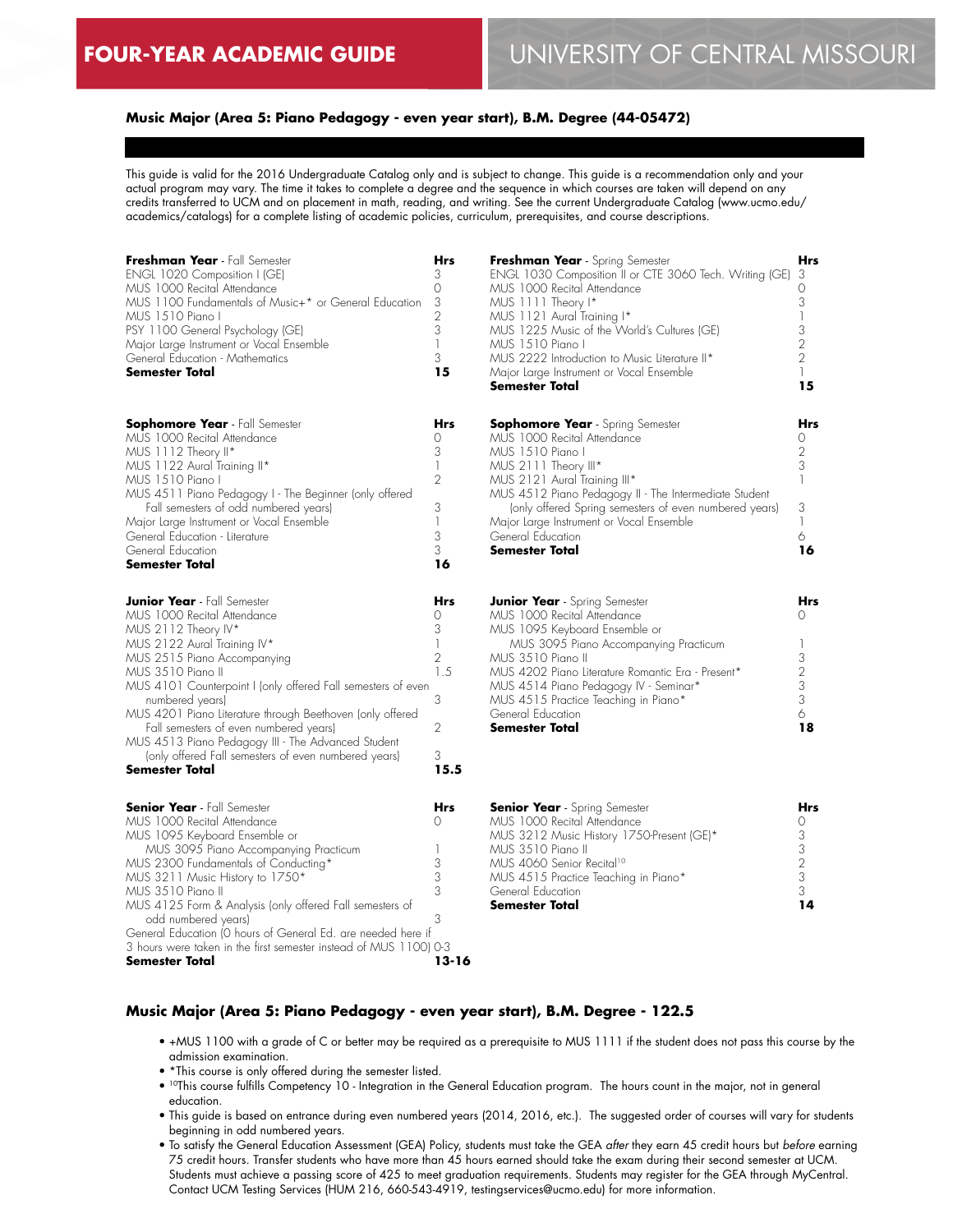#### **Music Major (Area 6: Vocal - even year start), B.M. Degree (44-06472)**

This guide is valid for the 2016 Undergraduate Catalog only and is subject to change. This guide is a recommendation only and your actual program may vary. The time it takes to complete a degree and the sequence in which courses are taken will depend on any credits transferred to UCM and on placement in math, reading, and writing. See the current Undergraduate Catalog (www.ucmo.edu/ academics/catalogs) for a complete listing of academic policies, curriculum, prerequisites, and course descriptions.

| Freshman Year - Fall Semester<br>ENGL 1020 Composition I (GE)<br>FREN 1201 Elementary French I or<br>GER 1301 Elementary German I (GE)*<br>MUS 1000 Recital Attendance<br>MUS 1100 Fundamentals of Music+** or General Education 3<br>MUS 1610 Voice I<br>MUS 2221 Introduction to Music Literature I**<br>Major Large Vocal Ensemble<br>(Piano Class I) ***<br><b>Semester Total</b>                                  | Hrs<br>3<br>3<br>$\circ$<br>2<br>$\overline{2}$<br>1<br>(1)<br>$14 - 15$   | Freshman Year - Spring Semester<br>ENGL 1030 Composition II or CTE 3060 Tech. Writing (GE)<br>FREN 1202 Elem. French II or GER 1302 Elem. German II*<br>MUS 1000 Recital Attendance<br>MUS 1111 Theory I**<br>MUS 1121 Aural Training I**<br>MUS 1610 Voice I<br>MUS 2222 Introduction to Music Literature II**<br>Major Large Vocal Ensemble<br>(Piano Class II) ***<br><b>Semester Total</b>                                                                                 | <b>Hrs</b><br>3<br>3<br>0<br>3<br>1<br>2<br>$\overline{2}$<br>$\mathbf{1}$<br>(1)<br>$15 - 16$   |
|------------------------------------------------------------------------------------------------------------------------------------------------------------------------------------------------------------------------------------------------------------------------------------------------------------------------------------------------------------------------------------------------------------------------|----------------------------------------------------------------------------|--------------------------------------------------------------------------------------------------------------------------------------------------------------------------------------------------------------------------------------------------------------------------------------------------------------------------------------------------------------------------------------------------------------------------------------------------------------------------------|--------------------------------------------------------------------------------------------------|
| <b>Sophomore Year</b> - Fall Semester<br>MUS 1000 Recital Attendance<br>MUS 1112 Theory II**<br>MUS 1122 Aural Training II**<br>MUS 1610 Voice I<br>MUS 2300 Fundamentals of Conducting**<br>MUS 2631 Diction for Singers I<br>Major Large Vocal Ensemble<br>(Piano Class III) ***<br>General Education - Literature<br>General Education - Mathematics<br><b>Semester Total</b><br><b>Junior Year</b> - Fall Semester | Hrs<br>$\Omega$<br>3<br>2<br>3<br>(1)<br>3<br>3<br>$17 - 18$<br><b>Hrs</b> | <b>Sophomore Year</b> - Spring Semester<br>MUS 1000 Recital Attendance<br>MUS 1610 Voice I<br>MUS 2111 Theory III**<br>MUS 2121 Aural Training III**<br>MUS 2632 Diction for Singers II (only offered Spring<br>semesters of even numbered years)<br>Major Large Vocal Ensemble<br>(Piano Class IV) ***<br>General Education<br><b>Semester Total</b><br><b>Junior Year</b> - Spring Semester                                                                                  | <b>Hrs</b><br>Ω<br>2<br>3<br>1<br>$\overline{2}$<br>$\mathbf{1}$<br>(1)<br>6<br>$15 - 16$<br>Hrs |
| MUS 1000 Recital Attendance<br>MUS 2112 Theory IV**<br>MUS 2122 Aural Training IV**<br>MUS 3211 Music History to 1750**<br>MUS 3610 Voice II<br>Major Large Vocal Ensemble<br>General Education<br><b>Semester Total</b>                                                                                                                                                                                               | Ω<br>3<br>3<br>3<br>1<br>3<br>14                                           | MUS 1000 Recital Attendance<br>MUS 1225 Music of the World's Cultures (GE)<br>MUS 1615 Opera Theatre**<br>MUS 3060 Junior Recital<br>MUS 3212 Music History 1800 - Present (GE)**<br>MUS 3610 Voice II<br>MUS 4600 Vocal Pedagogy (only offered Spring semesters of<br>odd numbered years)<br>Free Choice Electives (will not be needed if MUS 1100 is<br>taken or if validated credit is earned for FREN 1201 or<br>GER 1301 or if these classes are taken)<br>Semester Total | Ω<br>3<br>2<br>$\mathbb{I}$<br>3<br>3<br>2<br>$O-1$<br>$14 - 15$                                 |
| <b>Senior Year</b> - Fall Semester<br>MUS 1000 Recital Attendance<br>MUS 3610 Voice II<br>MUS 4125 Form & Analysis (only offered Fall semesters of<br>odd numbered years)<br>MUS 4235 Vocal Literature (only offered Fall semesters of odd<br>numbered years)<br>MUS Required Elective#<br>Major Large Vocal Ensemble<br>General Education<br>Semester Total                                                           | <b>Hrs</b><br>$\Omega$<br>3<br>3<br>3<br>3<br>3<br>16                      | <b>Senior Year</b> - Spring Semester<br>MUS 1000 Recital Attendance<br>MUS 3610 Voice II<br>MUS 4060 Senior Recital <sup>10</sup><br><b>MUS Electives</b><br>General Education (only 6 hours of General Education are<br>needed here if the other 3 hours were taken in the first<br>semester instead of MUS 1100)<br>Semester Total                                                                                                                                           | <b>Hrs</b><br>0<br>3<br>2<br>3<br>6-9<br>$14 - 17$                                               |

#### **Music Major (Area 6: Vocal - even year start), B.M. Degree - 120**

- \*Student's initial placement in foreign language coursework will be determined by examination. If a student begins in FREN 1202 or GER 1302 and earns a grade of C or higher, the student will earn 3 hours of validated credit for FREN 1201 or GER 1301.
- +MUS 1100 with a grade of C or better may be required as a prerequisite to MUS 1111 if the student does not pass this course by the admission examination.
- \*\*This course is only offered during the semester listed.
- \*\*\*Keyboard competency is required for this degree program. Private piano lessons may be required to reach competency.
- #For the MUS Required Elective choose among the following two courses: MUS 4101 Counterpoint I (offered fall semester of even numbered years only) or MUS 4115 Instrumentation (offered spring semester).
- <sup>10</sup>This course fulfills Competency 10 Integration in the General Education program. The hours count in the major, not in general education.
- To satisfy the General Education Assessment (GEA) Policy, students must take the GEA *after* they earn 45 credit hours but *before* earning 75 credit hours. Transfer students who have more than 45 hours earned should take the exam during their second semester at UCM. Students must achieve a passing score of 425 to meet graduation requirements. Students may register for the GEA through MyCentral. Contact UCM Testing Services (HUM 216, 660-543-4919, testingservices@ucmo.edu) for more information.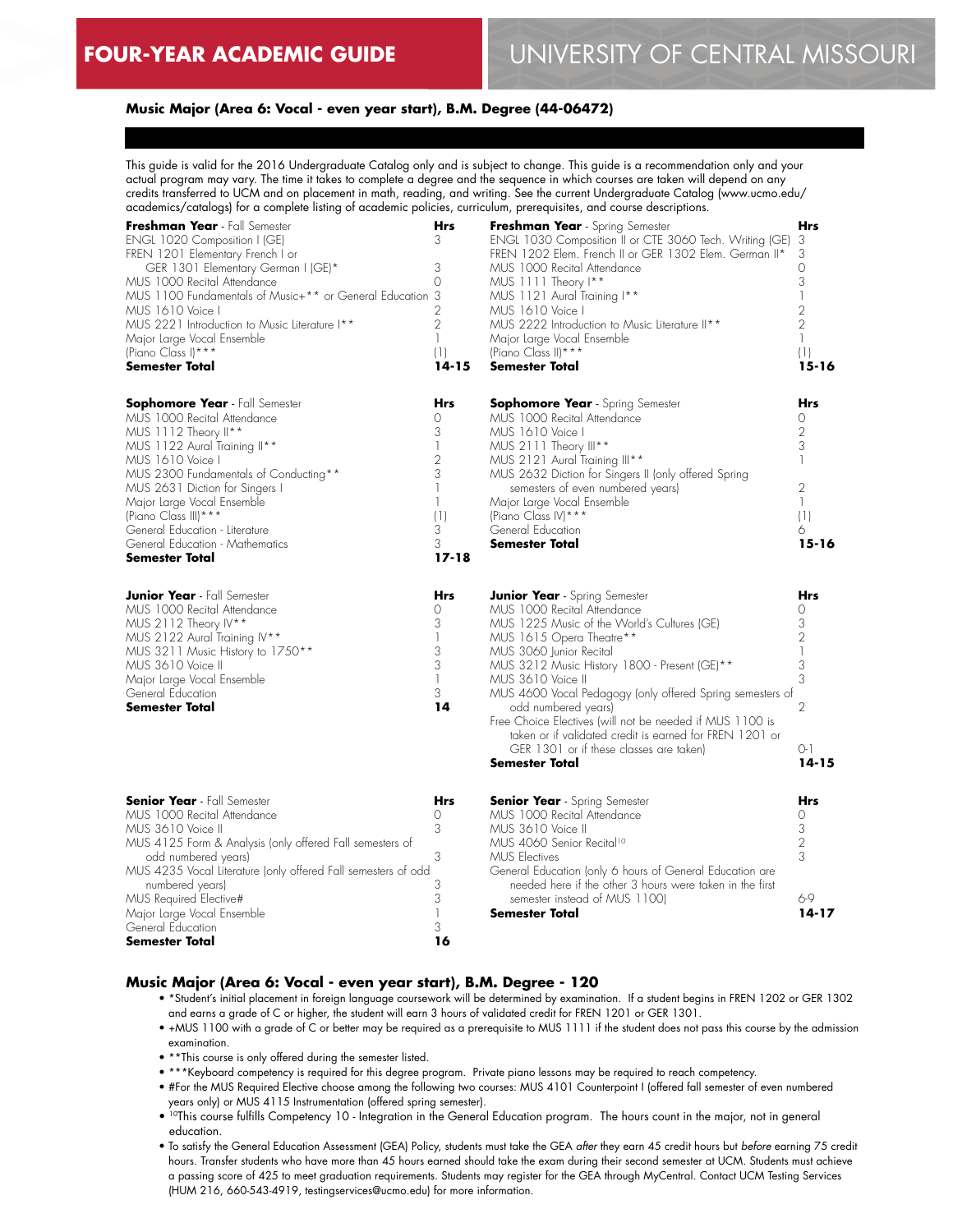# **Music Education Major (Option 1: Instrumental - even start year), B.M.E. Degree (45-440)**

This guide is valid for the 2016 Undergraduate Catalog only and is subject to change. This guide is a recommendation only and your actual program may vary. The time it takes to complete a degree and the sequence in which courses are taken will depend on any credits transferred to UCM and on placement in math, reading, and writing. See the current Undergraduate Catalog (www.ucmo.edu/ academics/catalogs) for a complete listing of academic policies, curriculum, prerequisites, and course descriptions.

| Freshman Year - Fall Semester<br>ENGL 1020 Composition I (GE)<br>HIST 1350 or HIST 1351 History of the United States (GE)<br>MUS 1000 Recital Attendance<br>MUS 1100 Fundamentals of Music+* or General Education<br>Major Instrument, 1000 Level<br>Major Large Instrumental Ensemble<br>(Piano)<br>General Education - Mathematics<br><b>Semester Total</b>                                                                                                                                                                                                                                                                                         | Hrs<br>3<br>3<br>$\Omega$<br>3<br>1<br>$\mathbb{I}$<br>(1)<br>3<br>$14 - 15$                                                   | Freshman Year - Spring Semester<br>ENGL 1030 Composition II or CTE 3060 Tech. Writing (GE)<br>MUS 1000 Recital Attendance<br>MUS 1111 Theory I*<br>MUS 1121 Aural Training I*<br>MUS 1390 Introduction to Music Education*<br>Instrument Techniques Class**<br>Major Instrument, 1000 Level<br>Major Large Instrumental Ensemble<br>(Piano)<br>General Education - Science with Laboratory<br>Semester Total                                                                                                                                                                      | Hrs<br>3<br>$\Omega$<br>3<br>$\mathbb{I}$<br>2<br>1<br>(1)<br>4<br>$16 - 17$            |
|-------------------------------------------------------------------------------------------------------------------------------------------------------------------------------------------------------------------------------------------------------------------------------------------------------------------------------------------------------------------------------------------------------------------------------------------------------------------------------------------------------------------------------------------------------------------------------------------------------------------------------------------------------|--------------------------------------------------------------------------------------------------------------------------------|-----------------------------------------------------------------------------------------------------------------------------------------------------------------------------------------------------------------------------------------------------------------------------------------------------------------------------------------------------------------------------------------------------------------------------------------------------------------------------------------------------------------------------------------------------------------------------------|-----------------------------------------------------------------------------------------|
| <b>Sophomore Year</b> - Fall Semester<br>EDFL 2100 Introduction to the Teaching Profession<br>FLDX 2150 Introductory Field Experience<br>MUS 1000 Recital Attendance<br>MUS 1112 Theory II*<br>MUS 1122 Aural Training II*<br>MUS 1400 Computer Music Notation<br>MUS 1450 Audio and Acoustics (GE)<br>MUS 2300 Fundamentals of Conducting*<br>Instrument Techniques Class**<br>Major Instrument, 1000 Level<br>Major Large Instrumental Ensemble<br>(Piano)<br>Semester Total                                                                                                                                                                        | Hrs<br>3<br>$\mathbb{I}$<br>$\Omega$<br>3<br>1<br>.5<br>3<br>3<br>1<br>$\mathbb{I}$<br>$\mathbb{I}$<br>(1)<br>$17.5 -$<br>18.5 | <b>Sophomore Year</b> - Spring Semester<br>EDFL 2240 Educational Psychology<br>EDSP 2100 Education of the Exceptional Child<br>MUS 1000 Recital Attendance<br>MUS 2111 Theory III*<br>MUS 2121 Aural Training III*<br>POLS 1510 American Government (GE)<br>Major Large Instrumental Ensemble<br>Major Instrument, 1000 Level<br>(Piano)<br>General Education - Communication<br>Semester Total<br>(Successfully complete MoGEA exam by end of this semester)                                                                                                                     | <b>Hrs</b><br>3<br>3<br>$\circ$<br>3<br>3<br>1<br>1<br>(1)<br>3<br>18-19                |
| <b>Junior Year</b> - Fall Semester<br>EDFL 2250 Introduction to English Language Learners and<br>Culturally Responsive Pedagogy<br>MUS 1000 Recital Attendance<br>MUS 1410, 1420, 1430, or 1440 (choose one)<br>MUS 2112 Theory IV*<br>MUS 2122 Aural Training IV*<br>MUS 3211 Music History to 1750*<br>MUS 3305 Methods of Teaching Elemen. School Music***<br>MUS 3308 Marching Band Techniques*<br>Instrument Techniques Class**<br>Major Instrument, 3000 Level<br>Major Large Instrumental Ensemble<br>General Education (not needed if taken in first semester<br>instead of MUS 1100, if needed choose an online course)0-3<br>Semester Total | Hrs<br>2<br>0<br>.5<br>3<br>1<br>3<br>$\overline{2}$<br>$\mathbb{I}$<br>$\mathbb{L}$<br>1.5<br>1<br>$16 - 19$                  | <b>Junior Year</b> - Spring Semester<br>FLDX 3000 Field Experience in the Content Area#<br>MUS 1000 Recital Attendance<br>MUS 1225 Music of the World's Cultures (GE)<br>MUS 3212 Music History 1750-Present (GE)*<br>MUS 3306 Methods of Teaching Instrumental Music*<br>MUS 3320 Instrumental Conducting & Rehearsal Techniques*#3<br>MUS 4115 Instrumentation*<br>Instrument Techniques Class**<br>Instrument Techniques Class**<br>Major Instrument, 3000 Level<br>Major Large Instrumental Ensemble<br><b>Semester Total</b><br>(#These courses must be taken concurrently.) | Hrs<br>-1<br>$\circ$<br>3<br>3<br>3<br>3<br>$\mathbf{1}$<br>$\mathbb{I}$<br>1.5<br>20.5 |
| <b>Senior Year</b> - Fall Semester<br>EDFL 4210 Introduction to Content Area Literacy<br>EDFL 4970 Secondary Teaching & Behavioral Management<br>FLDX 4970 Field Experience II in the Content Area<br>MUS 1000 Recital Attendance<br>MUS 4381 Jazz Pedagogy* (fall only)<br>PSY 4230 Psychology of Adolescence (GE)<br>Instrument Techniques Class**<br>Major Instrument, 3000 Level<br>Major Large Instrumental Ensemble<br>General Education - Literature and Managing Information<br>Semester Total                                                                                                                                                | Hrs<br>2<br>2<br>$\mathbb{I}$<br>0<br>2<br>3<br>$\mathbf{1}$<br>1.5<br>1<br>5<br>18.5                                          | <b>Senior Year</b> - Spring Semester<br>FLDX 4468 Student Teaching Secondary II<br>FLDX 4495 Student Teaching Elementary I<br>MUS 4310 Methods of Teaching Music <sup>10</sup><br>MUS 4350 Secondary Field Experience II<br><b>Semester Total</b><br>(All non-student teaching coursework and tests must be<br>successfully completed before this semester for enrollment in<br>student teaching.)                                                                                                                                                                                | <b>Hrs</b><br>4<br>5<br>$\overline{2}$<br>$\mathbf{1}$<br>12                            |

**Music Edu. Major (Option 1: Instrumental - even start year), B.M.E. Degree – 132.5-139.5 hours<br>• \*MUS 1100 with a grade of C or belief may be required as a prerequisite to MUS 1111 if the student does not pass this cours**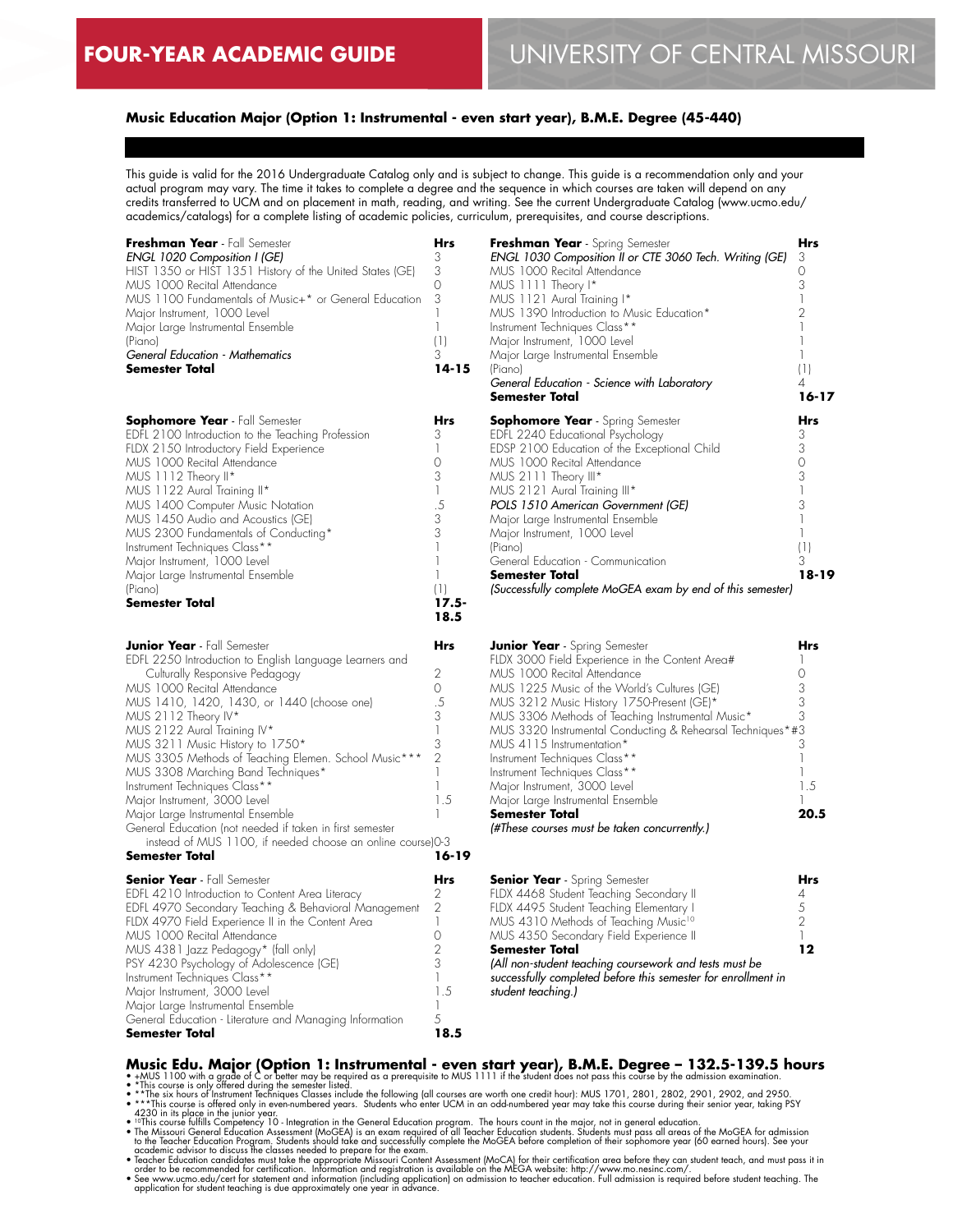# **Music Education Major (Option 2: Vocal - even year start plan), B.M.E Degree (45-441)**

This guide is valid for the 2016 Undergraduate Catalog only and is subject to change. This guide is a recommendation only and your actual program may vary. The time it takes to complete a degree and the sequence in which courses are taken will depend on any credits transferred to UCM and on placement in math, reading, and writing. See the current Undergraduate Catalog (www.ucmo.edu/academics/catalogs) for a

| complete listing of academic policies, curriculum, prerequisites, and course descriptions. |       |                                                         |       |
|--------------------------------------------------------------------------------------------|-------|---------------------------------------------------------|-------|
| Freshman Year - Fall Semester                                                              | Hrs   | Freshman Year - Spring Semester                         | Hrs   |
| ENGL 1020 Composition I (GE)                                                               |       | ENGL 1030 Composition II or CTE 3060 Tech. Writing (GE) |       |
| MUS 1000 Recital Attendance                                                                |       | HIST 1350 or 1351 History of the United States (GE)     |       |
| MUS 1100 Fundamentals of Music+* or General Education                                      |       | MUS 1000 Recital Attendance                             |       |
| MUS 1610 Voice 1                                                                           |       | MUS 1111 Theory I*                                      |       |
| POLS 1510 American Government (GE)                                                         |       | MUS 1121 Aural Training I*                              |       |
| Major Large Vocal Ensemble                                                                 |       | MUS 1390 Introduction to Music Education*               |       |
| (Piano)                                                                                    |       | MUS 1610 Voice 1                                        |       |
| General Education - Science with Laboratory                                                |       | Major Large Vocal Ensemble                              |       |
| <b>Semester Total</b>                                                                      | 15-16 | (Piano)                                                 |       |
|                                                                                            |       | General Education - Mathematics                         |       |
|                                                                                            |       | Semester Total                                          | 17-18 |

**18.5**

| <b>Sophomore Year - Fall Semester</b>             | Hrs |
|---------------------------------------------------|-----|
| EDFL 2100 Introduction to the Teaching Profession |     |
| FLDX 2150 Introductory Field Experience           |     |
| MUS 1000 Recital Attendance                       |     |
| MUS 1112 Theory II*                               | 3   |
| MUS 1122 Aural Training II*                       |     |
| MUS 1400 Computer Music Notation                  | .5  |
| MUS 1450 Audio and Acoustics (GE)                 | 3   |
| MUS 1610 Voice 1                                  |     |
| MUS 2300 Fundamentals of Conducting*              |     |
| MUS 2631 Diction for Singer I                     |     |
| Major Large Vocal Ensemble                        |     |
| (Piano)                                           |     |
| Semester Total                                    |     |

| <b>Junior Year</b> - Fall Semester                        | Hr<  |
|-----------------------------------------------------------|------|
| EDFL 2250 Introduction to English Language Learners and   |      |
| Culturally Responsive Pedagogy                            |      |
| FLDX 3000 Field Experience in the Content Area##          |      |
| MUS 1000 Recital Attendance                               |      |
| MUS 2112 Theory IV*                                       | 3    |
| MUS 2122 Aural Training IV*                               |      |
| MUS 3211 Music History to 1750*                           | 3    |
| MUS 3305 Methods of Teaching Elementary School Music      |      |
| (offered fall semester of even numbered years only)##     | 2    |
| MUS 3310 Choral Conducting*                               | 3    |
| MUS 3610 Voice II                                         | 1.5  |
| MUS 4130 Choral Arranging* (offered fall semester of even |      |
| numbered years only)                                      | 2    |
| Major Large Vocal Ensemble                                |      |
| <b>Semester Total</b>                                     | 19.5 |
| (##These courses must be taken concurrently.)             |      |

| <b>Senior Year</b> - Fall Semester                       | Hrs  |
|----------------------------------------------------------|------|
| EDFL 4210 Introduction to Content Area Literacy          | 2    |
| EDFL 4970 Sec. Teaching & Behavioral Management          | 2    |
| FLDX 4970 Field Experience II in the Content Area        |      |
| MUS 1000 Recital Attendance                              |      |
| MUS 3315 Choral Techniques*                              | 3    |
| MUS 3610 Voice II                                        | 15   |
| MUS 4320 Methods of Teaching Middle School Music*#       |      |
| (offered fall semester of odd numbered years only)       | 2    |
| Major Large Vocal Ensemble                               |      |
| General Education (only 3 hours of General Education are |      |
| needed here if the other 3 hours were taken in the first |      |
| semester instead of MUS 1100)                            | 3-6  |
| <b>Semester Total</b>                                    | 15.5 |
|                                                          | 18.5 |

| <b>Sophomore Year</b> - Spring Semester                    | Hrs   |
|------------------------------------------------------------|-------|
| EDFL 2240 Educational Psychology                           | 3     |
| EDSP 2100 Education of the Exceptional Child               | 3     |
| MUS 1000 Recital Attendance                                |       |
| MUS 1410, 1420, 1430, or 1440 (choose one)                 | .5    |
| MUS 1610 Voice 1                                           |       |
| MUS 1615 Opera Theatre (spring only) or                    |       |
| MUS 1620 Music Theatre Practicum I* (fall only)            |       |
| MUS 2111 Theory III*                                       | 3     |
| MUS 2121 Aural Training III*                               |       |
| Major Large Vocal Ensemble                                 |       |
| (Piano)                                                    |       |
| General Education - Communication                          | 3     |
| Semester Total                                             | 16.5- |
| (Successfully complete MoGEA exam by end of this semester) | 17.5  |
|                                                            |       |
|                                                            |       |

| <b>Junior Year</b> - Spring Semester        | Hrs |
|---------------------------------------------|-----|
| MUS 1000 Recital Attendance                 |     |
| MUS 1225 Music of the World's Cultures (GE) | 3   |
| MUS 3212 Music History 1750-Present (GE)*   | 3   |
| MUS 3610 Voice II                           | 15  |
| MUS 4230 Choral Literature*                 | 3   |
| PSY 4230 Psychology of Adolescence (GE)     | 3   |
| Major Large Vocal Ensemble                  |     |
| General Education - Managing Information    |     |
| <b>Semester Total</b>                       |     |
|                                             |     |

| <b>Senior Year</b> - Spring Semester                                                                                                          | Hrs |
|-----------------------------------------------------------------------------------------------------------------------------------------------|-----|
| FLDX 4468 Student Teaching Secondary II                                                                                                       | 4   |
| FLDX 4495 Student Teaching Elementary I                                                                                                       | 5   |
| MUS 4310 Methods of Teaching Music <sup>10</sup>                                                                                              | 2   |
| MUS 4350 Secondary Field Experience II                                                                                                        |     |
| <b>Semester Total</b>                                                                                                                         | 12  |
| (All non-student teaching coursework and tests must be<br>successfully completed before this semester for enrollment in<br>student teaching.) |     |

**Music Education Major (Option 2: Vocal),** 

**B.M.E. Degree – 129.5-136.5 hours min.**

• \*MbS 1100 with a grade of C or better may be required as a prerequisite to MUS 1111 if the student does not pass this course by the admission examination.<br>• \*This course is only offered during the semelstr listed.<br>• The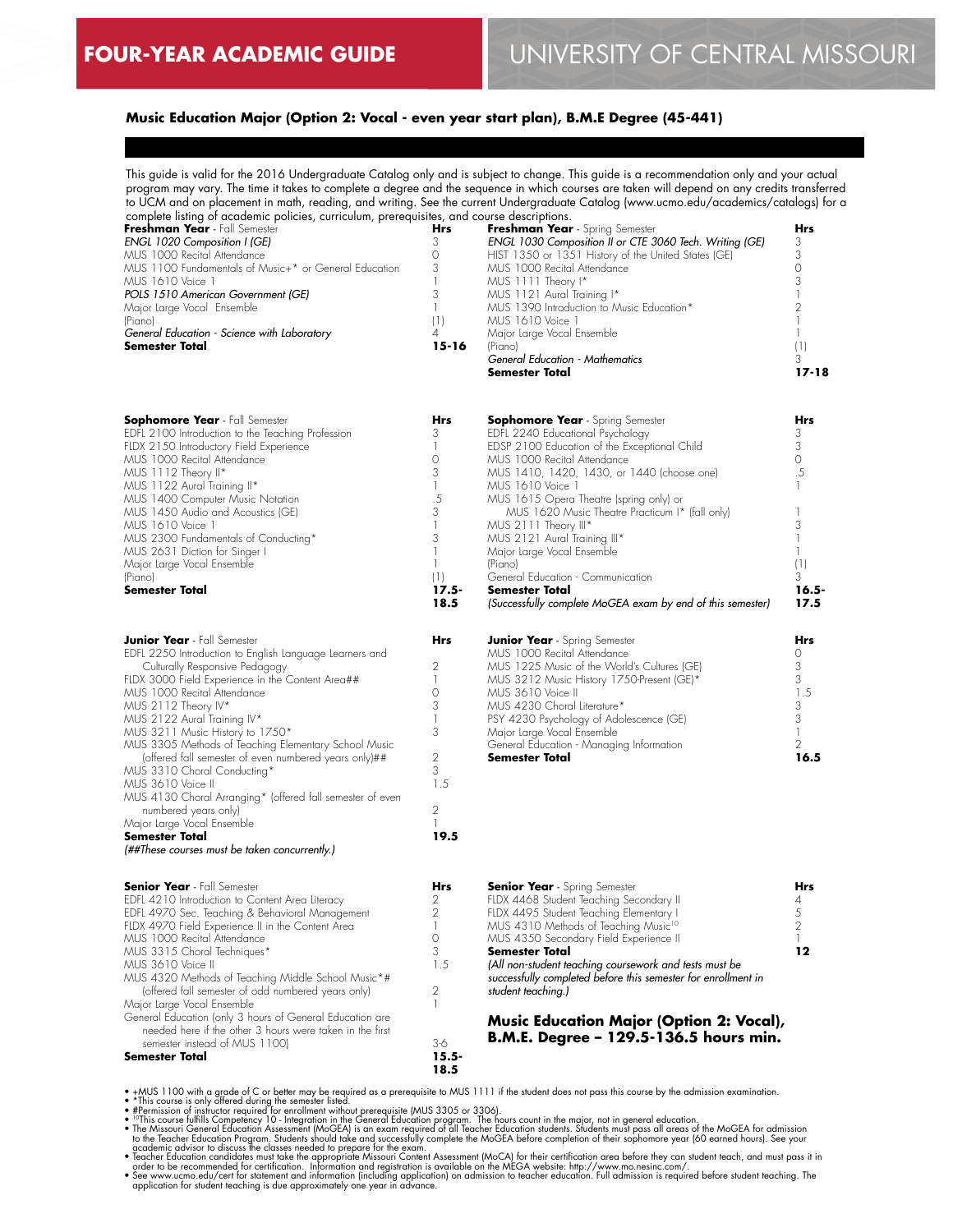#### **Musical Theatre Major, B.F.A. Degree (47-586)**

This guide is valid for the 2016 Undergraduate Catalog only and is subject to change. This guide is a recommendation only and your actual program may vary. The time it takes to complete a degree and the sequence in which courses are taken will depend on any credits transferred to UCM and on placement in math, reading, and writing. See the current Undergraduate Catalog (www.ucmo.edu/ academics/catalogs) for a complete listing of academic policies, curriculum, prerequisites, and course descriptions.

| Freshman Year - Fall Semester<br>DANC 1140 Jazz Dance I<br>ENGL 1020 Composition I (GE)<br>MUS 1055 (GE), 3070 (GE), 3077, or 4050 (GE)*<br>MUS 1100 Fundamentals of Music<br>MUS 1610 Voice I<br>THEA 1400 Script Analysis<br>THEA 1500 Acting<br><b>Semester Total</b><br>AE 1400 University Foundations**                          | <b>Hrs</b><br>3<br>1<br>3<br>1<br>3<br>3<br>15                | Freshman Year - Spring Semester<br>DANC 1130 Tap Dance I<br>ENGL 1030 Composition II or CTE 3060 Tech. Writing (GE)<br>MUS 1055 (GE), 3070 (GE), 3077, or 4050 (GE)*<br>MUS 1111 Theory I<br>MUS 1121 Aural Training I<br>MUS 1610 Voice I<br>THEA 1100 Oral Interpretation (GE)<br>THEA 1600 Stagecraft<br>Semester Total                                                           | Hrs<br>3<br>3<br>1<br>3<br>3<br>16                          |
|---------------------------------------------------------------------------------------------------------------------------------------------------------------------------------------------------------------------------------------------------------------------------------------------------------------------------------------|---------------------------------------------------------------|--------------------------------------------------------------------------------------------------------------------------------------------------------------------------------------------------------------------------------------------------------------------------------------------------------------------------------------------------------------------------------------|-------------------------------------------------------------|
| <b>Sophomore Year</b> - Fall Semester<br>DANC 1110, 1120, 3110, or 3120***<br>DANC 3140 Jazz Dance II<br>MUS 1055 (GE), 3070 (GE), 3077, or 4050 (GE)*<br>MUS 1610 Voice I<br>THEA 1510 Stage Movement<br>THEA 2610 Design Fundamentals<br>General Education - Literature<br>General Education - Mathematics<br><b>Semester Total</b> | <b>Hrs</b><br>3<br>3<br>3<br>3<br>16                          | <b>Sophomore Year</b> - Spring Semester<br>DANC 3210 Musical Theatre Dance<br>MUS 1610 Voice I<br>THEA 1520 Stage Voice<br>THEA 1610 Stage Makeup<br>General Education<br><b>Semester Total</b>                                                                                                                                                                                      | <b>Hrs</b><br>3<br>$\mathbb{I}$<br>$\frac{3}{3}$<br>6<br>16 |
| <b>Junior Year</b> - Fall Semester<br>DANC 1110, 1120, 3110, or 3120***<br>DANC 4210 Choreography I<br>MUS 1501 Piano Class I<br>THEA 3700 Directing<br>General Education<br><b>Semester Total</b>                                                                                                                                    | Hrs<br>3<br>3<br>6<br>14                                      | <b>Junior Year</b> - Spring Semester<br>MUS 1502 Piano Class II<br>MUS 1615 Opera Theatre<br>THEA 4430 American Musical Theatre History<br>THEA 4500 Advanced Acting<br>General Education<br><b>Semester Total</b>                                                                                                                                                                   | Hrs<br>1<br>3<br>3<br>6<br>14                               |
| <b>Senior Year</b> - Fall Semester<br>MUS 3610 Voice II<br>THEA 4400 Literature & History of the Theatre I <sup>10</sup><br>THEA 4510 Period Acting Styles<br>General Education<br>Free Choice Electives* (6 hours needed if overlap chosen in<br>major)<br>Semester Total                                                            | <b>Hrs</b><br>1.5<br>3<br>3<br>3<br>$3-6$<br>$13.5 -$<br>16.5 | <b>Senior Year</b> - Spring Semester<br>DANC 3130 Tap Dance II<br>MUS 3610 Voice II<br>THEA 4420 Literature & History of the Theatre II or<br>THEA 4440 Literature & History of the Theatre III<br>THEA 4910 Senior Showcase<br>General Education* (only 3 hours needed if overlap chosen in<br>major)<br>Free Choice Electives (depends on choices made in major)<br>Semester Total | Hrs<br>1.5<br>3<br>1<br>$3-6$<br>3<br>$12.5 -$<br>15.5      |

#### **Musical Theatre Major, B.F.A. Degree - 120 hours**

- \*Select three hours from the following list: MUS 1055 Collegiate Choir, 3070 Chamber Singers, 3077 Vocal Jazz Ensemble, or 4050 University Concert Choir. All three hours may be from the same course or a combination of different courses. If three hours of 1055, 3070, and/or 4050 are chosen, these hours will also fulfill 3 hours of general education requirements. If this is opted, three additional hours of free choice electives will be needed to reach 120 hours.
- \*\*AE 1400 is a free choice elective and is highly recommended for academic success. If AE 1400 is chosen, 1 less hour of free choice electives will be needed.
- \*\*\*Select two different courses from the following list: DANC 1110 Modern Dance I, 1120 Ballet Dance I, 3110 Modern Dance II, and 3120 Ballet Dance II.
- 10This course fulfills Competency 10 Integration in the General Education program. The hours count in the major, not in general education.
- To satisfy the General Education Assessment (GEA) Policy, students must take the GEA *after* they earn 45 credit hours but *before* earning 75 credit hours. Transfer students who have more than 45 hours earned should take the exam during their second semester at UCM. Students must achieve a passing score of 425 to meet graduation requirements. Students may register for the GEA through MyCentral. Contact UCM Testing Services (HUM 216, 660-543-4919, testingservices@ucmo.edu) for more information.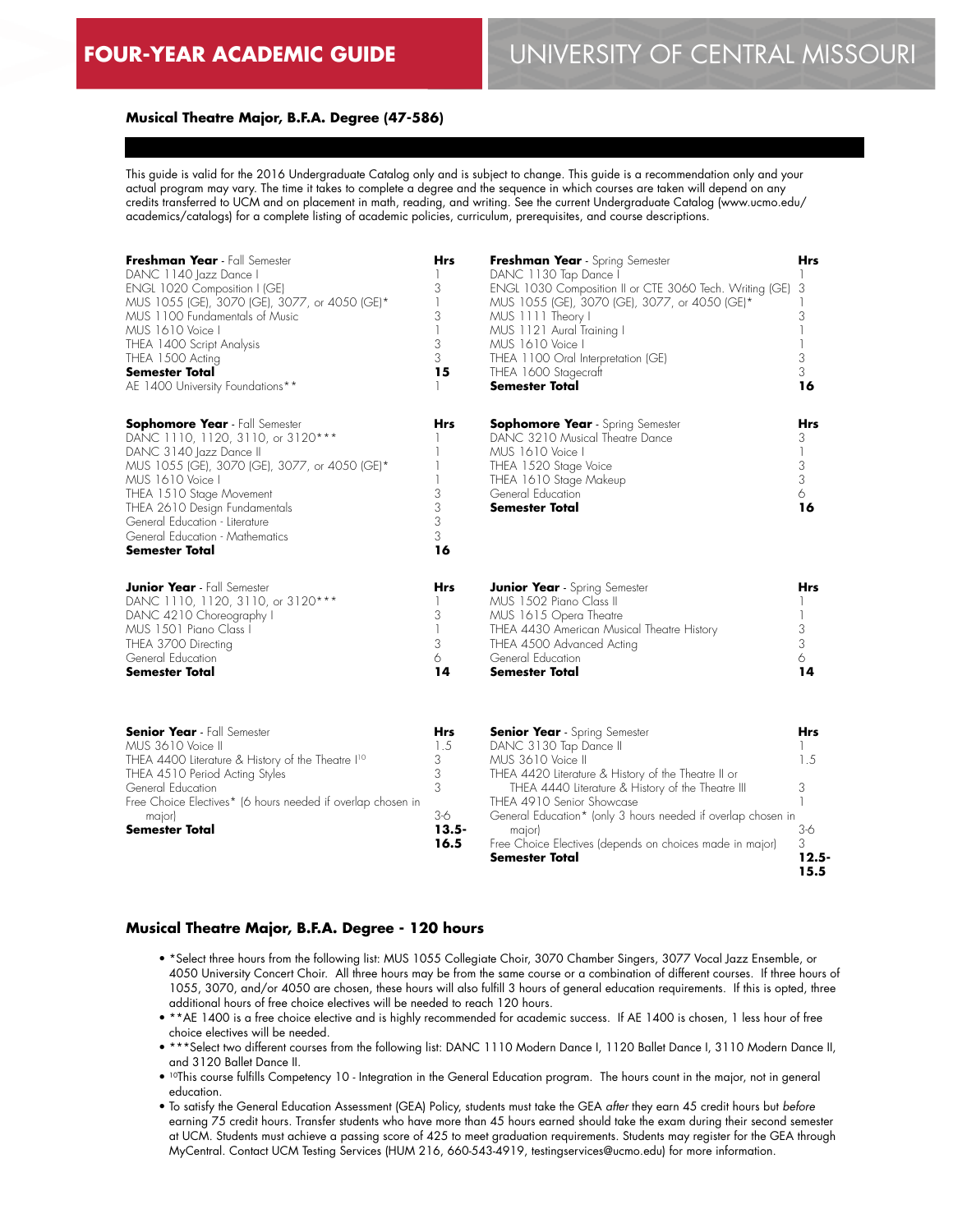# **Networking Technology Major, B.S. Degree (43-893)**

This guide is valid for the 2016 Undergraduate Catalog only and is subject to change. This guide is a recommendation only and your actual program may vary. The time it takes to complete a degree and the sequence in which courses are taken will depend on any credits transferred to UCM and on placement in math, reading, and writing. See the current Undergraduate Catalog (www.ucmo.edu/ academics/catalogs) for a complete listing of academic policies, curriculum, prerequisites, and course descriptions.

| Freshman Year - Fall Semester<br>CTE 1300 Introduction to Engineering Design<br>ENGL 1020 Composition I (GE)<br>MATH 1111 College Algebra (GE)<br>NET 1000 Seminar in Networking Technology<br>NET 1058 Computer Technologies<br>NET 1060 Introduction to Networks<br><b>Semester Total</b><br>AE 1400 University Foundations* | <b>Hrs</b><br>3<br>3<br>3<br>3<br>3<br>16 | Freshman Year - Spring Semester<br>CIS 1600 Business Information Management (GE)<br>COMM 1000 Public Speaking (GE)<br>CS 1030 Introduction to Computer Programming (GE)<br>ET 1010 Applied Electricity<br>NET 1061 Routing and Switching Essentials<br><b>Semester Total</b> | <b>Hrs</b><br>3<br>3<br>3<br>4<br>3<br>16                           |
|--------------------------------------------------------------------------------------------------------------------------------------------------------------------------------------------------------------------------------------------------------------------------------------------------------------------------------|-------------------------------------------|------------------------------------------------------------------------------------------------------------------------------------------------------------------------------------------------------------------------------------------------------------------------------|---------------------------------------------------------------------|
| <b>Sophomore Year</b> - Fall Semester<br>CS 1100 Computer Programming I<br>NET 2060 Scaling Networks<br>PHYS 1104 Introduction to the Sciences: Physics<br>General Education<br><b>Semester Total</b>                                                                                                                          | <b>Hrs</b><br>3<br>3<br>4<br>6<br>16      | <b>Sophomore Year</b> - Spring Semester<br>CIS 1612 Ethics in Information Technology (GE)<br>CTE 3060 Technical Writing (GE)<br>NET 2061 Connecting Networks<br>General Education<br><b>Semester Total</b>                                                                   | <b>Hrs</b><br>3<br>$\frac{3}{3}$<br>6<br>15                         |
| <b>Junior Year</b> - Fall Semester<br>ET 3017 Programmable Logic Controllers<br>NET 1000 Seminar in Networking Technology<br>NET 3068 Network Security I<br>NET 4060 Advanced Network Routing<br>General Education - Literature<br><b>Semester Total</b>                                                                       | <b>Hrs</b><br>4<br>1<br>4<br>3<br>3<br>15 | <b>Junior Year</b> - Spring Semester<br>CIS 3650 Database Management<br>NET 3062 Network Design<br>NET 3065 Converged Voice & Data Networks<br>NET 4040 Fundamentals of Network Operating Systems<br>NET 4062 Advanced Switching<br><b>Semester Total</b>                    | <b>Hrs</b><br>$\begin{array}{c} 3 \\ 3 \\ 3 \\ 3 \end{array}$<br>15 |
| <b>Junior Year</b> - Summer Semester<br>SOT 3022 Internship in Technology<br><b>Semester Total</b>                                                                                                                                                                                                                             | <b>Hrs</b><br>3<br>3                      |                                                                                                                                                                                                                                                                              |                                                                     |
| <b>Senior Year</b> - Fall Semester<br>INDM 4250 Project Management<br>NET 4042 Network Servers and Services<br>NET 4063 Network Support <sup>10</sup><br>General Education<br><b>Semester Total</b>                                                                                                                            | <b>Hrs</b><br>3<br>3<br>3<br>3<br>12      | <b>Senior Year</b> - Spring Semester<br>CTE 3116 Creative Thinking for a Better World (GE)<br>NET 4043 Network Servers and Infrastructure<br>Free Choice Electives<br><b>Semester Total</b>                                                                                  | <b>Hrs</b><br>3<br>3<br>6<br>12                                     |

### **Networking Technology Major, B.S. Degree - 120 hours**

- \*AE 1400 is a free choice elective and is highly recommended for academic success. If AE 1400 is chosen, 1 less hour of free choice electives will be needed.
- 10This course fulfills Competency 10 Integration in the General Education program. The hours count in the major, not in general education.
- To satisfy the General Education Assessment (GEA) Policy, students must take the GEA *after* they earn 45 credit hours but *before* earning 75 credit hours. Transfer students who have more than 45 hours earned should take the exam during their second semester at UCM. Students must achieve a passing score of 425 to meet graduation requirements. Students may register for the GEA through MyCentral. Contact UCM Testing Services (HUM 216, 660-543-4919, testingservices@ucmo.edu) for more information.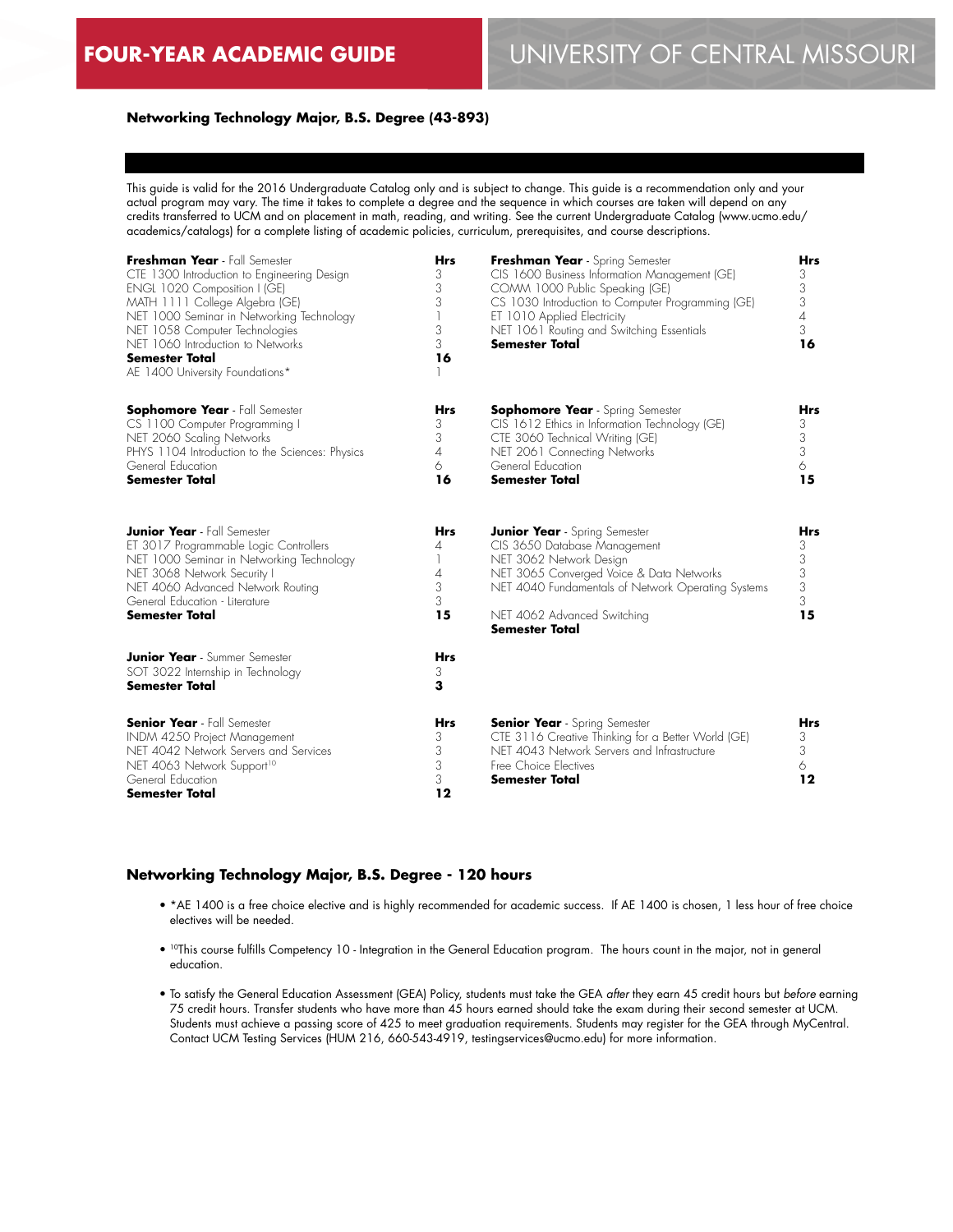#### **Nursing Major, B.S. Degree (43-133)**

This guide is valid for the 2016 Undergraduate Catalog only and is subject to change. This guide is a recommendation only and your actual program may vary. The time it takes to complete a degree and the sequence in which courses are taken will depend on any credits transferred to UCM and on placement in math, reading, and writing. See the current Undergraduate Catalog (www.ucmo.edu/ academics/catalogs) for a complete listing of academic policies, curriculum, prerequisites, and course descriptions.

| Freshman Year - Fall Semester<br>CHEM 1104 Introduction to the Sciences: Chemistry (GE)*<br>ENGL 1020 Composition I (GE)<br>NUR 1700 Introduction to Professional Nursing**<br>SOC 1800 General Sociology (GE)*<br>General Education - Mathematics<br>Semester Total | <b>Hrs</b><br>4<br>3<br>14     | Freshman Year - Spring Semester<br>BIOL 3401 Human Anatomy*<br>ENGL 1030 Composition II (GE) or<br>CTE 3060 Technical Writing (GE)<br>PSY 1100 General Psychology (GE)*<br>General Education ***<br><b>Semester Total</b> | <b>Hrs</b><br>15                 |
|----------------------------------------------------------------------------------------------------------------------------------------------------------------------------------------------------------------------------------------------------------------------|--------------------------------|---------------------------------------------------------------------------------------------------------------------------------------------------------------------------------------------------------------------------|----------------------------------|
| <b>Sophomore Year</b> - Fall Semester<br>BIOL 3402 Human Physiology*<br>D&N 3340 Nutrition*<br>NUR 2200 Culture & Sustainability in Health (GE)<br>General Education - Literature<br>General Education - Managing Information<br><b>Semester Total</b>               | <b>Hrs</b><br>$2 - 3$<br>16-17 | <b>Sophomore Year</b> - Spring Semester<br>BIOL 3610 Microbiology*<br>NUR 2710 Intro. to Nursing Appl. Across the Lifespan**<br>Nursing Elective#<br>General Education<br><b>Semester Total</b>                           | Hrs<br>$2 - 3$<br>9<br>$15 - 16$ |

#### **-- ENTER NURSING PROGRAM --**

| <b>Junior Year</b> - Fall Semester                 | <b>Hrs</b> | <b>Junior Year</b> - Spring Semester                         | <b>Hrs</b> |
|----------------------------------------------------|------------|--------------------------------------------------------------|------------|
| NUR 3200 Pathophysiology##                         | 4          | NUR 3510 Concepts of Gerontic Nursing                        |            |
| NUR 3210 Pharmacological Therapeutics              |            | NUR 3610 Concepts of Adult & Older Adult Nursing I           |            |
| NUR 3304 Assessment Across the Lifespan            |            | NUR 3611 Concepts of Adult & Older Adult Nrsg. I Practicum 4 |            |
| NUR 3305 Assessment Across the Lifespan Lab        |            | NUR 3612 Technical Nursing Applications II                   |            |
| NUR 3410 Concepts of Nursing in Wellness           |            | NUR 4012 Evidence-based Practice                             |            |
| NUR 3411 Concepts of Nursing in Wellness Practicum | 2          | NUR 4013 Health Policy & Ethics                              |            |
| NUR 3412 Technical Nursing Applications I          |            | <b>Semester Total</b>                                        |            |
| <b>Semester Total</b>                              | ıб         |                                                              |            |

#### **-- TO KANSAS CITY LAST TWO SEMESTERS --**

| <b>Senior Year</b> - Fall Semester                                                                                                                                                                                                                                                               | Hrs      | <b>Senior Year</b> - Spring Semester                                                                                                                            | Hrs. |
|--------------------------------------------------------------------------------------------------------------------------------------------------------------------------------------------------------------------------------------------------------------------------------------------------|----------|-----------------------------------------------------------------------------------------------------------------------------------------------------------------|------|
| NUR 4111 Socio-Economic Factors Impacting Health <sup>10</sup>                                                                                                                                                                                                                                   | 3        | NUR 4600 Con. of Nursing Leadership in Mamt CH/MH                                                                                                               | - 6  |
| NUR 4410 Concepts of Maternal-Child Nursing<br>NUR 4411 Concepts of Maternal-Child Nursing Practicum<br>NUR 4510 Concepts of Adult & Older Adult Nursing II<br>NUR 4511 Concepts of Adult & Older Adult Nrsg. II Pract.<br>NUR 4512 Adv. Tech. & Pharmacological Nursing Apps.<br>Semester Total | -3<br>16 | NUR 4601 Concepts of Nursing Leadership in Management<br>& Community Health/Mental Health Practicum<br>NUR 4602 Synthesis of Nursing Concepts<br>Semester Total |      |

# **Nursing Major, B.S. Degree - 120-122 hours**

- \*Nursing Program Prerequisite Courses (must be taken prior to admission to the program). Preference for admission into the Nursing major will be given to students taking ALL prerequisites at UCM.
- \*\*Lower Level Required Nursing Courses (must be taken prior to admission to the program).
- \*\*\*The Nursing Department recommends ACST 1300 Basic Statistics as the choice for the Knowledge Area II additional course general education requirement.
- #The nursing elective may be taken anytime after sophomore standing is achieved. One Nursing elective course is required from the following: NUR 2000 e-Health and Cyber Wellness; NUR 2020 Health: Women's Perspectives, NUR 4020 Grief and Loss; NUR 4030 Human Sexuality; NUR 4040 Nursing Informatics; NUR 4210 Wellness for U.S. Veteran and Military Families; and NUR 4405 Aging of Self and Others.
- ##NUR 3200 may be taken prior to entry into the program or in the Nursing program.
- 10This course fulfills Competency 10 Integration in the General Education program. The hours count in the major, not in general education.
- To satisfy the General Education Assessment (GEA) Policy, students must take the GEA *after* they earn 45 credit hours but *before* earning 75 credit hours. Transfer students who have more than 45 hours earned should take the exam during their second semester at UCM. Students must achieve a passing score of 425 to meet graduation requirements. Students may register for the GEA through MyCentral. Contact UCM Testing Services (HUM 216, 660-543-4919, testingservices@ucmo.edu) for more information.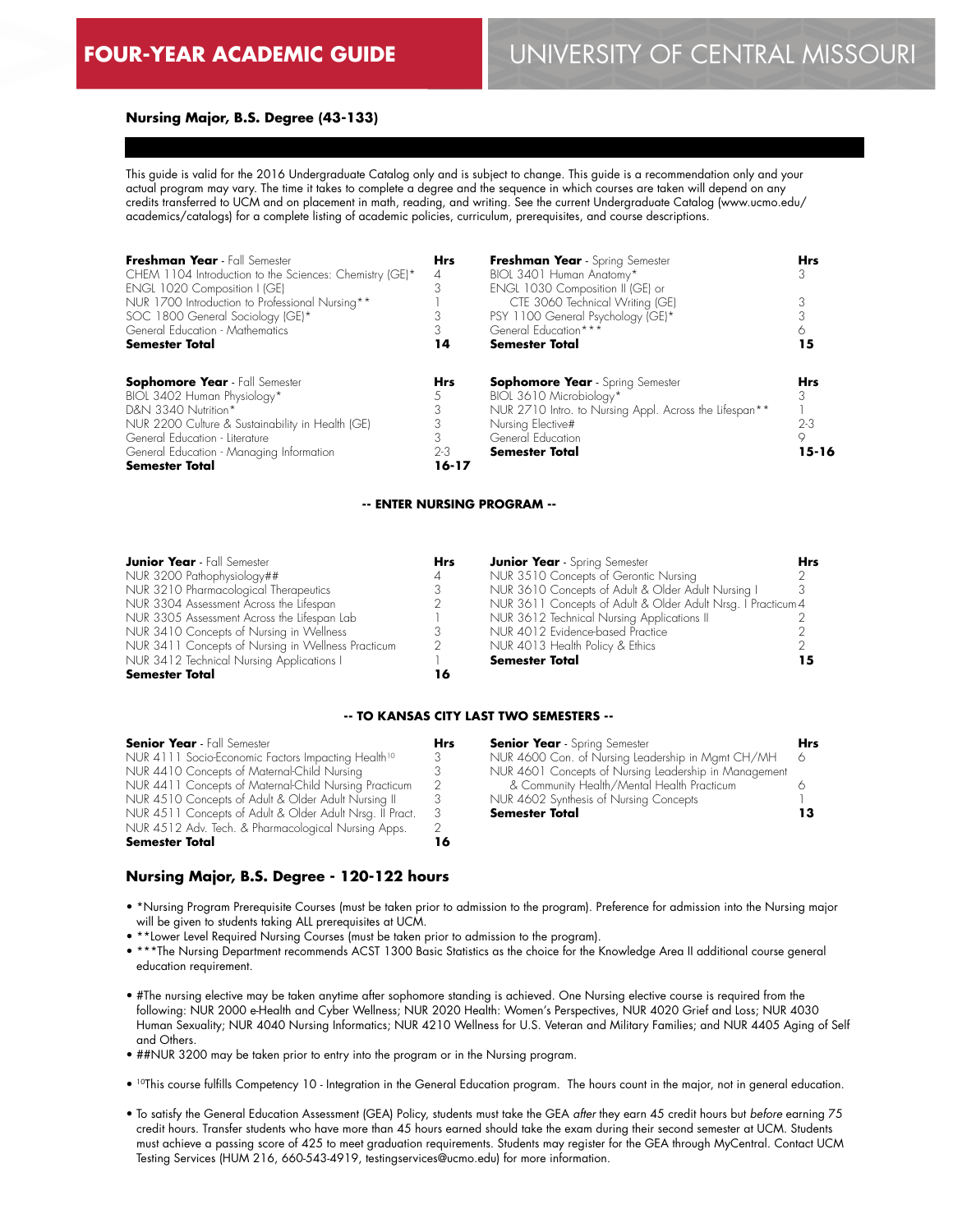# **FOUR-YEAR ACADEMIC GUIDE** UNIVERSITY OF CENTRAL MISSOURI

#### **Occupational Education Major, B.S. Degree (43-249)**

This guide is valid for the 2016 Undergraduate Catalog only and is subject to change. This guide is a recommendation only and your actual program may vary. The time it takes to complete a degree and the sequence in which courses are taken will depend on any credits transferred to UCM and on placement in math, reading, and writing. See the current Undergraduate Catalog (www.ucmo.edu/ academics/catalogs) for a complete listing of academic policies, curriculum, prerequisites, and course descriptions.

| Freshman Year - Fall Semester<br>CTE 2000 Technology & Society (GE)*<br>ENGL 1020 Composition I (GE)<br>Teaching Specialty Area<br>General Education - Mathematics<br>General Education<br><b>Semester Total</b> | <b>Hrs</b><br>15 | Freshman Year - Spring Semester<br>CTE 3060 Technical Writing (GE)<br>Teaching Specialty Area<br>General Education<br><b>Semester Total</b> | Hrs<br>15 |
|------------------------------------------------------------------------------------------------------------------------------------------------------------------------------------------------------------------|------------------|---------------------------------------------------------------------------------------------------------------------------------------------|-----------|
| <b>Sophomore Year</b> - Fall Semester<br>EDFL 2240 Educational Psychology (GE)**                                                                                                                                 | <b>Hrs</b>       | <b>Sophomore Year</b> - Spring Semester<br>EDSP 2100 Education of the Exceptional Child                                                     | Hrs       |
| Teaching Specialty Area                                                                                                                                                                                          |                  | SOT 4570 Computer Graphics                                                                                                                  |           |
| General Education - Literature                                                                                                                                                                                   |                  | Teaching Specialty Area                                                                                                                     |           |
| General Education - Science with a laboratory                                                                                                                                                                    |                  | General Education                                                                                                                           |           |
| <b>Semester Total</b>                                                                                                                                                                                            | 13               | Semester Total                                                                                                                              | 15        |

| <b>Junior Year</b> - Fall Semester                     | Hrs |
|--------------------------------------------------------|-----|
| CTF 4145 Curriculum Construction in Career & Technical |     |
| Faucation***                                           |     |
| Teaching Specialty Area                                |     |
| General Education                                      |     |
| <b>Semester Total</b>                                  | 15  |

| <b>Senior Year</b> - Fall Semester                           | <b>Hrs</b> | <b>Senior Year</b> - S |
|--------------------------------------------------------------|------------|------------------------|
| CTE 4110 Foundations of Career & Technology Education (fall  |            | CTE 4022 Teachi        |
| only) or CTE 4140 New Teacher Institute (fall only)***       |            | CTE 4150 Vocatio       |
| CTE 4160 Methods of Teaching Career & Technical Edu. *** 3   |            | of Cooperative         |
| CTE 4180 Adult Education and Training (fall, even years only |            | CTE 4165 Perform       |
| or EDFL 4970 Secondary Teaching & Behavioral Mamt.           | -2-3       | Teaching Specialty     |
| Teaching Specialty Area                                      | 3          | <b>Semester Total</b>  |
| Free Choice Elective                                         | 5-6        |                        |
| <b>Semester Total</b>                                        | 17         |                        |

| <b>Senior Year</b> - Spring Semester                     |  |
|----------------------------------------------------------|--|
| CTE 4022 Teaching/Administration Intern <sup>10</sup>    |  |
| CTF 41.50 Vocational Guidance or BTF 4241 Coordination   |  |
| of Cooperative Education Programs***                     |  |
| CTF 416.5 Performance Assess, in Career & Technical Edu. |  |
| Teaching Specialty Area                                  |  |
| Semester Total                                           |  |

**Junior Year** - Spring Semester

Teaching Specialty Area Free Choice Elective **Semester Total**

CTE 3116 Creative Thinking for a Better World (GE)\*

#### **Occupational Education Major, B.S. Degree - 120 hours**

- \*CTE 2000 and CTE 3116 must be completed at UCM.
- \*\*EDFL 2240 must be taught by a state-approved two-year or four-year institution.
- \*\*\*CTE 4110, 4140, 4145, 4150, and 4160 must be taught by a state-approved four-year institution.
- 10This course fulfills Competency 10 Integration in the General Education program. The hours count in the major, not in general education.
- Students completing this program online should seek advice from the department and academic advisors for available online general education classes.
- To satisfy the General Education Assessment (GEA) Policy, students must take the GEA *after* they earn 45 credit hours but *before* earning 75 credit hours. Transfer students who have more than 45 hours earned should take the exam during their second semester at UCM. Students must achieve a passing score of 425 to meet graduation requirements. Students may register for the GEA through MyCentral. Contact UCM Testing Services (HUM 216, 660-543-4919, testingservices@ucmo.edu) for more information.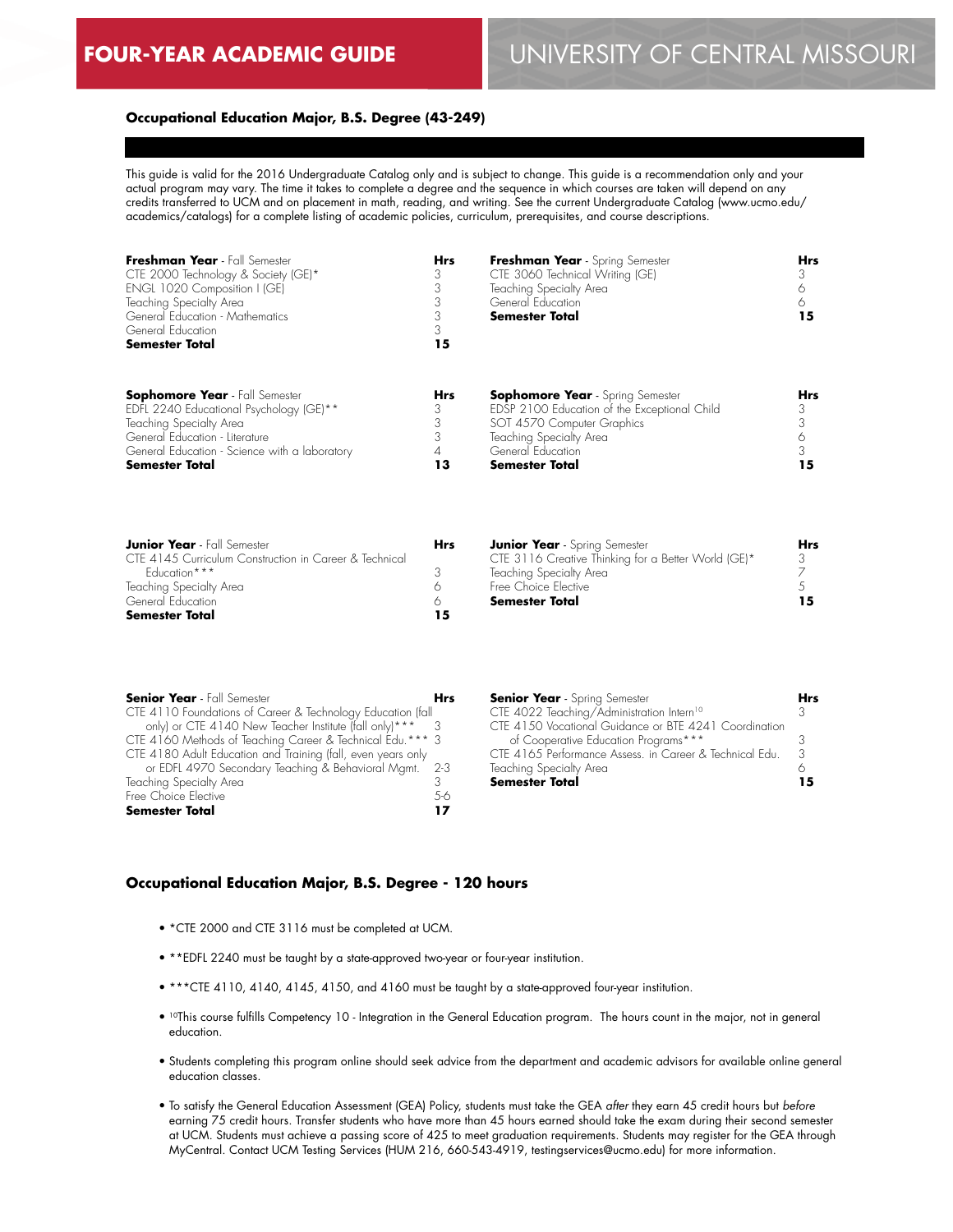# **Occupational Safety Major (Option 1: Environmental Management), B.S. Degree (43-243)**

This guide is valid for the 2016 Undergraduate Catalog only and is subject to change. This guide is a recommendation only and your actual program may vary. The time it takes to complete a degree and the sequence in which courses are taken will depend on any credits transferred to UCM and on placement in math, reading, and writing. See the current Undergraduate Catalog (www.ucmo.edu/ academics/catalogs) for a complete listing of academic policies, curriculum, prerequisites, and course descriptions.

| Freshman Year - Fall Semester<br>ENGL 1020 Composition I (GE)<br>MATH 1111 College Algebra (GE)*<br>SAFE 1000 Exploring the Safety Sciences*<br>SAFE 3000 Principles of Accident Causation and Prevention*<br>General Education<br><b>Semester Total</b>                                                  | <b>Hrs</b><br>3<br>3<br>3<br>6<br>16 | Freshman Year - Spring Semester<br>CHEM 1103 Introduction to the Sciences: Chemistry (GE)*<br>GEOG 2101 Introduction to Sustainability (GE)<br>SAFE 2900 Applied Sciences for Professional Studies<br>SAFE 3070 Safety Leadership<br>General Education<br>Semester Total | Hrs<br>3<br>3<br>3<br>3<br>3<br>15 |
|-----------------------------------------------------------------------------------------------------------------------------------------------------------------------------------------------------------------------------------------------------------------------------------------------------------|--------------------------------------|--------------------------------------------------------------------------------------------------------------------------------------------------------------------------------------------------------------------------------------------------------------------------|------------------------------------|
| <b>Sophomore Year</b> - Fall Semester<br>BIOL 1005/1006 Intro. to Environmental Sci. w/ lab (GE)*<br>CTE 3060 Technical Writing (GE)*<br>GEOG 2300 Acquiring & Managing Spatial Information (GE) 2<br>SAFE 3430 Industrial Hazard Control*<br>General Education<br><b>Semester Total</b>                  | Hrs<br>4<br>3<br>3<br>3<br>15        | <b>Sophomore Year</b> - Spring Semester<br>SAFE 3120 Industrial Hygiene*<br>SAFE 4215 Transportation and Storage of Haz. Materials<br>SAFE 4440 Air Quality and Pollution Prevention<br>General Education - Literature<br>General Education<br><b>Semester Total</b>     | Hrs<br>3<br>3<br>3<br>3<br>3<br>15 |
| <b>Junior Year</b> - Fall Semester<br>SAFE 4000 Ergonomics in Safety and Health<br>SAFE 4025 Workers' Compensation & Legal Aspects of Safety 3<br>SAFE 4425 Safety and Health Legislation & Standards<br>SAFE 4940 Statistical Analysis for Risk Management<br>General Education<br><b>Semester Total</b> | <b>Hrs</b><br>3<br>3<br>3<br>3<br>15 | <b>Junior Year</b> - Spring Semester<br>SAFE 4010 Accident Investigation<br>SAFE 4435 Environmental Compliance<br>SAFE 4560 Systems Safety<br>SAFE 4850 Industrial Fire Protection<br>Free Choice Elective<br>Semester Total                                             | Hrs<br>3<br>3<br>3<br>3<br>3<br>15 |
| Summer – Between Junior & Senior Year<br>SAFE 4980 Practicum in Safety Sciences or<br>4990 Internship in Safety Sciences#<br><b>Semester Total</b>                                                                                                                                                        | <b>Hrs</b><br>2<br>$\mathbf{2}$      |                                                                                                                                                                                                                                                                          |                                    |
| <b>Senior Year</b> - Fall Semester<br>SAFE 4035 Safety Program Management<br>SAFE 4140 Safety and Health Laboratory*<br>SAFE 4445 Water Quality & Waste Water Management<br>SAFE Departmentally Approved Major Elective<br>Free Choice Elective<br><b>Semester Total</b>                                  | Hrs<br>3<br>3<br>3<br>3<br>3<br>15   | <b>Senior Year</b> - Spring Semester<br>SAFE 4055 Safety Capstone Experience <sup>10</sup><br>SAFE 4160 Industrial Ventilation<br>SAFE 4450 Environmental Remediation<br>Free Choice Elective<br>Semester Total                                                          | Hrs<br>3<br>3<br>3<br>3.<br>12     |

#### **Occupational Safety Major (Option 1: Environmental Management), B.S. Degree - 120 hours**

- \*A grade of C or higher is required in these courses for enrollment in future major courses and to meet graduation requirements.
- #SAFE 4980 or 4990 should be taken during the summer.
- <sup>10</sup>This course fulfills Competency 10 Integration in the General Education program. The hours count in the major, not in general education.
- To satisfy the General Education Assessment (GEA) Policy, students must take the GEA *after* they earn 45 credit hours but *before* earning 75 credit hours. Transfer students who have more than 45 hours earned should take the exam during their second semester at UCM. Students must achieve a passing score of 425 to meet graduation requirements. Students may register for the GEA through MyCentral. Contact UCM Testing Services (HUM 216, 660-543-4919, testingservices@ucmo.edu) for more information.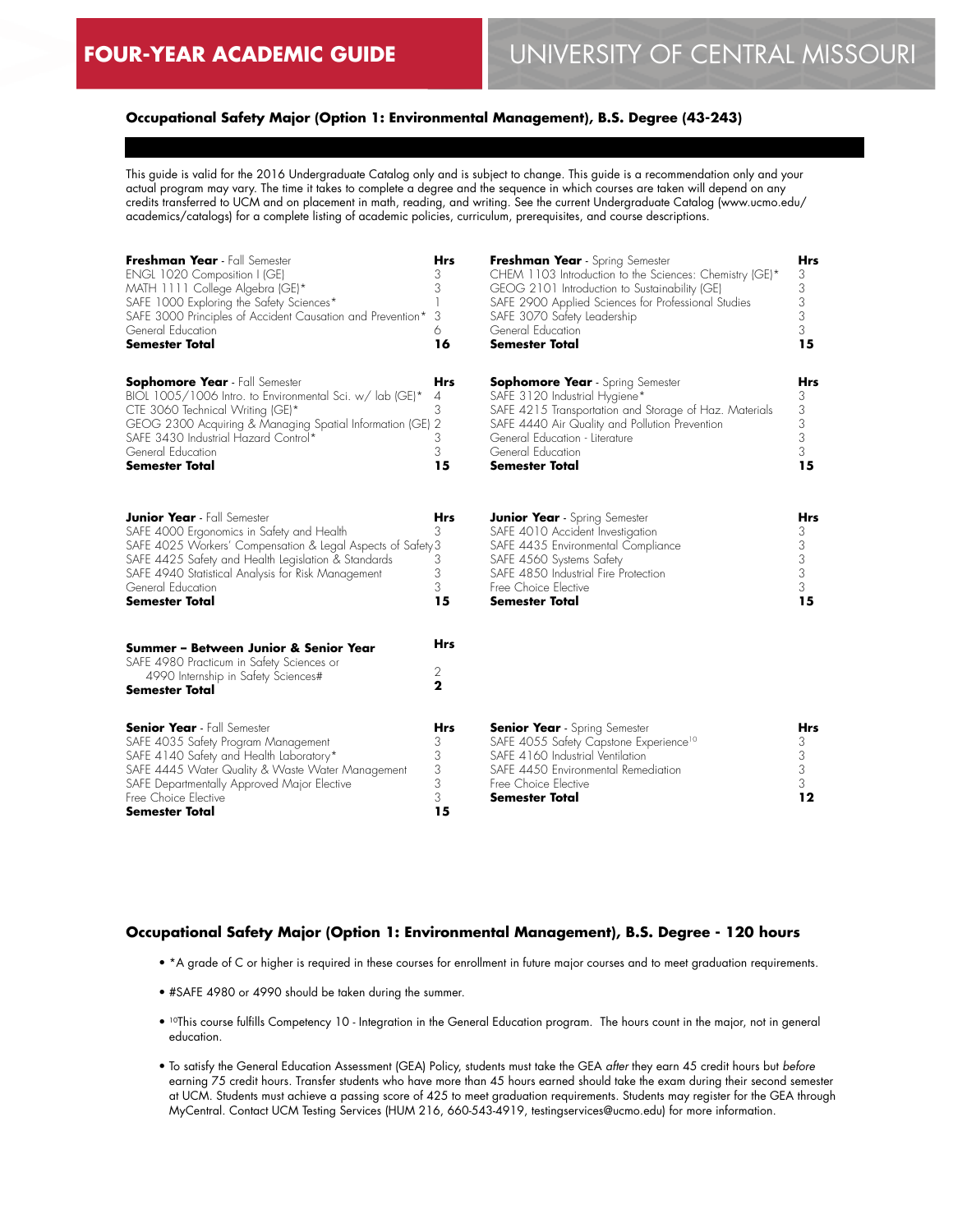# **Occupational Safety Major (Option 2: Safety Management), B.S. Degree (43-243)**

This guide is valid for the 2016 Undergraduate Catalog only and is subject to change. This guide is a recommendation only and your actual program may vary. The time it takes to complete a degree and the sequence in which courses are taken will depend on any credits transferred to UCM and on placement in math, reading, and writing. See the current Undergraduate Catalog (www.ucmo.edu/ academics/catalogs) for a complete listing of academic policies, curriculum, prerequisites, and course descriptions.

| Freshman Year - Fall Semester<br>ENGL 1020 Composition I (GE)<br>MATH 1111 College Algebra (GE)*<br>SAFE 1000 Exploring the Safety Sciences*<br>SAFE 3000 Principles of Accident Causation and Prevention*<br>General Education<br><b>Semester Total</b>                                                                                                   | <b>Hrs</b><br>3<br>3<br>3<br>6<br>16                         | Freshman Year - Spring Semester<br>CHEM 1103 Introduction to the Sciences: Chemistry (GE)*<br>SAFE 2900 Applied Sciences for Professional Studies<br>SAFE 3070 Safety Leadership<br>General Education<br>Semester Total                                                | Hrs<br>3<br>3<br>3<br>6<br>15      |
|------------------------------------------------------------------------------------------------------------------------------------------------------------------------------------------------------------------------------------------------------------------------------------------------------------------------------------------------------------|--------------------------------------------------------------|------------------------------------------------------------------------------------------------------------------------------------------------------------------------------------------------------------------------------------------------------------------------|------------------------------------|
| <b>Sophomore Year</b> - Fall Semester<br>BIOL 1005/1006 Intro. to Environmental Sci. w/ lab or<br>PHYS 1104 or 1101 or 2121 Physics (GE)*<br>CTE 3060 Technical Writing (GE)*<br>SAFE 3015 Emergency Preparedness or Minor Coursework+<br>SAFE 3430 Industrial Hazard Control*<br>General Education (Managing Information course)<br><b>Semester Total</b> | <b>Hrs</b><br>$4 - 5$<br>3<br>3<br>3<br>$2 - 3$<br>$15 - 17$ | <b>Sophomore Year</b> - Spring Semester<br>SAFE 3120 Industrial Hygiene*<br>SAFE 4510 Loss Control or Minor Coursework+<br>SAFE 4515 High Hazard Industries<br>General Education - Literature<br>General Education<br><b>Semester Total</b>                            | Hrs<br>3<br>3<br>3<br>3<br>3<br>15 |
| <b>Junior Year</b> - Fall Semester<br>SAFE 4000 Ergonomics in Safety and Health<br>SAFE 4025 Workers' Compensation & Legal Aspects of Safety 3<br>SAFE 4425 Safety and Health Legislation & Standards<br>SAFE 4940 Statistical Analysis for Risk Management<br>General Education<br><b>Semester Total</b>                                                  | Hrs<br>3<br>3<br>3<br>3<br>15                                | <b>Junior Year</b> - Spring Semester<br>SAFE 4010 Accident Investigation<br>SAFE 4560 Systems Safety<br>SAFE 4850 Industrial Fire Protection<br>SAFE Departmentally Approved Major Elective or<br>Minor Coursework+<br>General Education<br>Semester Total             | Hrs<br>3<br>3<br>3<br>3<br>3<br>15 |
| Summer – Between Junior & Senior Year<br>SAFE 4980 Practicum in Safety Sciences or<br>4990 Internship in Safety Sciences#<br><b>Semester Total</b>                                                                                                                                                                                                         | Hrs<br>2<br>$\mathbf{2}$                                     |                                                                                                                                                                                                                                                                        |                                    |
| <b>Senior Year</b> - Fall Semester<br>SAFE 4035 Safety Program Management<br>SAFE 4140 Safety and Health Laboratory<br>SAFE 4215 Transportation and Storage of Haz. Materials<br>SAFE Departmentally Approved Major Elective or<br>Minor Coursework+<br>Free Choice Elective or Minor Coursework+<br>Semester Total                                        | Hrs<br>3<br>3<br>3<br>3<br>$1-3$<br>$13 - 15$                | <b>Senior Year</b> - Spring Semester<br>SAFE 4055 Safety Capstone Experience <sup>10</sup><br>SAFE 4435 Environmental Compliance<br>SAFE Departmentally Approved Major Elective or<br>Minor Coursework+<br>Free Choice Elective or Minor Coursework+<br>Semester Total | Hrs<br>3<br>3<br>3<br>3<br>12      |

#### **Occupational Safety Major (Option 2: Safety Management), B.S. Degree - 120 hours**

- \*A grade of C or higher is required in these courses for enrollment in future major courses and to meet graduation requirements.
- +Option 2 students may choose to take a minor instead of taking SAFE 3015, SAFE 4510 and the 9 hours of SAFE Departmentally Approved Major Elective. Please note, most minors require more than 15 credit hours and this may require more than 120 credit hours.
- #SAFE 4980 or 4990 should be taken during the summer.
- 10This course fulfills Competency 10 Integration in the General Education program. The hours count in the major, not in general education.
- To satisfy the General Education Assessment (GEA) Policy, students must take the GEA *after* they earn 45 credit hours but *before* earning 75 credit hours. Transfer students who have more than 45 hours earned should take the exam during their second semester at UCM. Students must achieve a passing score of 425 to meet graduation requirements. Students may register for the GEA through MyCentral. Contact UCM Testing Services (HUM 216, 660-543-4919, testingservices@ucmo.edu) for more information.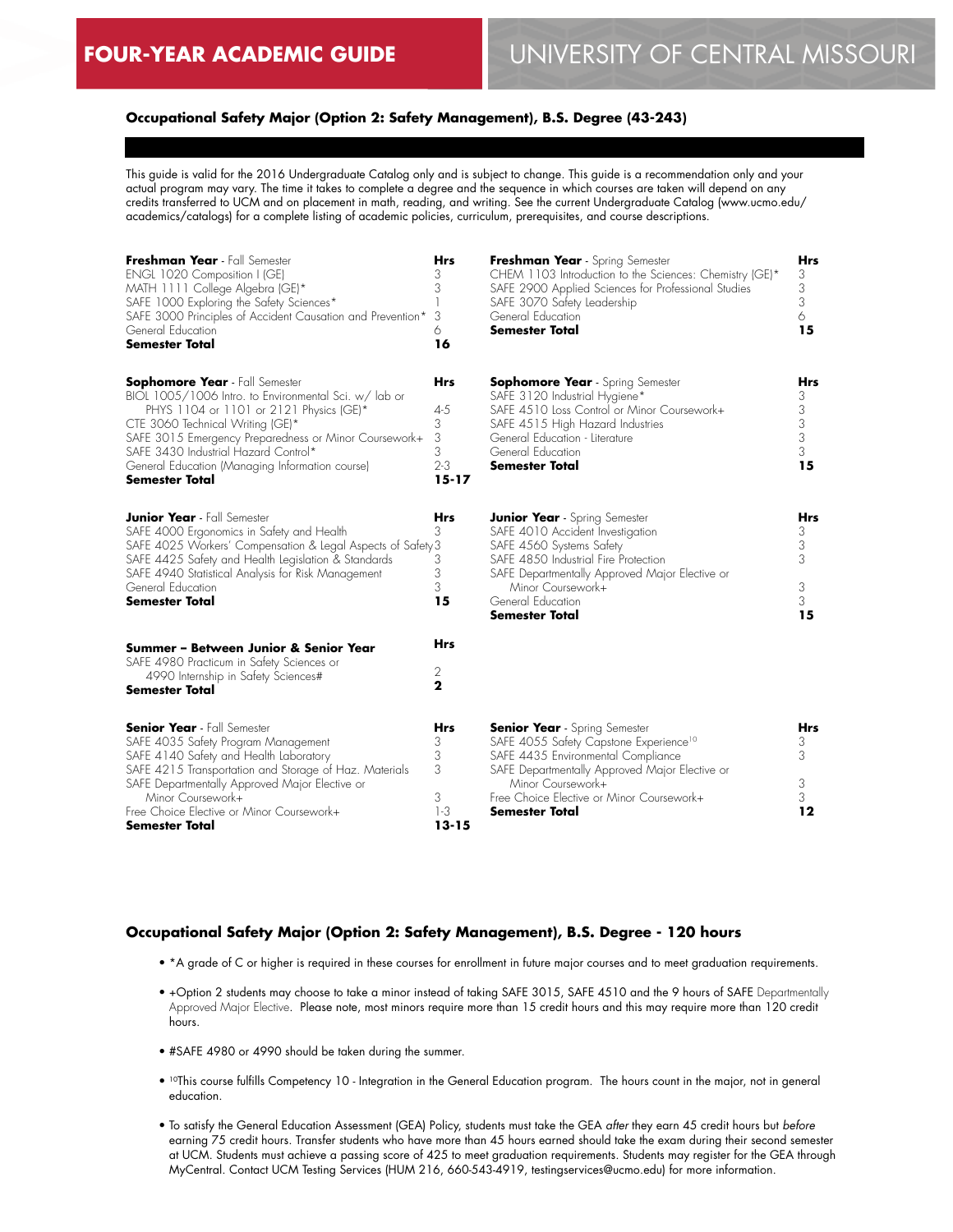# **Occupational Safety Major (Option 3: Occupational Health Management), B.S. Degree (43-243)**

This guide is valid for the 2016 Undergraduate Catalog only and is subject to change. This guide is a recommendation only and your actual program may vary. The time it takes to complete a degree and the sequence in which courses are taken will depend on any credits transferred to UCM and on placement in math, reading, and writing. See the current Undergraduate Catalog (www.ucmo.edu/ academics/catalogs) for a complete listing of academic policies, curriculum, prerequisites, and course descriptions.

| Freshman Year - Fall Semester<br>ENGL 1020 Composition I (GE)<br>MATH 1111 College Algebra (GE)*<br>SAFE 1000 Exploring the Safety Sciences*<br>SAFE 3000 Principles of Accident Causation and Prevention*<br>General Education<br><b>Semester Total</b>                                                         | <b>Hrs</b><br>3<br>3<br>1<br>3<br>6<br>16              | Freshman Year - Spring Semester<br>CHEM 1104 Introduction to the Sciences: Chemistry (GE)*<br>SAFE 2900 Applied Sciences for Professional Studies<br>SAFE 3070 Safety Leadership<br>General Education<br><b>Semester Total</b>                        | <b>Hrs</b><br>4<br>3<br>3<br>5-6<br>$15 - 16$                   |
|------------------------------------------------------------------------------------------------------------------------------------------------------------------------------------------------------------------------------------------------------------------------------------------------------------------|--------------------------------------------------------|-------------------------------------------------------------------------------------------------------------------------------------------------------------------------------------------------------------------------------------------------------|-----------------------------------------------------------------|
| <b>Sophomore Year</b> - Fall Semester<br>CTE 3060 Technical Writing (GE)*<br>CHEM 1604 Elementary Organic and Biochemistry*<br>SAFE 3430 Industrial Hazard Control*<br>General Education<br><b>Semester Total</b>                                                                                                | <b>Hrs</b><br>3<br>$\overline{4}$<br>3<br>6<br>16      | <b>Sophomore Year</b> - Spring Semester<br>PHYS 1103 Introduction to the Sciences: Physics (GE)*<br>SAFE 3120 Industrial Hygiene*<br>SAFE 4515 High Hazard Industries<br>General Education - Literature<br>General Education<br><b>Semester Total</b> | Hrs<br>3<br>3<br>3<br>3<br>3<br>15                              |
| <b>Junior Year</b> - Fall Semester<br>BIOL 2010 Human Biology*<br>SAFE 4000 Ergonomics in Safety and Health<br>SAFE 4025 Workers' Compensation & Legal Aspects of Safety 3<br>SAFE 4425 Safety and Health Legislation & Standards<br>SAFE 4940 Statistical Analysis for Risk Management<br><b>Semester Total</b> | <b>Hrs</b><br>3<br>3<br>3<br>3<br>15                   | <b>Junior Year</b> - Spring Semester<br>SAFE 4010 Accident Investigation<br>SAFE 4150 Noise Measurements<br>SAFE 4560 Systems Safety<br>SAFE 4850 Industrial Fire Protection<br>General Education<br><b>Semester Total</b>                            | Hrs<br>3<br>$\mathbf{2}$<br>$\sqrt{3}$<br>$\sqrt{3}$<br>3<br>14 |
| Summer - Between Junior & Senior Year<br>SAFE 4980 Practicum in Safety Sciences or<br>4990 Internship in Safety Sciences#<br><b>Semester Total</b>                                                                                                                                                               | <b>Hrs</b><br>2<br>$\mathbf{2}$                        |                                                                                                                                                                                                                                                       |                                                                 |
| <b>Senior Year</b> - Fall Semester<br>SAFE 4035 Safety Program Management<br>SAFE 4140 Safety and Health Laboratory<br>SAFE 4215 Transportation and Storage of Haz. Materials<br>SAFE 4440, 4445, 4450, or BIOL 2510<br>Free Choice Elective<br>Semester Total                                                   | <b>Hrs</b><br>3<br>3<br>3<br>3<br>$2 - 3$<br>$14 - 15$ | <b>Senior Year</b> - Spring Semester<br>SAFE 4055 Safety Capstone Experience <sup>10</sup><br>SAFE 4160 Industrial Ventilation<br>SAFE 4435 Environmental Compliance<br>Free Choice Elective<br><b>Semester Total</b>                                 | Hrs<br>3<br>3<br>3<br>3<br>12                                   |

# **Occupational Safety Major (Option 3: Occupational Health Management), B.S. Degree - 120 hours**

- \*A grade of C or higher is required in these courses for enrollment in future major courses and to meet graduation requirements.
- #SAFE 4980 or 4990 should be taken during the summer.
- 10This course fulfills Competency 10 Integration in the General Education program. The hours count in the major, not in general education.
- To satisfy the General Education Assessment (GEA) Policy, students must take the GEA *after* they earn 45 credit hours but *before* earning 75 credit hours. Transfer students who have more than 45 hours earned should take the exam during their second semester at UCM. Students must achieve a passing score of 425 to meet graduation requirements. Students may register for the GEA through MyCentral. Contact UCM Testing Services (HUM 216, 660-543-4919, testingservices@ucmo.edu) for more information.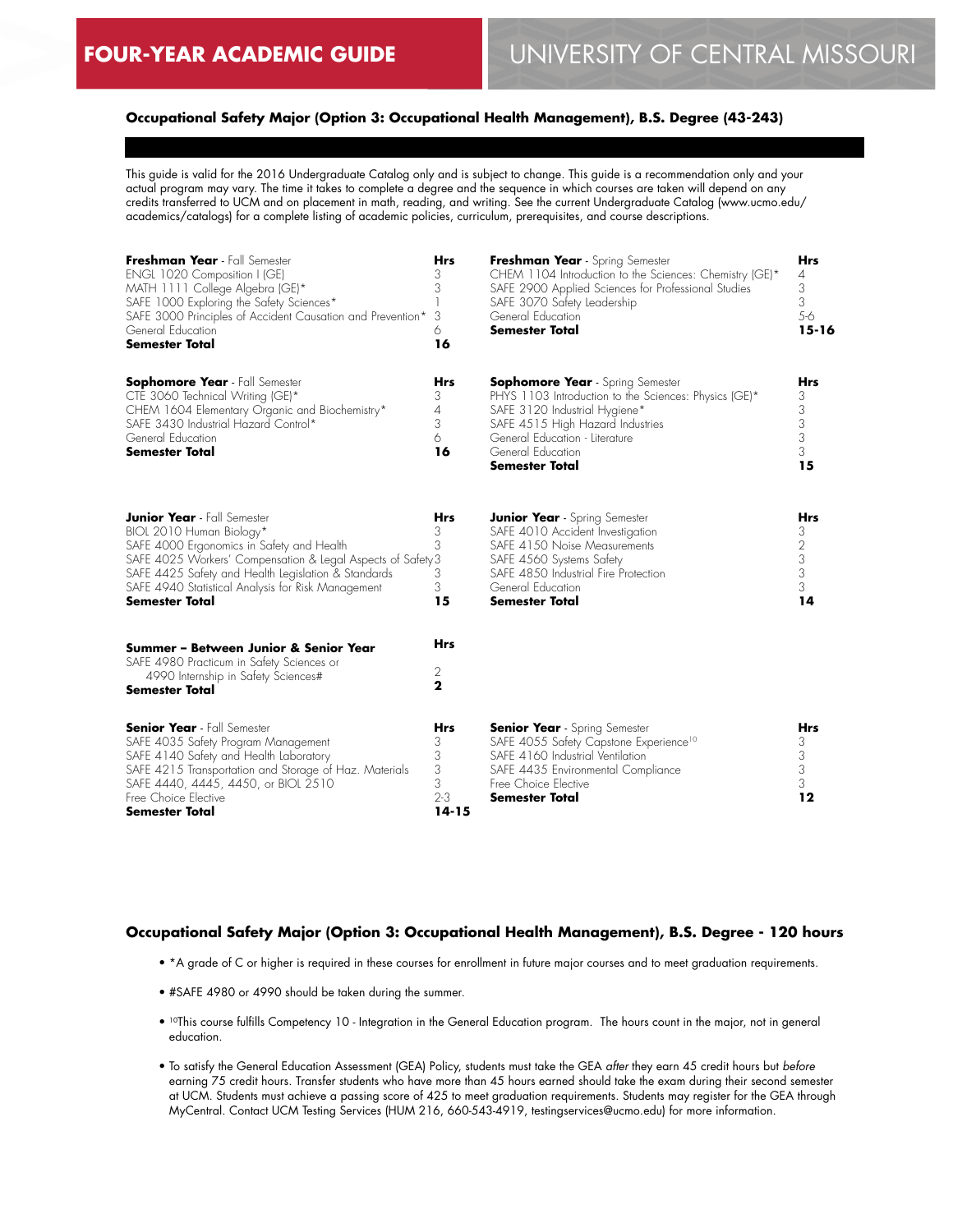#### **Occupational Safety and Health Major, B.S. Degree (43-276)**

This guide is valid for the 2016 Undergraduate Catalog only and is subject to change. This guide is a recommendation only and your actual program may vary. The time it takes to complete a degree and the sequence in which courses are taken will depend on any credits transferred to UCM and on placement in math, reading, and writing. See the current Undergraduate Catalog (www.ucmo.edu/ academics/catalogs) for a complete listing of academic policies, curriculum, prerequisites, and course descriptions.

| Freshman Year - Fall Semester<br>ENGL 1020 Composition I (GE)<br>MATH 1111 College Algebra (GE)*<br>SAFE 1000 Exploring Safety Sciences*<br>SAFE 3000 Principles of Accident Causation & Prevention*<br>General Education<br><b>Semester Total</b>                                 | Hrs<br>3<br>3<br>3<br>5-6<br>$15 - 16$          | Freshman Year - Spring Semester<br>CHEM 1104 Introduction to the Sciences: Chemistry (GE)*<br>SAFE 2900 Applied Sciences for Professional Studies<br>General Education<br><b>Semester Total</b>                                                               | <b>Hrs</b><br>4<br>3<br>9<br>16           |
|------------------------------------------------------------------------------------------------------------------------------------------------------------------------------------------------------------------------------------------------------------------------------------|-------------------------------------------------|---------------------------------------------------------------------------------------------------------------------------------------------------------------------------------------------------------------------------------------------------------------|-------------------------------------------|
| <b>Sophomore Year</b> - Fall Semester<br>BIOL 2010 Human Biology<br>CTE 3060 Technical Writing (GE)*<br>PHYS 1103 Introduction to the Sciences: Physics (GE)*<br>General Education<br><b>Semester Total</b>                                                                        | Hrs<br>3<br>3<br>3<br>6<br>15                   | <b>Sophomore Year</b> - Spring Semester<br>CHEM 1604 Elementary Organic & Biochemistry*<br>SAFE 3430 Industrial Hazard Control*<br>SAFE 4000 Ergonomics in Safety & Health<br>General Education - Literature<br><b>Semester Total</b>                         | Hrs<br>4<br>3<br>3<br>3<br>13             |
| <b>Junior Year</b> - Fall Semester<br>SAFE 3120 Introduction to Industrial Hygiene*<br>SAFE 4425 Safety & Health Legislation & Standards<br>SAFE 4940 Statistical Analysis for Risk Management<br>SAFE 4440, 4445, 4450 or BIOL 2510<br>General Education<br><b>Semester Total</b> | Hrs<br>3<br>3<br>3<br>3<br>3<br>15              | <b>Junior Year</b> - Spring Semester<br>SAFE 3070 Safety Leadership<br>SAFE 4025 Workers' Compensation & Legal Aspects of Safety 3<br>SAFE 4140 Safety & Health Lab*<br>SAFE 4515 High Hazard Industries<br>SAFE 4560 Systems Safety<br><b>Semester Total</b> | Hrs<br>3<br>3<br>3<br>3<br>15             |
| Summer - Between Junior & Senior Year<br>SAFE 4990 Internship in Safety Sciences*#<br>Semester Total                                                                                                                                                                               | Hrs<br>2<br>2                                   |                                                                                                                                                                                                                                                               |                                           |
| <b>Senior Year</b> - Fall Semester<br>SAFE 4010 Accident Investigation<br>SAFE 4035 Safety Program Management<br>SAFE 4150 Noise Measurements<br>SAFE 4215 Transportation and Storage of Hazard. Materials<br>SAFE 4850 Industrial Fire Protection<br>Semester Total               | Hrs<br>3<br>3<br>$\overline{2}$<br>3<br>3<br>14 | <b>Senior Year</b> - Spring Semester<br>SAFE 4055 Safety Capstone Experience*10<br>SAFE 4160 Industrial Ventilation for Envir. Safety & Health<br>SAFE 4435 Environmental Compliance<br>Free Choice Elective<br><b>Semester Total</b>                         | <b>Hrs</b><br>3<br>3<br>3<br>5-6<br>14-15 |

### **Occupational Safety and Health Major, B.S. Degree - 120 hours**

- \*A grade of C or higher is required in these courses for graduation in this major.
- #SAFE 4990 Internship in Safety Sciences (3 hrs) is taken the summer after the junior year.
- 10This course fulfills Competency 10 Integration in the General Education program. The hours count in the major, not in general education.
- Students seeking to graduate from this program must have a minimum 2.20 cumulative grade-point average.
- To satisfy the General Education Assessment (GEA) Policy, students must take the GEA *after* they earn 45 credit hours but *before* earning 75 credit hours. Transfer students who have more than 45 hours earned should take the exam during their second semester at UCM. Students must achieve a passing score of 425 to meet graduation requirements. Students may register for the GEA through MyCentral. Contact UCM Testing Services (HUM 216, 660-543-4919, testingservices@ucmo.edu) for more information.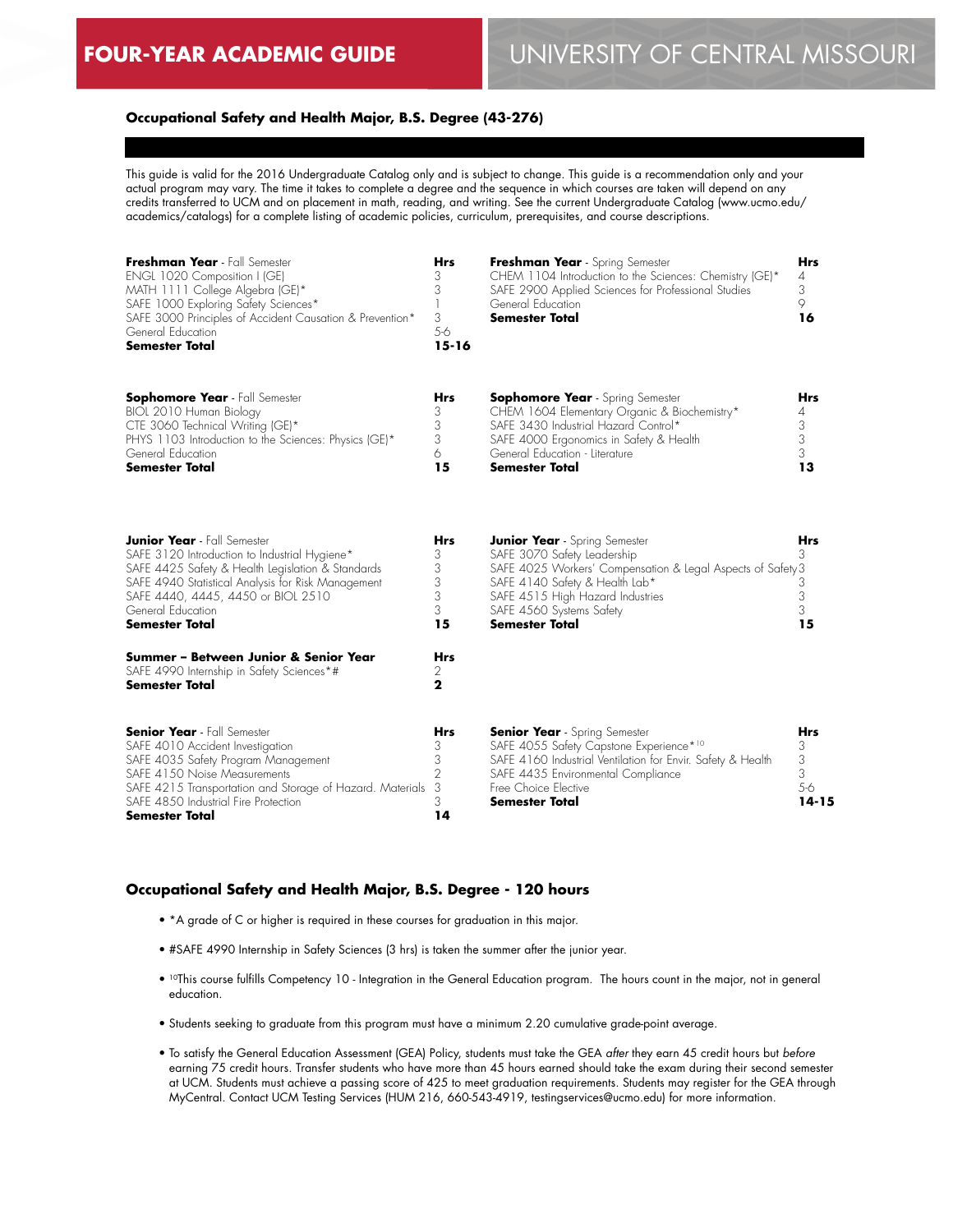# **FOUR-YEAR ACADEMIC GUIDE** UNIVERSITY OF CENTRAL MISSOURI

#### **Philosophy Major, B.A. Degree (42-325)**

This guide is valid for the 2016 Undergraduate Catalog only and is subject to change. This guide is a recommendation only and your actual program may vary. The time it takes to complete a degree and the sequence in which courses are taken will depend on any credits transferred to UCM and on placement in math, reading, and writing. See the current Undergraduate Catalog (www.ucmo.edu/ academics/catalogs) for a complete listing of academic policies, curriculum, prerequisites, and course descriptions.

| Freshman Year - Fall Semester<br>ENGL 1020 Composition I (GE)<br>PHIL 1000 Introduction to Philosophy (GE)<br>Modern Language Requirement*<br>General Education - Mathematics<br>General Education<br><b>Semester Total</b><br>AE 1400 University Foundations** | <b>Hrs</b><br>3<br>3<br>3<br>3<br>3<br>15 | Freshman Year - Spring Semester<br>ENGL 1030 Composition II or CTE 3060 Tech. Writing (GE)<br>PHIL 2300 Ethics (GE)<br>Modern Language Requirement*<br>General Education<br><b>Semester Total</b>   | <b>Hrs</b><br>3<br>3<br>3<br>6<br>15 |
|-----------------------------------------------------------------------------------------------------------------------------------------------------------------------------------------------------------------------------------------------------------------|-------------------------------------------|-----------------------------------------------------------------------------------------------------------------------------------------------------------------------------------------------------|--------------------------------------|
| <b>Sophomore Year</b> - Fall Semester<br>PHIL 1400 Deductive Logic or PHIL 1410 Critical Thinking<br>PHIL 3130 History of Philosophy II: Enlightenment Thought<br>General Education<br><b>Semester Total</b>                                                    | Hrs<br>3<br>3<br>9<br>15                  | <b>Sophomore Year</b> - Spring Semester<br>ENGL 2220 World Masterpieces (GE)*<br>PHIL 3120 History of Philosophy I: Ancient Thought<br>General Education<br>Free Choice Flectives<br>Semester Total | <b>Hrs</b><br>3<br>3<br>6<br>3<br>15 |
| <b>Junior Year</b> - Fall Semester                                                                                                                                                                                                                              | Hrs                                       | <b>Junior Year</b> - Spring Semester                                                                                                                                                                | Hrs                                  |
| PHIL 3600 Special Topics in Philosophy                                                                                                                                                                                                                          | 3                                         | PHIL 3660 Studies in Literature & Philosophy                                                                                                                                                        | 3                                    |
| PHIL Major Elective ***                                                                                                                                                                                                                                         | 3                                         | PHIL Major Elective ***                                                                                                                                                                             | 3                                    |
| Free Choice Electives                                                                                                                                                                                                                                           | 9                                         | Free Choice Electives                                                                                                                                                                               | 9                                    |
| <b>Semester Total</b>                                                                                                                                                                                                                                           | 15                                        | <b>Semester Total</b>                                                                                                                                                                               | 15                                   |
| <b>Senior Year</b> - Fall Semester                                                                                                                                                                                                                              | <b>Hrs</b>                                | <b>Senior Year</b> - Spring Semester                                                                                                                                                                | <b>Hrs</b>                           |
| PHIL 4710 Philosophy of Religion                                                                                                                                                                                                                                | 3                                         | PHIL 4250 Special Projects in Philosophy <sup>10</sup>                                                                                                                                              | 3                                    |
| Free Choice Electives                                                                                                                                                                                                                                           | 12                                        | Free Choice Electives                                                                                                                                                                               | 12                                   |
| <b>Semester Total</b>                                                                                                                                                                                                                                           | 15                                        | <b>Semester Total</b>                                                                                                                                                                               | 15                                   |

#### **Philosophy Major, B.A. Degree - 120 hours**

- \*Refer to the Bachelor's Degree Requirements section of the catalog for the BA Modern Language requirements. This plan is based on 6 hours of modern language and 3 hours of ENGL 2220.
- \*\*AE 1400 is a free choice elective and is highly recommended for academic success. If AE 1400 is chosen, 1 less hour of free choice electives will be needed.
- \*\*\*Six hours of PHIL Major Electives are required. See the 2016 Undergraduate Catalog for list of appropriate choices.
- 10This course fulfills Competency 10 Integration in the General Education program. The hours count in the major, not in general education.
- This major does not build in the minimum number (30) of upper-level credit hours required for graduation. Be sure to include upperlevel choices (3000/4000) in your major electives, general education, and/or free choice electives.
- To satisfy the General Education Assessment (GEA) Policy, students must take the GEA *after* they earn 45 credit hours but *before* earning 75 credit hours. Transfer students who have more than 45 hours earned should take the exam during their second semester at UCM. Students must achieve a passing score of 425 to meet graduation requirements. Students may register for the GEA through MyCentral. Contact UCM Testing Services (HUM 216, 660-543-4919, testingservices@ucmo.edu) for more information.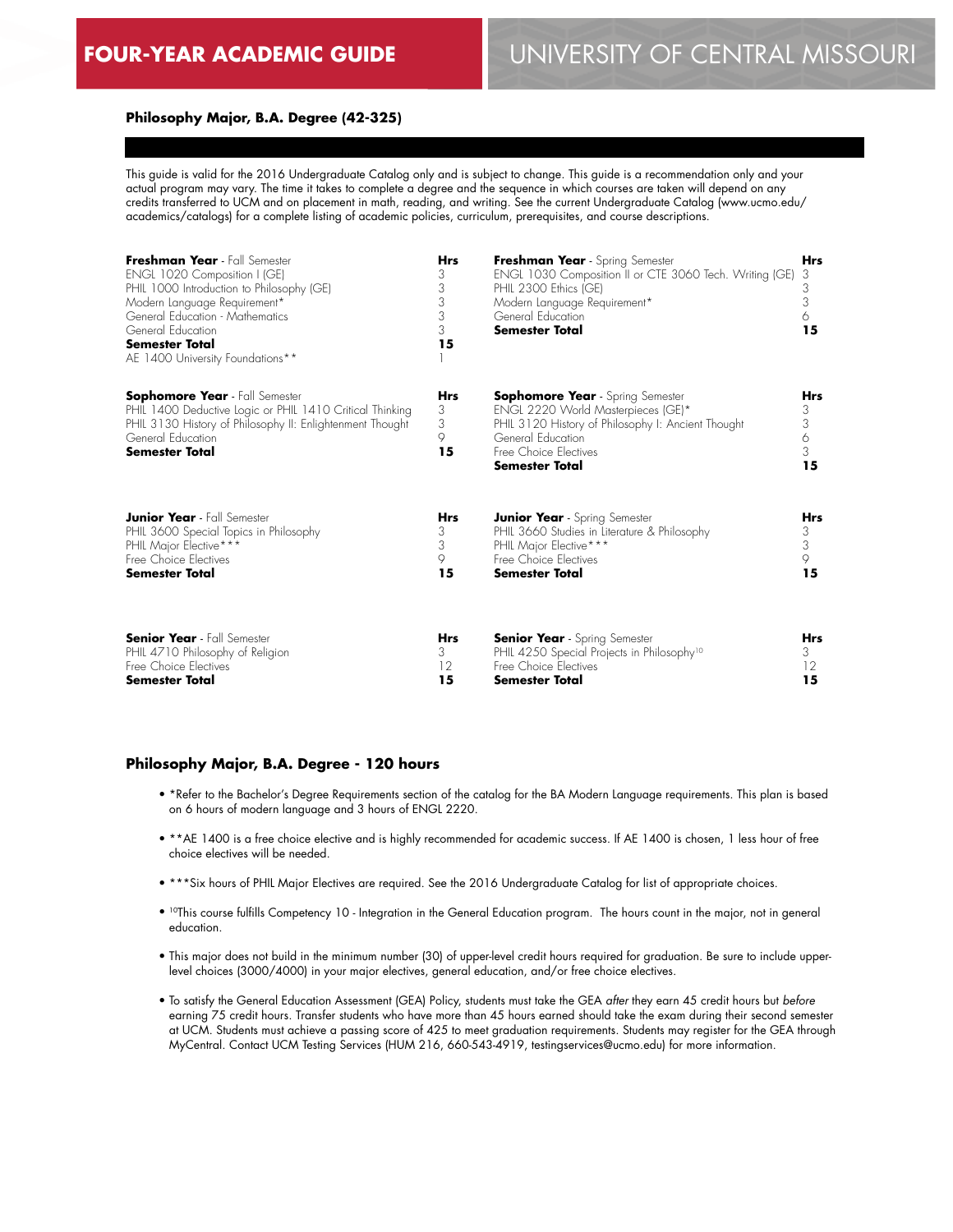### **Physical Education Major (Option 1: Elementary-Secondary Certification K-12), B.S. Degree (43-01817)**

This guide is valid for the 2016 Undergraduate Catalog only and is subject to change. This guide is a recommendation only and your actual program may vary. The time it takes to complete a degree and the sequence in which courses are taken will depend on any credits transferred to UCM and on placement in math, reading, and writing. See the current Undergraduate Catalog (www.ucmo.edu/academics/catalogs) for a complete listing of academic policies, curriculum, prerequisites, and course descriptions.

| Freshman Year - Fall Semester<br>ENGL 1020 Composition I (GE)<br>HIST 1350 or 1351 History of the United States (GE)#<br>MATH 1111 College Algebra (GE)#<br>PE 1100 Orientation and History of Physical Education#<br>PE 2472 Communicating Ideas on Sport (GE)#<br>General Education - Managing Information<br>Semester Total                                                                                                                                                                     | <b>Hrs</b><br>3<br>3<br>3<br>$\overline{2}$<br>3<br>$\overline{2}$<br>16          | Freshman Year - Spring Semester<br>ENGL 1030 Composition II or CTE 3060 Tech. Writing (GE)<br>PE 1800 Functional Anatomy#<br>PHIL 1410 Critical Thinking (GE)#<br>POLS 1510 American Government (GE)#<br>General Education Science w/lab<br>Semester Total                                                                                                                                                  | <b>Hrs</b><br>3<br>3<br>3<br>3<br>$\overline{4}$<br>16 |
|----------------------------------------------------------------------------------------------------------------------------------------------------------------------------------------------------------------------------------------------------------------------------------------------------------------------------------------------------------------------------------------------------------------------------------------------------------------------------------------------------|-----------------------------------------------------------------------------------|-------------------------------------------------------------------------------------------------------------------------------------------------------------------------------------------------------------------------------------------------------------------------------------------------------------------------------------------------------------------------------------------------------------|--------------------------------------------------------|
| <b>Sophomore Year</b> - Fall Semester<br>BIOL 2010 Human Biology (GE)#<br>EDFL 2100 Introduction to the Teaching Profession#<br>FLDX 2150 Introductory Field Experience#<br>EDFL 2240 Educational Psychology (GE)#<br>EDSP 2100 Education of the Exceptional Child#<br>PE 2100 Foundations & Philosophy of Teaching Physical Ed.#<br>Semester Total                                                                                                                                                | Hrs<br>3<br>3<br>3<br>3<br>3<br>16                                                | <b>Sophomore Year</b> - Spring Semester<br>DANC 2100 Dance Appreciation (GE)#<br>HED 1200 Applied Nutrition for Healthy Living (GE)#<br>HED 1350 Responding to Emergencies (must do CPR option)#3<br>PE 2455 Growth and Motor Development#<br>PE 2850 Foundations of Exercise Physiology#<br>General Education - Literature<br>Semester Total<br>(Successfully complete MoGEA exam by end of this semester) | Hrs<br>3<br>3<br>3<br>3<br>3<br>18                     |
| <b>Junior Year</b> - Fall Semester<br>EDFL 2250 Introduction to English Language Learners and<br>Culturally Responsive Pedagogy#+<br>EDFL 4210 Introduction to Content Area Literacy#<br>FLDX 3000 Field Experience in the Content Area#+<br>PE 2800 Biomechanics#<br>PE 4340 Adapted Physical Education#<br>PE 4740 Legal Liability in F/W, PE, Rec. & Sport Settings#<br>PE 4971 Methods of Teaching Reading & Writing in PE#<br>PSY 4230 Psychology of Adolescence#<br><b>Semester Total</b>    | Hrs<br>2<br>$\overline{2}$<br>3<br>3<br>$\overline{2}$<br>$\mathbf{1}$<br>3<br>17 | <b>Junior Year</b> - Spring Semester<br>AT 3610 Care & Prevention of Injuries#<br>PE 3310 Analysis & Teaching of Physical Training#<br>PE 3320 Analysis & Teaching of Elementary Skills#<br>PE 3330 Analysis & Teaching of Secondary Skills#<br>PE 3340 Analysis & Teaching of Lifetime Activities#<br>PE 3350 Assessment of Elementary and Secondary Skills#<br>Semester Total                             | Hrs<br>3<br>3<br>3<br>3<br>3<br>$\overline{2}$<br>17   |
| <b>Senior Year</b> - Fall Semester<br>PE 4450 Techniques of Teaching Physical Education Activities<br>in the Elementary Schools#*<br>PE 4460 Tech. of Teaching PE Act. in Middle Schools & HS#*3<br>PE 4770 Curriculum and Instructional Planning#*<br>PE 4845 Psychological and Social Aspects of PE#<br>PE 4970 Teaching and Mgmt. in PreK-12 Physical Educ.#*<br>PE 4974 Assessment & Data Based Decision Making in PE#*<br>PE 4975 Practicum in PreK-12 Physical Education#*<br>Semester Total | Hrs<br>3<br>2<br>3<br>3<br>$\overline{2}$<br>17                                   | <b>Senior Year</b> - Spring Semester**<br>FLDX 4468 Student Teaching Secondary II#10<br>FLDX 4495 Student Teaching Elementary I#<br>PE 4890 Methods of Teaching and Assessment in K-12 PE#<br>Semester Total<br>(All non-student teaching coursework and tests must be<br>successfully completed before this semester for enrollment in<br>student teaching.)                                               | Hrs<br>4<br>5<br>3<br>12                               |

# **Physical Education Major (Option 1: Elementary-Secondary Certification K-12), B.S. Degree 129 hours**

- #Option 1 students must maintain a 3.00 GPA in all PE prefix courses, a 2.75 cumulative GPA, a 3.00 in all Professional Education classes, and no grade lower than a C in classes marked with a #.
- +These courses must be taken concurrently.
- \*These courses are only offered during fall semester.
- \*\*The courses listed for this semester constitute the professional education (student teaching) block. The student should not take any other courses during this semester.
- 10This course fulfills Competency 10 Integration in the General Education program. The hours count in the major, not in general education.
- The Missouri General Education Assessment (MoGEA) is an exam required of all Teacher Education students. Students must pass all areas of the MoGEA for admission to the Teacher Education Program. Students should take and successfully complete the MoGEA before completion of their sophomore year (60 earned hours). See your academic advisor to discuss the classes needed to prepare for the exam.
- Teacher Education candidates must take the appropriate Missouri Content Assessment (MoCA) for their certification area before they can student teach, and must pass it in order to be recommended for certification. Information and registration is available on the MEGA website: http://www.mo.nesinc.com/.
- See www.ucmo.edu/cert for statement and information (including application) on admission to teacher education. Full admission is required before enrollment in professional education classes and student teaching. The application for student teaching is due approximately one year in advance.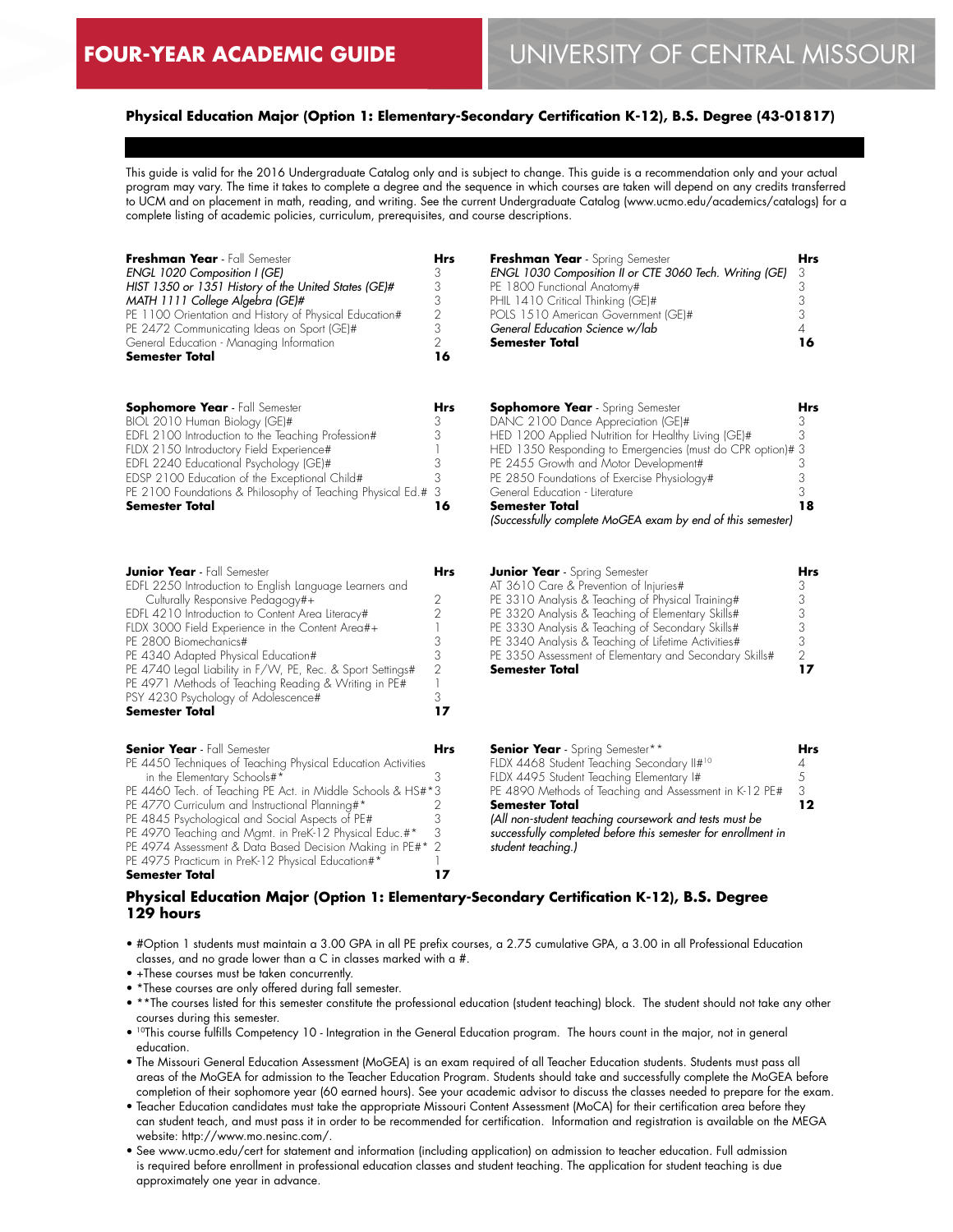# **Physical Education Major (Option 2 Fitness/Wellness I (Corporate Fitness)), B.S. Degree (43-02817)**

This guide is valid for the 2016 Undergraduate Catalog only and is subject to change. This guide is a recommendation only and your actual program may vary. The time it takes to complete a degree and the sequence in which courses are taken will depend on any credits transferred to UCM and on placement in math, reading, and writing. See the current Undergraduate Catalog (www.ucmo.edu/ academics/catalogs) for a complete listing of academic policies, curriculum, prerequisites, and course descriptions.

| Freshman Year - Fall Semester<br>ENGL 1020 Composition I (GE)<br>PE 1101 Introduction to Exercise Science*<br>PE 1206 Fitness for a Global Community (GE)*<br>PSY 1100 General Psychology (GE)*<br>General Education<br><b>Semester Total</b><br>AE 1400 University Foundations**  | <b>Hrs</b><br>3<br>3<br>3<br>3<br>3<br>15   | Freshman Year - Spring Semester<br>MATH 1111 College Algebra (GE)*<br>PE 1800 Functional Anatomy*<br>General Education<br><b>Semester Total</b>                                                                                                                                      | <b>Hrs</b><br>3<br>3<br>8-9<br>$14 - 15$                     |
|------------------------------------------------------------------------------------------------------------------------------------------------------------------------------------------------------------------------------------------------------------------------------------|---------------------------------------------|--------------------------------------------------------------------------------------------------------------------------------------------------------------------------------------------------------------------------------------------------------------------------------------|--------------------------------------------------------------|
| <b>Sophomore Year</b> - Fall Semester<br>CTE 3060 Technical Writing (GE)*<br>HED 1350 Responding to Emergencies*<br>PE 2472 Communicating Ideas on Sport (GE)*<br>PE 2850 Foundations Exercise Physiology*<br>General Education - Science with Laboratory<br><b>Semester Total</b> | <b>Hrs</b><br>3<br>3<br>3<br>3<br>4<br>16   | <b>Sophomore Year</b> - Spring Semester<br>ACCT 2101 Principles of Financial Accounting*<br>AT 3610 Care & Prevention of Injuries*<br>HED 4300 Nutrition & Human Performance*<br>PE 2900 Essentials of Personal Training*<br>General Education - Literature<br><b>Semester Total</b> | Hrs<br>3<br>3<br>$\begin{array}{c} 3 \\ 3 \end{array}$<br>15 |
| <b>Junior Year</b> - Fall Semester<br>BLAW 2720 Legal Environment of Business*<br>MKT 3405 Marketing Policy*<br>PE 2800 Biomechanics*<br>PE 4340 Adapted Physical Education*<br>PE 4850 Assessment & Evaluation of Fitness/Wellness*<br><b>Semester Total</b>                      | <b>Hrs</b><br>3<br>3<br>3<br>3<br>3<br>15   | <b>Junior Year</b> - Spring Semester<br>MKT 3420 Principles Advertising*<br>PE 4341 Physical Activity & Special Populations*<br>PE 4740 Legal Liability in F/W, PE, Rec., & Sport Settings*<br>PE 4870 Clinical Exercise Physiology*<br>General Education<br><b>Semester Total</b>   | <b>Hrs</b><br>3<br>3<br>$\overline{2}$<br>3<br>6<br>17       |
| <b>Senior Year</b> - Fall Semester<br>MKT 3430 Professional Sales*<br>PE 4860 Fitness Programming & Implementation*<br>Free Choice Electives<br><b>Semester Total</b>                                                                                                              | <b>Hrs</b><br>3<br>3<br>$9-10$<br>$15 - 16$ | <b>Senior Year</b> - Spring Semester<br>PE 4765 Internship*#10<br>Free Choice Electives<br><b>Semester Total</b>                                                                                                                                                                     | <b>Hrs</b><br>6<br>6<br>$12 \$                               |

# **Physical Education Major (Option 2 Fitness/Wellness I (Corporate Fitness)), B.S. Degree - 120 hours**

- \*A grade of C or better is required in these courses.
- \*\*AE 1400 is a free choice elective and is highly recommended for academic success. If AE 1400 is chosen, 1 less hour of free choice electives will be needed.
- #The internship can also be taken the semester after all other coursework is completed.
- 10This course fulfills Competency 10 Integration in the General Education program. The hours count in the major, not in general education.
- This major includes 12 of the 18 credit hours required of the Marketing minor. Students interested in completing the Marketing minor would need to take MKT 3480 and 3 additional hours of minor electives from the list in the 2016 Undergraduate Catalog. Students must officially declare the minor on their Central Degree Audit to have the minor included in their degree program.
- To satisfy the General Education Assessment (GEA) Policy, students must take the GEA *after* they earn 45 credit hours but *before* earning 75 credit hours. Transfer students who have more than 45 hours earned should take the exam during their second semester at UCM. Students must achieve a passing score of 425 to meet graduation requirements. Students may register for the GEA through MyCentral. Contact UCM Testing Services (HUM 216, 660-543-4919, testingservices@ucmo.edu) for more information.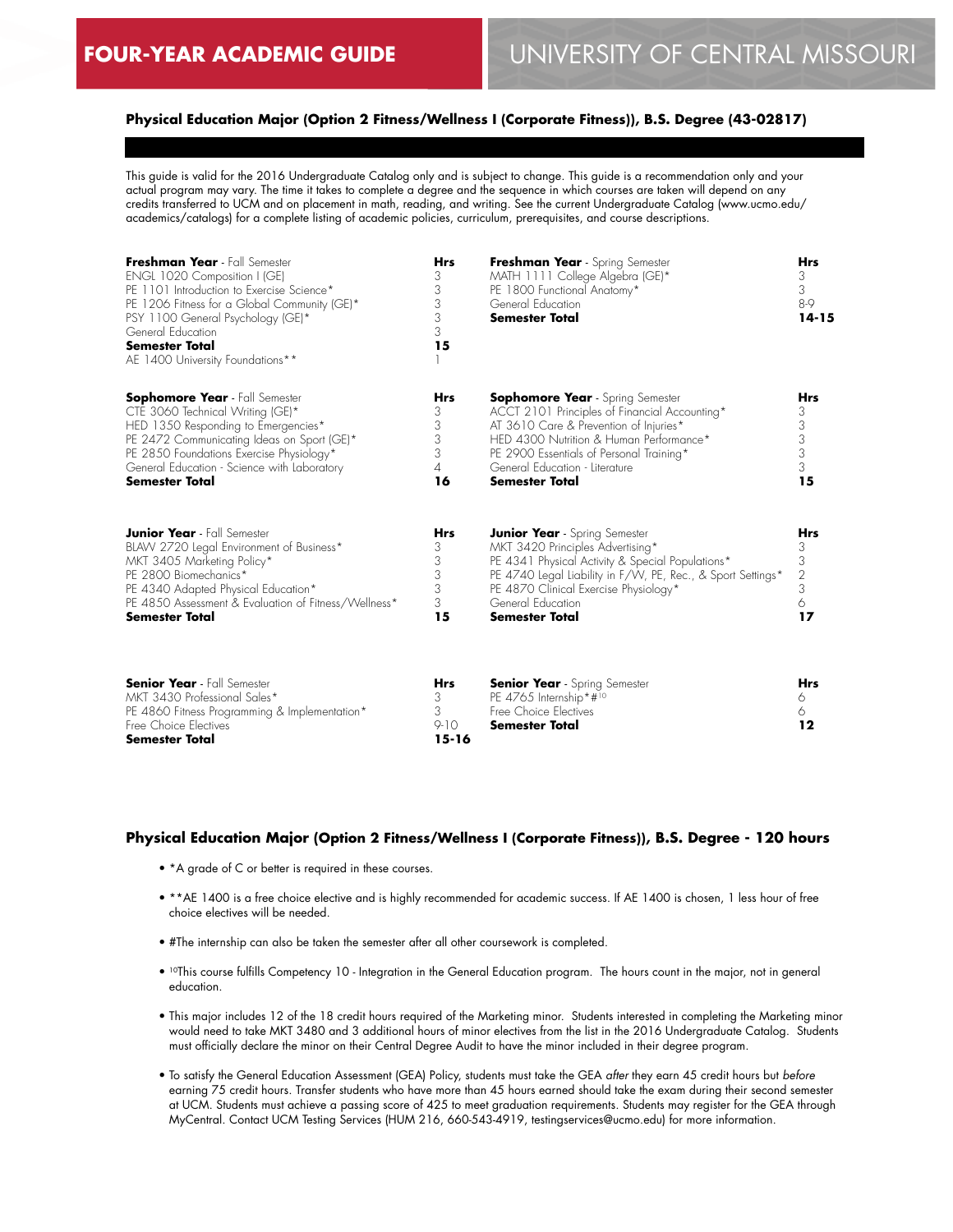# **Physical Education Major (Option 3: Fitness/Wellness II (Exercise Science)), B.S. Degree (43-03817)**

This guide is valid for the 2016 Undergraduate Catalog only and is subject to change. This guide is a recommendation only and your actual program may vary. The time it takes to complete a degree and the sequence in which courses are taken will depend on any credits transferred to UCM and on placement in math, reading, and writing. See the current Undergraduate Catalog (www.ucmo.edu/ academics/catalogs) for a complete listing of academic policies, curriculum, prerequisites, and course descriptions.

| Freshman Year - Fall Semester<br>ENGL 1020 Composition I (GE)*<br>MATH 1111 College Algebra (GE)*<br>PE 1101 Introduction to Exercise Science*<br>PE 1206 Fitness for a Global Community (GE)*<br>PSY 1100 General Psychology (GE)*<br><b>Semester Total</b><br>AE 1400 University Foundations** | Hrs<br>3<br>3<br>3<br>3<br>3<br>15        | Freshman Year - Spring Semester<br>CHEM 1104 Intro. to the Sciences: Chemistry (w/lab) (GE)*<br>PE 1800 Functional Anatomy*<br>PE 2472 Communicating Ideas on Sport (GE)*<br>General Education - Managing Information<br>General Education<br><b>Semester Total</b>                                                                                                                                                | <b>Hrs</b><br>4<br>3<br>3<br>$2 - 3$<br>3<br>$15 - 16$ |
|--------------------------------------------------------------------------------------------------------------------------------------------------------------------------------------------------------------------------------------------------------------------------------------------------|-------------------------------------------|--------------------------------------------------------------------------------------------------------------------------------------------------------------------------------------------------------------------------------------------------------------------------------------------------------------------------------------------------------------------------------------------------------------------|--------------------------------------------------------|
| <b>Sophomore Year</b> - Fall Semester                                                                                                                                                                                                                                                            | <b>Hrs</b>                                | <b>Sophomore Year</b> - Spring Semester                                                                                                                                                                                                                                                                                                                                                                            | <b>Hrs</b>                                             |
| BIOL 3401 Human Anatomy*                                                                                                                                                                                                                                                                         | 3                                         | AT 3610 Care & Prevention of Injuries*                                                                                                                                                                                                                                                                                                                                                                             | 3                                                      |
| CTE 3060 Technical Writing (GE)*                                                                                                                                                                                                                                                                 | 3                                         | BIOL 3402 Human Physiology*                                                                                                                                                                                                                                                                                                                                                                                        | 5                                                      |
| HED 1350 Responding to Emergencies*                                                                                                                                                                                                                                                              | 3                                         | PE 2850 Foundations Exercise Physiology*                                                                                                                                                                                                                                                                                                                                                                           | 3                                                      |
| PE 2900 Essentials of Personal Training*                                                                                                                                                                                                                                                         | 3                                         | General Education - Literature                                                                                                                                                                                                                                                                                                                                                                                     | 3                                                      |
| General Education                                                                                                                                                                                                                                                                                | 3                                         | General Education                                                                                                                                                                                                                                                                                                                                                                                                  | 3                                                      |
| <b>Semester Total</b>                                                                                                                                                                                                                                                                            | 15                                        | <b>Semester Total</b>                                                                                                                                                                                                                                                                                                                                                                                              | 17                                                     |
| <b>Junior Year</b> - Fall Semester<br>D&N 3340 Nutrition*<br>PE 2800 Biomechanics*<br>PE 4340 Adapted Physical Education*<br>PE 4850 Assessment & Evaluation Fitness/Wellness*<br>General Education<br><b>Semester Total</b>                                                                     | <b>Hrs</b><br>3<br>3<br>3<br>3<br>3<br>15 | <b>Junior Year</b> - Spring Semester<br>CHEM 1604 Elementary Organic & Biochemistry* or<br>PHYS 1104 Introduction to the Sciences: Physics (GE)*<br>PE 4341 Physical Activity & Special Populations*<br>PE 4740 Legal Liability in F/W, PE, Rec., & Sport Settings*<br>PE 4870 Clinical Exercise Physiology*<br>General Education (or Free Choice Elective if PHYS 1104 is<br>$chosen$ ##<br><b>Semester Total</b> | <b>Hrs</b><br>4<br>3<br>$\sqrt{2}$<br>3<br>3<br>15     |
| <b>Senior Year</b> - Fall Semester                                                                                                                                                                                                                                                               | <b>Hrs</b>                                | <b>Senior Year</b> - Spring Semester                                                                                                                                                                                                                                                                                                                                                                               | <b>Hrs</b>                                             |
| HED 4300 Nutrition & Human Performance*                                                                                                                                                                                                                                                          | 3                                         | PE 4765 Internship*#10                                                                                                                                                                                                                                                                                                                                                                                             | 6                                                      |
| PE 4860 Fitness Program & Implementation*                                                                                                                                                                                                                                                        | 3                                         | PSY 4520 Statistics for the Behavioral Sciences*                                                                                                                                                                                                                                                                                                                                                                   | 3                                                      |
| Free Choice Electives                                                                                                                                                                                                                                                                            | 9                                         | Free Choice Electives##                                                                                                                                                                                                                                                                                                                                                                                            | $3-4$                                                  |
| <b>Semester Total</b>                                                                                                                                                                                                                                                                            | 15                                        | <b>Semester Total</b>                                                                                                                                                                                                                                                                                                                                                                                              | $12 - 13$                                              |

#### **Physical Education Major (Option 3: Fitness/Wellness II (Exercise Science)), B.S. Degree - 120 hours**

- \*A grade of C or better is required in these courses.
- \*\*AE 1400 is a free choice elective and is highly recommended for academic success. If AE 1400 is chosen, 1 less hour of free choice electives will be needed.
- #The internship can also be taken the semester after all other coursework is completed.
- ##The number of free choice electives required will vary and will depend on the choices made for the General Education Managing Information requirement and the physical science course chosen in the major. If PHYS 1104 is chosen in the major it will also count in the general education. This plan assumes PHYS 1104 is not selected and includes the minimum number of free choice electives.
- 10This course fulfills Competency 10 Integration in the General Education program. The hours count in the major, not in general education.
- To satisfy the General Education Assessment (GEA) Policy, students must take the GEA *after* they earn 45 credit hours but *before* earning 75 credit hours. Transfer students who have more than 45 hours earned should take the exam during their second semester at UCM. Students must achieve a passing score of 425 to meet graduation requirements. Students may register for the GEA through MyCentral. Contact UCM Testing Services (HUM 216, 660-543-4919, testingservices@ucmo.edu) for more information.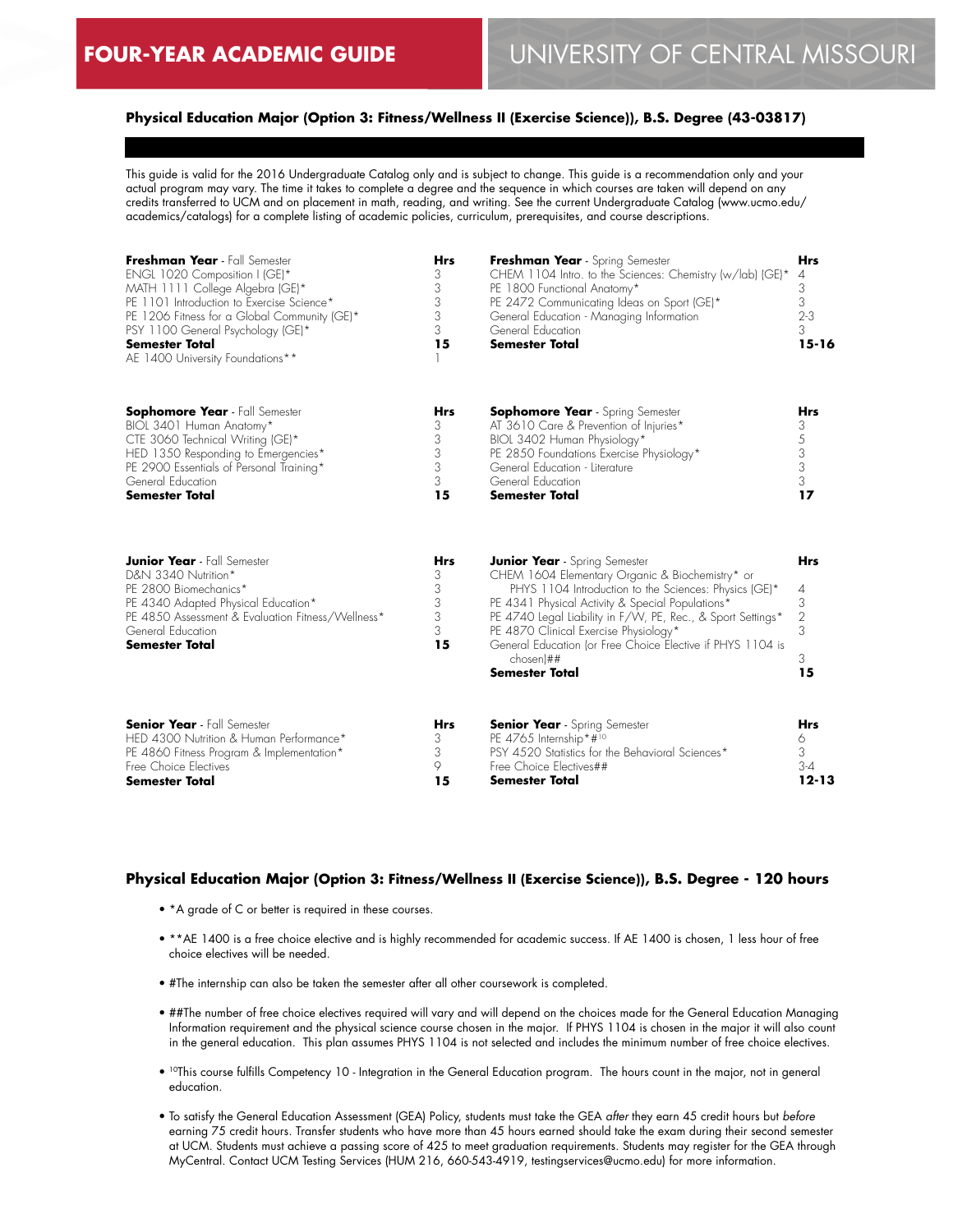#### **Physics Major, B.S. in Ed. Degree (41-486)**

This guide is valid for the 2016 Undergraduate Catalog only and is subject to change. This guide is a recommendation only and your actual program may vary. The time it takes to complete a degree and the sequence in which courses are taken will depend on any credits transferred to UCM and on placement in math, reading, and writing. See the current Undergraduate Catalog (www.ucmo.edu/ academics/catalogs) for a complete listing of academic policies, curriculum, prerequisites, and course descriptions.

| Freshman Year - Fall Semester<br>ENGL 1020 Composition I (GE)<br>MATH 1151 Calculus & Analytic Geometry I (GE)*<br>POLS 1510 American Government (GE)<br>General Education<br><b>Semester Total</b><br>AE 1400 University Foundations**                                                                                                                                                                                    | <b>Hrs</b><br>3<br>5<br>3<br>5<br>16                                | Freshman Year - Spring Semester<br>CS 1100 Computer Programming I<br>ENGL 1030 Composition II or CTE 3060 Tech. Writing (GE)<br>MATH 1152 Calculus & Analytic Geometry II#<br>PHYS 1101 College Physics I or<br>PHYS 2121 University Physics I<br>Semester Total                                                                                                                                                                                                                                                                                             | Hrs<br>3<br>3<br>5<br>$4 - 5$<br>$15 - 16$      |
|----------------------------------------------------------------------------------------------------------------------------------------------------------------------------------------------------------------------------------------------------------------------------------------------------------------------------------------------------------------------------------------------------------------------------|---------------------------------------------------------------------|--------------------------------------------------------------------------------------------------------------------------------------------------------------------------------------------------------------------------------------------------------------------------------------------------------------------------------------------------------------------------------------------------------------------------------------------------------------------------------------------------------------------------------------------------------------|-------------------------------------------------|
| <b>Sophomore Year</b> - Fall Semester<br>CHEM 1131 General Chemistry I (GE)*#<br>EDFL 2100 Introduction to the Teaching Profession<br>FLDX 2150 Introductory Field Experience<br>HIST 1350 or 1351 History of the United States (GE)<br>PHYS 1102 College Physics II or<br>PHYS 2122 University Physics II#<br>Semester Total                                                                                              | Hrs<br>5<br>3<br>3<br>$4 - 5$<br>$16 - 17$                          | <b>Sophomore Year</b> - Spring Semester<br>BIOL 1005 Introduction to Environmental Science (GE)<br>CHEM 1132 General Chemistry II#<br>EDFL 2240 Educational Psychology (GE)<br>EDSP 2100 Education of the Exceptional Child<br>STCH 3020 Science and Engineering Practices<br>Semester Total<br>(Successfully complete MoGEA exam by end of this semester)                                                                                                                                                                                                   | Hrs<br>3<br>5<br>3<br>$\frac{3}{3}$<br>17       |
| <b>Junior Year</b> - Fall Semester<br>BIOL 1110 Principles of Biology or BIOL 1111 Plant Biology<br>EDFL 2250 Introduction to English Language Learners and<br>Culturally Responsive Pedagogy<br>EDFL 4210 Introduction to Content Area Literacy<br>PHYS 4411 Thermodynamics or CHEM 4531 Physical<br>Chemistry: Thermodynamics & Kinetics<br>General Education - Literature<br>General Education<br><b>Semester Total</b> | Hrs<br>3-4<br>2<br>$\overline{2}$<br>$3 - 4$<br>3<br>3<br>$16 - 18$ | <b>Junior Year</b> - Spring Semester<br>EASC 1004 Introduction to Geology or<br>EASC 1114 or GEOG 1114 Weather & Climate<br>EDFL 4212 Literacy in the Disciplines I<br>EDFL 4973 Classroom Management in Content Areas<br>EDFL 4974 Content Specific Assessment<br>FLDX 3000 Field Experience in the Content Area##<br>PHYS 3080 Advanced Physics Lab and PHYS 3511 Modern<br>Physics I or CHEM 4532 Physical Chemistry: Quantum<br>Mechanics & Spectroscopy<br>PSY 4230 Psychology of Adolescence<br>STCH 4050 Science Teaching Methods##<br>Semester Total | Hrs<br>4<br>$\overline{2}$<br>4<br>3<br>3<br>19 |
| <b>Senior Year</b> - Fall Semester<br>EDFL 4970 Secondary Teaching & Behavioral Management<br>EDFL 4972 Literacy in the Disciplines II<br>FLDX 4970 Field Experience II in the Content Area<br>PHYS Major Electives from list on Central Degree Audit###<br>General Education<br><b>Semester Total</b>                                                                                                                     | Hrs<br>2<br>$\mathbf{2}$<br>$\mathbb{L}$<br>$4-6$<br>6<br>$15 - 17$ | <b>Senior Year</b> - Spring Semester***<br>FLDX 4468 Student Teaching Secondary II <sup>10</sup><br>FLDX 4595 Student Teaching Secondary I<br>STCH 4080 Teaching Secondary Science<br><b>Semester Total</b><br>(All non-student teaching coursework and tests must be<br>successfully completed before this semester for enrollment in<br>student teaching.)                                                                                                                                                                                                 | Hrs<br>4<br>$\frac{5}{3}$<br>12                 |

#### **Physics Major, B.S. in Ed. Degree - 126-132 hours**

- \*Enrollment in CHEM 1131 and MATH 1151 is dependent upon one or more of the following: math placement level, high school math courses completed, ACT/SAT standardized test scores, and/or a possible mathematics placement examination.
- \*\*AE 1400 is a free choice elective and is highly recommended for academic success. However, this program does not require any free choice electives.
- \*\*\*The courses listed for this semester constitute the professional education (student teaching) block. The student should not take any other courses during this semester.
- #A grade of C or better is required to progress in major coursework.
- ##These courses must be taken concurrently.
- ###Students must complete a minimum of 20 semester hours in PHYS to be certified to teach physics in Missouri. CHEM 4531 and 4532 are allowed to count towards these hours. The number of PHYS electives needed will depend on choices made in the major.
- 10This course fulfills Competency 10 Integration in the General Education program. The hours count in the major, not in general education. • The Missouri General Education Assessment (MoGEA) is an exam required of all Teacher Education students. Students must pass all areas of the MoGEA for admission to the Teacher Education Program. Students should take and successfully complete the MoGEA before completion
- of their sophomore year (60 earned hours). See your academic advisor to discuss the classes needed to prepare for the exam. • Teacher Education candidates must take the appropriate Missouri Content Assessment (MoCA) for their certification area before they
- can student teach, and must pass it in order to be recommended for certification. Information and registration is available on the MEGA website: http://www.mo.nesinc.com/.
- See www.ucmo.edu/cert for statement and information (including application) on admission to teacher education. Full admission is required before enrollment in professional education classes and student teaching. The application for student teaching is due approximately one year in advance.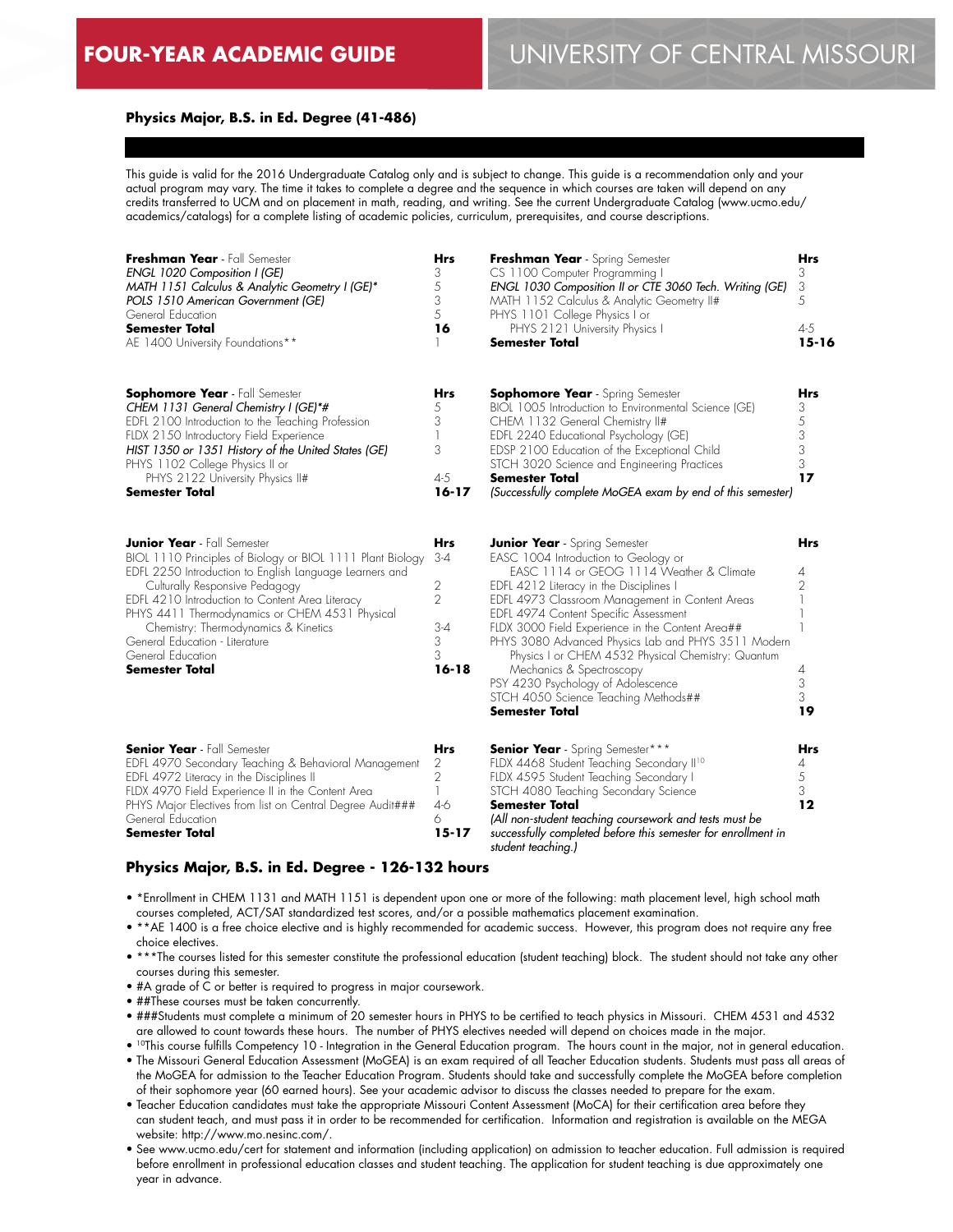# **FOUR-YEAR ACADEMIC GUIDE** UNIVERSITY OF CENTRAL MISSOURI

#### **Political Science Major, B.A. Degree (42-425)**

This guide is valid for the 2016 Undergraduate Catalog only and is subject to change. This guide is a recommendation only and your actual program may vary. The time it takes to complete a degree and the sequence in which courses are taken will depend on any credits transferred to UCM and on placement in math, reading, and writing. See the current Undergraduate Catalog (www.ucmo.edu/ academics/catalogs) for a complete listing of academic policies, curriculum, prerequisites, and course descriptions.

| Freshman Year - Fall Semester<br>ENGL 1020 Composition I (GE)<br>POLS 1500 Introduction to Politics (GE)<br>Modern Language Requirement (GE)*<br>General Education - Mathematics<br>General Education<br><b>Semester Total</b><br>AE 1400 University Foundations** | <b>Hrs</b><br>3<br>3<br>3<br>3<br>3<br>15 | Freshman Year - Spring Semester<br>ENGL 1030 Composition II or CTE 3060 Tech. Writing (GE)<br>POLS 1510 American Government (GE)<br>Modern Language Requirement*<br>General Education<br>Semester Total | <b>Hrs</b><br>3<br>3<br>3<br>6<br>15 |
|--------------------------------------------------------------------------------------------------------------------------------------------------------------------------------------------------------------------------------------------------------------------|-------------------------------------------|---------------------------------------------------------------------------------------------------------------------------------------------------------------------------------------------------------|--------------------------------------|
| <b>Sophomore Year</b> - Fall Semester<br>POLS 2540 Survey of Political Theory (fall only)<br>Modern Language Requirement*<br>General Education - Literature<br>General Education<br><b>Semester Total</b>                                                          | <b>Hrs</b><br>3<br>3<br>3<br>6<br>15      | <b>Sophomore Year</b> - Spring Semester<br>POLS 2520 Comp. Gov't. & Politics or 2530 World Politics<br>POLS Elective***<br>General Education<br><b>Semester Total</b>                                   | <b>Hrs</b><br>3<br>6<br>6<br>15      |
| <b>Junior Year</b> - Fall Semester<br>POLS Elective***<br>Free Choice Electives<br><b>Semester Total</b>                                                                                                                                                           | <b>Hrs</b><br>3<br>12<br>15               | <b>Junior Year</b> - Spring Semester<br>POLS 3560 Research Methods in Political Science<br>POLS Area of Emphasis Elective<br>Free Choice Electives<br>Semester Total                                    | Hrs<br>3<br>3<br>9<br>15             |
| <b>Senior Year</b> - Fall Semester<br>POLS 4601 Senior Seminar in Political Science <sup>10</sup><br>POLS Area of Emphasis Elective<br>Free Choice Electives<br><b>Semester Total</b>                                                                              | Hrs<br>3<br>3<br>9<br>15                  | <b>Senior Year</b> - Spring Semester<br>POLS Area of Emphasis Elective<br>Free Choice Electives<br>Semester Total                                                                                       | <b>Hrs</b><br>3.<br>12<br>15         |

#### **Political Science Major, B.A. Degree – 120 hours**

- \*See the current catalog for B.A. Degree fulfillment options. This plan is based on nine hours of modern language.
- \*\*AE 1400 is a free choice elective and is highly recommended for academic success. If AE 1400 is chosen, 1 less hour of free choice electives will be needed.
- \*\*\*For the 9 hours of POLS Electives students must take one class from each of the three areas not chosen for their area of concentration, excluding POLS 1244, 4590, 4591, and 4592.
- <sup>10</sup>This course fulfills Competency 10 Integration in the General Education program. The hours count in the major, not in general education.
- Students must earn 12 hours of upper level credits (3000/4000) in the major and 30 hours of upper level credits overall to meet graduation requirements. Make choices in the major electives accordingly.
- To satisfy the General Education Assessment (GEA) Policy, students must take the GEA *after* they earn 45 credit hours but *before* earning 75 credit hours. Transfer students who have more than 45 hours earned should take the exam during their second semester at UCM. Students must achieve a passing score of 425 to meet graduation requirements. Students may register for the GEA through MyCentral. Contact UCM Testing Services (HUM 216, 660-543-4919, testingservices@ucmo.edu) for more information.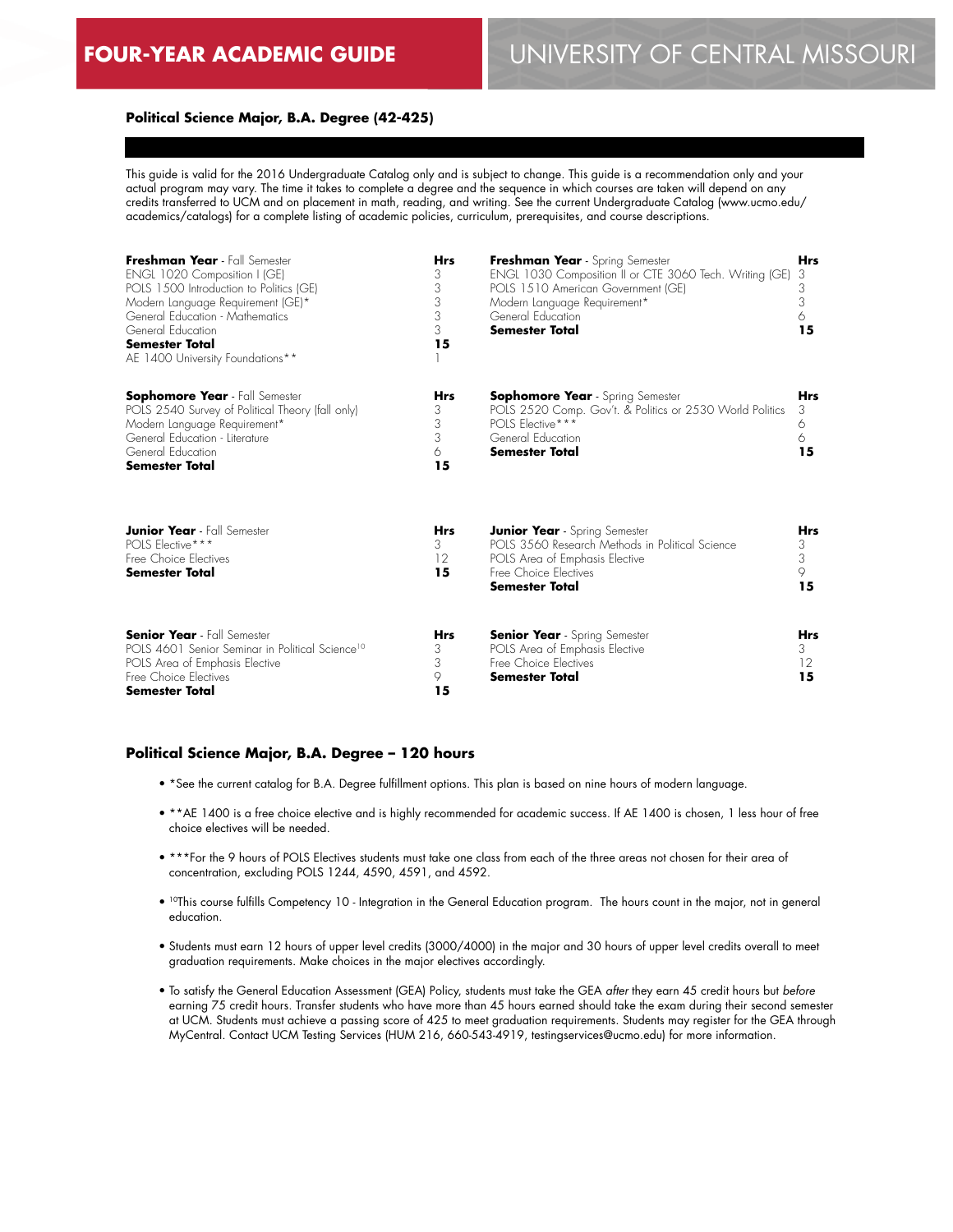# **FOUR-YEAR ACADEMIC GUIDE** UNIVERSITY OF CENTRAL MISSOURI

#### **Political Science Major, B.S. Degree (43-426)**

This guide is valid for the 2016 Undergraduate Catalog only and is subject to change. This guide is a recommendation only and your actual program may vary. The time it takes to complete a degree and the sequence in which courses are taken will depend on any credits transferred to UCM and on placement in math, reading, and writing. See the current Undergraduate Catalog (www.ucmo.edu/ academics/catalogs) for a complete listing of academic policies, curriculum, prerequisites, and course descriptions.

| Freshman Year - Fall Semester<br>ENGL 1020 Composition I (GE)<br>POLS 1500 Introduction to Politics (GE)<br>General Education - Mathematics<br>General Education<br><b>Semester Total</b><br>AE 1400 University Foundations* | <b>Hrs</b><br>3<br>3<br>3<br>6<br>15 | Freshman Year - Spring Semester<br>ENGL 1030 Composition II or CTE 3060 Tech. Writing (GE)<br>POLS 1510 American Government (GE)<br>General Education<br><b>Semester Total</b>               | <b>Hrs</b><br>3<br>3<br>9<br>15      |
|------------------------------------------------------------------------------------------------------------------------------------------------------------------------------------------------------------------------------|--------------------------------------|----------------------------------------------------------------------------------------------------------------------------------------------------------------------------------------------|--------------------------------------|
| <b>Sophomore Year</b> - Fall Semester<br>POLS 2540 Survey of Political Theory (fall only)<br>POLS Elective**<br>General Education - Literature<br>General Education<br><b>Semester Total</b>                                 | <b>Hrs</b><br>3<br>3<br>3<br>6<br>15 | <b>Sophomore Year</b> - Spring Semester<br>POLS 2520 Comp. Gov't. & Politics or 2530 World Politics<br>POLS Elective**<br>General Education<br>Free Choice Elective<br><b>Semester Total</b> | <b>Hrs</b><br>3<br>3<br>3<br>6<br>15 |
| <b>Junior Year</b> - Fall Semester<br><b>POLS Elective**</b><br>Free Choice Electives<br><b>Semester Total</b>                                                                                                               | <b>Hrs</b><br>3<br>12<br>15          | <b>Junior Year</b> - Spring Semester<br>POLS 3560 Research Methods in Political Science<br>POLS Area of Emphasis Elective<br>Free Choice Electives<br><b>Semester Total</b>                  | <b>Hrs</b><br>3<br>3<br>9<br>15      |
| <b>Senior Year</b> - Fall Semester<br>POLS 4601 Senior Seminar in Political Science <sup>10</sup><br>POLS Area of Emphasis Electives<br>Free Choice Flectives<br><b>Semester Total</b>                                       | <b>Hrs</b><br>3<br>3<br>9<br>15      | <b>Senior Year</b> - Spring Semester<br>POLS Area of Emphasis Elective<br>Free Choice Electives<br><b>Semester Total</b>                                                                     | <b>Hrs</b><br>3<br>12<br>15          |

#### **Political Science Major, B.S. Degree – 120 hours**

- \*AE 1400 is a free choice elective and is highly recommended for academic success. If AE 1400 is chosen, 1 less hour of free choice electives will be needed.
- \*\*For the 9 hours of POLS Electives students must take one class from each of the three areas not chosen for their area of concentration, excluding POLS 1244, 4590, 4591, and 4592.
- <sup>10</sup>This course fulfills Competency 10 Integration in the General Education program. The hours count in the major, not in general education.
- Students must earn 12 hours of upper level credits (3000/4000) in the major and 30 hours of upper level credits overall to meet graduation requirements. Make choices in the major electives accordingly.
- To satisfy the General Education Assessment (GEA) Policy, students must take the GEA *after* they earn 45 credit hours but *before* earning 75 credit hours. Transfer students who have more than 45 hours earned should take the exam during their second semester at UCM. Students must achieve a passing score of 425 to meet graduation requirements. Students may register for the GEA through MyCentral. Contact UCM Testing Services (HUM 216, 660-543-4919, testingservices@ucmo.edu) for more information.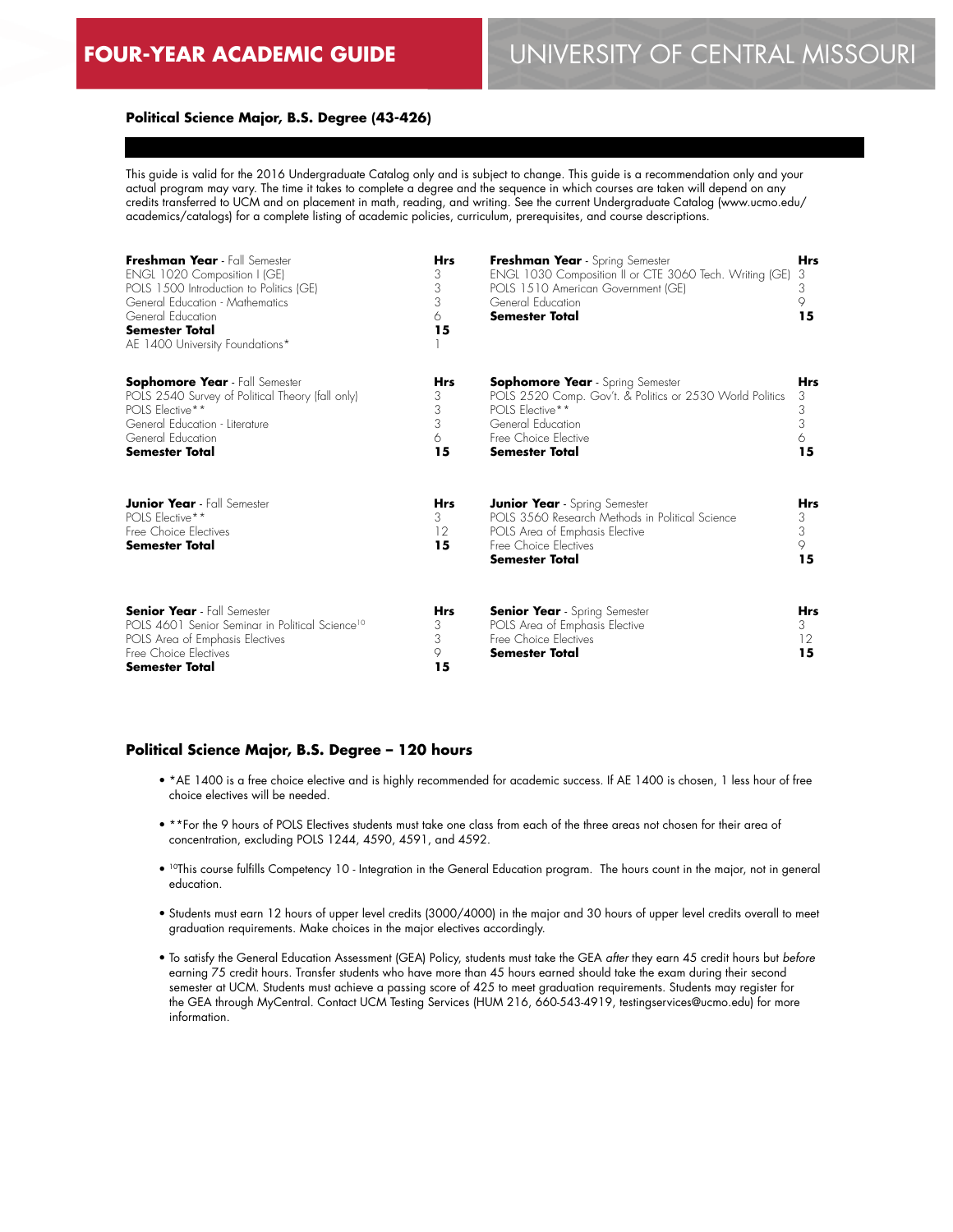#### **Professional Photography Major, B.S. Degree (43-587)**

This guide is valid for the 2016 Undergraduate Catalog only and is subject to change. This guide is a recommendation only and your actual program may vary. The time it takes to complete a degree and the sequence in which courses are taken will depend on any credits transferred to UCM and on placement in math, reading, and writing. See the current Undergraduate Catalog (www.ucmo.edu/ academics/catalogs) for a complete listing of academic policies, curriculum, prerequisites, and course descriptions.

| Freshman Year - Fall Semester<br>ENGL 1020 Composition I (GE)<br>PHOT 1210 Foundations of Professional Photography<br>PHOT 1211 Image Critique<br>PHOT 1216 Photographer's Forum 1<br>PHOT 1230 Digital Imaging<br>General Education - Mathematics<br><b>Semester Total</b><br>AE 1400 University Foundations* | <b>Hrs</b><br>3<br>3<br>3<br>3<br>14      | Freshman Year - Spring Semester<br>ENGL 1030 Composition II (GE) or<br>CTE 3060 Technical Writing (GE)<br>PHOT 2216 Photographer's Forum 2<br>PHOT 2220 Digital Workflow+<br>PHOT 2230 Color Imaging+<br>General Education<br><b>Semester Total</b> | <b>Hrs</b><br>3<br>3<br>3<br>6<br>16     |
|----------------------------------------------------------------------------------------------------------------------------------------------------------------------------------------------------------------------------------------------------------------------------------------------------------------|-------------------------------------------|-----------------------------------------------------------------------------------------------------------------------------------------------------------------------------------------------------------------------------------------------------|------------------------------------------|
| <b>Sophomore Year</b> - Fall Semester<br>PHOT 2210 Studio Photography+<br>PHOT 2215 History of Photography+<br>PHOT 2250 Portrait Photography+<br>General Education - Literature<br>General Education<br><b>Semester Total</b>                                                                                 | <b>Hrs</b><br>3<br>3<br>3<br>3<br>3<br>15 | <b>Sophomore Year</b> - Spring Semester<br>PHOT 2200 Editorial Photography+<br>PHOT 3216 Photographer's Forum 3**<br>General Education<br><b>Semester Total</b>                                                                                     | <b>Hrs</b><br>3<br>12 <sup>°</sup><br>16 |
| <b>Junior Year</b> - Fall Semester<br>PHOT 3260 Digital Media+<br>PHOT Major Elective<br>General Education<br>Free Choice Elective<br><b>Semester Total</b>                                                                                                                                                    | <b>Hrs</b><br>3<br>3<br>6<br>3<br>16      | <b>Junior Year</b> - Spring Semester<br><b>PHOT Major Electives</b><br>General Education<br>Free Choice Electives (take upper level 3000/4000 if<br>needed)#<br><b>Semester Total</b>                                                               | <b>Hrs</b><br>6<br>3<br>7<br>16          |
| <b>Senior Year</b> - Fall Semester<br>PHOT 4216 Photographer's Forum 4<br>PHOT 4230 Business Management for Photographers+<br>PHOT Major Elective<br>Free Choice Electives<br><b>Semester Total</b>                                                                                                            | <b>Hrs</b><br>3<br>3<br>9<br>16           | <b>Senior Year</b> - Spring Semester<br>PHOT 4270 Portfolio <sup>10</sup> +<br>Free Choice Electives (take upper level 3000/4000 if<br>needed)#<br><b>Semester Total</b>                                                                            | <b>Hrs</b><br>3<br>9<br>12               |

#### **Professional Photography Major, B.S. Degree - 120 hours**

- \*AE 1400 is a free choice elective and is highly recommended for academic success. If AE 1400 is chosen, 1 less hour of free choice electives will be needed.
- +Course offered only during term indicated.
- \*\*Mid-Program Review is required before the conclusion of the 3rd Photographer's Forum. Successful completion is required before students can enroll in PHOT 4270 Portfolio.
- #This major does not build in the minimum number (30) of upper-level credit hours required for graduation. Be sure to include upperlevel choices (3000/4000) in your major electives, general education, and/or free choice electives.
- 10This course fulfills Competency 10 Integration in the General Education program. The hours count in the major, not in general education.
- To satisfy the General Education Assessment (GEA) Policy, students must take the GEA *after* they earn 45 credit hours but *before* earning 75 credit hours. Transfer students who have more than 45 hours earned should take the exam during their second semester at UCM. Students must achieve a passing score of 425 to meet graduation requirements. Students may register for the GEA through MyCentral. Contact UCM Testing Services (HUM 216, 660-543-4919, testingservices@ucmo.edu) for more information.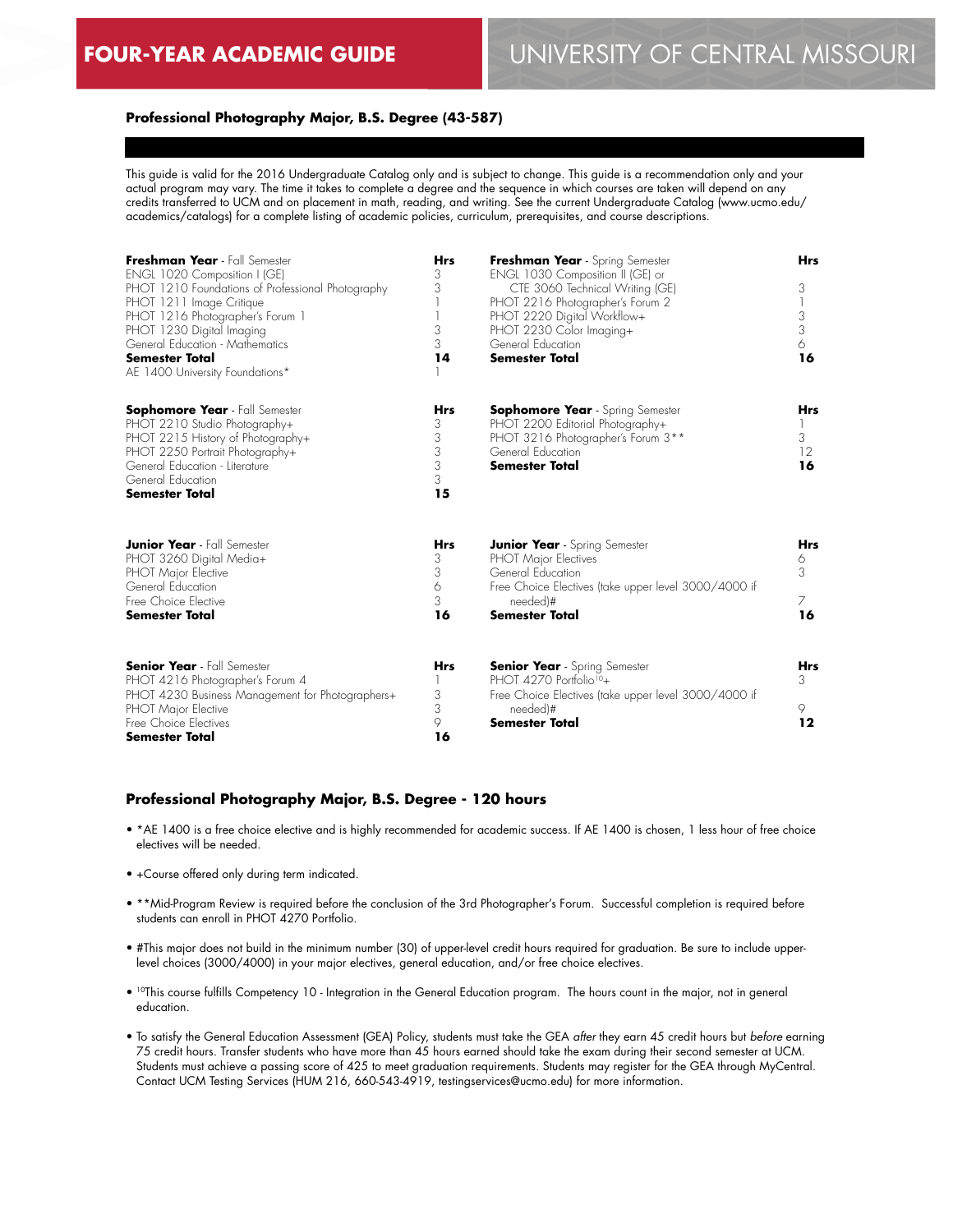#### **Professional Pilot Major, B.S. Degree (43-554)**

This guide is valid for the 2016 Undergraduate Catalog only and is subject to change. This guide is a recommendation only and your actual program may vary. The time it takes to complete a degree and the sequence in which courses are taken will depend on any credits transferred to UCM and on placement in math, reading, and writing. See the current Undergraduate Catalog (www.ucmo.edu/ academics/catalogs) for a complete listing of academic policies, curriculum, prerequisites, and course descriptions.

| Freshman Year - Fall Semester<br>AVIA 1020 Aeronautics*                               | Hrs<br>2                      | Freshman Year - Spring Semester<br>COMM 1000 Public Speaking or COMM 1050             | Hrs               |
|---------------------------------------------------------------------------------------|-------------------------------|---------------------------------------------------------------------------------------|-------------------|
| AVIA 1310 FAA Private Requirements*                                                   | 4                             | Fundamentals of Oral Communication Competency (GE)                                    | 3                 |
| ENGL 1020 Composition I (GE)                                                          | 3<br>3                        | ECON 1010 Principles of Macroeconomics (GE)                                           | 3                 |
| FIN 1820 Personal Finance (GE)<br>FLYA 1320 Private Flight A                          | $\mathbf{I}$                  | ENGL 1030 Composition II or CTE 3060 Tech. Writing (GE)<br>FLYA 1321 Private Flight B | 3                 |
| MATH 1131 Applied Calculus (GE)                                                       | 3                             | FLYA 3310 Commercial Flight A                                                         | $\mathbf{I}$      |
| Semester Total                                                                        | 16                            | PHYS 1104 Introduction to the Sciences: Physics (GE)                                  | 4                 |
| AE 1400 University Foundations**                                                      |                               | Semester Total                                                                        | 15                |
| <b>Sophomore Year</b> - Fall Semester                                                 | <b>Hrs</b>                    | <b>Sophomore Year</b> - Spring Semester                                               | Hrs               |
| AVIA 2310 Propulsion Systems                                                          | 3                             | AVIA 2340 Aircraft Systems & Components                                               | 3                 |
| AVIA 2325 Instrument Rating Ground School                                             | 4                             | AVIA 2350 Aviation Weather (spring only)                                              | 3                 |
| AVIA 3710 Professional Ethics in Aviation*                                            | $\overline{2}$                | AVIA 3305 FAA Commercial Requirements                                                 | 3                 |
| FLYA 2313 Instrument Flight A                                                         | $\mathbf{I}$                  | FLYA 3311 Commercial Flight B                                                         | $\mathbf{I}$      |
| FLYA 2314 Instrument Flight B<br>General Education - Literature                       | $\overline{\phantom{a}}$<br>3 | FLYA 3312 Commercial Flight C<br>General Education                                    | $\mathbf{1}$<br>5 |
| Semester Total                                                                        | 14                            | <b>Semester Total</b>                                                                 | 16                |
|                                                                                       |                               |                                                                                       |                   |
| <b>Junior Year</b> - Fall Semester                                                    | Hrs                           | <b>Junior Year</b> - Spring Semester                                                  | Hrs               |
| AVIA 3010 Aerodynamics                                                                | 3                             | AVIA 3610 Human Factors                                                               | 3                 |
| AVIA 3370 Transport Aircraft Systems<br>AVIA 3372 Advanced Transport Aircraft Systems | 2<br>$\overline{2}$           | AVIA 3080 Air Traffic Control<br>FLYA 3317 Commercial Flight F or                     | $\overline{2}$    |
| FLYA 3315 Commercial Flight D or                                                      |                               | FLYA 3417 Commercial Flight F Multiengine                                             |                   |
| FLYA 3415 Commercial Flight D Multiengine                                             | 1                             | MGT 3315 Management of Organizations or                                               |                   |
| FLYA 3316 Commercial Flight E or                                                      |                               | INDM 4210 Industrial Management*                                                      | 3                 |
| FLYA 3416 Commercial Flight E Multiengine                                             | 1                             | General Education                                                                     | 6                 |
| MGT 3325 Business Communications*                                                     | 3                             | <b>Semester Total</b>                                                                 | 15                |
| General Education                                                                     | 3                             |                                                                                       |                   |
| Semester Total                                                                        | 15                            |                                                                                       |                   |
| <b>Senior Year</b> - Fall Semester                                                    | Hrs                           | <b>Senior Year</b> - Spring Semester                                                  | Hrs               |
| AVIA 3360 Flight Instructor - Airplane                                                | 2<br>3                        | AVIA 4090 Aviation Law*                                                               | 3                 |
| AVIA 4040 Aviation Management*<br>AVIA 4370 Advanced Flight Crew Management           | 3                             | AVIA 4500 Aviation Safety*<br>AVIA 4999 Integrative Studies Capstone <sup>10*</sup>   | 3<br>3            |
| AVIA 4420 Air Transportation or AVIA 4430 Corporate                                   |                               | Free Choice Electives                                                                 | 4                 |
| Aviation Management                                                                   | 3                             | <b>Semester Total</b>                                                                 | 13                |
| FLYA 3330 Multi Engine Certificate or                                                 |                               |                                                                                       |                   |
| FLYA 3430 Single-Engine Add-On                                                        |                               |                                                                                       |                   |
| FLYA 3360 Flight Instructor Lab - Airplane                                            | 1                             |                                                                                       |                   |
| General Education                                                                     | 3                             |                                                                                       |                   |
| Semester Total                                                                        | 16                            |                                                                                       |                   |

#### **Professional Pilot Major, B.S. Degree - 121 hours**

- \*Students are required to maintain a minimum GPA of 2.25 in the Aviation Department Core classes to maintain flight status for FLYA courses.
- \*\*AE 1400 is a free choice elective and is highly recommended for academic success. This major does not require any free choice elective hours.
- 10This course fulfills Competency 10 Integration in the General Education program. The hours count in the major, not in general education.
- To satisfy the General Education Assessment (GEA) Policy, students must take the GEA *after* they earn 45 credit hours but *before* earning 75 credit hours. Transfer students who have more than 45 hours earned should take the exam during their second semester at UCM. Students must achieve a passing score of 425 to meet graduation requirements. Students may register for the GEA through MyCentral. Contact UCM Testing Services (HUM 216, 660-543-4919, testingservices@ucmo.edu) for more information.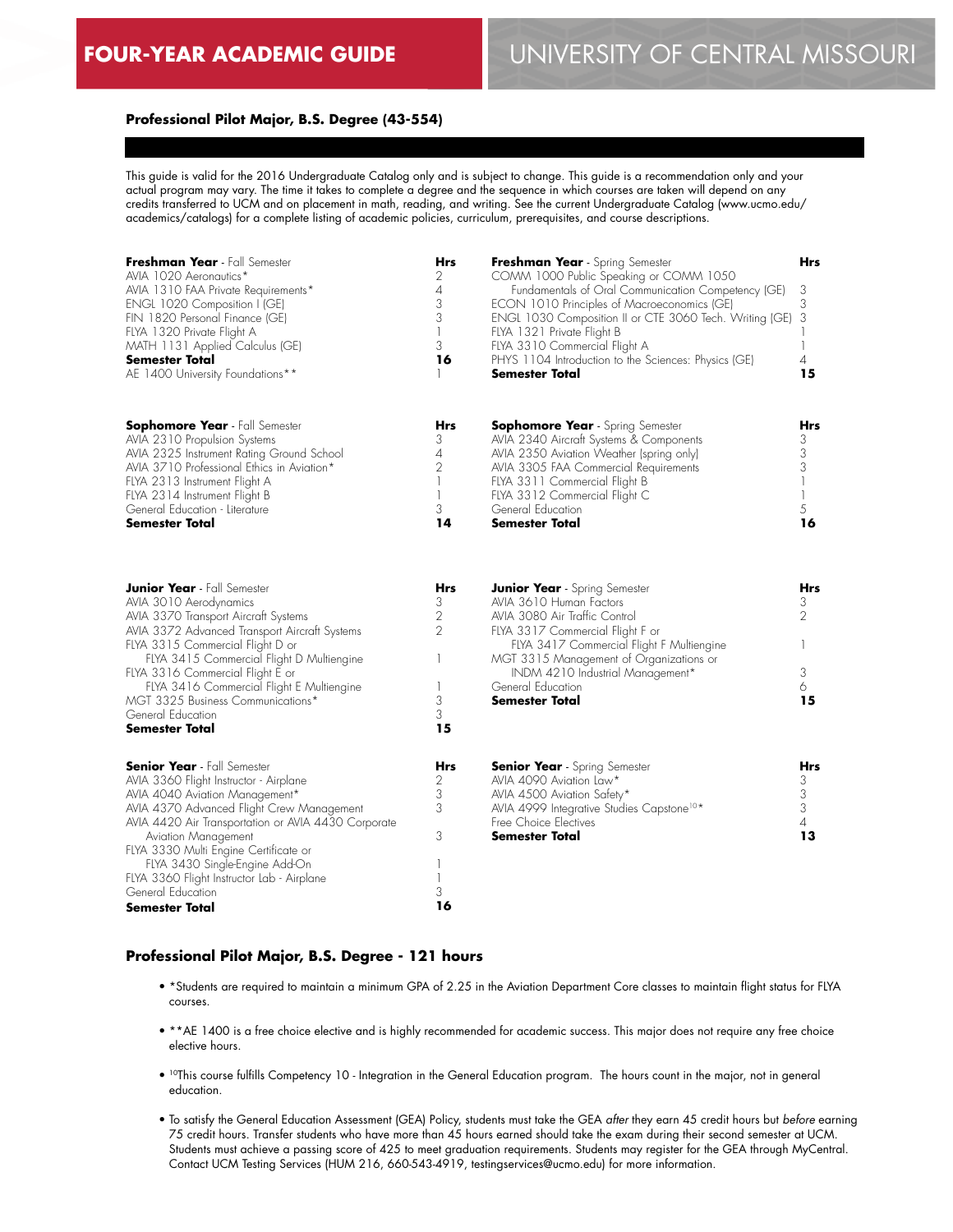### **Psychology Major (Choice 1), B.A. Degree (42-746)**

This guide is valid for the 2016 Undergraduate Catalog only and is subject to change. This guide is a recommendation only and your actual program may vary. The time it takes to complete a degree and the sequence in which courses are taken will depend on any credits transferred to UCM and on placement in math, reading, and writing. See the current Undergraduate Catalog (www.ucmo.edu/ academics/catalogs) for a complete listing of academic policies, curriculum, prerequisites, and course descriptions.

| Freshman Year - Fall Semester<br>ENGL 1020 Composition I (GE)<br>PSY 1000 Orientation to Psychology<br>PSY 1100 General Psychology (GE)<br>Modern Language Requirement (GE)*<br>General Education - Mathematics<br>General Education<br><b>Semester Total</b><br><b>Sophomore Year</b> - Fall Semester<br>PSY 3220 Lifespan Development<br>Modern Language Requirement*<br>General Education - Literature<br>General Education<br><b>Semester Total</b> | <b>Hrs</b><br>3<br>3<br>3<br>3<br>3<br>16<br>Hrs<br>3<br>3<br>3<br>6<br>15 | Freshman Year - Spring Semester<br>ENGL 1030 Composition II or CTE 3060 Tech. Writing (GE)<br>Modern Language Requirement*<br>General Education<br>Semester Total                      |            |
|---------------------------------------------------------------------------------------------------------------------------------------------------------------------------------------------------------------------------------------------------------------------------------------------------------------------------------------------------------------------------------------------------------------------------------------------------------|----------------------------------------------------------------------------|----------------------------------------------------------------------------------------------------------------------------------------------------------------------------------------|------------|
|                                                                                                                                                                                                                                                                                                                                                                                                                                                         |                                                                            | <b>Sophomore Year</b> - Spring Semester<br>PSY 4520 Statistics for the Behavioral Sciences<br>PSY 2130 Learning<br>General Education<br>Free Choice Electives<br><b>Semester Total</b> |            |
| <b>Junior Year</b> - Fall Semester                                                                                                                                                                                                                                                                                                                                                                                                                      | <b>Hrs</b>                                                                 | <b>Junior Year</b> - Spring Semester                                                                                                                                                   | <b>Hrs</b> |
| PSY 2100 Research Methods                                                                                                                                                                                                                                                                                                                                                                                                                               | 3                                                                          | PSY 3120 Brain & Behavior                                                                                                                                                              | 3          |
| PSY 3340 Social Psychology                                                                                                                                                                                                                                                                                                                                                                                                                              | 3                                                                          | PSY 4440 Abnormal Psychology                                                                                                                                                           | 3          |
| Free Choice Electives                                                                                                                                                                                                                                                                                                                                                                                                                                   | 8                                                                          | Free Choice Flectives                                                                                                                                                                  | 9          |
| <b>Semester Total</b>                                                                                                                                                                                                                                                                                                                                                                                                                                   | 14                                                                         | Semester Total                                                                                                                                                                         | 15         |
| <b>Senior Year</b> - Fall Semester                                                                                                                                                                                                                                                                                                                                                                                                                      | Hrs                                                                        | <b>Senior Year</b> - Spring Semester                                                                                                                                                   | <b>Hrs</b> |
| PSY 4310 Theories of Personality                                                                                                                                                                                                                                                                                                                                                                                                                        | 3                                                                          | PSY 4110 History of Psychology <sup>10</sup>                                                                                                                                           | 3          |

12 **15**

# **Psychology Major (Choice 1), B.A. Degree - 120 hours**

Free Choice Electives (Upper Level 3000/4000)#

**Semester Total**

• \*Refer to the Bachelor's Degree Requirements section in the catalog for the B.A. Modern Language requirement. This plan is based on three modern language courses.

Free Choice Electives **Semester Total**

- \*\*These courses are only offered during the semesters indicated.
- #This major does not build in the minimum number (30) of upper-level credit hours required for graduation. Be sure to include upperlevel choices (3000/4000) in your general education and/or free choice electives. The number of upper level free choice electives will depend on choices made in the general education and major.
- 10This course fulfills Competency 10 Integration in the General Education program. The hours count in the major, not in general education.
- To satisfy the General Education Assessment (GEA) Policy, students must take the GEA *after* they earn 45 credit hours but *before* earning 75 credit hours. Transfer students who have more than 45 hours earned should take the exam during their second semester at UCM. Students must achieve a passing score of 425 to meet graduation requirements. Students may register for the GEA through MyCentral. Contact UCM Testing Services (HUM 216, 660-543-4919, testingservices@ucmo.edu) for more information.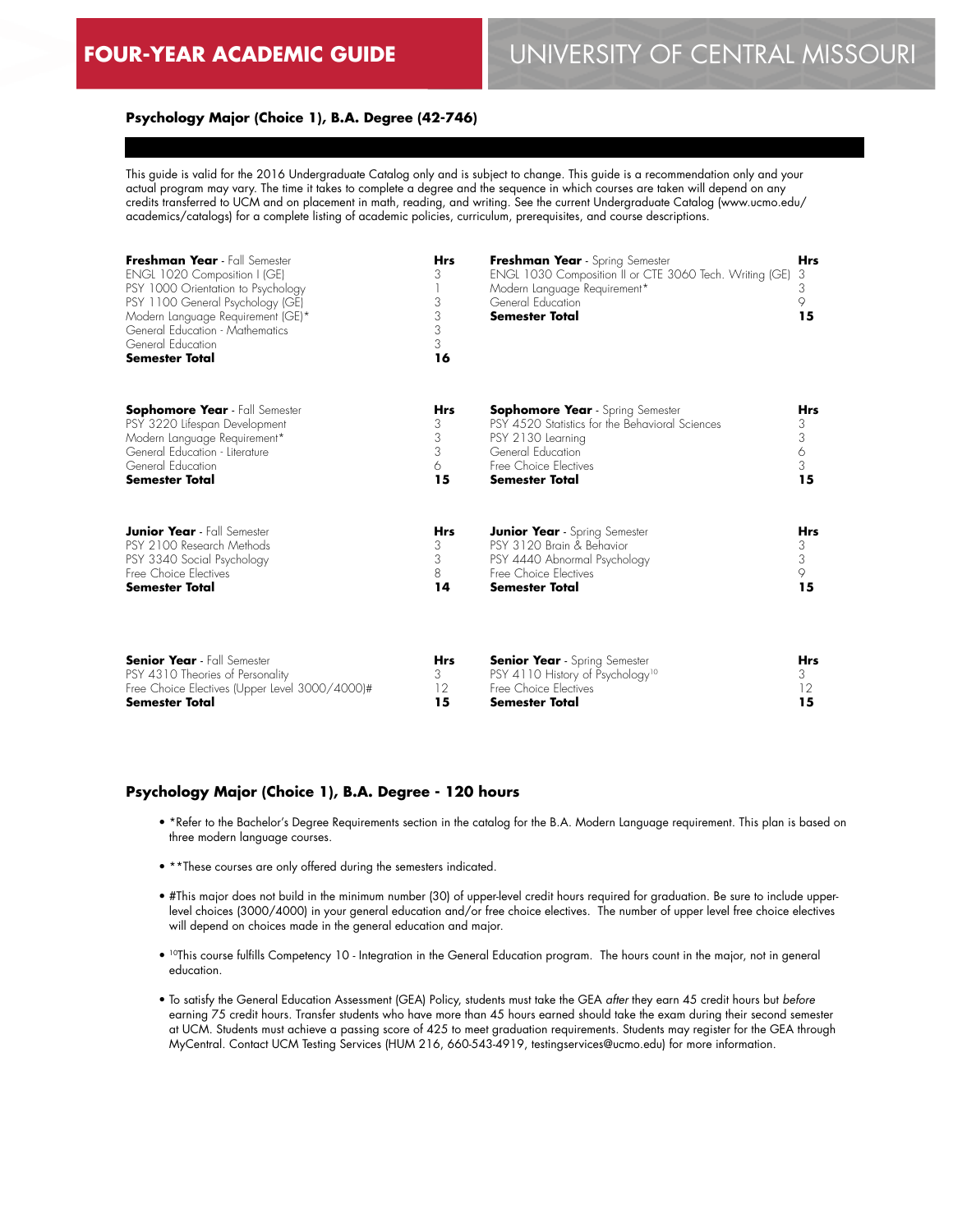### **Psychology Major (Choice 2), B.A. Degree (42-746)**

This guide is valid for the 2016 Undergraduate Catalog only and is subject to change. This guide is a recommendation only and your actual program may vary. The time it takes to complete a degree and the sequence in which courses are taken will depend on any credits transferred to UCM and on placement in math, reading, and writing. See the current Undergraduate Catalog (www.ucmo.edu/ academics/catalogs) for a complete listing of academic policies, curriculum, prerequisites, and course descriptions.

| Freshman Year - Fall Semester<br>ENGL 1020 Composition I (GE)<br>PSY 1000 Orientation to Psychology<br>PSY 1100 General Psychology (GE)<br>Modern Language Requirement (GE)*<br>General Education - Mathematics<br>General Education<br><b>Semester Total</b><br><b>Sophomore Year</b> - Fall Semester<br>PSY 3220 Lifespan Development<br>Modern Language Requirement*<br>General Education - Literature<br>General Education<br><b>Semester Total</b> | <b>Hrs</b><br>3<br>3<br>3<br>3<br>3<br>16<br>Hrs<br>3<br>3<br>3<br>6<br>15 | Freshman Year - Spring Semester<br>ENGL 1030 Composition II or CTE 3060 Tech. Writing (GE)<br>Modern Language Requirement*<br>General Education<br><b>Semester Total</b>        |            |
|---------------------------------------------------------------------------------------------------------------------------------------------------------------------------------------------------------------------------------------------------------------------------------------------------------------------------------------------------------------------------------------------------------------------------------------------------------|----------------------------------------------------------------------------|---------------------------------------------------------------------------------------------------------------------------------------------------------------------------------|------------|
|                                                                                                                                                                                                                                                                                                                                                                                                                                                         |                                                                            | <b>Sophomore Year</b> - Spring Semester<br>PSY 4520 Statistics for the Behavioral Sciences<br>PSY 2130 Learning<br>General Education<br>Free Choice Electives<br>Semester Total |            |
| <b>Junior Year</b> - Fall Semester                                                                                                                                                                                                                                                                                                                                                                                                                      | <b>Hrs</b>                                                                 | <b>Junior Year</b> - Spring Semester                                                                                                                                            | <b>Hrs</b> |
| PSY 2100 Research Methods                                                                                                                                                                                                                                                                                                                                                                                                                               | 3                                                                          | PSY 3130 Physiological Psychology                                                                                                                                               | 4          |
| PSY 3340 Social Psychology                                                                                                                                                                                                                                                                                                                                                                                                                              | 3                                                                          | PSY 4440 Abnormal Psychology                                                                                                                                                    | 3          |
| Free Choice Electives                                                                                                                                                                                                                                                                                                                                                                                                                                   | 8                                                                          | Free Choice Electives                                                                                                                                                           | 9          |
| <b>Semester Total</b>                                                                                                                                                                                                                                                                                                                                                                                                                                   | 14                                                                         | Semester Total                                                                                                                                                                  | 16         |
| <b>Senior Year</b> - Fall Semester                                                                                                                                                                                                                                                                                                                                                                                                                      | Hrs                                                                        | <b>Senior Year</b> - Spring Semester                                                                                                                                            | Hrs        |
| PSY 4310 Theories of Personality                                                                                                                                                                                                                                                                                                                                                                                                                        | 3                                                                          | PSY 4110 History of Psychology <sup>10</sup>                                                                                                                                    | 3          |

12 **15**

# **Psychology Major (Choice 2), B.A. Degree - 120 hours**

Free Choice Electives (Upper Level 3000/4000)#

**Semester Total**

• \*Refer to the Bachelor's Degree Requirements section in the catalog for the B.A. Modern Language requirement. This plan is based on three modern language courses.

Free Choice Electives **Semester Total**

- \*\*These courses are only offered during the semesters indicated.
- #This major does not build in the minimum number (30) of upper-level credit hours required for graduation. Be sure to include upperlevel choices (3000/4000) in your general education and/or free choice electives. The number of upper level free choice electives will depend on choices made in the general education and major.
- 10This course fulfills Competency 10 Integration in the General Education program. The hours count in the major, not in general education.
- To satisfy the General Education Assessment (GEA) Policy, students must take the GEA *after* they earn 45 credit hours but *before* earning 75 credit hours. Transfer students who have more than 45 hours earned should take the exam during their second semester at UCM. Students must achieve a passing score of 425 to meet graduation requirements. Students may register for the GEA through MyCentral. Contact UCM Testing Services (HUM 216, 660-543-4919, testingservices@ucmo.edu) for more information.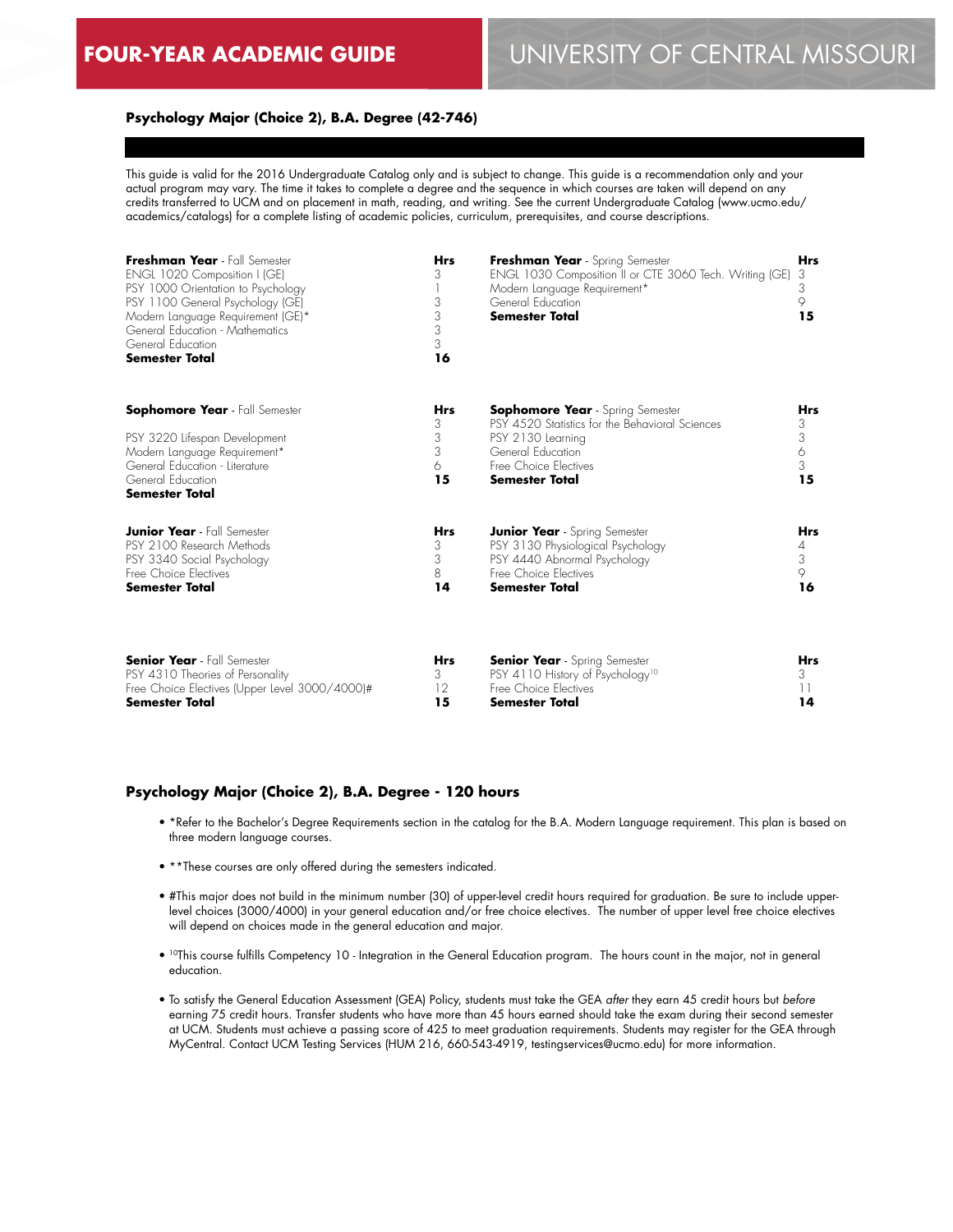### **Psychology Major (Choice 3), B.A. Degree (42-746)**

This guide is valid for the 2016 Undergraduate Catalog only and is subject to change. This guide is a recommendation only and your actual program may vary. The time it takes to complete a degree and the sequence in which courses are taken will depend on any credits transferred to UCM and on placement in math, reading, and writing. See the current Undergraduate Catalog (www.ucmo.edu/ academics/catalogs) for a complete listing of academic policies, curriculum, prerequisites, and course descriptions.

| Freshman Year - Fall Semester<br>ENGL 1020 Composition I (GE)<br>PSY 1000 Orientation to Psychology<br>PSY 1100 General Psychology (GE)<br>Modern Language Requirement (GE)*<br>General Education - Mathematics<br>General Education<br><b>Semester Total</b><br><b>Sophomore Year</b> - Fall Semester<br>PSY 2110 Research Design & Analysis I<br>Modern Language Requirement*<br>General Education - Literature<br>General Education<br><b>Semester Total</b> | <b>Hrs</b><br>3<br>3<br>3<br>3<br>3<br>16<br>Hrs<br>4<br>3<br>3<br>6<br>16 | Freshman Year - Spring Semester<br>ENGL 1030 Composition II or CTE 3060 Tech. Writing (GE)<br>Modern Language Requirement*<br>General Education<br>Semester Total<br><b>Sophomore Year</b> - Spring Semester<br>PSY 2120 Research Design & Analysis II<br>PSY 2130 Learning<br>General Education<br>Free Choice Electives<br><b>Semester Total</b> |            |
|-----------------------------------------------------------------------------------------------------------------------------------------------------------------------------------------------------------------------------------------------------------------------------------------------------------------------------------------------------------------------------------------------------------------------------------------------------------------|----------------------------------------------------------------------------|----------------------------------------------------------------------------------------------------------------------------------------------------------------------------------------------------------------------------------------------------------------------------------------------------------------------------------------------------|------------|
|                                                                                                                                                                                                                                                                                                                                                                                                                                                                 |                                                                            |                                                                                                                                                                                                                                                                                                                                                    |            |
| PSY 3220 Lifespan Development                                                                                                                                                                                                                                                                                                                                                                                                                                   | 3                                                                          | PSY 3120 Brain & Behavior                                                                                                                                                                                                                                                                                                                          | 3          |
| PSY 3340 Social Psychology                                                                                                                                                                                                                                                                                                                                                                                                                                      | 3                                                                          | PSY 4440 Abnormal Psychology                                                                                                                                                                                                                                                                                                                       | 3          |
| Free Choice Electives                                                                                                                                                                                                                                                                                                                                                                                                                                           | 8                                                                          | Free Choice Flectives                                                                                                                                                                                                                                                                                                                              | 9          |
| <b>Semester Total</b>                                                                                                                                                                                                                                                                                                                                                                                                                                           | 14                                                                         | Semester Total                                                                                                                                                                                                                                                                                                                                     | 15         |
| <b>Senior Year</b> - Fall Semester                                                                                                                                                                                                                                                                                                                                                                                                                              | Hrs                                                                        | <b>Senior Year</b> - Spring Semester                                                                                                                                                                                                                                                                                                               | <b>Hrs</b> |
| PSY 4310 Theories of Personality                                                                                                                                                                                                                                                                                                                                                                                                                                | 3                                                                          | PSY 4110 History of Psychology <sup>10</sup>                                                                                                                                                                                                                                                                                                       | 3          |

12 **15**

# **Psychology Major (Choice 3), B.A. Degree - 120 hours**

Free Choice Electives (Upper Level 3000/4000)#

**Semester Total**

• \*Refer to the Bachelor's Degree Requirements section in the catalog for the B.A. Modern Language requirement. This plan is based on three modern language courses.

Free Choice Electives **Semester Total**

- \*\*These courses are only offered during the semesters indicated.
- #This major does not build in the minimum number (30) of upper-level credit hours required for graduation. Be sure to include upperlevel choices (3000/4000) in your general education and/or free choice electives. The number of upper level free choice electives will depend on choices made in the general education and major.
- 10This course fulfills Competency 10 Integration in the General Education program. The hours count in the major, not in general education.
- To satisfy the General Education Assessment (GEA) Policy, students must take the GEA *after* they earn 45 credit hours but *before* earning 75 credit hours. Transfer students who have more than 45 hours earned should take the exam during their second semester at UCM. Students must achieve a passing score of 425 to meet graduation requirements. Students may register for the GEA through MyCentral. Contact UCM Testing Services (HUM 216, 660-543-4919, testingservices@ucmo.edu) for more information.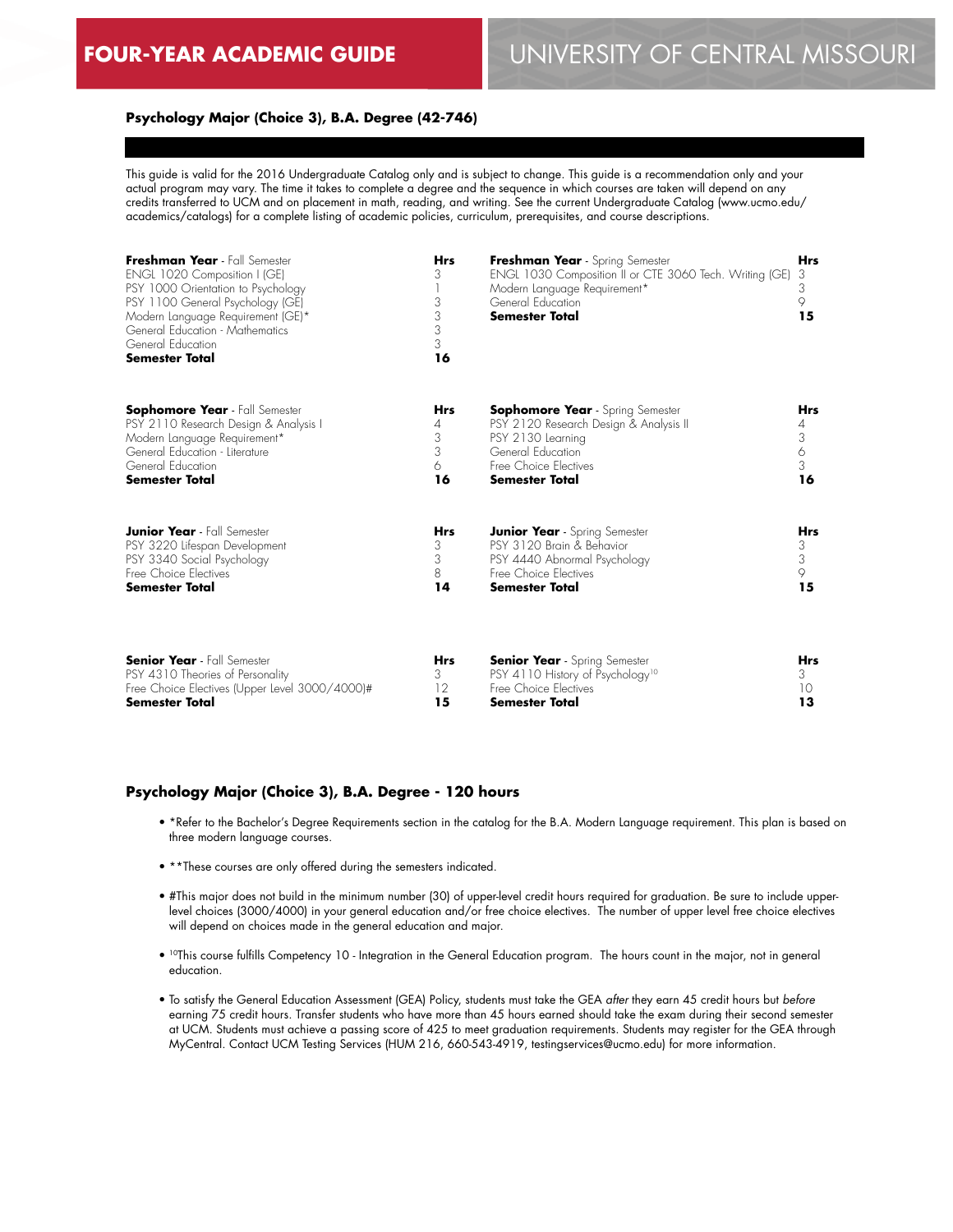### **Psychology Major (Choice 4), B.A. Degree (42-746)**

This guide is valid for the 2016 Undergraduate Catalog only and is subject to change. This guide is a recommendation only and your actual program may vary. The time it takes to complete a degree and the sequence in which courses are taken will depend on any credits transferred to UCM and on placement in math, reading, and writing. See the current Undergraduate Catalog (www.ucmo.edu/ academics/catalogs) for a complete listing of academic policies, curriculum, prerequisites, and course descriptions.

| Freshman Year - Fall Semester<br>ENGL 1020 Composition I (GE)<br>PSY 1000 Orientation to Psychology<br>PSY 1100 General Psychology (GE)<br>Modern Language Requirement (GE)*<br>General Education - Mathematics<br>General Education<br><b>Semester Total</b> | <b>Hrs</b><br>3<br>3<br>3<br>3<br>3<br>16 | Freshman Year - Spring Semester<br>ENGL 1030 Composition II or CTE 3060 Tech. Writing (GE)<br>Modern Language Requirement*<br>General Education<br><b>Semester Total</b> | <b>Hrs</b><br>3<br>3<br>9<br>15 |
|---------------------------------------------------------------------------------------------------------------------------------------------------------------------------------------------------------------------------------------------------------------|-------------------------------------------|--------------------------------------------------------------------------------------------------------------------------------------------------------------------------|---------------------------------|
| <b>Sophomore Year</b> - Fall Semester                                                                                                                                                                                                                         | <b>Hrs</b>                                | <b>Sophomore Year</b> - Spring Semester                                                                                                                                  | Hrs                             |
| PSY 2110 Research Design & Analysis                                                                                                                                                                                                                           | 4                                         | PSY 2120 Research Design & Analysis II                                                                                                                                   | 4                               |
| Modern Language Requirement*                                                                                                                                                                                                                                  | 3                                         | PSY 2130 Learning                                                                                                                                                        | 3                               |
| General Education - Literature                                                                                                                                                                                                                                | 3                                         | General Education                                                                                                                                                        | 6                               |
| General Education                                                                                                                                                                                                                                             | 6                                         | Free Choice Electives                                                                                                                                                    | 3                               |
| <b>Semester Total</b>                                                                                                                                                                                                                                         | 16                                        | <b>Semester Total</b>                                                                                                                                                    | 16                              |
| <b>Junior Year</b> - Fall Semester                                                                                                                                                                                                                            | <b>Hrs</b>                                | <b>Junior Year</b> - Spring Semester                                                                                                                                     | <b>Hrs</b>                      |
| PSY 3130 Physiological Psychology                                                                                                                                                                                                                             | 4                                         | PSY 3340 Social Psychology                                                                                                                                               | 3                               |
| PSY 3220 Lifespan Development                                                                                                                                                                                                                                 | 3                                         | PSY 4440 Abnormal Psychology                                                                                                                                             | 3                               |
| Free Choice Electives                                                                                                                                                                                                                                         | 8                                         | Free Choice Flectives                                                                                                                                                    | 9                               |
| <b>Semester Total</b>                                                                                                                                                                                                                                         | 15                                        | Semester Total                                                                                                                                                           | 15                              |
| <b>Senior Year</b> - Fall Semester                                                                                                                                                                                                                            | <b>Hrs</b>                                | <b>Senior Year</b> - Spring Semester                                                                                                                                     | <b>Hrs</b>                      |
| PSY 4310 Theories of Personality                                                                                                                                                                                                                              | 3                                         | PSY 4110 History of Psychology <sup>10</sup>                                                                                                                             | 3                               |
| Free Choice Electives (Upper Level 3000/4000)#                                                                                                                                                                                                                | 12                                        | Free Choice Electives                                                                                                                                                    | 9                               |

**15**

### **Psychology Major (Choice 4), B.A. Degree - 120 hours**

**Semester Total**

• \*Refer to the Bachelor's Degree Requirements section in the catalog for the B.A. Modern Language requirement. This plan is based on three modern language courses.

**Semester Total**

- \*\*These courses are only offered during the semesters indicated.
- #This major does not build in the minimum number (30) of upper-level credit hours required for graduation. Be sure to include upperlevel choices (3000/4000) in your general education and/or free choice electives. The number of upper level free choice electives will depend on choices made in the general education and major.
- <sup>10</sup>This course fulfills Competency 10 Integration in the General Education program. The hours count in the major, not in general education.
- To satisfy the General Education Assessment (GEA) Policy, students must take the GEA *after* they earn 45 credit hours but *before* earning 75 credit hours. Transfer students who have more than 45 hours earned should take the exam during their second semester at UCM. Students must achieve a passing score of 425 to meet graduation requirements. Students may register for the GEA through MyCentral. Contact UCM Testing Services (HUM 216, 660-543-4919, testingservices@ucmo.edu) for more information.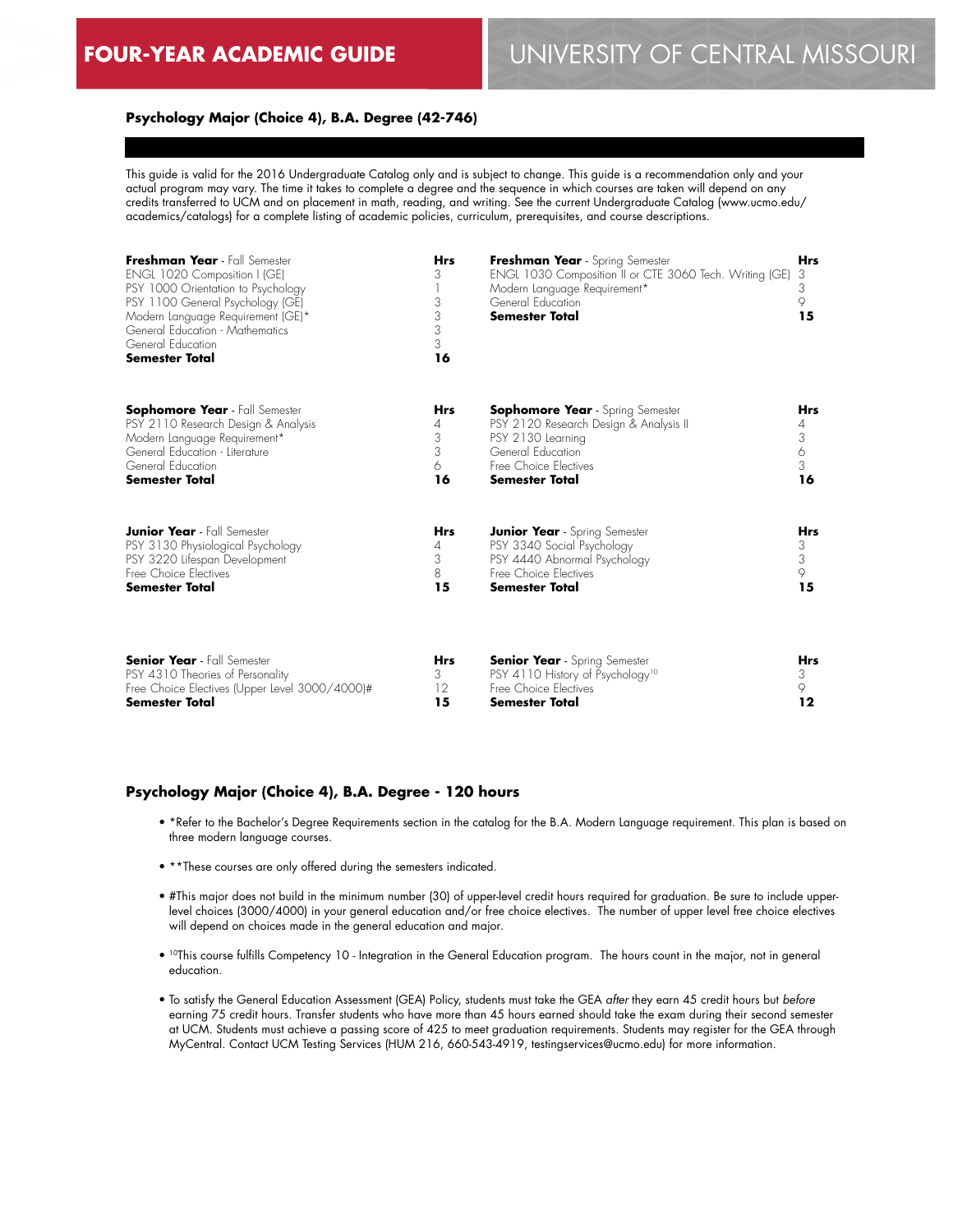# **FOUR-YEAR ACADEMIC GUIDE** UNIVERSITY OF CENTRAL MISSOURI

#### **Psychology Major, B.S. Degree (43-747)**

This guide is valid for the 2016 Undergraduate Catalog only and is subject to change. This guide is a recommendation only and your actual program may vary. The time it takes to complete a degree and the sequence in which courses are taken will depend on any credits transferred to UCM and on placement in math, reading, and writing. See the current Undergraduate Catalog (www.ucmo.edu/ academics/catalogs) for a complete listing of academic policies, curriculum, prerequisites, and course descriptions.

| Freshman Year - Fall Semester<br>ENGL 1020 Composition I (GE)<br>PSY 1000 Orientation to Psychology<br>PSY 1100 General Psychology (GE)<br>General Education - Mathematics<br>General Education<br><b>Semester Total</b> | <b>Hrs</b><br>3<br>3<br>3<br>6<br>16              | Freshman Year - Spring Semester<br>ENGL 1030 Composition II or CTE 3060 Tech. Writing (GE)<br>General Education<br><b>Semester Total</b>                                                                  | <b>Hrs</b><br>3<br>12<br>15                 |
|--------------------------------------------------------------------------------------------------------------------------------------------------------------------------------------------------------------------------|---------------------------------------------------|-----------------------------------------------------------------------------------------------------------------------------------------------------------------------------------------------------------|---------------------------------------------|
| <b>Sophomore Year</b> - Fall Semester<br>PSY 2110 Research Design & Analysis I (fall only)**<br>General Education - Literature<br>General Education<br>Free Choice Electives<br><b>Semester Total</b>                    | <b>Hrs</b><br>4<br>3<br>6<br>$\overline{2}$<br>15 | <b>Sophomore Year</b> - Spring Semester<br>PSY 2120 Research Design & Analysis II (spring only) <sup>**</sup><br>PSY 2130 Learning<br>General Education<br>Free Choice Electives<br><b>Semester Total</b> | <b>Hrs</b><br>4<br>$\frac{3}{3}$<br>5<br>15 |
| <b>Junior Year</b> - Fall Semester<br>PSY 3130 Physiological Psychology<br>PSY 3220 Lifespan Development<br>Free Choice Electives<br>Semester Total                                                                      | <b>Hrs</b><br>4<br>3<br>8<br>15                   | <b>Junior Year</b> - Spring Semester<br>PSY 3340 Social Psychology<br>PSY 4440 Abnormal Psychology<br>PSY Major Electives*<br>Free Choice Electives#<br>Semester Total                                    | <b>Hrs</b><br>3<br>3<br>3<br>6<br>15        |
| <b>Senior Year</b> - Fall Semester<br>PSY 4310 Theories of Personality<br>PSY Major Electives*<br>Free Choice Electives (2 hours of Upper Level 3000/4000<br>may be needed depending on choices made in general          | <b>Hrs</b><br>3<br>3                              | <b>Senior Year</b> - Spring Semester<br>PSY 4110 History of Psychology <sup>10</sup><br>PSY Major Electives*<br>Free Choice Electives<br><b>Semester Total</b>                                            | <b>Hrs</b><br>3<br>3<br>8<br>14             |

#### **Psychology Major, B.S. Degree - 120 hours**

 education)# **Semester Total**

• \*See the 2016 Undergraduate Catalog for a list of courses that fulfill major electives for the degree. If PSY 4230 is chosen it will count in both the major and general education. If chosen, 3 additional hours of free choice electives will be needed to reach 120 hours.

 $\circ$ **15**

- \*\*These courses are only offered during the semesters indicated.
- #This major does not build in the minimum number (30) of upper-level credit hours required for graduation. Be sure to include upper-level choices (3000/4000) in your general education and/or free choice electives. The number of upper level free choice electives will depend on choices made in the general education.
- 10This course fulfills Competency 10 Integration in the General Education program. The hours count in the major, not in general education.
- To satisfy the General Education Assessment (GEA) Policy, students must take the GEA *after* they earn 45 credit hours but *before* earning 75 credit hours. Transfer students who have more than 45 hours earned should take the exam during their second semester at UCM. Students must achieve a passing score of 425 to meet graduation requirements. Students may register for the GEA through MyCentral. Contact UCM Testing Services (HUM 216, 660-543-4919, testingservices@ucmo.edu) for more information.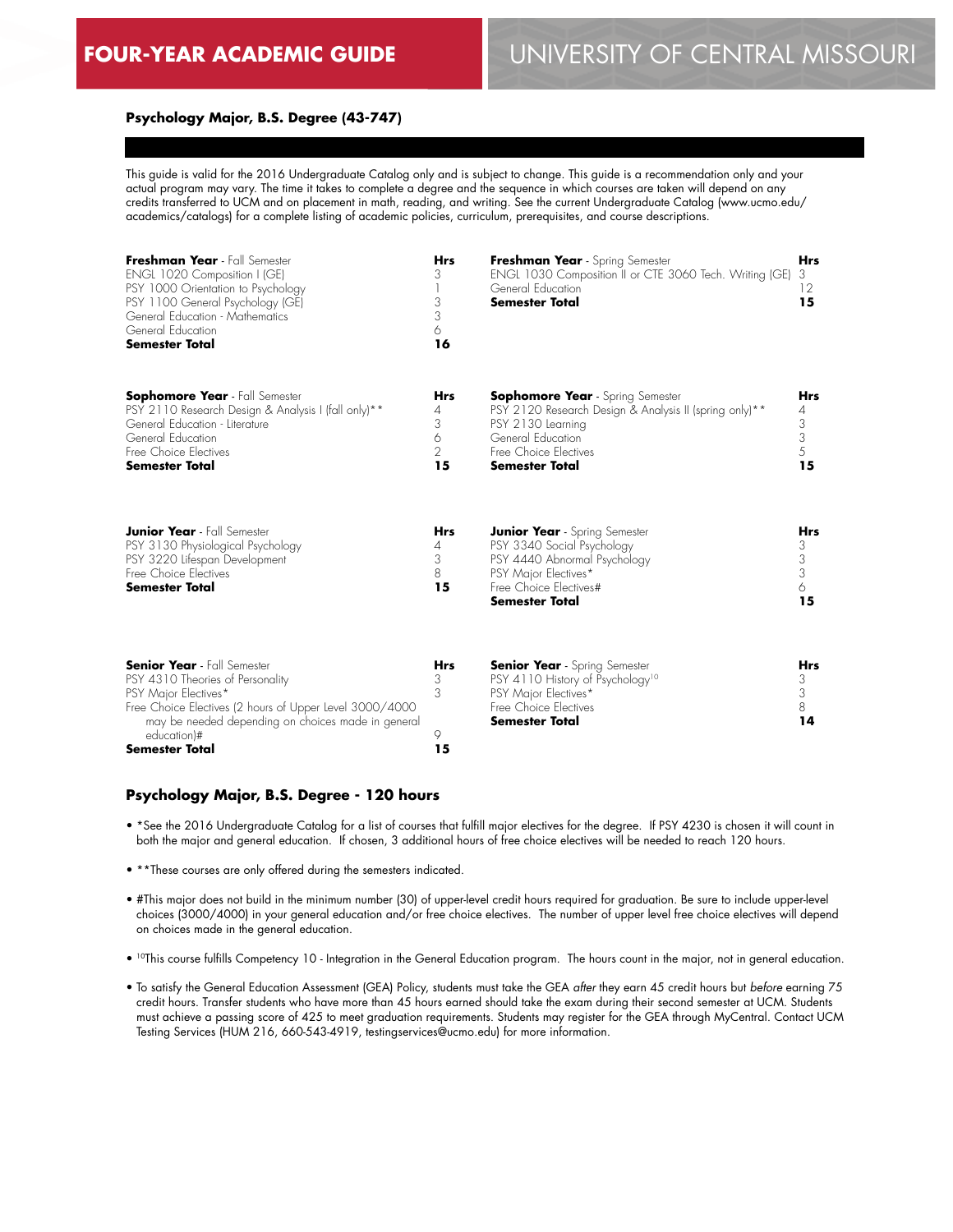# **Public Relations Major, B.S. Degree (43-351)**

This guide is valid for the 2016 Undergraduate Catalog only and is subject to change. This guide is a recommendation only and your actual program may vary. The time it takes to complete a degree and the sequence in which courses are taken will depend on any credits transferred to UCM and on placement in math, reading, and writing. See the current Undergraduate Catalog (www.ucmo.edu/ academics/catalogs) for a complete listing of academic policies, curriculum, prerequisites, and course descriptions.

| Freshman Year - Fall Semester<br>COMM 1000 Public Speaking or COMM 1050<br>Fundamentals of Oral Communication Competency (GE)*<br>ENGL 1020 Composition I (GE)*<br>PR 1600 Orientation to Public Relations*<br>General Education - Mathematics<br>General Education<br><b>Semester Total</b>   | <b>Hrs</b><br>3<br>3<br>3<br>3<br>3<br>15 | Freshman Year - Spring Semester<br>ENGL 1030 Composition II or CTE 3060 Tech. Writing (GE)*3<br>PR 2620 Principles of Public Relations*^<br>General Education<br><b>Semester Total</b>                                                                                                                             | <b>Hrs</b><br>3<br>9<br>15         |
|------------------------------------------------------------------------------------------------------------------------------------------------------------------------------------------------------------------------------------------------------------------------------------------------|-------------------------------------------|--------------------------------------------------------------------------------------------------------------------------------------------------------------------------------------------------------------------------------------------------------------------------------------------------------------------|------------------------------------|
| <b>Sophomore Year</b> - Fall Semester<br>PR 3605 Survey of PR Research and Theory*<br>Major Elective***<br>General Education - Literature<br>General Education<br><b>Semester Total</b>                                                                                                        | <b>Hrs</b><br>3<br>3<br>3<br>6<br>15      | <b>Sophomore Year</b> - Spring Semester<br>PR 3610 Writing & Editing for Public Relations*^<br>PR 3620 Strategic Planning & Research for Public Relations*^<br>PR 3625 Design and Layout for Public Relations<br>General Education<br>Semester Total<br>(**Apply for admission to the major during this semester.) | Hrs<br>3<br>3<br>3<br>6<br>15      |
| <b>Junior Year</b> - Fall Semester<br>COMM 4250 The Law & Digital Media or<br>BIAW 3721 Law of Business Transactions+<br>PR 3640 Integrated Strategic Communication for PR<br>PR 4680 Advanced Public Relations Writing<br>General Education<br>Free Choice Elective#<br><b>Semester Total</b> | <b>Hrs</b><br>3<br>3<br>3<br>3<br>3<br>15 | <b>Junior Year</b> - Spring Semester<br>PR 4605 Public Relations Internship##<br>PR 4610 Public Relations Management & Industry Practices<br>PR 4685 Strategic Public Relations Case Analysis<br>Major Elective***<br>Free Choice Electives#<br><b>Semester Total</b>                                              | Hrs<br>3<br>3<br>3<br>3<br>3<br>15 |
| <b>Senior Year</b> - Fall Semester<br>PR 4630 Electronic & Social Media for Public Relations<br>Major Elective***<br>Free Choice Electives#<br><b>Semester Total</b>                                                                                                                           | <b>Hrs</b><br>3<br>6<br>6<br>15           | <b>Senior Year</b> - Spring Semester<br>PR 4690 Public Relations Campaigns <sup>10</sup><br>Major Electives***<br>Free Choice Electives#<br><b>Semester Total</b>                                                                                                                                                  | <b>Hrs</b><br>3<br>6<br>6<br>15    |

#### **Public Relations Major, B.S. Degree - 120 hours**

- \*A grade of C or higher is required in these courses.
- \*\*Admission to this major is required. Students should apply for admission after meeting the following requirements: completion of COMM 1000 or 1050, ENGL 1020, and ENGL 1030 or CTE 3060 (a C or higher in ENGL 1080 may substitute for 1020/1030) with a grade of C or higher; completion of PR 2620, 3610, and 3620 with a grade of C or higher and a 2.33 or higher GPA in these three courses (essentially, a minimum of 1 B and 2 C grades).
- \*\*\*This major requires 18 hours of major electives from two different course lists. Consult the 2016 Undergraduate Catalog or the Central Degree Audit for appropriate course choices.
- ^A combined minimum GPA of 2.33 is required in these three courses (essentially, a minimum of 1 B and 2 C grades).
- +Enrollment in BLAW 3721 will require the choice of BLAW 2720 as one of the free choice electives. BLAW 2720 is a prerequisite to BLAW 3721.
- #This program requires 18 credit hours of Free Choice Electives to reach the 120 hours required for graduation. It is recommended, but not required, that students consider adding the Industry Practices concentration (18 hours) or a minor to their degree program.
- ##Internship may also be completed during the summer after sophomore or junior years.
- 10This course fulfills Competency 10 Integration in the General Education program. The hours count in the major, not in general education.
- To graduate with this major, students must have a 2.25 cumulative and UCM GPA and a 2.50 major GPA.
- During the capstone course taken in the senior year, all graduates must satisfactorily complete a final assessment project before graduating. See department advisor for requirements.
- To satisfy the General Education Assessment (GEA) Policy, students must take the GEA *after* they earn 45 credit hours but *before* earning 75 credit hours. Transfer students who have more than 45 hours earned should take the exam during their second semester at UCM. Students must achieve a passing score of 425 to meet graduation requirements. Students may register for the GEA through MyCentral. Contact UCM Testing Services (HUM 216, 660-543-4919, testingservices@ucmo.edu) for more information.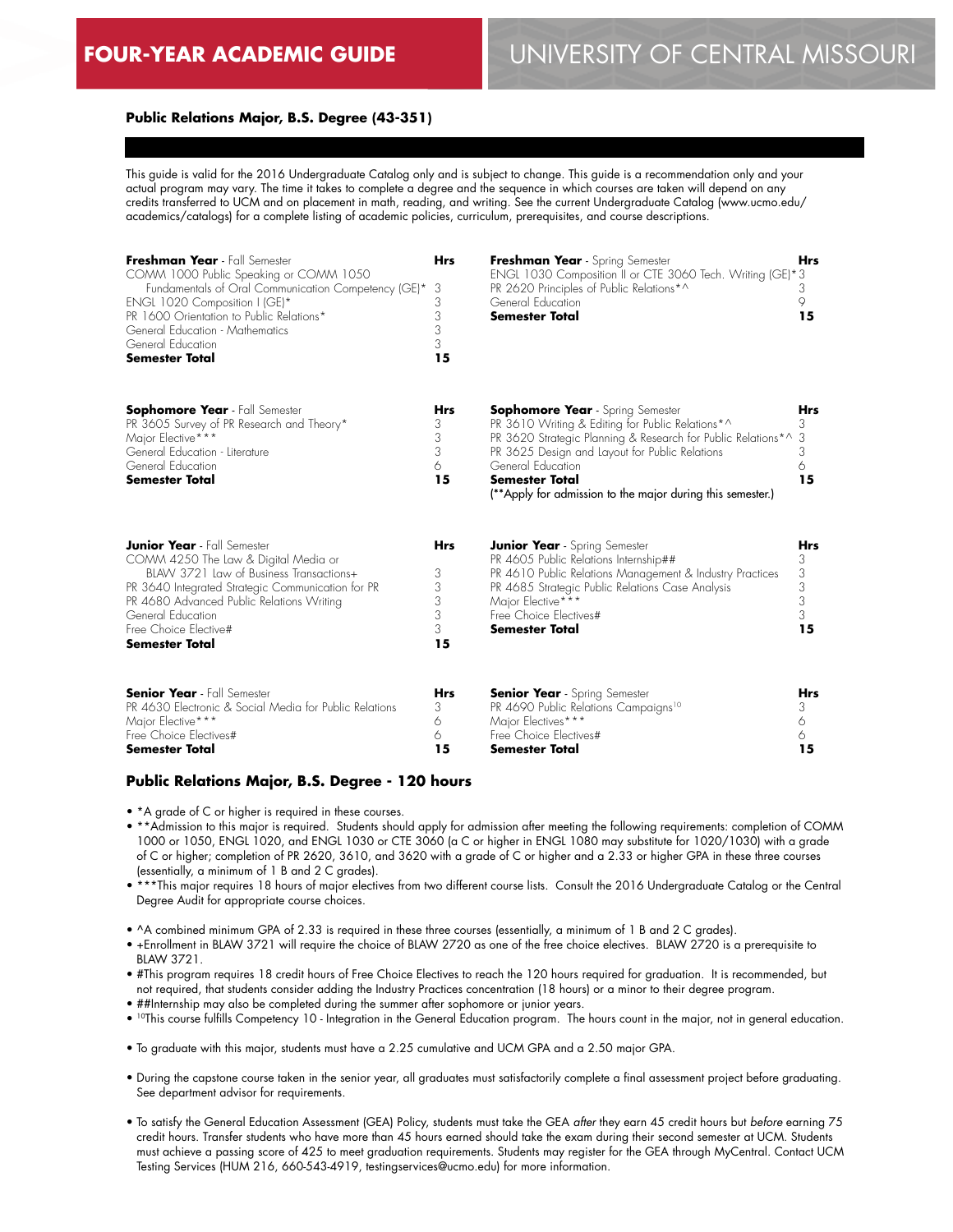#### **Radiologic Technology, B.S. Degree (43-609)**

This guide is valid for the 2016 Undergraduate Catalog only and is subject to change. This guide is a recommendation only and your actual program may vary. The time it takes to complete a degree and the sequence in which courses are taken will depend on any credits transferred to UCM and on placement in math, reading, and writing. See the current Undergraduate Catalog (www.ucmo.edu/ academics/catalogs) for a complete listing of academic policies, curriculum, prerequisites, and course descriptions.

| Freshman Year - Fall Semester<br>BIOL 1000 The Discipline of Biology<br>BIOL 1110 Principles of Biology<br>CHEM 1131 General Chemistry I (GE)+<br>ENGL 1020 Composition I (GE)<br>MATH 1111 College Algebra (GE)<br>SOC 1800 General Sociology (GE)<br><b>Semester Total</b> | <b>Hrs</b><br>3<br>5<br>3<br>3<br>3<br>18 | Freshman Year - Spring Semester<br>BIOL 3215 Medical Terminology<br>BIOL 3401 Human Anatomy<br>ENGL 1030 Composition II (GE)<br>PSY 1100 General Psychology (GE)<br>General Education<br><b>Semester Total</b> | Hrs<br>2<br>3<br>3<br>3<br>6<br>17 |
|------------------------------------------------------------------------------------------------------------------------------------------------------------------------------------------------------------------------------------------------------------------------------|-------------------------------------------|----------------------------------------------------------------------------------------------------------------------------------------------------------------------------------------------------------------|------------------------------------|
| <b>Sophomore Year</b> - Fall Semester                                                                                                                                                                                                                                        | <b>Hrs</b>                                | <b>Sophomore Year</b> - Spring Semester                                                                                                                                                                        | <b>Hrs</b>                         |
| BIOL 3402 Human Physiology+                                                                                                                                                                                                                                                  | 5                                         | BIOL 3211 Comparative Anatomy                                                                                                                                                                                  | 4                                  |
| COMM 1000 Public Speaking (GE)                                                                                                                                                                                                                                               | 3                                         | BIOL 3611 Microbiology                                                                                                                                                                                         | $\overline{4}$                     |
| PHYS 1101 College Physics I (GE)                                                                                                                                                                                                                                             | $\overline{4}$                            | BIOL 4003 Radiologic Technology Senior Seminar <sup>10</sup>                                                                                                                                                   | $\mathbf{1}$                       |
| General Education - Literature                                                                                                                                                                                                                                               | 3                                         | COMM 3000 Film Appreciation (GE)                                                                                                                                                                               | 3                                  |
| General Education - Managing Information                                                                                                                                                                                                                                     | $2 - 3$                                   | PHIL 2300 Ethics (GE)                                                                                                                                                                                          | 3                                  |
| <b>Semester Total</b>                                                                                                                                                                                                                                                        | $17 - 18$                                 | <b>Semester Total</b>                                                                                                                                                                                          | 15                                 |
| <b>Junior Year</b> - Fall Semester - Special Credit                                                                                                                                                                                                                          | <b>Hrs</b>                                | <b>Junior Year</b> - Spring Semester - Special Credit                                                                                                                                                          | Hrs                                |
| Radiologic Technology Special Credits                                                                                                                                                                                                                                        | 12                                        | Radiologic Technology Special Credits                                                                                                                                                                          | $12 \ \mathrm{ }$                  |
| <b>Semester Total</b>                                                                                                                                                                                                                                                        | $12 \,$                                   | <b>Semester Total</b>                                                                                                                                                                                          | 12                                 |
| <b>Junior Year</b> - Summer Semester - Special Credit<br>Radiologic Technology Special Credits<br><b>Semester Total</b>                                                                                                                                                      | <b>Hrs</b><br>6<br>6                      |                                                                                                                                                                                                                |                                    |
| <b>Senior Year</b> - Fall Semester - Clinical                                                                                                                                                                                                                                | <b>Hrs</b>                                | <b>Senior Year</b> - Spring Semester - Clinical                                                                                                                                                                | <b>Hrs</b>                         |
| Clinical Credits                                                                                                                                                                                                                                                             | 12                                        | Clinical Credits                                                                                                                                                                                               | $12 \ \mathrm{ }$                  |
| <b>Semester Total</b>                                                                                                                                                                                                                                                        | 12                                        | <b>Semester Total</b>                                                                                                                                                                                          | 12                                 |
| <b>Senior Year</b> - Summer Semester - Clinical<br>Clinical Credits<br>Semester Total                                                                                                                                                                                        | <b>Hrs</b><br>6<br>6                      |                                                                                                                                                                                                                |                                    |

#### **Radiologic Technology, B.S. Degree - 127 hours**

- +A grade of C or higher is required in this course as a prerequisite for BIOL 3611.
- 10This course fulfills Competency 10 Integration in the General Education program. The hours count in the major, not in general education.
- Candidates for this degree must maintain a minimum cumulative grade-point average of 2.75. Also a minimum major GPA of 2.75 is required and a minimum grade of C or better is required in listed program courses. Students must earn at least 50% of their required major hours through UCM.
- Candidates for this degree must successfully complete a minimum number of hours of shadowing in a diagnostic area of Radiologic Technology (each affiliate establishes their own minimum number of hours).
- Students must meet with a departmental advisor within enrolling in 30 credit hours to obtain specific course information, program and learning assessment goals, and the Prospective Student Information Guide. This helps ensure success in the program.
- Coursework completed in the junior and senior years are transferred to UCM as the listed course equivalencies in the Undergraduate Catalog.
- To satisfy the General Education Assessment (GEA) Policy, students must take the GEA *after* they earn 45 credit hours but *before* earning 75 credit hours. Transfer students who have more than 45 hours earned should take the exam during their second semester at UCM. Students must achieve a passing score of 425 to meet graduation requirements. Students may register for the GEA through MyCentral. Contact UCM Testing Services (HUM 216, 660-543-4919, testingservices@ucmo.edu) for more information.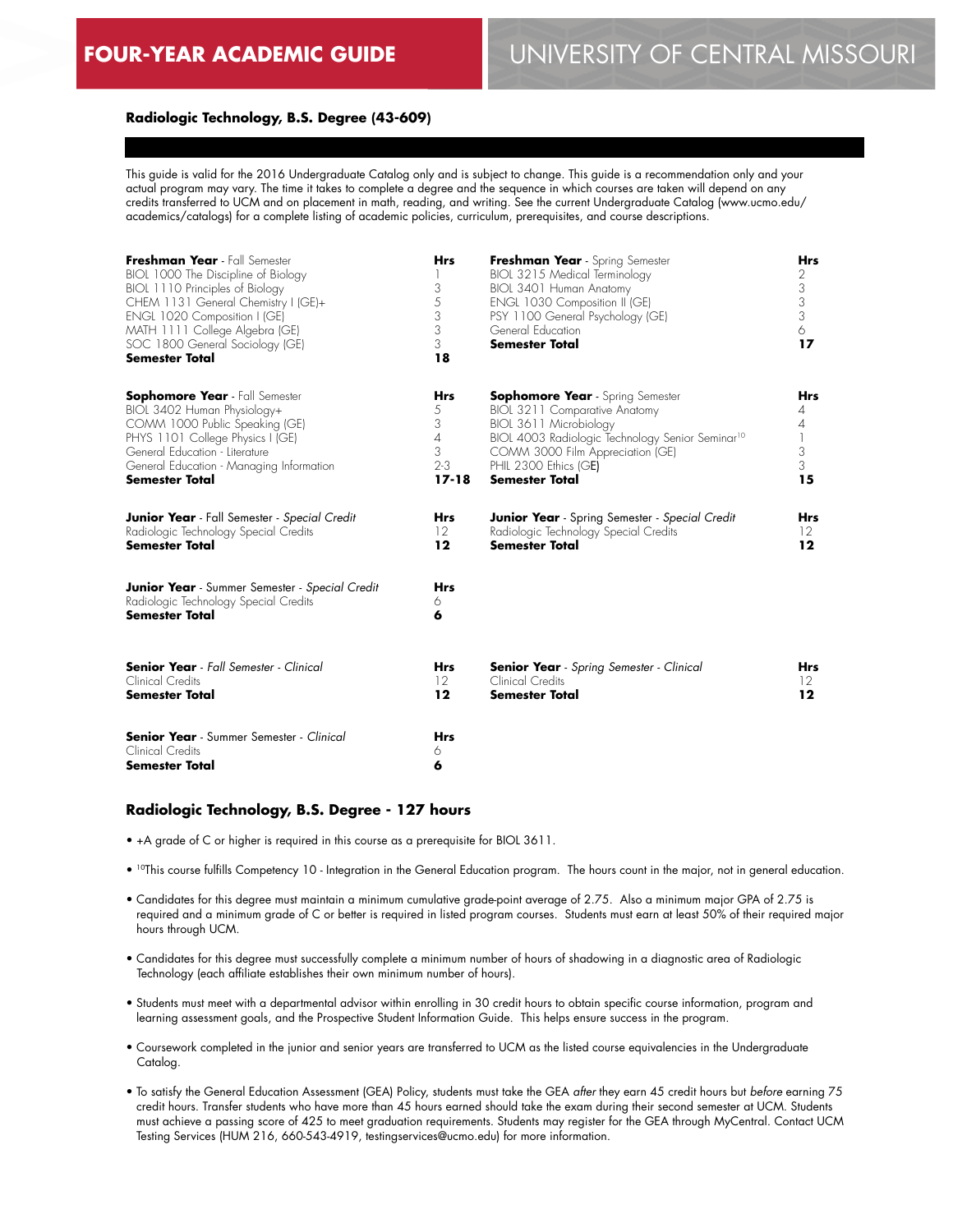**12**

## **Social Studies Major, B.S. in Ed. Degree (41-264)**

This guide is valid for the 2016 Undergraduate Catalog only and is subject to change. This guide is a recommendation only and your actual program may vary. The time it takes to complete a degree and the sequence in which courses are taken will depend on any credits transferred to UCM and on placement in math, reading, and writing. See the current Undergraduate Catalog (www.ucmo.edu/ academics/catalogs) for a complete listing of academic policies, curriculum, prerequisites, and course descriptions.

*Students must meet with their faculty advisor in the Department of History and Anthropology each semester prior to enrollment.*

| Freshman Year - Fall Semester<br>CTE 2000 Technology and Society (GE)<br>ENGL 1020 Composition I (GE)<br><b>General Education - Mathematics</b><br>General Education<br><b>Semester Total</b>                                                                                                                                                                                                                                | <b>Hrs</b><br>3<br>3<br>3<br>6<br>15                    | Freshman Year - Spring Semester<br>ANTH 1810 Human Prehistory<br>ENGL 1030 Composition II or CTE 3060 Tech. Writing (GE)<br>HIST 1350 History of the United States to 1877 (GE)<br>General Education - Science with Laboratory<br>General Education<br><b>Semester Total</b>                                                                                                                                                                                                                       | Hrs<br>3<br>3<br>3<br>4<br>3<br>16              |
|------------------------------------------------------------------------------------------------------------------------------------------------------------------------------------------------------------------------------------------------------------------------------------------------------------------------------------------------------------------------------------------------------------------------------|---------------------------------------------------------|----------------------------------------------------------------------------------------------------------------------------------------------------------------------------------------------------------------------------------------------------------------------------------------------------------------------------------------------------------------------------------------------------------------------------------------------------------------------------------------------------|-------------------------------------------------|
| <b>Sophomore Year</b> - Fall Semester<br>ANTH 1820 Cultural Anthropology<br>HIST 1351 History of the United States from 1877<br>(Foundations Block)#<br>EDFL 2100 Introduction to the Teaching Profession#<br>FLDX 2150 Introductory Field Experience#<br>EDFL 2240 Educational Psychology#<br>EDSP 2100 Education of the Exceptional Child#<br><b>Semester Total</b><br>(After this semester take US History content exam.) | Hrs<br>3<br>3<br>3<br>1<br>3<br>3<br>16                 | <b>Sophomore Year</b> - Spring Semester<br>EDFL 2250 Introduction to English Language Learners and<br>Culturally Responsive Pedagogy<br>HIST 1400 History of the Early World<br>POLS 1510 American Government<br>PSY 1100 General Psychology<br>SOC 1800 General Sociology (GE)<br>General Education - Literature<br><b>Semester Total</b><br>(Successfully complete MoGEA exam by end of this semester)<br>(After this semester take Behavioral Sciences and Political<br>Science content exams.) | Hrs<br>2<br>3<br>3<br>3<br>3<br>3<br>17         |
| <b>Junior Year</b> - Fall Semester<br>ECON 1010 Principles of Macroeconomics<br>EDFL 4210 Introduction to Content Area Literacy<br>GEOG 2212 World Geography<br>HIST 1401 History of the Early Modern World<br>HIST 43XX Upper-level Elective*<br>PSY 4230 Psychology of Adolescence (GE)<br><b>Semester Total</b><br>(After this semester take Geography content exam.)                                                     | <b>Hrs</b><br>3<br>$\sqrt{2}$<br>3<br>3<br>3<br>3<br>17 | <b>Junior Year</b> - Spring Semester<br>ECON 1011 Principles of Microeconomics<br>HIST 1402 History of the Modern World<br>HIST 43XX Upper-level Elective*<br>(Social Studies Block)##<br>FLDX 3000 Field Experience in the Content Area##<br>SOSC 4972 Literacy in Social Studies##<br>SOSC 4973 Secondary Classroom Management in SS##<br>SOSC 4974 Social Studies Assessment##<br><b>Semester Total</b><br>(After this semester take World History and Economics content<br>exams.)             | Hrs<br>3<br>3<br>3<br>2<br>$\overline{2}$<br>15 |
| <b>Senior Year</b> - Fall Semester<br>EDFL 4212 Literacy in the Disciplines I<br>EDFL 4970 Secondary Teaching & Behavioral Management                                                                                                                                                                                                                                                                                        | Hrs<br>2<br>$\mathfrak{D}$                              | <b>Senior Year</b> - Spring Semester++<br>FLDX 4595 Student Teaching Secondary I<br>FLDX 4468 Student Teaching Secondary II <sup>10</sup>                                                                                                                                                                                                                                                                                                                                                          | Hrs<br>6<br>6                                   |

EDFL 4970 Secondary Teaching & Behavioral Management FLDX 4970 Field Experience II in the Content Area POLS 2511 State Government SOSC 4074 Methods of Teaching Social Studies HIST 44XX Upper-level Elective\*+ **Semester Total** 2 1 3 3 3 **14 Semester Total** *(All non-student teaching coursework and tests must be successfully completed before this semester for enrollment in student teaching.)*

### **Social Studies Major, B.S. in Ed. Degree - 122 hours**

- #These four courses must be taken as a block, see your academic advisor for enrollment.
- \*See catalog for a list of History classes to fulfill the upper-level electives in American History (HIST 43XX) and World History (HIST 44XX) requirements. • ##These four courses must be taken as a block.
- +The department recommends inclusion of at least one course that focuses on a non-western society, nation or region or on the non-western world. A list of the courses which fulfill this requirement is available from the Department of History and Anthropology and is on file with the academic advisors.
- ++The courses listed for this semester constitute the professional education (student teaching) block. The student should not take any other courses during this semester.
- 10This course fulfills Competency 10 Integration in the General Education program. The hours count in the major, not in general education.
- The Missouri General Education Assessment (MoGEA) is an exam required of all Teacher Education students. Students must pass all areas of the MoGEA for admission to the Teacher Education Program. Students should take and successfully complete the MoGEA before completion of their sophomore year (60 earned hours). See your academic advisor to discuss the classes needed to prepare for the exam.
- Teacher Education candidates must take the appropriate Missouri Content Assessment (MoCA) for their certification area before they can student teach, and must pass it in order to be recommended for certification. Information and registration is available on the MEGA website: http://www.mo.nesinc. com/.
- See www.ucmo.edu/cert for statement and information (including application) on admission to teacher education. Full admission is required before enrollment in professional education classes and student teaching. The application for student teaching is due approximately one year in advance.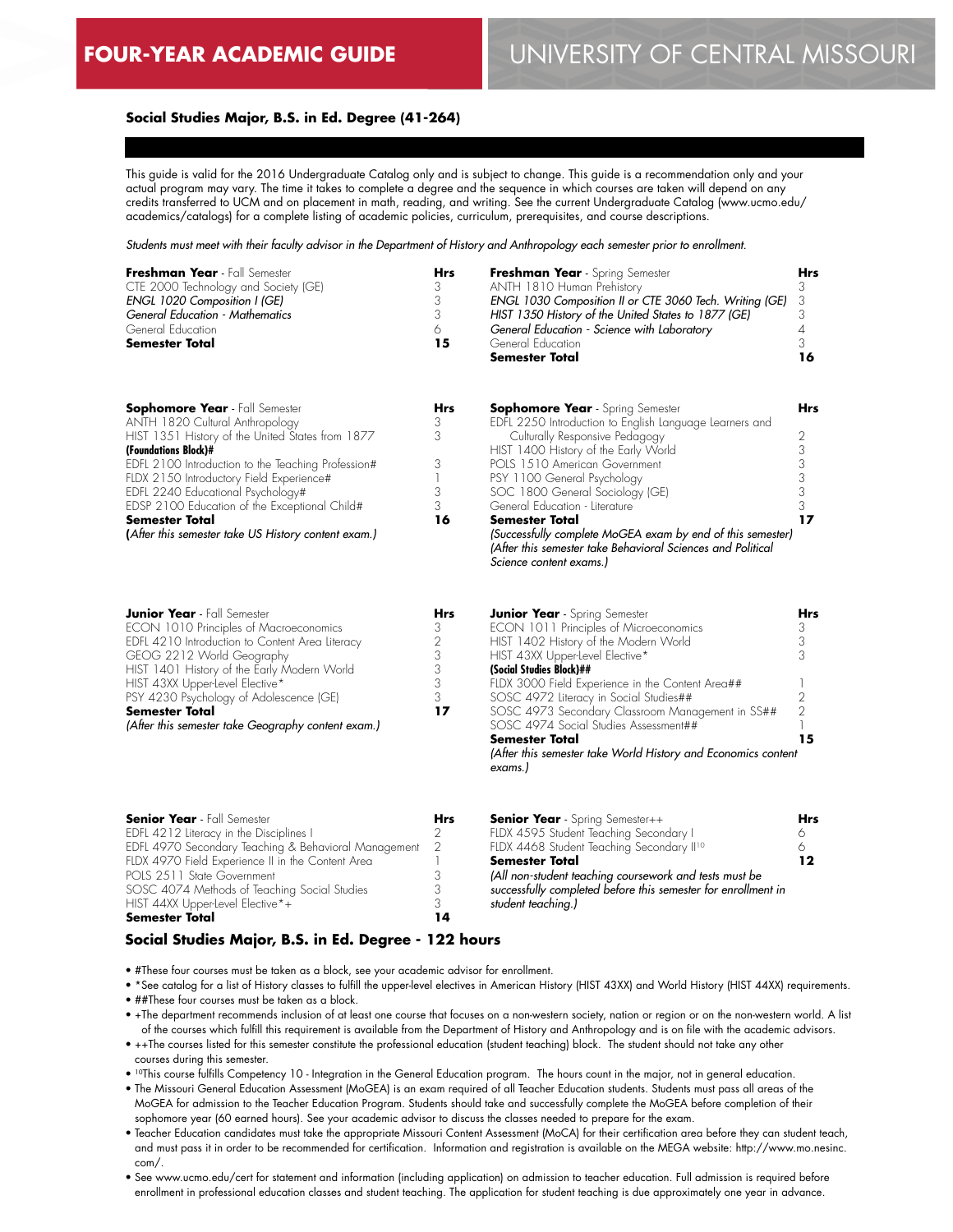# **FOUR-YEAR ACADEMIC GUIDE** UNIVERSITY OF CENTRAL MISSOURI

#### **Social Work Major, B.S.W. Degree (48-847)**

This guide is valid for the 2016 Undergraduate Catalog only and is subject to change. This guide is a recommendation only and your actual program may vary. The time it takes to complete a degree and the sequence in which courses are taken will depend on any credits transferred to UCM and on placement in math, reading, and writing. See the current Undergraduate Catalog (www.ucmo.edu/ academics/catalogs) for a complete listing of academic policies, curriculum, prerequisites, and course descriptions.

| Freshman Year - Fall Semester                          | <b>Hrs</b> | Freshman Year - Spring Semester                           | <b>Hrs</b> |
|--------------------------------------------------------|------------|-----------------------------------------------------------|------------|
| ENGL 1020 Composition I (GE)                           | 3          | ENGL 1030 Composition II or CTE 3060 Tech. Writing (GE)#3 |            |
| SOC 1800 General Sociology (GE)*                       | 3          | General Education                                         | 12         |
| General Education - Mathematics                        | 3          | Semester Total                                            | 15         |
| General Education**                                    | 6          |                                                           |            |
| <b>Semester Total</b>                                  | 15         |                                                           |            |
| AE 1400 University Foundations***                      |            |                                                           |            |
| <b>Sophomore Year</b> - Fall Semester                  | Hrs        | <b>Sophomore Year</b> - Spring Semester                   | Hrs        |
| PSY 1100 General Psychology (GE)*                      | 3          | BIOL 2010 Human Biology (GE)*                             | 3          |
| General Education - Literature                         | 3          | SOWK 2600 Introduction to Social Welfare & Social Work    | 3          |
| General Education                                      | 3          | Free Choice Electives                                     | 9          |
| Free Choice Electives                                  |            | <b>Semester Total</b>                                     | 15         |
| <b>Semester Total</b>                                  | 16         |                                                           |            |
| <b>Junior Year</b> - Fall Semester                     | Hrs        | <b>Junior Year</b> - Spring Semester                      | Hrs        |
| SOC 2805 Introduction to Social Research               | 3          | SOC 3825 Race & Ethnic Relations                          | 3          |
| SOWK 3601 Social Work Practice & the Agency Experience | -3         | SOWK 3605 Methods of Inquiry & Eval. for Social Workers   | 3          |
| SOWK 3612 Human Behavior Across the Lifespan           | 3          | SOWK 3610 Social Work Practice: Basic Skills              | 3          |
| SOWK 4612 Human Behavior Social Systems                | 3          | SOWK 4640 SW Practice: Inter. w/Communities & Orgs.       | 3          |
| Free Choice Electives                                  | 4          | Free Choice Electives#                                    | 4          |
| <b>Semester Total</b>                                  | 16         | Semester Total                                            | 16         |
|                                                        |            | Apply for Admission to Social Work Program                |            |

| <b>Senior Year</b> - Fall Semester                     | Hrs |
|--------------------------------------------------------|-----|
| PSY 4440 Abnormal Psychology                           |     |
| SOWK 4610 Special Topics in Social Work or             |     |
| SOWK 4620 Social Services and Policy w/ Older Adults 3 |     |
| SOWK 4630 SW Practice: Inter. with Families & Groups   |     |
| SOWK 4650 Social Policy & Economic Justice             | 3   |
| Free Choice Electives                                  | 3   |
| <b>Semester Total</b>                                  | 15  |

| <b>Senior Year</b> - Spring Semester            | Hrs |
|-------------------------------------------------|-----|
| SOWK 4660 Field Practicum                       |     |
| SOWK 4661 Field Practicum Seminar <sup>10</sup> |     |
| Semester Total                                  | 12  |

#### **Social Work Major, B.S.W. Degree - 120 hours**

- \*Required general education classes include: SOC 1800 General Sociology, PSY 1100 General Psychology, and BIOL 2010 Human Biology.
- \*\*COMM 1000 Public Speaking is strongly recommended by the department. This course will fulfill the general education requirement for Communication.
- \*\*\*AE 1400 (1 hr) is highly recommended for academic success. AE 1400 is a free choice elective. If AE 1400 is chosen, 1 less hour of free choice electives will be needed.
- #CTE 3060 Technical Writing or MGT 3325 Business Communication is strongly recommended by the department. CTE 3060 will fulfill the Writing II requirement in general education or three hours of free choice electives if ENGL 1030 is chosen for Writing II in general education. MGT 3325 will fulfill three hours of free choice electives.
- 10This course fulfills Competency 10 Integration in the General Education program. The hours count in the major, not in general education.
- All Junior and Senior level courses (3000/4000) in the major are taught at the Summit Center (in Lee's Summit) only one semester each year. Check with the department for course projections if you are interested in taking classes at the Summit Center.
- Credit will not be given for life or previous work experience for courses required in the social work major.
- To satisfy the General Education Assessment (GEA) Policy, students must take the GEA *after* they earn 45 credit hours but *before* earning 75 credit hours. Transfer students who have more than 45 hours earned should take the exam during their second semester at UCM. Students must achieve a passing score of 425 to meet graduation requirements. Students may register for the GEA through MyCentral. Contact UCM Testing Services (HUM 216, 660-543-4919, testingservices@ucmo.edu) for more information.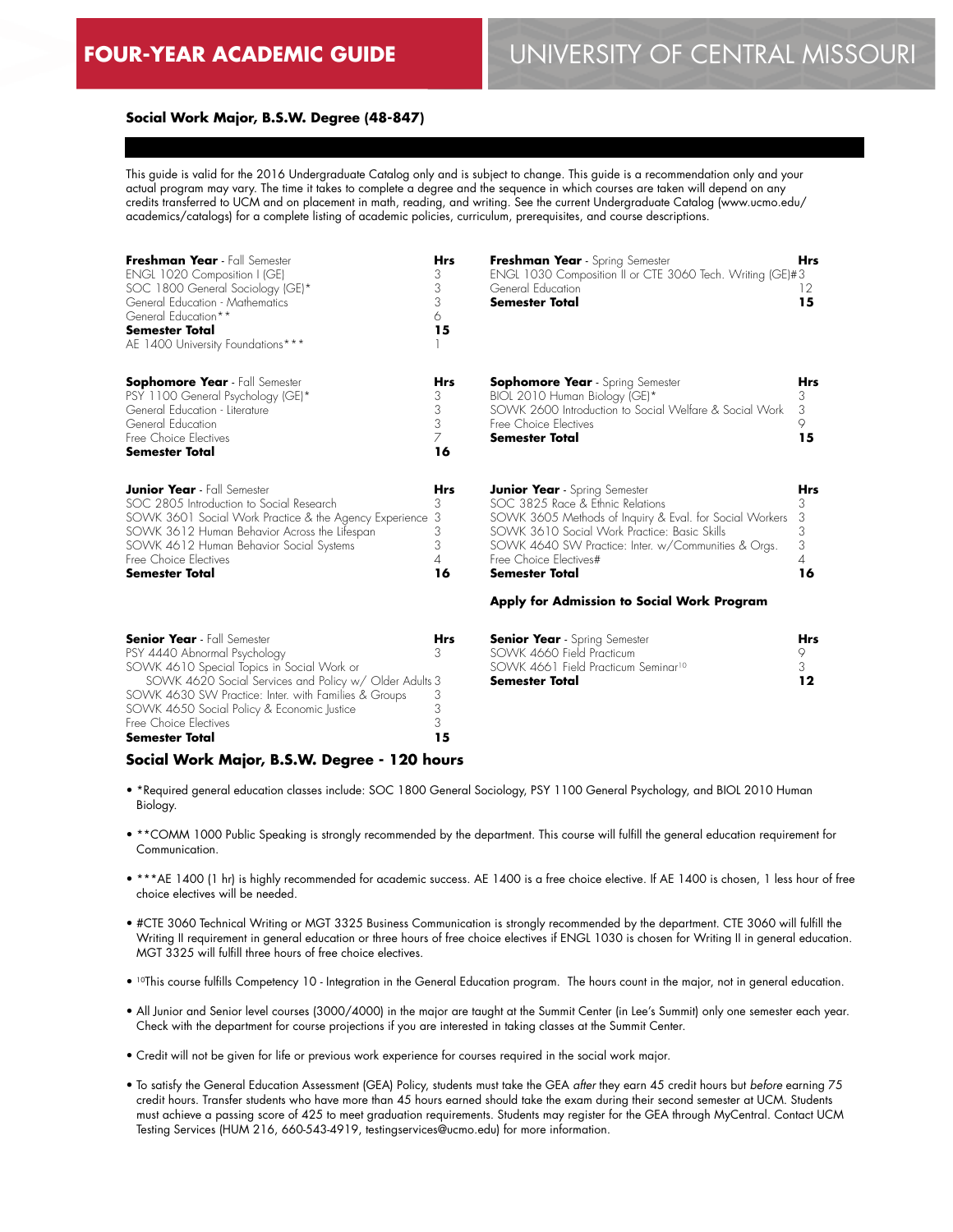**15**

#### **Sociology Major, B.A. Degree (42-755)**

This guide is valid for the 2016 Undergraduate Catalog only and is subject to change. This guide is a recommendation only and your actual program may vary. The time it takes to complete a degree and the sequence in which courses are taken will depend on any credits transferred to UCM and on placement in math, reading, and writing. See the current Undergraduate Catalog (www.ucmo.edu/ academics/catalogs) for a complete listing of academic policies, curriculum, prerequisites, and course descriptions.

| Freshman Year - Fall Semester<br>ENGL 1020 Composition I (GE)<br>SOC 1800 General Sociology (GE)<br>Modern Language Requirement (GE)*<br>General Education - Mathematics<br>General Education<br><b>Semester Total</b><br>AE 1400 University Foundations** | <b>Hrs</b><br>3<br>3<br>3<br>3<br>3<br>15 | Freshman Year - Spring Semester<br>ENGL 1030 Composition II or CTE 3060 Tech. Writing (GE)<br>SOC Major Elective<br>Modern Language Requirement*<br>General Education<br><b>Semester Total</b>    | Hrs<br>3<br>3<br>3<br>6.<br>15  |
|------------------------------------------------------------------------------------------------------------------------------------------------------------------------------------------------------------------------------------------------------------|-------------------------------------------|---------------------------------------------------------------------------------------------------------------------------------------------------------------------------------------------------|---------------------------------|
| <b>Sophomore Year</b> - Fall Semester<br>SOC 2805 Introduction to Social Research#<br>SOC 2845 Social Inequality or SOC Major Elective***<br>Modern Language Requirement*<br>General Education - Literature<br>General Education<br><b>Semester Total</b>  | Hrs<br>3<br>3<br>3<br>3<br>3<br>15        | <b>Sophomore Year</b> - Spring Semester<br>SOC 2850 Institutions & Social Action or<br>SOC Major Elective***<br>General Education<br>Free Choice Electives or Minor Coursework+<br>Semester Total | <b>Hrs</b><br>3<br>9<br>3<br>15 |
| <b>Junior Year - Fall Semester</b><br>SOC Major Elective (3000/4000 level)++<br>General Education<br>Free Choice Electives or Minor Coursework+<br><b>Semester Total</b>                                                                                   | <b>Hrs</b><br>3<br>3<br>9<br>15           | <b>Junior Year</b> - Spring Semester<br>SOC Major Elective (3000/4000 level)++<br>Free Choice Electives or Minor Coursework+<br>Semester Total                                                    | Hrs<br>3<br>12<br>15            |
| <b>Senior Year</b> - Fall Semester<br>SOC 4860 Sociological Thought (fall only)<br>SOC 4890 Social Survey Research (fall only)                                                                                                                             | <b>Hrs</b><br>3<br>3                      | <b>Senior Year</b> - Spring Semester<br>SOC 4895 Senior Seminar in Public Sociology (spring only) <sup>10</sup> 3<br>Free Choice Electives***(3000/4000 level)++                                  | Hrs<br>12                       |

#### **Sociology Major, B.A. Degree - 120 hours**

Free Choice Electives\*\*\*(3000/4000 level)++

**Semester Total**

• \*Refer to the Bachelor's Degree Requirements section in the Undergraduate Catalog for the B.A. Modern Language requirement. This plan is based on three modern language courses and thus, 45 hours of free choice electives.

**Semester Total**

 $\circ$ **15**

- \*\*AE 1400 is a free choice elective and is highly recommended for academic success. If AE 1400 is chosen, 1 less hour of free choice electives will be needed.
- \*\*\*Students must complete SOC 2845 or 2850 as part of the major curriculum. If SOC 2845 is not taken in the fall semester, SOC 2850 should be taken in the spring semester. Students are required to take one, but may complete the other as part of the 12 hours of SOC major electives.
- #Students pursuing a double major or minor who have already completed a upper-level research course may substitute that course for SOC 2805 with permission of the program coordinator.
- +This degree program includes 45-48 hours of free choice electives (hours vary due to B.A. Modern Language requirement); a minor is highly recommended by the department but is not required. The number of free choice electives required will vary based on general education choices and if a minor is chosen.
- ++UCM requires 30 hours overall of upper-level credits (3000/4000) for graduation. Twelve hours of upper-level credits are required in the major. This major contains 9 hours of required upper-level courses, students must choose an additional 3 hours of upper-level credits as part of the 18 hours of SOC major electives. To meet the 30 hours overall, be sure to include additional upper-level choices in your major electives, general education, and/or free choice electives.
- 10This course fulfills Competency 10 Integration in the General Education program. The hours count in the major, not in general education.
- To satisfy the General Education Assessment (GEA) Policy, students must take the GEA *after* they earn 45 credit hours but *before* earning 75 credit hours. Transfer students who have more than 45 hours earned should take the exam during their second semester at UCM. Students must achieve a passing score of 425 to meet graduation requirements. Students may register for the GEA through MyCentral. Contact UCM Testing Services (HUM 216, 660-543-4919, testingservices@ucmo.edu) for more information.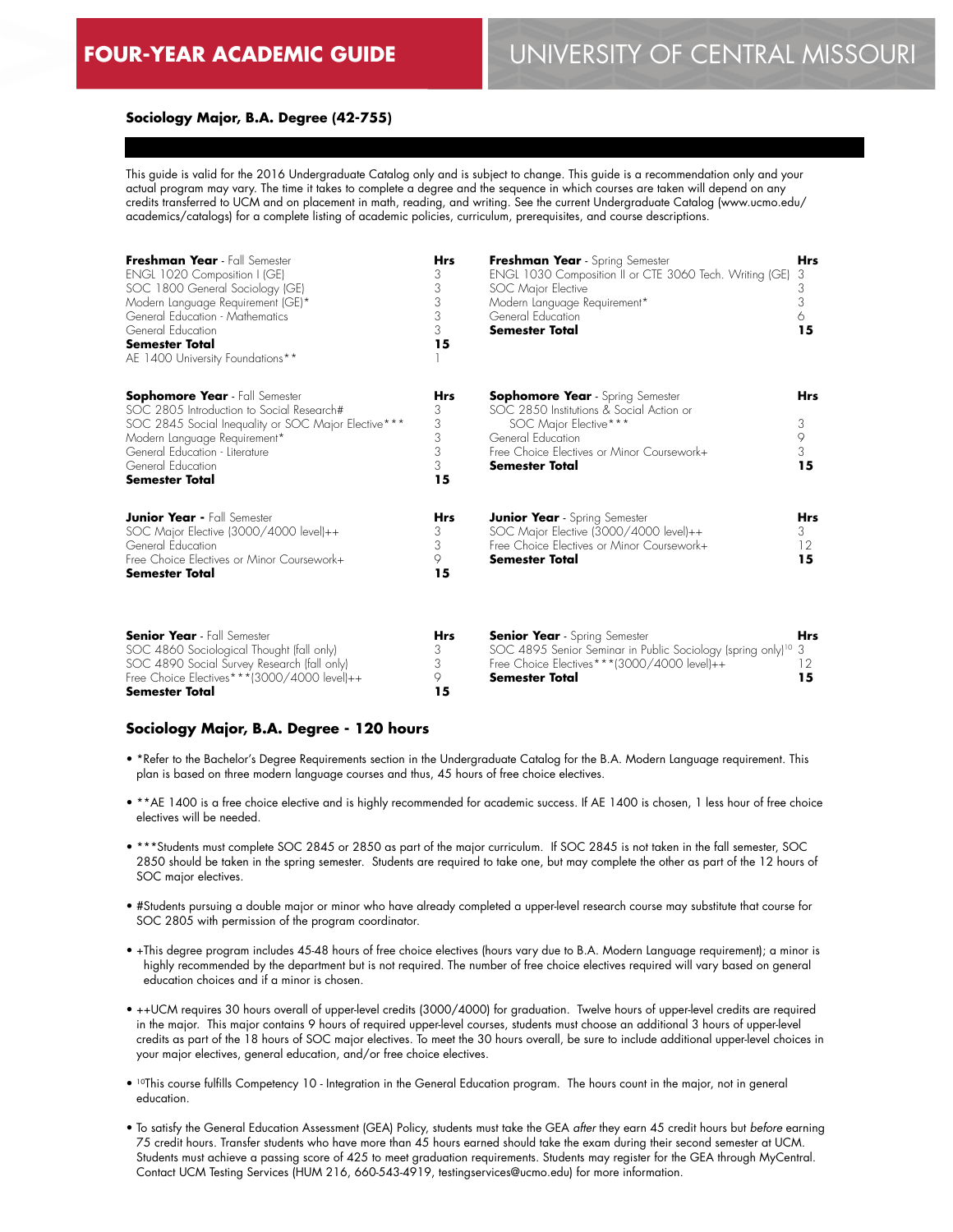**15**

# **Sociology Major, B.S. Degree (43-756)**

This guide is valid for the 2016 Undergraduate Catalog only and is subject to change. This guide is a recommendation only and your actual program may vary. The time it takes to complete a degree and the sequence in which courses are taken will depend on any credits transferred to UCM and on placement in math, reading, and writing. See the current Undergraduate Catalog (www.ucmo.edu/ academics/catalogs) for a complete listing of academic policies, curriculum, prerequisites, and course descriptions.

| Freshman Year - Fall Semester<br>ENGL 1020 Composition I (GE)<br>SOC 1800 General Sociology (GE)<br>General Education - Mathematics<br>General Education<br><b>Semester Total</b><br>AE 1400 University Foundations*     | <b>Hrs</b><br>3<br>3<br>3<br>6<br>15 | Freshman Year - Spring Semester<br>ENGL 1030 Composition II or CTE 3060 Tech. Writing (GE)<br>SOC Major Elective<br>General Education<br><b>Semester Total</b>                                            | <b>Hrs</b><br>3<br>3<br>9<br>15 |
|--------------------------------------------------------------------------------------------------------------------------------------------------------------------------------------------------------------------------|--------------------------------------|-----------------------------------------------------------------------------------------------------------------------------------------------------------------------------------------------------------|---------------------------------|
| <b>Sophomore Year</b> - Fall Semester<br>SOC 2805 Introduction to Social Research#<br>SOC 2845 Social Inequality or SOC Major Elective**<br>General Education - Literature<br>General Education<br><b>Semester Total</b> | <b>Hrs</b><br>3<br>3<br>3<br>6<br>15 | <b>Sophomore Year</b> - Spring Semester<br>SOC 2850 Institutions & Social Action or<br>SOC Major Elective**<br>General Education<br>Free Choice Electives or Minor Coursework***<br><b>Semester Total</b> | <b>Hrs</b><br>3<br>6<br>6<br>15 |
| <b>Junior Year</b> - Fall Semester                                                                                                                                                                                       | <b>Hrs</b>                           | <b>Junior Year</b> - Spring Semester                                                                                                                                                                      | <b>Hrs</b>                      |
| SOC Major Electives                                                                                                                                                                                                      | 6                                    | SOC Major Elective (3000/4000 level)+                                                                                                                                                                     | 3                               |
| Free Choice Electives or Minor Coursework***                                                                                                                                                                             | 9                                    | Free Choice Electives or Minor Coursework***                                                                                                                                                              | 12                              |
| <b>Semester Total</b>                                                                                                                                                                                                    | 15                                   | <b>Semester Total</b>                                                                                                                                                                                     | 15                              |
| <b>Senior Year</b> - Fall Semester                                                                                                                                                                                       | Hrs                                  | <b>Senior Year</b> - Spring Semester                                                                                                                                                                      | <b>Hrs</b>                      |
| SOC 4860 Sociological Thought (fall only)                                                                                                                                                                                | 3                                    | SOC 4895 Senior Seminar in Public Sociology (spring only) <sup>10</sup>                                                                                                                                   | 3                               |
| SOC 4890 Social Survey Research (fall only)                                                                                                                                                                              | 3                                    | SOC Major Elective                                                                                                                                                                                        | 3                               |
| Free Choice Electives***(3000/4000 level)+                                                                                                                                                                               | 9                                    | Free Choice Electives***(3000/4000 level)+                                                                                                                                                                | 9                               |

#### **Sociology Major, B.S. Degree - 120 hours**

**Semester Total**

• \*AE 1400 is a free choice elective and is highly recommended for academic success. If AE 1400 is chosen, 1 less hour of free choice electives will be needed.

**Semester Total**

**15**

- \*\*Students must complete SOC 2845 or 2850 as part of the major curriculum. If SOC 2845 is not taken in the fall semester, SOC 2850 should be taken in the spring semester. Students are required to take one, but may complete the other as part of the 18 hours of SOC major electives.
- \*\*\*This degree program includes 45 hours of free choice electives; a minor is highly recommended by the department but is not required. The number of free choice electives required will vary if a minor is chosen.
- #Students pursuing a double major or minor who have already completed a upper-level research course may substitute that course for SOC 2805 with permission of the program coordinator.
- +UCM requires 30 hours overall of upper-level credits (3000/4000) for graduation. Twelve hours of upper-level credits are required in the major. This major contains 9 hours of required upper-level courses, students must choose an additional 3 hours of upper-level credits as part of the 18 hours of SOC major electives. To meet the 30 hours overall, be sure to include additional upper-level choices in your major electives, general education, and/or free choice electives.
- 10This course fulfills Competency 10 Integration in the General Education program. The hours count in the major, not in general education.
- To satisfy the General Education Assessment (GEA) Policy, students must take the GEA *after* they earn 45 credit hours but *before* earning 75 credit hours. Transfer students who have more than 45 hours earned should take the exam during their second semester at UCM. Students must achieve a passing score of 425 to meet graduation requirements. Students may register for the GEA through MyCentral. Contact UCM Testing Services (HUM 216, 660-543-4919, testingservices@ucmo.edu) for more information.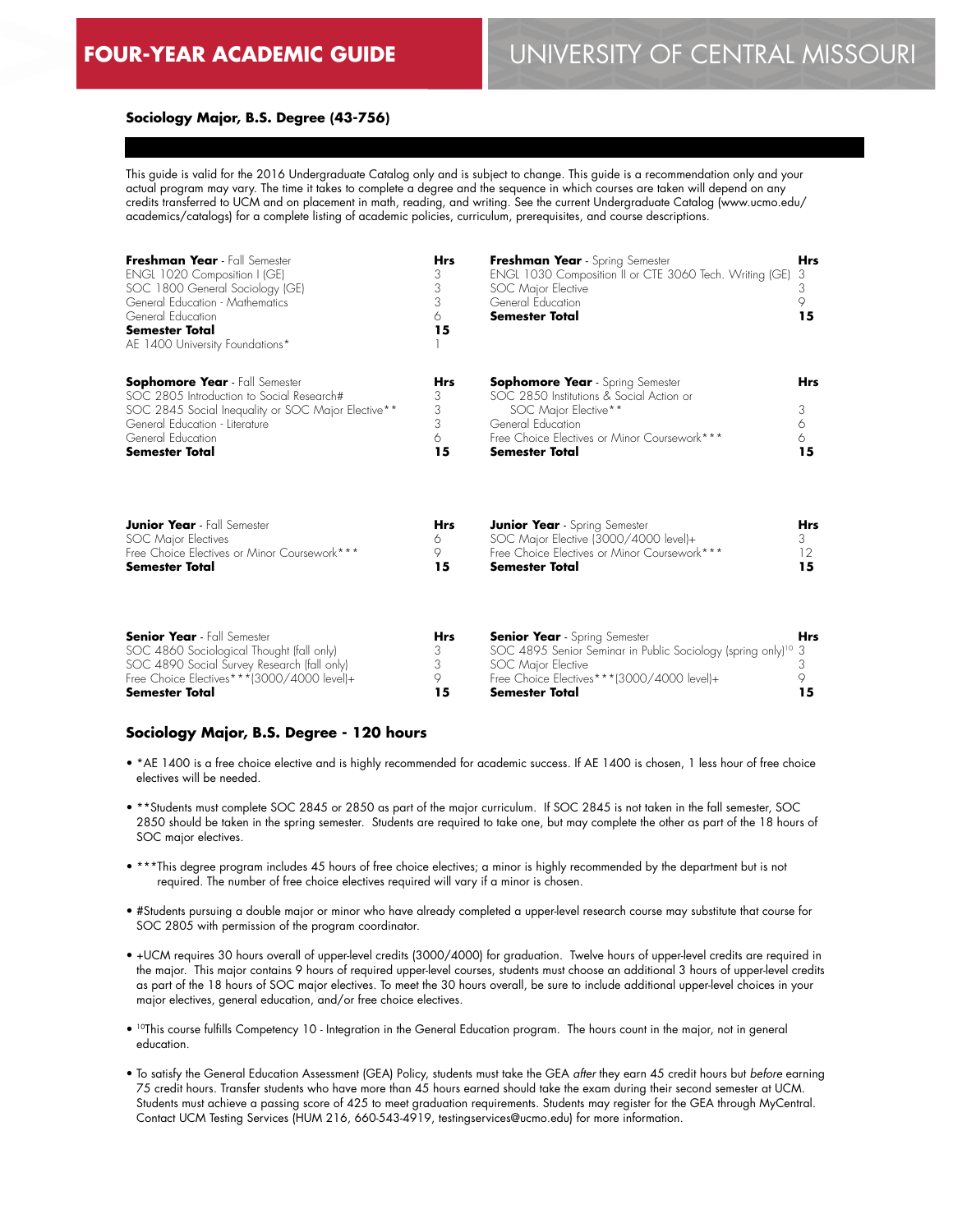# **Special Education Major (Area 1: Cross-Categorical Disabilities), B.S. in Ed. Degree (41-01784)**

This guide is valid for the 2016 Undergraduate Catalog only and is subject to change. This guide is a recommendation only and your actual program may vary. The time it takes to complete a degree and the sequence in which courses are taken will depend on any credits transferred to UCM and on placement in math, reading, and writing. See the current Undergraduate Catalog (www.ucmo.edu/ academics/catalogs) for a complete listing of academic policies, curriculum, prerequisites, and course descriptions.

| Freshman Year - Fall Semester<br><b>ENGL 1020 Composition I (GE)</b><br>MATH 1820 Introduction to Mathematical Modeling (GE)<br>POLS 1510 American Government (GE)<br>General Education - Science with Laboratory<br>General Education - Managing Information<br><b>Semester Total</b><br>AE 1400 University Foundations*                                                                                                                               | <b>Hrs</b><br>3<br>3<br>3<br>4<br>$2 - 3$<br>$15 - 16$ | Freshman Year - Spring Semester<br>EDFL 2100 Introduction to the Teaching Profession<br>FLDX 2150 Introductory Field Experience<br>EDFL 2240 Educational Psychology (GE)<br>EDSP 2100 Education of the Exceptional Child<br>ENGL 1030 Composition II or CTE 3060 Tech. Writing (GE)<br>MATH 1620 Contemporary Mathematics (GE)<br><b>Semester Total</b>       | <b>Hrs</b><br>3<br>3<br>3<br>3<br>3<br>16 |
|---------------------------------------------------------------------------------------------------------------------------------------------------------------------------------------------------------------------------------------------------------------------------------------------------------------------------------------------------------------------------------------------------------------------------------------------------------|--------------------------------------------------------|---------------------------------------------------------------------------------------------------------------------------------------------------------------------------------------------------------------------------------------------------------------------------------------------------------------------------------------------------------------|-------------------------------------------|
| <b>Sophomore Year</b> - Fall Semester<br>ECEL 2110 Diversity and Social Justice (GE)<br>ECEL 2610 Life & Earth Science for Teachers or<br>ECEL 2620 Physical Science & Eng. Design for Teachers<br>EDSP 4140 Collaborating with Families of Excep. Children<br>HIST 1350 or 1351 History of the United States (GE)<br>General Education - Literature<br><b>Semester Total</b>                                                                           | Hrs<br>3<br>3<br>3<br>3<br>3<br>15                     | <b>Sophomore Year</b> - Spring Semester<br>CD 4402 Language Acq. for Children w/Devel. Disabilities<br>EDFL 2250 Introduction to English Language Learners and<br>Culturally Responsive Pedagogy<br>EDFL 3210 Methods of Reading Instruction<br>General Education<br><b>Semester Total</b><br>(Successfully complete MoGEA exam by end of this semester)      | Hrs<br>2<br>3<br>2<br>9<br>16             |
| <b>Junior Year</b> - Fall Semester<br>EDSP 4620 Evaluation of Abilities & Achievement<br>EDSP 4150 Career Development for Student w/Disabilities<br>EDFL 3215 Teaching Reading Content<br>MATH 3890 Concepts & Methods for Teaching Special Educ. 3<br>PSY 2220 Child Psychology**<br>Free Choice Electives<br><b>Semester Total</b>                                                                                                                    | Hrs<br>3<br>2<br>3<br>3<br>$2 - 3$<br>$16 - 17$        | <b>Junior Year</b> - Spring Semester<br>EDSP 4210 Teaching Emergent & At-Risk Readers<br>EDSP 4360 Behavior Management Techniques<br>EDSP 4361 Practicum in Behavior Management Techniques<br>EDSP 4385 Intro. Cross Cat. Spec. Ed. (spring & summer only)3<br>MATH 4890 Math for Special Education<br>PSY 4230 Psychology of Adolescence**<br>Semester Total | Hrs<br>3<br>2<br>3<br>3<br>15             |
| <b>Senior Year</b> - Fall Semester<br>EDSP 4421 Methods of Cross-Cat I: ID/OHI (fall only)<br>EDSP 4422 Methods of Cross-Cat Dis. II: LD (fall only)<br>EDSP 4423 Methods of Cross-Cat Dis. III E/BD (fall only)<br>EDSP 4700 IEP and the Law<br>Free Choice Electives<br><b>Semester Total</b><br>(All non-student teaching coursework and tests must be<br>successfully completed by the end of this semester for<br>enrollment in student teaching.) | <b>Hrs</b><br>3<br>3<br>3<br>3<br>$\overline{2}$<br>14 | <b>Senior Year</b> - Spring Semester***<br>FLDX 4395 Student Teaching in Special Education I <sup>10</sup><br>FLDX 4468 Student Teaching Second II<br>Semester Total                                                                                                                                                                                          | <b>Hrs</b><br>8<br>4<br>12                |

# **Special Education Major (Area 1: Cross-Categorical Disabilities), B.S. in Ed. Degree - 120 hours**

- \*AE 1400 is a free choice elective and is highly recommended for academic success. If AE 1400 is chosen, 1 less hour of free choice electives will be needed.
- \*\*With permission of advisor, students may substitute PSY 3220 Lifespan Psychology for both PSY 2220 and PSY 4230.
- \*\*\*The courses listed for this semester constitute the professional education (student teaching) block. The student should not take any other courses during this semester.
- 10This course fulfills Competency 10 Integration in the General Education program. The hours count in the major, not in general education. • The Missouri General Education Assessment (MoGEA) is an exam required of all Teacher Education students. Students must pass all areas of
- the MoGEA for admission to the Teacher Education Program. Students should take and successfully complete the MoGEA before completion of their sophomore year (60 earned hours). See your academic advisor to discuss the classes needed to prepare for the exam.
- Teacher Education candidates must take the appropriate Missouri Content Assessment (MoCA) for their certification area before they can student teach, and must pass it in order to be recommended for certification. Information and registration is available on the MEGA website: http://www.mo.nesinc.com/.
- See www.ucmo.edu/cert for statement and information (including application) on admission to teacher education. Full admission is required before enrollment in professional education classes and student teaching. The application for student teaching is due approximately one year in advance.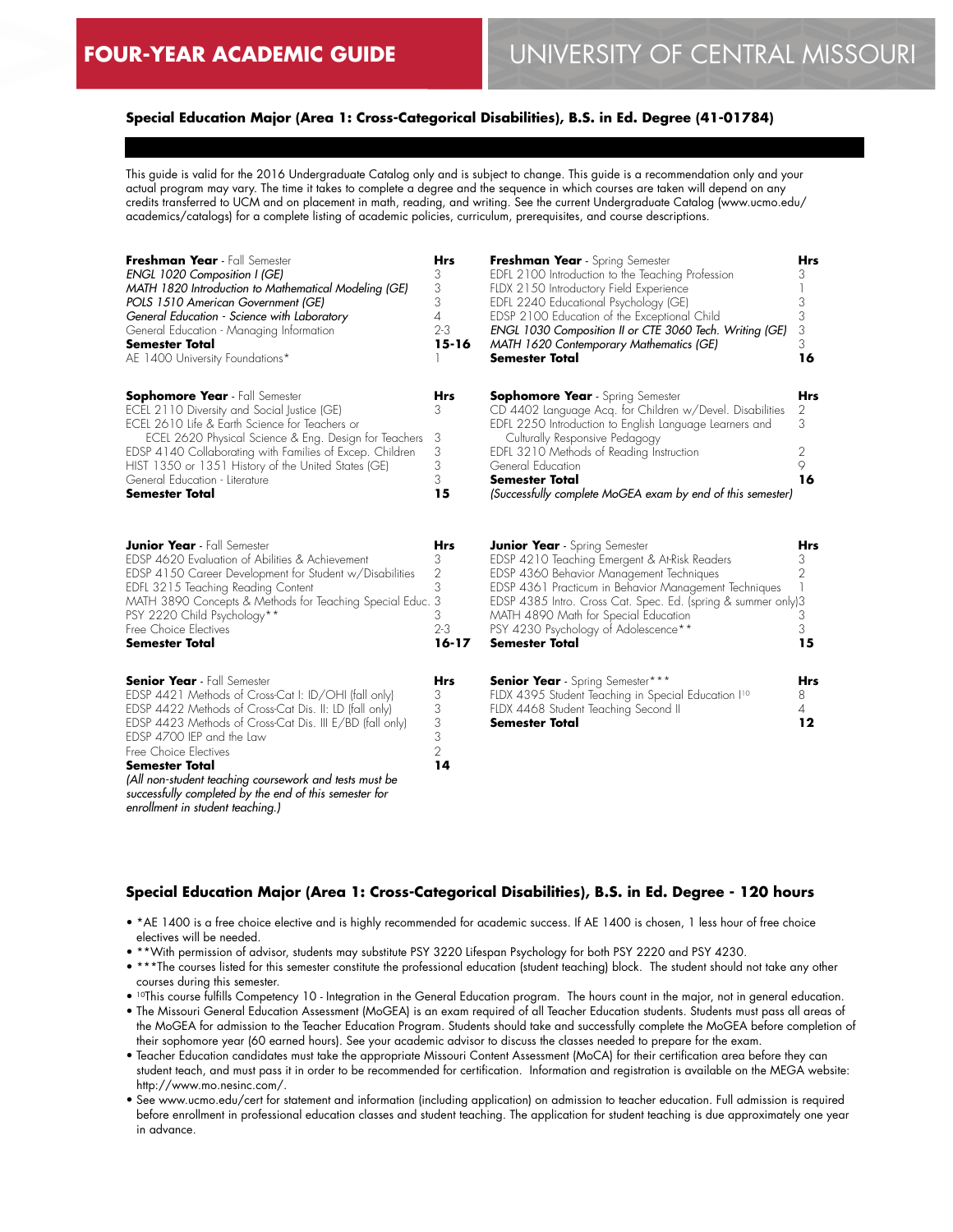# **Special Education Major (Area 2: Autism and Severe Disabilities), B.S. in Ed. Degree (41-02784)**

This guide is valid for the 2016 Undergraduate Catalog only and is subject to change. This guide is a recommendation only and your actual program may vary. The time it takes to complete a degree and the sequence in which courses are taken will depend on any credits transferred to UCM and on placement in math, reading, and writing. See the current Undergraduate Catalog (www.ucmo.edu/academics/catalogs) for a complete listing of academic policies, curriculum, prerequisites, and course descriptions.

| Freshman Year - Fall Semester<br>ENGL 1020 Composition I (GE)<br>MATH 1820 Introduction to Mathematical Modeling (GE)<br>POLS 1510 American Government (GE)<br>General Education - Science with Laboratory<br>General Education - Managing Information<br><b>Semester Total</b><br>AE 1400 University Foundations*                                                                 | Hrs<br>3<br>3<br>3<br>4<br>$2 - 3$<br>$15 - 16$ | <b>Freshman Year</b> - Spring Semester<br>EDFL 2100 Introduction to the Teaching Profession<br>FLDX 2150 Introductory Field Experience<br>EDFL 2240 Educational Psychology (GE)<br>EDSP 2100 Education of the Exceptional Child<br>ENGL 1030 Composition II or CTE 3060 Tech. Writing (GE)<br>MATH 1620 Contemporary Mathematics (GE)<br><b>Semester Total</b>                                                                                                                                                                                                              | <b>Hrs</b><br>3<br>1<br>3<br>3<br>3<br>3<br>16                         |
|------------------------------------------------------------------------------------------------------------------------------------------------------------------------------------------------------------------------------------------------------------------------------------------------------------------------------------------------------------------------------------|-------------------------------------------------|-----------------------------------------------------------------------------------------------------------------------------------------------------------------------------------------------------------------------------------------------------------------------------------------------------------------------------------------------------------------------------------------------------------------------------------------------------------------------------------------------------------------------------------------------------------------------------|------------------------------------------------------------------------|
| <b>Sophomore Year</b> - Fall Semester<br>ECEL 2610 Life & Earth Science for Teachers or<br>ECEL 2620 Physical Science & Eng. Design for Teachers<br>EDSP 4370 Screening, Diagnosing, & Prescribing Instruction<br>HIST 1350 or 1351 History of the United States (GE)<br>General Education - Literature<br>General Education<br>Semester Total                                     | <b>Hrs</b><br>3<br>3<br>3<br>3<br>3<br>15       | <b>Sophomore Year</b> - Spring Semester<br>CD 4402 Language Acquisition for Children w/Dev. Disabil.<br>EDFL 2250 Introduction to English Language Learners and<br>Culturally Responsive Pedagogy<br>EDSP 4140 Collaborating with Families of Excep. Children<br>PE 4340 Adaptive Physical Education<br>General Education<br><b>Semester Total</b><br>(Successfully complete MoGEA exam by end of this semester)                                                                                                                                                            | Hrs<br>-2<br>2<br>3<br>3<br>3<br>13                                    |
| <b>Junior Year</b> - Fall Semester<br>ECEL 2110 Diversity and Social Justice (GE)<br>EDFL 3210 Methods of Reading Instruction<br>EDSP 4620 Evaluation of Abilities & Achievement<br>PSY 2220 Child Psychology**<br>MATH 3890 Concepts & Methods of Teach. for Special Educ. 3<br><b>Semester Total</b>                                                                             | <b>Hrs</b><br>3<br>3<br>3<br>3<br>15            | <b>Junior Year</b> - Spring Semester<br>EDSP 4210 Teaching Emergent & At-Risk Readers<br>EDSP 4310 Introduction to Students with Autism and SDD#<br>EDSP 4350 Augmentative & Alternative Comm. (spring only)<br>EDSP 4360 Behavior Management Techniques<br>EDSP 4361 Practicum in Behavior Management Techniques<br>EDSP 4161 Physical and Health Care Needs of Students with<br>Autism and Severe Developmental Disabilities##<br>MATH 4890 Math for Special Education<br>NUR 4060 Physical and Health Needs of the Medically<br>Fragile Child##<br><b>Semester Total</b> | Hrs<br>3<br>$\overline{2}$<br>3<br>$\overline{2}$<br>1<br>2<br>3<br>17 |
| <b>Senior Year</b> - Fall Semester<br>EDSP 4330 Curriculum & Methods for Teaching Students w/<br>Autism and Severe Developmental Disabilities I#<br>EDSP 4450 Curriculum & Methods for Teaching Students w/<br>Autism and Severe Developmental Disabilities II#<br>EDSP 4700 IEP and the Law<br>PSY 4230 Psychology of Adolescence**<br>General Education<br>Free Choice Electives | <b>Hrs</b><br>3<br>3<br>3<br>3<br>3<br>$1-2$    | <b>Senior Year</b> - Spring Semester+<br>FLDX 4395 Student Teaching in Special Education I <sup>10</sup><br>FLDX 4468 Student Teaching II<br><b>Semester Total</b>                                                                                                                                                                                                                                                                                                                                                                                                          | <b>Hrs</b><br>8<br>4<br>$12 \,$                                        |

**Special Education Major (Area 2: Autism and Severe Disabilities), B.S. in Ed. - 120 hours** *enrollment in student teaching.)*

**16-17**

- \*AE 1400 is a free choice elective and is highly recommended for academic success. If AE 1400 is chosen, 1 less hour of free choice electives will be needed.
- \*\*With permission of advisor, students may substitute PSY 3220 Lifespan Psychology for both PSY 2220 and PSY 4230.
- #These SDD courses (EDSP 4310, 4330, and 4450) are variably offered. Please contact your faculty advisor to make sure you are planning to take the courses in the appropriate semester to stay on track.
- ##EDSP 4161 and NUR 4060 must be taken in the same semester.

*(All non-student teaching coursework and tests must be successfully completed by the end of this semester for* 

**Semester Total**

- +The courses listed for this semester constitute the professional education (student teaching) block. The student should not take any other courses during this semester.
- 10This course fulfills Competency 10 Integration in the General Education program. The hours count in the major, not in general education.
- The Missouri General Education Assessment (MoGEA) is an exam required of all Teacher Education students. Students must pass all areas of the MoGEA for admission to the Teacher Education Program. Students should take and successfully complete the MoGEA before completion of their sophomore year (60 earned hours). See your academic advisor to discuss the classes needed to prepare for the exam.
- Teacher Education candidates must take the appropriate Missouri Content Assessment (MoCA) for their certification area before they can student teach, and must pass it in order to be recommended for certification. Information and registration is available on the MEGA website: http://www.mo.nesinc.com/.
- See www.ucmo.edu/cert for statement and information (including application) on admission to teacher education. Full admission is required before enrollment in professional education classes and student teaching. The application for student teaching is due approximately one year in advance.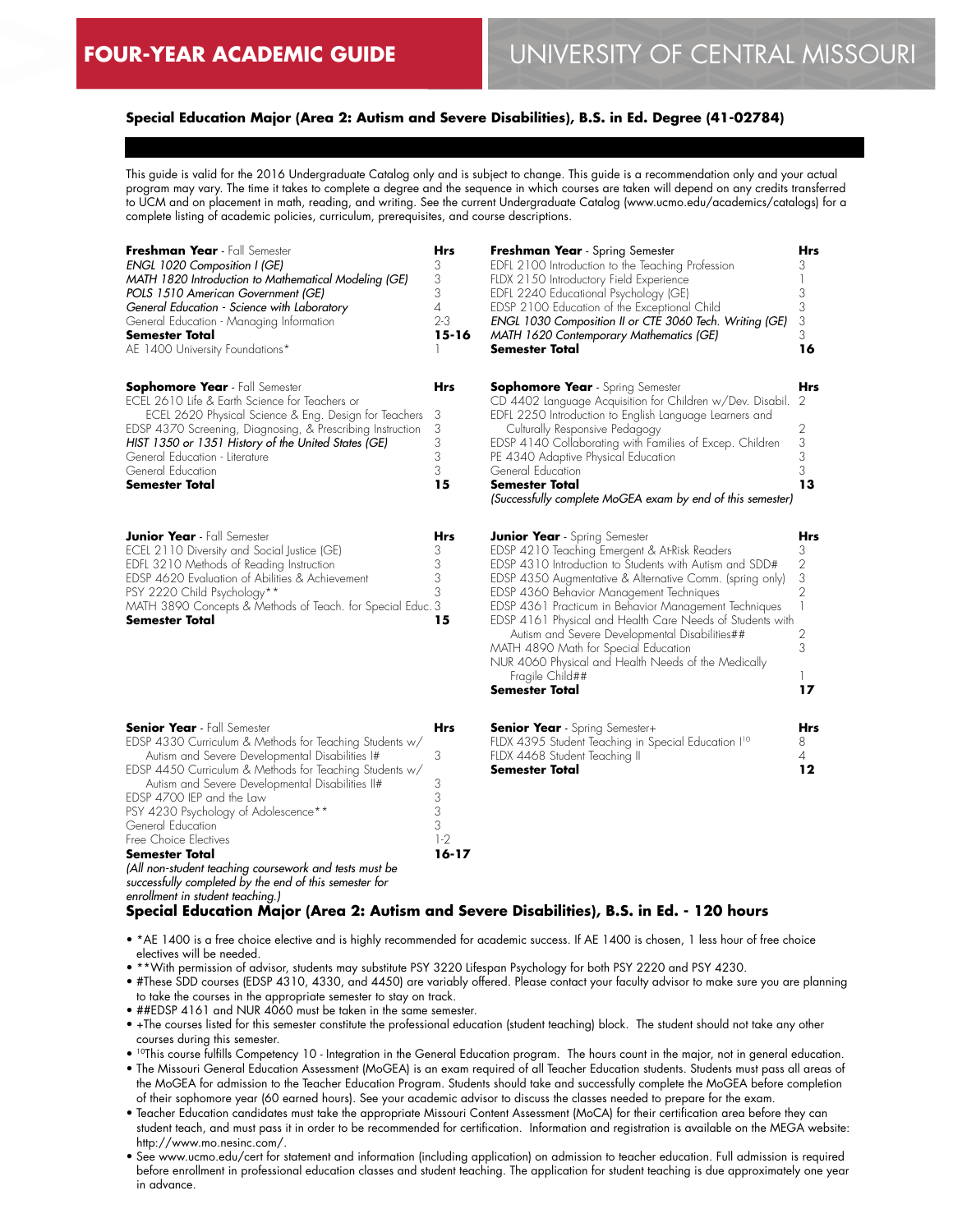# **Special Education Major (Area 3: Early Childhood Special Education), B.S. in Ed. Degree (41-03784)**

This guide is valid for the 2016 Undergraduate Catalog only and is subject to change. This guide is a recommendation only and your actual program may vary. The time it takes to complete a degree and the sequence in which courses are taken will depend on any credits transferred to UCM and on placement in math, reading, and writing. See the current Undergraduate Catalog (www.ucmo.edu/ academics/catalogs) for a complete listing of academic policies, curriculum, prerequisites, and course descriptions.

| Freshman Year - Fall Semester<br>ENGL 1020 Composition I (GE)<br>MATH 1820 Introduction to Mathematical Modeling (GE)<br>POLS 1510 American Government (GE)<br>General Education - Science with Laboratory<br>General Education - Managing Information<br><b>Semester Total</b>                                                                                                                            | <b>Hrs</b><br>3<br>3<br>3<br>4<br>$2 - 3$<br>$15 - 16$ | Freshman Year - Spring Semester<br>EDFL 2240 Educational Psychology (GE)<br>EDFL 2100 Foundation of Education<br>FLDX 2150 Introductory Field Experience<br>EDSP 2100 Education of the Exceptional Child<br>ENGL 1030 Composition II or CTE 3060 Tech. Writing (GE)<br><b>MATH 1620 Contemporary Mathematics (GE)</b><br>Semester Total                                                                                                                                                                                | Hrs<br>3<br>3<br>3<br>3<br>3<br>16      |
|------------------------------------------------------------------------------------------------------------------------------------------------------------------------------------------------------------------------------------------------------------------------------------------------------------------------------------------------------------------------------------------------------------|--------------------------------------------------------|------------------------------------------------------------------------------------------------------------------------------------------------------------------------------------------------------------------------------------------------------------------------------------------------------------------------------------------------------------------------------------------------------------------------------------------------------------------------------------------------------------------------|-----------------------------------------|
| <b>Sophomore Year</b> - Fall Semester<br>CFD 1220 Child Development<br>ECEL 2110 Diversity and Social Justice (GE)<br>ECEL 2610 Life & Earth Science for Teachers or<br>ECEL 2620 Physical Science & Eng. Design for Teachers<br>EDFL 2250 Introduction to English Language Learners and<br>Culturally Responsive Pedagogy<br>HIST 1350 or 1351 History of the United States (GE)<br><b>Semester Total</b> | Hrs<br>3<br>3<br>-3<br>2<br>3<br>14                    | <b>Sophomore Year</b> - Spring Semester<br>CFD 1230 Observation of Children<br>D&N 2310 Early Childhood Nutrition & Health<br>EDSP 3150 Community & Family Resources<br>EDSP 3151 Community & Family Resources Practicum<br>EDSP 4140 Collaborating with Families of Excep. Children<br>General Education - Literature<br>General Education<br><b>Semester Total</b><br>(Successfully complete MoGEA exam by end of this semester)                                                                                     | Hrs<br>2<br>2<br>2<br>3<br>3<br>3<br>16 |
| <b>Junior Year</b> - Fall Semester<br>EDFL 3210 Methods of Reading Instruction<br>EDSP 4370 Screening, Diagnosing, & Prescribing Instruction<br>EDSP 4620 Evaluation of Abilities & Achievement<br>MATH 3890 Concepts & Methods for Teaching Special Ed.<br>General Education<br><b>Semester Total</b>                                                                                                     | Hrs<br>3<br>3<br>3<br>3<br>3<br>15                     | <b>Junior Year</b> - Spring Semester<br>EDSP 4210 Teaching Emergent & At-Risk Readers<br>EDSP 4350 Augmentative & Altern. Comm. (spring only)<br>EDSP 4360 Behavior Management Techniques<br>EDSP 4361 Practicum in Behavior Management Techniques<br>EDSP 4161 Physical and Health Care Needs of Students with<br>Autism and Severe Developmental Disabilities**<br>EDSP 4320 Intro. to Early Childhood Special Education<br>NUR 4060 Physical and Health Needs of the Medically<br>Fragile Child**<br>Semester Total | Hrs<br>3<br>3<br>2<br>2<br>3<br>15      |
| <b>Senior Year</b> - Fall Semester<br>CD 2000 The Bases of Speech & Language<br>ECEL 3220 The Teaching of Language Arts<br>EDSP 4440 Curriculum & Methods ECSE<br>EDSP 4700 IEP and the Law<br>General Education<br>Free Choice Electives                                                                                                                                                                  | Hrs<br>2<br>3<br>3<br>3<br>3<br>$2 - 3$                | <b>Senior Year</b> - Spring Semester**<br>FLDX 4395 Student Teaching in Special Education I <sup>10</sup><br>FLDX 4396 Student Teaching in Special Education II<br><b>Semester Total</b><br>(All non-student teaching coursework and tests must be<br>successfully completed before this semester for enrollment in<br>student teaching.)                                                                                                                                                                              | Hrs<br>6<br>6<br>$12 \,$                |

#### **Special Education Major (Area 3: Early Childhood Special Education), B.S. in Ed. Degree – 120 hours**

• \*EDSP 4161 and NUR 4060 must be taken in the same semester.

**Semester Total**

• \*\*The courses listed for this semester constitute the professional education (student teaching) block. The student should not take any other courses during this semester.

**16-17**

- 10This course fulfills Competency 10 Integration in the General Education program. The hours count in the major, not in general education. • Please contact your faculty advisor to make sure you are planning to take the courses in the appropriate semester to stay on track. EDSP 4320 is fall semester only, and EDSP 4350, 4440, and 4470 are spring semester only.
- The Missouri General Education Assessment (MoGEA) is an exam required of all Teacher Education students. Students must pass all areas of the MoGEA for admission to the Teacher Education Program. Students should take and successfully complete the MoGEA before completion of their sophomore year (60 earned hours). See your academic advisor to discuss the classes needed to prepare for the exam.
- Teacher Education candidates must take the appropriate Missouri Content Assessment (MoCA) for their certification area before they can student teach, and must pass it in order to be recommended for certification. Information and registration is available on the MEGA website: http://www.mo.nesinc.com/.
- See www.ucmo.edu/cert for statement and information (including application) on admission to teacher education. Full admission is required before enrollment in professional education classes and student teaching. The application for student teaching is due approximately one year in advance.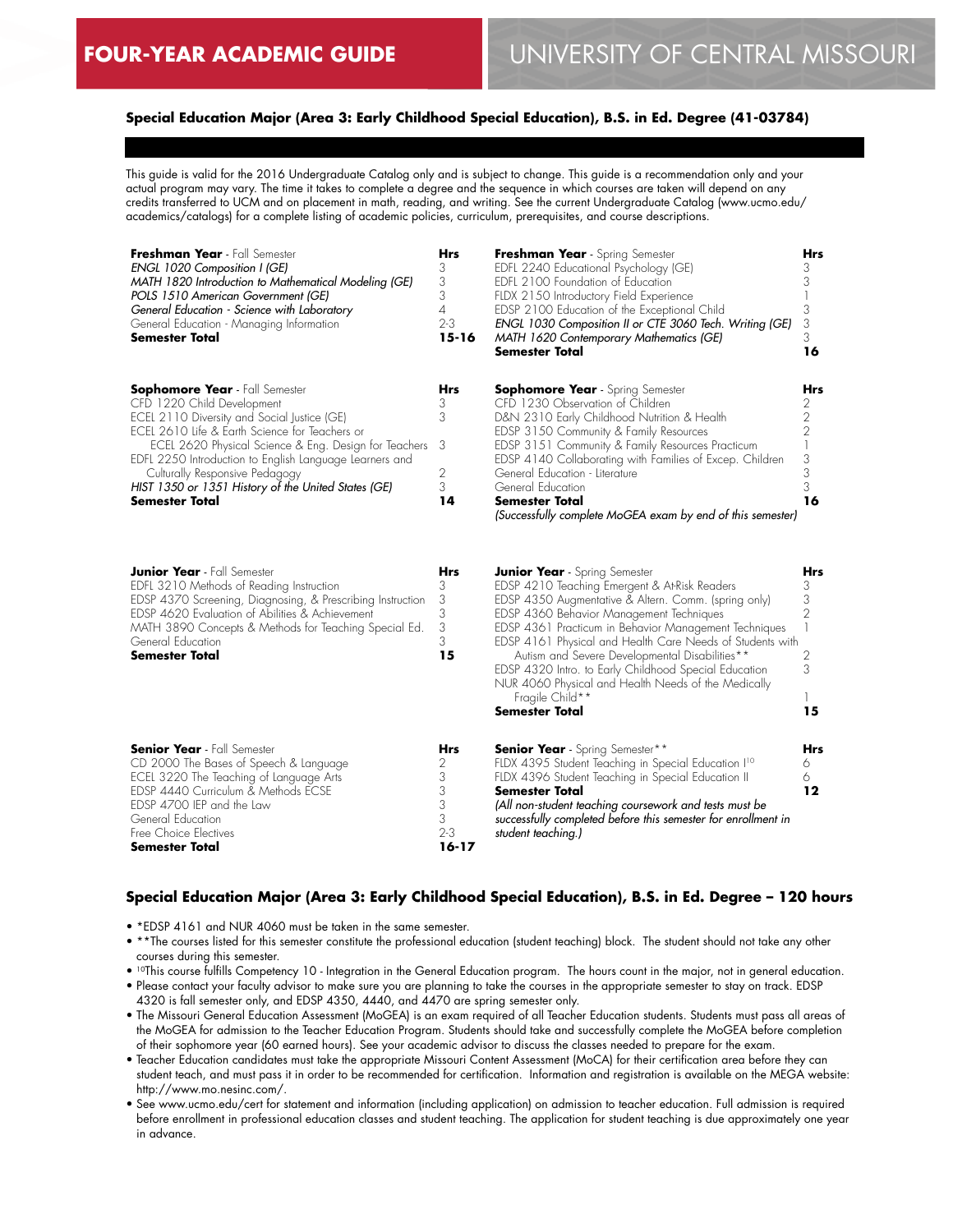# **Speech Communication and Theatre Major, B.S. in Ed. Degree (41-362)**

This guide is valid for the 2016 Undergraduate Catalog only and is subject to change. This guide is a recommendation only and your actual program may vary. The time it takes to complete a degree and the sequence in which courses are taken will depend on any credits transferred to UCM and on placement in math, reading, and writing. See the current Undergraduate Catalog (www.ucmo.edu/ academics/catalogs) for a complete listing of academic policies, curriculum, prerequisites, and course descriptions.

| Freshman Year - Fall Semester<br>ENGL 1020 Composition I (GE)<br>THEA 1100 Oral Interpretation (GE)<br>THEA 1500 Acting<br>THEA 1600 Stagecraft<br><b>General Education - Mathematics</b> | <b>Hrs</b><br>3 | Freshman Year - Spring Semester<br>ENGL 1030 Composition II or CTE 3060 Tech. Writing (GE)<br>HIST 1350 or 1351 History of the United States (GE)<br>THEA 2400 Discovering Theatre (GE)<br>THEA 2610 Design Fundamentals<br>General Education - Science with Laboratory | <b>Hrs</b> |
|-------------------------------------------------------------------------------------------------------------------------------------------------------------------------------------------|-----------------|-------------------------------------------------------------------------------------------------------------------------------------------------------------------------------------------------------------------------------------------------------------------------|------------|
| <b>Semester Total</b>                                                                                                                                                                     | 15              | <b>Semester Total</b>                                                                                                                                                                                                                                                   | 16         |
| <b>Sophomore Year</b> - Fall Semester<br>COMM 2340 Argumentation & Debate (fall only)                                                                                                     | Hrs<br>3        | <b>Sophomore Year</b> - Spring Semester<br>COMM 1000 Public Speaking                                                                                                                                                                                                    | <b>Hrs</b> |
| EDFL 2100 Introduction to the Teaching Profession<br>FLDX 2150 Introductory Field Experience                                                                                              |                 | COMM 2100 Introduction to Communication Theory<br>COMM 2330 Communication in Small Groups/Teams                                                                                                                                                                         |            |
| EDFL 2240 Educational Psychology<br>EDSP 2100 Education of the Exceptional Child<br>POLS 1510 American Government (GE)                                                                    | 3               | THEA 1900 Theatre Practicum: Costume Shop<br>THEA 3700 Directing<br>WGS 2000 Race, Class, and Gender (GE)                                                                                                                                                               |            |
| <b>Semester Total</b>                                                                                                                                                                     | 16              | General Education - Managing Information<br><b>Semester Total</b>                                                                                                                                                                                                       | 18         |

*(Successfully complete MoGEA exam by end of this semester)*

*(All non-student teaching coursework and tests must be successfully completed before this semester for enrollment in* 

| <b>Junior Year</b> - Fall Semester                      | <b>Hrs</b>    | <b>Junior Year</b> - Spring Semester                  | Hrs |
|---------------------------------------------------------|---------------|-------------------------------------------------------|-----|
| COMM 3000 Film Appreciation (GE)                        | 3             | COMM 1200 Introduction to Mass Communication          |     |
| COMM 3390 Forensics                                     |               | EDFL 4210 Introduction to Content Area Literacy       |     |
| EDFL 2250 Introduction to English Language Learners and |               | EDFL 4212 Literacy in the Disciplines I               |     |
| Culturally Responsive Pedagogy#                         |               | PSY 4230 Psychology of Adolescence                    |     |
| FLDX 3000 Field Experience in the Content Area#         |               | THEA 1900 Theatre Practicum: Scene Shop               |     |
| THEA 4400 Literature & History of the Theatre I         |               | THEA 3630 Studio Theatre I                            |     |
| General Education - Literature                          |               | General Education                                     |     |
| General Education                                       |               | <b>Semester Total</b>                                 | 15  |
| <b>Semester Total</b>                                   | 16            |                                                       |     |
| <b>Senior Year</b> - Fall Semester                      | <b>Hrs</b>    | <b>Senior Year</b> - Spring Semester*                 | Hrs |
| DANC 3210 Musical Theatre Dance                         | 3             | FLDX 4468 Student Teaching Secondary II <sup>10</sup> |     |
| EDFL 4970 Secondary Teaching & Behavior Management      | $\mathcal{P}$ | FLDX 4595 Student Teaching Secondary I                |     |
| FLDX 4970 Field Experience II in the Content Area       |               | THEA 4920 Secondary Field Experience II               |     |
| EDFL 4972 Literacy in the Disciplines II                |               | THEA 4930 Co-Curricular Practicum                     |     |
| EDFL 4973 Classroom Management in Content Areas         |               | Semester Total                                        | 12  |

# **Speech Communication and Theatre Major, B.S. in Ed. Degree - 121 hours**

• #These courses must be taken concurrently.

THEA 4984 Methods of Teaching Speech & Theatre

EDFL 4974 Content Specific Assessment THEA 4730 Studio Theatre II

**Semester Total**

- \*The courses listed for this semester constitute the professional education (student teaching) block. The student should not take any other courses during this semester.
- 10This course fulfills Competency 10 Integration in the General Education program. The hours count in the major, not in general education. • The Missouri General Education Assessment (MoGEA) is an exam required of all Teacher Education students. Students must pass all areas of the MoGEA for admission to the Teacher Education Program. Students should take and successfully complete the MoGEA before completion of their sophomore year (60 earned hours). See your academic advisor to discuss the classes needed to prepare for the exam.

*student teaching.)*

- Teacher Education candidates must take the appropriate Missouri Content Assessment (MoCA) for their certification area before they can student teach, and must pass it in order to be recommended for certification. Information and registration is available on the MEGA website: http://www.mo.nesinc.com/.
- See www.ucmo.edu/cert for statement and information (including application) on admission to teacher education. Full admission is required before enrollment in professional education classes and student teaching. The application for student teaching is due approximately one year in advance.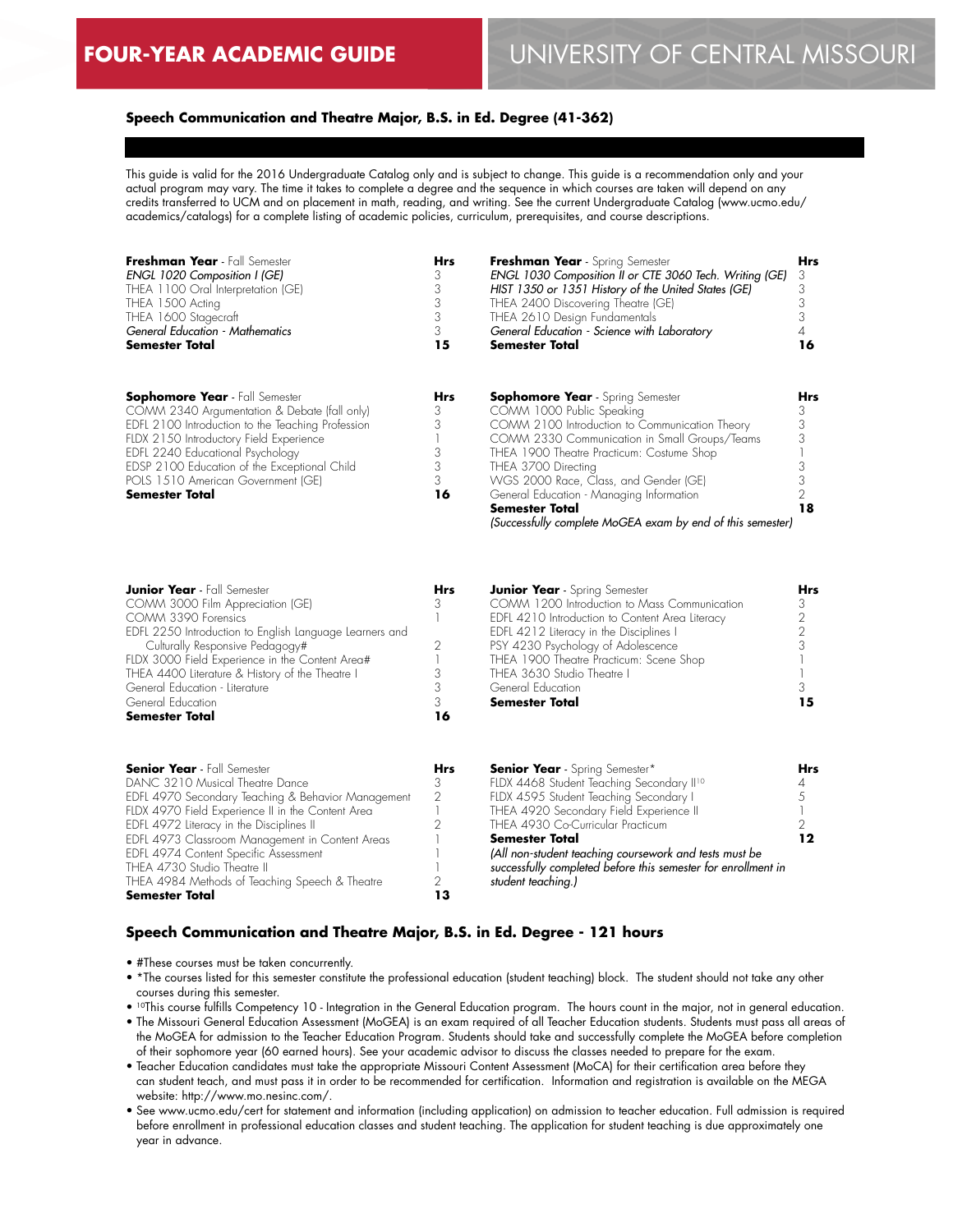# **FOUR-YEAR ACADEMIC GUIDE** UNIVERSITY OF CENTRAL MISSOURI

# **Speech-Language Pathology Major, B.S. Degree (43-273)**

This guide is valid for the 2016 Undergraduate Catalog only and is subject to change. This guide is a recommendation only and your actual program may vary. The time it takes to complete a degree and the sequence in which courses are taken will depend on any credits transferred to UCM and on placement in math, reading, and writing. See the current Undergraduate Catalog (www.ucmo.edu/ academics/catalogs) for a complete listing of academic policies, curriculum, prerequisites, and course descriptions.

| Freshman Year - Fall Semester<br>BIOL 1003 or BIOL 1003/1006 Intro. to the Sciences:<br>Ecology*(GE)<br>CD 1000 Introduction to Communication Disorders**<br>CD 1800 Observation of Clinical Practicum in CD <sup>**</sup><br>ENGL 1020 Composition I (GE)***<br>General Education - Mathematics<br>General Education<br><b>Semester Total</b><br>AE 1400 University Foundations (CD Section)# | <b>Hrs</b><br>$3-4$<br>3<br>3<br>3<br>$\overline{2}$<br>$15 - 16$              | Freshman Year - Spring Semester<br>CHEM 1103 or 1104 Intro. to the Sciences: Chemistry or<br>PHYS 1103 or 1104 Intro. to the Sciences: Physics*(GE)<br>CD 2301 American Phonetics**<br>ENGL 1030 Composition II or<br>CTE 3060 Technical Writing (GE)***<br>General Education<br><b>Semester Total</b> | Hrs<br>$3 - 4$<br>3<br>3<br>6<br>$15 - 16$ |
|------------------------------------------------------------------------------------------------------------------------------------------------------------------------------------------------------------------------------------------------------------------------------------------------------------------------------------------------------------------------------------------------|--------------------------------------------------------------------------------|--------------------------------------------------------------------------------------------------------------------------------------------------------------------------------------------------------------------------------------------------------------------------------------------------------|--------------------------------------------|
| <b>Sophomore Year</b> - Fall Semester<br>CD 3301 Anatomy & Physiology of Speech & Swallowing**<br>COMM 1000 Public Speaking (GE)<br>PSY 1100 General Psychology (GE)<br>General Education - Literature<br>General Education<br><b>Semester Total</b>                                                                                                                                           | Hrs<br>2<br>3<br>3<br>3<br>3<br>14                                             | <b>Sophomore Year</b> - Spring Semester<br>CD 3304 Speech Science<br>General Education<br>Free Choice Elective#<br>Semester Total                                                                                                                                                                      | Hrs<br>3<br>3<br>9<br>15                   |
| <b>Junior Year</b> - Fall Semester<br>CD 1401 American Sign Language I (GE)<br>CD 4401 Language Development<br>CD 4501 Basic Neuroscience for Speech-Language Path.<br>CD 4504 Introduction to Articulation & Phonological Disorders<br>CD 4701 Introduction to Audiology<br>PSY 3220 Lifespan Development<br>Semester Total                                                                   | Hrs<br>3<br>3<br>2<br>3<br>3<br>3<br>17                                        | <b>Junior Year</b> - Spring Semester<br>AT 1625 CPR/First Aid/AED for Health Care Professional<br>CD 3503 Principles of Clinical Management<br>CD 4505 School-age Issues in Language & Literacy<br>CD 4706 Hearing Measurement<br>Free Choice Electives##<br><b>Semester Total</b>                     | <b>Hrs</b><br>3<br>3<br>3<br>5<br>15       |
| <b>Senior Year</b> - Fall Semester<br>CD 4102 Counseling Persons with Communication Disorders<br>and Their Families<br>CD 4103 Introduction to Evidence Based Practice in<br>Communication Disorders<br>CD 4510 Multicultural Issues in Communication Disorders<br>CD 4708 Aural Rehabilitation<br>CD 4802 Undergraduate Clinical Practicum I<br>EDSP 4700 IEP and the Law<br>Semester Total   | <b>Hrs</b><br>$\overline{2}$<br>$\mathbf{2}$<br>$\overline{2}$<br>3<br>3<br>13 | <b>Senior Year</b> - Spring Semester<br>CD 4512 Best Practices in Early Childhood Intervention<br>CD 4803 Undergraduate Clinical Practicum II <sup>10</sup><br>PSY 4520 Statistics for the Behavioral Sciences<br>Free Choice Electives##<br><b>Semester Total</b>                                     | Hrs<br>3<br>3<br>8<br>15                   |

#### **Speech-Language Pathology Major, B.S. Degree - Minimum hours to graduate 120**

- \*Students may choose from the following three combinations of courses to meet their science requirements: (1) BIOL 1003/1006 and CHEM 1103 or PHYS 1103; (2) BIOL 1003 and CHEM 1104; or (3) BIOL 1003 and PHYS 1104. Students must take either BIOL 1003 or BIOL 1003/1006 and must take one laboratory class. Depending on the biology choice made (lab or no lab), students will take either CHEM or PHYS with or without a laboratory.
- \*\*Students must obtain a grade of C or better and a 3.20 GPA or better in the following CD courses: CD 1000, 1800, 2301, and 3301.
- \*\*\*Students must obtain a grade of C or better in ENGL 1020 and ENGL 1030 or 1080 or CTE 3060.
- #AE 1400 is a free choice elective and is highly recommended for academic success. If AE 1400 is chosen, 1 less hour of free choice electives will be needed.
- ##The number of free choice electives required will depend on selections made in the major and general education.
- 10This course fulfills Competency 10 Integration in the General Education program. The hours count in the major, not in general education.
- Students must obtain a grade of C or better and a 3.20 GPA in all CD courses.
- Students must also maintain a minumum cumulative GPA of 3.20.
- Students must contact the Undergraduate Advisor in the Communication Disorders program for admission into the program.
- To satisfy the General Education Assessment (GEA) Policy, students must take the GEA *after* they earn 45 credit hours but *before* earning 75 credit hours. Transfer students who have more than 45 hours earned should take the exam during their second semester at UCM. Students must achieve a passing score of 425 to meet graduation requirements. Students may register for the GEA through MyCentral. Contact UCM Testing Services (HUM 216, 660-543-4919, testingservices@ucmo.edu) for more information.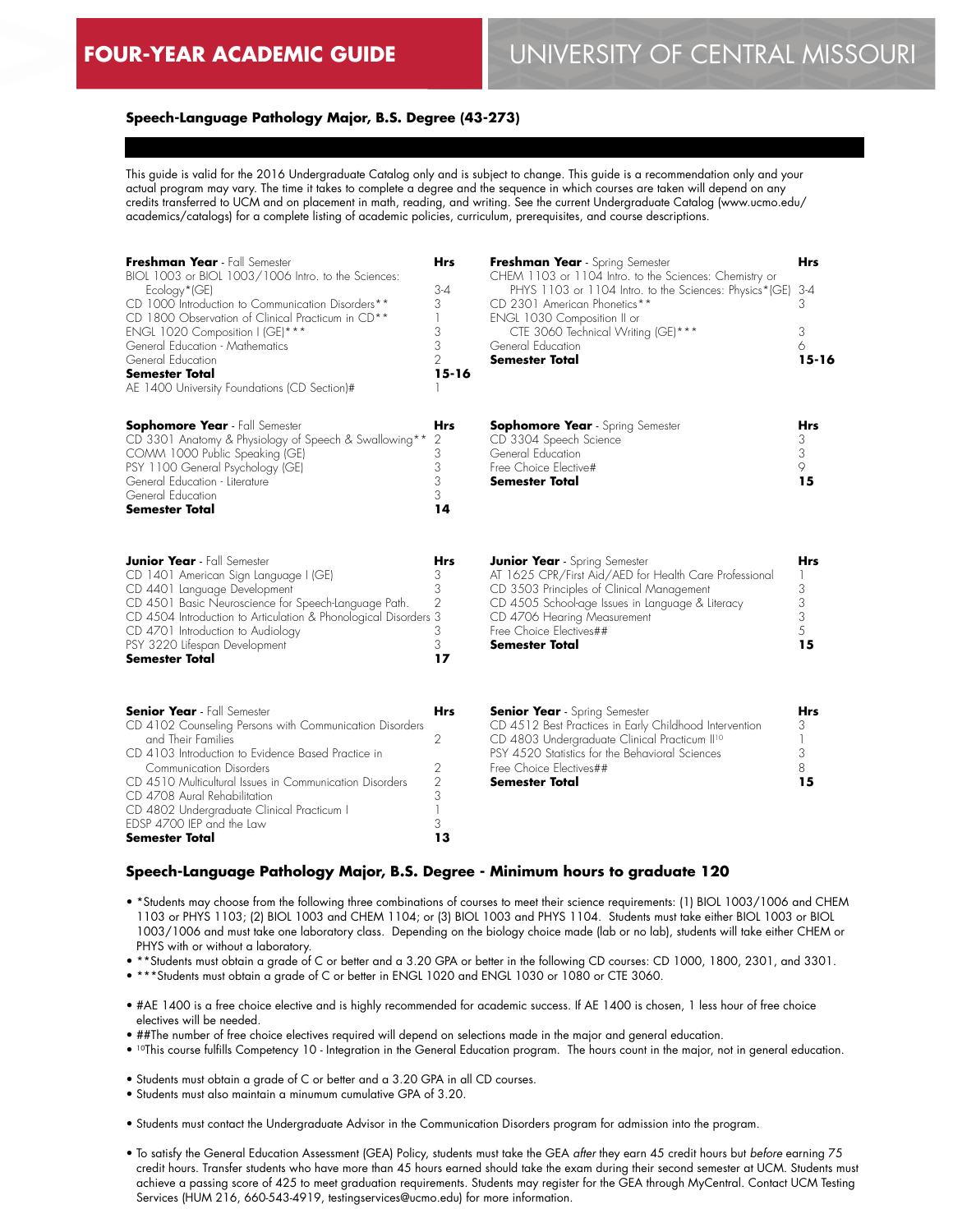# **Sport Management Major, B.S. Degree (43-612)**

This guide is valid for the 2016 Undergraduate Catalog only and is subject to change. This guide is a recommendation only and your actual program may vary. The time it takes to complete a degree and the sequence in which courses are taken will depend on any credits transferred to UCM and on placement in math, reading, and writing. See the current Undergraduate Catalog (www.ucmo.edu/ academics/catalogs) for a complete listing of academic policies, curriculum, prerequisites, and course descriptions.

| Freshman Year - Fall Semester<br>CIS 1600 Business Information Management (GE)<br>ENGL 1020 Composition I (GE)<br>General Education - Mathematics<br>General Education<br><b>Semester Total</b><br>AE 1400 University Foundations*                                                      | <b>Hrs</b><br>3<br>3<br>3<br>6<br>15      | <b>Freshman Year</b> - Spring Semester (apply to major)<br>ENGL 1030 Composition II or CTE 3060 Tech. Writing (GE)<br>PE 1206 Fitness for a Global Community (GE)<br>General Education<br>Free Choice Elective**<br><b>Semester Total</b>                                | Hrs<br>3<br>3<br>6<br>3<br>15                                       |
|-----------------------------------------------------------------------------------------------------------------------------------------------------------------------------------------------------------------------------------------------------------------------------------------|-------------------------------------------|--------------------------------------------------------------------------------------------------------------------------------------------------------------------------------------------------------------------------------------------------------------------------|---------------------------------------------------------------------|
| <b>Sophomore Year</b> - Fall Semester<br>ECON 1010 Principles of Macroeconomics (GE)<br>PE 2472 Communicating Ideas on Sport (GE)<br>SM 2100 Introduction to Sport Management<br>General Education - Literature<br>General Education - Science with Laboratory<br><b>Semester Total</b> | <b>Hrs</b><br>3<br>3<br>3<br>3<br>4<br>16 | <b>Sophomore Year</b> - Spring Semester<br>ECON 2033 Economic Applications in Sports<br>General Education<br>Free Choice Electives**<br><b>Semester Total</b>                                                                                                            | Hrs<br>3<br>3<br>6<br>12                                            |
| <b>Junior Year</b> - Fall Semester<br>MGT 3315 Management of Organizations<br>MKT 3405 Marketing Policy<br>SM 3300 Leisure and Sport<br>SM 4700 Sport Facility Management<br>Free Choice Elective**<br><b>Semester Total</b>                                                            | <b>Hrs</b><br>3<br>3<br>3<br>3<br>3<br>15 | <b>Junior Year</b> - Spring Semester<br>PE 4740 Legal Liability in Fitness/Wellness, Physical<br>Education, Recreation and Sport Setting<br>SM 4200 Applied Sport Marketing<br>SM 4300 Recreational Sport Management<br>Free Choice Electives**<br><b>Semester Total</b> | <b>Hrs</b><br>$\begin{array}{c} 2 \\ 3 \\ 3 \end{array}$<br>6<br>14 |
| <b>Senior Year</b> - Fall Semester<br>SM 4000 Seminar in Sport Management<br>SM 4210 Sport and Media<br>SM 4400 Sport Communication<br>Free Choice Electives**<br><b>Semester Total</b>                                                                                                 | <b>Hrs</b><br>3<br>3<br>3<br>6<br>15      | <b>Senior Year</b> - Spring Semester<br>SM 4220 Sport Sponsorship and Retention<br>SM 4500 Sport Leadership<br>SM 4720 Managing Sport Events<br>Free Choice Elective**<br><b>Semester Total</b>                                                                          | Hrs<br>3<br>3<br>3<br>3<br>12                                       |
| <b>Senior Year</b> - Summer Semester<br>SM 4980 Internship <sup>10</sup><br><b>Semester Total</b>                                                                                                                                                                                       | <b>Hrs</b><br>6<br>6                      |                                                                                                                                                                                                                                                                          |                                                                     |

#### **Sport Management Major, B.S. Degree - 120 hours**

- \*AE 1400 is a free choice elective and is highly recommended for academic success. If AE 1400 is chosen, 1 less hour of free choice electives will be needed.
- \*\*This major requires 21-27 hours of free choice electives. The number of electives needed will depend on the number of internship hours completed and if a minor is pursued.
- 10This course fulfills Competency 10 Integration in the General Education program. The hours count in the major, not in general education. This course can be repeated for an additional 6 hours of credit in a separate semester.
- To satisfy the General Education Assessment (GEA) Policy, students must take the GEA *after* they earn 45 credit hours but *before* earning 75 credit hours. Transfer students who have more than 45 hours earned should take the exam during their second semester at UCM. Students must achieve a passing score of 425 to meet graduation requirements. Students may register for the GEA through MyCentral. Contact UCM Testing Services (HUM 216, 660-543-4919, testingservices@ucmo.edu) for more information.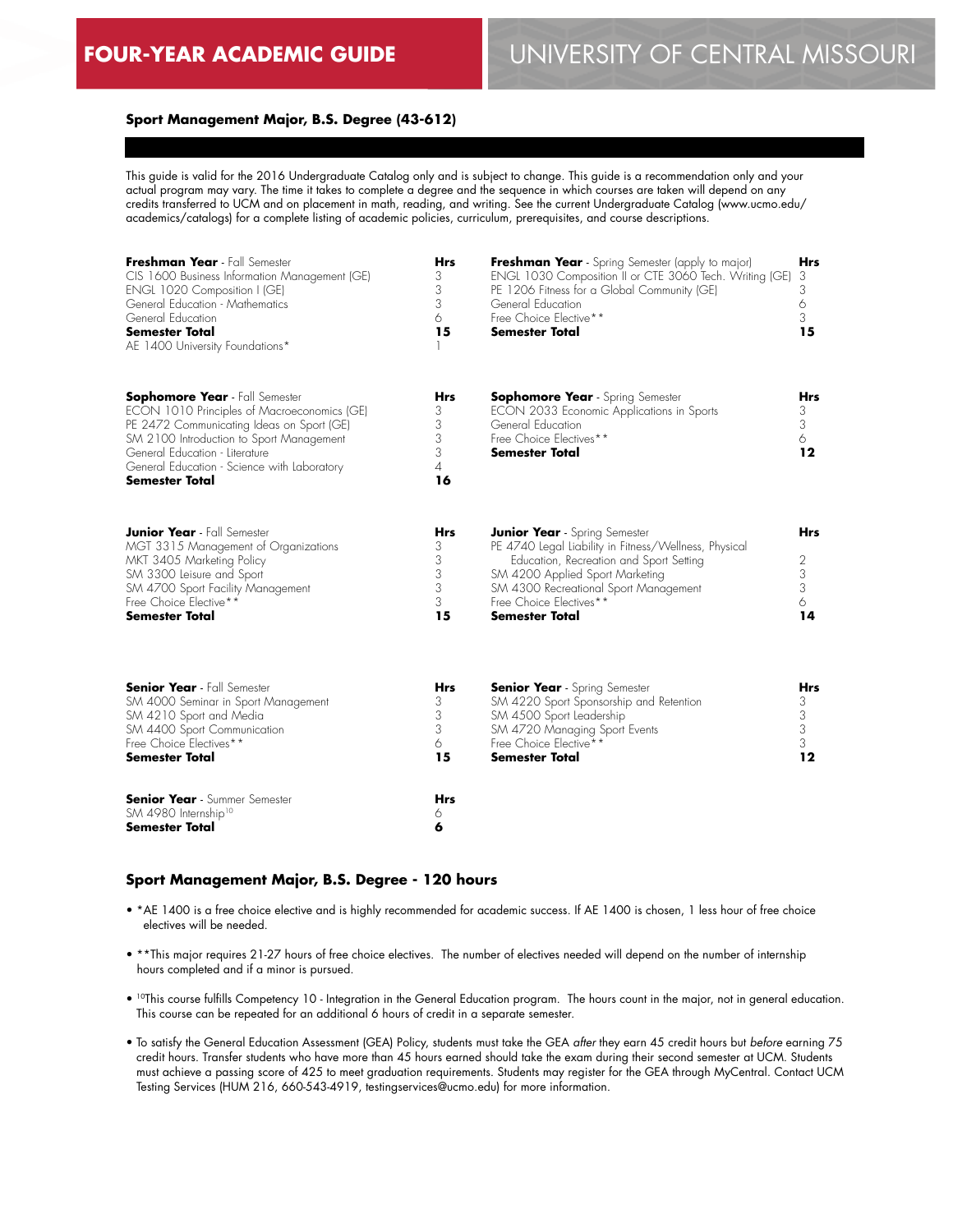# **Studio Art Major (Area 1: Sculpture), B.F.A. Degree (47-263)**

This guide is valid for the 2016 Undergraduate Catalog only and is subject to change. This guide is a recommendation only and your actual program may vary. The time it takes to complete a degree and the sequence in which courses are taken will depend on any credits transferred to UCM and on placement in math, reading, and writing. See the current Undergraduate Catalog (www.ucmo.edu/ academics/catalogs) for a complete listing of academic policies, curriculum, prerequisites, and course descriptions.

| Freshman Year - Fall Semester                                                                                                                                                | <b>Hrs</b>                                | Freshman Year - Spring Semester                                                                                                                                                                                                              | Hrs                           |
|------------------------------------------------------------------------------------------------------------------------------------------------------------------------------|-------------------------------------------|----------------------------------------------------------------------------------------------------------------------------------------------------------------------------------------------------------------------------------------------|-------------------------------|
| ART 1110 Drawing I                                                                                                                                                           | 3                                         | ART 1120 Drawing II                                                                                                                                                                                                                          | 3                             |
| ART 1315 2-D Design                                                                                                                                                          | 3                                         | ART 1325 Color and Design                                                                                                                                                                                                                    | 3                             |
| ART 1800 Ideas & the Visual Arts (GE)                                                                                                                                        | 3                                         | ART 2420 Sculpture I                                                                                                                                                                                                                         | 3                             |
| ENGL 1020 Composition I (GE)                                                                                                                                                 | 3                                         | ENGL 1030 Composition II or CTE 3060 Tech. Writing (GE)                                                                                                                                                                                      | 3                             |
| General Education - Mathematics                                                                                                                                              | 3                                         | General Education                                                                                                                                                                                                                            | 3                             |
| <b>Semester Total</b>                                                                                                                                                        | 15                                        | <b>Semester Total</b>                                                                                                                                                                                                                        | 15                            |
| <b>Sophomore Year</b> - Fall Semester                                                                                                                                        | <b>Hrs</b>                                | <b>Sophomore Year</b> - Spring Semester                                                                                                                                                                                                      | <b>Hrs</b>                    |
| ART 1815 Art History Survey I (fall only)                                                                                                                                    | 3                                         | ART 1825 Art History Survey II (spring only)                                                                                                                                                                                                 | 3                             |
| ART 2335 3-D Design                                                                                                                                                          | 3                                         | ART 2412 Ceramics I                                                                                                                                                                                                                          | 3                             |
| ART 3209 Figure Construction                                                                                                                                                 | 3                                         | ART 2511 Painting I                                                                                                                                                                                                                          | $\ensuremath{\mathsf{3}}$     |
| ART 3420 Sculpture II                                                                                                                                                        | 3                                         | ART 3440 Sculpture III                                                                                                                                                                                                                       | 3                             |
| General Education - Literature                                                                                                                                               | 3                                         | General Education                                                                                                                                                                                                                            | 3                             |
| <b>Semester Total</b>                                                                                                                                                        | 15                                        | <b>Semester Total</b>                                                                                                                                                                                                                        | 15                            |
| <b>Junior Year</b> - Fall Semester<br>ART 2710 Printmaking I<br>ART 3110 Drawing III<br>ART 4420 Sculpture IV<br>ART Elective*<br>General Education<br><b>Semester Total</b> | <b>Hrs</b><br>3<br>3<br>3<br>3<br>6<br>18 | <b>Junior Year</b> - Spring Semester<br>ART 4420 Sculpture IV<br>ART 4850 20th Century Art & Architecture (fall only) or<br>ART 4860 Contemporary Art & Design (spring only)<br>ART Electives*<br>General Education<br><b>Semester Total</b> | Hrs<br>3<br>3<br>6<br>3<br>15 |
| <b>Senior Year</b> - Fall Semester<br>ART 4420 Sculpture IV<br>ART Electives*<br>General Education<br><b>Semester Total</b>                                                  | <b>Hrs</b><br>3<br>6<br>6<br>15           | <b>Senior Year</b> - Spring Semester<br>ART 4020 Studio Seminar<br>ART 4221 Art Theory and Criticism <sup>10</sup><br>ART 4420 Sculpture IV<br>General Education<br><b>Semester Total</b>                                                    | Hrs<br>3<br>3<br>3<br>6<br>15 |

#### **Studio Art Major (Area 1: Sculpture), B.F.A. Degree - 123 hours**

• \*Students must choose 15 hours of ART electives.

- 10This course fulfills Competency 10 Integration in the General Education program. The hours count in the major, not in general education.
- To satisfy the General Education Assessment (GEA) Policy, students must take the GEA *after* they earn 45 credit hours but *before* earning 75 credit hours. Transfer students who have more than 45 hours earned should take the exam during their second semester at UCM. Students must achieve a passing score of 425 to meet graduation requirements. Students may register for the GEA through MyCentral. Contact UCM Testing Services (HUM 216, 660-543-4919, testingservices@ucmo.edu) for more information.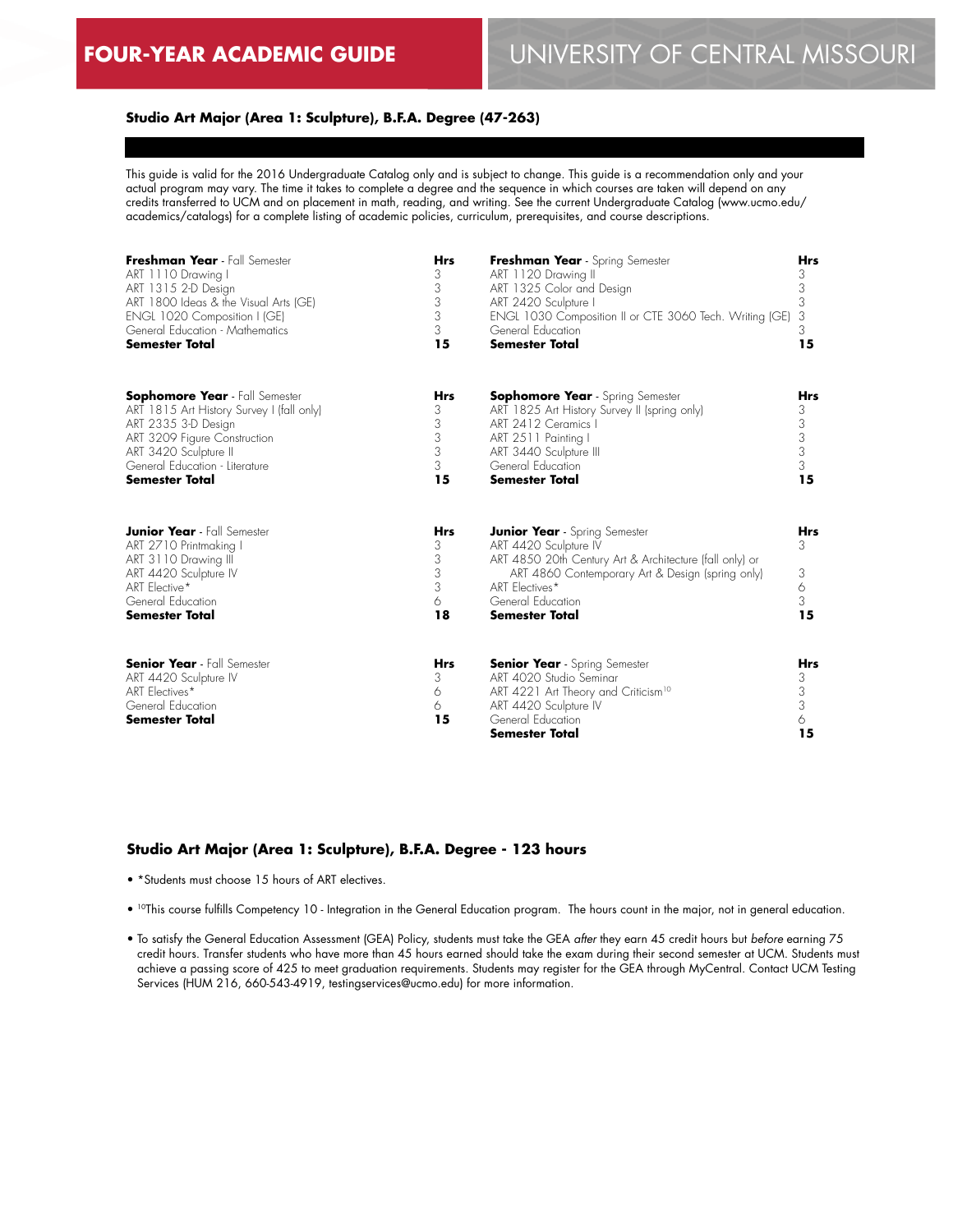#### **Studio Art Major (Area 2: Painting), B.F.A. Degree (47-263)**

This guide is valid for the 2016 Undergraduate Catalog only and is subject to change. This guide is a recommendation only and your actual program may vary. The time it takes to complete a degree and the sequence in which courses are taken will depend on any credits transferred to UCM and on placement in math, reading, and writing. See the current Undergraduate Catalog (www.ucmo.edu/ academics/catalogs) for a complete listing of academic policies, curriculum, prerequisites, and course descriptions.

| Freshman Year - Fall Semester                                                                                                                                                                                 | <b>Hrs</b>                                | Freshman Year - Spring Semester                                                                                                                                                                                                                                                                      | Hrs                                       |
|---------------------------------------------------------------------------------------------------------------------------------------------------------------------------------------------------------------|-------------------------------------------|------------------------------------------------------------------------------------------------------------------------------------------------------------------------------------------------------------------------------------------------------------------------------------------------------|-------------------------------------------|
| ART 1110 Drawing I                                                                                                                                                                                            | 3                                         | ART 1120 Drawing II                                                                                                                                                                                                                                                                                  | 3                                         |
| ART 1315 2-D Design                                                                                                                                                                                           | 3                                         | ART 1325 Color and Design                                                                                                                                                                                                                                                                            | 3                                         |
| ART 1800 Ideas & the Visual Arts (GE)                                                                                                                                                                         | 3                                         | ART 2511 Painting I                                                                                                                                                                                                                                                                                  | 3                                         |
| ENGL 1020 Composition I (GE)                                                                                                                                                                                  | 3                                         | ENGL 1030 Composition II or CTE 3060 Tech. Writing (GE)                                                                                                                                                                                                                                              | 3                                         |
| General Education - Mathematics                                                                                                                                                                               | 3                                         | General Education                                                                                                                                                                                                                                                                                    | 3                                         |
| <b>Semester Total</b>                                                                                                                                                                                         | 15                                        | <b>Semester Total</b>                                                                                                                                                                                                                                                                                | 15                                        |
| <b>Sophomore Year</b> - Fall Semester                                                                                                                                                                         | <b>Hrs</b>                                | <b>Sophomore Year</b> - Spring Semester                                                                                                                                                                                                                                                              | <b>Hrs</b>                                |
| ART 1815 Art History Survey I (fall only)                                                                                                                                                                     | 3                                         | ART 1825 Art History Survey II (spring only)                                                                                                                                                                                                                                                         | 3                                         |
| ART 2335 3-D Design                                                                                                                                                                                           | 3                                         | ART 2412 Ceramics I                                                                                                                                                                                                                                                                                  | 3                                         |
| ART 3209 Figure Construction                                                                                                                                                                                  | 3                                         | ART 2710 Printmaking I                                                                                                                                                                                                                                                                               | 3                                         |
| ART 3511 or 3513 (Painting II or Painting II Plein Air)                                                                                                                                                       | 3                                         | ART 3511 or 3515 (Painting II or Painting II Figure)                                                                                                                                                                                                                                                 | 3                                         |
| General Education - Literature                                                                                                                                                                                | 3                                         | General Education                                                                                                                                                                                                                                                                                    | 3                                         |
| <b>Semester Total</b>                                                                                                                                                                                         | 15                                        | <b>Semester Total</b>                                                                                                                                                                                                                                                                                | 15                                        |
| <b>Junior Year</b> - Fall Semester<br>ART 2420 Sculpture I<br>ART 3110 Drawing III<br>ART 3511 or 3513 (Painting II or Painting II Plein Air)<br>ART Elective**<br>General Education<br><b>Semester Total</b> | <b>Hrs</b><br>3<br>3<br>3<br>3<br>6<br>18 | <b>Junior Year</b> - Spring Semester<br>ART 3510 Watercolor<br>ART 4511 or 4515 (Painting III or Painting III Figure)<br>ART 4850 20th Century Art & Architecture (fall only) or<br>ART 4860 Contemporary Art & Design (spring only)<br>ART Elective**<br>General Education<br><b>Semester Total</b> | <b>Hrs</b><br>3<br>3<br>3<br>3<br>3<br>15 |
| <b>Senior Year</b> - Fall Semester<br>ART 4511 or 4513 (Painting III, Painting III Plein Air)<br>ART Electives**<br>General Education<br><b>Semester Total</b>                                                | <b>Hrs</b><br>3<br>6<br>6<br>15           | <b>Senior Year</b> - Spring Semester<br>ART 4221 Art Theory and Criticism <sup>10</sup><br>ART 4511 or 4515 (Painting III or Painting III Figure)<br>ART Elective**<br>General Education<br><b>Semester Total</b>                                                                                    | Hrs<br>3<br>3<br>3<br>6<br>15             |

#### **Studio Art Major (Area 2: Painting), B.F.A. Degree - 123 hours**

- \*Students must complete 9 hours of Painting II (ART 3511, 3513, and/or 3515) and 9 hours of Painting III (ART 4511, 4513, and/or 4515). Plein Air (3513 & 4513) is offered in the fall and Figure (3515 & 4515) is offered in the spring.
- \*\*Students must choose 15 hours of ART major electives.
- <sup>10</sup>This course fulfills Competency 10 Integration in the General Education program. The hours count in the major, not in general education.
- To satisfy the General Education Assessment (GEA) Policy, students must take the GEA *after* they earn 45 credit hours but *before* earning 75 credit hours. Transfer students who have more than 45 hours earned should take the exam during their second semester at UCM. Students must achieve a passing score of 425 to meet graduation requirements. Students may register for the GEA through MyCentral. Contact UCM Testing Services (HUM 216, 660-543-4919, testingservices@ucmo.edu) for more information.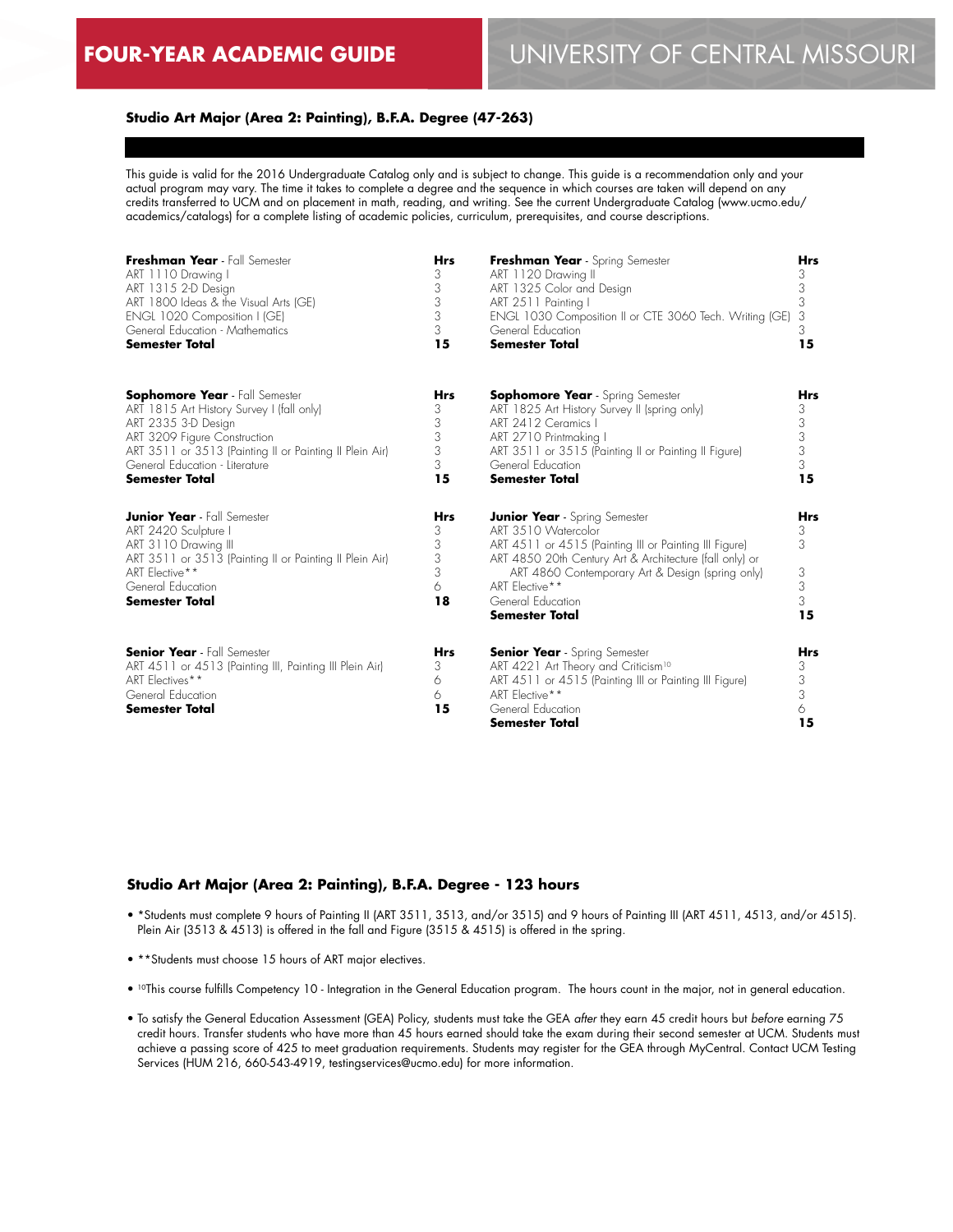#### **Studio Art Major (Area 3: Ceramics), B.F.A. Degree (47-263)**

This guide is valid for the 2016 Undergraduate Catalog only and is subject to change. This guide is a recommendation only and your actual program may vary. The time it takes to complete a degree and the sequence in which courses are taken will depend on any credits transferred to UCM and on placement in math, reading, and writing. See the current Undergraduate Catalog (www.ucmo.edu/ academics/catalogs) for a complete listing of academic policies, curriculum, prerequisites, and course descriptions.

| Freshman Year - Fall Semester                                                                                                                                             | <b>Hrs</b>                                | Freshman Year - Spring Semester                                                                                                                                                                                                              | <b>Hrs</b>                           |
|---------------------------------------------------------------------------------------------------------------------------------------------------------------------------|-------------------------------------------|----------------------------------------------------------------------------------------------------------------------------------------------------------------------------------------------------------------------------------------------|--------------------------------------|
| ART 1110 Drawing I                                                                                                                                                        | 3                                         | ART 1120 Drawing II                                                                                                                                                                                                                          | 3                                    |
| ART 1315 2-D Design                                                                                                                                                       | 3                                         | ART 1325 Color and Design                                                                                                                                                                                                                    | 3                                    |
| ART 1800 Ideas & the Visual Arts (GE)                                                                                                                                     | 3                                         | ART 2412 Ceramics I                                                                                                                                                                                                                          | 3                                    |
| ENGL 1020 Composition I (GE)                                                                                                                                              | 3                                         | ENGL 1030 Composition II or CTE 3060 Tech. Writing (GE)                                                                                                                                                                                      | 3                                    |
| General Education - Mathematics                                                                                                                                           | 3                                         | General Education                                                                                                                                                                                                                            | 3                                    |
| Semester Total                                                                                                                                                            | 15                                        | <b>Semester Total</b>                                                                                                                                                                                                                        | 15                                   |
| <b>Sophomore Year</b> - Fall Semester                                                                                                                                     | <b>Hrs</b>                                | <b>Sophomore Year</b> - Spring Semester                                                                                                                                                                                                      | <b>Hrs</b>                           |
| ART 1815 Art History Survey I (fall only)                                                                                                                                 | 3                                         | ART 1825 Art History Survey II (spring only)                                                                                                                                                                                                 | 3                                    |
| ART 2335 3-D Design                                                                                                                                                       | 3                                         | ART 2420 Sculpture I                                                                                                                                                                                                                         | 3                                    |
| ART 3209 Figure Construction                                                                                                                                              | 3                                         | ART 2710 Printmaking I                                                                                                                                                                                                                       | 3                                    |
| ART 3412 Ceramics II                                                                                                                                                      | 3                                         | ART 3412 Ceramics II                                                                                                                                                                                                                         | 3                                    |
| General Education - Literature                                                                                                                                            | 3                                         | General Education                                                                                                                                                                                                                            | 3                                    |
| <b>Semester Total</b>                                                                                                                                                     | 15                                        | <b>Semester Total</b>                                                                                                                                                                                                                        | 15                                   |
| <b>Junior Year</b> - Fall Semester<br>ART 2511 Painting I<br>ART 3110 Drawing III<br>ART 3412 Ceramics III<br>ART Elective*<br>General Education<br><b>Semester Total</b> | <b>Hrs</b><br>3<br>3<br>3<br>3<br>6<br>18 | <b>Junior Year</b> - Spring Semester<br>ART 4412 Ceramics III<br>ART 4850 20th Century Art & Architecture (fall only) or<br>ART 4860 Contemporary Art & Design (spring only)<br>ART Flectives*<br>General Education<br><b>Semester Total</b> | <b>Hrs</b><br>3<br>3<br>6<br>3<br>15 |
| <b>Senior Year</b> - Fall Semester<br>ART 4412 Ceramics III<br>ART Flectives*<br>General Education<br><b>Semester Total</b>                                               | <b>Hrs</b><br>3<br>6<br>6<br>15           | <b>Senior Year</b> - Spring Semester<br>ART 4020 Studio Seminar<br>ART 4221 Art Theory and Criticism <sup>10</sup><br>ART 4412 Ceramics III<br>General Education<br><b>Semester Total</b>                                                    | Hrs<br>3<br>3<br>3<br>6<br>15        |

# **Studio Art Major (Area 3: Ceramics), B.F.A. Degree - 123 hours**

- \*Students must choose 15 hours of ART major electives.
- <sup>10</sup>This course fulfills Competency 10 Integration in the General Education program. The hours count in the major, not in general education.
- To satisfy the General Education Assessment (GEA) Policy, students must take the GEA *after* they earn 45 credit hours but *before* earning 75 credit hours. Transfer students who have more than 45 hours earned should take the exam during their second semester at UCM. Students must achieve a passing score of 425 to meet graduation requirements. Students may register for the GEA through MyCentral. Contact UCM Testing Services (HUM 216, 660-543-4919, testingservices@ucmo.edu) for more information.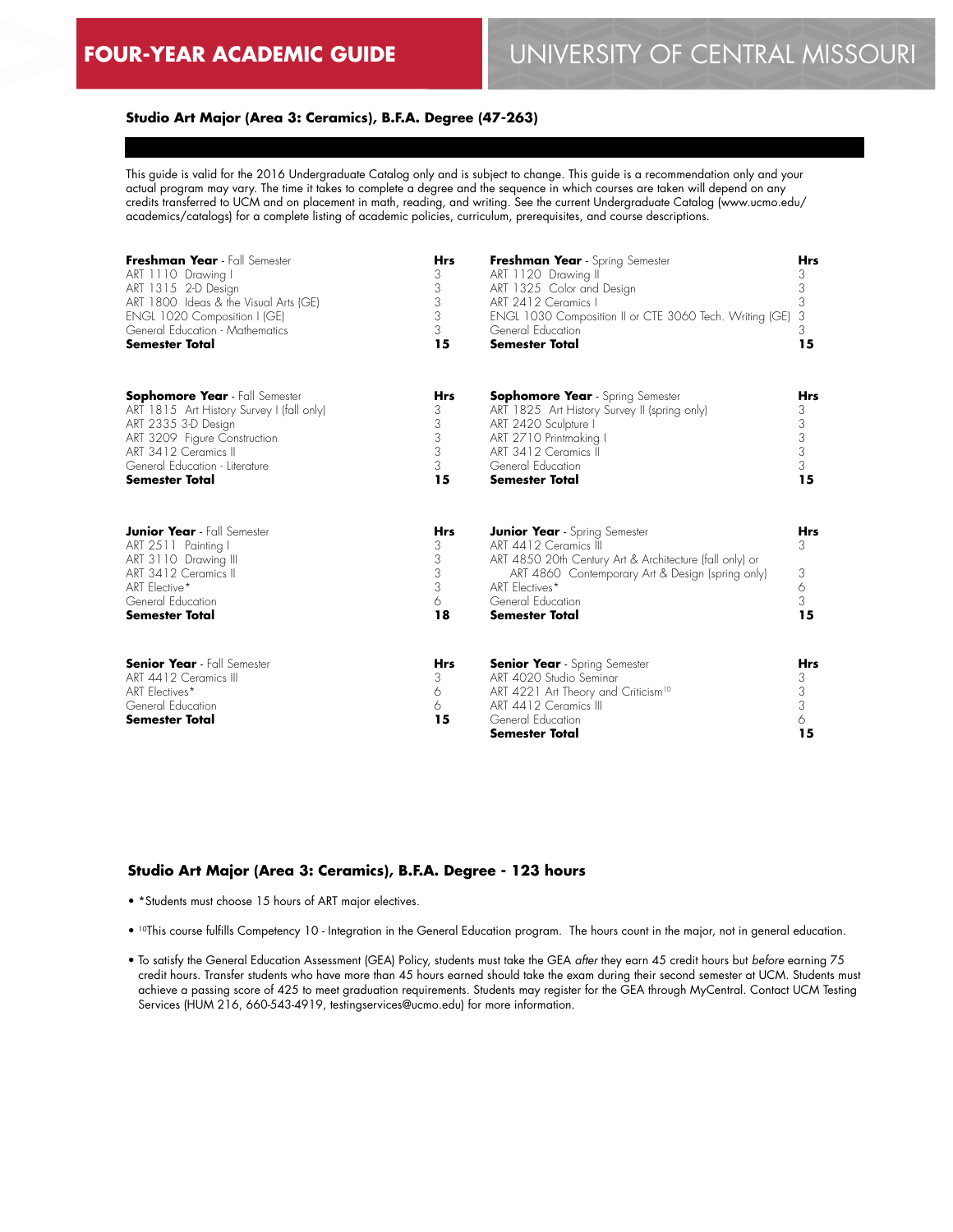# **Studio Art Major (Area 4: Printmaking), B.F.A. Degree (47-263)**

This guide is valid for the 2016 Undergraduate Catalog only and is subject to change. This guide is a recommendation only and your actual program may vary. The time it takes to complete a degree and the sequence in which courses are taken will depend on any credits transferred to UCM and on placement in math, reading, and writing. See the current Undergraduate Catalog (www.ucmo.edu/ academics/catalogs) for a complete listing of academic policies, curriculum, prerequisites, and course descriptions.

| Freshman Year - Fall Semester                                                                                                                                                | <b>Hrs</b>                                | Freshman Year - Spring Semester                                                                                                                                                                                                                 | <b>Hrs</b>                           |
|------------------------------------------------------------------------------------------------------------------------------------------------------------------------------|-------------------------------------------|-------------------------------------------------------------------------------------------------------------------------------------------------------------------------------------------------------------------------------------------------|--------------------------------------|
| ART 1110 Drawing I                                                                                                                                                           | 3                                         | ART 1120 Drawing II                                                                                                                                                                                                                             | 3                                    |
| ART 1315 2-D Design                                                                                                                                                          | 3                                         | ART 1325 Color and Design                                                                                                                                                                                                                       | 3                                    |
| ART 1800 Ideas & the Visual Arts (GE)                                                                                                                                        | 3                                         | ART 2710 Printmaking I                                                                                                                                                                                                                          | 3                                    |
| ENGL 1020 Composition I (GE)                                                                                                                                                 | 3                                         | ENGL 1030 Composition II or CTE 3060 Tech. Writing (GE)                                                                                                                                                                                         | 3                                    |
| General Education - Mathematics                                                                                                                                              | 3                                         | General Education                                                                                                                                                                                                                               | 3                                    |
| <b>Semester Total</b>                                                                                                                                                        | 15                                        | <b>Semester Total</b>                                                                                                                                                                                                                           | 15                                   |
| <b>Sophomore Year</b> - Fall Semester                                                                                                                                        | <b>Hrs</b>                                | <b>Sophomore Year</b> - Spring Semester                                                                                                                                                                                                         | <b>Hrs</b>                           |
| ART 1815 Art History Survey I (fall only)                                                                                                                                    | 3                                         | ART 1825 Art History Survey II (spring only)                                                                                                                                                                                                    | 3                                    |
| ART 2335 3-D Design                                                                                                                                                          | 3                                         | ART 2412 Ceramics I                                                                                                                                                                                                                             | 3                                    |
| ART 3209 Figure Construction                                                                                                                                                 | 3                                         | ART 2511 Painting I                                                                                                                                                                                                                             | 3                                    |
| ART 3710 Printmaking II                                                                                                                                                      | 3                                         | ART 3710 Printmaking II                                                                                                                                                                                                                         | 3                                    |
| General Education - Literature                                                                                                                                               | 3                                         | General Education                                                                                                                                                                                                                               | 3                                    |
| <b>Semester Total</b>                                                                                                                                                        | 15                                        | <b>Semester Total</b>                                                                                                                                                                                                                           | 15                                   |
| <b>Junior Year</b> - Fall Semester<br>ART 2420 Sculpture I<br>ART 3110 Drawing III<br>ART 3710 Printmaking II<br>ART Elective*<br>General Education<br><b>Semester Total</b> | <b>Hrs</b><br>3<br>3<br>3<br>3<br>6<br>18 | <b>Junior Year</b> - Spring Semester<br>ART 3720 Printmaking III<br>ART 4850 20th Century Art & Architecture (fall only) or<br>ART 4860 Contemporary Art & Design (spring only)<br>ART Flectives*<br>General Education<br><b>Semester Total</b> | Hrs<br>3<br>3<br>6<br>3<br>15        |
| <b>Senior Year</b> - Fall Semester<br>ART 3720 Printmaking III<br>ART Electives*<br>General Education<br><b>Semester Total</b>                                               | <b>Hrs</b><br>3<br>6<br>6<br>15           | <b>Senior Year</b> - Spring Semester<br>ART 3720 Printmaking III<br>ART 4020 Studio Seminar<br>ART 4221 Art Theory and Criticism <sup>10</sup><br>General Education<br><b>Semester Total</b>                                                    | <b>Hrs</b><br>3<br>3<br>3<br>6<br>15 |

# **Studio Art Major (Area 4: Printmaking), B.F.A. Degree - 123 hours**

• \*Students must choose 15 hours of ART major electives.

• <sup>10</sup>This course fulfills Competency 10 - Integration in the General Education program. The hours count in the major, not in general education.

• To satisfy the General Education Assessment (GEA) Policy, students must take the GEA *after* they earn 45 credit hours but *before* earning 75 credit hours. Transfer students who have more than 45 hours earned should take the exam during their second semester at UCM. Students must achieve a passing score of 425 to meet graduation requirements. Students may register for the GEA through MyCentral. Contact UCM Testing Services (HUM 216, 660-543-4919, testingservices@ucmo.edu) for more information.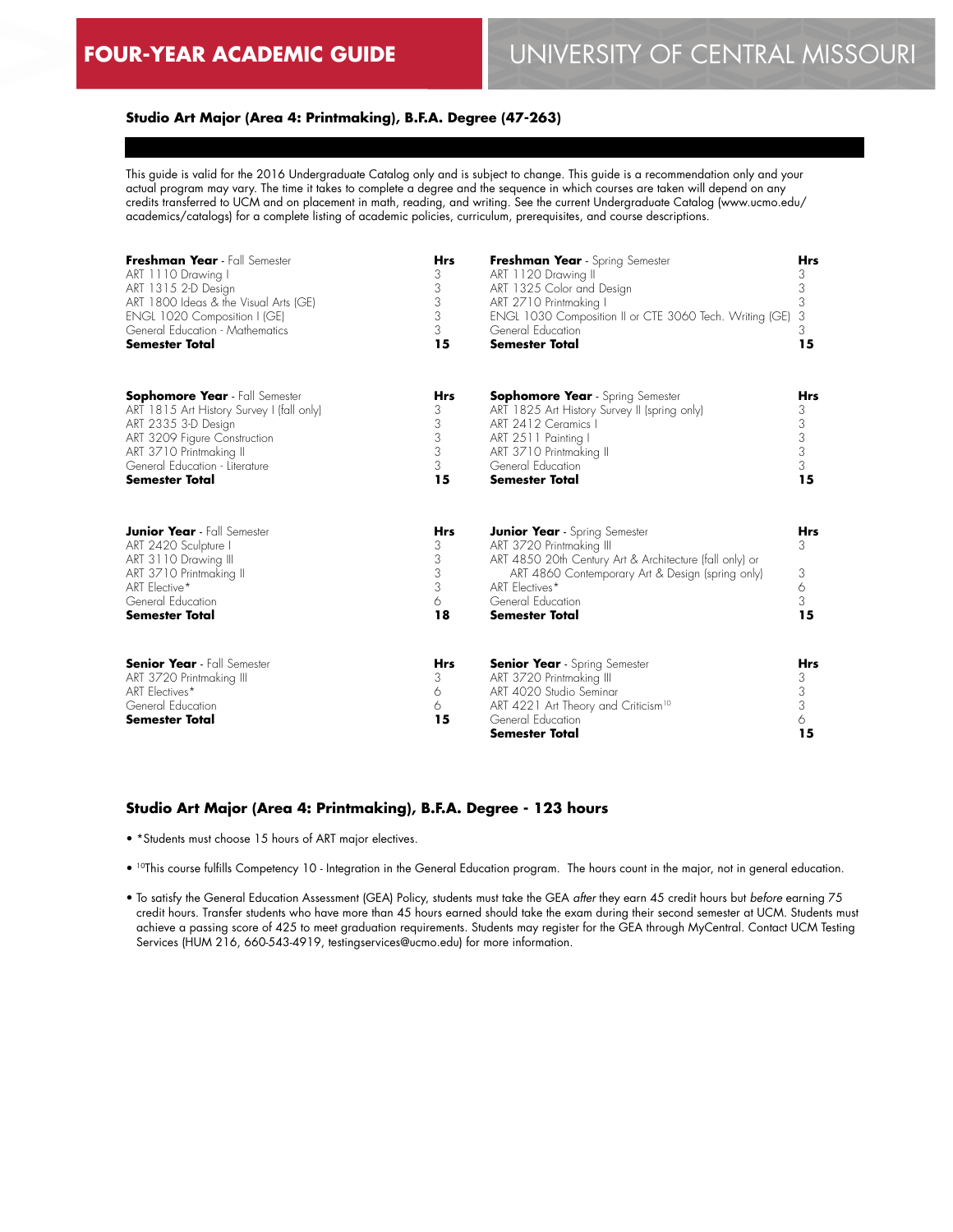# **Studio Art Major (Area 5: Illustration), B.F.A. Degree (47-263)**

This guide is valid for the 2016 Undergraduate Catalog only and is subject to change. This guide is a recommendation only and your actual program may vary. The time it takes to complete a degree and the sequence in which courses are taken will depend on any credits transferred to UCM and on placement in math, reading, and writing. See the current Undergraduate Catalog (www.ucmo.edu/ academics/catalogs) for a complete listing of academic policies, curriculum, prerequisites, and course descriptions.

| Freshman Year - Fall Semester                                                                                                                                                                                                                                                | <b>Hrs</b>                                | Freshman Year - Spring Semester                                                                                                                                                                                        | Hrs                                       |
|------------------------------------------------------------------------------------------------------------------------------------------------------------------------------------------------------------------------------------------------------------------------------|-------------------------------------------|------------------------------------------------------------------------------------------------------------------------------------------------------------------------------------------------------------------------|-------------------------------------------|
| ART 1110 Drawing I                                                                                                                                                                                                                                                           | 3                                         | ART 1120 Drawing II                                                                                                                                                                                                    | 3                                         |
| ART 1315 2-D Design                                                                                                                                                                                                                                                          | 3                                         | ART 1325 Color and Design                                                                                                                                                                                              | 3                                         |
| ART 1800 Ideas & the Visual Arts (GE)                                                                                                                                                                                                                                        | 3                                         | ART Elective*                                                                                                                                                                                                          | 3                                         |
| ENGL 1020 Composition I (GE)                                                                                                                                                                                                                                                 | 3                                         | ENGL 1030 Composition II or CTE 3060 Tech. Writing (GE)                                                                                                                                                                | 3                                         |
| General Education - Mathematics                                                                                                                                                                                                                                              | 3                                         | General Education                                                                                                                                                                                                      | 3                                         |
| <b>Semester Total</b>                                                                                                                                                                                                                                                        | 15                                        | <b>Semester Total</b>                                                                                                                                                                                                  | 15                                        |
| <b>Sophomore Year</b> - Fall Semester                                                                                                                                                                                                                                        | <b>Hrs</b>                                | <b>Sophomore Year</b> - Spring Semester                                                                                                                                                                                | <b>Hrs</b>                                |
| ART 1815 Art History Survey I (fall only)                                                                                                                                                                                                                                    | 3                                         | ART 1825 Art History Survey II                                                                                                                                                                                         | 3                                         |
| ART 2335 3-D Design                                                                                                                                                                                                                                                          | 3                                         | ART 2511 Painting I                                                                                                                                                                                                    | 3                                         |
| ART 2610 Introduction to Graphic Design & Illustration                                                                                                                                                                                                                       | 3                                         | ART 2710 Printmaking I                                                                                                                                                                                                 | 3                                         |
| ART 2620 Typography                                                                                                                                                                                                                                                          | 3                                         | ART 3209 Figure Construction                                                                                                                                                                                           | 3                                         |
| General Education - Literature                                                                                                                                                                                                                                               | 3                                         | General Education                                                                                                                                                                                                      | 6                                         |
| <b>Semester Total</b>                                                                                                                                                                                                                                                        | 15                                        | <b>Semester Total</b>                                                                                                                                                                                                  | 18                                        |
| <b>Junior Year</b> - Fall Semester<br>ART 2420 Sculpture I<br>ART 3110 Drawing III<br>ART 3625 Illustration Techniques<br>ART 4850 20th Century Art & Arch. (fall only) or<br>ART 4860 Contemporary Art & Design (spring only)<br>General Education<br><b>Semester Total</b> | <b>Hrs</b><br>3<br>3<br>3<br>3<br>3<br>15 | <b>Junior Year</b> - Spring Semester<br>ART 2412 Ceramics I<br>ART 3635 Illustration Concepts<br>ART Elective*<br>General Education<br><b>Semester Total</b>                                                           | <b>Hrs</b><br>3<br>3<br>3<br>6<br>15      |
| <b>Senior Year</b> - Fall Semester<br>ART 4625 Advanced Illustration I<br>Art Electives*<br>General Education<br><b>Semester Total</b>                                                                                                                                       | Hrs<br>3<br>6<br>6<br>15                  | <b>Senior Year</b> - Spring Semester<br>ART 4020 Studio Seminar<br>ART 4221 Art Theory and Criticism <sup>10</sup><br>ART 4635 Advanced Illustration II<br>ART Elective*<br>General Education<br><b>Semester Total</b> | <b>Hrs</b><br>3<br>3<br>3<br>3<br>3<br>15 |

#### **Studio Art Major (Area 5: Illustration), B.F.A. Degree - 123 hours**

- \*Students must choose 15 hours of ART electives.
- 10This course fulfills Competency 10 Integration in the General Education program. The hours count in the major, not in general education.
- To satisfy the General Education Assessment (GEA) Policy, students must take the GEA *after* they earn 45 credit hours but *before* earning 75 credit hours. Transfer students who have more than 45 hours earned should take the exam during their second semester at UCM. Students must achieve a passing score of 425 to meet graduation requirements. Students may register for the GEA through MyCentral. Contact UCM Testing Services (HUM 216, 660-543-4919, testingservices@ucmo.edu) for more information.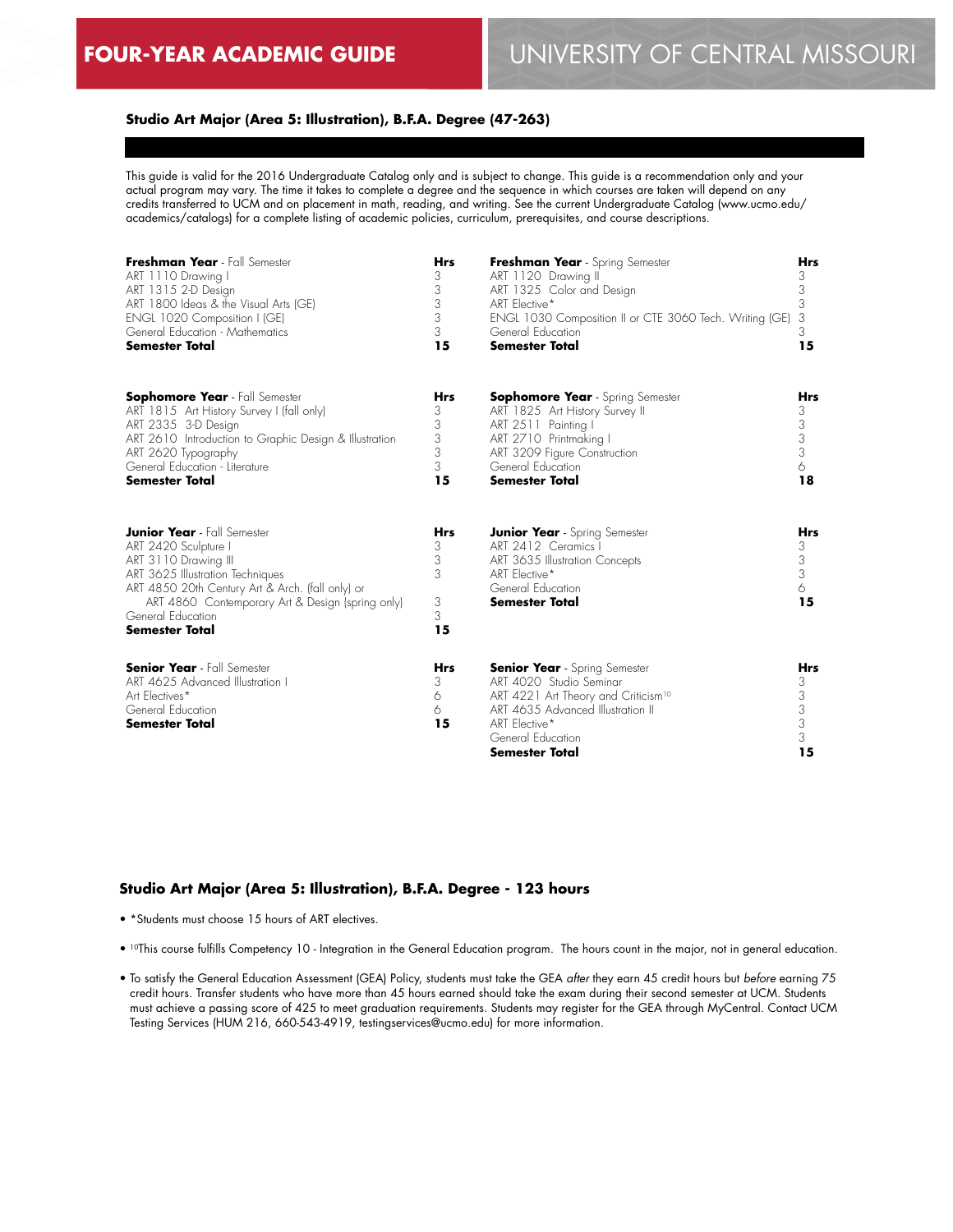# **FOUR-YEAR ACADEMIC GUIDE** UNIVERSITY OF CENTRAL MISSOURI

# **Systems Engineering Technology Major, B.S. Degree (43-879)**

This guide is valid for the 2016 Undergraduate Catalog only and is subject to change. This guide is a recommendation only and your actual program may vary. The time it takes to complete a degree and the sequence in which courses are taken will depend on any credits transferred to UCM and on placement in math, reading, and writing. See the current Undergraduate Catalog (www.ucmo.edu/ academics/catalogs) for a complete listing of academic policies, curriculum, prerequisites, and course descriptions.

| Freshman Year - Fall Semester<br>BTE 1210 Essentials of Managing Information (GE)<br>ENGL 1020 Composition I (GE)<br>MATH 1111 College Algebra (GE)<br>NET 1060 Introduction to Networks*<br>General Education - Mathematics<br><b>Semester Total</b><br>AE 1400 University Foundations** | <b>Hrs</b><br>2<br>3<br>3<br>3<br>3<br>14 | Freshman Year - Spring Semester<br>CIS 1600 Business Information Management<br>COMM 1000 Public Speaking (GE)<br>CTE 3060 Technical Writing (GE)<br>NET 1061 Routing and Switching Essentials*<br>General Education<br><b>Semester Total</b> | <b>Hrs</b><br>3<br>3<br>3<br>3<br>3<br>15                   |
|-------------------------------------------------------------------------------------------------------------------------------------------------------------------------------------------------------------------------------------------------------------------------------------------|-------------------------------------------|----------------------------------------------------------------------------------------------------------------------------------------------------------------------------------------------------------------------------------------------|-------------------------------------------------------------|
| <b>Sophomore Year</b> - Fall Semester<br>CIS 2605 Programming with Visual C#<br>NET 2060 Scaling Networks*<br>General Education - Literature<br>General Education - Science with Laboratory<br>General Education<br><b>Semester Total</b>                                                 | <b>Hrs</b><br>3<br>3<br>3<br>4<br>3<br>16 | <b>Sophomore Year</b> - Spring Semester<br>CIS 2665 Principles of Data Communications & Local Area<br>Network<br>NET 2061 Connecting Networks*<br>General Education<br><b>Semester Total</b>                                                 | <b>Hrs</b><br>3<br>3<br>9<br>15                             |
| <b>Junior Year</b> - Fall Semester<br>CIS 3650 Database Management Systems<br>CIS 3665 Data Communication Technologies*<br>NET 4060 Advanced Network Routing*<br>General Education<br>Free Choice Electives<br><b>Semester Total</b>                                                      | <b>Hrs</b><br>3<br>3<br>3<br>3<br>3<br>15 | <b>Junior Year</b> - Spring Semester<br>CIS 4680 Data Resource Management+<br>CIS 4685 Network Planning, Design and Security*+<br>NET 3068 Network Security I<br>Free Choice Electives<br><b>Semester Total</b>                              | <b>Hrs</b><br>3<br>3<br>$\overline{\mathcal{A}}$<br>6<br>16 |
| <b>Junior Year</b> - Summer Semester<br>SOT 3022 Internship in Technology<br><b>Semester Total</b>                                                                                                                                                                                        | <b>Hrs</b><br>3<br>3                      |                                                                                                                                                                                                                                              |                                                             |
| <b>Senior Year</b> - Fall Semester<br>CIS 4665 Data Communication & Distributed Data Processing 3<br>NET 4062 Advanced Switching*<br>Free Choice Electives<br><b>Semester Total</b>                                                                                                       | <b>Hrs</b><br>3<br>8<br>14                | <b>Senior Year</b> - Spring Semester<br>CIS 4610 Special Projects<br>NET 4063 Network Support*10<br>Free Choice Electives<br><b>Semester Total</b>                                                                                           | Hrs<br>3<br>3<br>6<br>12                                    |

# **Systems Engineering Technology Major B.S. Degree - 120 hours**

- \*This class is only offered during the semester indicated.
- \*\*AE 1400 is a free choice elective and is highly recommended for academic success. If AE 1400 is chosen, 1 less hour of free choice electives will be needed.
- +This class requires senior standing (90 earned credit hours) for enrollment will need permission of the instructor to enroll.
- 10This course fulfills Competency 10 Integration in the General Education program. The hours count in the major, not in general education.
- To satisfy the General Education Assessment (GEA) Policy, students must take the GEA *after* they earn 45 credit hours but *before* earning 75 credit hours. Transfer students who have more than 45 hours earned should take the exam during their second semester at UCM. Students must achieve a passing score of 425 to meet graduation requirements. Students may register for the GEA through MyCentral. Contact UCM Testing Services (HUM 216, 660-543-4919, testingservices@ucmo.edu) for more information.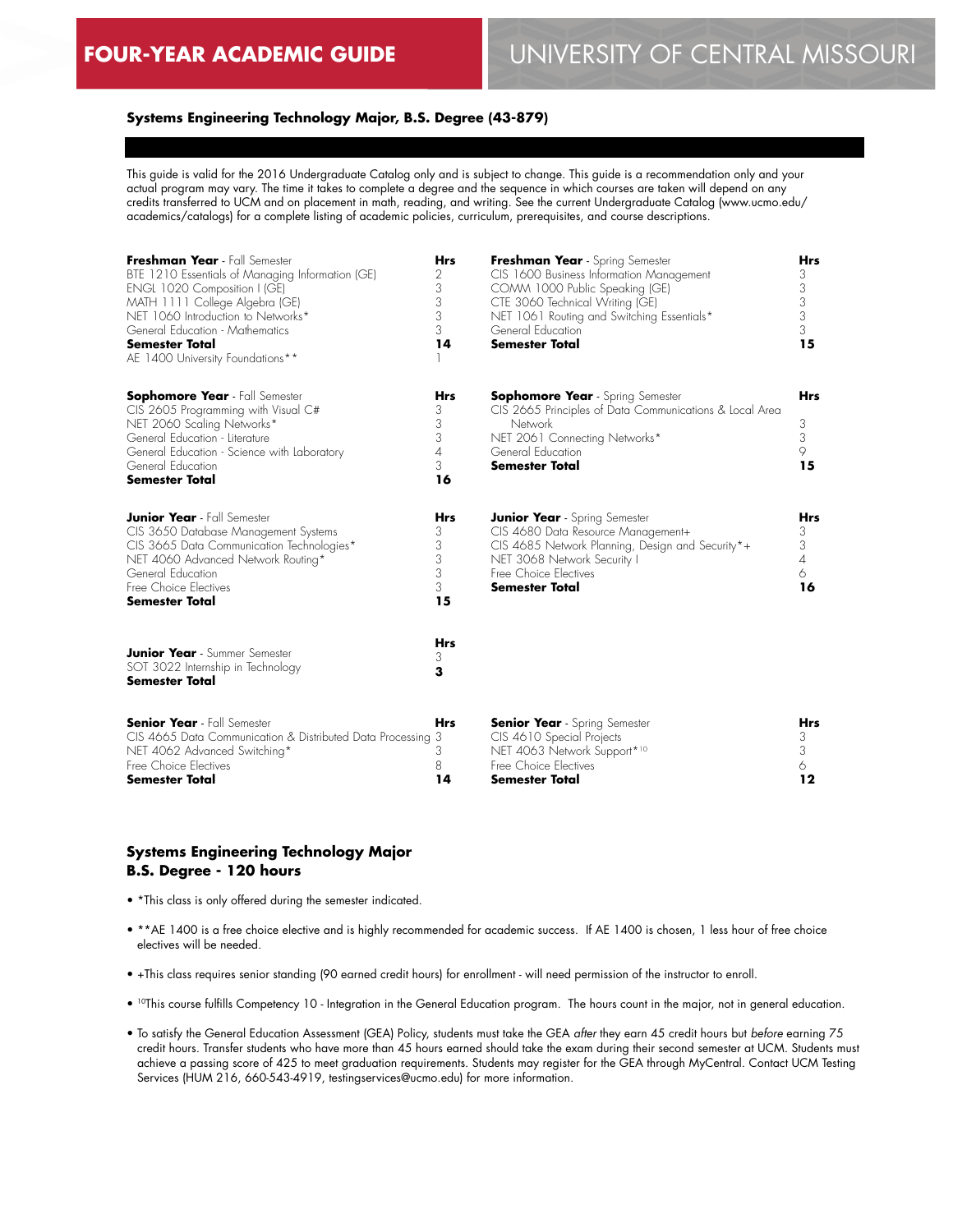# **Systems Engineering Technology Major (Missouri Innovation Campus (MIC)), B.S. Degree (43-879)**

This guide is valid for the 2016 Undergraduate Catalog only and is subject to change. This guide is a recommendation only and your actual program may vary. The time it takes to complete a degree and the sequence in which courses are taken will depend on any credits transferred to UCM and on placement in math, reading, and writing. See the current Undergraduate Catalog (www.ucmo.edu/ academics/catalogs) for a complete listing of academic policies, curriculum, prerequisites, and course descriptions.

Courses listed in the first seven semesters include the course prefix, number, and titles used by the Metropolitan Community Colleges (MCC). The UCM equivalents are listed in parenthesis after the MCC course title. If there is no UCM equivalency, (N/A) is listed. Transfer course articulations may be found on the UCM website at www.ucmo.edu/corequiv/transferSearch.cfm.

| High School Junior Year/MCC - Summer Semester<br>COLL 100 First Year Seminar (N/A)<br>CSIS 110 Technology and Information Mgmt. (BTE 1210) (GE)3<br>MATH 110 Intermediate Algebra (MATH 1101) or<br>MATH 120 College Algebra (MATH 1111) (GE - MATH<br>$120 \text{ only}$<br><b>Semester Total</b> | Hrs<br>3<br>7                                    | High School Junior Year/MCC - Fall Semester<br>CHAOS II (STA Course) (CSIS 111 & 151 at MCC)<br>Networking I (STA Course) (CSIS 161 at MCC)+<br>MATH 120 College Algebra (MATH 1111) or higher++<br>Semester Total                                                                                                                                                                                        | Hrs<br>6<br>3<br>3<br>12                |
|----------------------------------------------------------------------------------------------------------------------------------------------------------------------------------------------------------------------------------------------------------------------------------------------------|--------------------------------------------------|-----------------------------------------------------------------------------------------------------------------------------------------------------------------------------------------------------------------------------------------------------------------------------------------------------------------------------------------------------------------------------------------------------------|-----------------------------------------|
| High School Junior Year/MCC - Spring Semester<br>CSIS 115 Computer Concepts and Applications (CIS 1600)<br>Networking II (STA Course) (CSIS 152 & 172 at<br>MCC/NET 2060 & 2061 at UCM)^<br>Semester Total                                                                                         | <b>Hrs</b><br>3<br>6<br>9                        | High School Senior Year/MCC - Summer Semester<br>BSAD 120 Organizational Behavior (N/A)<br>CSIS 170 Principles of Information Assurance (N/A)<br>(Non-credit Internship)<br>Semester Total                                                                                                                                                                                                                | Hrs<br>3<br>3<br>0<br>6                 |
| High School Senior Year/MCC - Fall Semester<br>CSIS 174 Visualization and Cloud Computing Concepts<br>CSIS 178 Internetworking with TCP/IP<br>ENGL 101 Composition and Reading I (ENGL 1020) (GE)<br>General Education - Science with Laboratory<br>(Non-credit Internship)<br>Semester Total      | Hrs<br>4<br>3<br>3<br>4<br>$\circ$<br>14         | High School Senior Year/MCC - Spring Semester<br>COMM 102 Fund. of Speech (COMM 1000) (GE)+++<br>CSIS 123 Programming Fundamentals (CS 1100)***<br>CSIS 143 Database Design and Management (CIS 3650)<br>CSIS 290A Field Competencies and Employment Strat. (N/A)<br>ENGL 215 Technical Writing (CTE 3060) (GE)<br>(Non-credit Internship)<br>Semester Total<br>(graduate from high school this semester) | Hrs<br>3<br>3<br>3<br>3<br>3<br>0<br>15 |
| MCC/UCM Junior Year - Summer Semester<br>BSAD 127 Management Internship I (N/A)<br>General Education - History*<br>(Non-credit Internship)<br>Semester Total<br>(graduate from MCC with A.A.S. degree this semester)                                                                               | Hrs<br>3<br>3<br>0<br>6                          | <b>UCM Junior Year</b> - Fall Semester<br>CIS 3665 Data Communication Technologies**<br>General Education - Literature<br>(Non-credit Internship)<br>Semester Total                                                                                                                                                                                                                                       | Hrs<br>3<br>3<br>0<br>6                 |
| <b>UCM Junior Year</b> - Spring Semester<br>CIS 4680 Data Resource Management#<br>CIS 4685 Network Planning, Design and Security**#<br>NET 3068 Network Security I<br>General Education<br>(Non-credit Internship)<br>Semester Total                                                               | <b>Hrs</b><br>3<br>3<br>4<br>3<br>$\Omega$<br>13 | <b>UCM Senior Year</b> - Summer Semester<br>CIS 4610 Special Projects<br>SOT 3022 Internship in Technology<br>General Education<br>Semester Total                                                                                                                                                                                                                                                         | Hrs<br>3<br>3<br>6.<br>12               |
| <b>UCM Senior Year</b> - Fall Semester<br>CIS 4665 Data Communication & Distributed Data Processing 3<br>NET 4060 Advanced Network Routing**<br>General Education<br>(Non-credit Internship)<br>Semester Total                                                                                     | Hrs<br>3<br>6<br>0<br>12                         | <b>UCM Senior Year</b> - Spring Semester<br>NET 4062 Advanced Switching**<br>NET 4063 Network Support**10<br>General Education<br>(Non-credit Internship)<br>Semester Total                                                                                                                                                                                                                               | Hrs<br>3<br>3<br>3<br>0<br>9            |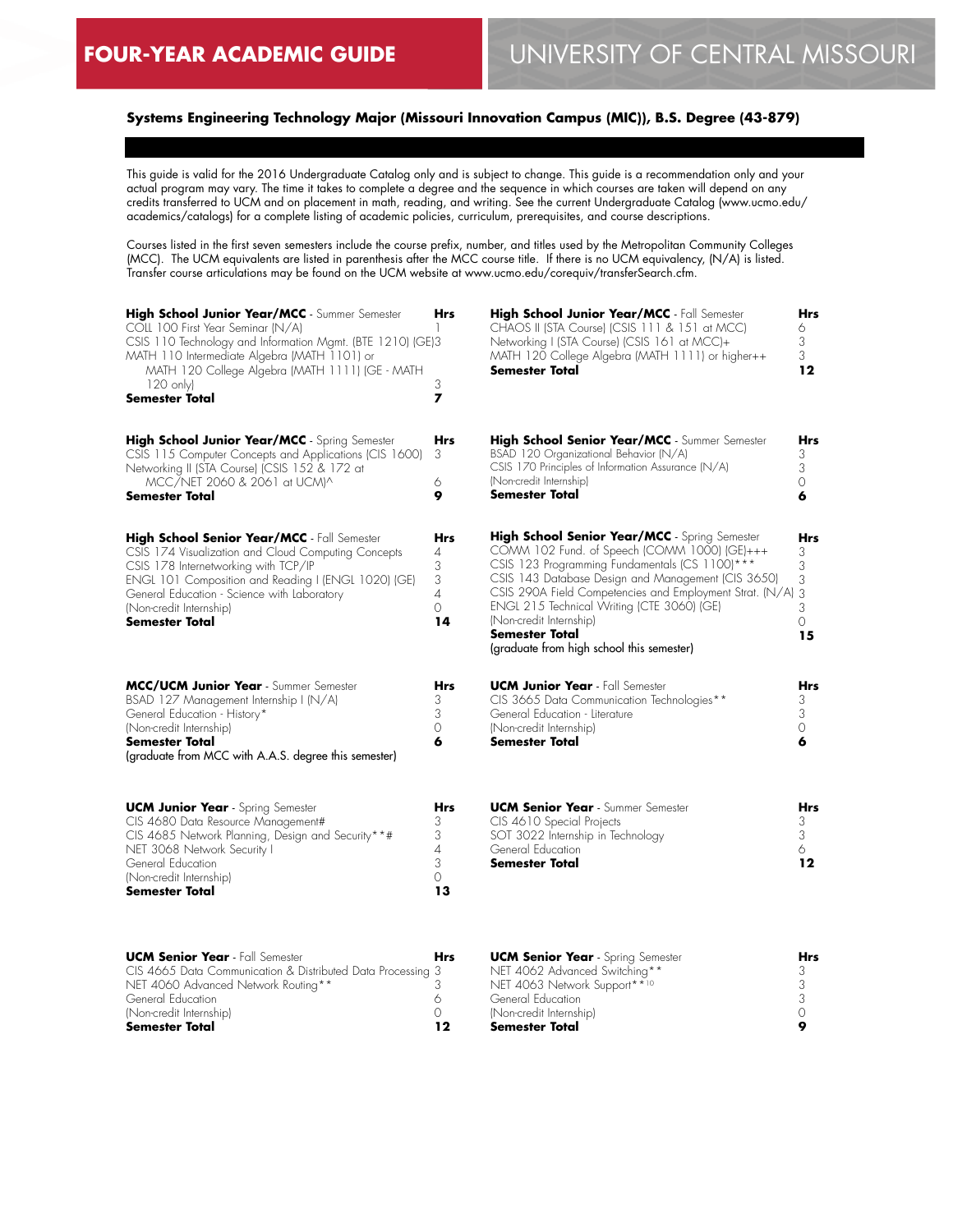# **Systems Engineering Technology Major (Missouri Innovation Campus (MIC)), B.S. Degree (43-879)**

This guide is valid for the 2016 Undergraduate Catalog only and is subject to change. This guide is a recommendation only and your actual program may vary. The time it takes to complete a degree and the sequence in which courses are taken will depend on any credits transferred to UCM and on placement in math, reading, and writing. See the current Undergraduate Catalog (www.ucmo.edu/ academics/catalogs) for a complete listing of academic policies, curriculum, prerequisites, and course descriptions.

#### **General Information**

- This program is offered in cooperation with the Lee's Summit R-7 School District and the Metropolitan Community College (MCC). Students begin the program during their junior year in high school and will earn an AAS degree from MCC-BTC with a major in Engineering Technology: Architecture Emphasis.
- Students must be accepted into this program. Go to www.ucmo.edu/mic or call 660-543-8256 for more information.
- Please note that the credit hours from any course taken at a community college that articulates or substitutes for an upper-level (3000/4000) UCM course will not count towards the upper-level hours needed for graduation. The same rule applies to any 1000/2000 level courses at four-year institutions, even if the course(s) articulates or substitutes for an upper-level (3000/4000) UCM course. Learn more at

www.ucmo.edu/registrar/standards/upper.cfm.

• To satisfy the General Education Assessment (GEA) Policy, students must take the GEA *after* they earn 45 credit hours but *before* earning 75 credit hours. Transfer students who have more than 45 hours earned should take the exam during their second semester at UCM. Students must achieve a passing score of 425 to meet graduation requirements. Students may register for the GEA through MyCentral. Contact UCM Testing Services (HUM 216, 660-543-4919, testingservices@ucmo.edu) for more information.

#### **Key to Curriculum Notes on Four Year Guide**

- +The hours for IT Essentials will substitute for NET 1060 and 1061 and CIS 2665 which are required in the UCM major.
- ++Consult the UCM Undergraduate Catalog (www.ucmo.edu/academics/catalogs) for a complete listing of appropriate general education math classes.
- +++SPDR 100 and 101, if taken prior to Fall 2014 will also articulate to COMM 1000 at UCM.
- ^The hours for Network Essentials will substitute for NET 2060 and 2061 which are required in the UCM major.
- \*Consult both the MCC and UCM catalogs for appropriate general education history choices.
- \*\*This class is only offered the semester indicated.
- \*\*\*This course will substitute for CIS 2605 which is required in the UCM major.
- #This class requires senior standing (90 earned credit hours) for enrollment will need permission of the instructor to enroll.
- 10This course fulfills Competency 10 Integration in the General Education program. The hours count in the major, not in general education.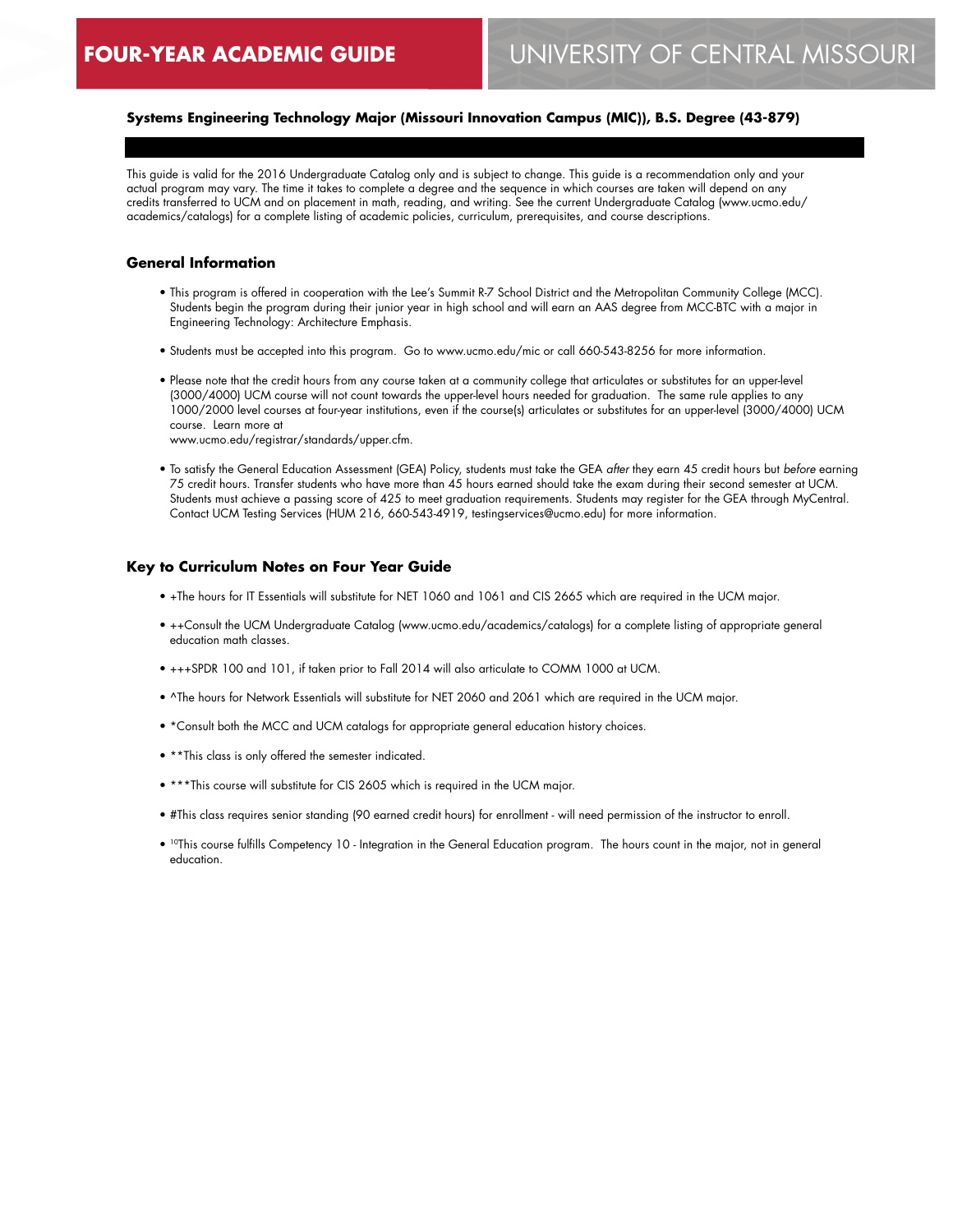### **Technology Management, B.S. Degree (43-894)**

This guide is valid for the 2016 Undergraduate Catalog only and is subject to change. This guide is a recommendation only and your actual program may vary. The time it takes to complete a degree and the sequence in which courses are taken will depend on any credits transferred to UCM and on placement in math, reading, and writing. See the current Undergraduate Catalog (www.ucmo.edu/ academics/catalogs) for a complete listing of academic policies, curriculum, prerequisites, and course descriptions.

| Freshman Year - Fall Semester<br>COMM 1000 Public Speaking (GE)<br>ENGL 1020 Composition I (GE)<br>MATH 1111 College Algebra (GE)<br>General Education<br><b>Semester Total</b>                                                                  | <b>Hrs</b><br>3<br>3<br>3<br>6<br>15              | Freshman Year - Spring Semester<br>CADD 1105 Basic AutoCAD<br>CADD 1110 Fundamentals of Drafting<br>CADD 1170 Introduction to Computer-Aided Drafting<br>General Education<br><b>Semester Total</b>                                                                                        | <b>Hrs</b><br>3<br>2<br>9<br>15           |
|--------------------------------------------------------------------------------------------------------------------------------------------------------------------------------------------------------------------------------------------------|---------------------------------------------------|--------------------------------------------------------------------------------------------------------------------------------------------------------------------------------------------------------------------------------------------------------------------------------------------|-------------------------------------------|
| <b>Sophomore Year</b> - Fall Semester<br>ACCT 2101 Principles of Financial Accounting<br>CHEM 1103 Introduction to the Sciences: Chemistry (GE)<br>CTE 3060 Technical Writing (GE)<br>Departmentally Approved Electives<br><b>Semester Total</b> | Hrs<br>3<br>3<br>3<br>6<br>15                     | <b>Sophomore Year</b> - Spring Semester<br>ECON 1010 Principles of Macroeconomics (GE)<br>PHYS 1104 Introduction to the Sciences: Physics (GE)<br>Departmentally Approved Electives<br>General Education - Literature<br><b>Semester Total</b>                                             | Hrs<br>3<br>4<br>6<br>3<br>16             |
| <b>Junior Year</b> - Fall Semester<br>ENGT 3520 Engineering Economy<br>SAFE 3070 Safety Leadership<br>Departmentally Approved Electives<br>General Education - Managing Information<br><b>Semester Total</b>                                     | <b>Hrs</b><br>3<br>3<br>7<br>$2 - 3$<br>$15 - 16$ | <b>Junior Year</b> - Spring Semester<br>INDM 4260 Organizational Dynamics<br>SOT 4000 Special Projects in Technology<br>Departmentally Approved Electives<br><b>Semester Total</b>                                                                                                         | <b>Hrs</b><br>3<br>3<br>8<br>14           |
| Junior-to-Senior Year - Summer Semester<br>SOT 3022 Internship in Technology<br><b>Semester Total</b>                                                                                                                                            | <b>Hrs</b><br>3<br>3                              |                                                                                                                                                                                                                                                                                            |                                           |
| <b>Senior Year</b> - Fall Semester<br>INDM 4210 Industrial Management<br>INDM 4250 Project Management <sup>10</sup><br>Departmentally Approved Electives<br><b>Semester Total</b>                                                                | <b>Hrs</b><br>3<br>3<br>9<br>15                   | <b>Senior Year</b> - Spring Semester<br>CTE 3116 Creative Thinking for a Better World<br><b>ENGT 4580 Quality Systems Engineering</b><br>FAME 3442 Sustainability for Consumer Products (GE)<br>INDM 4015 Legal Aspects of Industry<br>Departmentally Approved Electives<br>Semester Total | <b>Hrs</b><br>3<br>3<br>3<br>3<br>3<br>15 |

#### **Technology Management, B.S. Degree - 120 hours**

- \*This majors requires 39 hours of Departmentally Approved Electives. See program coordinator for suggestions.
- 10This course fulfills Competency 10 Integration in the General Education program. The hours count in the major, not in general education.
- To satisfy the General Education Assessment (GEA) Policy, students must take the GEA *after* they earn 45 credit hours but *before* earning 75 credit hours. Transfer students who have more than 45 hours earned should take the exam during their second semester at UCM. Students must achieve a passing score of 425 to meet graduation requirements. Students may register for the GEA through MyCentral. Contact UCM Testing Services (HUM 216, 660-543-4919, testingservices@ucmo.edu) for more information.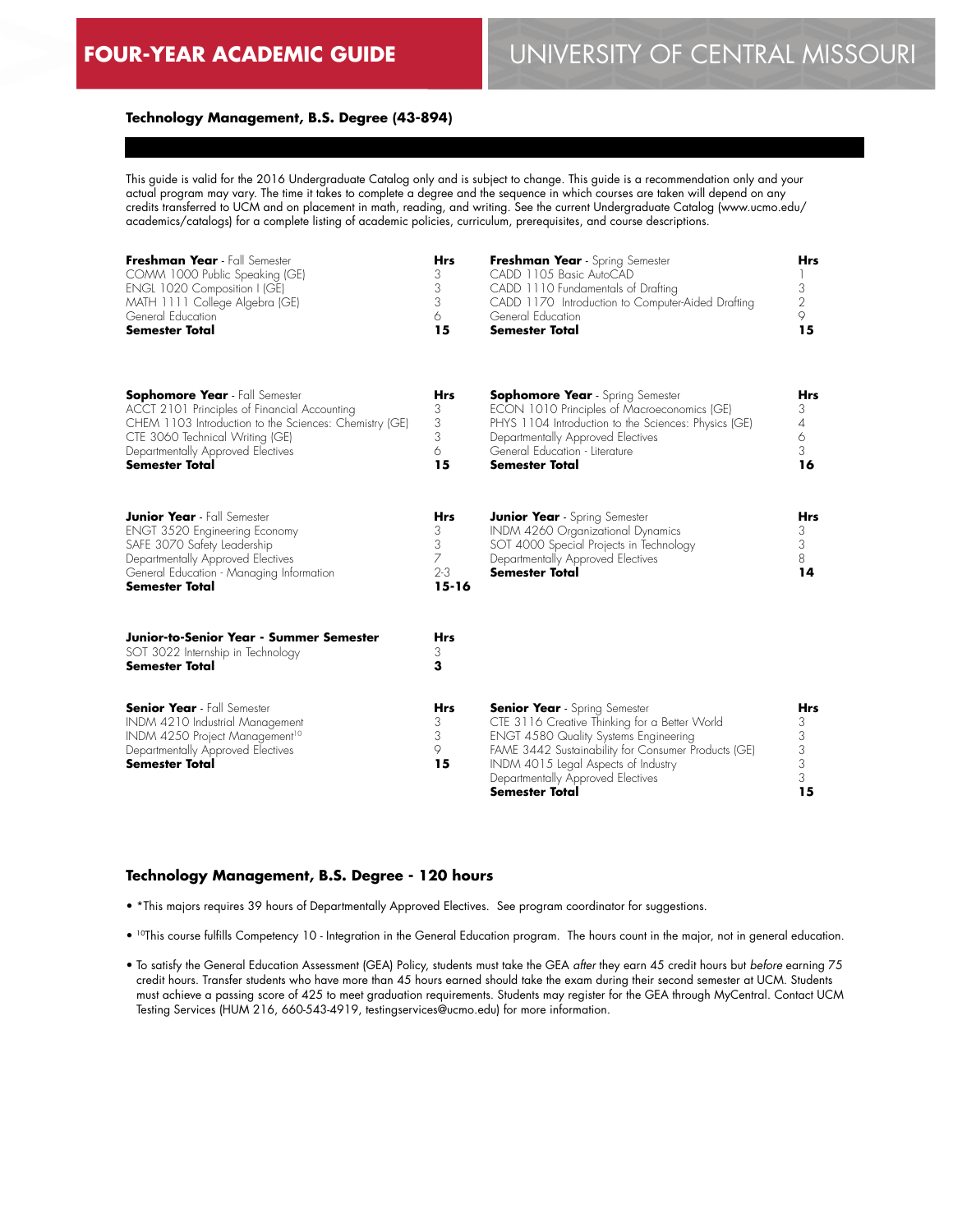#### **Theatre Major, B.A. Degree (42-364)**

This guide is valid for the 2016 Undergraduate Catalog only and is subject to change. This guide is a recommendation only and your actual program may vary. The time it takes to complete a degree and the sequence in which courses are taken will depend on any credits transferred to UCM and on placement in math, reading, and writing. See the current Undergraduate Catalog (www.ucmo.edu/ academics/catalogs) for a complete listing of academic policies, curriculum, prerequisites, and course descriptions.

| Freshman Year - Fall Semester<br>ENGL 1020 Composition I (GE)<br>THEA 1400 Script Analysis<br>THEA 1500 Acting<br>Modern Language Requirement (GE)*<br>General Education - Mathematics<br><b>Semester Total</b><br>AE 1400 University Foundations** | <b>Hrs</b><br>3<br>3<br>3<br>3<br>3<br>15 | Freshman Year - Spring Semester<br>ENGL 1030 Composition II or CTE 3060 Tech. Writing (GE)<br>THEA 1100 Oral Interpretation (GE)<br>THEA 1600 Stagecraft<br>Modern Language Requirement*<br>General Education<br><b>Semester Total</b>         | <b>Hrs</b><br>3<br>3<br>3<br>3<br>3<br>15 |
|-----------------------------------------------------------------------------------------------------------------------------------------------------------------------------------------------------------------------------------------------------|-------------------------------------------|------------------------------------------------------------------------------------------------------------------------------------------------------------------------------------------------------------------------------------------------|-------------------------------------------|
| <b>Sophomore Year</b> - Fall Semester<br>THEA 1510 Stage Movement<br>THEA 2610 Design Fundamentals<br>Modern Language Requirement*<br>General Education - Literature<br>General Education<br><b>Semester Total</b>                                  | Hrs<br>3<br>3<br>3<br>3<br>3<br>15        | <b>Sophomore Year</b> - Spring Semester<br>THEA 1520 Stage Voice<br>General Education<br><b>Semester Total</b>                                                                                                                                 | <b>Hrs</b><br>3<br>12<br>15               |
| <b>Junior Year</b> - Fall Semester<br>THEA 3600 Scene Design, THEA 3610 Costume Design,<br>or THEA 3620 Lighting Design<br>THEA 3700 Directing<br>Minor Coursework<br>Free Choice Elective<br><b>Semester Total</b>                                 | <b>Hrs</b><br>3<br>3<br>6<br>3<br>15      | <b>Junior Year</b> - Spring Semester<br>Minor Coursework<br>General Education<br>Free Choice Electives<br><b>Semester Total</b>                                                                                                                | <b>Hrs</b><br>6<br>6<br>3<br>15           |
| <b>Senior Year</b> - Fall Semester<br>THEA 3630 Studio Theatre I<br>THEA 4400 Literature & History of the Theatre I <sup>10</sup><br>Theatre Elective<br>Minor Coursework<br>Free Choice Electives<br>Semester Total                                | <b>Hrs</b><br>3<br>3<br>6<br>2<br>15      | <b>Senior Year</b> - Spring Semester<br>THEA 4420 Literature & History of the Theatre II or<br>THEA 4440 Literature & History of the Theatre III<br>THEA 4730 Studio Theatre II<br>Minor Coursework<br>Free Choice Electives<br>Semester Total | <b>Hrs</b><br>3<br>6<br>5<br>15           |

#### **Theatre Major, B.A. Degree - 120 hours**

- \*Refer to the Bachelor's Degree Requirements section for fulfillment options of the BA Modern Language requirements. This plan is based on nine hours of modern language.
- \*\*AE 1400 is a free choice elective and is highly recommended for academic success. If AE 1400 is chosen, 1 less hour of free choice electives will be needed.
- 10This course fulfills Competency 10 Integration in the General Education program. The hours count in the major, not in general education.
- This plan is based on a 24-hour minor.
- This major does not build in the minimum number (30) of upper-level credit hours required for graduation. Be sure to include upper-level choices (3000/4000) in your major electives, minor, general education, and/or free choice electives.
- To satisfy the General Education Assessment (GEA) Policy, students must take the GEA *after* they earn 45 credit hours but *before* earning 75 credit hours. Transfer students who have more than 45 hours earned should take the exam during their second semester at UCM. Students must achieve a passing score of 425 to meet graduation requirements. Students may register for the GEA through MyCentral. Contact UCM Testing Services (HUM 216, 660-543-4919, testingservices@ucmo.edu) for more information.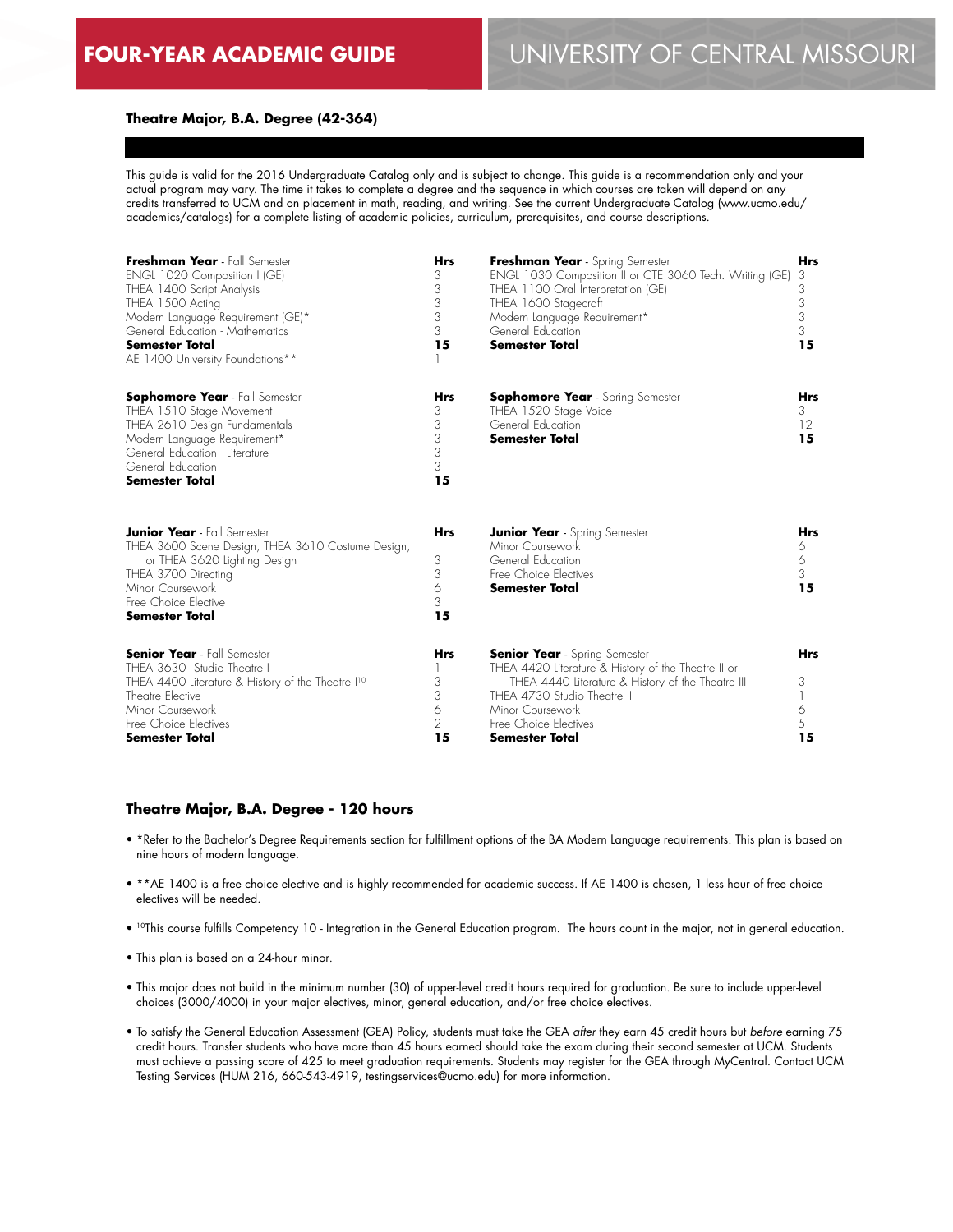#### **Theatre Major (Area 1: Performance), B.F.A. Degree (47-366)**

This guide is valid for the 2016 Undergraduate Catalog only and is subject to change. This guide is a recommendation only and your actual program may vary. The time it takes to complete a degree and the sequence in which courses are taken will depend on any credits transferred to UCM and on placement in math, reading, and writing. See the current Undergraduate Catalog (www.ucmo.edu/ academics/catalogs) for a complete listing of academic policies, curriculum, prerequisites, and course descriptions.

| Freshman Year - Fall Semester<br>ENGL 1020 Composition I (GE)<br>THEA 1400 Script Analysis<br>THEA 1500 Acting<br>THEA 1600 Stagecraft<br>General Education - Mathematics<br><b>Semester Total</b><br>AE 1400 University Foundations*                                 | <b>Hrs</b><br>3<br>3<br>3<br>3<br>3<br>15 | Freshman Year - Spring Semester<br>ENGL 1030 Composition II or CTE 3060 Tech. Writing (GE)<br>THEA 1100 Oral Interpretation (GE)<br>THEA 1520 Stage Voice<br>THEA 1610 Stage Makeup<br>General Education<br><b>Semester Total</b>                                                                              | <b>Hrs</b><br>3<br>3<br>3<br>3<br>3<br>15 |
|-----------------------------------------------------------------------------------------------------------------------------------------------------------------------------------------------------------------------------------------------------------------------|-------------------------------------------|----------------------------------------------------------------------------------------------------------------------------------------------------------------------------------------------------------------------------------------------------------------------------------------------------------------|-------------------------------------------|
| <b>Sophomore Year</b> - Fall Semester<br>THEA 1510 Stage Movement<br>THEA 2610 Design Fundamentals<br>Design/Technology Elective<br>General Education - Literature<br>General Education<br><b>Semester Total</b>                                                      | <b>Hrs</b><br>3<br>3<br>3<br>3<br>3<br>15 | <b>Sophomore Year</b> - Spring Semester<br>DANC 1110 Modern Dance I or 1120 Ballet Dance I<br>DANC 1140 Jazz Dance I<br>THEA 3700 Directing<br>General Education<br><b>Semester Total</b>                                                                                                                      | <b>Hrs</b><br>3<br>9<br>14                |
| <b>Junior Year</b> - Fall Semester<br>THEA 3500 Advanced Scene Study<br>THEA 4310 Principles of Theatre Management<br>THEA 4300 Professional Practices<br>THEA 4400 Literature & History of the Theatre I <sup>10</sup><br>General Education<br><b>Semester Total</b> | <b>Hrs</b><br>3<br>3<br>3<br>6<br>16      | <b>Junior Year</b> - Spring Semester<br>THEA 4300 Professional Practices<br>THEA 4420 Literature & History of the Theatre II or<br>THEA 4440 Literature & History of the Theatre III<br>THEA 4500 Advanced Acting<br>Design/Technology Elective<br>General Education<br>Free Choice Elective<br>Semester Total | <b>Hrs</b><br>3<br>3<br>3<br>3<br>2<br>15 |
| <b>Senior Year</b> - Fall Semester<br>THEA 4300 Professional Practices<br>THEA 4510 Period Acting Styles<br>Design/Technology Elective<br>General Education<br>Free Choice Electives<br><b>Semester Total</b>                                                         | <b>Hrs</b><br>3<br>3<br>3<br>5<br>15      | <b>Senior Year</b> - Spring Semester<br>THEA 4710 Advanced Directing<br>THEA 4730 Studio Theatre II<br>THEA 4910 Senior Showcase<br>Free Choice Electives<br><b>Semester Total</b>                                                                                                                             | <b>Hrs</b><br>3<br>10<br>15               |

#### **Theatre Major (Area 1: Performance), B.F.A. Degree - 120 hours**

- \*AE 1400 is a free choice elective and is highly recommended for academic success. If AE 1400 is chosen, 1 less hour of free choice electives will be needed.
- 10This course fulfills Competency 10 Integration in the General Education program. The hours count in the major, not in general education.
- To satisfy the General Education Assessment (GEA) Policy, students must take the GEA *after* they earn 45 credit hours but *before* earning 75 credit hours. Transfer students who have more than 45 hours earned should take the exam during their second semester at UCM. Students must achieve a passing score of 425 to meet graduation requirements. Students may register for the GEA through MyCentral. Contact UCM Testing Services (HUM 216, 660-543-4919, testingservices@ucmo.edu) for more information.